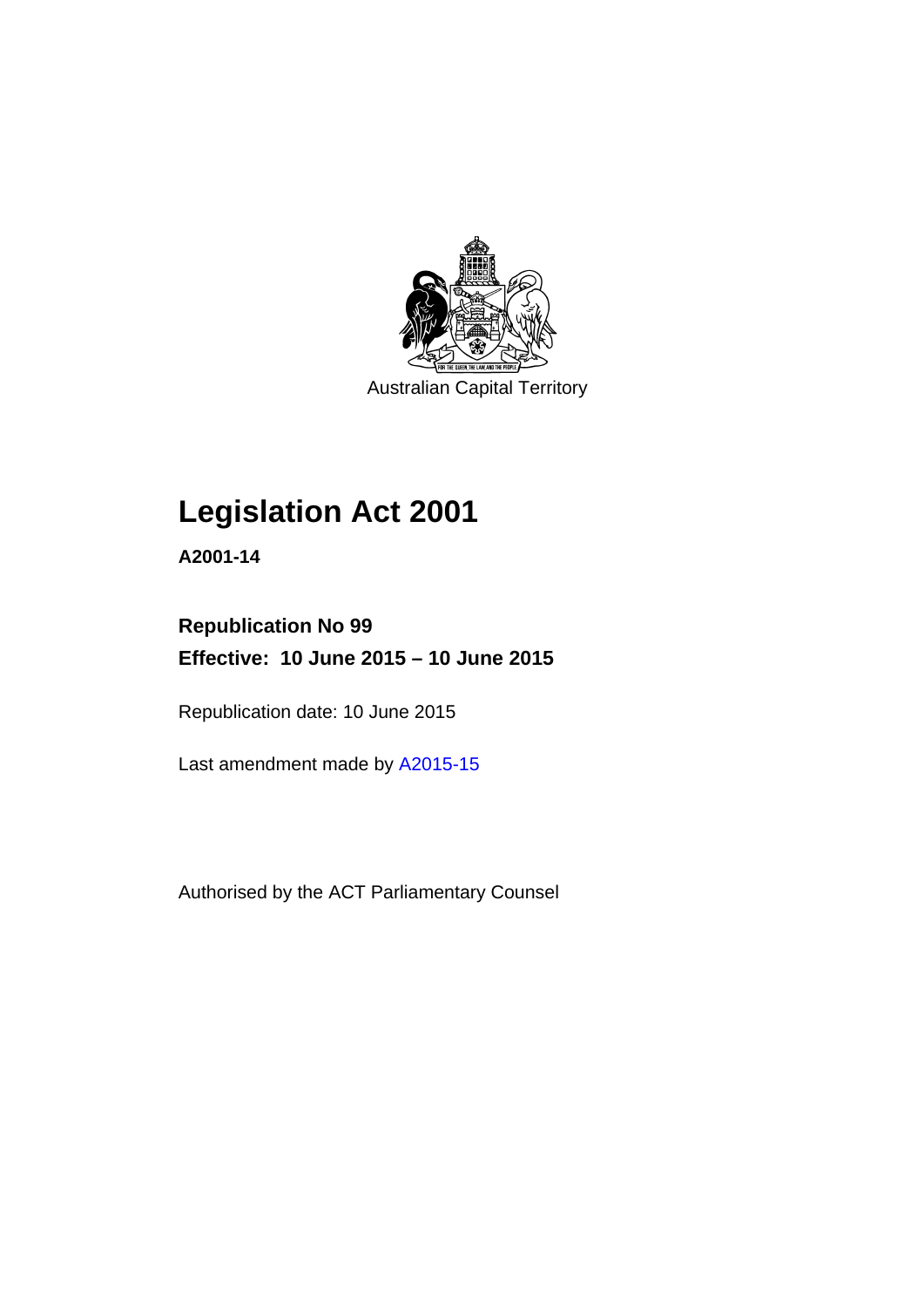## **About this republication**

#### **The republished law**

This is a republication of the *Legislation Act 2001* (including any amendment made under the *[Legislation Act 2001](http://www.legislation.act.gov.au/a/2001-14)*, part 11.3 (Editorial changes)) as in force on 10 June 2015*.* It also includes any commencement, amendment, repeal or expiry affecting this republished law to 10 June 2015.

The legislation history and amendment history of the republished law are set out in endnotes 3 and 4.

#### **Kinds of republications**

The Parliamentary Counsel's Office prepares 2 kinds of republications of ACT laws (see the ACT legislation register at [www.legislation.act.gov.au](http://www.legislation.act.gov.au/)):

- authorised republications to which the *[Legislation Act 2001](http://www.legislation.act.gov.au/a/2001-14)* applies
- unauthorised republications.

The status of this republication appears on the bottom of each page.

#### **Editorial changes**

The *[Legislation Act 2001](http://www.legislation.act.gov.au/a/2001-14)*, part 11.3 authorises the Parliamentary Counsel to make editorial amendments and other changes of a formal nature when preparing a law for republication. Editorial changes do not change the effect of the law, but have effect as if they had been made by an Act commencing on the republication date (see *[Legislation Act 2001](http://www.legislation.act.gov.au/a/2001-14)*, s 115 and s 117). The changes are made if the Parliamentary Counsel considers they are desirable to bring the law into line, or more closely into line, with current legislative drafting practice.

This republication includes amendments made under part 11.3 (see endnote 1).

#### **Uncommenced provisions and amendments**

If a provision of the republished law has not commenced, the symbol  $\mathbf{U}$  appears immediately before the provision heading. Any uncommenced amendments that affect this republished law are accessible on the ACT legislation register [\(www.legislation.act.gov.au](http://www.legislation.act.gov.au/)). For more information, see the home page for this law on the register.

#### **Modifications**

If a provision of the republished law is affected by a current modification, the symbol  $\mathbf{M}$ appears immediately before the provision heading. The text of the modifying provision appears in the endnotes. For the legal status of modifications, see the *[Legislation Act 2001](http://www.legislation.act.gov.au/a/2001-14)*, section 95.

#### **Penalties**

At the republication date, the value of a penalty unit for an offence against this law is \$150 for an individual and \$750 for a corporation (see *[Legislation Act 2001](http://www.legislation.act.gov.au/a/2001-14)*, s 133).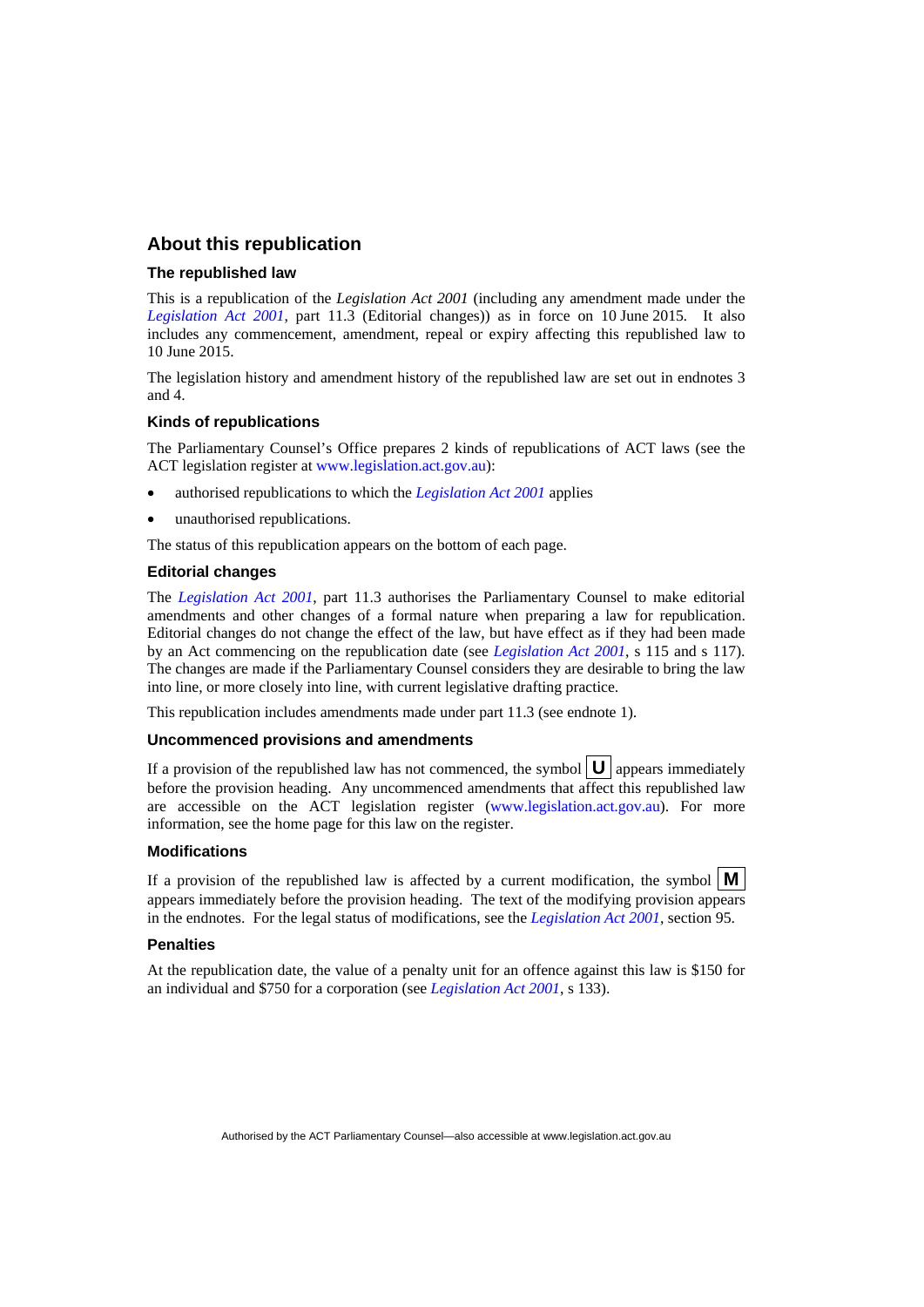

## **Legislation Act 2001**

## **Contents**

| × |
|---|

## **Chapter 1 [Preliminary](#page-17-0)**

| <b>Part 1.1</b> | General                                        |   |
|-----------------|------------------------------------------------|---|
| 1               | Name of Act                                    | 2 |
| 2               | Dictionary                                     | 2 |
| 2A              | <b>Notes</b>                                   | 2 |
| 3               | Objects                                        | 3 |
| 4               | Application of Act                             | 4 |
| 5               | Determinative and non-determinative provisions | 5 |
| 6               | Legislation Act provisions must be applied     | 5 |
| <b>Part 1.2</b> | <b>Basic concepts</b>                          |   |
| 7               | Meaning of Act generally                       | 9 |
| 8               | Meaning of subordinate law                     | 9 |
|                 |                                                |   |
|                 |                                                |   |

| R99      | Legislation Act 2001         | contents 1 |
|----------|------------------------------|------------|
| 10/06/15 | Effective: 10/06/15-10/06/15 |            |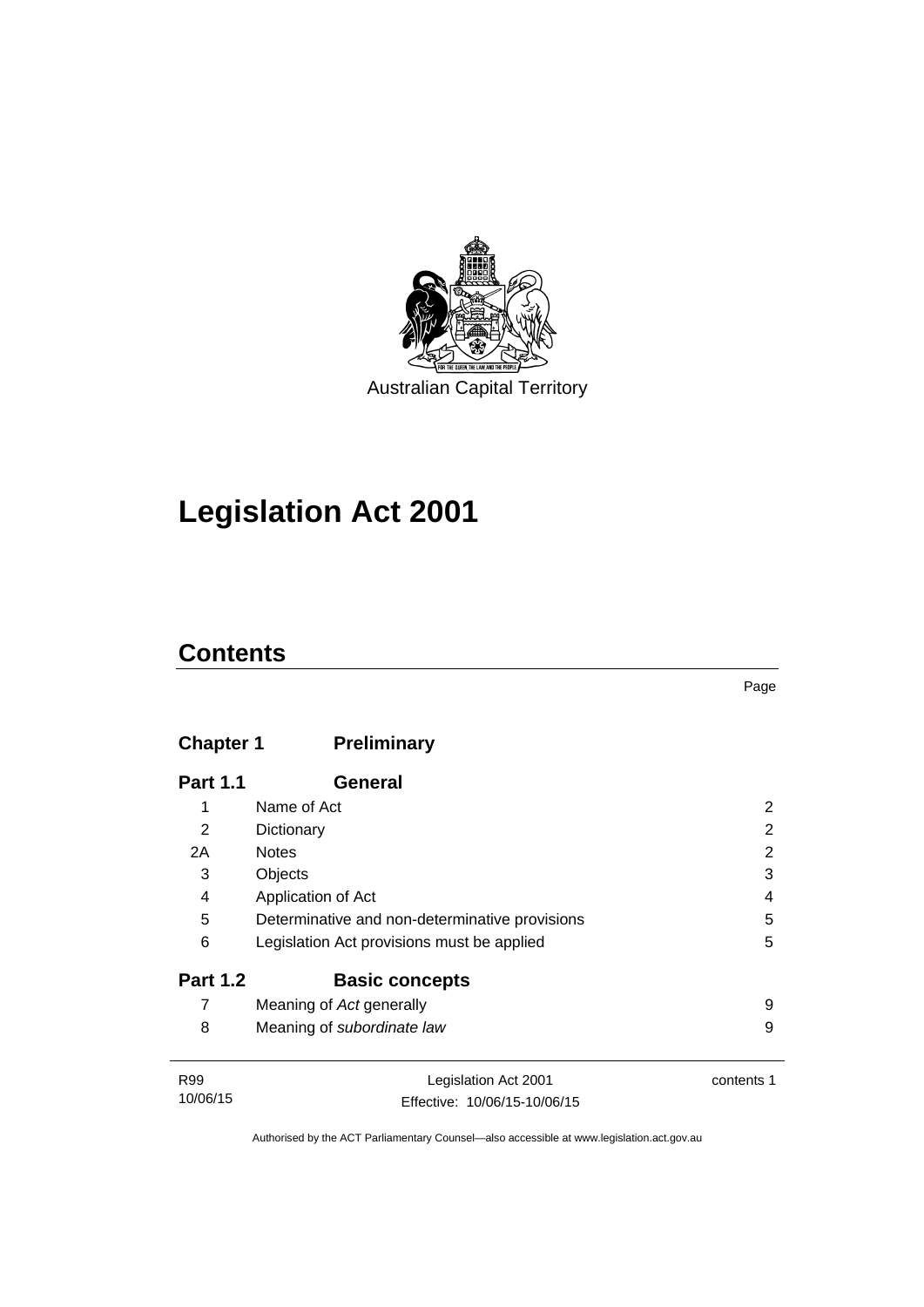| Contents                     |                                                                      |          |
|------------------------------|----------------------------------------------------------------------|----------|
|                              |                                                                      | Page     |
| 9                            | Meaning of disallowable instrument                                   |          |
| 10                           | Meaning of notifiable instrument                                     |          |
| 11                           | Meaning of commencement notice                                       | 10       |
| 12                           | Meaning of legislative instrument                                    | 10       |
| 13                           | Meaning of statutory instrument                                      | 11       |
| 14                           | Meaning of <i>instrument</i>                                         | 11       |
| 15                           | Meaning of authorised republication                                  | 11       |
| 16                           | Meaning of <i>provision</i>                                          | 12       |
| <b>Part 1.3</b>              | Sources of law in the ACT                                            |          |
| 17                           | References to Acts include references to former Cwith enactments etc | 14       |
|                              |                                                                      |          |
| <b>Chapter 2</b>             | <b>ACT legislation register and website</b>                          |          |
| 18                           | <b>ACT legislation register</b>                                      | 15       |
| 19                           | Contents of register                                                 | 15       |
| 20                           | Prompt registration                                                  | 19       |
| 21                           | Approved website                                                     | 20       |
| 22                           | Access to registered material at approved website                    | 20       |
|                              |                                                                      |          |
| <b>Chapter 3</b>             | Authorised versions and evidence of laws                             |          |
|                              | and legislative material                                             |          |
| 22A                          | Definitions-ch 3                                                     | 21       |
| 23                           | Authorisation of versions by parliamentary counsel                   | 22       |
| 24                           | Authorised electronic versions                                       | 22       |
| 25                           | Authorised written versions                                          | 23       |
| 26                           | Judicial notice of certain matters                                   | 25       |
|                              |                                                                      |          |
| <b>Chapter 4</b>             | <b>Numbering and notification of Acts</b>                            |          |
| 27                           | Numbering of Acts                                                    | 27       |
| 28                           | Notification of Acts                                                 | 27       |
| 29                           | References to enactment or passing of Acts                           | 29       |
| 30                           | References to notification of Acts                                   | 29       |
|                              |                                                                      |          |
| contents 2                   | Legislation Act 2001                                                 | R99      |
| Effective: 10/06/15-10/06/15 |                                                                      | 10/06/15 |

Authorised by the ACT Parliamentary Counsel—also accessible at www.legislation.act.gov.au

Effective: 10/06/15-10/06/15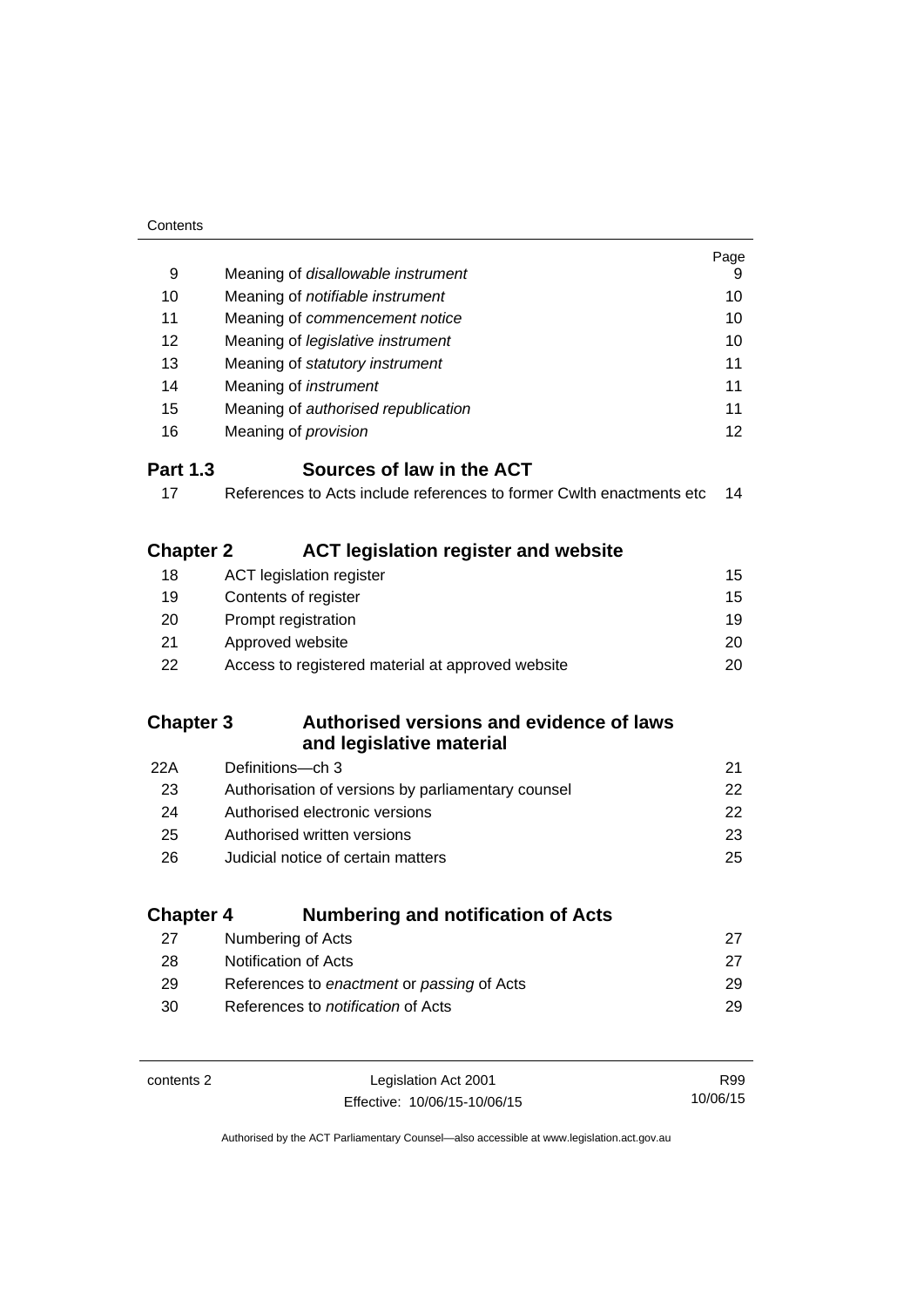| <b>Chapter 5</b> | <b>Regulatory impact statements for subordinate</b>                                   | Page       |
|------------------|---------------------------------------------------------------------------------------|------------|
|                  | laws and disallowable instruments                                                     |            |
| <b>Part 5.1</b>  | <b>Preliminary</b>                                                                    |            |
| 31               | Definitions-ch 5                                                                      | 30         |
| 32               | Other publication or consultation requirements not affected                           | 31         |
| 33               | Guidelines about costs of proposed subordinate laws and disallowable<br>instruments   | 31         |
| <b>Part 5.2</b>  | <b>Requirements for regulatory impact</b><br><b>statements</b>                        |            |
| 34               | Preparation of regulatory impact statements                                           | 32         |
| 35               | Content of regulatory impact statements                                               | 33         |
| 36               | When is preparation of regulatory impact statement unnecessary?                       | 34         |
| 37               | When must regulatory impact statement be presented?                                   | 35         |
| <b>Part 5.3</b>  | <b>Failure to comply with requirements for</b><br>regulatory impact statements        |            |
| 38               | Effect of failure to comply with pt 5.2                                               | 36         |
| <b>Chapter 6</b> | Making, notification and numbering of<br>statutory instruments                        |            |
| <b>Part 6.1</b>  | General                                                                               |            |
| 39               | Meaning of <i>matter</i> -ch 6                                                        | 37         |
| 40               | Presumption of validity                                                               | 37         |
| 41               | Making of certain statutory instruments by Executive                                  | 37         |
| <b>Part 6.2</b>  | Making of statutory instruments generally                                             |            |
| 42               | Power to make statutory instruments                                                   | 39         |
| 43               | Statutory instruments to be interpreted not to exceed powers under<br>authorising law | 40         |
| 44               | Power to make statutory instruments for Act etc                                       | 42         |
| 45               | Power to make court rules                                                             | 43         |
| 46               | Power to make instrument includes power to amend or repeal                            | 44         |
| R99              | Legislation Act 2001                                                                  | contents 3 |

10/06/15 Effective: 10/06/15-10/06/15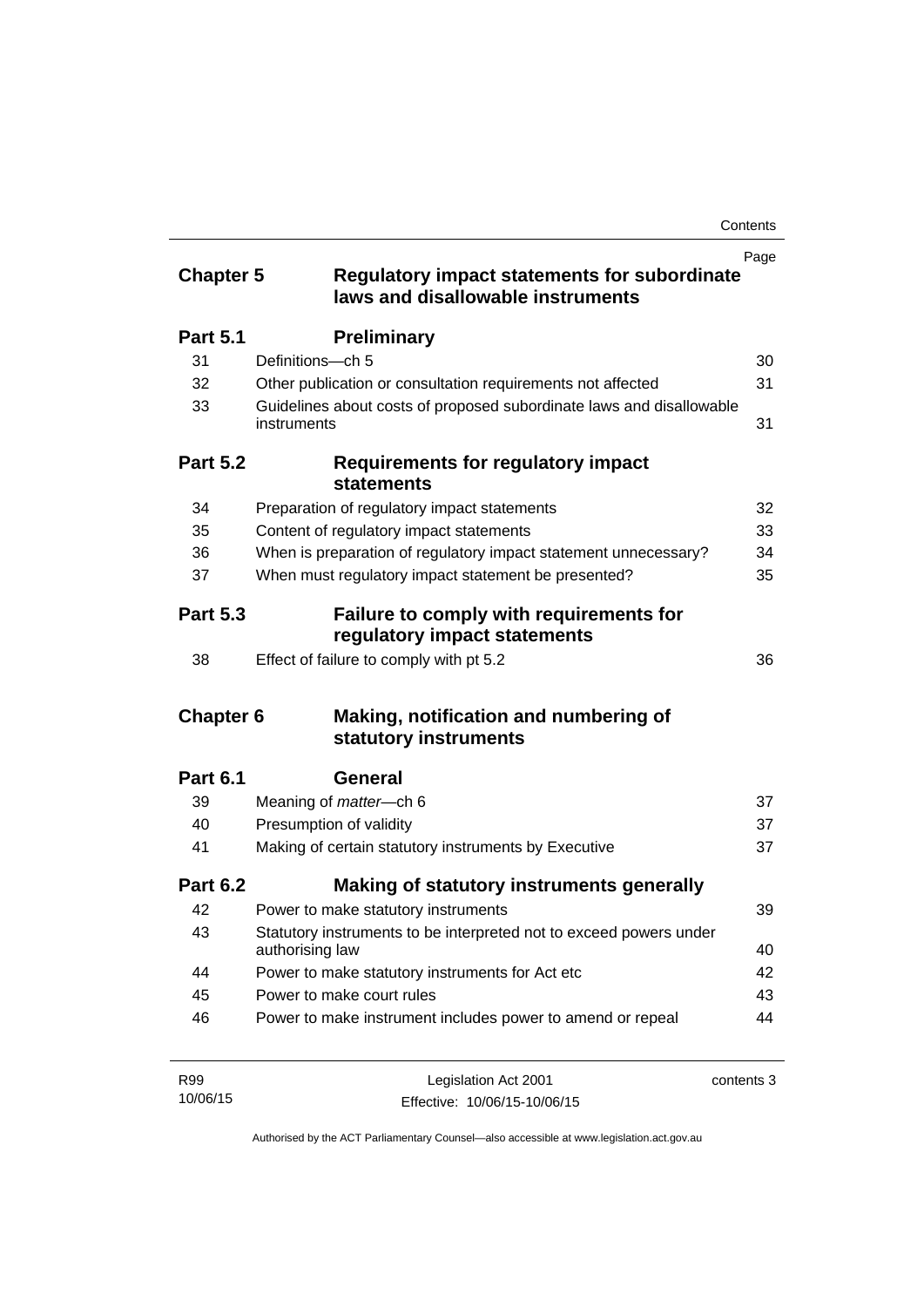| Contents         |                                                                                                     |      |
|------------------|-----------------------------------------------------------------------------------------------------|------|
| 47               | Statutory instrument may make provision by applying law or                                          | Page |
|                  | instrument                                                                                          | 44   |
| 48               | Power to make instrument includes power to make different provision<br>for different categories etc | 49   |
| 49               | Single instrument may exercise several powers or satisfy several<br>requirements                    | 49   |
| 50               | Relationship between authorising law and instrument dealing with<br>same matter                     | 50   |
| 51               | Instrument may make provision in relation to land by reference to map<br>etc                        | 50   |
| 52               | Instrument may authorise determination of matter etc                                                | 51   |
| 53               | Instrument may prohibit                                                                             | 52   |
| 54               | Instrument may require making of statutory declaration                                              | 52   |
| <b>Part 6.3</b>  | Making of certain statutory instruments about<br>fees                                               |      |
| 55               | Definitions-pt 6.3                                                                                  | 53   |
| 56               | Determination of fees by disallowable instrument                                                    | 53   |
| 57               | Fees payable in accordance with determination etc                                                   | 55   |
| 58               | Regulations may make provision about fees                                                           | 56   |
| <b>Part 6.4</b>  | <b>Numbering and notification of legislative</b><br><b>instruments</b>                              |      |
| 59               | Numbering                                                                                           | 59   |
| 60               | Correction etc of name of instrument                                                                | 59   |
| 60A              | Correction of name of explanatory statement etc                                                     | 61   |
| 61               | Notification of legislative instruments                                                             | 61   |
| 62               | Effect of failure to notify legislative instrument                                                  | 64   |
| 63               | References to notification of legislative instruments                                               | 65   |
| <b>Chapter 7</b> | <b>Presentation, amendment and disallowance</b><br>of subordinate laws and disallowable             |      |
|                  | instruments                                                                                         |      |
| 64               | Presentation of subordinate laws and disallowable instruments                                       | 66   |
| 65               | Disallowance by resolution of Assembly                                                              | 66   |
| contents 4       | Legislation Act 2001                                                                                | R99  |

Authorised by the ACT Parliamentary Counsel—also accessible at www.legislation.act.gov.au

10/06/15

Effective: 10/06/15-10/06/15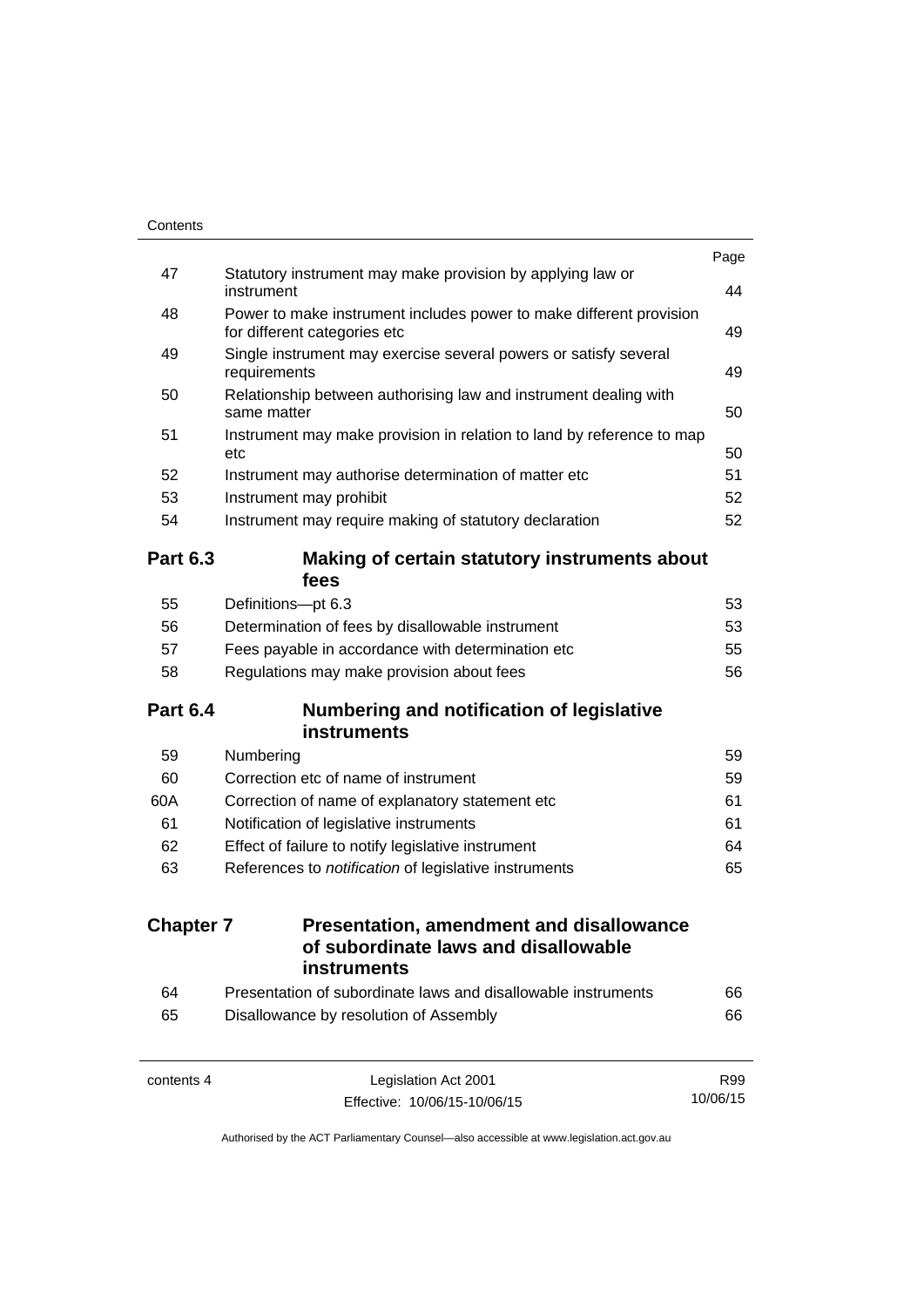|     |                                                                                | Contents   |
|-----|--------------------------------------------------------------------------------|------------|
| 65A | Notification of disallowance by resolution of Assembly                         | Page<br>67 |
| 66  | Revival of affected laws                                                       | 69         |
| 67  | Making of instrument same in substance within 6 months after<br>disallowance   | 70         |
| 68  | Amendment by resolution of Assembly                                            | 70         |
| 69  | Notification of amendments made by resolution of Assembly                      | 72         |
| 70  | Making of amendment restoring effect of law within 6 months after<br>amendment | 74         |
| 71  | Effect of dissolution or expiry of Assembly on notice of motion                | 74         |

## **Chapter 8 [Commencement and exercise of powers](#page-91-0)  [before commencement](#page-91-0)**

| 72   | Meaning of law-ch 8                                      | 76 |
|------|----------------------------------------------------------|----|
| 73   | General rules about commencement                         | 76 |
| 74   | Time of commencement                                     | 78 |
| 75   | Commencement of naming and commencement provisions       | 79 |
| 75AA | Commencement of provisions identifying amended laws      | 80 |
| 75A  | Meaning of commences retrospectively                     | 81 |
| 75B  | Retrospective commencement requires clear indication     | 81 |
| 76   | Non-prejudicial provision may commence retrospectively   | 82 |
| 77   | Commencement by commencement notice                      | 83 |
| 78   | Separate commencement of amendments                      | 84 |
| 79   | Automatic commencement of postponed law                  | 85 |
| 79A  | Commencement of amendment of uncommenced law             | 86 |
| 80   | References to <i>commencement</i> of law                 | 86 |
| 81   | Exercise of powers between notification and commencement | 87 |

## **Chapter 9 [Repeal and amendment of laws](#page-105-0)**

| <b>Part 9.1</b> | General                                                  |    |
|-----------------|----------------------------------------------------------|----|
| 82              | Definitions—ch 9                                         | 90 |
| 83              | Consequences of amendment of statutory instrument by Act | 90 |
| 84              | Saving of operation of repealed and amended laws         | 90 |
| 84A             | Creation of offences and changes in penalties            | 91 |
|                 |                                                          |    |

| R99      | Legislation Act 2001         | contents 5 |
|----------|------------------------------|------------|
| 10/06/15 | Effective: 10/06/15-10/06/15 |            |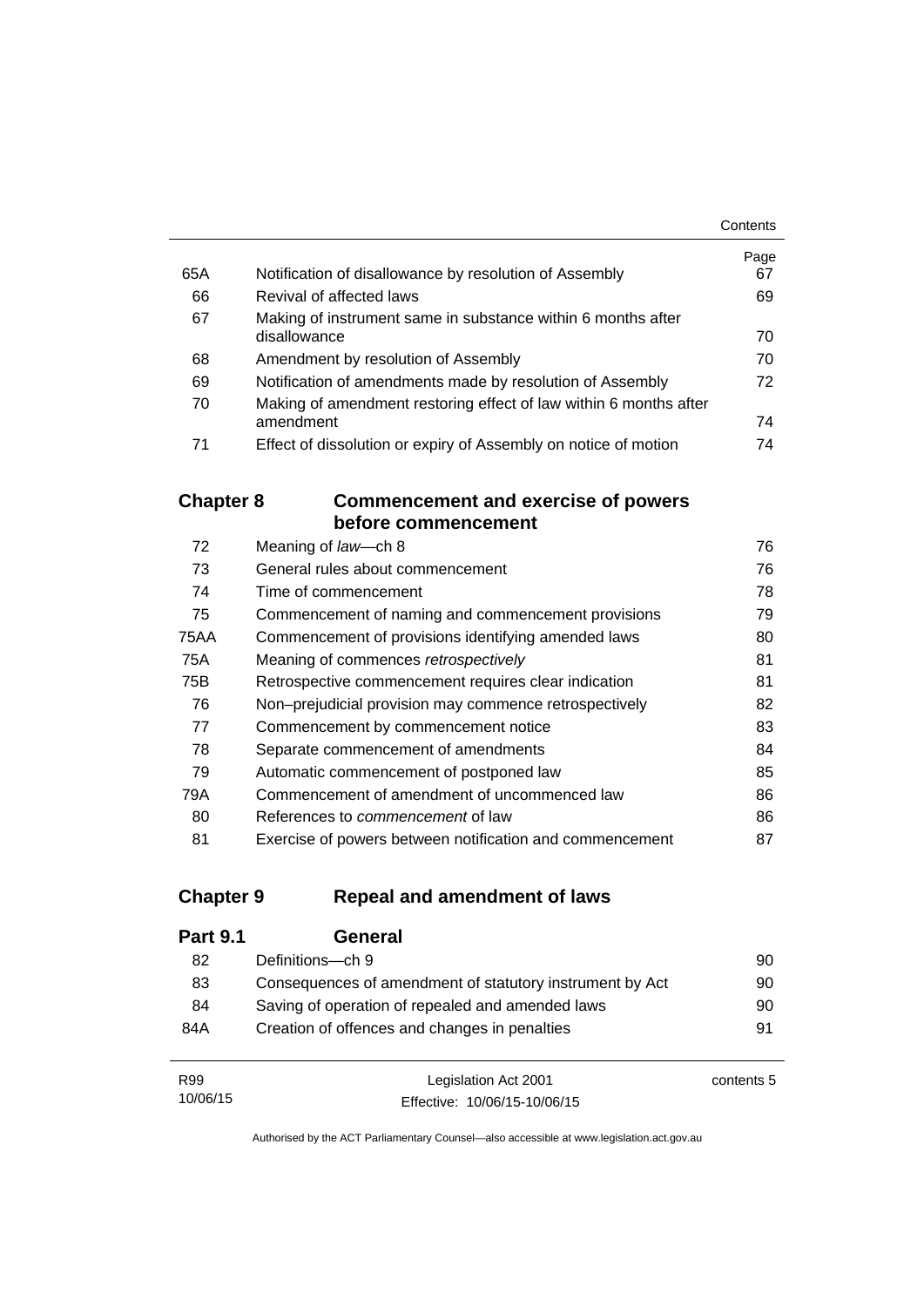| Contents |
|----------|
|----------|

|                 |                                                                                   | Page |
|-----------------|-----------------------------------------------------------------------------------|------|
| <b>Part 9.2</b> | Repeal                                                                            |      |
| 85              | When repeal takes effect                                                          | 93   |
| 86              | Repealed and amended laws not revived on repeal of repealing and<br>amending laws | 93   |
| 87              | Commencement not undone if repealed                                               | 95   |
| 88              | Repeal does not end effect of transitional laws etc                               | 95   |
| 89              | Automatic repeal of certain laws and provisions                                   | 97   |
| <b>Part 9.3</b> | <b>Amendment</b>                                                                  |      |
| 90              | Law and amending laws to be read as one                                           | 102  |
| 91              | Insertion of provisions by amending law                                           | 102  |
| 92              | Amendment to be made wherever possible                                            | 104  |
| 93              | Provisions included in another provision for amendment purposes                   | 105  |
| 94              | Continuance of appointments etc made under amended provisions                     | 106  |
| 95              | Status of modifications                                                           | 107  |

| -96 | Relocated provisions | 108 |
|-----|----------------------|-----|

## **Chapter 10 [Referring to laws](#page-124-0)**

| 97   | Definitions-ch 10                                                      | 109 |
|------|------------------------------------------------------------------------|-----|
| 98   | References to ACT law include law containing reference                 | 110 |
| 99   | References in ACT statutory instruments to the Act                     | 110 |
| 100  | Referring to particular ACT laws                                       | 110 |
| 101  | Referring to particular laws of other jurisdictions etc                | 112 |
| 102  | References to laws include references to laws as in force from time to |     |
|      | time                                                                   | 112 |
| 103  | References to repealed laws                                            | 114 |
| 104  | References to laws include references to instruments under laws        | 114 |
| 105  | Referring to provisions of laws                                        | 115 |
| 106  | References to provisions of laws are inclusive                         | 115 |
| 106A | References to paragraphs etc of laws                                   | 116 |

contents 6 Legislation Act 2001 Effective: 10/06/15-10/06/15

R99 10/06/15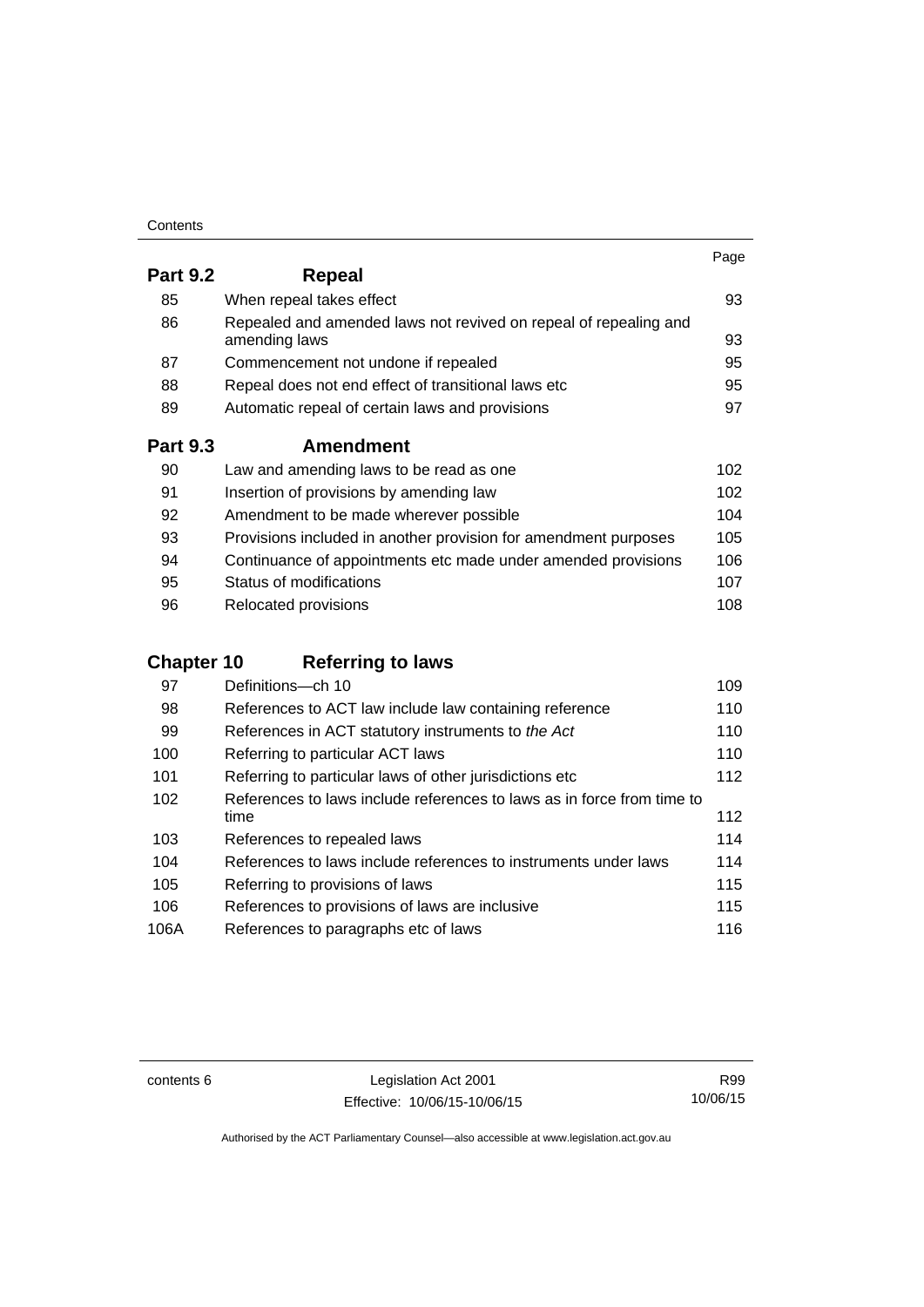| Contents |
|----------|
|----------|

| <b>Chapter 11</b> | <b>Republication of Acts and statutory</b><br><b>instruments</b>   | Page |
|-------------------|--------------------------------------------------------------------|------|
| <b>Part 11.1</b>  | General                                                            |      |
| 107               | Definitions-ch 11                                                  | 117  |
| 108               | Republication in register                                          | 117  |
| 109               | Republications may be published with other information             | 117  |
| 110               | Collections of laws                                                | 118  |
| <b>Part 11.2</b>  | Substantive amendments made by laws                                |      |
| 111               | Incorporation of amendments                                        | 119  |
| 112               | Reference to amending laws                                         | 119  |
| 113               | Provisions not republished or relocated                            | 119  |
| Part 11.3         | <b>Editorial changes</b>                                           |      |
| 114               | Authorisation for parliamentary counsel                            | 121  |
| 115               | Amendments not to change effect                                    | 121  |
| 116               | Ambit of editorial amendments                                      | 121  |
| 117               | Legal effect of editorial changes                                  | 124  |
| 118               | Reference to editorial amendments                                  | 124  |
| <b>Chapter 12</b> | Scope of Acts and statutory instruments                            |      |
| 120               | Act to be interpreted not to exceed legislative powers of Assembly | 125  |
| 121               | <b>Binding effect of Acts</b>                                      | 125  |
| 122               | <b>Application to Territory</b>                                    | 127  |
| <b>Chapter 13</b> | <b>Structure of Acts and statutory instruments</b>                 |      |
| Dart 12 1         | Conoral                                                            |      |

| Part 13.1 | General                                                  |     |
|-----------|----------------------------------------------------------|-----|
| 125       | Meaning of law—ch 13                                     | 128 |
| 126.      | Material that is part of Act or statutory instrument     | 128 |
| 127       | Material that is not part of Act or statutory instrument | 129 |

| R99      | Legislation Act 2001         | contents 7 |
|----------|------------------------------|------------|
| 10/06/15 | Effective: 10/06/15-10/06/15 |            |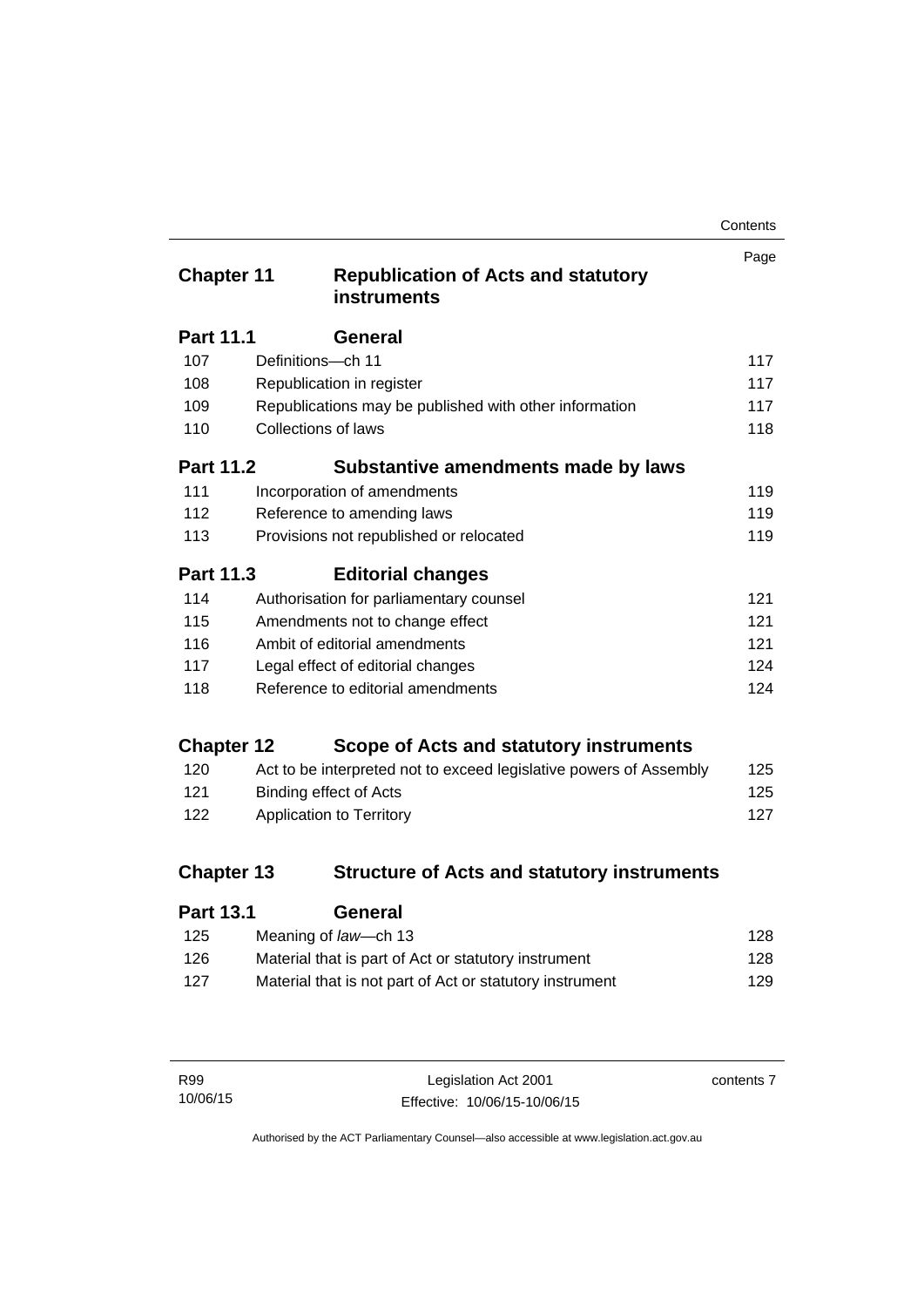| Contents |
|----------|
|----------|

|                   |                                                                        | Page |
|-------------------|------------------------------------------------------------------------|------|
| <b>Part 13.2</b>  | <b>Particular kinds of provisions</b>                                  |      |
| 130               | What is a definition?                                                  | 131  |
| 131               | Signpost definitions                                                   | 132  |
| 132               | Examples                                                               | 133  |
| 133               | Penalty units                                                          | 134  |
| 134               | Penalties at end of sections and subsections                           | 134  |
| 135               | Penalties not at end of sections and subsections                       | 137  |
| <b>Chapter 14</b> | <b>Interpretation of Acts and statutory</b><br><b>instruments</b>      |      |
| <b>Part 14.1</b>  | <b>Purpose and scope</b>                                               |      |
| 136               | Meaning of Act-ch 14                                                   | 139  |
| 137               | Purpose and scope-ch 14                                                | 139  |
| <b>Part 14.2</b>  | Key principles of interpretation                                       |      |
| 138               | Meaning of working out the meaning of an Act-pt 14.2                   | 140  |
| 139               | Interpretation best achieving Act's purpose                            | 140  |
| 140               | Legislative context                                                    | 141  |
| 141               | Non-legislative context generally                                      | 142  |
| 142               | Non-legislative context-material that may be considered                | 143  |
| 143               | Law stating material for consideration in working out meaning          | 144  |
| <b>Chapter 15</b> | Aids to interpretation                                                 |      |
| <b>Part 15.1</b>  | <b>General</b>                                                         |      |
| 144               | Meaning of commonly-used terms                                         | 146  |
| 145               | Gender and number                                                      | 146  |
| 146               | Meaning of may and must                                                | 146  |
| 147               | Changes of drafting practice not to affect meaning                     | 147  |
| 148               | Terms used in instruments have same meanings as in authorising<br>laws | 148  |
| 149               | Age in years                                                           | 148  |
| 150               | Measurement of distance                                                | 148  |
| contents 8        | Legislation Act 2001                                                   | R99  |

Effective: 10/06/15-10/06/15

Authorised by the ACT Parliamentary Counsel—also accessible at www.legislation.act.gov.au

10/06/15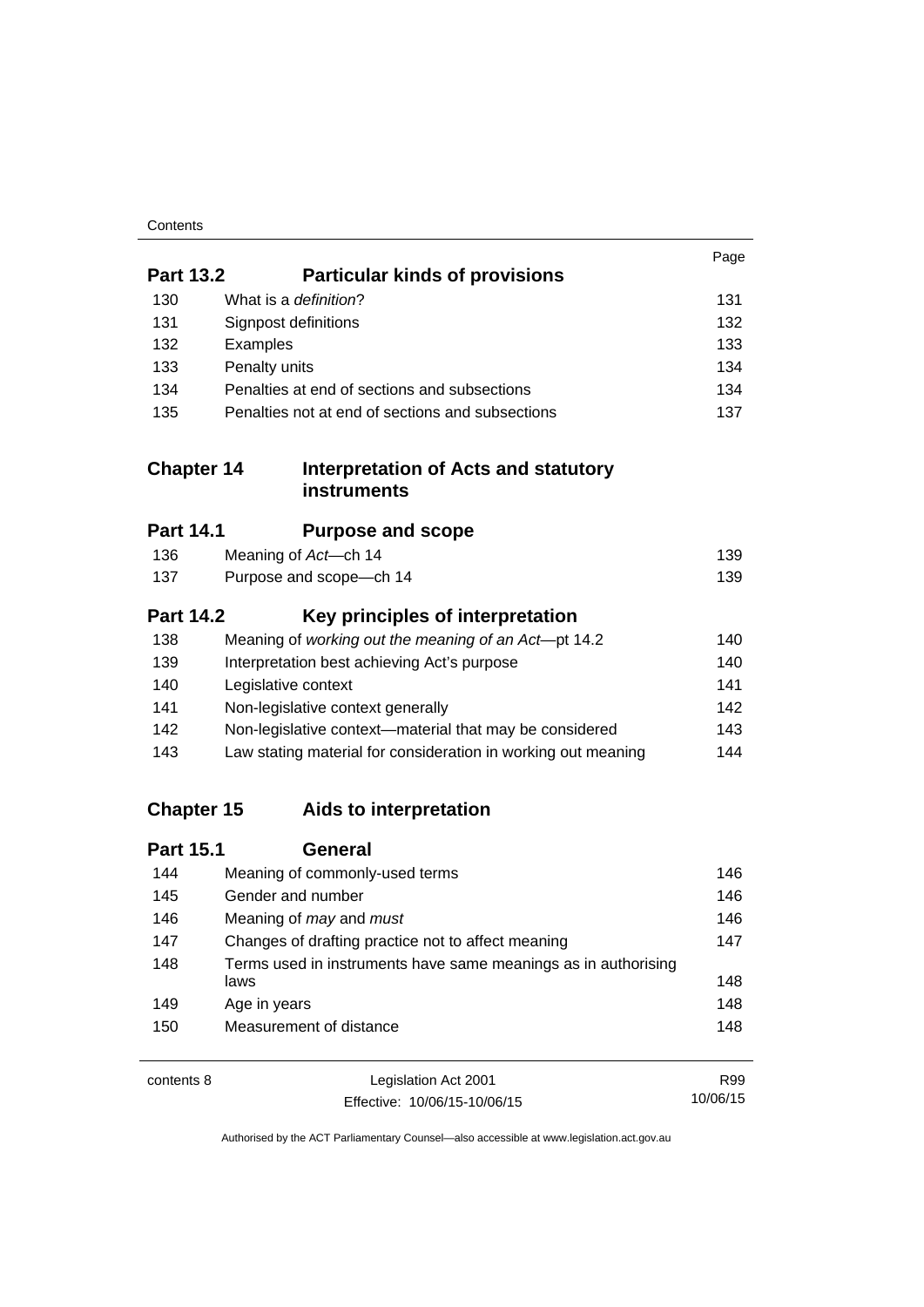|                   |                                                                                   | Contents   |
|-------------------|-----------------------------------------------------------------------------------|------------|
|                   |                                                                                   | Page       |
| 151               | Working out periods of time generally                                             | 149        |
| 151A              | Periods of time ending on non-working days                                        | 151        |
| 151B              | Doing things for which no time is fixed                                           | 152        |
| 151C              | Power to extend time                                                              | 153        |
| 152               | Continuing effect of obligations                                                  | 154        |
| <b>Part 15.2</b>  | <b>Definitions</b>                                                                |            |
| 155               | Definitions apply subject to contrary intention                                   | 155        |
| 156               | Application of definitions in dictionaries and sections                           | 155        |
| 157               | Defined terms-other parts of speech and grammatical forms                         | 157        |
| <b>Part 15.3</b>  | References to various entities and things                                         |            |
| 160               | References to people generally                                                    | 158        |
| 161               | Corporations liable to offences                                                   | 159        |
| 162               | References to a Minister or the Minister                                          | 160        |
| 163               | References to a director-general or the director-general                          | 161        |
| 164               | References to Australian Standards etc                                            | 162        |
| 165               | References to Assembly committees that no longer exist                            | 163        |
| 168               | References to person with interest in land include personal<br>representative etc | 163        |
| 169               | References to domestic partner and domestic partnership                           | 163        |
| 169A              | References to transgender people                                                  | 164        |
| 169B              | References to intersex people                                                     | 165        |
| <b>Part 15.4</b>  | <b>Preservation of certain common law</b><br>privileges                           |            |
| 170               | Privileges against self-incrimination and exposure to civil penalty               | 166        |
| 171               | Client legal privilege                                                            | 166        |
| <b>Chapter 16</b> | Courts, tribunals and other decision-makers                                       |            |
|                   |                                                                                   |            |
| 175<br>176        | Meaning of law-ch 16<br>Jurisdiction of courts and tribunals                      | 167        |
|                   |                                                                                   | 167        |
| 177               | Recovery of amounts owing under laws                                              | 167        |
| 178               | Power to decide includes power to take evidence etc                               | 167        |
| 179               | Content of statements of reasons for decisions                                    | 168        |
| R99               | Legislation Act 2001                                                              | contents 9 |
| 10/06/15          | Effective: 10/06/15-10/06/15                                                      |            |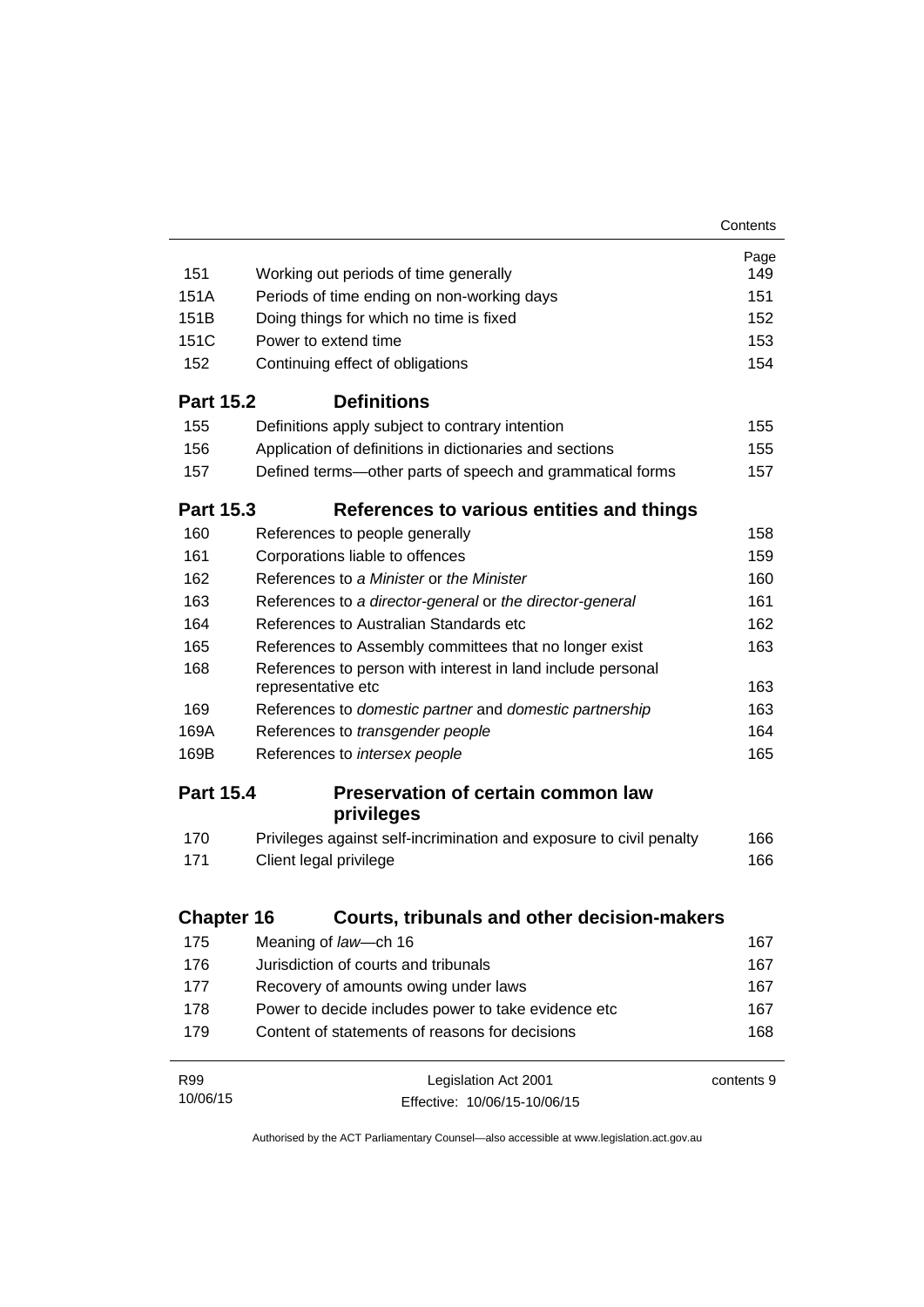#### **Contents**

| 180               |                                                                                                     | Power to make decision includes power to reverse or change                    | Page<br>169 |
|-------------------|-----------------------------------------------------------------------------------------------------|-------------------------------------------------------------------------------|-------------|
| <b>Chapter 17</b> |                                                                                                     | <b>Entities and positions</b>                                                 |             |
| 182               |                                                                                                     | Meaning of law-ch 17                                                          | 170         |
| 183               |                                                                                                     | Change of name of entity                                                      | 170         |
| 184               |                                                                                                     | Change in constitution of entity                                              | 170         |
| 184A              |                                                                                                     | References to entity                                                          | 171         |
| 185               |                                                                                                     | References to occupant of position                                            | 171         |
| 186               |                                                                                                     | Change of name of position                                                    | 172         |
| 187               |                                                                                                     | Chair and deputy chair etc                                                    | 172         |
| <b>Chapter 18</b> |                                                                                                     | <b>Offences</b>                                                               |             |
| 188               |                                                                                                     | Meaning of ACT law-ch 18                                                      | 173         |
| 189               |                                                                                                     | Reference to offence includes reference to related ancillary offences         | 173         |
| 190               | Indictable and summary offences<br>Offences against 2 or more laws<br>When must prosecutions begin? |                                                                               |             |
| 191<br>192        |                                                                                                     |                                                                               |             |
|                   |                                                                                                     |                                                                               |             |
| <b>Chapter 19</b> |                                                                                                     | <b>Administrative and machinery provisions</b>                                |             |
| <b>Part 19.1</b>  |                                                                                                     | <b>Introductory</b>                                                           |             |
| 195               |                                                                                                     | Meaning of law-ch 19                                                          | 177         |
| <b>Part 19.2</b>  |                                                                                                     | <b>Functions</b>                                                              |             |
| 196               |                                                                                                     | Provision giving function gives power to exercise function                    | 178         |
| 197               |                                                                                                     | Statutory functions may be exercised from time to time<br>Functions of bodies | 178         |
| 199               |                                                                                                     |                                                                               | 178         |
| 200               |                                                                                                     | Functions of occupants of positions                                           | 180         |
| <b>Part 19.3</b>  |                                                                                                     | <b>Appointments</b>                                                           |             |
|                   | Division 19.3.1                                                                                     | Appointments-general                                                          |             |
| 205               |                                                                                                     | Application-div 19.3.1                                                        | 181         |
| contents 10       |                                                                                                     | Legislation Act 2001                                                          | R99         |
|                   |                                                                                                     | Effective: 10/06/15-10/06/15                                                  | 10/06/15    |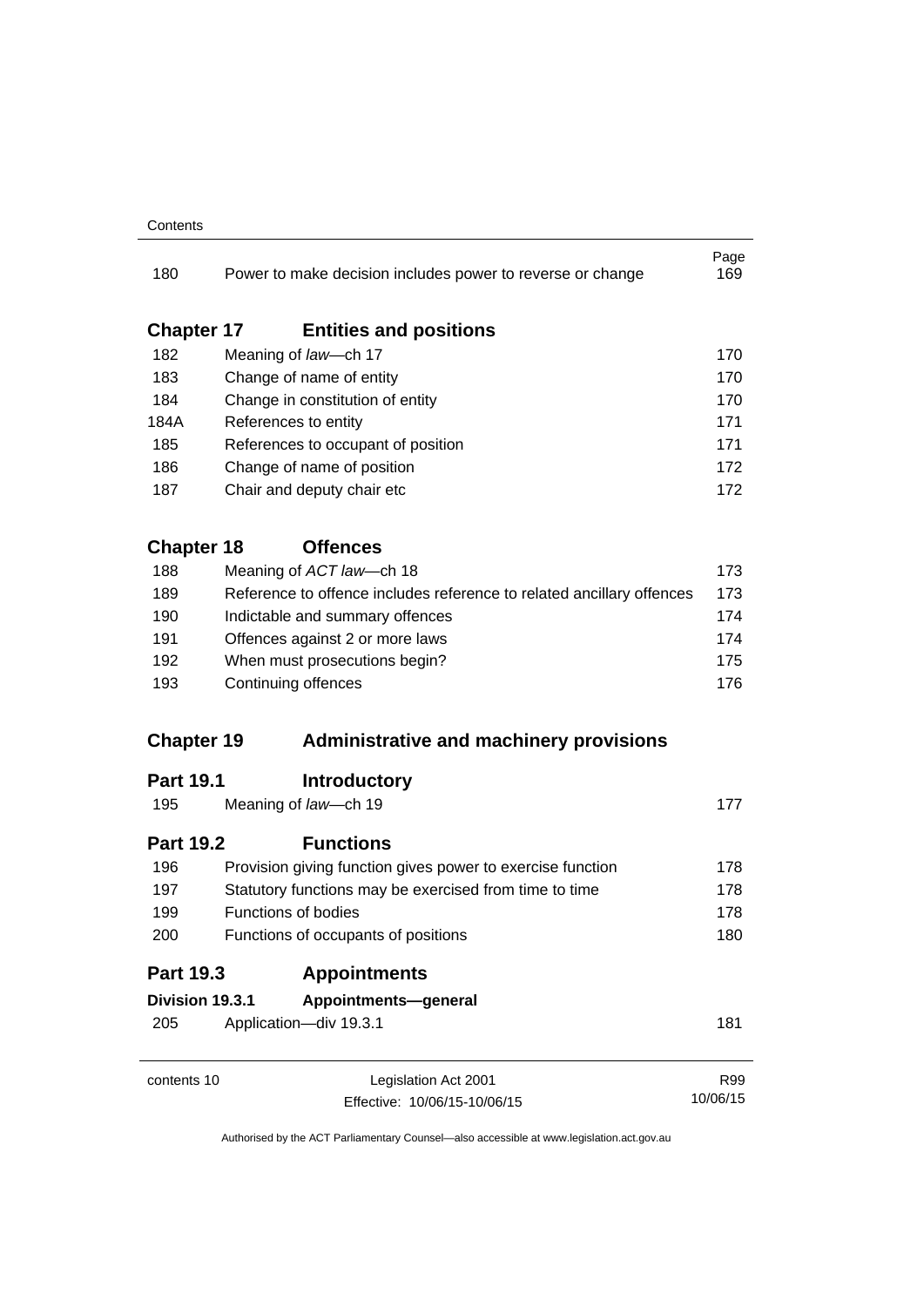|                  |                                                                               | Contents    |
|------------------|-------------------------------------------------------------------------------|-------------|
|                  |                                                                               | Page        |
| 206              | Appointments must be in writing etc                                           | 181         |
| 207              | Appointment may be by name or position                                        | 181         |
| 208              | Power of appointment includes power to suspend etc                            | 182         |
| 209              | Power of appointment includes power to make acting appointment                | 182         |
| 210              | Resignation of appointment                                                    | 184         |
| 211              | Appointment not affected by appointer changes                                 | 184         |
| 212              | Appointment not affected by defect etc                                        | 184         |
| Division 19.3.2  | <b>Acting appointments</b>                                                    |             |
| 215              | Application-div 19.3.2                                                        | 185         |
| 216              | Acting appointments must be in writing etc                                    | 185         |
| 217              | Acting appointment may be made by name or position                            | 185         |
| 218              | Instrument may provide when acting appointment has effect etc                 | 186         |
| 219              | Appointer may decide terms of acting appointment etc                          | 186         |
| 220              | Appointee may exercise functions under acting appointment etc                 | 187         |
| 221              | How long does an acting appointment operate?                                  | 187         |
| 222              | Resignation of acting appointment                                             | 188         |
| 223              | Effect of acting appointment on substantive appointment etc                   | 188         |
| 224              | Acting appointment not affected by appointer changes                          | 189         |
| 225              | Acting appointment not affected by defect etc                                 | 189         |
|                  | Division 19.3.2A<br><b>Standing acting arrangements</b>                       |             |
| 225A             | Application-div 19.3.2A                                                       | 190         |
| 225B             | Person acting under standing acting arrangement may exercise<br>functions etc | 190         |
| Division 19.3.3  | <b>Appointments-Assembly consultation</b>                                     |             |
| 226              | Meaning of statutory position-div 19.3.3                                      | 190         |
| 227              | Application-div 19.3.3                                                        | 191         |
| 228              | Consultation with appropriate Assembly committee                              | 191         |
| 229              | Appointment is disallowable instrument                                        | 192         |
| <b>Part 19.4</b> | <b>Delegations</b>                                                            |             |
| 230              | Application-pt 19.4 generally                                                 | 193         |
| 231              | Application-pt 19.4 to subdelegations                                         | 193         |
| 232              | Delegation must be in writing etc                                             | 193         |
| 233              | Delegation may be made by name or position                                    | 194         |
| R99              | Legislation Act 2001                                                          | contents 11 |

Authorised by the ACT Parliamentary Counsel—also accessible at www.legislation.act.gov.au

Effective: 10/06/15-10/06/15

10/06/15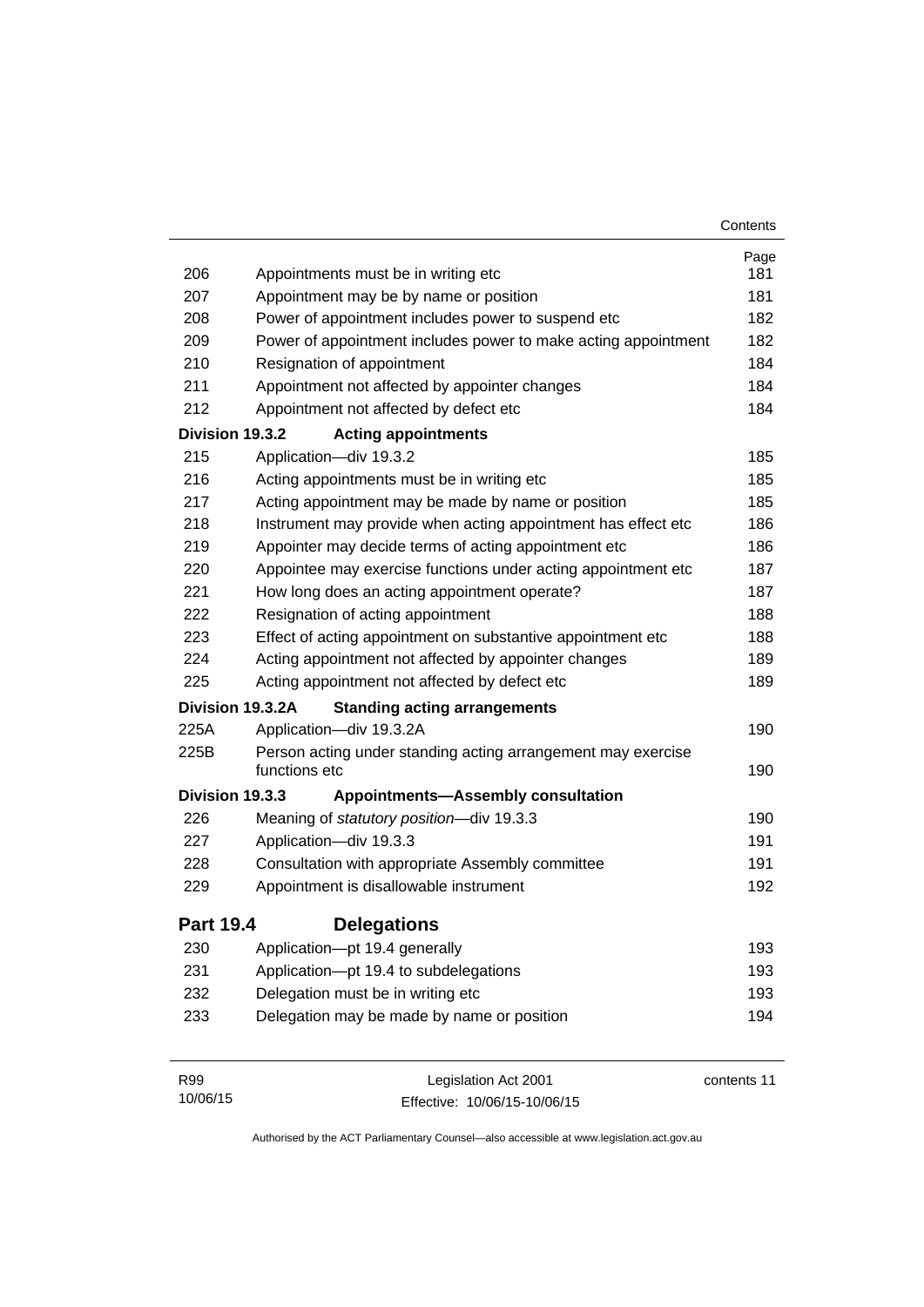| Contents          |                                                       |                                                                                  |            |
|-------------------|-------------------------------------------------------|----------------------------------------------------------------------------------|------------|
|                   |                                                       |                                                                                  | Page       |
| 234               | Instrument may provide when delegation has effect etc |                                                                                  | 194        |
| 235               | Delegation may be made to 2 or more delegates         |                                                                                  | 194        |
| 236               | Power to delegate may not be delegated                |                                                                                  | 195        |
| 237               | Delegation may be amended or revoked                  |                                                                                  | 195        |
| 238               |                                                       | Appointer responsible for delegated function                                     | 196        |
| 239               | Exercise of delegation by delegate                    |                                                                                  | 196        |
| 240               | Appointer may exercise delegated function             |                                                                                  | 196        |
| 241               |                                                       | Delegation not affected by appointer changes                                     | 197        |
| 242               | Delegation not affected by defect etc                 |                                                                                  |            |
| <b>Part 19.5</b>  |                                                       | <b>Service of documents</b>                                                      |            |
| 245               |                                                       | Application-pt 19.5                                                              | 198        |
| 246               |                                                       | Definitions-pt 19.5                                                              | 198        |
| 247               |                                                       | Service of documents on individuals                                              | 200        |
| 248               | Service of documents on corporations                  |                                                                                  |            |
| 249               | Service of documents on agencies                      |                                                                                  | 201        |
| 250               | When document taken to be served                      |                                                                                  |            |
| 251               | Other laws not affected etc                           |                                                                                  |            |
| 252               |                                                       | Powers of courts and tribunals not affected                                      | 203        |
| <b>Part 19.6</b>  |                                                       | <b>Functions of Executive and Ministers</b>                                      |            |
| 253               |                                                       | Exercise of functions of Executive                                               | 204        |
| 254               |                                                       | Administration of matters not allocated                                          | 204        |
| 254A              |                                                       | Delegation by Minister                                                           | 205        |
| <b>Part 19.7</b>  |                                                       | <b>Other matters</b>                                                             |            |
| 255               | Forms                                                 |                                                                                  | 206        |
| 256               |                                                       | Production of records kept in computers etc                                      | 208        |
| <b>Chapter 20</b> |                                                       | <b>Miscellaneous</b>                                                             |            |
| 300               |                                                       |                                                                                  | 209        |
| 301               |                                                       | Delegation by parliamentary counsel<br>References to Administration Act 1989 etc |            |
| 302               |                                                       |                                                                                  | 209<br>209 |
|                   |                                                       | Regulation-making power                                                          |            |
|                   |                                                       |                                                                                  |            |

contents 12 Legislation Act 2001 Effective: 10/06/15-10/06/15

R99 10/06/15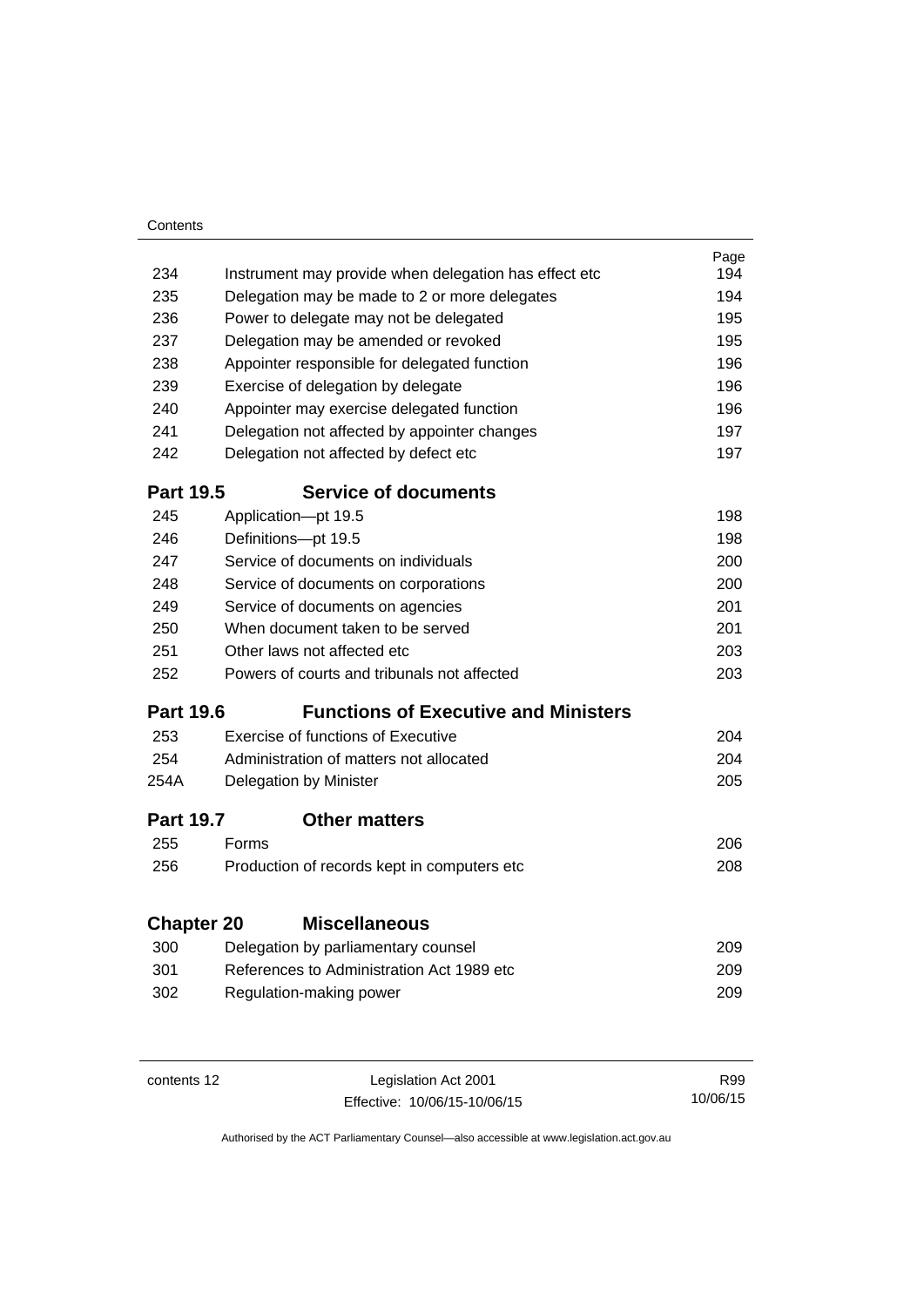|                   |                                                                      | Contents    |
|-------------------|----------------------------------------------------------------------|-------------|
| <b>Schedule 1</b> | Acts included in sources of law in the ACT                           | Page<br>210 |
| <b>Part 1.1</b>   | Former NSW and UK Acts in force before<br>establishment of Territory | 210         |
| <b>Part 1.2</b>   | Former NSW Acts applied after establishment of<br><b>Territory</b>   | 211         |
| <b>Dictionary</b> |                                                                      | 212         |
| Part 1            | <b>Meaning of commonly-used terms</b>                                | 212         |
| Part 2            | <b>Terms for Legislation Act 2001 only</b>                           | 244         |
| <b>Endnotes</b>   |                                                                      |             |

## 1 [About the endnotes 248](#page-263-1) 2 [Abbreviation key 248](#page-263-2) 3 [Legislation history 249](#page-264-0) 4 [Amendment history 264](#page-279-0) 5 [Earlier republications 303](#page-318-0)

j.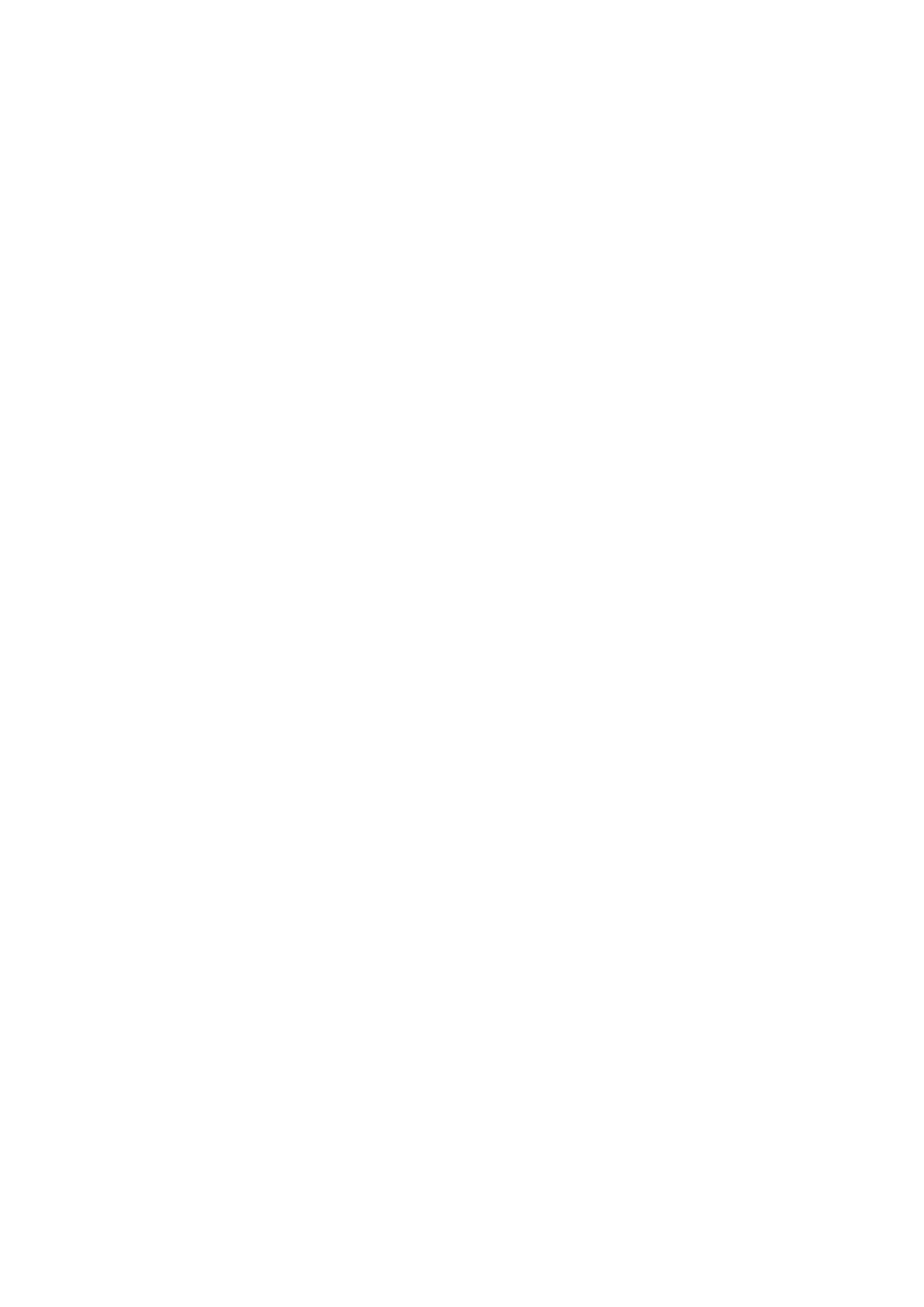

# **Legislation Act 2001**

An Act about legislation

Ī

R99 10/06/15

Legislation Act 2001 Effective: 10/06/15-10/06/15 page 1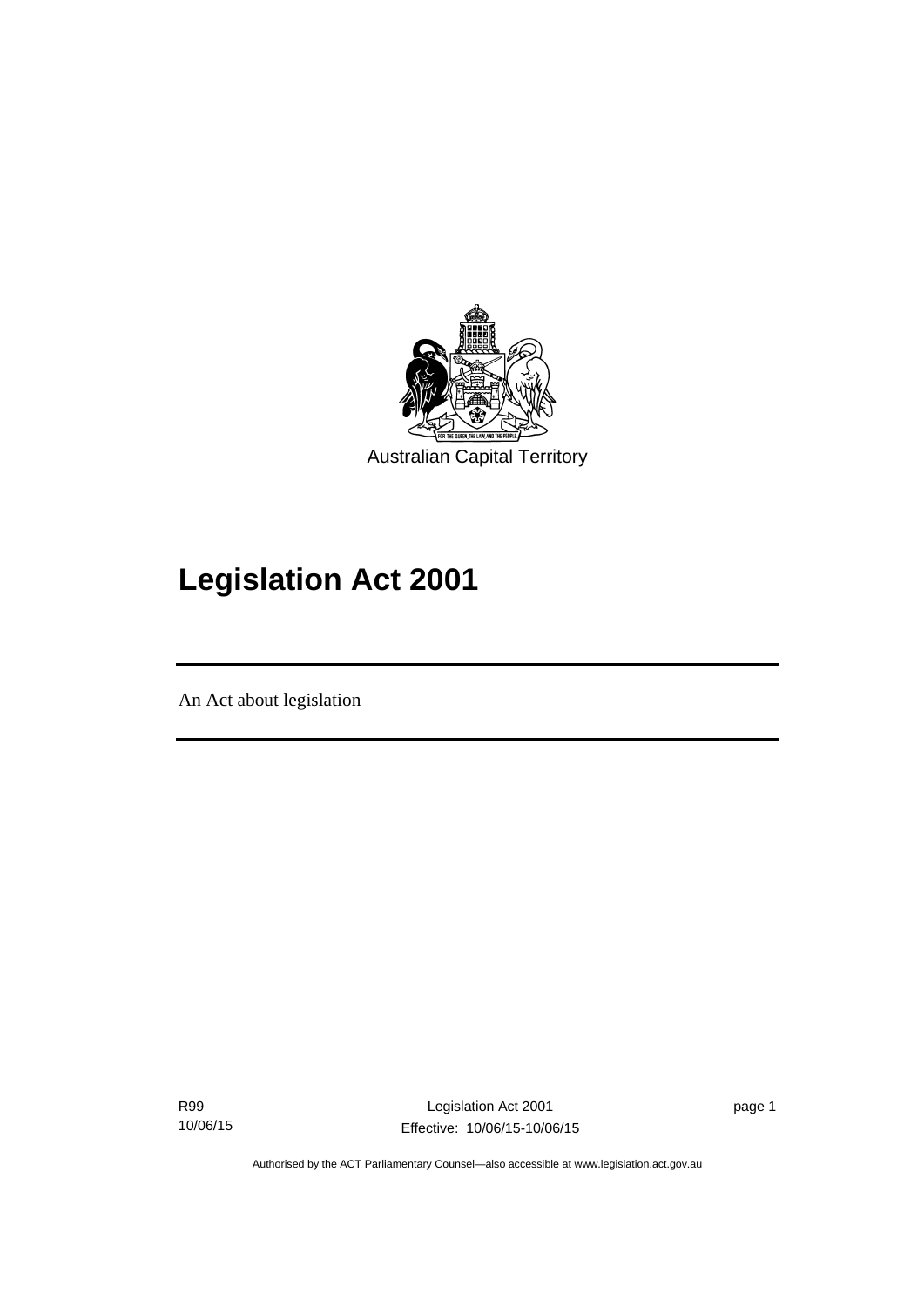**Chapter 1** Preliminary<br>**Part 1.1** General General

Section 1

## <span id="page-17-0"></span>**Chapter 1** Preliminary

## <span id="page-17-1"></span>**Part 1.1 General**

## <span id="page-17-2"></span>**1 Name of Act**

This Act is the *Legislation Act 2001.* 

## <span id="page-17-3"></span>**2 Dictionary**

The dictionary at the end of this Act is part of this Act.

- *Note 1* The dictionary at the end of an Act usually defines certain terms used in the Act, and includes references (*signpost definitions*) to other terms defined elsewhere in the Act. However, in this Act the dictionary is divided into 2 parts.
- *Note 2* Pt 1 defines terms commonly used in Acts (including this Act) and statutory instruments. For example, because of the definition '*calendar month* means one of the 12 months of the year.', the term 'calendar month' has the defined meaning wherever the term is used in an Act or statutory instrument unless the Act or instrument provides otherwise or the contrary intention otherwise appears (see s 144 and s 155).
- *Note 3* Pt 2 defines certain terms used in this Act. For example, the signpost definition '*administrator*, for part 19.5 (Service of documents)—see section 246.' means that the term 'administrator' is defined in s 246 for this Act, pt 19.5. A definition in pt 2 applies to all of this Act unless the definition, or another provision of this Act, provides otherwise or the contrary intention otherwise appears (see s 155 and s 156 (1)).

### <span id="page-17-4"></span>**2A Notes**

A note included in this Act is explanatory and is not part of this Act.

*Note* See s 127 (1), (4) and (5) for the legal status of notes.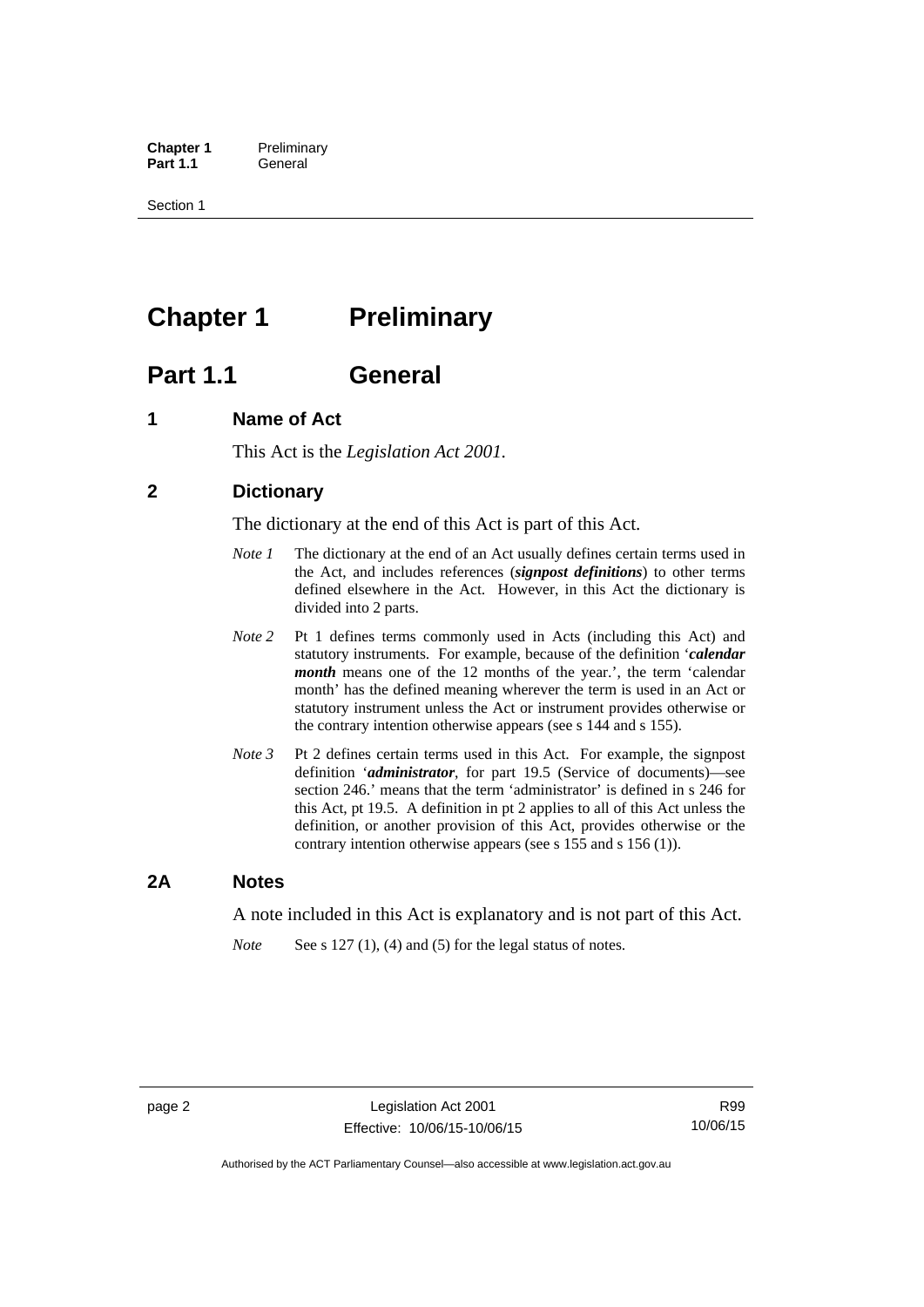## <span id="page-18-0"></span>**3 Objects**

- (1) The main object of this Act is to make legislation more accessible.
- (2) This is to be achieved particularly by—
	- (a) encouraging access to legislation through the internet, while maintaining access to printed legislation; and
	- (b) restating the law dealing with the 'life cycle' of legislation, improving its structure and content, and simplifying its provisions where practicable; and
	- (c) assisting users of legislation to find, read, understand and use legislation by—
		- (i) facilitating the shortening and simplification of legislation; and
		- (ii) promoting consistency in the form and language of legislation; and
		- (iii) providing rules about the interpretation of legislation; and
		- (iv) facilitating the updating and republication of legislation to ensure its ready availability.
- (3) For this section, the '*life cycle*' of legislation includes the making (where relevant), notification, commencement, presentation and disallowance (where relevant), operation, interpretation, proof, republication, amendment and repeal of legislation and instruments made under legislation.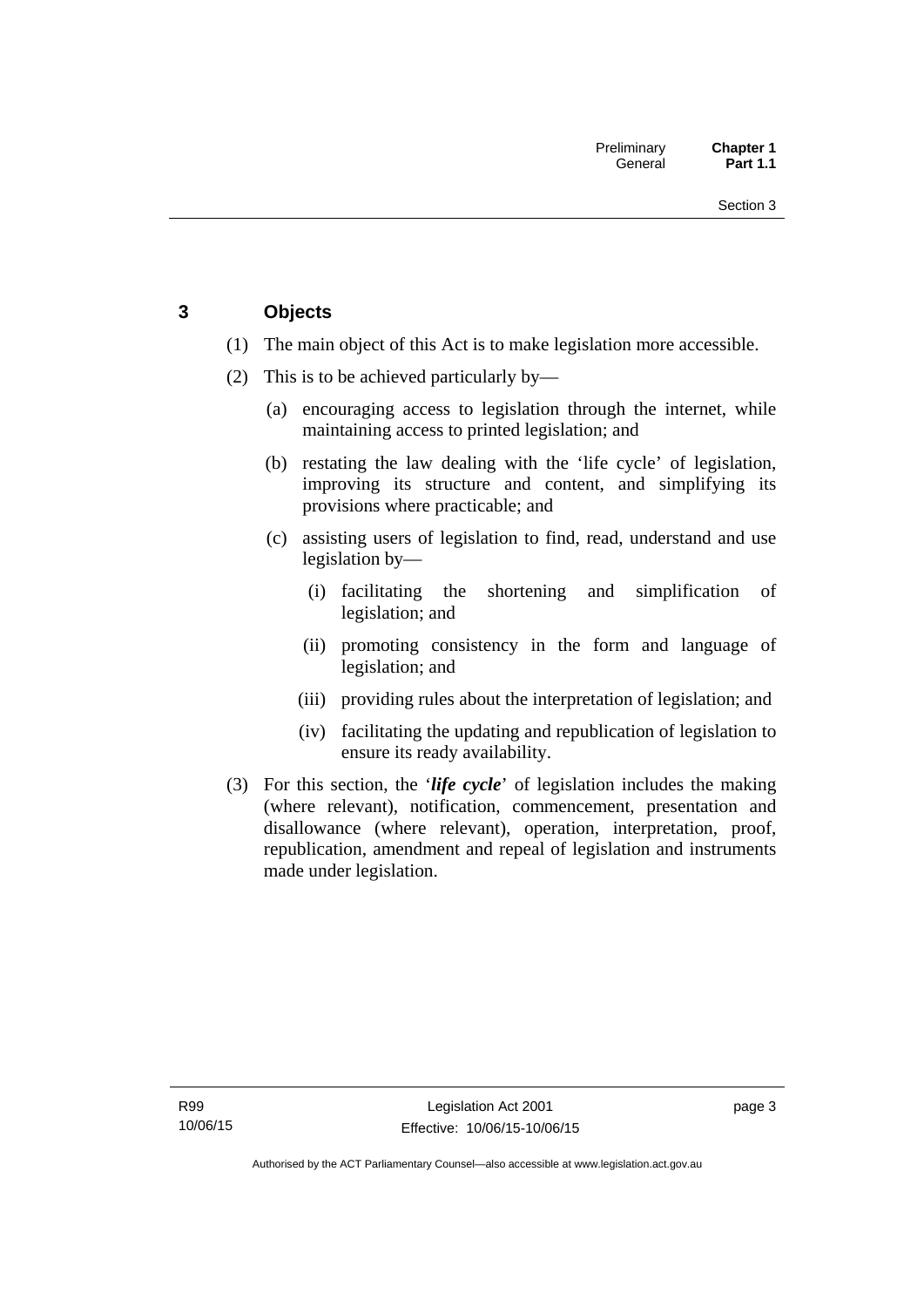## <span id="page-19-0"></span>**4 Application of Act**

- (1) This Act applies to all Acts (including this Act) and statutory instruments.
- (2) In particular, Acts and statutory instruments are taken to be made on the basis that they will operate in conjunction with this Act.

#### **Examples**

- 1 An Act imposes an obligation and provides that people who 'fail' to carry out the obligation are liable to the penalty. The Act does not, however, define 'fail' or indicate that the word is used in a special way. In accordance with this Act, dictionary, pt 1 (see s 144), the word 'fail' includes 'refuse'. In other words, a person who refuses to carry out the obligation will be subject to the penalty in the same way as someone who only neglects the obligation. In this case, the presence in an Act of a word that is defined in this Act attracts the operation of the definition in the dictionary.
- 2 The *XYZ Act 2001* contains the following provision:

The Minister may determine fees for this Act.

Because the XYZ Act authorises a fee to be determined 'for this Act', this Act, s 56 applies and therefore the provisions of pt 6.3 (Making of certain statutory instruments about fees) apply to the determination of fees under the provision. In this case, the operation of provisions of this Act is attracted because the *XYZ Act 2001* contains a provision that triggers the application of the part.

- *Note 1* The determination of a fee by a Minister under an Act is a disallowable instrument and must be in writing (see s 9 (1) (b) and s 42 (2)).
- *Note 2* An example is part of the Act, is not exhaustive and may extend, but does not limit, the meaning of the provision in which it appears (see s 126 and s 132).
- (3) This section is a determinative provision.
	- *Note* See s 5 for the meaning of determinative provisions, and s 6 for their displacement.

Authorised by the ACT Parliamentary Counsel—also accessible at www.legislation.act.gov.au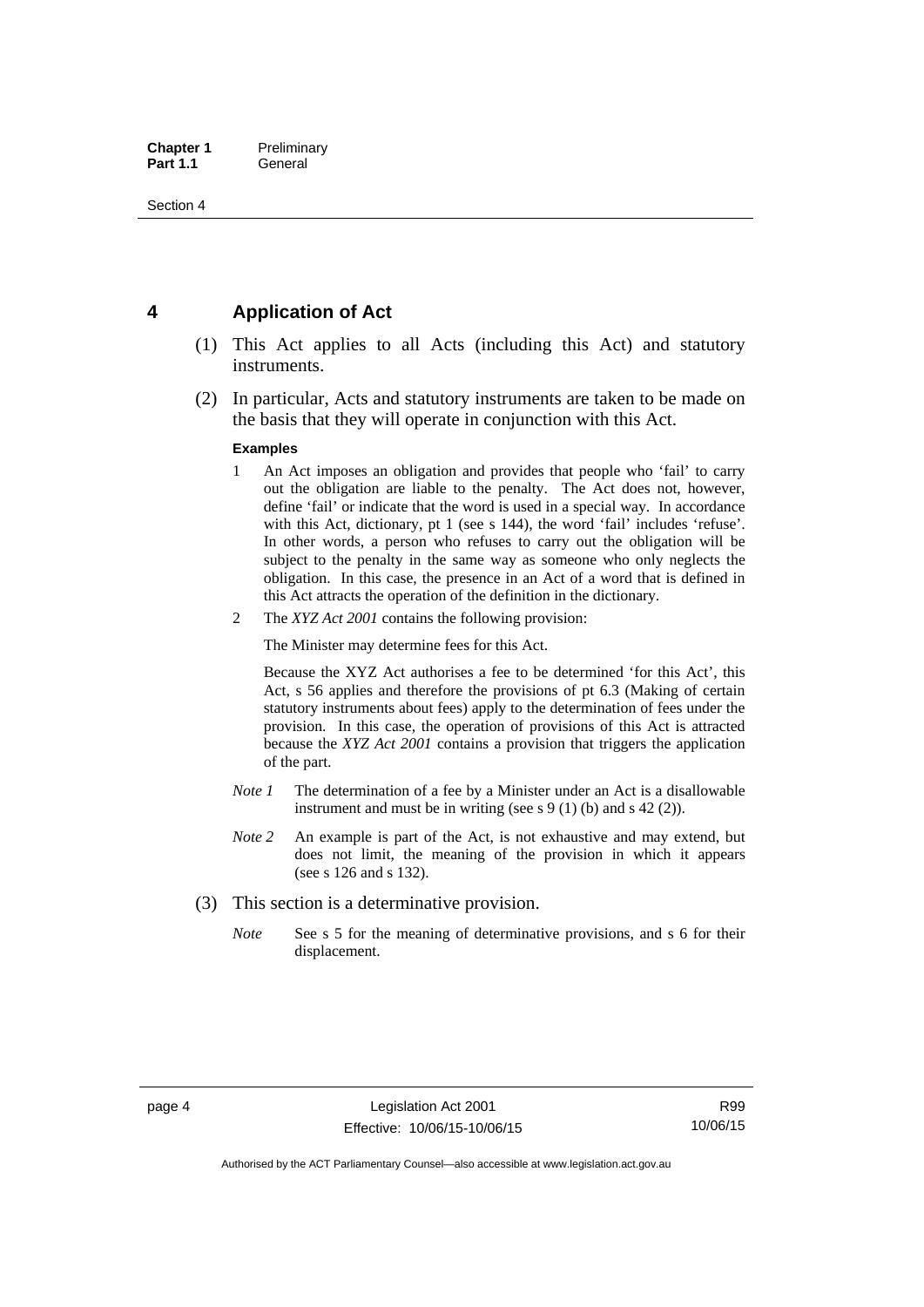### <span id="page-20-0"></span>**5 Determinative and non-determinative provisions**

- (1) This Act consists of determinative and non-determinative provisions.
- (2) A *determinative provision* is a provision of this Act that is declared to be a determinative provision.

#### **Example**

Section 4 (3) provides that s 4 is a determinative provision.

(3) A *non-determinative provision* is any other provision of this Act.

#### **Example**

Section 3 does not contain a provision corresponding to s 4 (3). Therefore, s 3 is not a determinative provision.

*Note* An example is part of the Act, is not exhaustive and may extend, but does not limit, the meaning of the provision in which it appears (see s 126 and s 132).

### <span id="page-20-1"></span>**6 Legislation Act provisions must be applied**

- (1) A provision of this Act must be applied to an Act or statutory instrument, in accordance with the terms of the provision, except so far as it is displaced.
- (2) A determinative provision may be displaced expressly or by a manifest contrary intention.
- (3) A non-determinative provision may be displaced expressly or by a contrary intention.
	- *Note* For the distinction between a 'manifest contrary intention' (see s (2)) and 'contrary intention' (see s (3)), see the examples in this section.
- (4) The declaration of a provision as 'determinative' indicates that it is the intention of the Legislative Assembly that, if the provision is to be displaced at all in a particular case, a more deliberate displacement is required than if the provision were a non-determinative provision.

page 5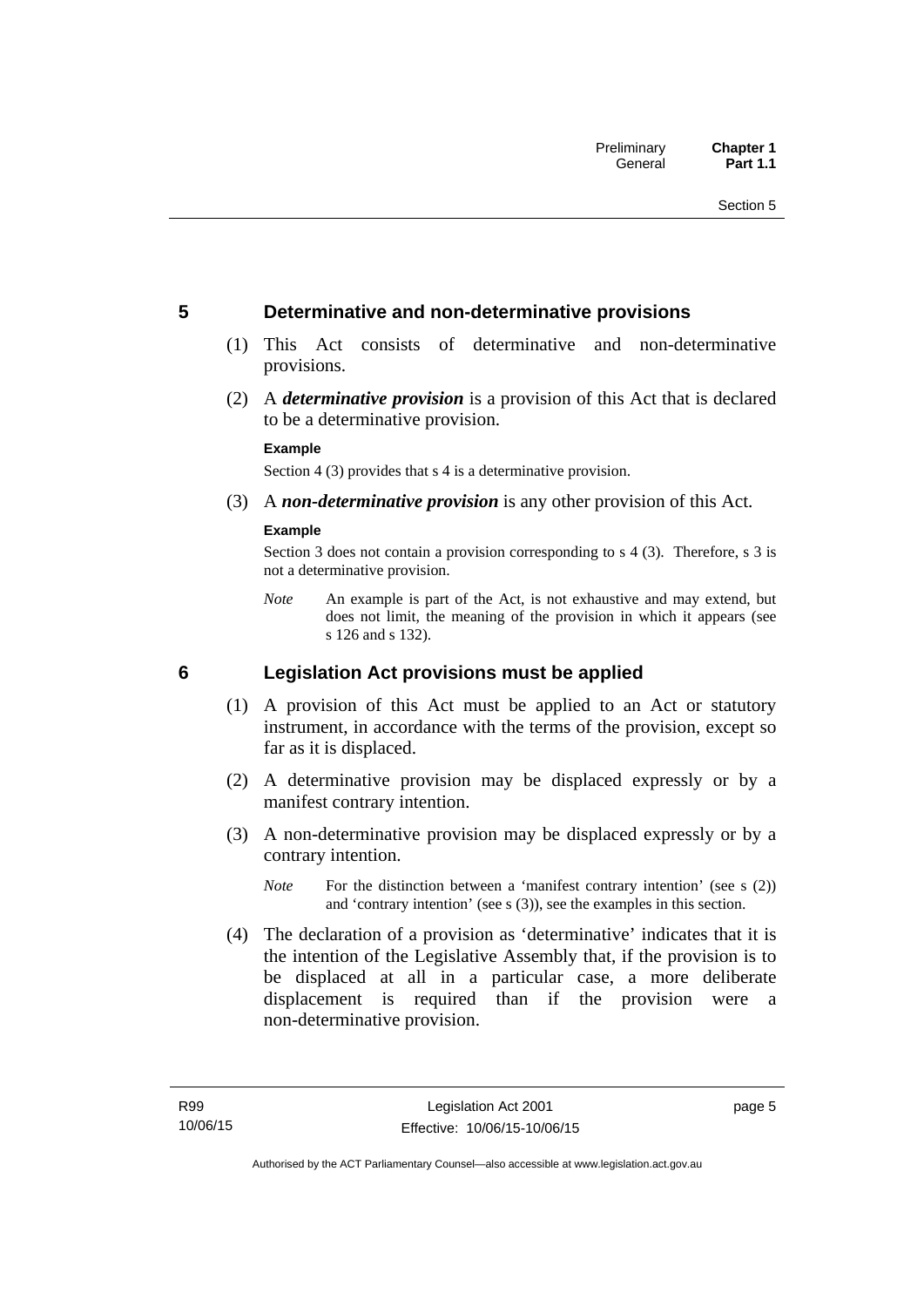- (5) This section applies despite any presumption or rule of interpretation.
- (6) A provision of this Act must not be taken to be displaced by a provision of an Act or statutory instrument so far as the provisions can operate concurrently.
- (7) In particular and without limiting subsection (5), a provision of this Act is not displaced by a provision of an Act or statutory instrument because the provisions deal with the same or a similar subject matter.
- (8) This section is a determinative provision.

#### **Examples—different kinds of displacement**

1 *Determinative provision—express displacement*

The *Collections Regulation Act 1999* (hypothetical), s 83 contains the following provision:

(2) The Legislation Act, section 47 (3) does not apply to a regulation under this Act.

Section 83 (2) illustrates a provision expressly displacing this Act, s 47 (3), a determinative provision.

2 *Determinative provision—manifest contrary intention*

The *Motor Repairers Act 2001* (hypothetical) does not contain a provision like the *Collections Regulation Act 1999*, s 83, but s 79 contains the following provision:

(3) A regulation may apply, adopt or incorporate an instrument or provision of an instrument as in force from time to time.

Section 79 (3) illustrates a provision displacing this Act, s 47 (3), a determinative provision, by a manifest contrary intention because s 79 (3) clearly contradicts s 47 (3).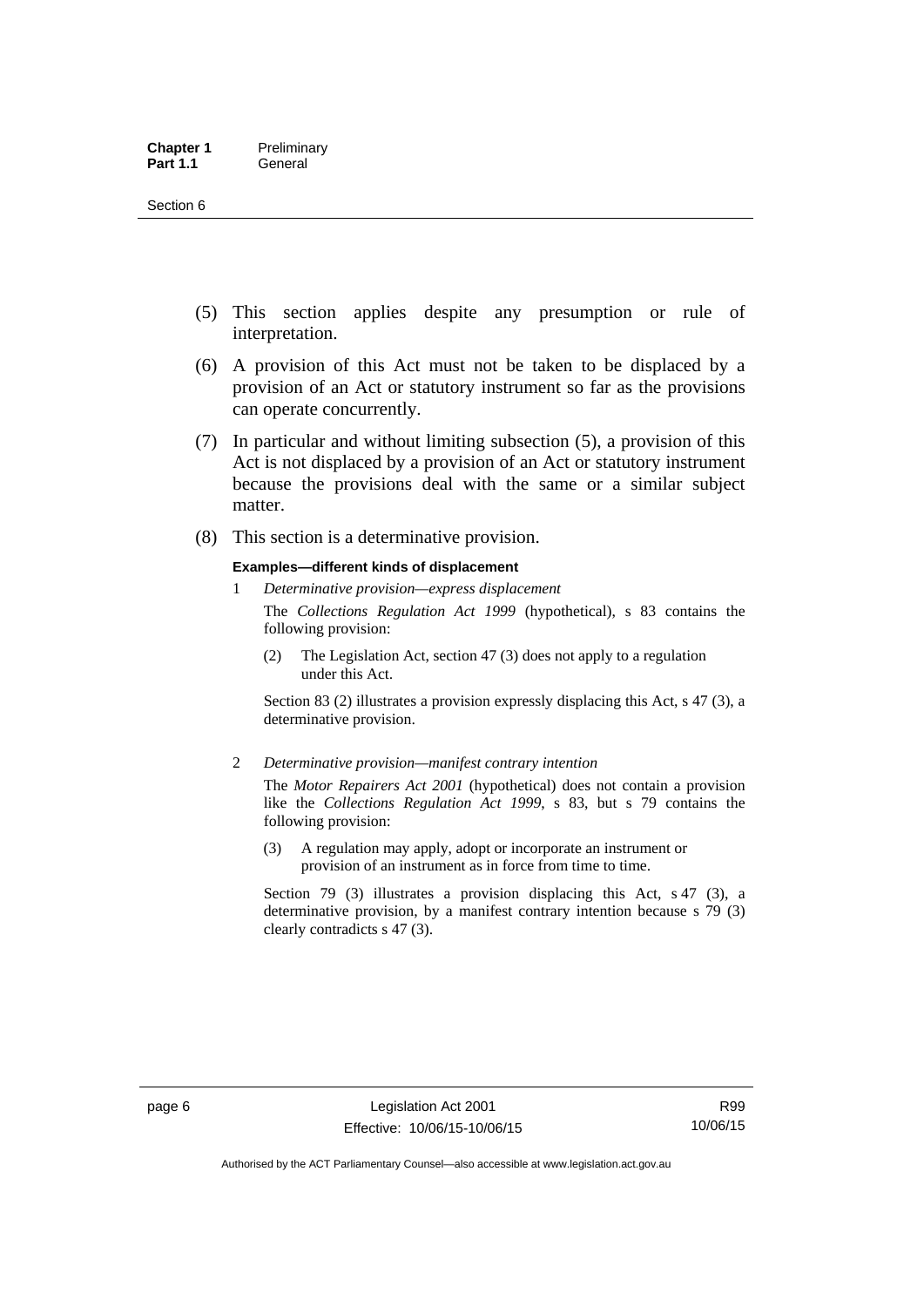#### 3 *Non-determinative provision—contrary intention*

The master of a vessel is charged with contravening the *Liquor Act 2001* (hypothetical), s 126 by selling liquor on or from 'licensed premises' otherwise than at a time authorised by the Act. It is claimed that the sale took place on the vessel. The Act defines 'licensed premises' to mean that part or those parts of a building or buildings and of the land adjoining it or them as defined by the licensing court. It is argued that the complaint is defective in that a vessel cannot be 'licensed premises'. However, s 126 is expressed to apply to 'a licensee, servant, agent or master who sells liquor on or from licensed premises'. In this case, the reference to 'master' indicates a contrary intention indicating that the section is intended to apply to liquor sold on or from vessels.

#### **Example—concurrent operation (no displacement)**

The *Small Clubs Act 2002* (hypothetical) contains the following provision about how notice of the club's annual general meeting may be served on members of a registered small club:

#### **60 Serving notice of annual general meeting**

The executive committee of a registered small club may serve notice of the annual general meeting of the club on members by pinning the notice to a noticeboard in the club house.

This Act, s 247, a non-determinative provision, allows a document to be served on an individual under an Act in a number of ways (by giving the document to the individual, by sending it by prepaid post etc), but does not mention pinning the document to a noticeboard as a method of giving the notice.

Section 247 is not displaced by the *Small Clubs Act 2002*, s 60, because—

- s 60 does not expressly displace section 247 nor does it indicate a contrary intention (see s 6 (1) and (3)) and, in particular, s 60 does not indicate an intention that the method of service it authorises is to be the only method of serving notice of annual general meetings on members of small clubs; and
- the application of s 247 is not displaced by any presumption or rule of interpretation (see s 6 (5)); and
- s 60 and s 247 can operate concurrently (see s 6 (6)) by allowing complementary methods of service; and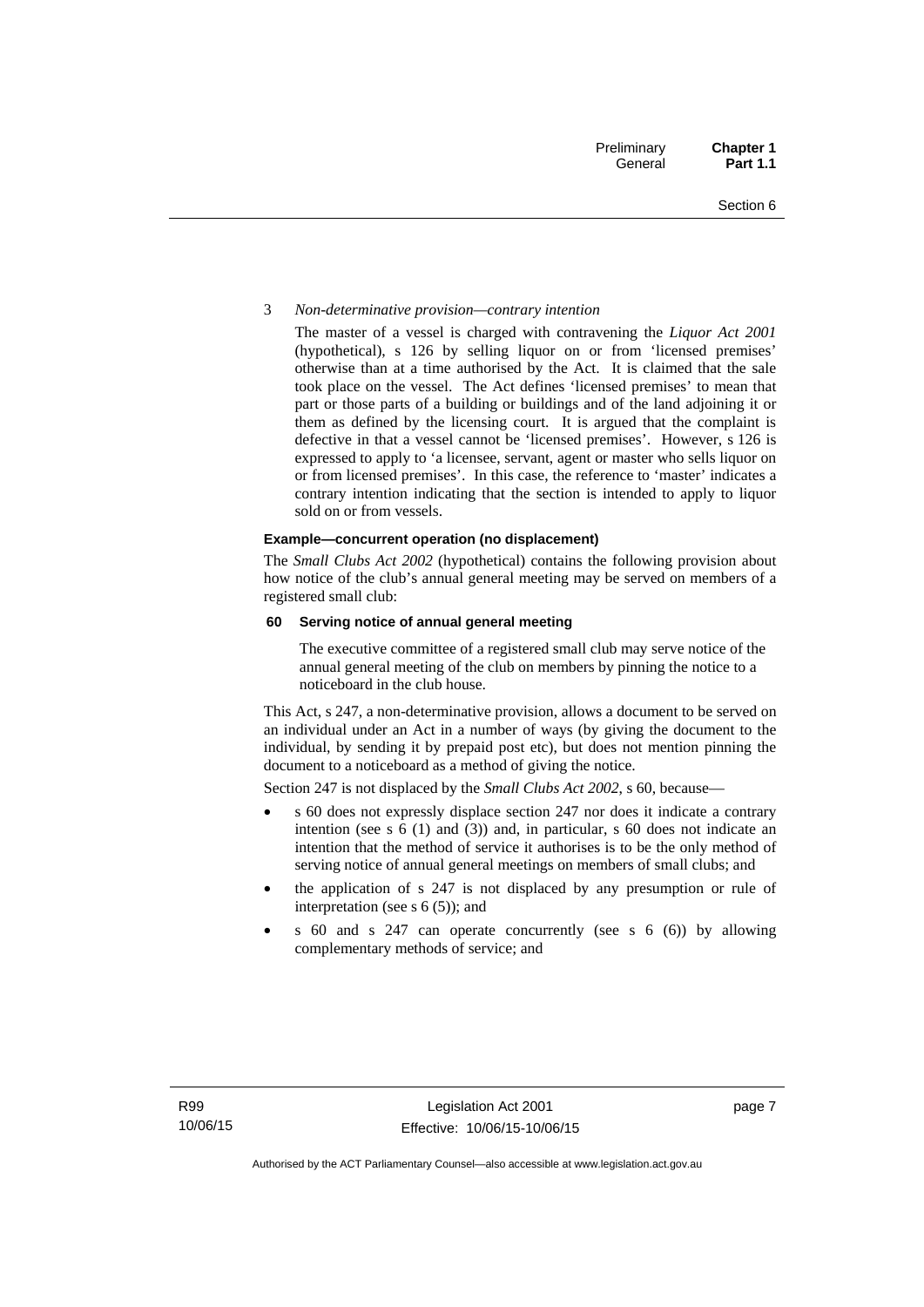Section 6

• the fact that s 60 and s 247 deal with the same (or a similar) subject matter does not of itself displace s 247 (see s 6 (7) and also s 6 (5)).

It follows, therefore, that the executive committee is free to serve notice of the annual general meeting under s 60 or s 247.

*Note* An example is part of the Act, is not exhaustive and may extend, but does not limit, the meaning of the provision in which it appears (see s 126 and s 132).

page 8 Legislation Act 2001 Effective: 10/06/15-10/06/15

R99 10/06/15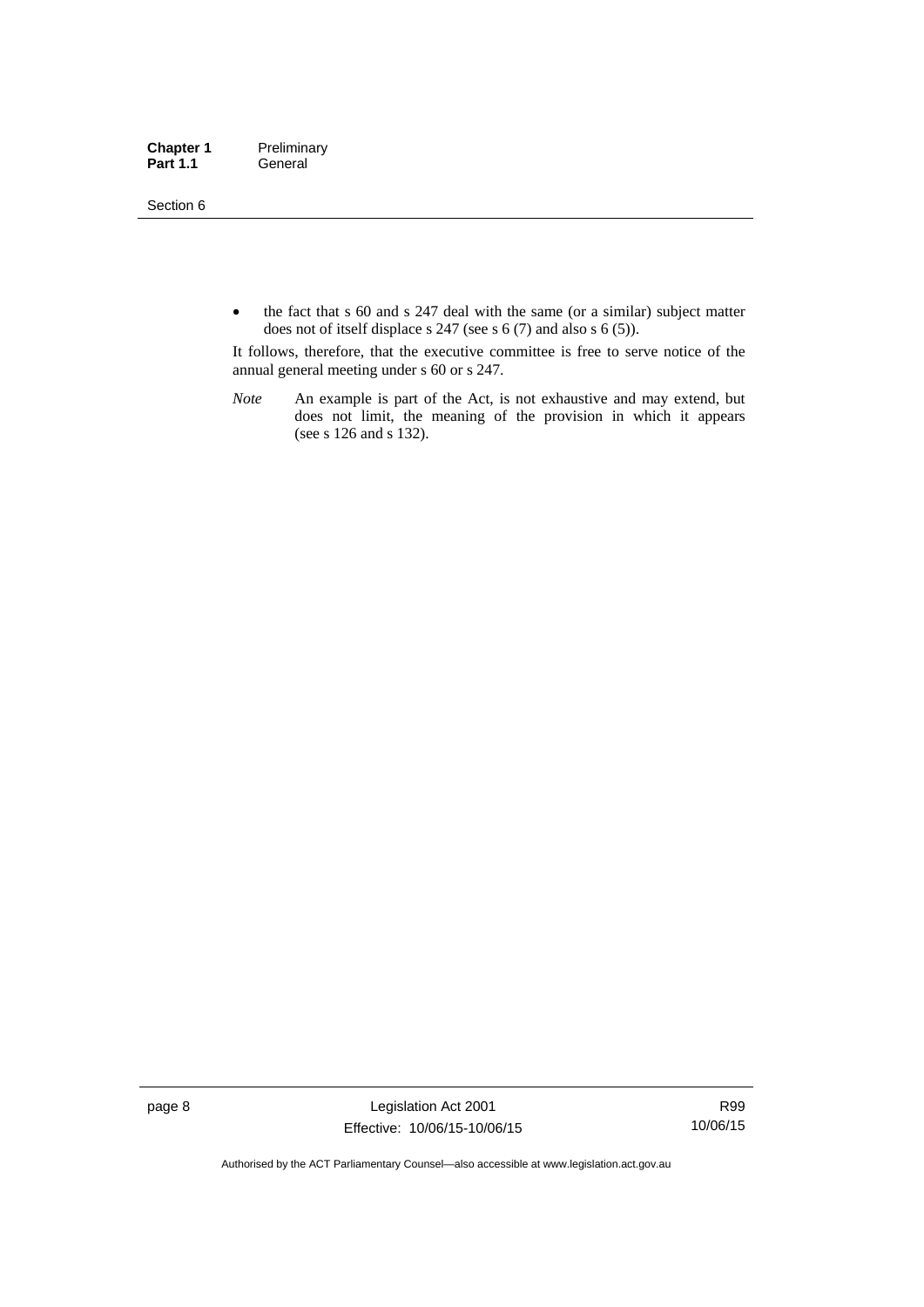## <span id="page-24-0"></span>**Part 1.2 Basic concepts**

## <span id="page-24-1"></span>**7 Meaning of** *Act* **generally**

- (1) An *Act* is an Act of the Legislative Assembly.
- (2) An *Act of the Legislative Assembly* is a law (however described or named) made by the Legislative Assembly under the [Self-Government Act.](http://www.comlaw.gov.au/Series/C2004A03699)
- (3) A reference to an *Act* includes a reference to a provision of an Act.
	- *Note 1* Section 17 deals with former Commonwealth enactments, and former NSW and UK Acts, that have become ACT Acts.
	- *Note 2* Section 100 (1) deals with references to particular Acts.

## <span id="page-24-2"></span>**8 Meaning of** *subordinate law*

- (1) A *subordinate law* is a regulation, rule or by-law (whether or not legislative in nature) made under—
	- (a) an Act; or
	- (b) another subordinate law; or
	- (c) power given by an Act or subordinate law and also power given otherwise by law.
- (2) A reference to a *subordinate law* includes a reference to a provision of a subordinate law.

## <span id="page-24-3"></span>**9 Meaning of** *disallowable instrument*

- (1) A *disallowable instrument* is—
	- (a) a statutory instrument (whether or not legislative in nature) that is declared to be a disallowable instrument by an Act, subordinate law or another disallowable instrument; or

page 9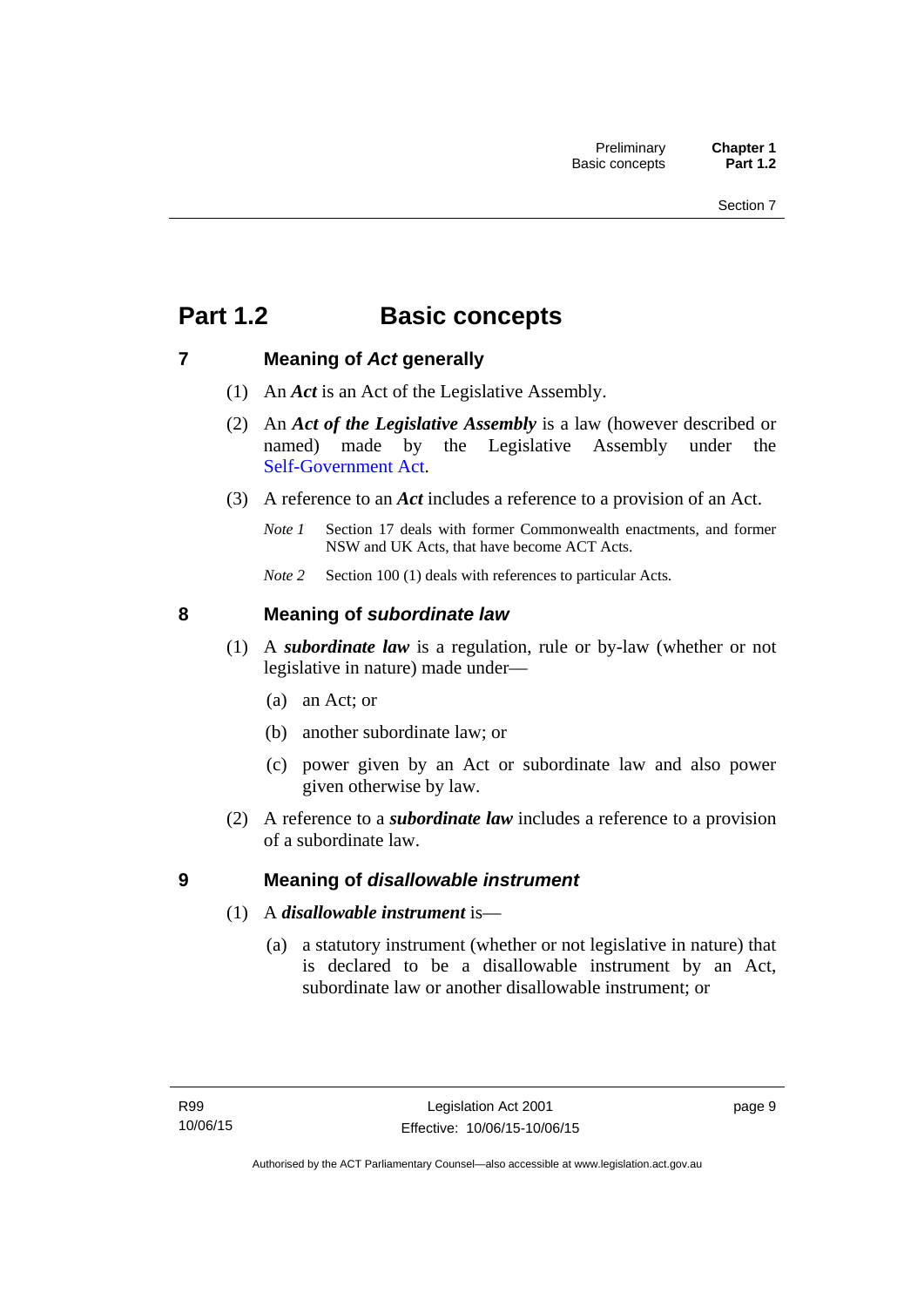(b) a determination of fees or charges by a Minister under an Act or subordinate law.

*Note Statutory instrument* is defined in s 13.

 (2) A reference to a *disallowable instrument* includes a reference to a provision of a disallowable instrument.

### <span id="page-25-0"></span>**10 Meaning of** *notifiable instrument*

- (1) A *notifiable instrument* is a statutory instrument (whether or not legislative in nature) that is declared to be a notifiable instrument by an Act, subordinate law, disallowable instrument or another notifiable instrument.
- (2) A reference to a *notifiable instrument* includes a reference to a provision of a notifiable instrument.

### <span id="page-25-1"></span>**11 Meaning of** *commencement notice*

- (1) A *commencement notice* is a statutory instrument that fixes or otherwise determines the commencement of an Act, subordinate law, disallowable instrument or notifiable instrument.
- (2) A reference to a *commencement notice* includes a reference to a provision of a commencement notice.

### <span id="page-25-2"></span>**12 Meaning of** *legislative instrument*

- (1) A *legislative instrument* is—
	- (a) a subordinate law; or
	- (b) a disallowable instrument; or
	- (c) a notifiable instrument; or
	- (d) a commencement notice.
- (2) A reference to a *legislative instrument* includes a reference to a provision of a legislative instrument.

R99 10/06/15

Authorised by the ACT Parliamentary Counsel—also accessible at www.legislation.act.gov.au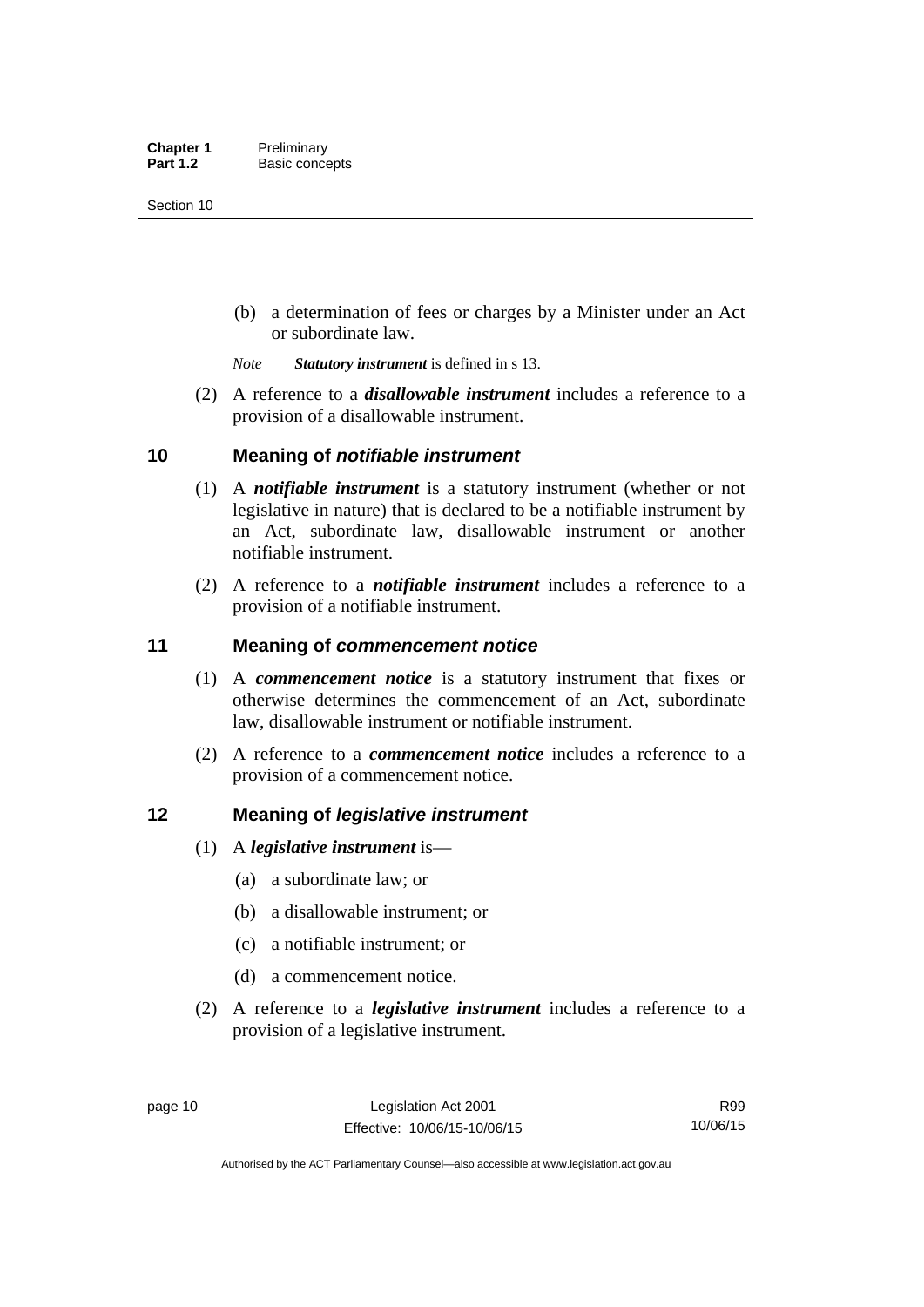## <span id="page-26-0"></span>**13 Meaning of** *statutory instrument*

- (1) A *statutory instrument* is an instrument (whether or not legislative in nature) made under—
	- (a) an Act; or
	- (b) another statutory instrument; or
	- (c) power given by an Act or statutory instrument and also power given otherwise by law.
- (2) A *statutory instrument* includes a subordinate law, disallowable instrument, notifiable instrument and commencement notice.
- (3) A reference to a *statutory instrument* includes a reference to a provision of a statutory instrument.

### <span id="page-26-1"></span>**14 Meaning of** *instrument*

(1) An *instrument* is any writing or other document.

*Note Writing* is defined in the dictionary, pt 1.

 (2) A reference to an *instrument* includes a reference to a provision of an instrument.

### <span id="page-26-2"></span>**15 Meaning of** *authorised republication*

- (1) An *authorised republication* is a republication of a law authorised by the parliamentary counsel under this Act.
- (2) A reference to an *authorised republication* includes a reference to a provision of an authorised republication.
- (3) In this section:

*law*—see section 107 (Definitions—ch 11).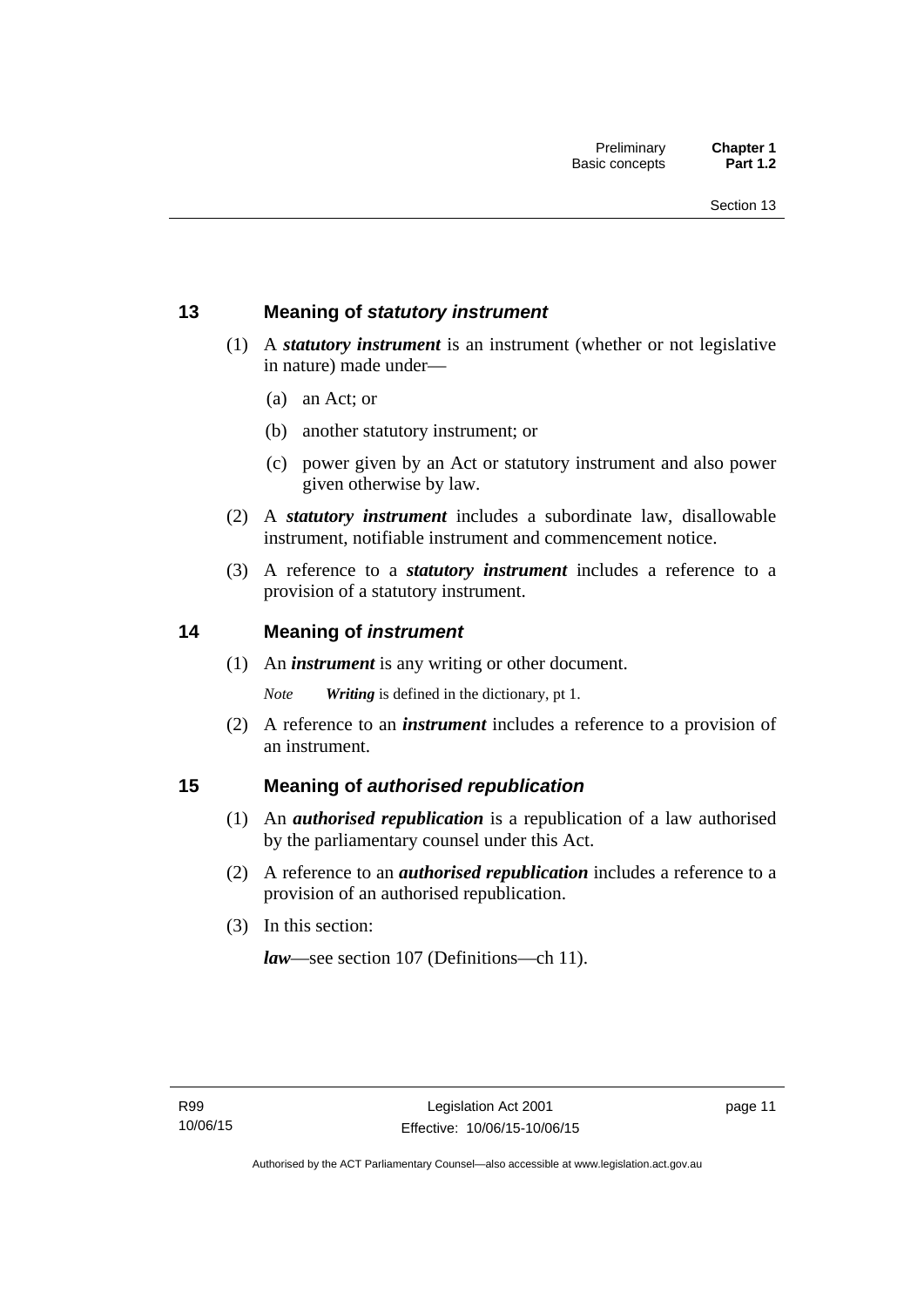## <span id="page-27-0"></span>**16 Meaning of** *provision*

A *provision* of an Act or instrument is any words or anything else that forms part of the Act or instrument.

#### **Examples—provisions consisting of groups of words**

sections, subsections, paragraphs, subparagraphs, sub-subparagraphs, examples

#### **Examples—provisions consisting of groups of other provisions**

chapters, parts, divisions, subdivisions, schedules

- *Note 1* An example is part of the Act, is not exhaustive and may extend, but does not limit, the meaning of the provision in which it appears (see s 126 and s 132).
- *Note 2* See s 126 and s 127 for material that is, or is not, part of an Act or statutory instrument.

R99 10/06/15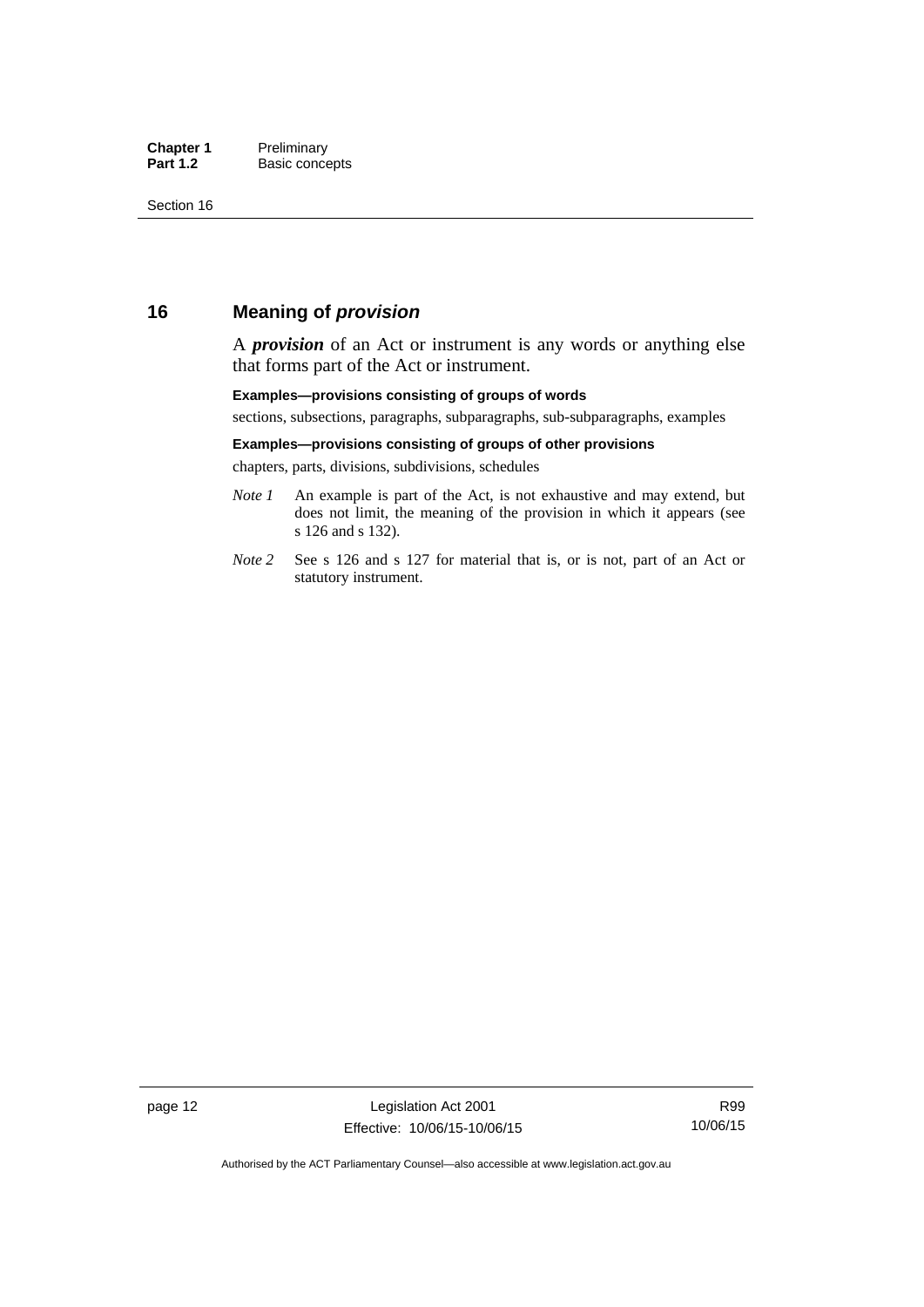## <span id="page-28-0"></span>**Part 1.3 Sources of law in the ACT**

#### **Notes on sources of law**

- *Note 1* The laws in force in the ACT consist of the written law and various unwritten laws known as the principles and rules of common law and equity.
- *Note* 2 The written law of the Territory consists primarily of laws, known as Acts, made by the Legislative Assembly. It also includes regulations, rules of court and other legislative instruments made under specific powers given by Acts. (Written laws made under an Act are commonly called 'subordinate' or 'delegated' legislation.)
- *Note 3* Before self-government, ordinances made by the Governor-General under the *[Seat of Government \(Administration\) Act 1910](http://www.comlaw.gov.au/Series/C2004A07446)* (Cwlth) were the main form of legislation made for the ACT. Most of the ordinances in force at self-government have been converted into Acts (see the [Self-Government Act,](http://www.comlaw.gov.au/Series/C2004A03699) s 34). However, the Governor-General has power to make ordinances for the ACT on a limited number of topics (see *[Seat of Government \(Administration\) Act 1910](http://www.comlaw.gov.au/Series/C2004A07446)* (Cwlth), s 12).
- *Note 4* The written laws in force in the ACT also include the Commonwealth Constitution, Commonwealth Acts, and regulations and other legislative instruments made under Commonwealth Acts. As a general rule, Commonwealth Acts and legislative instruments apply in the ACT in the same way as they apply in other parts of Australia. Commonwealth Acts and instruments prevail over the Acts made by the Legislative Assembly to the extent to which they are inconsistent (see [Self-Government Act](http://www.comlaw.gov.au/Series/C2004A03699), s 28).
- *Note 5* Certain Acts of New South Wales and the United Kingdom also formed part of the written laws in force in the ACT. Because of the *[Interpretation Act 1967](http://www.legislation.act.gov.au/a/1967-48)*, s 65, these are now taken to be laws made by the Legislative Assembly as if they had been enacted by the Assembly. (Section 65 has expired, but its previous operation was saved–see s 65 (3)). These Acts are listed in sch 1.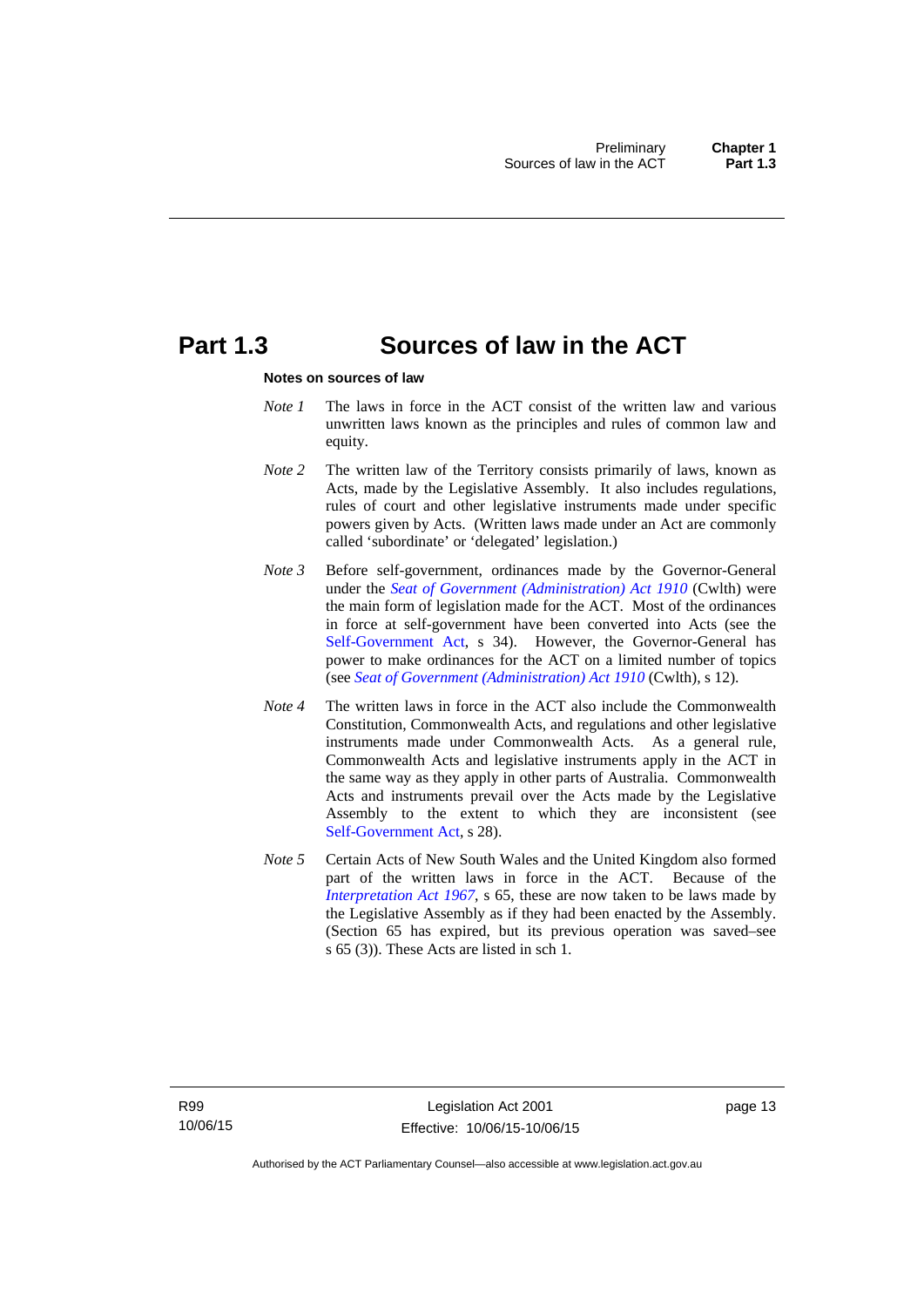## <span id="page-29-0"></span>**17 References to Acts include references to former Cwlth enactments etc**

- (1) A reference to an *Act* includes a reference to a former Commonwealth enactment.
- (2) Without limiting subsection (1), a reference to an *Act* includes a reference to a former NSW Act or former UK Act mentioned in schedule 1.
- (3) In this section:

*former Commonwealth enactment* means a Commonwealth Act or ordinance, a New South Wales Act or Imperial Act that is—

- (a) an enactment within the meaning of the [Self-Government Act](http://www.comlaw.gov.au/Series/C2004A03699) because of that Act, section 34; or
- (b) an enactment because of the *[A.C.T. Self-Government](http://www.comlaw.gov.au/Series/C2004A03702)  [\(Consequential Provisions\) Act 1988](http://www.comlaw.gov.au/Series/C2004A03702)* (Cwlth), section 10 (3) or section 12 (2) or (3).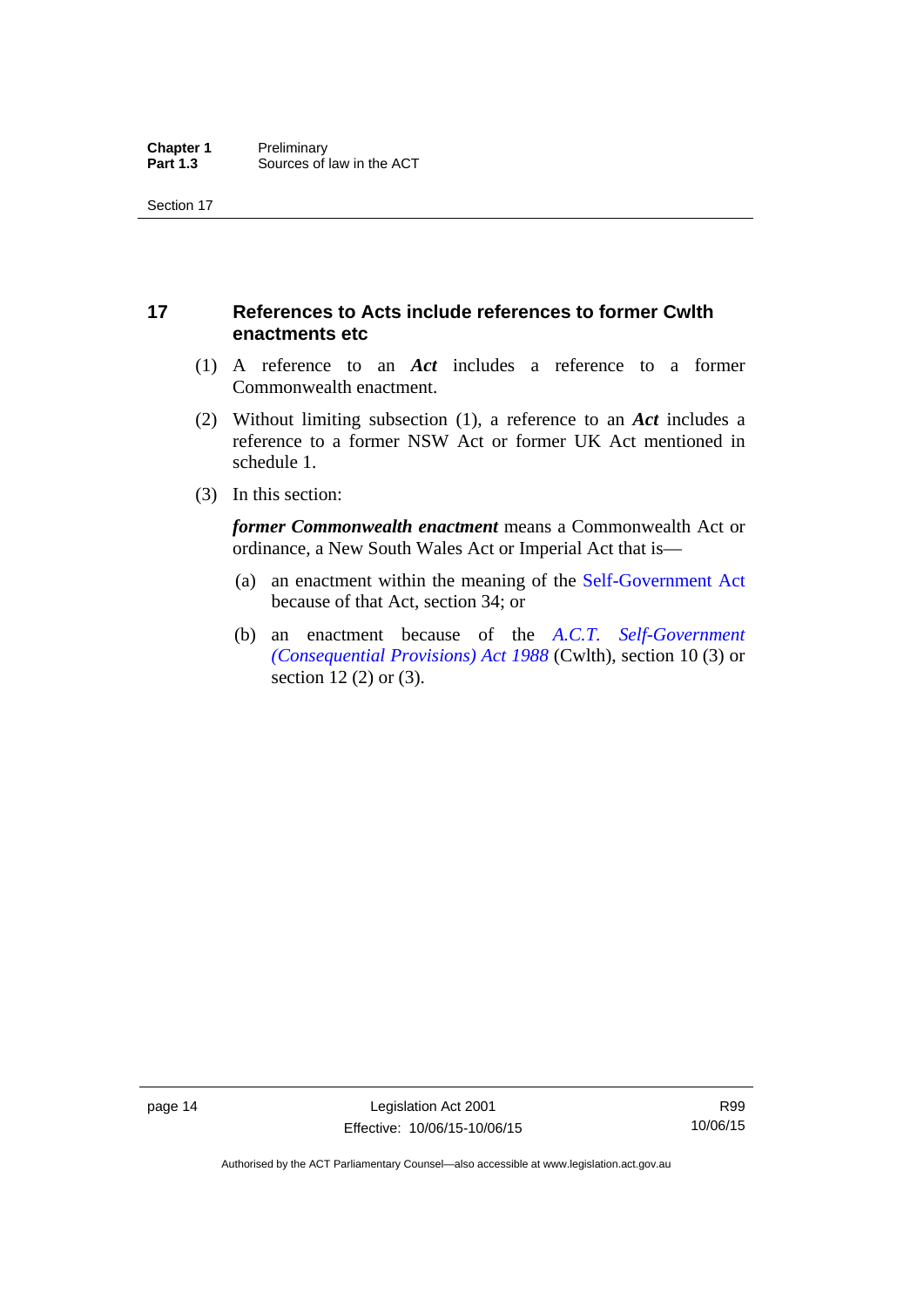## <span id="page-30-0"></span>**Chapter 2 ACT legislation register and website**

## <span id="page-30-1"></span>**18 ACT legislation register**

- (1) The parliamentary counsel must establish and maintain a register of Acts and statutory instruments (the *ACT legislation register*).
- (2) The register must be kept electronically.

### **Example—how register may be kept**

The register may be kept in the form of, or as part of, 1 or more computer databases, and may include data compiled electronically from the databases.

*Note* An example is part of the Act, is not exhaustive and may extend, but does not limit, the meaning of the provision in which it appears (see s 126 and s 132).

### <span id="page-30-2"></span>**19 Contents of register**

- (1) The ACT legislation register must contain the following:
	- (a) authorised republications of laws currently in force;
	- (b) Acts as made;
	- (c) subordinate laws as made;
	- (d) disallowable instruments as made;
	- (e) notifiable instruments as made;
	- (f) commencement notices as made;
	- (g) resolutions passed, or taken to have been passed, by the Legislative Assembly to disallow a subordinate law or disallowable instrument;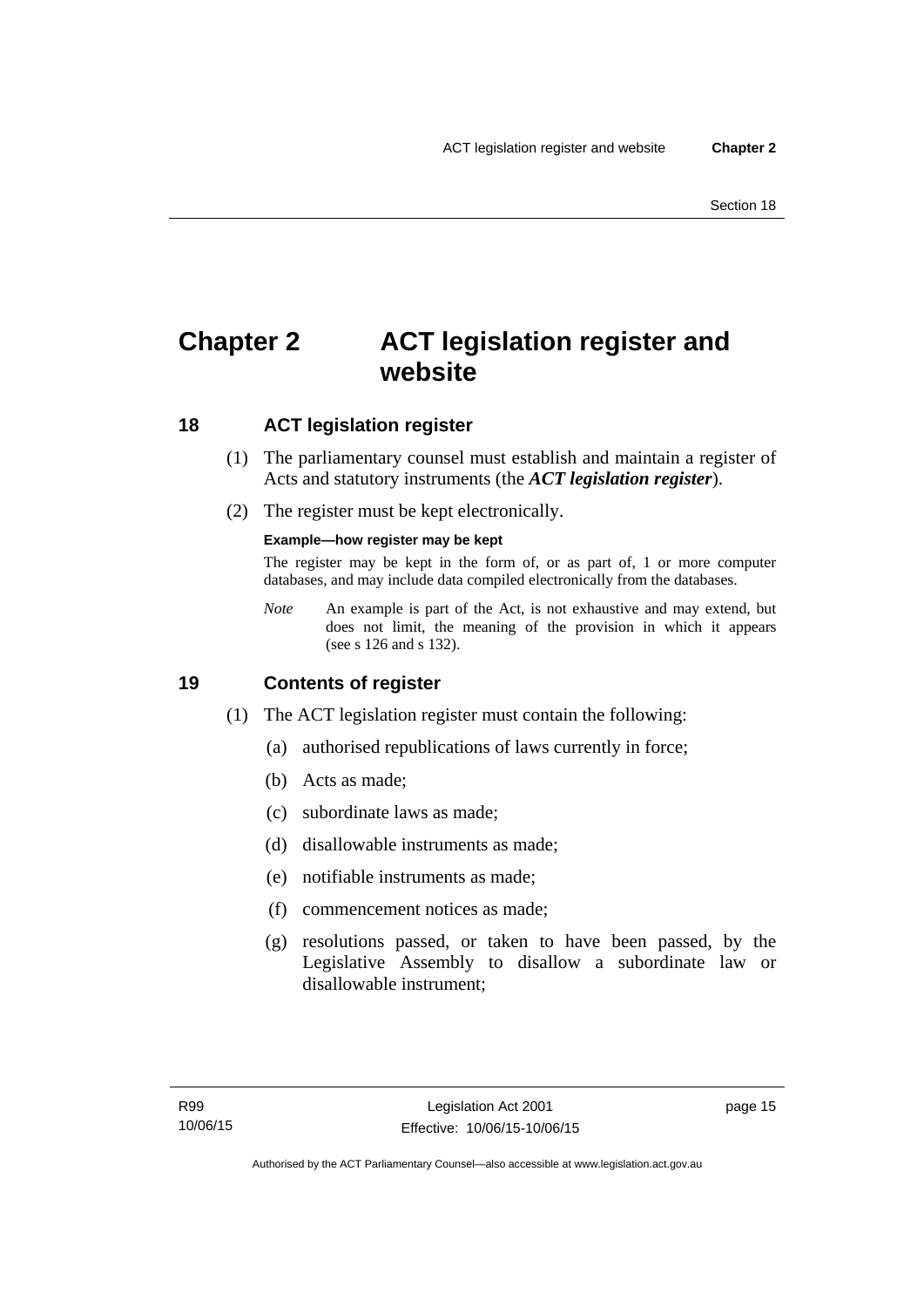- (h) resolutions passed, or taken to have been passed, by the Legislative Assembly to amend a subordinate law or disallowable instrument;
- (i) bills presented to the Legislative Assembly;
- (j) explanatory statements for bills, and amendments of bills, presented to the Legislative Assembly;
- (k) explanatory statements, and regulatory impact statements under chapter 5, for subordinate laws and disallowable instruments.
- (2) The ACT legislation register must also contain the following:
	- (a) notifications of the making of Acts;
	- (b) notifications of the making of subordinate laws;
	- (c) notifications of the making of disallowable instruments;
	- (d) notifications of the making of notifiable instruments;
	- (e) notifications of the making of commencement notices;
	- (f) notifications of the disallowance of subordinate laws or disallowable instruments under section 65 (Disallowance by resolution of Assembly);
	- (g) notifications of the amendment of subordinate laws or disallowable instruments under section 68 (Amendment by resolution of Assembly).
- (3) The parliamentary counsel may enter additional material in the register if the parliamentary counsel considers that it is likely to be useful to users of the register.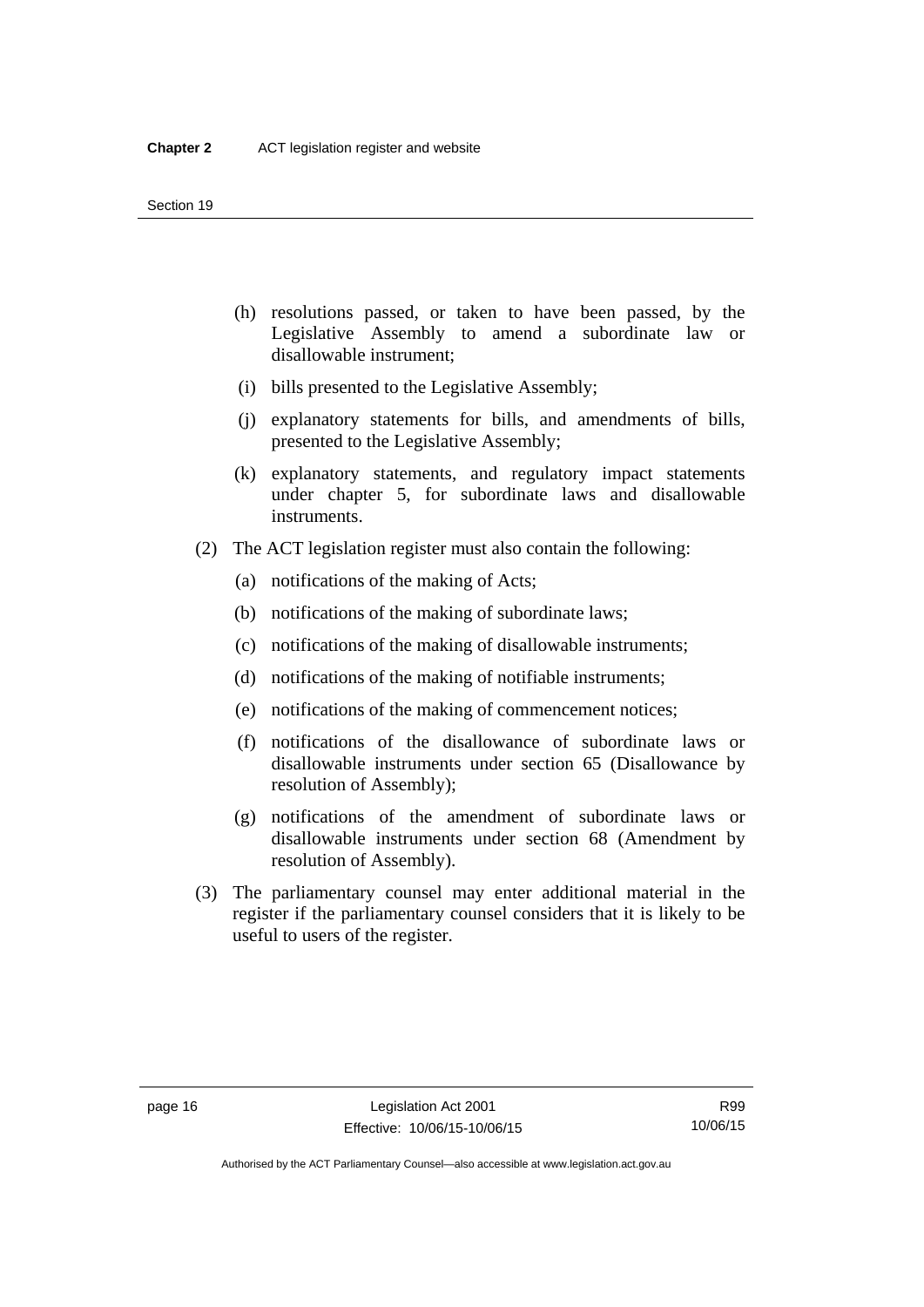- (4) Without limiting subsection (3), the additional material may include the following:
	- (a) unauthorised republications of laws currently in force;
	- (b) past versions of unauthorised republications;
	- (c) past versions of authorised republications;
	- (d) statutory instruments that are not legislative instruments;
	- (e) repealed Acts and statutory instruments;
	- (f) Commonwealth laws that apply in or in relation to the ACT;
	- (g) material relevant to interpreting the rights set out in the *[Human](http://www.legislation.act.gov.au/a/2004-5)  [Rights Act 2004](http://www.legislation.act.gov.au/a/2004-5)*, including documents mentioned in that Act, dictionary, definition of *international law*.
	- *Note* The following sections deal with the entry of material in the register:
		- s 28 (Notification of Acts)
		- s 61 (Notification of legislative instruments)
		- s 65A (Notification of disallowance by resolution of Assembly)
		- s 69 (Notification of amendments made by resolution of Assembly)
		- s 108 (Republication in register).
- (5) The parliamentary counsel may enter additional material in the register in any way the parliamentary counsel considers is likely to be helpful to users of the register.

#### **Examples**

1 A uniform legislative scheme is entered into under heads of agreement signed on behalf of the Commonwealth, States and Territories. The Legislative Assembly later passes an Act to implement the scheme on behalf of the ACT and the Act is notified and entered in the register. The agreement is also entered in the register as a notifiable instrument with a notifiable instrument number even though the instrument is not taken to be a notifiable instrument under s 10 (Meaning of *notifiable instrument*). The page of the register for the Act contains the heading 'Legislative instruments' and the agreement is listed underneath. The page of the register for the agreement gives particulars for the agreement and mentions that it is not a notifiable instrument but is included in the register for information.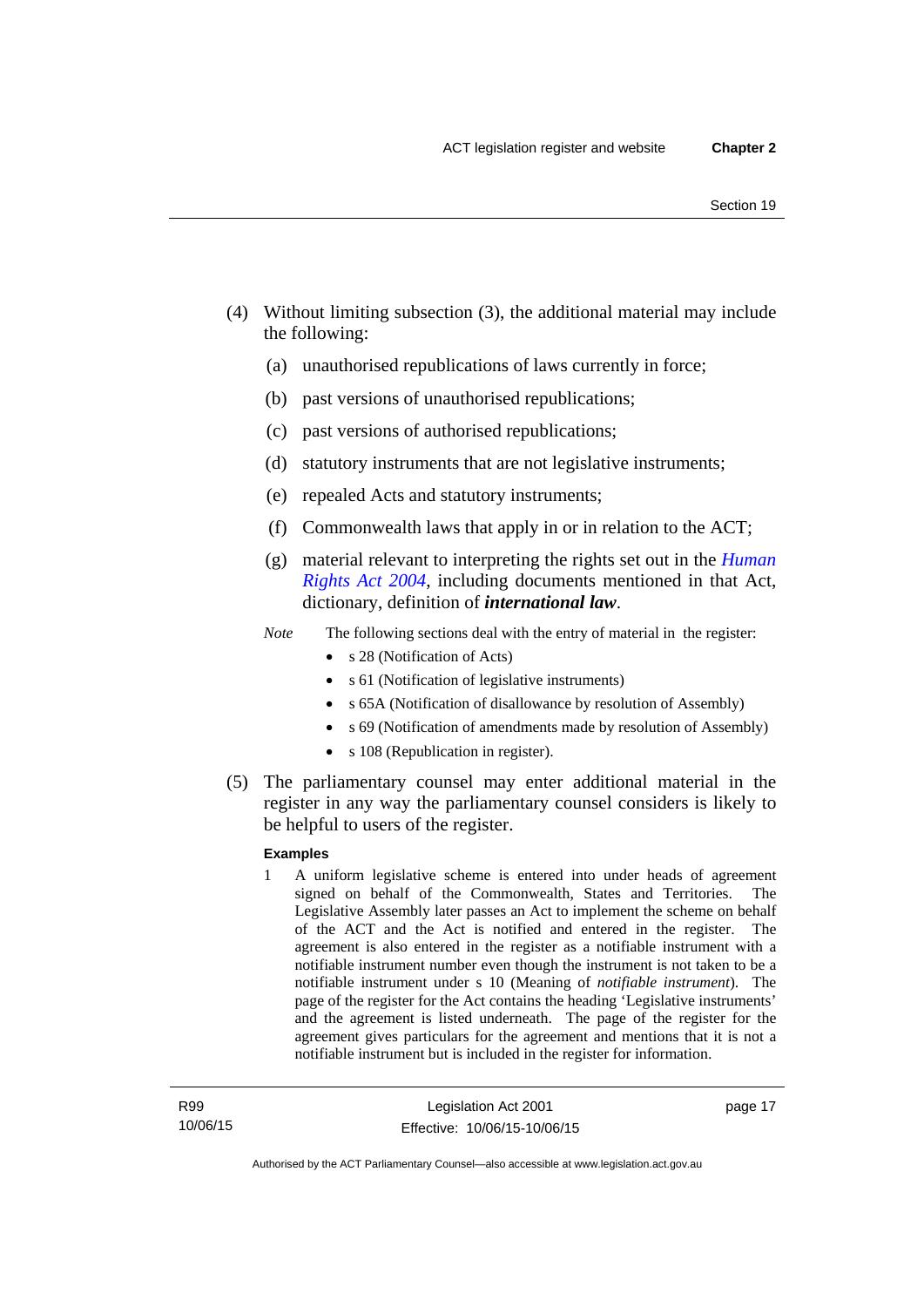- 2 An instrument under the [Self-Government Act](http://www.comlaw.gov.au/Series/C2004A03699) notifying the appointment of Ministers is entered in the register as a notifiable instrument even though the instrument is not taken to be a notifiable instrument under s 10 (Meaning of *notifiable instrument*). The instrument is also numbered as a notifiable instrument. The page of the register for the notification mentions that it is made under the [Self-Government Act](http://www.comlaw.gov.au/Series/C2004A03699) and is not a notifiable instrument but is included in the register for information.
- *Note* An example is part of the Act, is not exhaustive and may extend, but does not limit, the meaning of the provision in which it appears (see s 126 and s 132).
- (6) Without limiting subsection (3) or (5), a regulation may prescribe requirements to be satisfied for additional material to be entered in the register under this section, including, for example, requirements about—
	- (a) the form of the material; and
	- (b) the making of requests for its entry in the register.
- (7) A regulation may also make provision about the following in relation to instruments (other than legislative instruments) to be entered in the register under this section:
	- (a) the numbering of the instruments by the parliamentary counsel, whether in a series of numbers allocated under section 59 (Numbering) or otherwise;
	- (b) the identification of the instruments, including, for example, authorising the parliamentary counsel to—
		- (i) add a name to an unnamed instrument; or
		- (ii) amend an instrument's name; or
		- (iii) add notes to an instrument to assist in its identification; or
		- (iv) do anything else in relation to an instrument to assist users of the register to identify or refer to the instrument.

Authorised by the ACT Parliamentary Counsel—also accessible at www.legislation.act.gov.au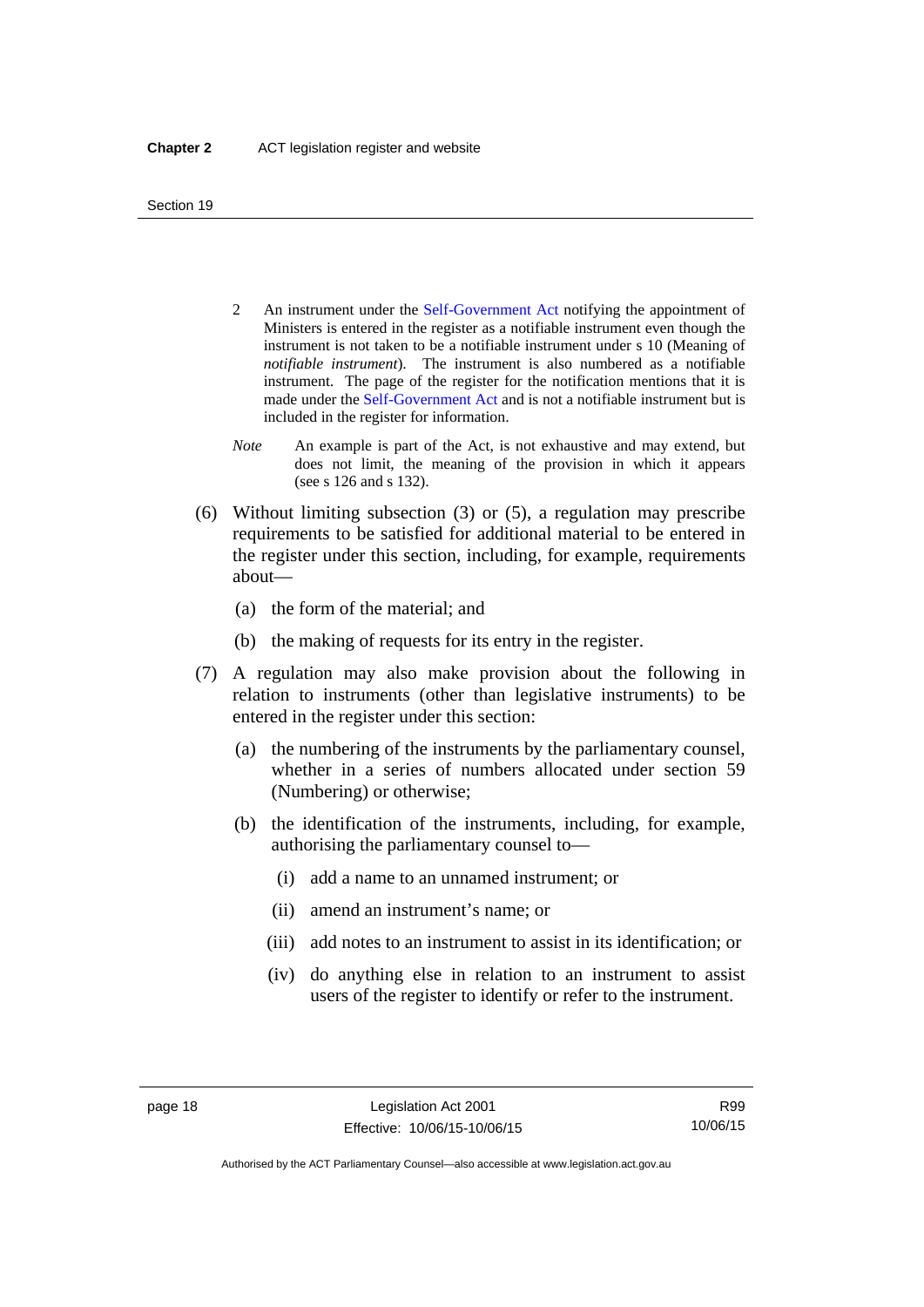- (8) If the register contains an authorised republication of a law currently in force, and the law is amended, the parliamentary counsel must replace the republication with an authorised republication of the law as amended.
- (9) If the register contains an authorised republication of a law, and the law is repealed, expires or, for a subordinate law or disallowable instrument, is disallowed by the Legislative Assembly, the parliamentary counsel must ensure that the republication is no longer shown as a republication of law currently in force.
- (10) If the parliamentary counsel considers it likely to be useful to users of the register to enter information (in any form) in the register, the parliamentary counsel may enter the information at any time.

#### **Example**

guides and indexes to the register

- (11) If an Act passed by the Legislative Assembly, or a legislative instrument made, before the commencement of this Act need not be notified under this Act, the parliamentary counsel may enter the text of the Act or instrument in the register.
- (12) The parliamentary counsel may correct any mistake, error or omission in the register subject to the requirements (if any) of the regulations.
- (13) In this section:

*amended* includes modified.

*law*—see section 107 (Definitions—ch 11).

*repealed* includes lapsed and expired.

## <span id="page-34-0"></span>**20 Prompt registration**

The parliamentary counsel must ensure that anything the parliamentary counsel is required to do in relation to the register is done promptly.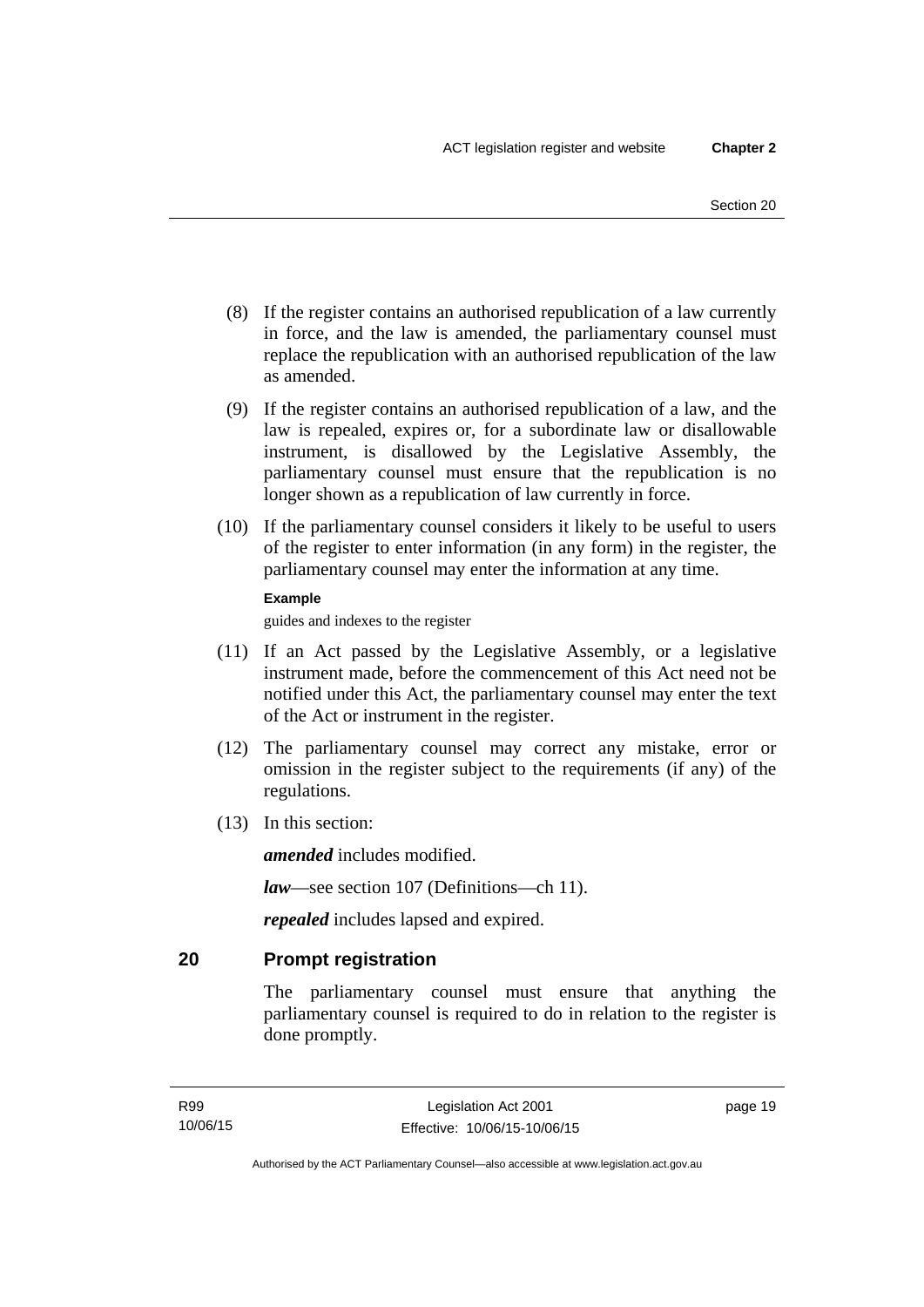Section 21

## <span id="page-35-0"></span>**21 Approved website**

- (1) The parliamentary counsel must approve an internet site, and may approve additional internet sites, for this Act.
- (2) The parliamentary counsel may enter into agreements or arrangements to ensure that users can authenticate an approved website or the material accessible on an approved website.

## <span id="page-35-1"></span>**22 Access to registered material at approved website**

- (1) The parliamentary counsel must ensure, as far as practicable, that a copy of the material mentioned in section 19 (1) and (2) (Contents of register) is accessible at all times on an approved website.
- (2) Access is to be provided without charge by the Territory.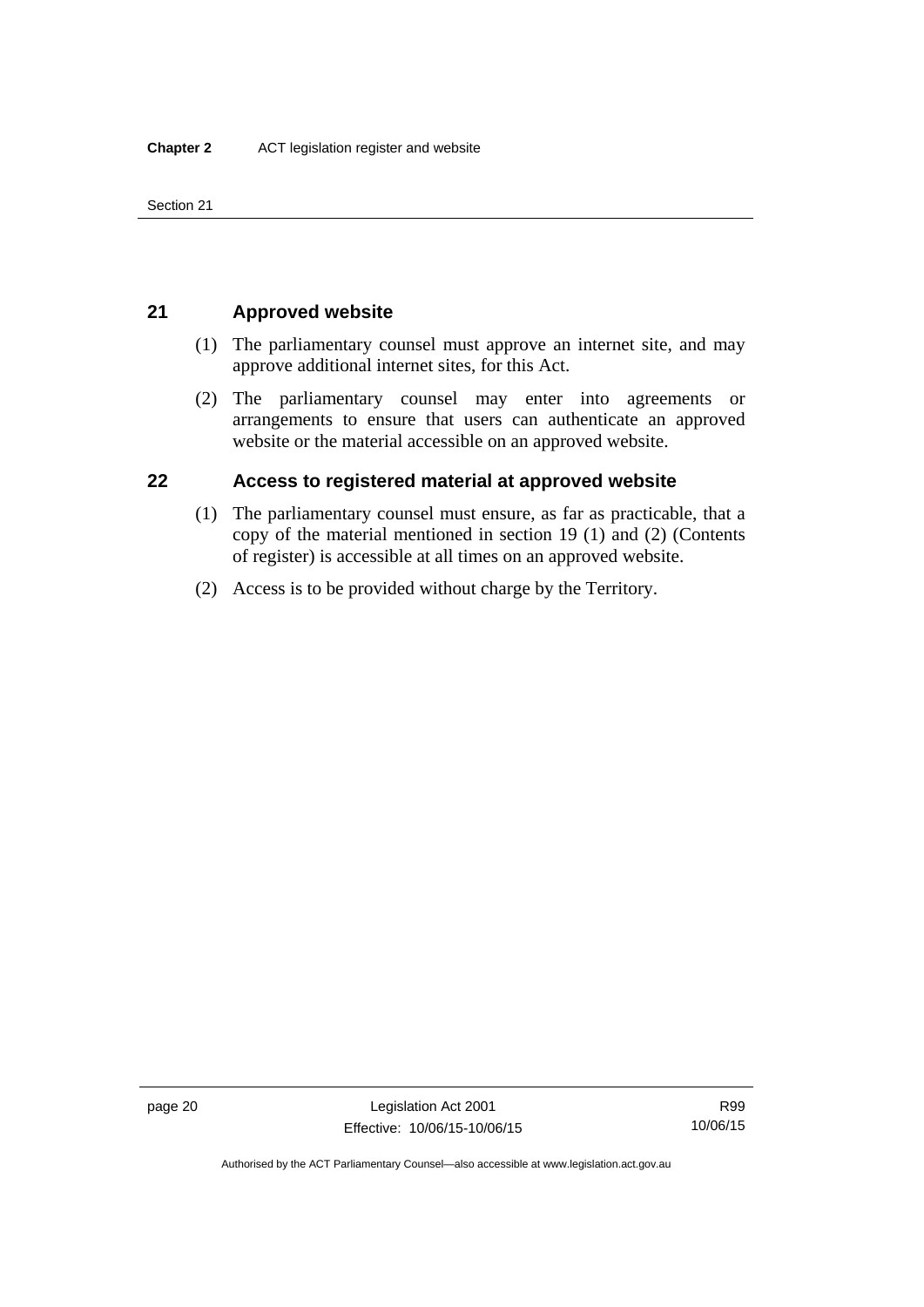# **Chapter 3 Authorised versions and evidence of laws and legislative material**

## **22A Definitions—ch 3**

In this chapter:

*law* means an Act or statutory instrument, whether or not it has been amended, and includes, in relation to a republication—

- (a) a collection of 2 or more Acts or statutory instruments; or
- (b) all or part of an agreement or other instrument that has the force of law or is in, or attached to, an Act or statutory instrument.
- *Note* A reference to an Act or statutory instrument includes a reference to a provision of the Act or instrument (see s 7 and s 13).

*legislative material* means material (other than a law or provision of a law) relating to an Act or statutory instrument.

#### **Examples—legislative material**

- 1 Additional material entered in the register under s 19 (3) (Contents of register) that is not an Act or statutory instrument, for example, appointments of Ministers. Ministers are appointed by the Chief Minister under the [Self-Government Act,](http://www.comlaw.gov.au/Series/C2004A03699) s 41. An instrument notifying an appointment may be entered in the register even though the instrument is not a statutory instrument.
- 2 Material that may be considered under ch 14 in working out the meaning of an Act or statutory instrument, for example, an explanatory statement for the bill that became the relevant Act that was presented to the Legislative Assembly before the Act was passed.
- *Note* An example is part of the Act, is not exhaustive and may extend, but does not limit, the meaning of the provision in which it appears (see s 126 and s 132).

#### *republication* includes part of a republication.

page 21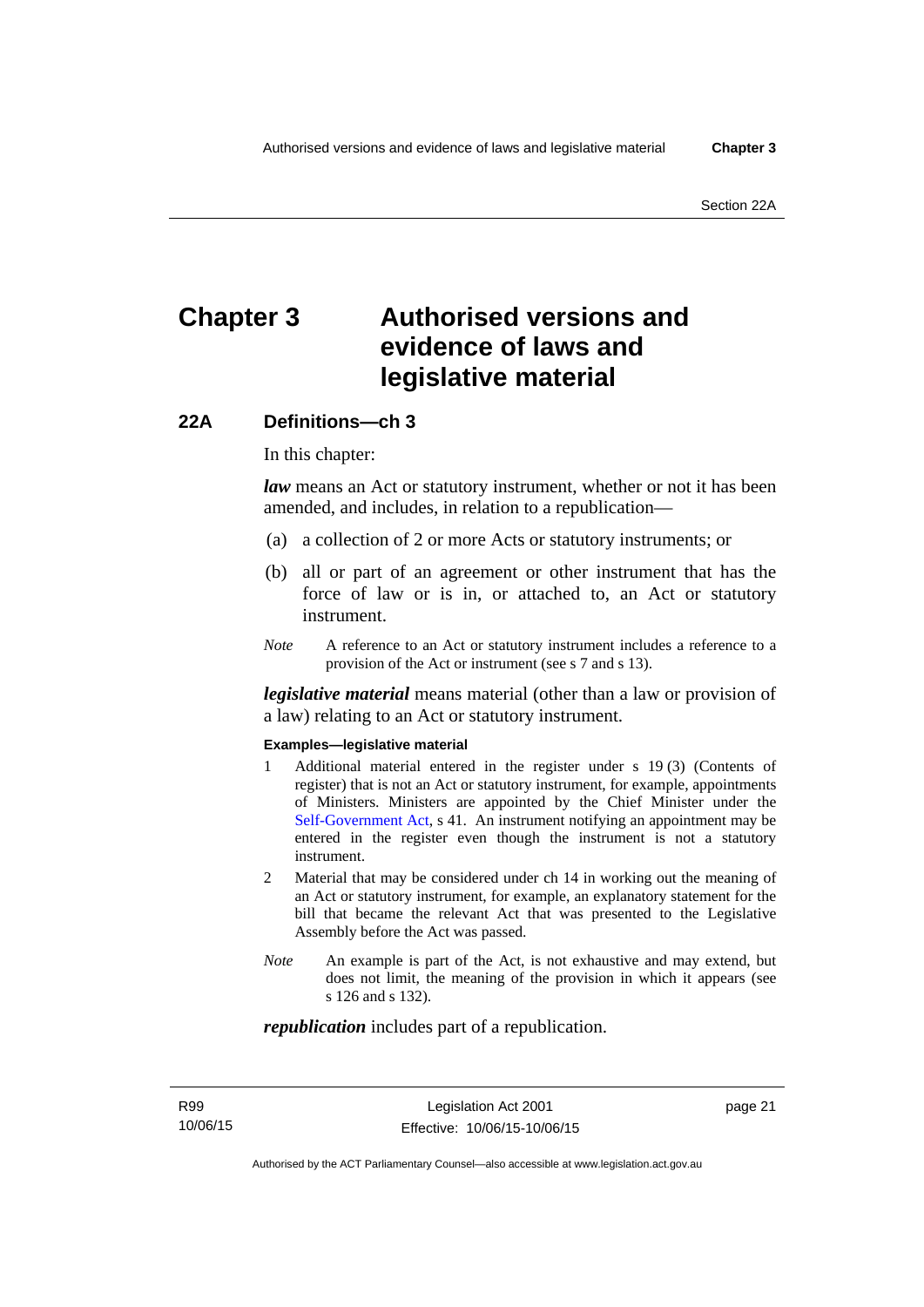### **23 Authorisation of versions by parliamentary counsel**

The parliamentary counsel may authorise written or electronic versions of a law, republication or legislative material.

*Note Written* includes printed (see dict, pt 1, def *writing*).

### **24 Authorised electronic versions**

- (1) An electronic copy of a law, republication or legislative material is an authorised version if—
	- (a) it is accessed at, or downloaded from, an approved website in a format authorised by the parliamentary counsel; or
	- (b) it is authorised by the parliamentary counsel and is in the format in which it is authorised by the parliamentary counsel.

**Example—authorised electronic format**  a locked pdf file

*Note* An example is part of the Act, is not exhaustive and may extend, but does not limit, the meaning of the provision in which it appears (see s 126 and s 132).

- (2) It is presumed, unless the contrary is proved—
	- (a) that an internet site purporting to be an approved website is an approved website; and
	- (b) that an electronic copy of a law, republication or legislative material accessed at, or downloaded from, an approved website and purporting to be authorised by the parliamentary counsel (however expressed) is an authorised version of the law, republication or legislative material; and
	- (c) that any other electronic copy of a law, republication or legislative material purporting to be authorised by the parliamentary counsel (however expressed) is an authorised version of the law, republication or legislative material; and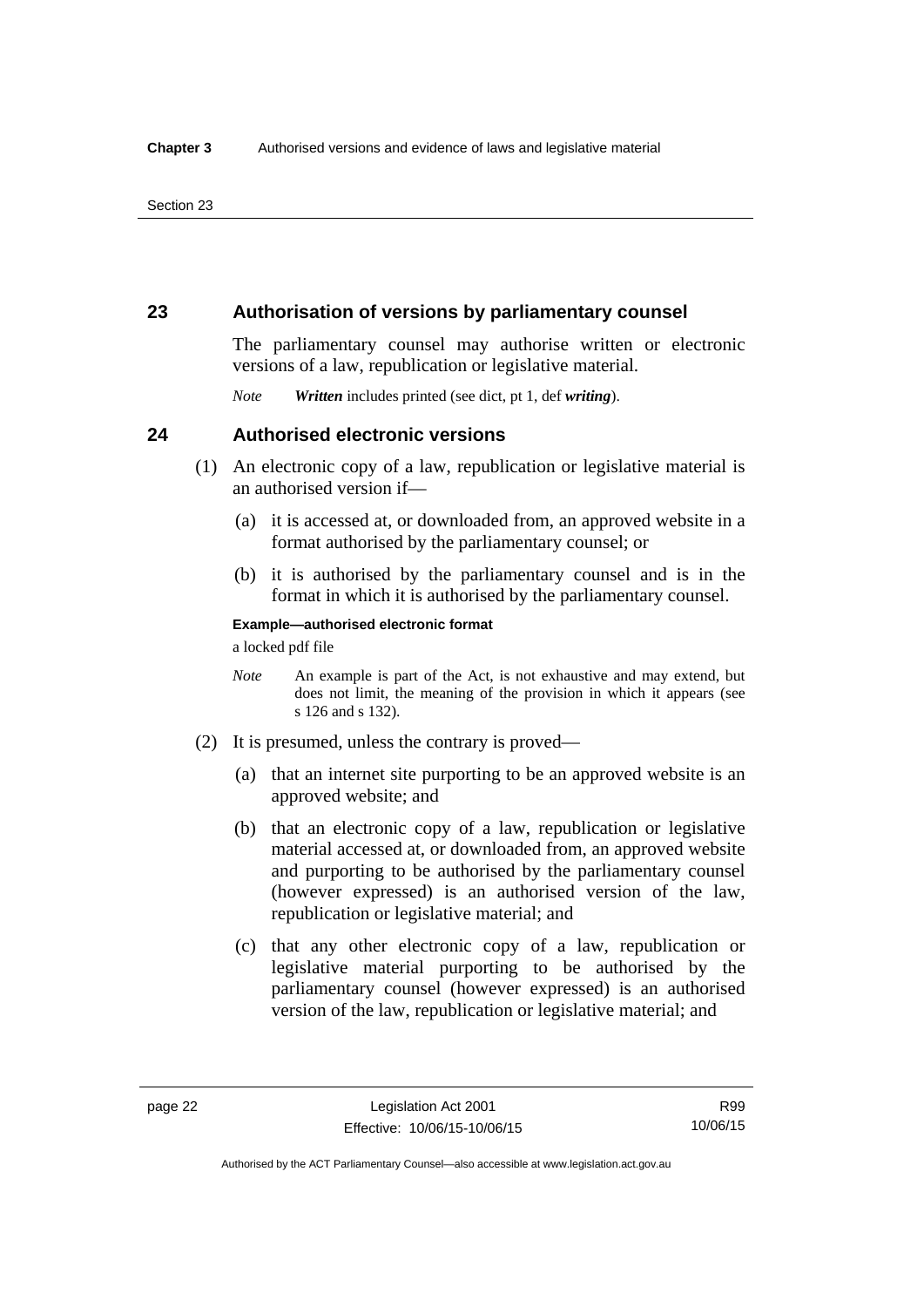- (d) that an authorised electronic version of an Act or statutory instrument correctly shows the Act or instrument; and
- (e) that an authorised electronic version of a republication of a law correctly shows the law as at the republication date; and
- (f) that an authorised electronic version of legislative material correctly shows the material.

#### **Examples—electronic copy of republication purporting to be authorised by parliamentary counsel**

- 1 The republication has the words 'Authorised by the ACT Parliamentary Counsel' on the front cover and the words 'Authorised when accessed at [www.legislation.act.gov.au](http://www.legislation.act.gov.au/) or in authorised printed form' at the foot of each page of the republication.
- 2 The republication has the words 'Authorised by the ACT Parliamentary Counsel' on the front cover and the words 'Authorised by the ACT Parliamentary Counsel—also accessible at [www.legislation.act.gov.au](http://www.legislation.act.gov.au/)' at the foot of each page of the republication.
- *Note* A reference to an Act or statutory instrument includes a reference to a provision of the Act or instrument (see s 7 (3) and s 13 (3)). A reference to a republication includes a reference to part of a republication (see s 22A def *republication*).

### **25 Authorised written versions**

- (1) A written copy of a law, republication or legislative material is an authorised version if—
	- (a) it is a written copy produced directly from an authorised electronic version of the law, republication or legislative material; or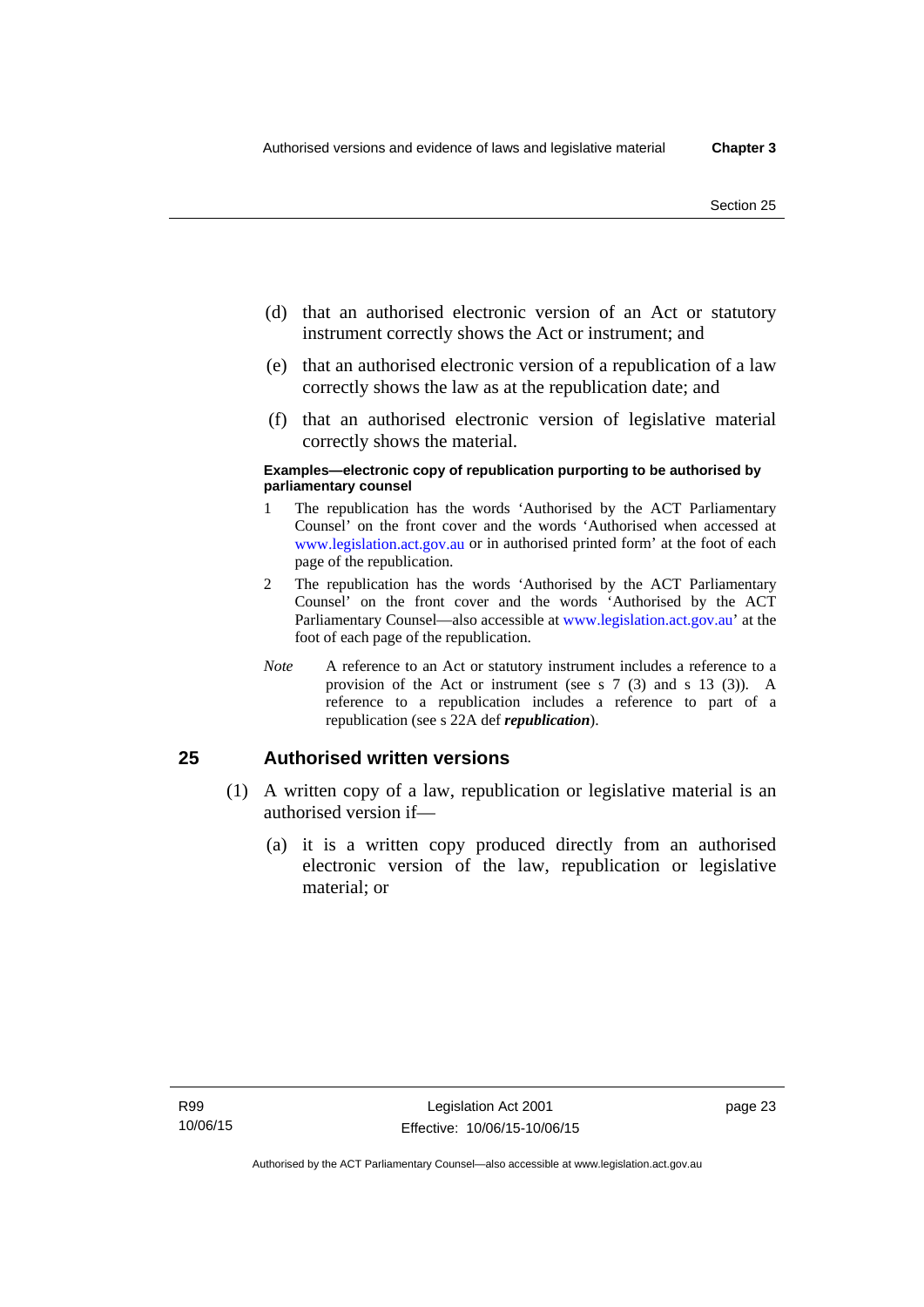(b) it is a written copy of another version of the law, republication or legislative material authorised by the parliamentary counsel.

#### **Example—par (a)**

An authorised electronic version of an Act is downloaded from an approved website and printed. The printed copy is an authorised written version of the Act.

- *Note* An example is part of the Act, is not exhaustive and may extend, but does not limit, the meaning of the provision in which it appears (see s 126 and s 132).
- (2) It is presumed, unless the contrary is proved—
	- (a) that a written copy of a law, republication or legislative material purporting to be authorised by the parliamentary counsel (however expressed) is an authorised version of the law, republication or legislative material; and
	- (b) that an authorised written version of an Act or statutory instrument correctly shows the Act or instrument; and
	- (c) that an authorised written version of a republication of a law correctly shows the law as at the republication date; and
	- (d) that an authorised written version of legislative material correctly shows the material.

#### **Examples—written copy of republication purporting to be authorised by parliamentary counsel**

- 1 The republication has the words 'Authorised by the ACT Parliamentary Counsel' on the front cover and the words 'Authorised by the parliamentary counsel and printed by authority of the ACT Government' at the foot of each page of the republication.
- 2 The republication has the words 'Authorised by the ACT Parliamentary Counsel and printed by authority of the ACT Government' on the front cover and the words 'Authorised by the ACT Parliamentary Counsel—also accessible at [www.legislation.act.gov.au'](http://www.legislation.act.gov.au/) at the foot of each page of the republication.
- 3 The republication has the words 'Authorised by the ACT Parliamentary Counsel' on the front cover and the words 'Authorised by the ACT Parliamentary Counsel—also accessible at [www.legislation.act.gov.au](http://www.legislation.act.gov.au/)' at the foot of each page of the republication.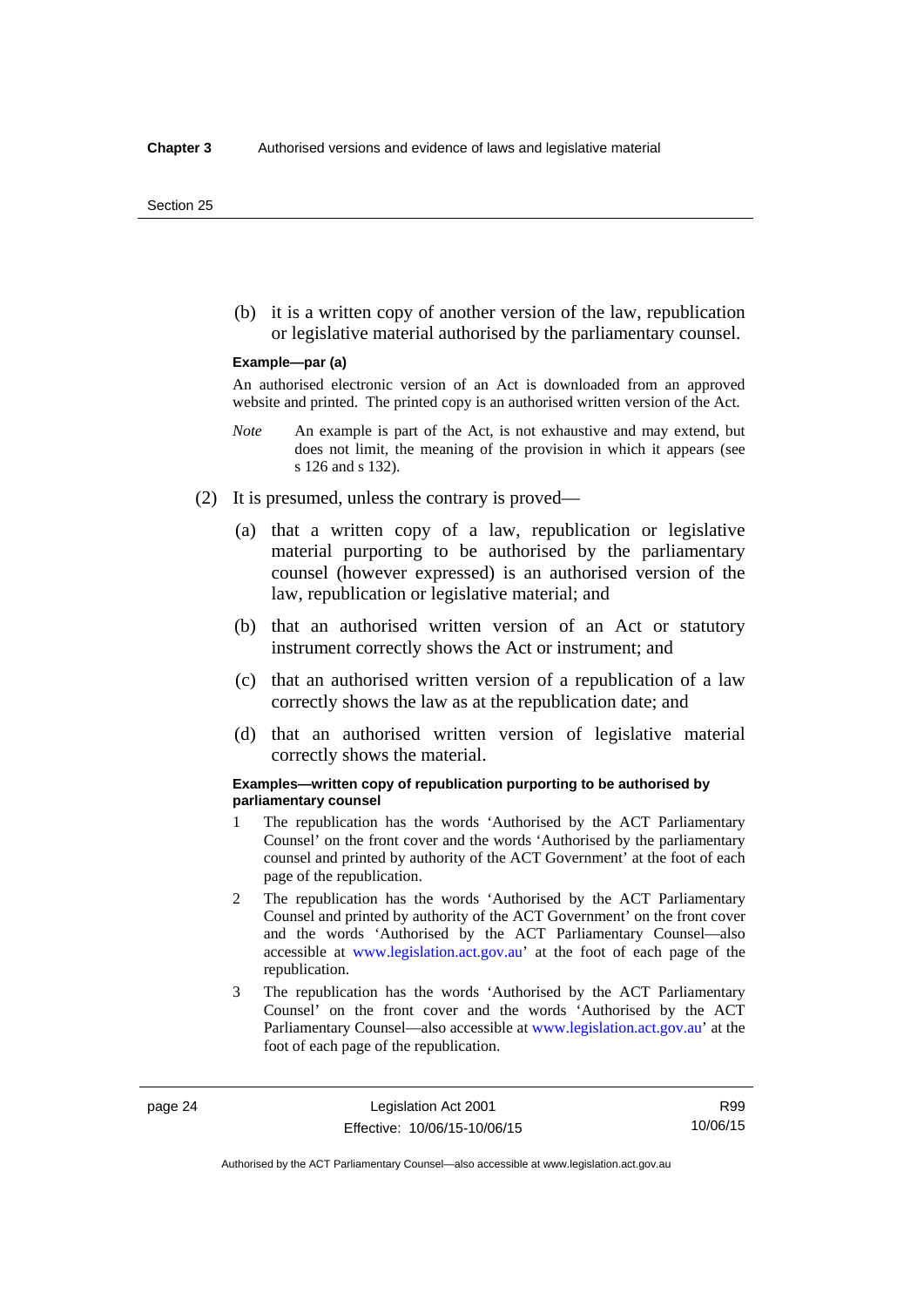*Note* A reference to an Act or statutory instrument includes a reference to a provision of the Act or instrument (see s 7 (3) and s 13 (3)). A reference to a republication includes a reference to part of a republication (see s 22A def *republication*).

### **26 Judicial notice of certain matters**

- (1) Proof is not required about—
	- (a) the passing of a proposed law by the Legislative Assembly or its notification in the register, the gazette or otherwise under section 28 (2) (b); or
	- (b) the making, or notification or publication in the register, the gazette or otherwise under section 61 (2) (b), of a subordinate law, disallowable instrument, notifiable instrument, commencement notice or any other statutory instrument; or
	- (c) the approval (however described) of a statutory instrument by the Executive, a Minister or any other entity; or
	- (d) the provisions of an Act, subordinate law, disallowable instrument, notifiable instrument, commencement notice or any other statutory instrument; or
	- (e) the commencement of an Act, subordinate law, disallowable instrument, notifiable instrument, or any other statutory instrument; or
	- (f) the presentation of a subordinate law, disallowable instrument or any other statutory instrument to the Legislative Assembly; or
	- (g) anything done or not done by or in the Legislative Assembly in relation to a subordinate law, disallowable instrument or any other statutory instrument; or
	- (h) amendments or other changes made under chapter 11 (Republication of Acts and statutory instruments); or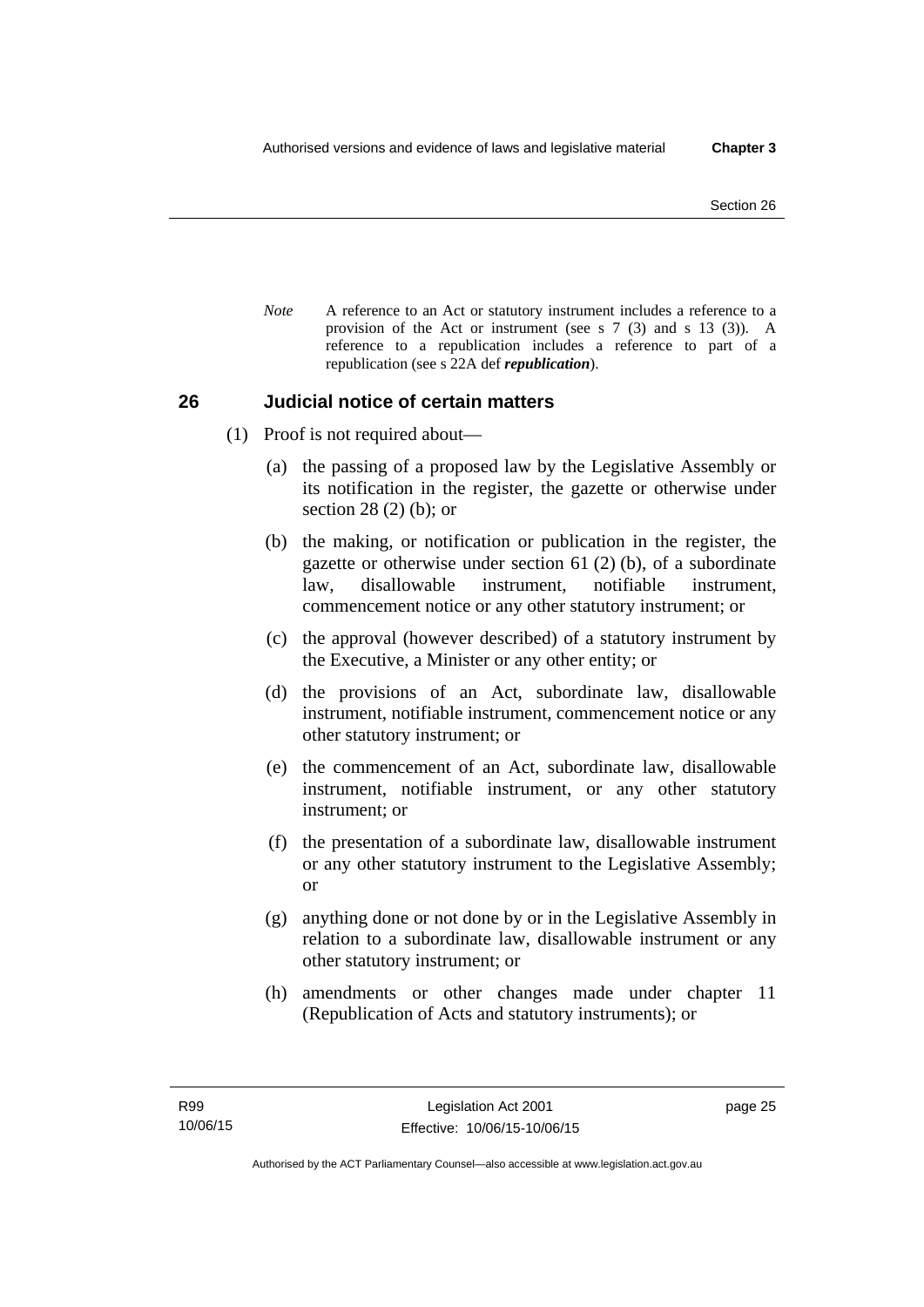#### Section 26

- (i) the authorisation of a republication under this Act, the provisions of an authorised republication or the republication date of an authorised republication.
- (2) A court or tribunal may inform itself of anything mentioned in subsection (1) in any way it considers appropriate.

#### **Examples—ways that may be appropriate**

- 1 using a version of an Act downloaded from an approved website using the internet
- 2 using information obtained from an approved website using the internet
- 3 using an authorised written version of a republication
- *Note* An example is part of the Act, is not exhaustive and may extend, but does not limit, the meaning of the provision in which it appears (see s 126 and s 132).
- (3) However, the court or tribunal must consider whether the source it intends to use appears to be a reliable source of information.
- (4) For subsection (3), an authorised version of a law, republication or legislative material is a reliable source of information.
- (5) This section does not limit any other law providing how a court or tribunal may be informed about a matter mentioned in subsection  $(1)$ .

R99 10/06/15

Authorised by the ACT Parliamentary Counsel—also accessible at www.legislation.act.gov.au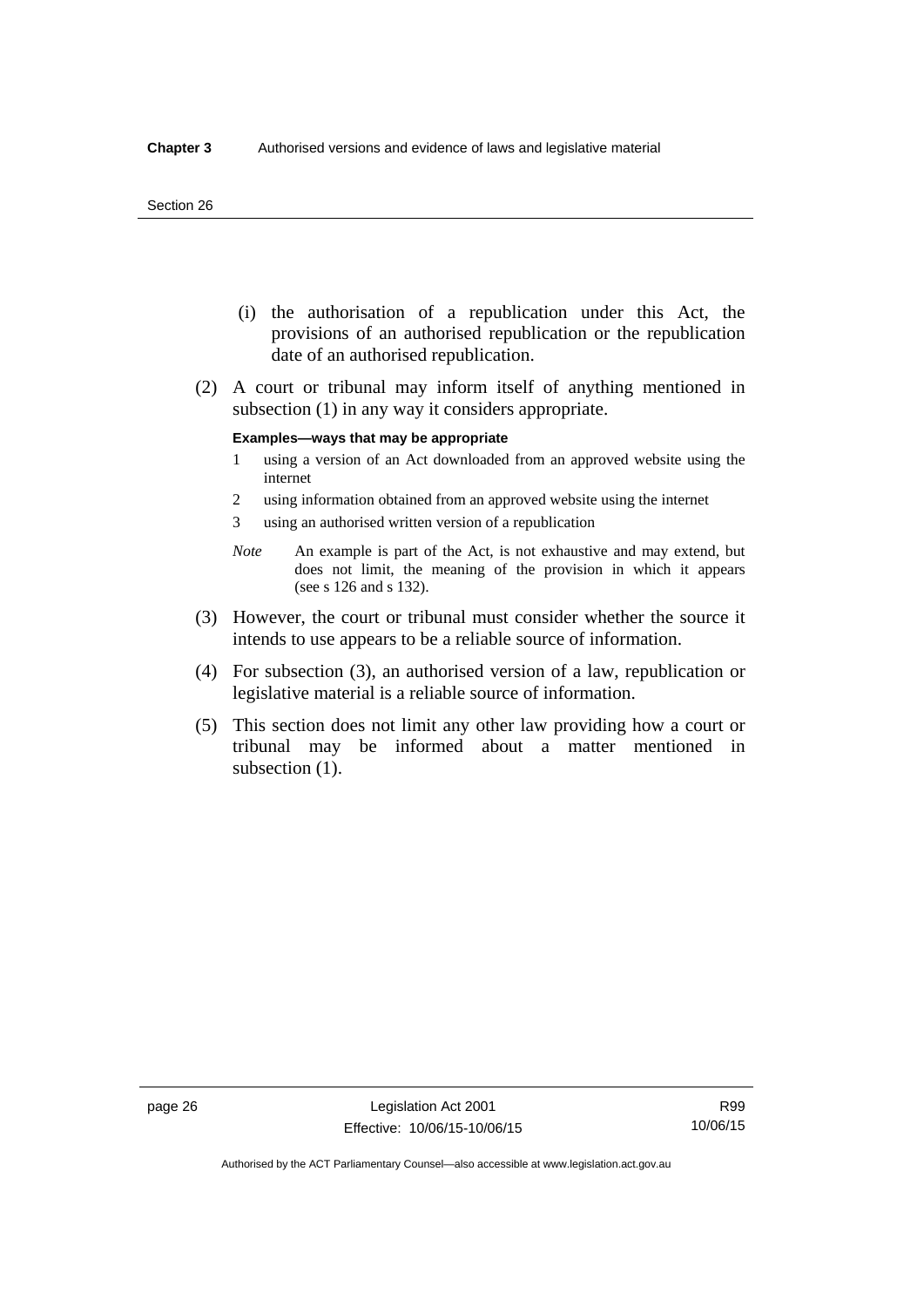# **Chapter 4 Numbering and notification of Acts**

### **27 Numbering of Acts**

The Acts passed in each year are to be numbered as nearly as practicable in the order in which they are passed.

### **28 Notification of Acts**

- (1) If a proposed law is passed by the Legislative Assembly, the Speaker must ask the parliamentary counsel to notify the making of the law.
- (2) If the Speaker asks the parliamentary counsel to notify the making of the proposed law, the parliamentary counsel must—
	- (a) notify the making of the law in the register; or
	- (b) if it is not practicable to notify the making of the proposed law in the register—notify the making of the law in another place the parliamentary counsel considers appropriate.

### **Examples—other places**

- 1 another government website
- 2 outside the Legislative Assembly
- *Note* An example is part of the Act, is not exhaustive and may extend, but does not limit, the meaning of the provision in which it appears (see s 126 and s 132).
- (3) If the Speaker asks the parliamentary counsel to notify the making of the proposed law on a particular day, the parliamentary counsel must notify the making of the law on that day unless it is impracticable to do so.
- (4) The making of the proposed law is notified in the register by entering in the register—

page 27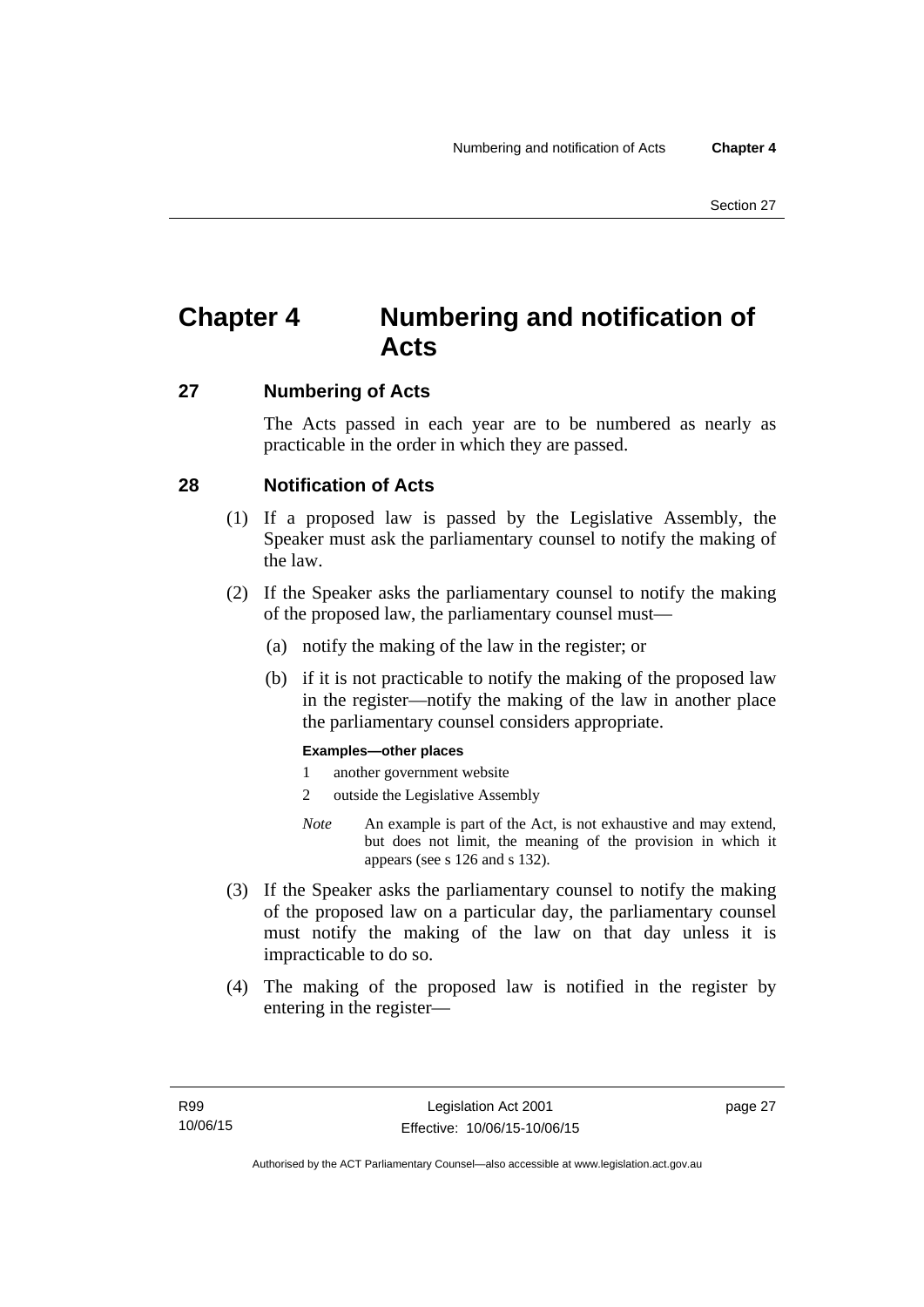- (a) a statement that the law has been passed by the Legislative Assembly; and
- (b) the text of the law.
- (5) The making of the proposed law is notified under subsection (2) (b)  $by-$ 
	- (a) publishing the text of the law in the place decided by the parliamentary counsel under subsection (2) (b); or
	- (b) publishing in that place a statement that—
		- (i) the law has been passed by the Legislative Assembly; and
		- (ii) copies of the law can be obtained at a stated place or stated places (whether by purchase or otherwise).
- (6) If the making of the proposed law is notified under subsection  $(2)$  (b), the parliamentary counsel must as soon as practicable enter in the register—
	- (a) a statement that the law—
		- (i) has been passed by the Legislative Assembly; and
		- (ii) was notified in the stated place on a stated date; and
	- (b) the text of the law.
- (7) If the making of the proposed law is notified by publishing the statement mentioned in subsection (5) (b), copies of the law must be available on the day of publication, or as soon as practicable after that day, at the stated place or each of the stated places.
- (8) If on that day no copies of the law are available at the stated place or any of the stated places, the parliamentary counsel must give the Minister a statement—
	- (a) that copies of the law were not available; and
	- (b) explaining why they were not available.

Authorised by the ACT Parliamentary Counsel—also accessible at www.legislation.act.gov.au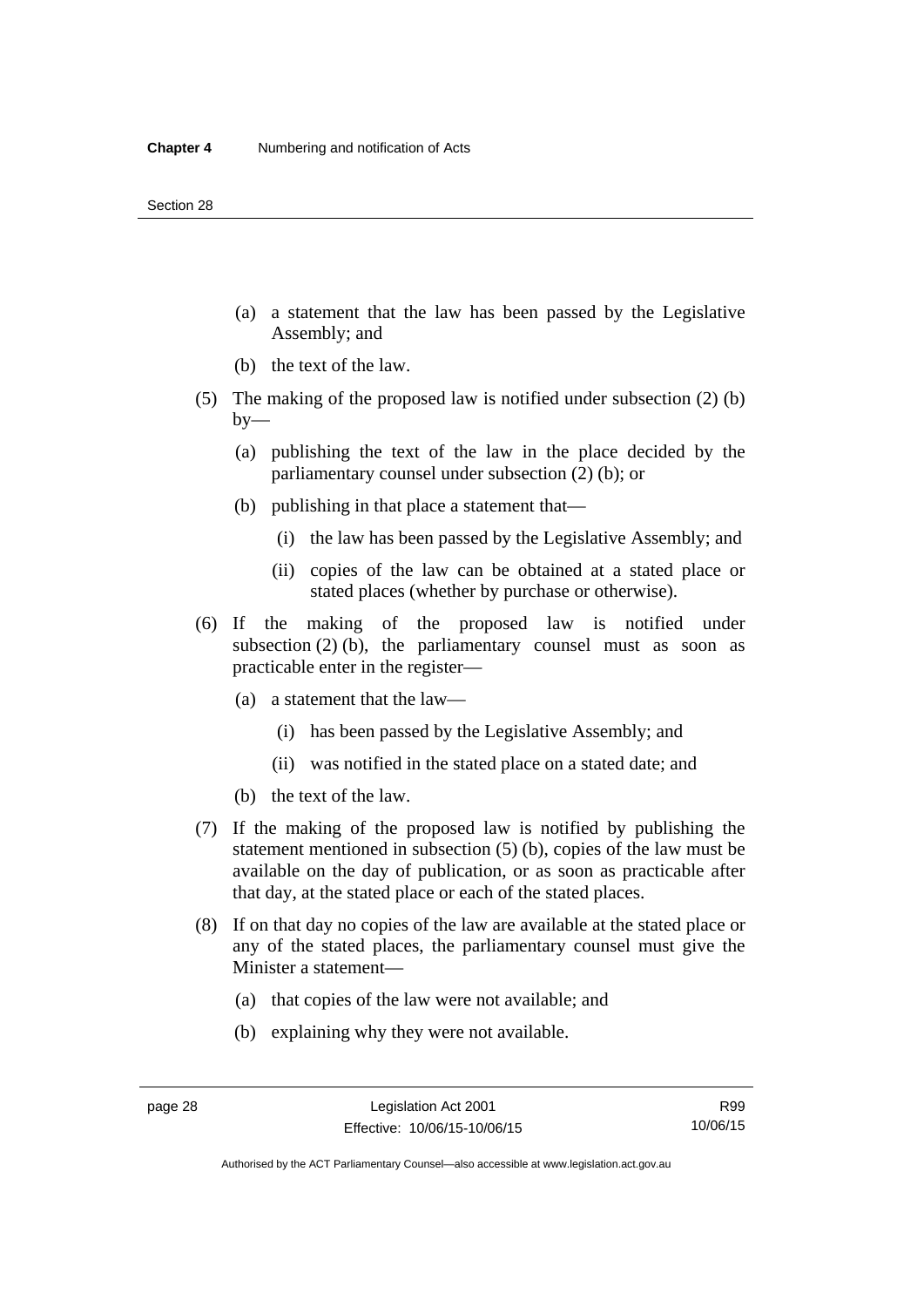- (9) The Minister must present the statement to the Legislative Assembly not later than 6 sitting days after receiving it.
- (10) This section is a determinative provision.
	- *Note* See s 5 for the meaning of determinative provisions, and s 6 for their displacement.

### **29 References to** *enactment* **or** *passing* **of Acts**

In an Act or statutory instrument, a reference to the *enactment* or *passing* of an Act is a reference to the making of the Act having been notified in the register, the gazette or otherwise under section 28 (2) (b).

### **30 References to** *notification* **of Acts**

In an Act or statutory instrument, a reference to the *notification* of an Act is a reference to the making of the Act having been notified in the register, the gazette or otherwise under section 28 (2) (b).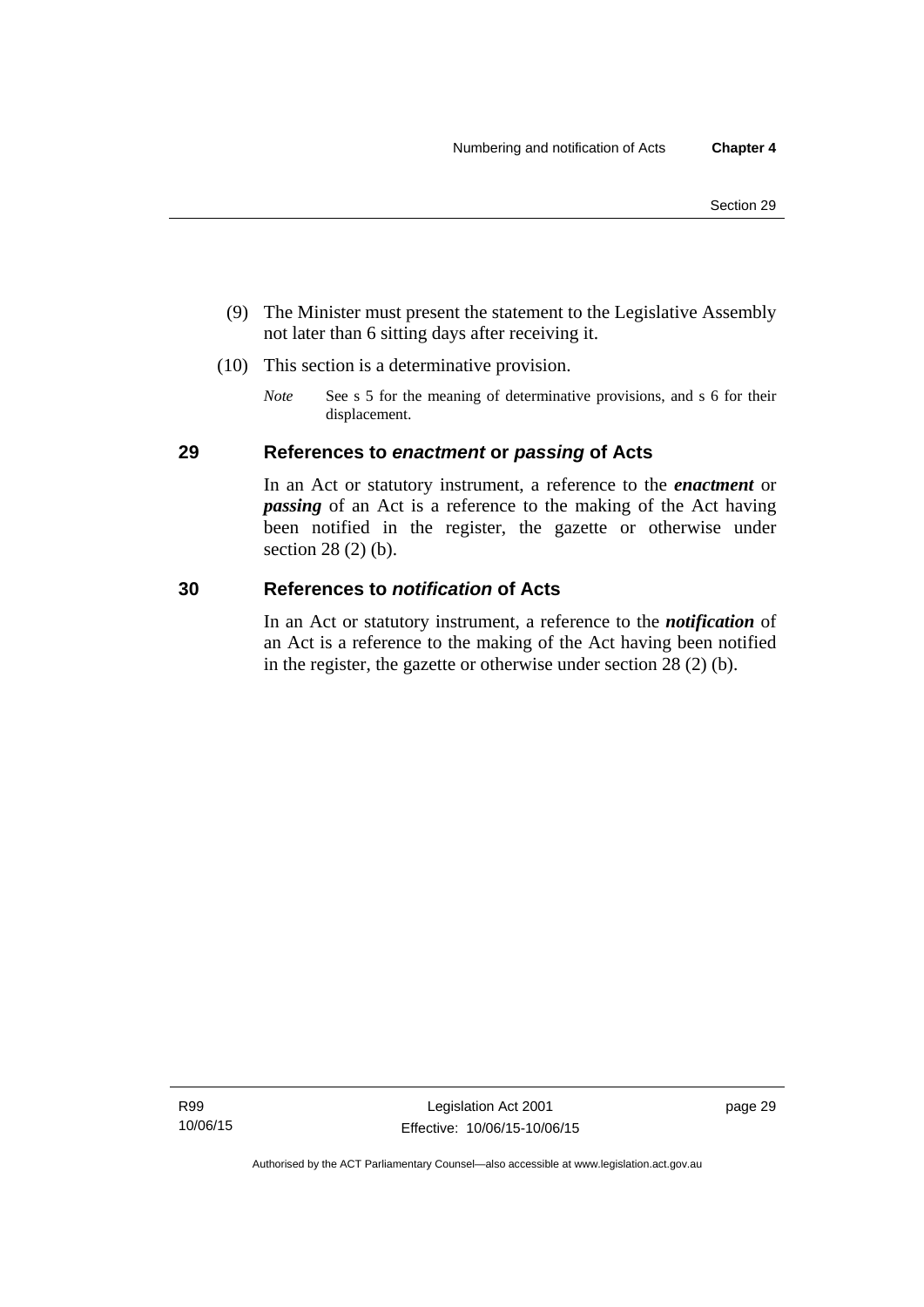#### **Chapter 5** Regulatory impact statements for subordinate laws and disallowable instruments Part 5.1 **Preliminary**

Section 31

# **Chapter 5 Regulatory impact statements for subordinate laws and disallowable instruments**

# **Part 5.1** Preliminary

### **31 Definitions—ch 5**

In this chapter:

*authorising law*, in relation to a proposed subordinate law or disallowable instrument (the *proposed law*), means the Act or statutory instrument (and, if appropriate, the provision of the Act or statutory instrument) under which the proposed law will be made.

*benefits* includes—

- (a) advantages; and
- (b) direct and indirect economic, environmental and social benefits.

*costs* includes—

- (a) burdens and disadvantages; and
- (b) direct and indirect economic, environmental and social costs.

*scrutiny committee principles* means the terms of reference of the Legislative Assembly standing committee performing the duties of a scrutiny of bills and subordinate legislation committee that apply to subordinate laws and disallowable instruments.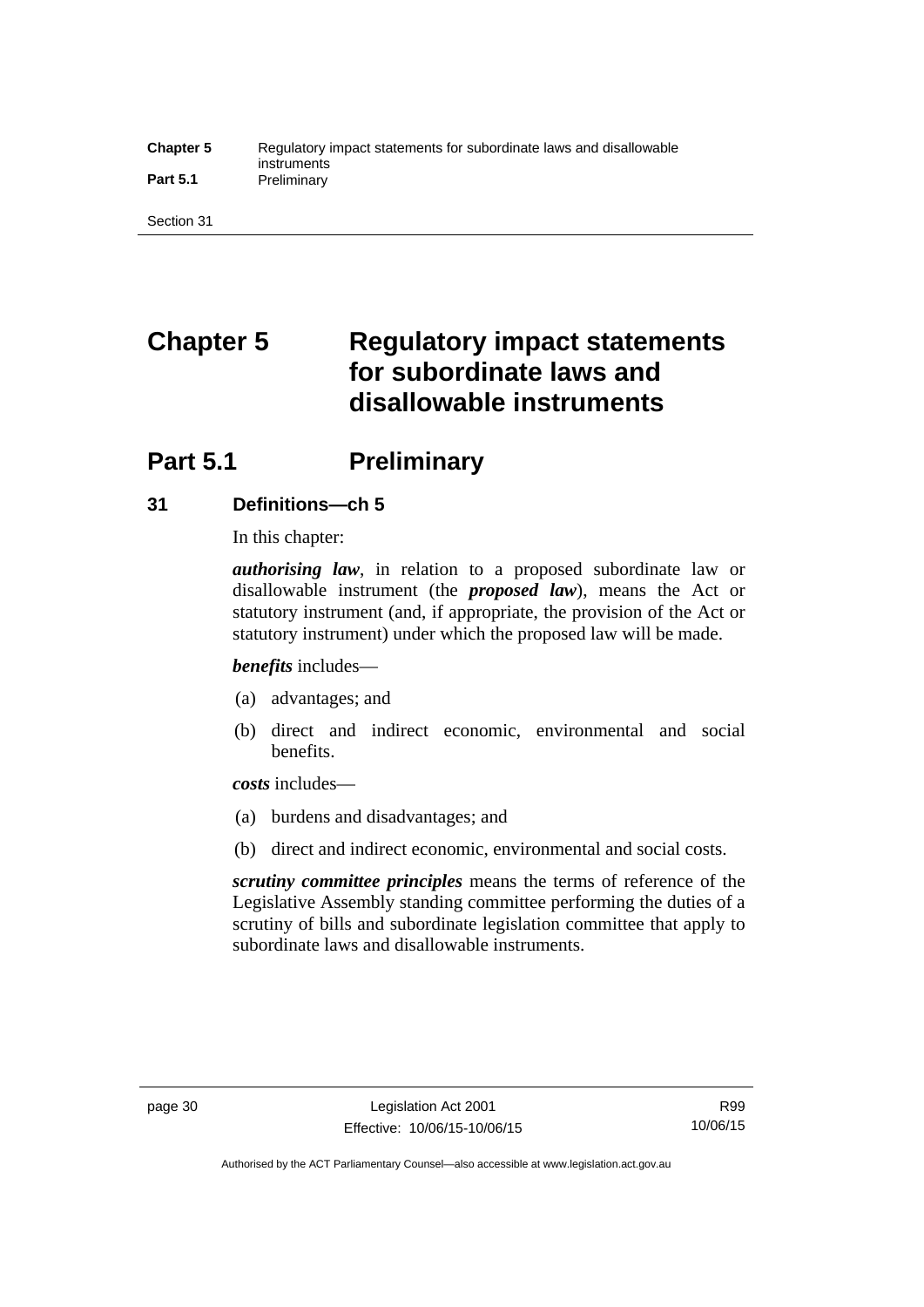### **32 Other publication or consultation requirements not affected**

- (1) Part 5.2 (Requirements for regulatory impact statements) does not affect any requirements in any other territory law for publication or consultation about a proposal to make a subordinate law or disallowable instrument.
- (2) Part 5.2 does not apply to the subordinate law or disallowable instrument if the requirements are of a comparable level to publication and consultation under the part.

### **33 Guidelines about costs of proposed subordinate laws and disallowable instruments**

- (1) The Minister may issue guidelines to be applied in deciding whether a proposed subordinate law or disallowable instrument is, or is not, likely to impose appreciable costs on the community or a part of the community.
- (2) A guideline is a disallowable instrument.
	- *Note* A disallowable instrument must be notified, and presented to the Legislative Assembly, under this Act.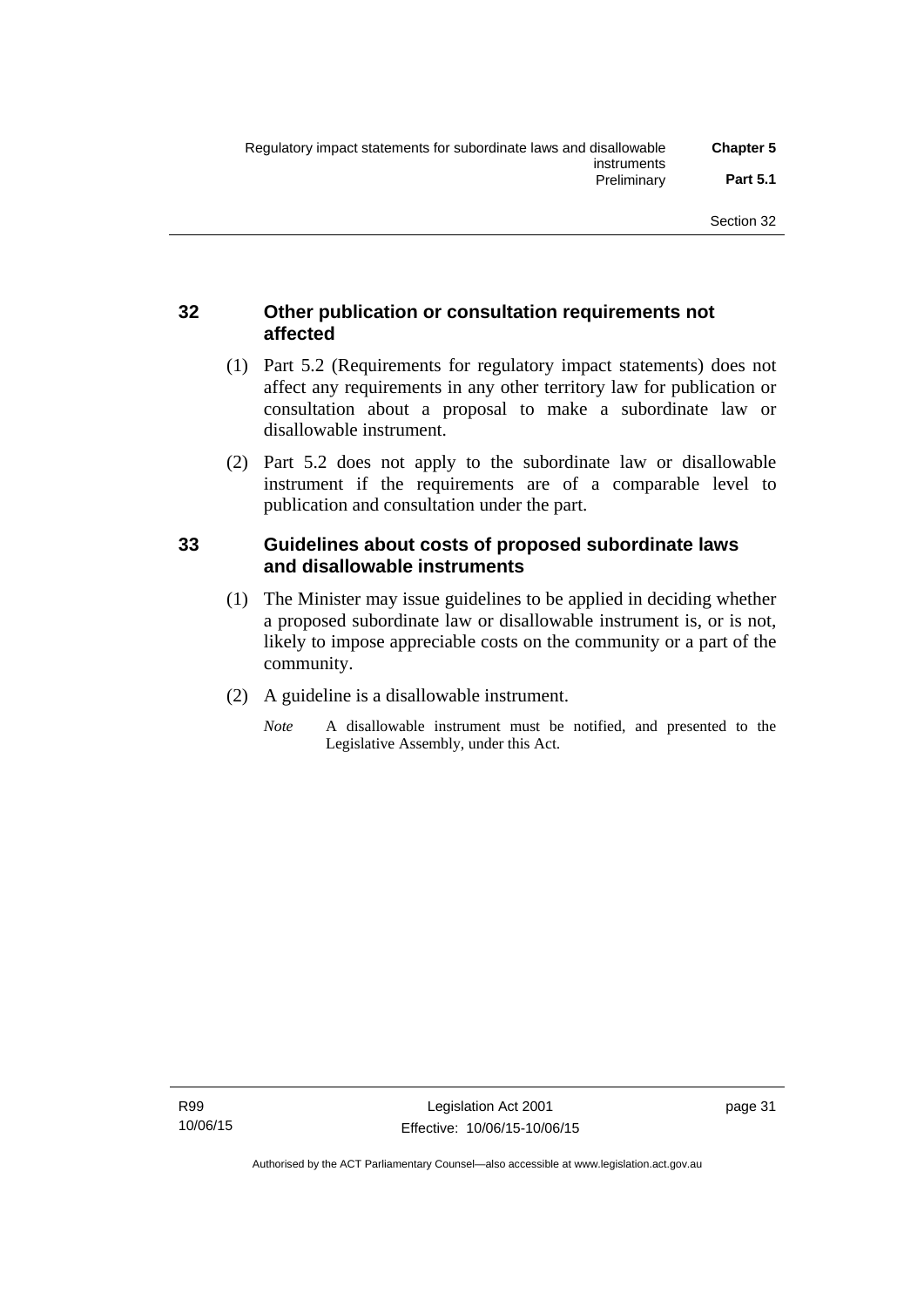# **Part 5.2 Requirements for regulatory impact statements**

### **34 Preparation of regulatory impact statements**

- (1) If a proposed subordinate law or disallowable instrument (the *proposed law*) is likely to impose appreciable costs on the community, or a part of the community, then, before the proposed law is made, the Minister administering the authorising law (the *administering Minister*) must arrange for a regulatory impact statement to be prepared for the proposed law.
- (2) However, this section does not apply to the proposed law if the administering Minister exempts the proposed law from subsection  $(1)$ .

*Note* Section 32 and s 36 also state other circumstances when a regulatory impact statement is not required.

- (3) An exemption under subsection (2) (the *RIS exemption*) is a disallowable instrument.
	- *Note* A disallowable instrument must be notified, and presented to the Legislative Assembly, under this Act.
- (4) If the RIS exemption is disallowed under this Act after the proposed law has been made, the administering Minister must arrange for a regulatory impact statement to be prepared for the subordinate law or disallowable instrument.
- (5) The regulatory impact statement prepared under subsection (4) must be presented to the Legislative Assembly not later than 5 sitting days after the day the RIS exemption is disallowed.
- (6) This chapter (other than section 37 (When must regulatory impact statement be presented?)) applies to the law as if the law were a proposed subordinate law or disallowable instrument.

Authorised by the ACT Parliamentary Counsel—also accessible at www.legislation.act.gov.au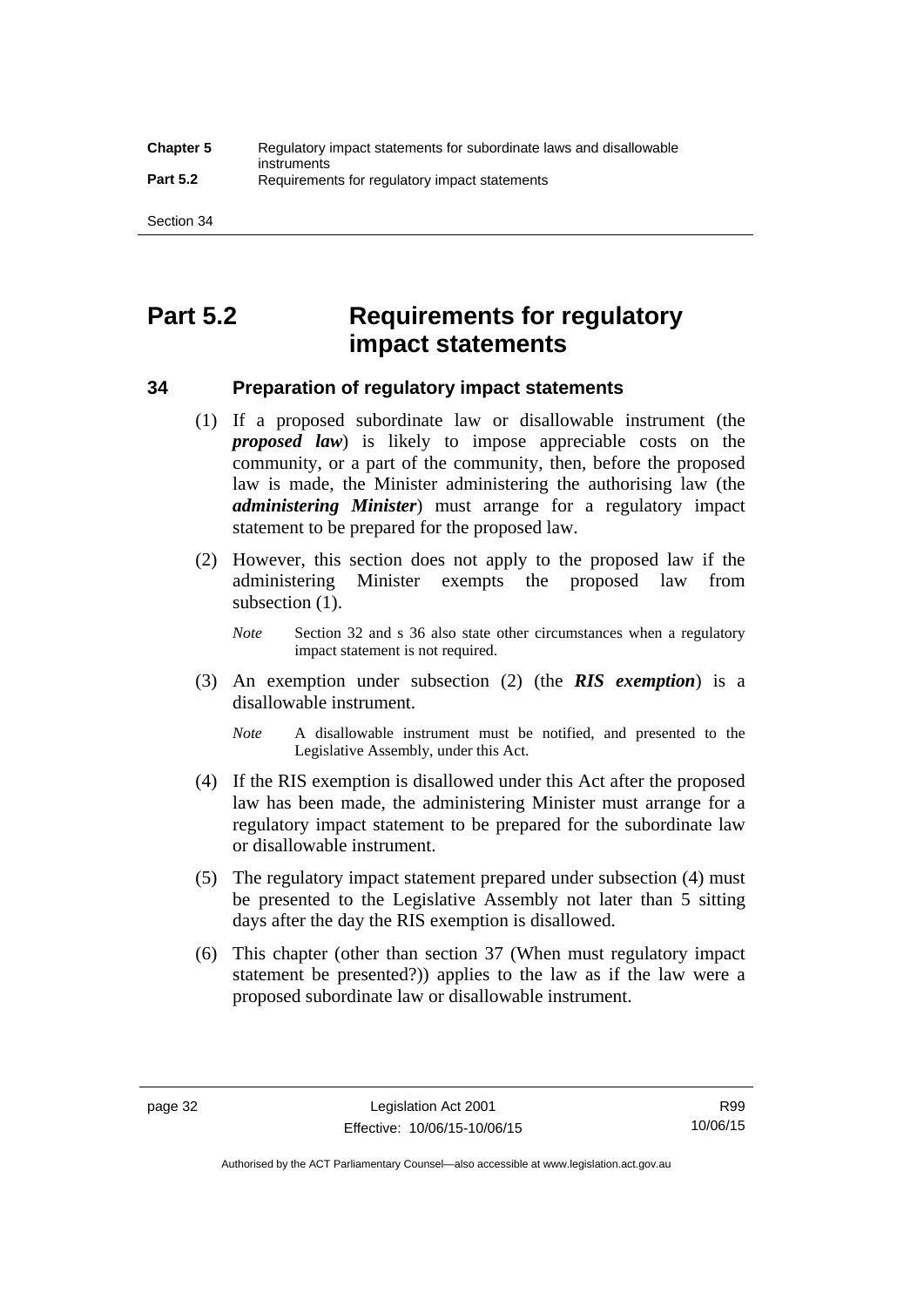### **35 Content of regulatory impact statements**

A regulatory impact statement for a proposed subordinate law or disallowable instrument (the *proposed law*) must include the following information about the proposed law in clear and precise language:

- (a) the authorising law;
- (b) a brief statement of the policy objectives of the proposed law and the reasons for them;
- (c) a brief statement of the way the policy objectives will be achieved by the proposed law and why this way of achieving them is reasonable and appropriate;
- (d) a brief explanation of how the proposed law is consistent with the policy objectives of the authorising law;
- (e) if the proposed law is inconsistent with the policy objectives of another territory law—
	- (i) a brief explanation of the relationship with the other law; and
	- (ii) a brief explanation for the inconsistency;
- (f) if appropriate, a brief statement of any reasonable alternative way of achieving the policy objectives (including the option of not making a subordinate law or disallowable instrument) and why the alternative was rejected;
- (g) a brief assessment of the benefits and costs of implementing the proposed law that—
	- (i) if practicable and appropriate, quantifies the benefits and costs; and
	- (ii) includes a comparison of the benefits and costs with the benefits and costs of any reasonable alternative way of achieving the policy objectives stated under paragraph (f);

page 33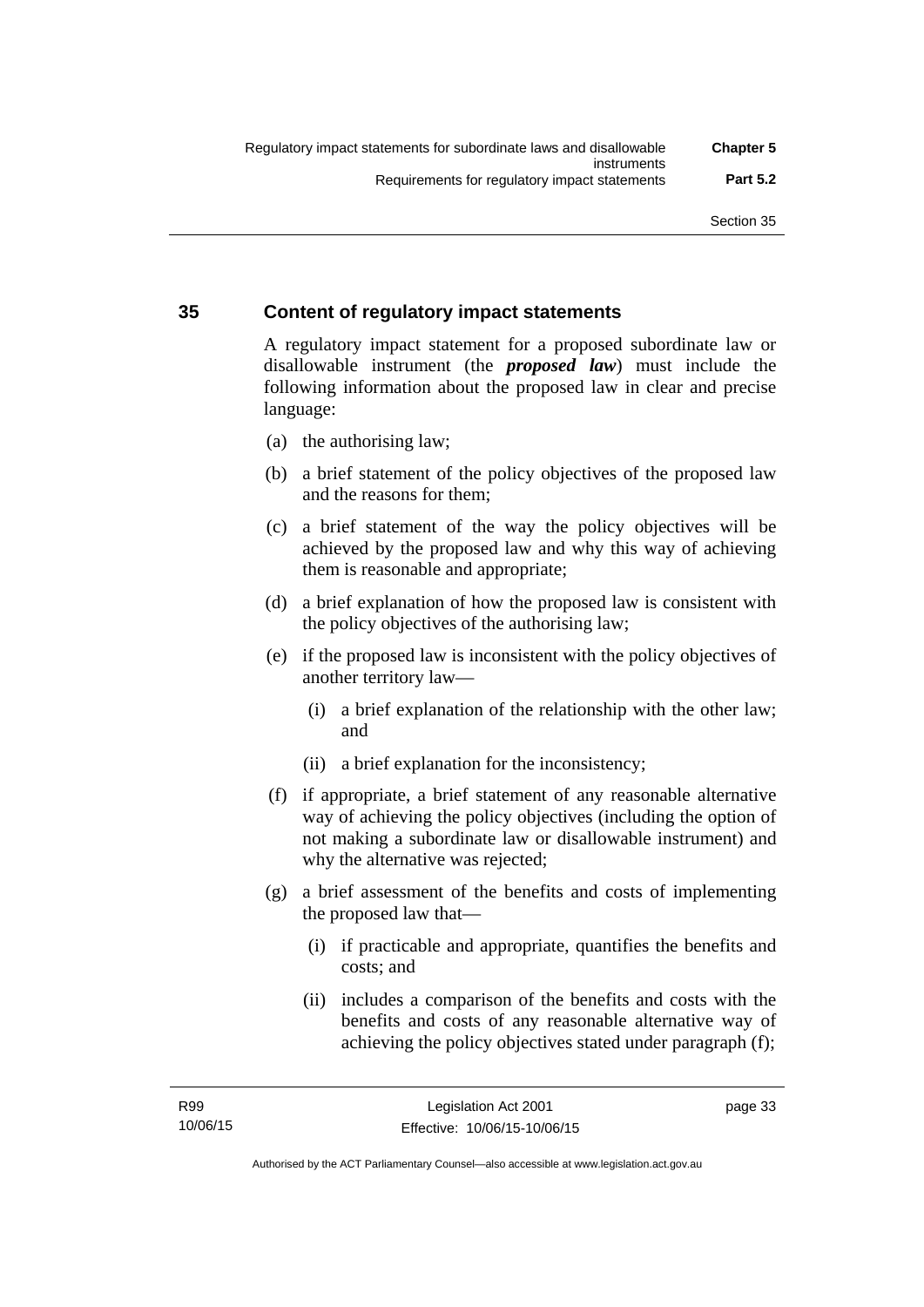| <b>Chapter 5</b> | Regulatory impact statements for subordinate laws and disallowable |
|------------------|--------------------------------------------------------------------|
| <b>Part 5.2</b>  | instruments<br>Requirements for regulatory impact statements       |

Section 36

 (h) a brief assessment of the consistency of the proposed law with the scrutiny committee principles and, if it is inconsistent with the principles, the reasons for the inconsistency.

### **36 When is preparation of regulatory impact statement unnecessary?**

- (1) A regulatory impact statement need not be prepared for a proposed subordinate law or disallowable instrument (the *proposed law*) if the proposed law only provides for, or to the extent it only provides for, any of the following:
	- (a) a matter that is not of a legislative nature, including, for example, a matter of a machinery, administrative, drafting or formal nature;
	- (b) a matter that does not operate to the disadvantage of anyone (other than the Territory or a territory authority or instrumentality) by—
		- (i) adversely affecting the person's rights; or
		- (ii) imposing liabilities on the person;
	- (c) an amendment of a territory law to take account of current legislative drafting practice;
	- (d) the commencement of an Act or statutory instrument;
		- *Note* A reference to an Act or statutory instrument includes a reference to a provision of the Act or instrument (see s 7 and s 13).
	- (e) an amendment of a territory law that does not fundamentally affect the law's application or operation;
	- (f) a matter of a transitional character;
	- (g) a matter arising under a territory law that is part of a uniform scheme of legislation or complementary with legislation of the Commonwealth, a State or New Zealand;

Authorised by the ACT Parliamentary Counsel—also accessible at www.legislation.act.gov.au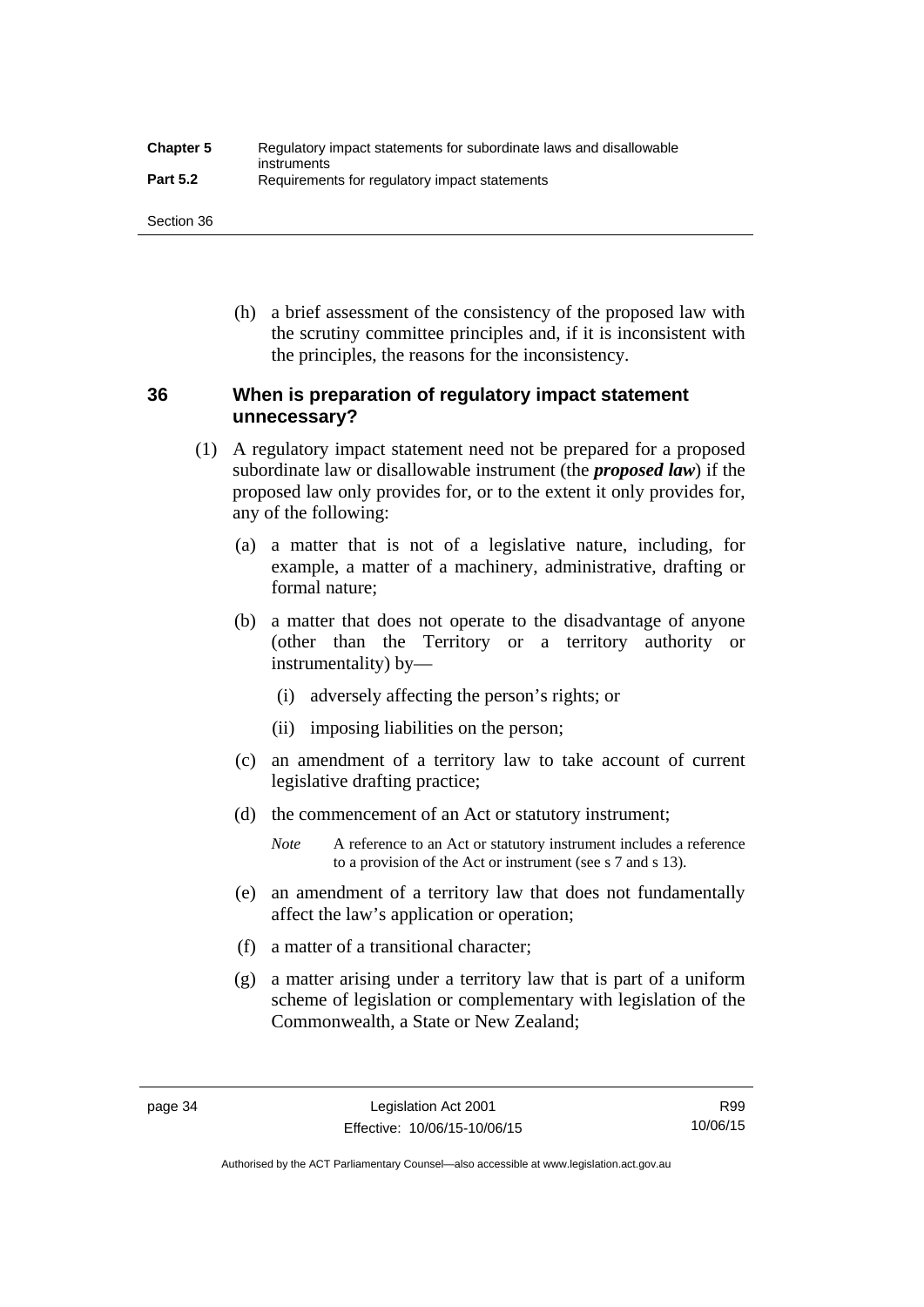- (h) a matter involving the adoption of an Australian or international protocol, standard, code, or intergovernmental agreement or instrument, if an assessment of the benefits and costs has already been made and the assessment was made for, or is relevant to, the ACT;
- (i) a proposal to make, amend or repeal rules of court;
- (j) a matter advance notice of which would enable someone to gain unfair advantage;
- (k) an amendment of a fee, charge or tax consistent with announced government policy.
- (2) A regulatory impact statement also need not be prepared for the proposed law if, or to the extent that, it would be against the public interest because of the nature of the proposed law or the circumstances in which it is made.

### **Example**

A law may need to be made urgently for controlling the spread of a disease or dealing with another urgent situation.

- *Note 1* An example is part of the Act, is not exhaustive and may extend, but does not limit, the meaning of the provision in which it appears (see this Act, s 126 and s 132).
- *Note* 2 Section 32 and s 34 also state other circumstances when a regulatory impact statement is not required.

### **37 When must regulatory impact statement be presented?**

- (1) This section applies if a regulatory impact statement for a proposed subordinate law or disallowable instrument (the *proposed law*) has been prepared and the proposed law is made.
- (2) The statement must be presented to the Legislative Assembly with the subordinate law or disallowable instrument.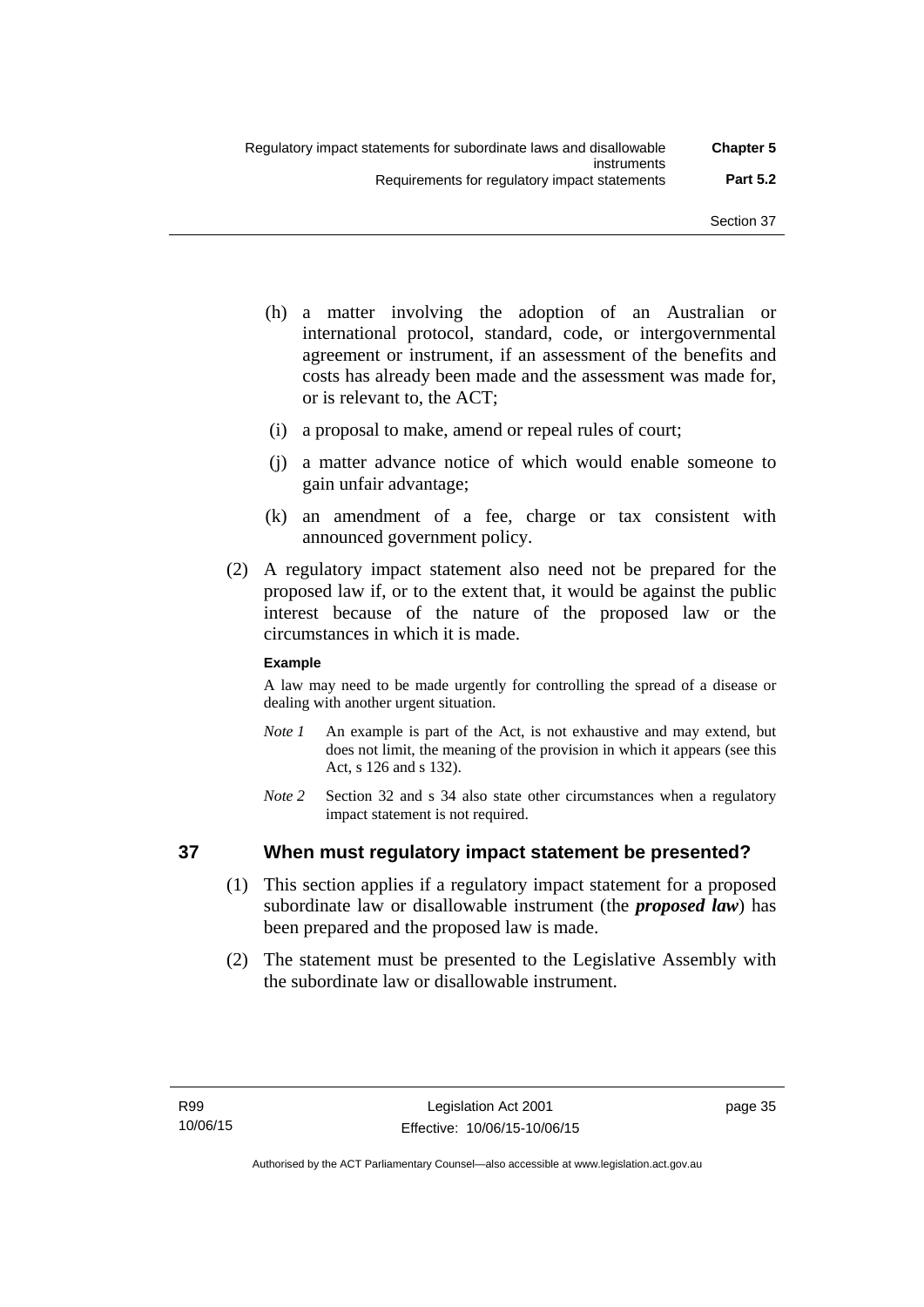### **Chapter 5** Regulatory impact statements for subordinate laws and disallowable instruments **Part 5.3** Failure to comply with requirements for regulatory impact statements

Section 38

# **Part 5.3 Failure to comply with requirements for regulatory impact statements**

## **38 Effect of failure to comply with pt 5.2**

- (1) Failure to comply with part 5.2 (Requirements for regulatory impact statements) in relation to a subordinate law or disallowable instrument (the *law*) does not—
	- (a) affect the law's validity; or
	- (b) create rights or impose legally enforceable obligations on the Territory, a Minister or anyone else.
- (2) In addition, a decision made, or appearing to be made, under part 5.2 is final and conclusive.
- (3) In this section:

*decision* includes—

- (a) conduct engaged in to make a decision; and
- (b) conduct related to making a decision; and
- (c) failure to make a decision.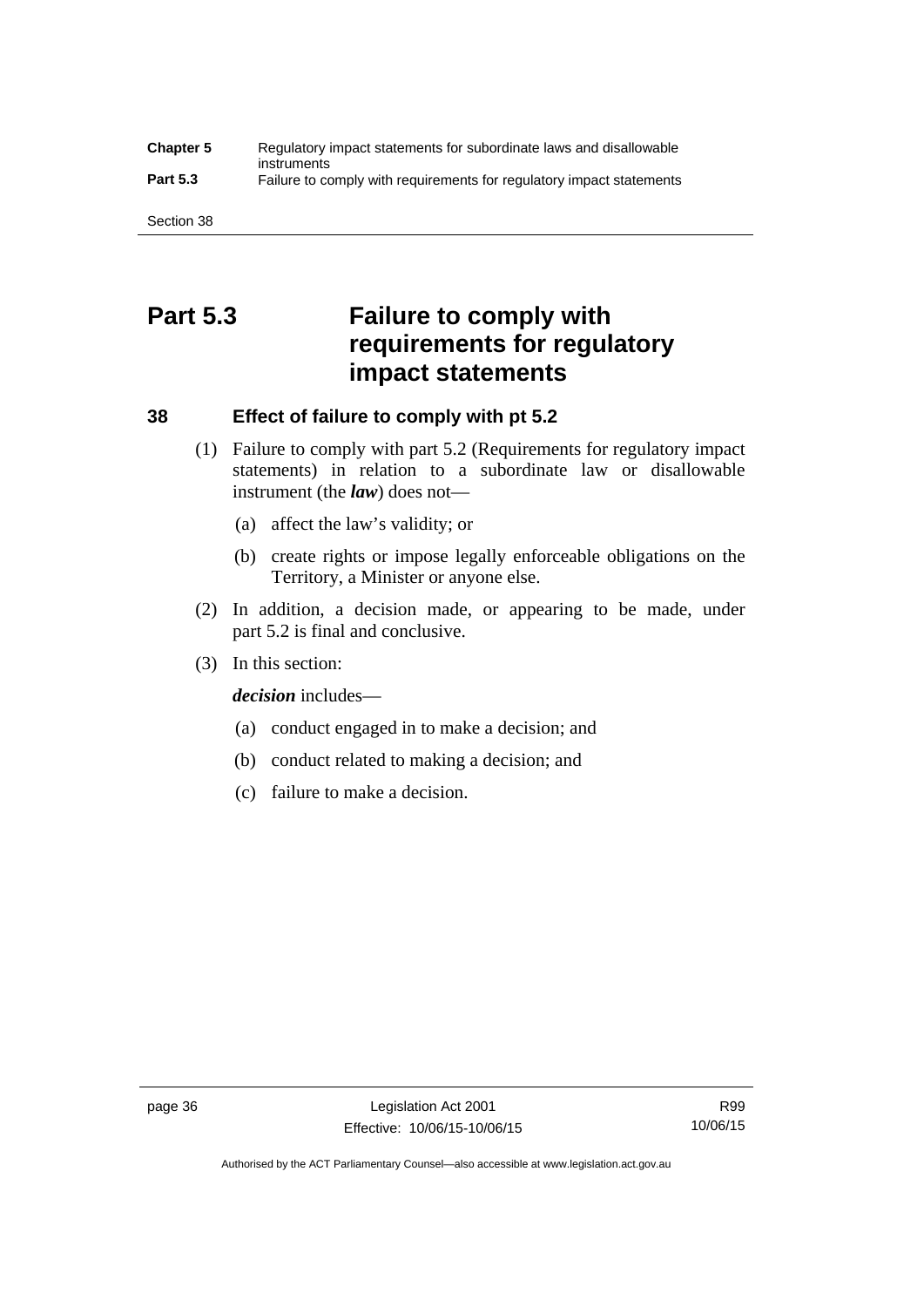# **Chapter 6 Making, notification and numbering of statutory instruments**

# **Part 6.1 General**

## **39 Meaning of** *matter***—ch 6**

In this chapter:

*matter*, in relation to a statutory instrument, includes circumstance, person, place and purpose.

## **40 Presumption of validity**

It is presumed, unless the contrary is proved, that all conditions and steps required for the making of a statutory instrument have been satisfied and carried out.

## **41 Making of certain statutory instruments by Executive**

- (1) This section applies if an Act authorises or requires the Executive to make a subordinate law or disallowable instrument.
- (2) The subordinate law or disallowable instrument is taken to be made by the Executive if—
	- (a) it is signed by 2 or more Ministers who are members of the Executive; and
	- (b) 1 of the signing Ministers is the responsible Minister.
- (3) A subordinate law or disallowable instrument made in accordance with subsection (2) is taken to be made when it is signed by the second Minister signing.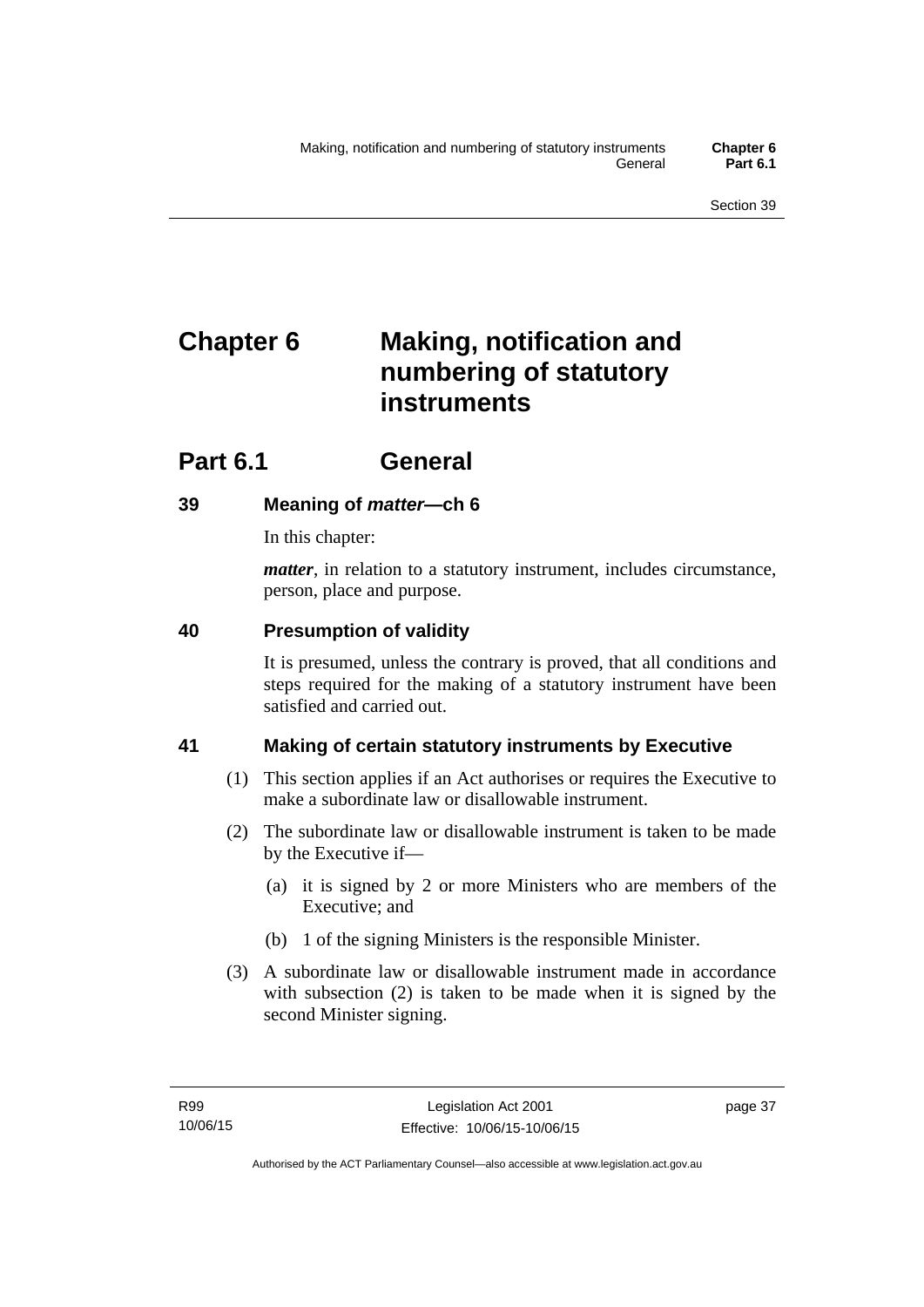- (4) Subsection (2) (b) does not apply if the responsible Minister cannot sign because he or she is absent from the ACT, ill or on leave.
- (5) In this section:

*responsible Minister* means—

- (a) the Minister for the time being administering the Act; or
- (b) if, for the time being, different Ministers administer the Act in relation to different matters—
	- (i) if only 1 Minister administers the Act in relation to the relevant matter—that Minister; or
	- (ii) if 2 or more Ministers administer the Act in relation to the relevant matter—any of the Ministers; or
	- (iii) if subparagraph (ii) does not apply and, for the time being, 2 or more Ministers administer the Act—any of the Ministers;

but does not include a Minister for the time being acting on behalf of the Minister or 2 or more Ministers.

R99 10/06/15

Authorised by the ACT Parliamentary Counsel—also accessible at www.legislation.act.gov.au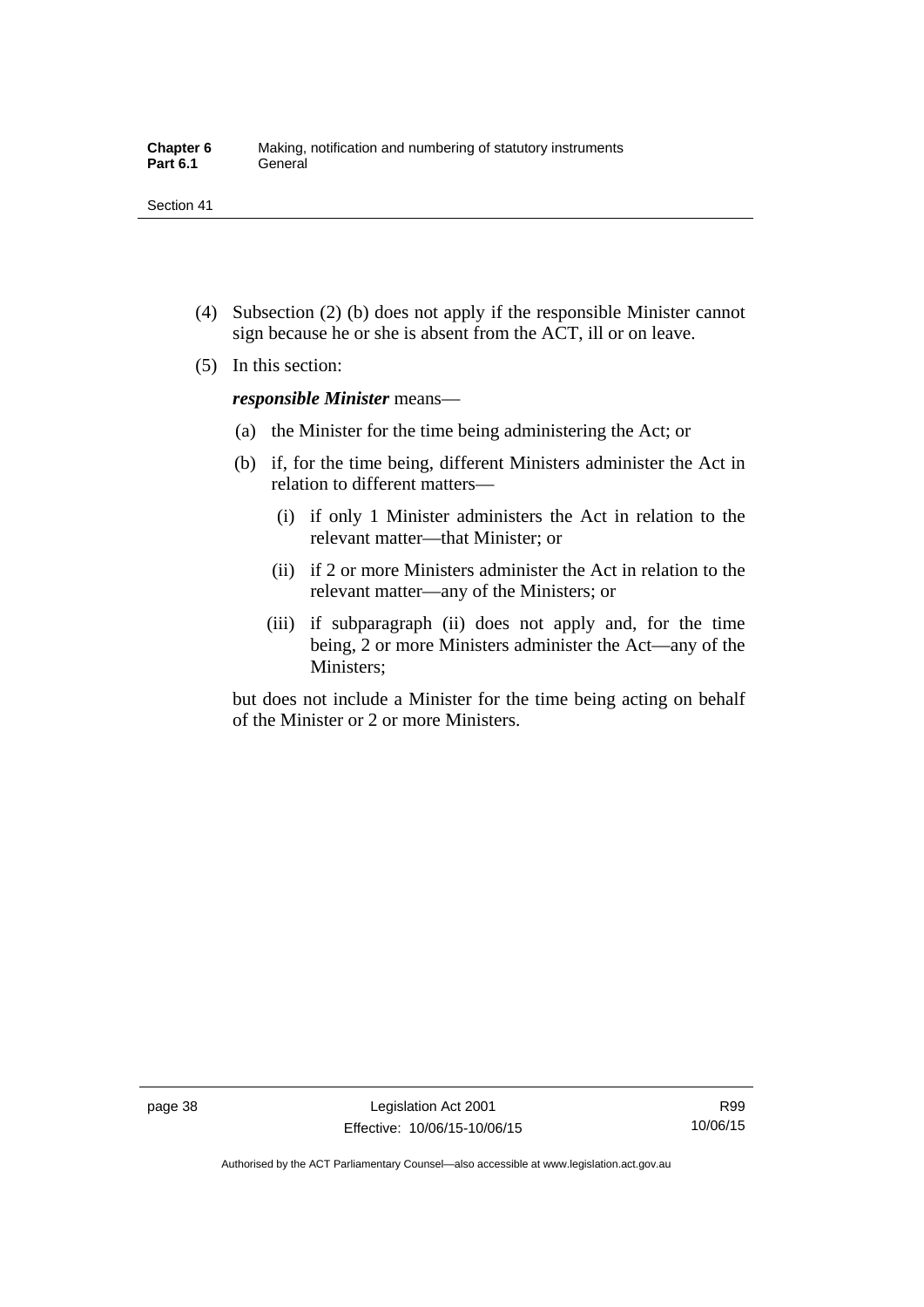# **Part 6.2 Making of statutory instruments generally**

### **42 Power to make statutory instruments**

 (1) If an Act or statutory instrument gives a power that can be exercised by making an instrument, the Act or statutory instrument gives power to make the instrument.

#### **Example**

An Act gives a Minister power to approve codes of practice, but does not require the approval to be in writing or to be given by a particular instrument. The power can be exercised by giving a written approval. The Act, therefore, gives power to make an instrument, namely, a written approval.

- *Note* An example is part of the Act, is not exhaustive and may extend, but does not limit, the meaning of the provision in which it appears (see s 126 and s 132).
- (2) If an Act or statutory instrument gives power to make an instrument that would be a legislative instrument, the power can only be exercised by making an instrument.

#### **Examples**

See examples to s 56 (3) and s 255 (3).

- (3) If an Act or statutory instrument gives power to make an instrument, the power may be exercised from time to time.
- (4) This section is a determinative provision.
	- *Note* See s 5 for the meaning of determinative provisions, and s 6 for their displacement.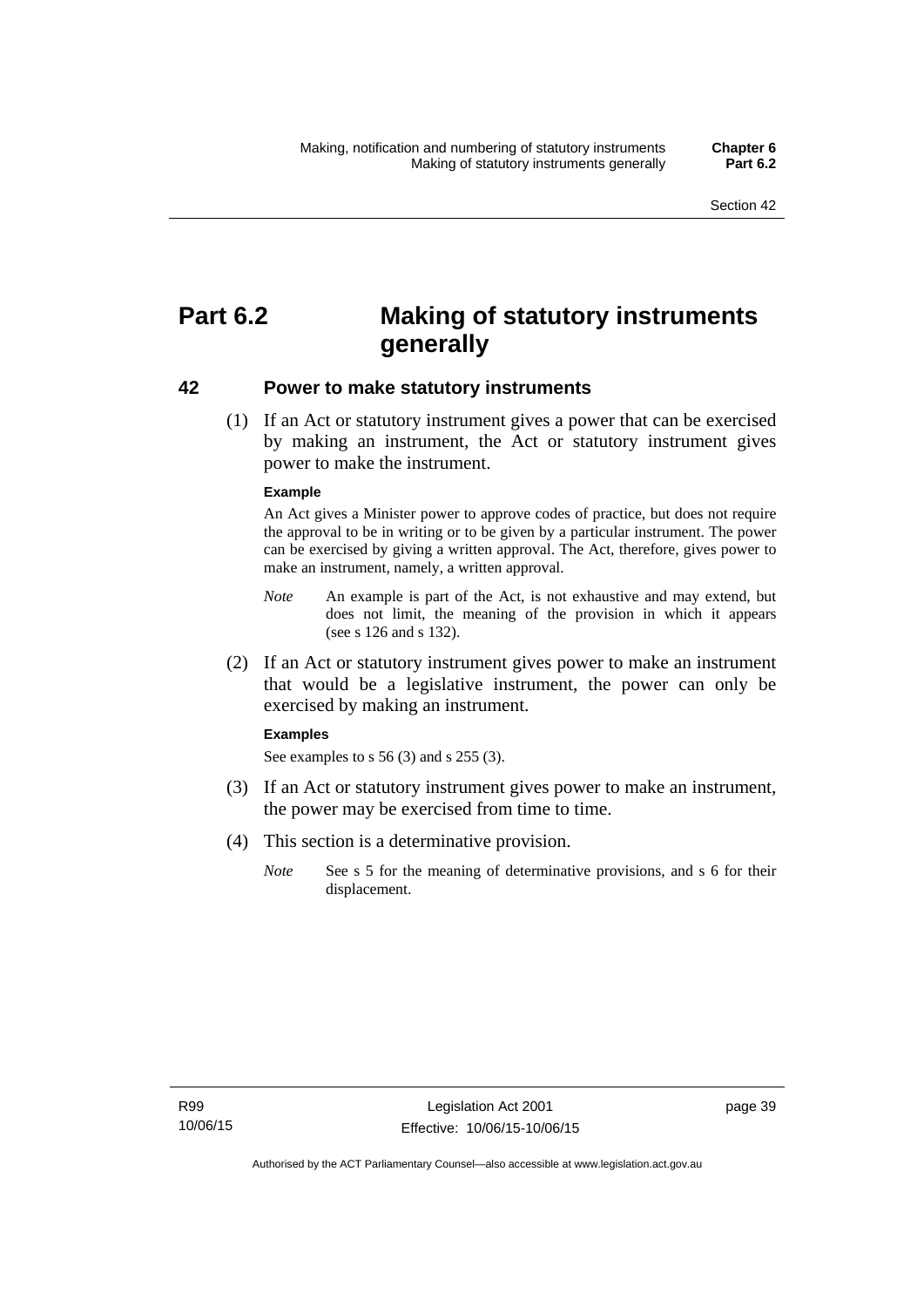### **43 Statutory instruments to be interpreted not to exceed powers under authorising law**

- (1) A statutory instrument is to be interpreted as operating to the full extent of, but not to exceed, the power given by the Act or statutory instrument under which it is made (the *authorising law*).
- (2) Without limiting subsection (1), if a provision of a statutory instrument would, apart from this section, be interpreted as exceeding power—
	- (a) the provision is valid to the extent to which it does not exceed power; and
	- (b) the remainder of the instrument is not affected.

#### **Example 1**

The *Agriculture Services Determination* 2001, pt 4 exceeds the determination– making power given by the *Agriculture Services Act 2000* (hypothetical). The other provisions of the determination are within power.

The determination (apart from pt 4) operates effectively. Pt 4 is treated as if it did not form part of the determination and is disregarded.

*Note* The kind of interpretation indicated in example 1 is known as a divisible interpretation of the determination.

#### **Example 2**

The *Goats Regulation 2001* (hypothetical) is made under the *Goats Act 2001*. The *Goats Regulation 2001*, s 39 seeks to impose rules about the care of 'animals', but the Act only gives power to make regulations about goats.

Section 39 is read restrictively ('read down') as if it mentioned goats. In other words, the section is effective but treated as if it applied only to goats.

*Note* The kind of interpretation indicated in example 2 is known as a distributive interpretation of the regulation.

R99 10/06/15

Authorised by the ACT Parliamentary Counsel—also accessible at www.legislation.act.gov.au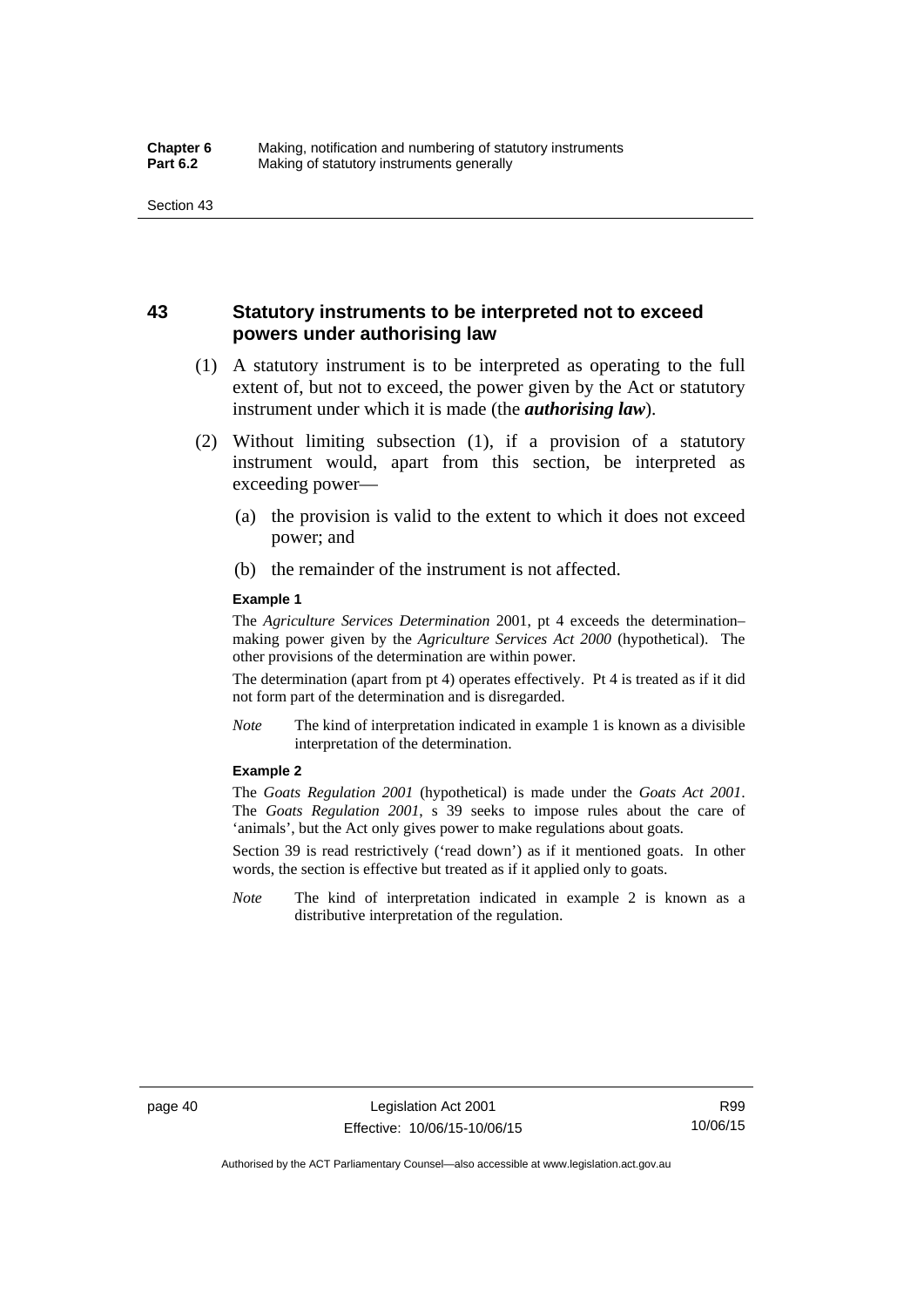#### **Example 3**

The *Wombat Protection Act 2003* (hypothetical) provides that the Minister may appoint a Wombat Advocate. The instrument making the appointment states that the appointment is for 5 years, but the maximum term of appointment authorised under the Act is 4 years.

The instrument is read restrictively ('read down') as if it referred to 4 years. In other words, the instrument is effective but the appointment is only valid for 4 years.

- *Note 1* The kind of interpretation indicated in example 3 is known as a distributive interpretation of the instrument.
- *Note 2* An example is part of the Act, is not exhaustive and may extend, but does not limit, the meaning of the provision in which it appears (see s 126 and s 132).
- (3) Without limiting subsection (1), if the application of a provision of a statutory instrument to a matter would, apart from this section, be interpreted as exceeding power, the provision's application to other matters is not affected.

#### **Example**

The *Community Safety Order 2001* is expressed to apply to all members of the community without qualification although it is in fact made under the *Building Industry (Safety) Act 2000* (hypothetical). That Act is restricted in its operation to the building industry. The order is cast in such wide terms that it cannot be interpreted divisibly or distributively. However, the order applies to entities such as XYZ Constructions Pty Ltd because it is a company in the construction industry.

- (4) This section is in addition to any provision of the statutory instrument or authorising law.
- (5) This section is a determinative provision.
	- *Note* See s 5 for the meaning of determinative provisions, and s 6 for their displacement.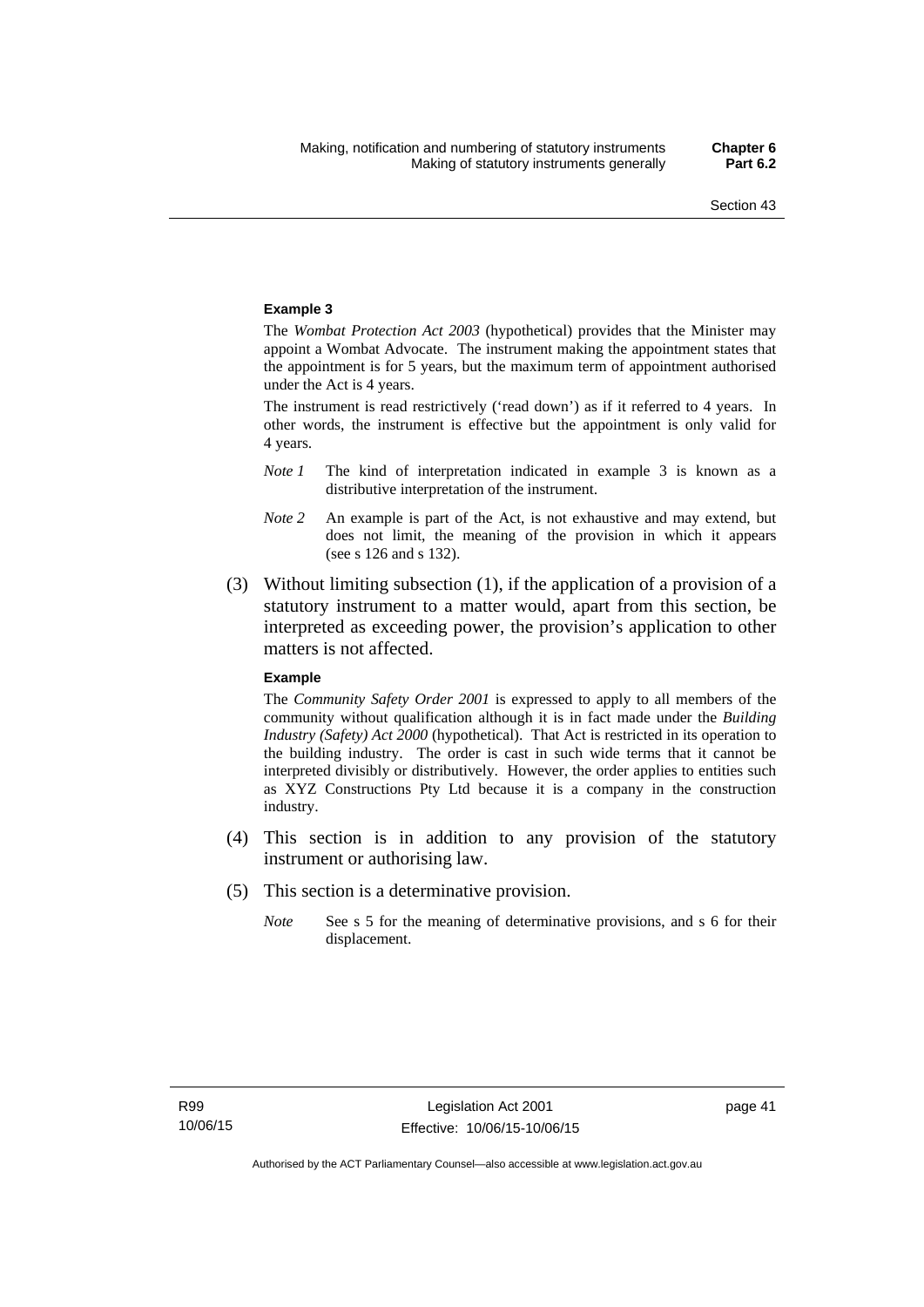### **44 Power to make statutory instruments for Act etc**

- (1) If an Act or statutory instrument (the *authorising law*) authorises or requires the making of a statutory instrument for the authorising law or another Act or statutory instrument (the *other law*), the power authorises a statutory instrument to be made in relation to any matter that—
	- (a) is required or permitted to be prescribed by the authorising law or other law; or
	- (b) is necessary or convenient to be prescribed for carrying out or giving effect to the authorising law or other law.
- (2) Subsection (1) applies to the authorising law even though the authorising law—
	- (a) only authorises the making of a statutory instrument for the authorising law; or
	- (b) also authorises or requires the making of a statutory instrument about a particular matter.
- (3) Power given by the authorising law to make a statutory instrument about a particular matter does not limit power given by the authorising law or other law to make a statutory instrument (whether or not of the same kind) about any other matter.
- (4) This section is a determinative provision.
	- *Note* See s 5 for the meaning of determinative provisions, and s 6 for their displacement.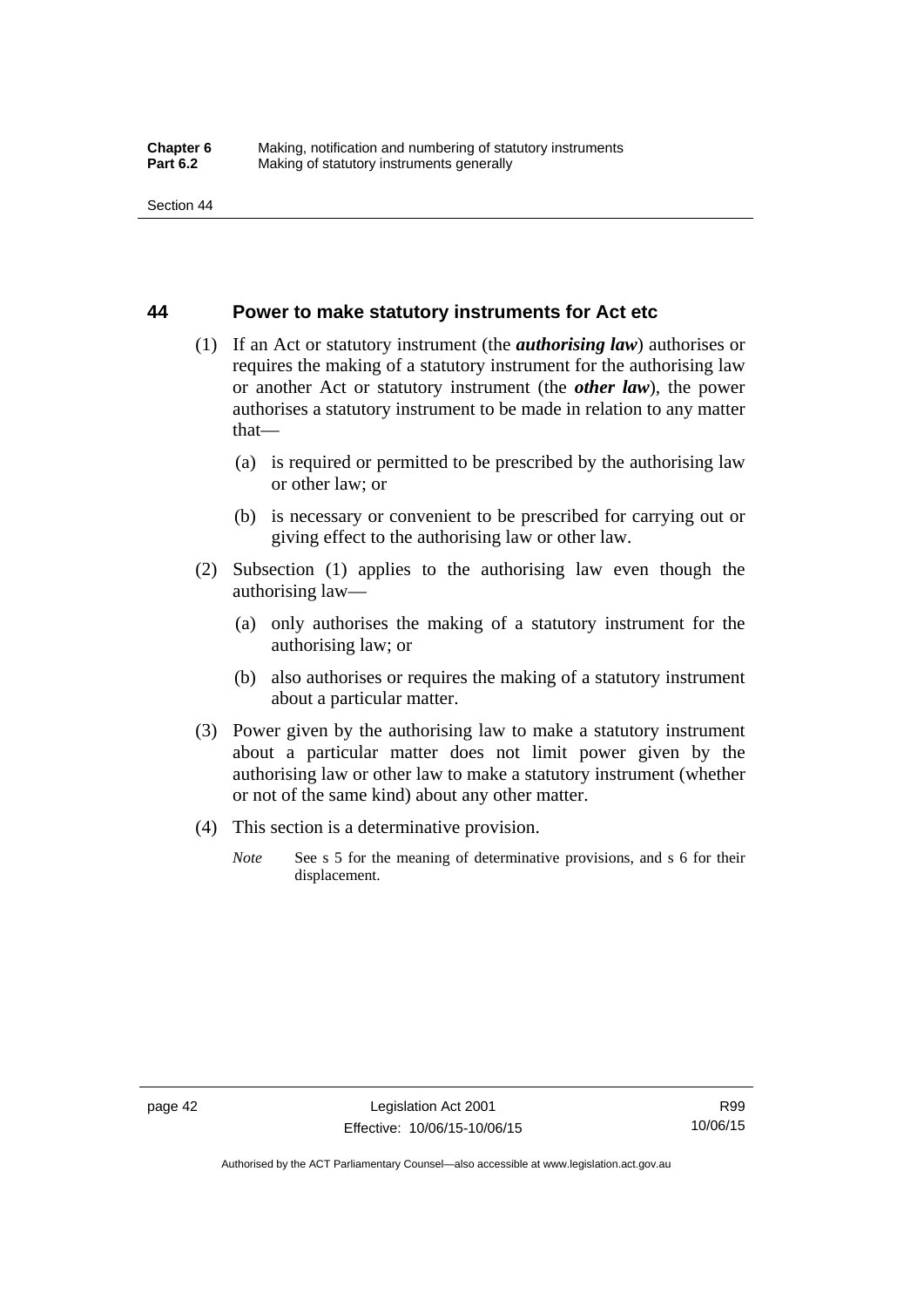### **45 Power to make court rules**

- (1) The power of an entity to make rules for a court includes power to make rules in relation to any matter necessary or convenient to be prescribed for carrying out or giving effect to the court's jurisdiction under any law that authorises or requires anything to be done in or in relation to the court.
- (2) This section is additional to section 44.
- (3) This section is a determinative provision.
	- *Note* See s 5 for the meaning of determinative provisions, and s 6 for their displacement.
- (4) In this section:

*court* includes a tribunal*.*

*disallowable instrument*, for a Commonwealth Act, means an instrument that can be disallowed under the *[Legislative Instruments](http://www.comlaw.gov.au/Series/C2004A01224)  [Act 2003](http://www.comlaw.gov.au/Series/C2004A01224)* (Cwlth), part 5 (Parliamentary scrutiny of legislative instruments), including that part, or provisions of that part, applied by another Commonwealth law.

*law* means—

- (a) an Act, subordinate law or disallowable instrument; or
	- *Note* A reference to an Act, subordinate law or disallowable instrument includes a reference to a provision of the Act, law or instrument (see s 7, s 8 and s 9).
- (b) a Commonwealth Act or a disallowable instrument under a Commonwealth Act (or a provision of such an Act or instrument).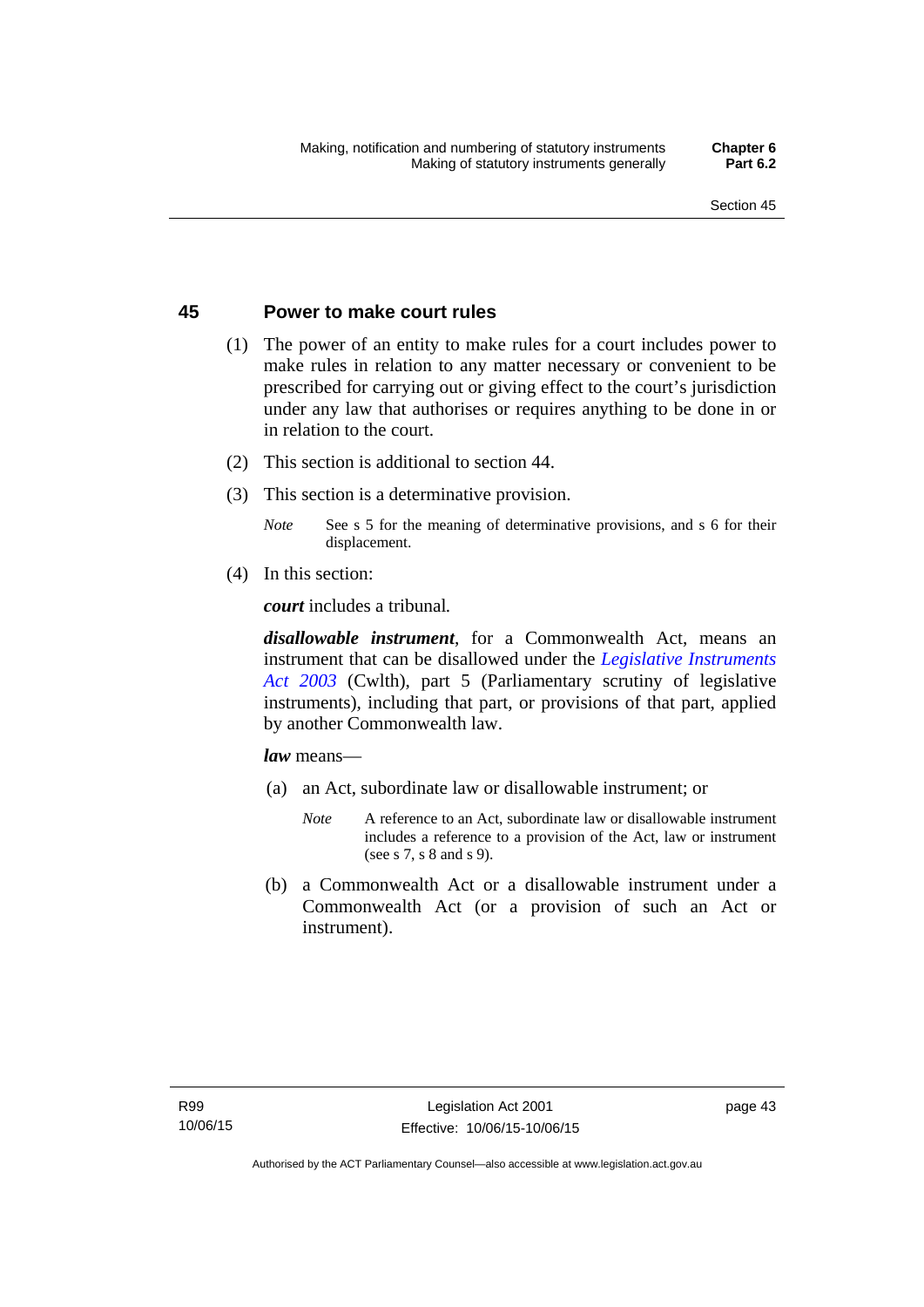### **46 Power to make instrument includes power to amend or repeal**

- (1) Power given under an Act or statutory instrument (the *authorising law*) to make a statutory instrument includes power to amend or repeal the instrument.
- (2) The power to amend or repeal the instrument is exercisable in the same way, and subject to the same conditions, as the power to make the instrument.

#### **Examples**

- 1 If the instrument is a disallowable instrument, an amendment or repeal of the instrument is also a disallowable instrument.
- 2 If the instrument is a notifiable instrument, an amendment or repeal of the instrument is also a notifiable instrument.
- 3 If notice of the making of the instrument must be published in a newspaper, notice of an amendment or repeal of the instrument must also be published in the newspaper.
- *Note* An example is part of the Act, is not exhaustive and may extend, but does not limit, the meaning of the provision in which it appears (see s 126 and s 132).
- (3) Despite subsection (1), a form that is a legislative instrument may be repealed or repealed and remade (with or without changes), but may not be amended.
- (4) This section is a determinative provision.
	- *Note* See s 5 for the meaning of determinative provisions, and s 6 for their displacement.

### **47 Statutory instrument may make provision by applying law or instrument**

 (1) This section applies if an Act, subordinate law or disallowable instrument (the *authorising law*) authorises or requires the making of a statutory instrument (the *relevant instrument*) about a matter.

Authorised by the ACT Parliamentary Counsel—also accessible at www.legislation.act.gov.au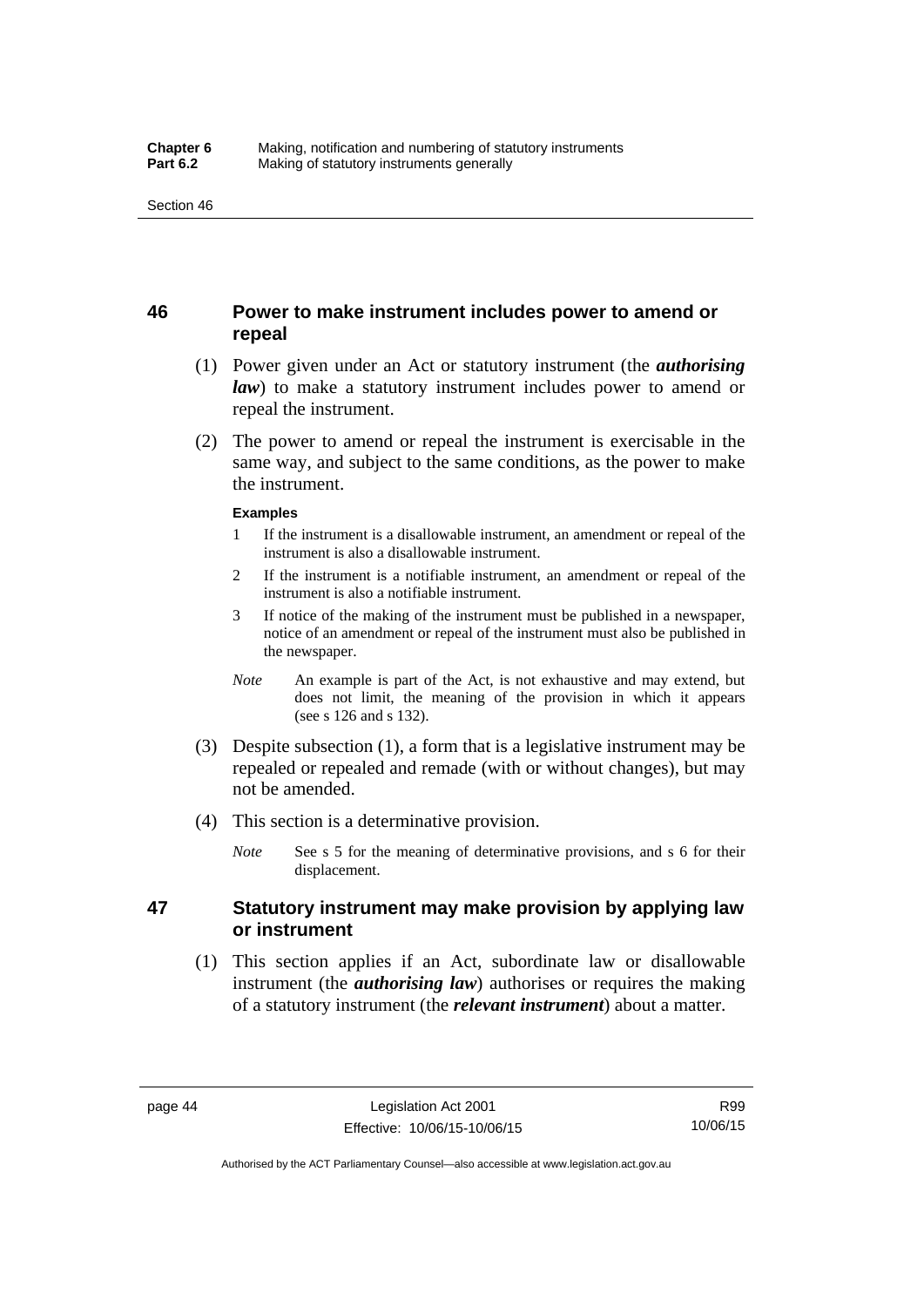- (2) The relevant instrument may make provision about the matter by applying an ACT law—
	- (a) as in force at a particular time; or
	- (b) as in force from time to time.
- (3) The relevant instrument may make provision about the matter by applying a law of another jurisdiction, or an instrument, as in force only at a particular time.

*Note* For information on the operation of s (3), see the examples to s (9).

- (4) If the relevant instrument makes provision about the matter by applying a law of another jurisdiction or an instrument, the following provisions apply:
	- (a) if subsection (3) is displaced by, or under authority given by, an Act or the authorising law—the law of the other jurisdiction or instrument is applied as in force from time to time;
		- *Note* For the displacement of s (3), see s 6, examples 1 and 2.
	- (b) if subsection (3) is not so displaced and the relevant instrument does not provide that the law of the other jurisdiction or instrument is applied as in force at a particular time—the law or instrument is taken to be applied as in force when the relevant instrument is made.

### **Examples—s (4) (b)**

1 The *Locust Damage Compensation Determination 2003* (a hypothetical disallowable instrument) provides for the making of claims against a compensation fund. Section 43 states that disputes about claims must be decided in accordance with the *[Commercial Arbitration Act 1984](http://www.legislation.nsw.gov.au/maintop/view/repealed/act+160+1984+cd+0+Y)* (NSW) (the *NSW Act*) as in force from time to time. The determination is made on 1 August 2003. The Act under which the determination is made does not displace s (3). Therefore, even though s 43 purports to apply the [NSW Act](http://www.legislation.nsw.gov.au/maintop/view/repealed/act+160+1984+cd+0+Y) as in force from time to time, the [NSW Act](http://www.legislation.nsw.gov.au/maintop/view/repealed/act+160+1984+cd+0+Y) as in force on 1 August 2003 is applied by the determination.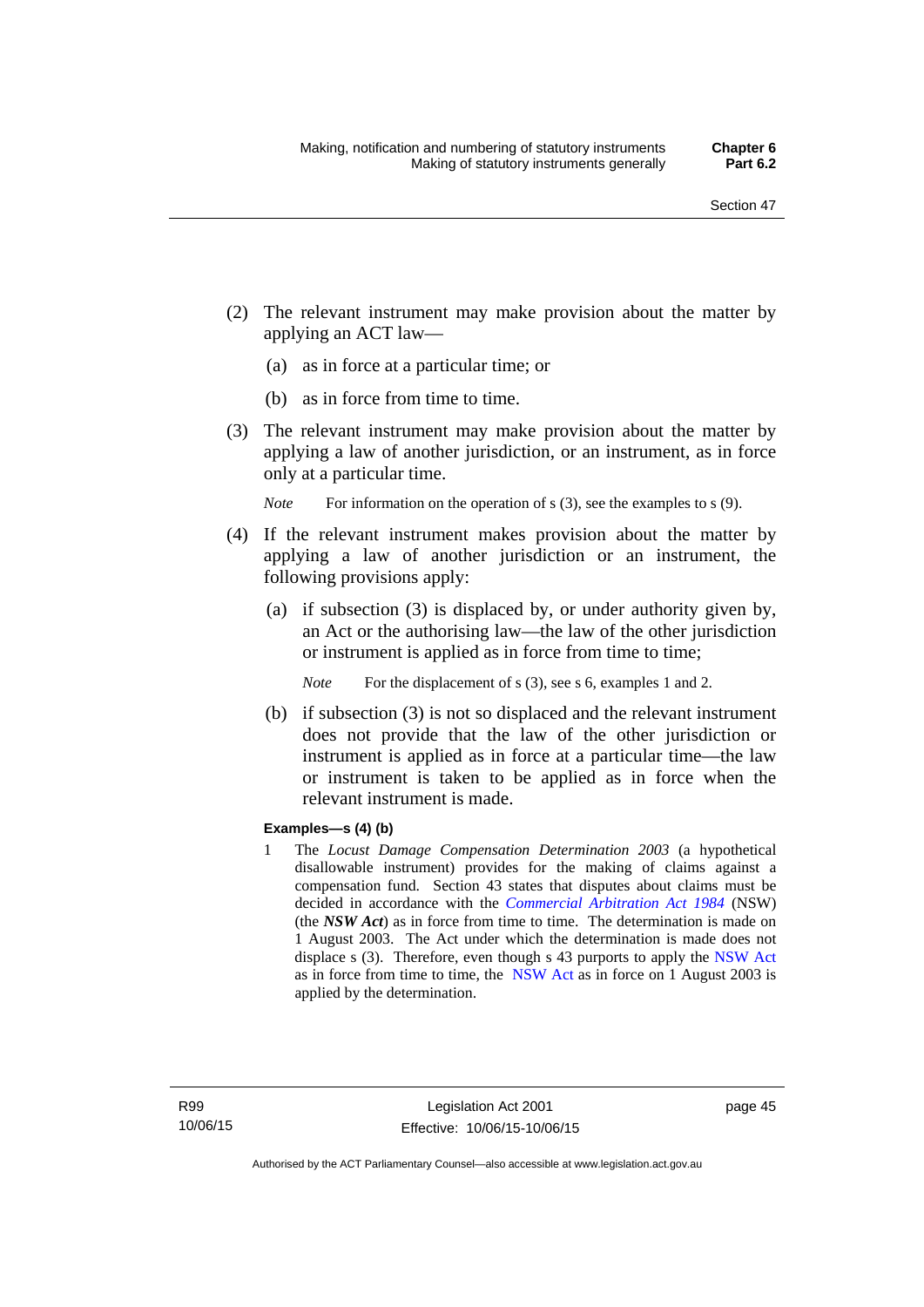Section 47

- 2 The *Locust Damage Compensation Determination 2003* (mentioned in example 1), s 43 states that disputes about claims must be decided in accordance with the *[Commercial Arbitration Act 1984](http://www.legislation.nsw.gov.au/maintop/view/repealed/act+160+1984+cd+0+Y)* (NSW) (the *NSW Act*), but does not state that the [NSW Act](http://www.legislation.nsw.gov.au/maintop/view/repealed/act+160+1984+cd+0+Y) is to be applied as in force from time to time or at a particular time. The determination is made on 1 August 2003. The Act under which the determination is made does not displace s (3). Therefore, the [NSW Act](http://www.legislation.nsw.gov.au/maintop/view/repealed/act+160+1984+cd+0+Y) as in force on 1 August 2003 is applied by the determination.
- *Note* An example is part of the Act, is not exhaustive and may extend, but does not limit, the meaning of the provision in which it appears (see s 126 and s 132).
- (5) If a law of another jurisdiction or an instrument is applied as in force at a particular time, the text of the law or instrument (as in force at that time) is taken to be a notifiable instrument made under the relevant instrument by the entity authorised or required to make the relevant instrument.
- (6) If subsection (3) is displaced and a law of another jurisdiction or an instrument is applied as in force from time to time, the text of each of the following is taken to be a notifiable instrument made under the relevant instrument by the entity authorised or required to make the relevant instrument:
	- (a) the law or instrument as in force at the time the relevant instrument is made;
	- (b) each subsequent amendment of the law or instrument;
	- (c) if the law or instrument is repealed and remade (with or without changes)—the law or instrument as remade and each subsequent amendment of the law or instrument;
	- (d) if a provision of the law or instrument is omitted and remade (with or without changes) in another law or instrument—the provision as remade and each subsequent amendment of the provision.

R99 10/06/15

Authorised by the ACT Parliamentary Counsel—also accessible at www.legislation.act.gov.au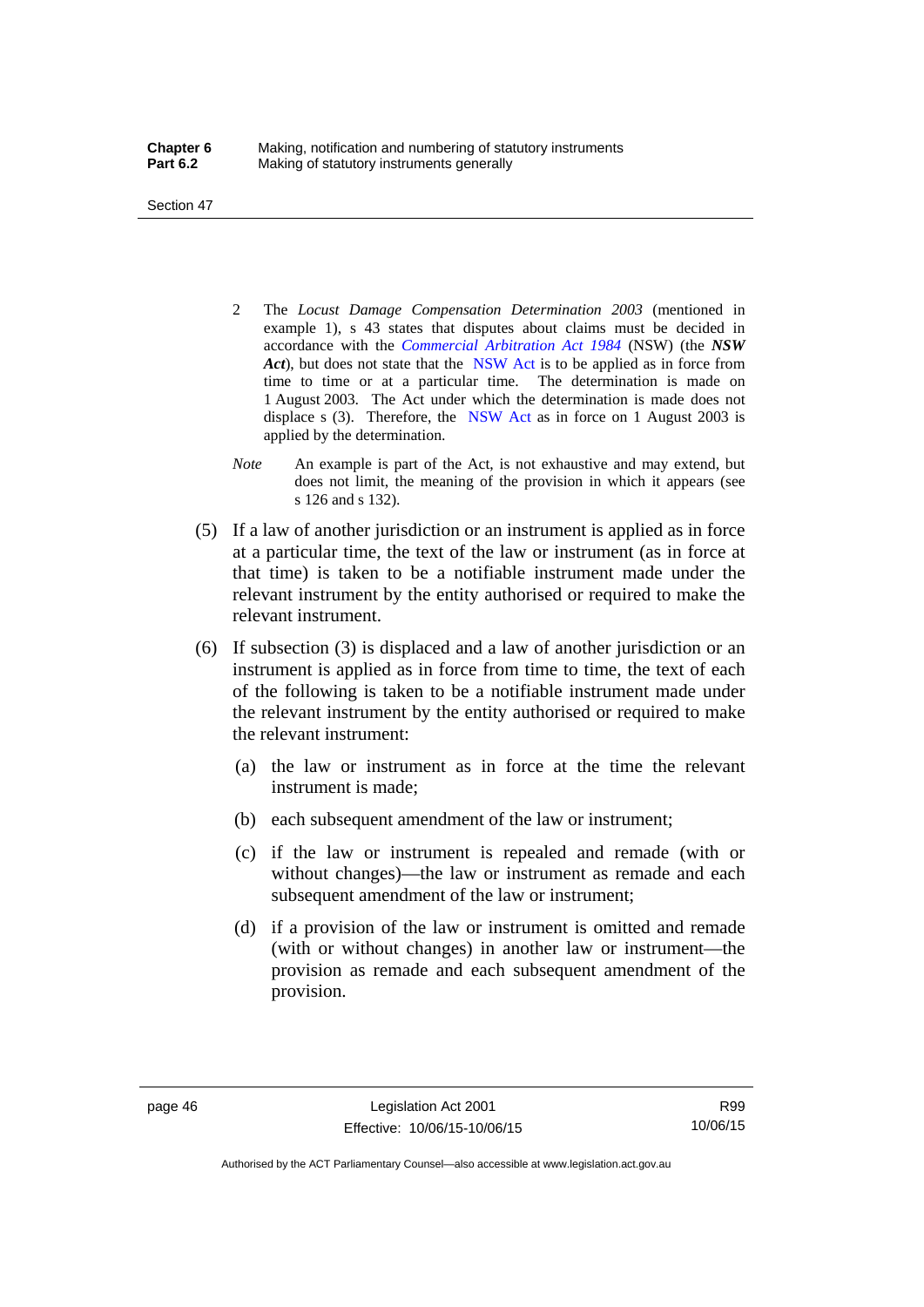- (7) The authorising law or, if the relevant instrument is a subordinate law or disallowable instrument, the relevant instrument may provide that—
	- (a) subsection (5) or (6) does not apply to the relevant instrument; or
	- (b) subsection (5) or (6) applies with the modifications stated in the authorising law or relevant instrument.
- (8) If a provision of an Act, subordinate law or disallowable instrument authorises or requires the application of a law or instrument, the provision authorises the making of changes or modifications to the law or instrument for that application.
- (9) This section is a determinative provision.

#### **Examples—s (3) and s (9)**

Here are 2 examples about the operation of s (3) and (9): the first illustrates how s (3) might be displaced and the second illustrates how a law of another jurisdiction that applies as in force from time to time would operate—

- 1 The effect of s (3) and s (9), and s (10), def *applying*, is that if it is intended to apply, adopt or incorporate a law or instrument as in force from time to time, the authorising law would need to expressly displace s (3) (as illustrated in s 6, examples of different kinds of displacement, example 1) *or* indicate a manifest contrary intention (as illustrated in example 2 in those examples).
- 2 The *ABC Regulation 2001* (made under a provision like those illustrated in s 6, examples of different kinds of displacement, examples 1 and 2) provides that noise measurements are to be taken in accordance with the NSW noise control manual as in force from time to time. The effect of the *ABC Regulation 2001* is that whenever the NSW noise control manual is amended in future, the noise measurements must be taken in accordance with the manual as last amended.
- *Note* See s 5 for the meaning of determinative provisions, and s 6 for their displacement.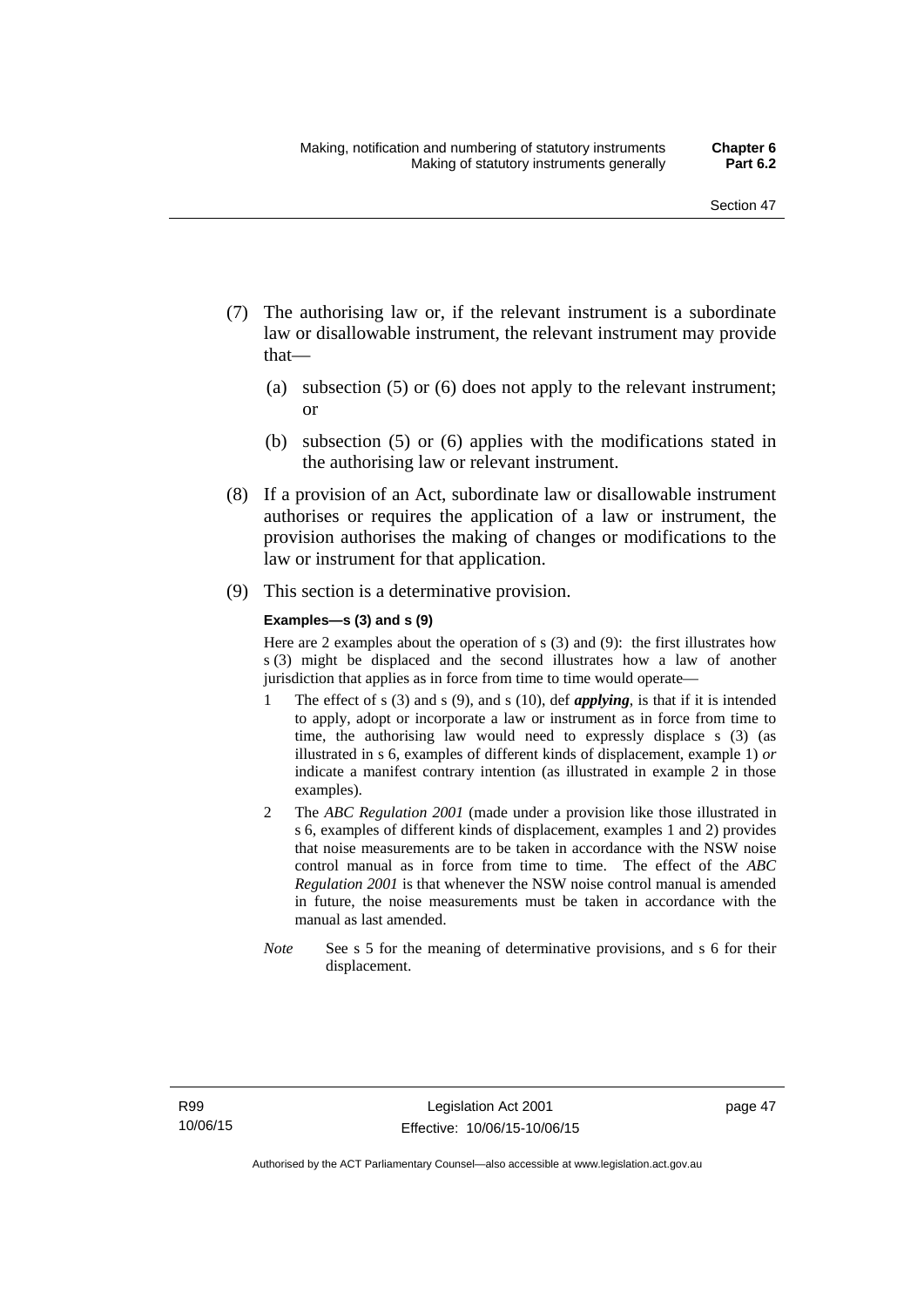(10) In this section:

*ACT law* means an Act, subordinate law or disallowable instrument.

*Note* A reference to an Act, subordinate law or disallowable instrument includes a reference to a provision of the Act, law or instrument (see s 7, s 8 and s 9).

*applying* includes adopting or incorporating.

*Note* See also s 157 (Defined terms–other parts of speech and grammatical forms).

*disallowable instrument*, for a Commonwealth Act, means an instrument that can be disallowed under the *[Legislative Instruments](http://www.comlaw.gov.au/Series/C2004A01224)  [Act 2003](http://www.comlaw.gov.au/Series/C2004A01224)* (Cwlth), part 5 (Parliamentary scrutiny of legislative instruments), including that part, or provisions of that part, applied by another Commonwealth law.

*instrument* includes a provision of an instrument, but does not include an ACT law or a law of another jurisdiction.

*law of another jurisdiction* means—

- (a) a Commonwealth Act or a disallowable instrument under a Commonwealth Act; or
- (b) a State Act, or any regulation or rule under a State Act; or
- (c) a New Zealand or Norfolk Island Act, or any regulation or rule under a New Zealand or Norfolk Island Act; or
- (d) a provision of a law mentioned in paragraphs (a) to (c).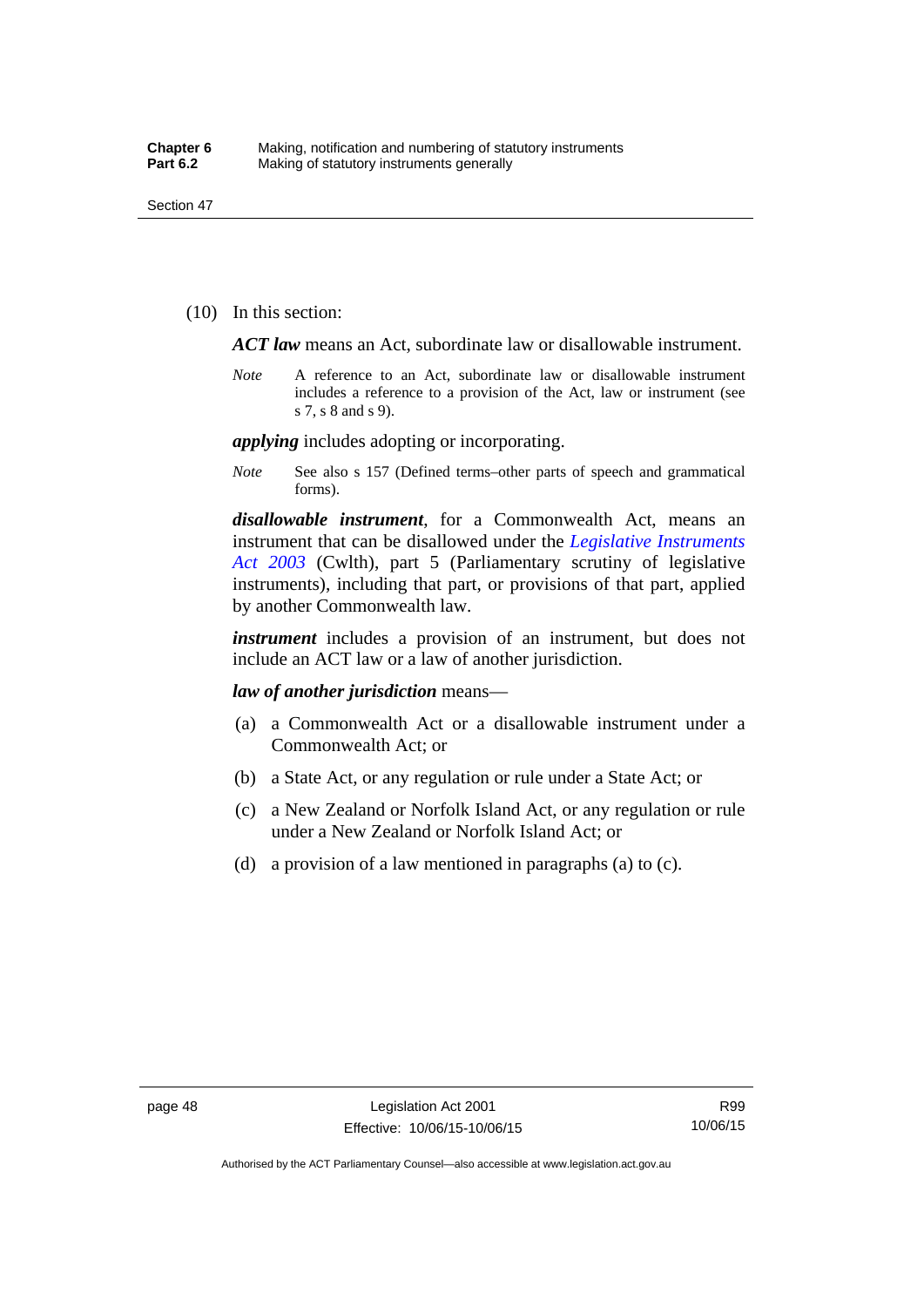## **48 Power to make instrument includes power to make different provision for different categories etc**

- (1) Power given under an Act or statutory instrument to make a statutory instrument includes power—
	- (a) to make different provision in relation to different matters or different classes of matters; or
	- (b) to make an instrument that applies differently by reference to stated exceptions or factors.
- (2) Without limiting subsection (1), power given under an Act or statutory instrument to make a statutory instrument about particular matters includes power to make a statutory instrument about any 1 or more of the matters or a particular class of the matters.
- (3) For this section, a class may consist of a single matter.
- (4) This section is a determinative provision.
	- *Note* See s 5 for the meaning of determinative provisions, and s 6 for their displacement.

### **49 Single instrument may exercise several powers or satisfy several requirements**

- (1) Power given under an Act or statutory instrument may be exercised with any other power to make a single instrument—
	- (a) whether or not the powers are exercised in relation to separate provisions, some of the same provisions, or all of the provisions, of the instrument; or
	- (b) whether or not the other powers are given under the same Act or statutory instrument, another Act or statutory instrument or any other territory law.
- (2) A statutory instrument is taken—
	- (a) to be made under each power given under territory law under which it could be made; and

page 49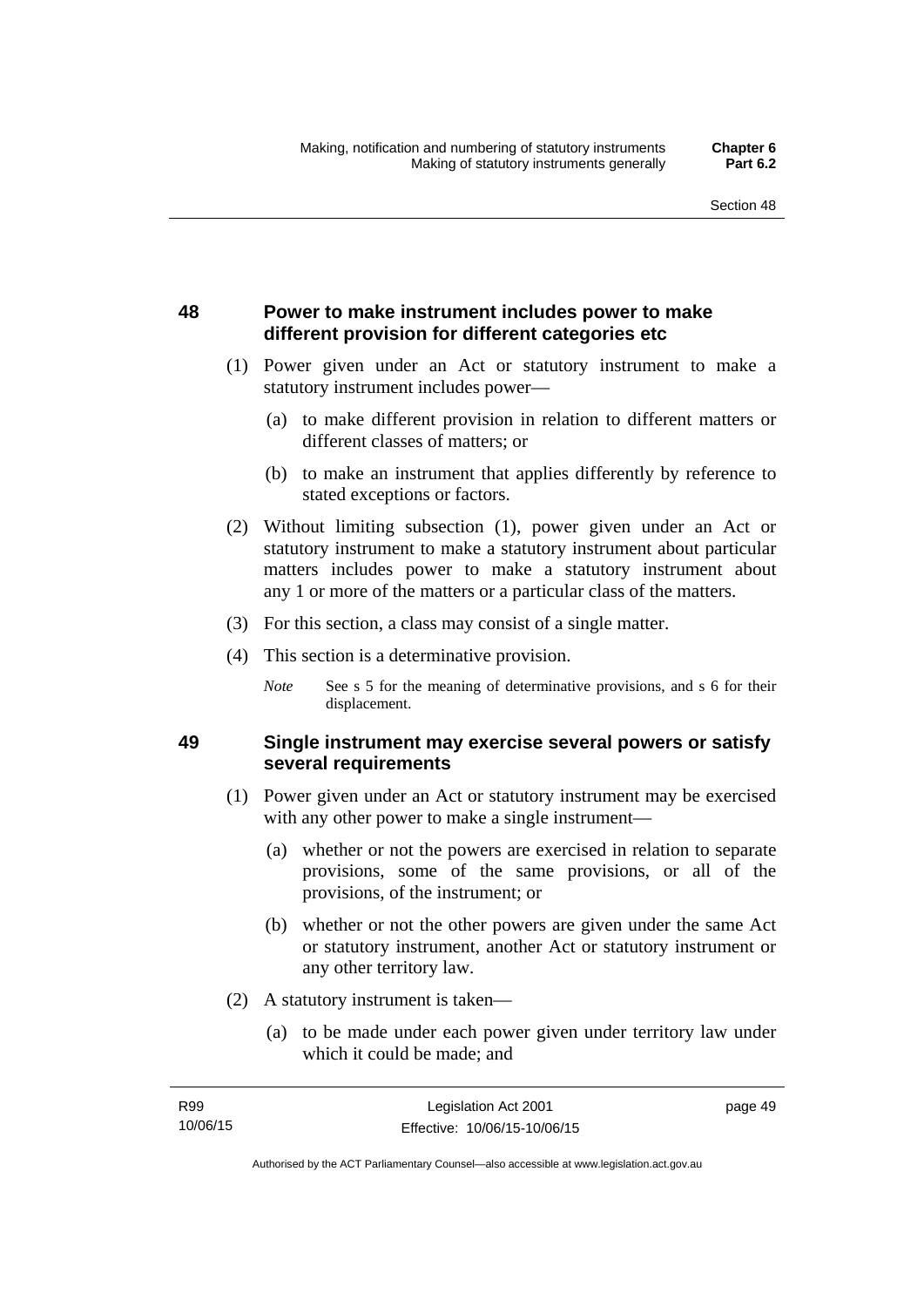- (b) to satisfy each requirement under territory law that it could satisfy.
- (3) Without limiting subsection (2), that subsection applies to an instrument even though—
	- (a) it is stated to be made under a particular territory law (the *authorising law*) or a particular provision of the authorising law; and
	- (b) it is stated to be made for a particular territory law (the *requiring law*) or a particular provision of the requiring law.
- (4) This section is a determinative provision.
	- *Note* See s 5 for the meaning of determinative provisions, and s 6 for their displacement.

### **50 Relationship between authorising law and instrument dealing with same matter**

- (1) If an Act or statutory instrument (the *authorising law*) gives power to make a statutory instrument about a matter, the instrument may make provision in relation to a particular aspect of the matter even though provision is made by the authorising law in relation to another aspect of the matter or in relation to another matter.
- (2) This section is a determinative provision.
	- *Note* See s 5 for the meaning of determinative provisions, and s 6 for their displacement.

### **51 Instrument may make provision in relation to land by reference to map etc**

- (1) This section applies if an Act or statutory instrument authorises or requires provision to be made by statutory instrument in relation to land or waters.
- (2) Provision may be made by reference to—
	- (a) a particular map or plan held by an entity; or

R99 10/06/15

Authorised by the ACT Parliamentary Counsel—also accessible at www.legislation.act.gov.au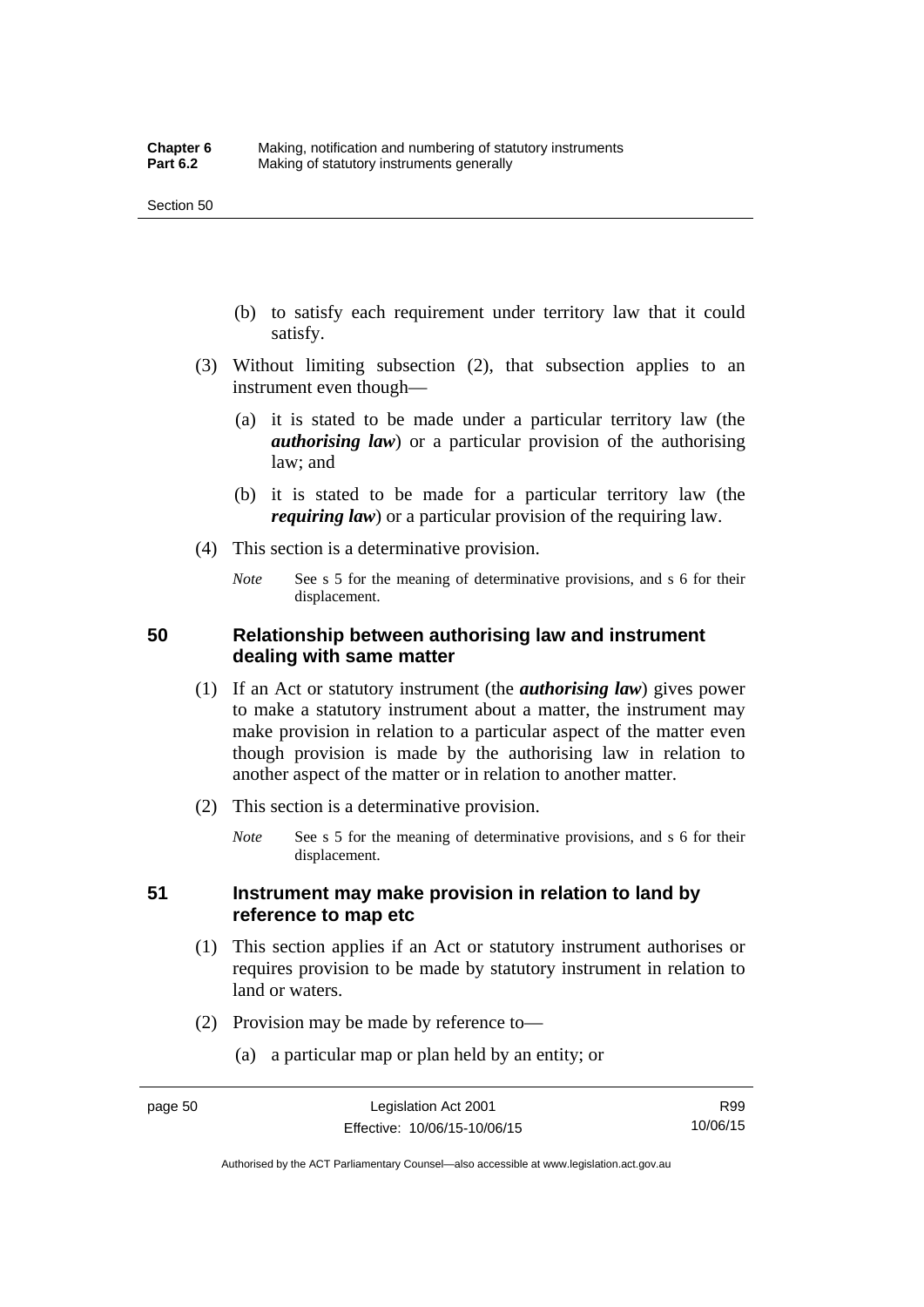(b) a particular entry in a register kept by an entity;

if the map, plan or register is available for inspection (on the internet or otherwise) by members of the public, whether or not on payment of a fee.

### **52 Instrument may authorise determination of matter etc**

- (1) This section applies if an Act or statutory instrument (the *authorising law*) authorises or requires provision to be made about a matter by statutory instrument.
- (2) A statutory instrument made under the authorising law may make provision about the matter by authorising or requiring a stated entity to make provision about the matter, or any aspect of the matter, whether or not from time to time.
- (3) This section is a determinative provision.
	- *Note* See s 5 for the meaning of determinative provisions, and s 6 for their displacement.
- (4) In this section:

*provision*, for a matter, includes determining or regulating the matter, applying the instrument to the matter, being satisfied or forming an opinion about anything relating to the matter, or doing anything else in relation to the matter.

#### **Example**

If an Act provides that an application is to be in a prescribed form, a regulation made under the Act may provide that the form is to be a form approved by the Minister.

*Note* An example is part of the Act, is not exhaustive and may extend, but does not limit, the meaning of the provision in which it appears (see s 126 and s 132).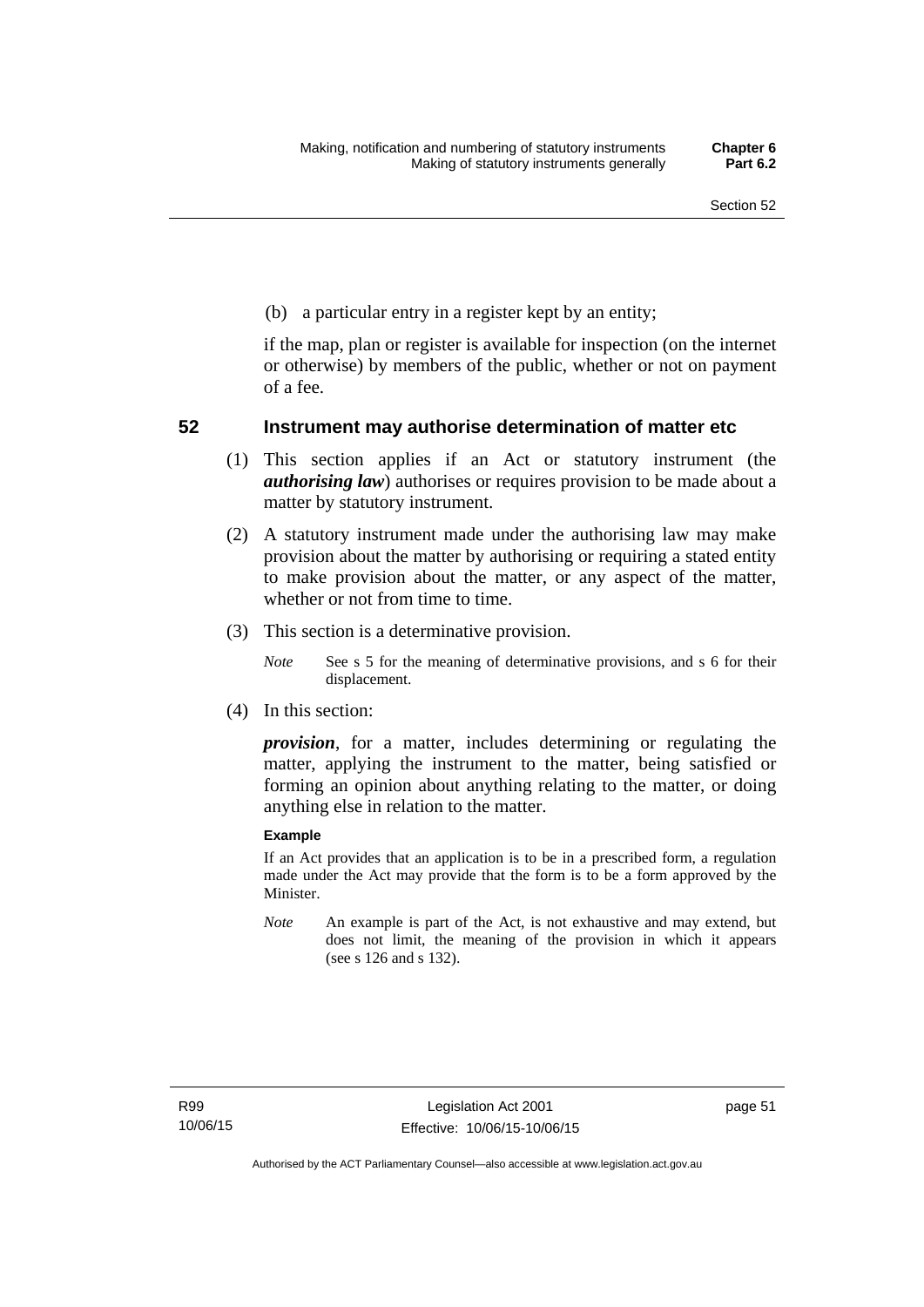### **53 Instrument may prohibit**

- (1) If an Act or statutory instrument authorises or requires a matter to be regulated (however described) by statutory instrument, the power may be exercised by prohibiting by statutory instrument the matter or any aspect of the matter.
- (2) This section is a determinative provision.
	- *Note* See s 5 for the meaning of determinative provisions, and s 6 for their displacement.

### **54 Instrument may require making of statutory declaration**

- (1) If an Act or statutory instrument (the *authorising law*) gives power to make a statutory instrument, the instrument may require the making of a statutory declaration.
	- *Note* The *[Statutory Declarations Act 1959](http://www.comlaw.gov.au/Series/C2004A07365)* (Cwlth) applies to the making of statutory declarations under territory laws (see that Act, s 5).
- (2) Subsection (1) applies—
	- (a) whether or not the authorising law authorises or requires penalties to be prescribed by instrument; and
	- (b) if the authorising law authorises or requires penalties to be prescribed by instrument—irrespective of the level of penalties that may be prescribed.
- (3) This section is a determinative provision.
	- *Note* See s 5 for the meaning of determinative provisions, and s 6 for their displacement.

R99 10/06/15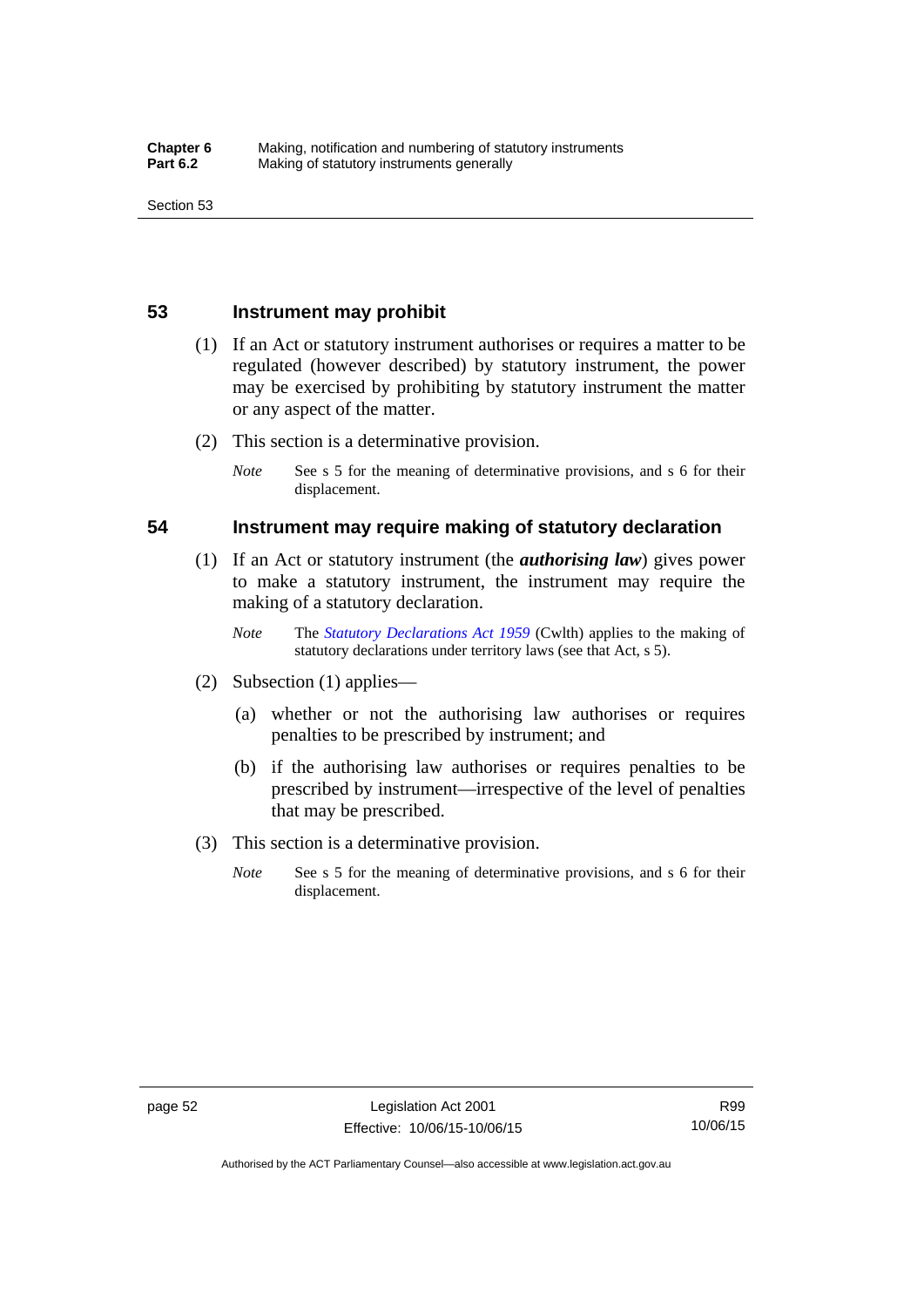# **Part 6.3 Making of certain statutory instruments about fees**

### **55 Definitions—pt 6.3**

In this part:

*fee* includes a charge or other amount.

*provide* a service includes exercise a function.

*service* includes a function or facility.

### **56 Determination of fees by disallowable instrument**

- (1) This section applies if an Act (the *authorising law*) authorises fees to be determined for an Act or statutory instrument (the *relevant law*).
- (2) The authorising law authorises a fee to be determined in relation to any matter under or related to the relevant law.
- (3) To remove any doubt, a fee may be determined for a provision of the relevant law even though the provision does not mention a fee.

#### **Example**

The X Act, s 15 provides for a person to apply for an approval but makes no mention of a fee for the approval. However, the Act, s 79 (1) provides:

(1) The Minister may determine fees for this Act.

Because s 79 (1) permits a fee to be determined 'for this Act', this Act, s 56 applies in relation to s 15 and the Minister may, in writing, determine an application fee for the approval.

- *Note 1* The determination of a fee by a Minister under an Act is a disallowable instrument and must be in writing (see s 9 (1) (b) and s 42 (2)).
- *Note 2* An example is part of the Act, is not exhaustive and may extend, but does not limit, the meaning of the provision in which it appears (see s 126 and s 132).

page 53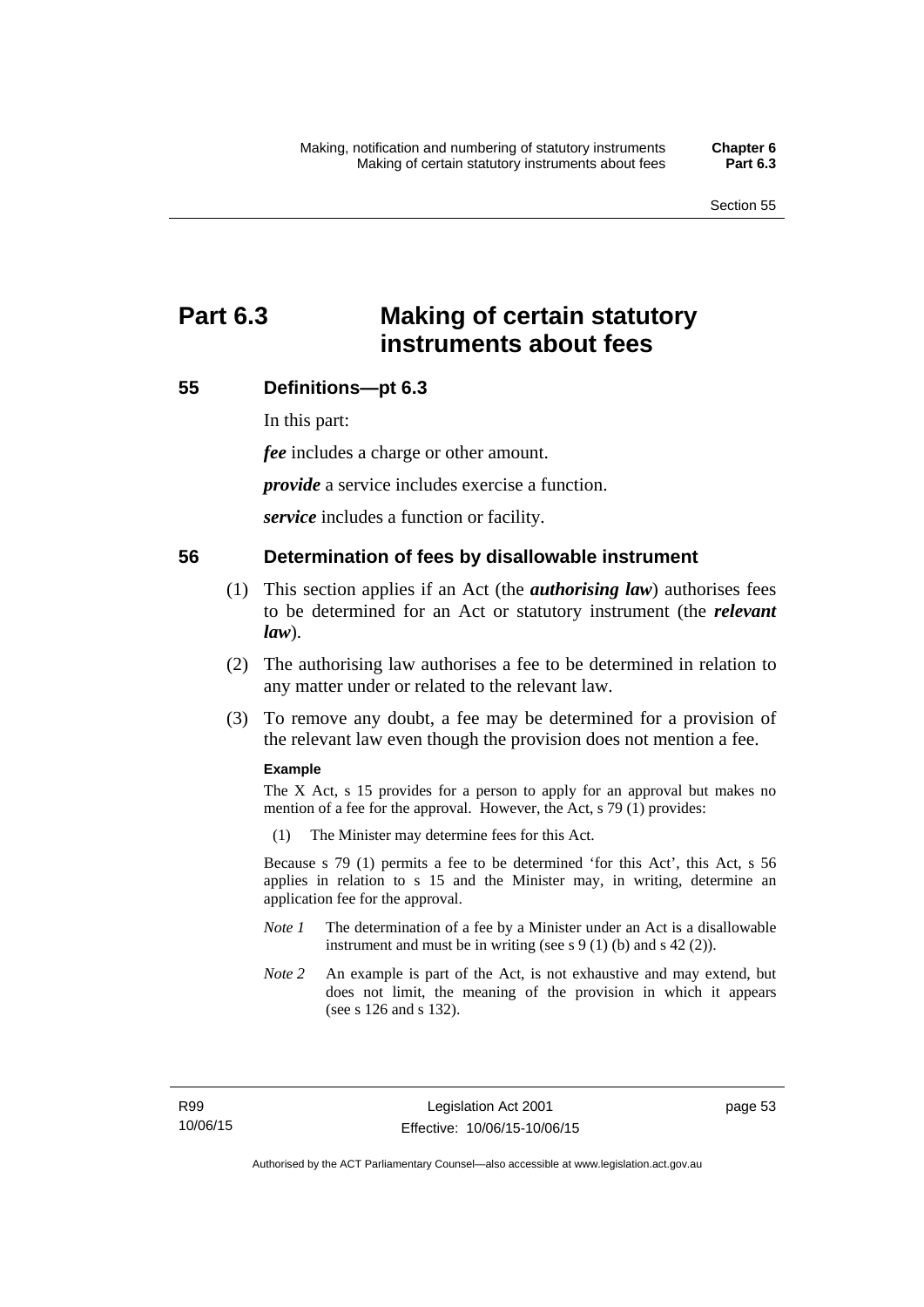- (4) A fee may be determined—
	- (a) by stating the fee; or
	- (b) by setting a rate, or providing a formula or other method, by which the fee is to be worked out; or
	- (c) by a combination of a stated fee and a rate, formula or other method.

#### **Examples—different methods of determining fees**

An instrument may determine a fee by stating an amount (eg \$250), or a rate (eg \$7.50 per kilogram). An instrument may also determine a fee by providing a formula. For example, the fee for a licence issued for part of a year could be worked out using the following formula:

annual fee  $\times$  whole and part months for which licence issued  $\frac{12}{\sqrt{12}}$ 

- (5) The determination—
	- (a) must provide by whom the fee is payable; and
	- (b) must provide to whom the fee is to be paid; and
	- (c) may make provision about the circumstances in which the fee is payable; and
	- (d) may make provision about exempting a person from payment of the fee; and
	- (e) may make provision about when the fee is payable and how it is to be paid (for example, as a lump sum or by instalments); and
	- (f) may mention the service for which the fee is payable; and
	- (g) may make provision about waiving, postponing or refunding the fee (completely or partly); and
	- (h) may make provision about anything else relating to the fee.

Authorised by the ACT Parliamentary Counsel—also accessible at www.legislation.act.gov.au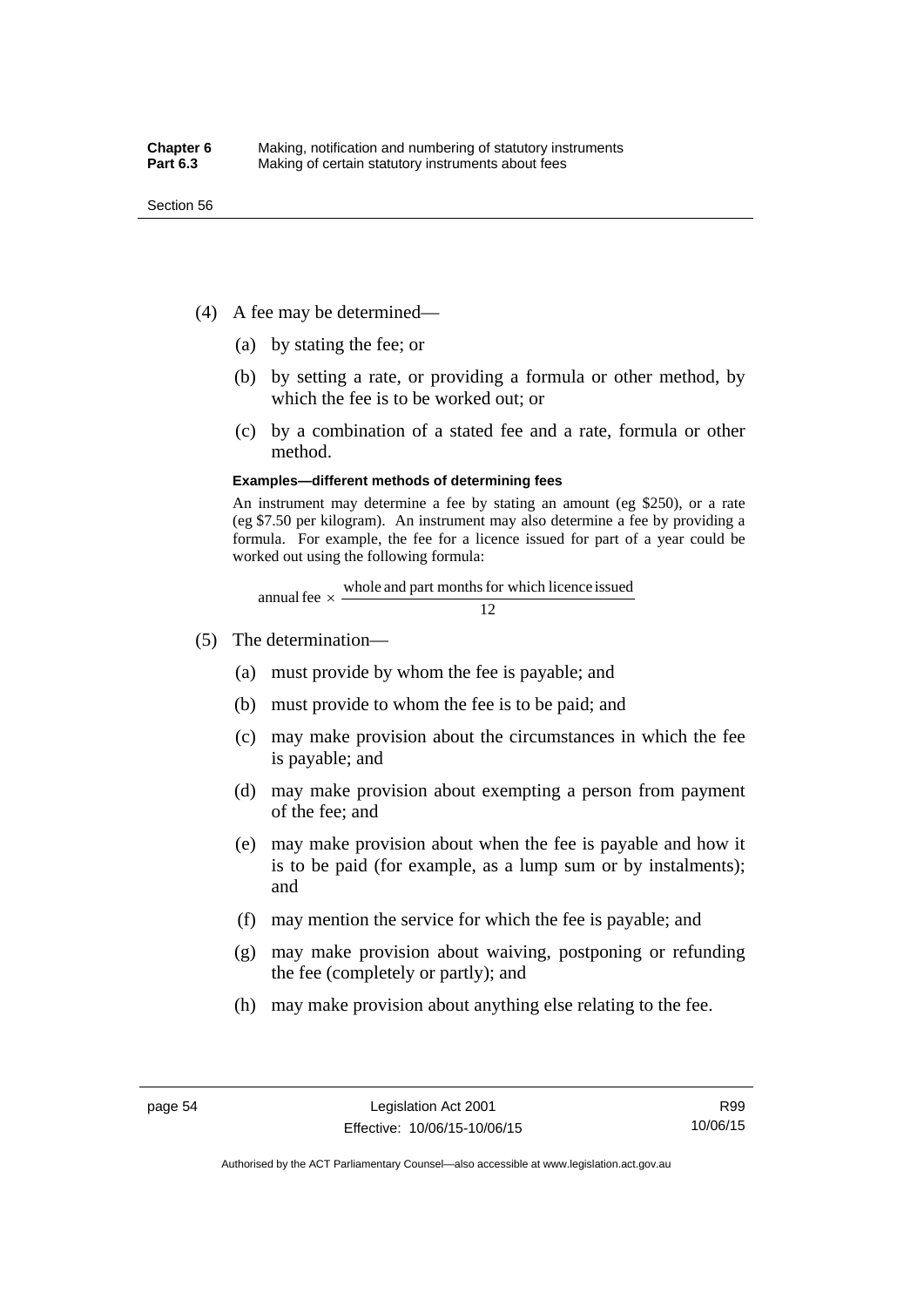### **Example—par (a)**

a provision that the owner for the time being of a vehicle is liable for any unpaid registration fee

#### **Examples—par (c)**

- 1 a provision that a document prepared and submitted in accordance with a condition imposed under the Act be accompanied by a fee
- 2 a provision that royalty ceases to be payable if the percentage of recoverable minerals is less than the prescribed limit

#### **Examples—par (e)**

- 1 a provision that a levy is payable within 30 days after the day goods are sold
- 2 a provision that, if a licensee fails to pay an instalment payable in the financial year within 14 days after the day it is payable, all remaining instalments payable in the financial year become payable

#### **Example—par (g)**

a provision that a stated official may waive all or part of a charge in stated circumstances, including if the official is satisfied about a stated circumstance

- (6) This section is a determinative provision.
	- *Note* See s 5 for the meaning of determinative provisions, and s 6 for their displacement.

- **57 Fees payable in accordance with determination etc**  (1) A fee determined by a disallowable instrument is payable by the
	- person by whom the fee is payable under the determination, in relation to the service (if any) mentioned in the determination and in accordance with the determination, to the person to whom the fee is payable under the determination.
	- (2) If a service is mentioned in the determination, the fee is payable before the service is provided unless the determination provides otherwise.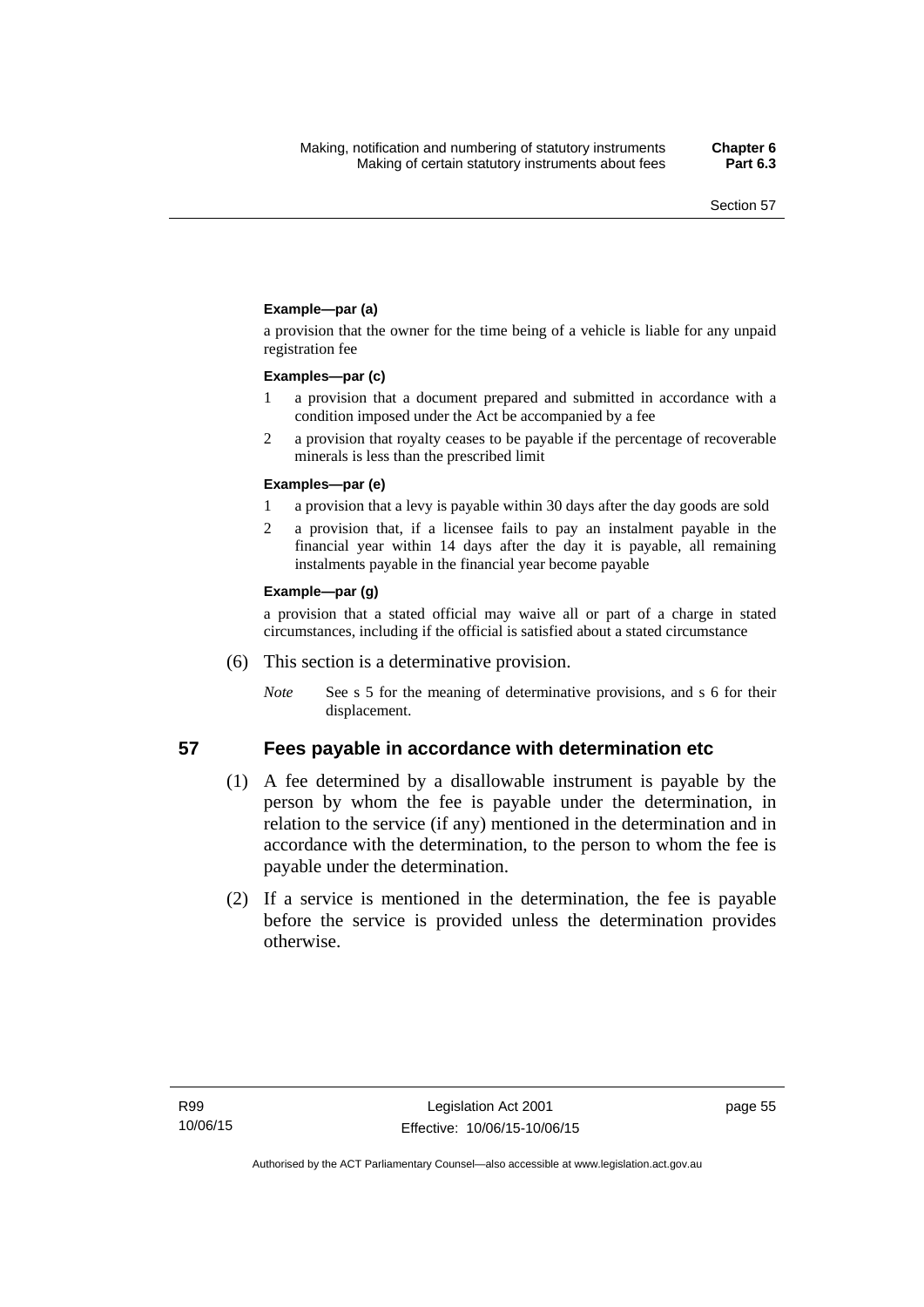#### Section 58

 (3) If the fee is payable in relation to a service mentioned in the determination and the fee has not been paid in accordance with the determination, no-one is obliged to provide the service.

#### **Examples**

- 1 If a fee for a service is payable in advance under a disallowable instrument and the fee is not paid, there is no obligation to provide the service.
- 2 If fees for services over a period of time are payable by instalment under a disallowable instrument and the person paying the fees falls behind in payments on the instalments, there is no obligation to provide further services for the person.
- *Note* An example is part of the Act, is not exhaustive and may extend, but does not limit, the meaning of the provision in which it appears (see s 126 and s 132).
- (4) Subsection (3) applies to a service even though, apart from that subsection, someone is under a duty to provide the service.

#### **Example**

A provision of an Act provides that a registrar 'must' renew a licence if the holder of the licence applies to the registrar for its renewal before the end of the licence term. If a fee is determined for renewal of the licence, the registrar is not required to renew the licence unless the fee is paid.

- (5) This section is a determinative provision.
	- *Note* See s 5 for the meaning of determinative provisions, and s 6 for their displacement.

## **58 Regulations may make provision about fees**

- (1) This section applies if an Act (the *authorising law*)—
	- (a) authorises or requires fees to be determined for the authorising law, or another Act or a statutory instrument (the *fees law*); and
	- (b) the authorising law authorises the making of regulations by the Executive.

Authorised by the ACT Parliamentary Counsel—also accessible at www.legislation.act.gov.au

R99 10/06/15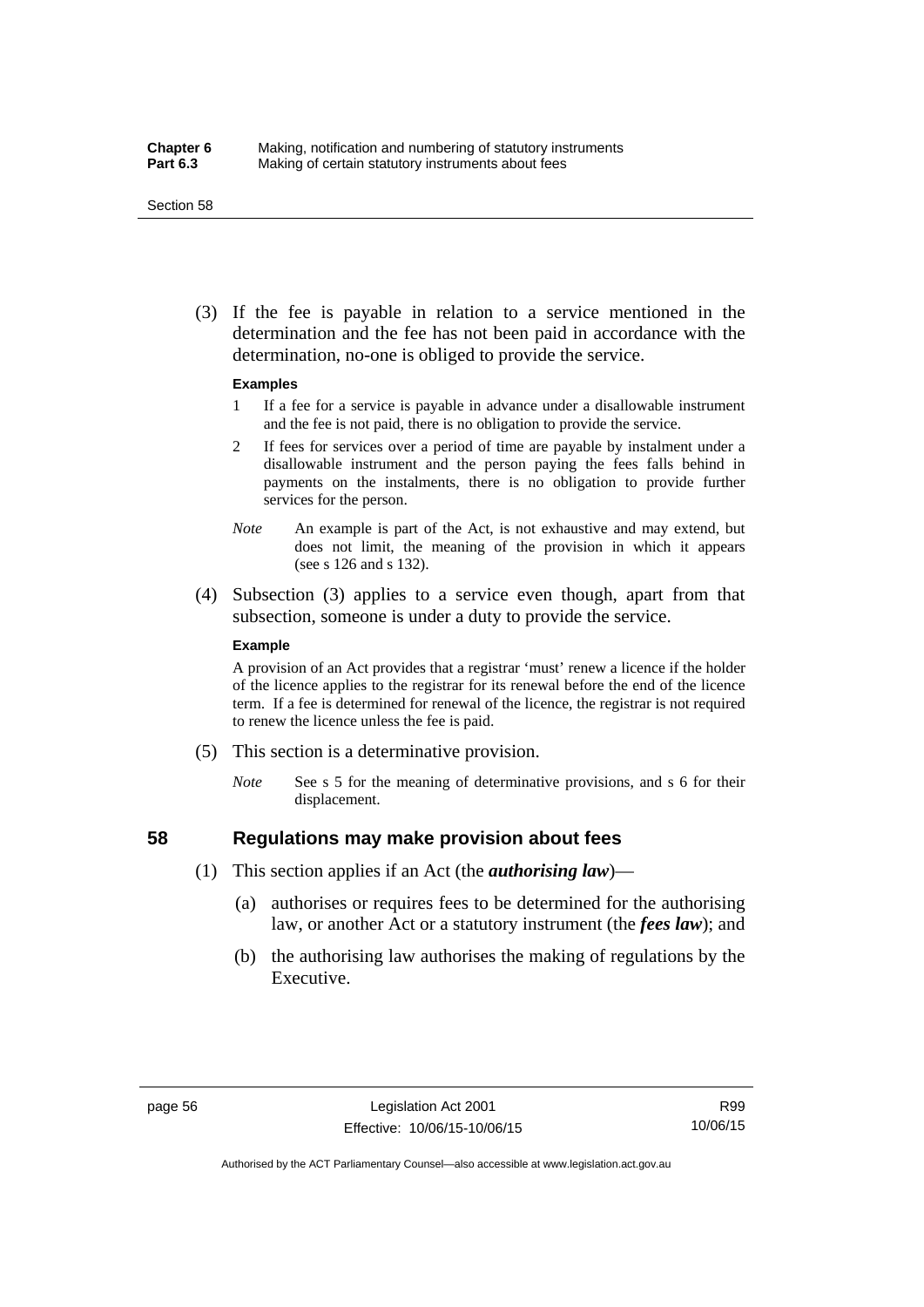- (2) A regulation under the authorising law may make provision in relation to—
	- (a) the payment, collection and recovery of determined fees; and
	- (b) the waiver, postponement or refund of the fees (completely or partly); and
	- (c) anything else about which provision may, under section 56 (Determination of fees by disallowable instrument), be made by determination in relation to determined fees.
- (3) The power mentioned in subsection (2) (b) includes power to make provision in relation to an entitlement to a waiver, postponement or refund of determined fees in circumstances prescribed by regulation (including the removal of a statutory capacity).
- (4) A regulation or the authorising law may make provision in relation to the payment of determined fees by cheque or credit card, including, for example, the consequences of a cheque not being honoured on presentation or a credit card transaction not being honoured.
- (5) A regulation or the authorising law may make provision in relation to the removal of a statutory capacity if any determined fee—
	- (a) is not paid when it is required to be paid; or
	- (b) is paid by cheque and the cheque is not honoured on presentation; or
	- (c) is paid by credit card and the credit card transaction is not honoured.
- (6) A regulation or the authorising law may make provision in relation to the restoration of a statutory capacity (whether prospectively or during any past period).
- (7) This section is in addition to any provision of the authorising law or fees law.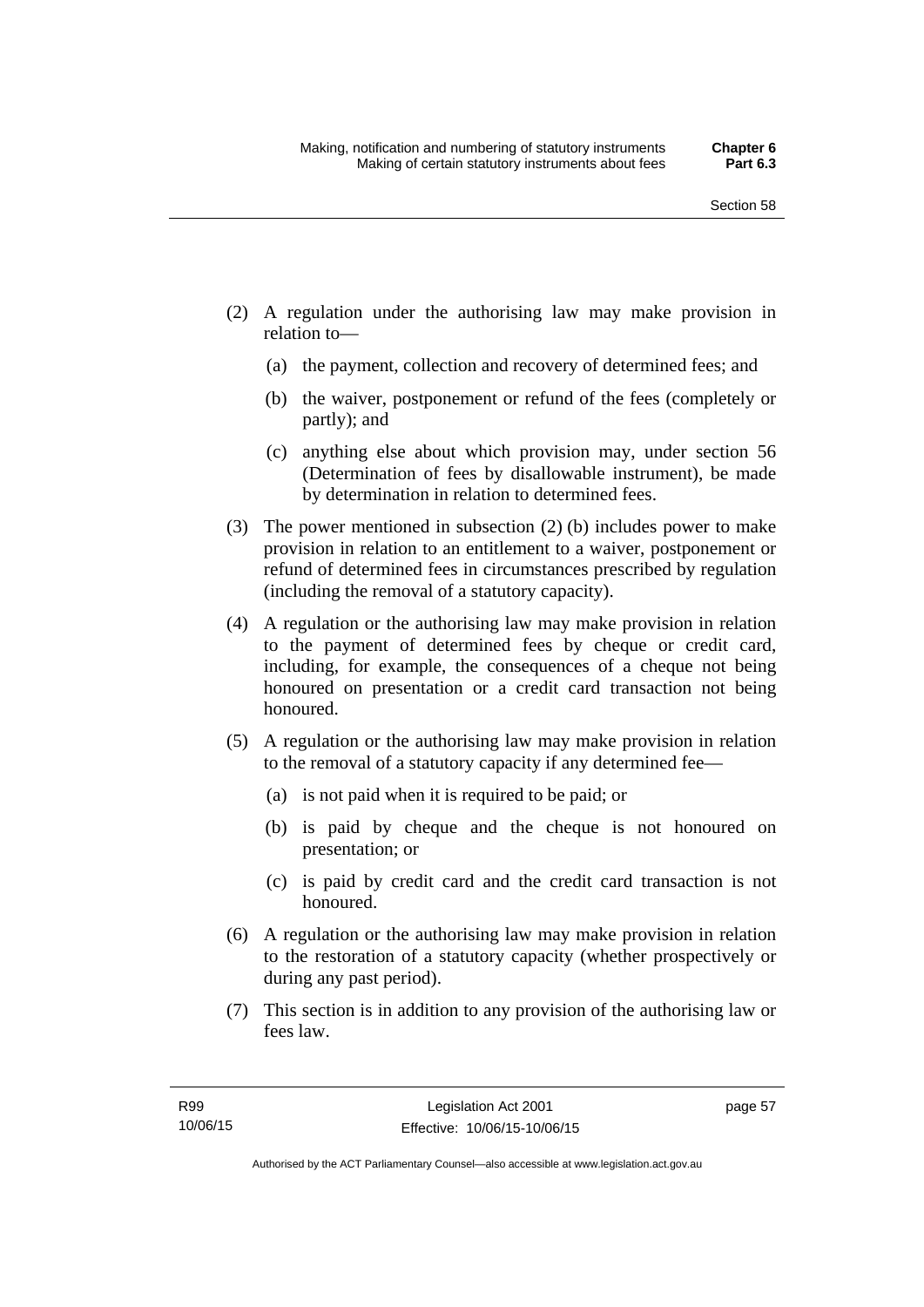- (8) This section is a determinative provision.
	- *Note* See s 5 for the meaning of determinative provisions, and s 6 for their displacement.
- (9) In this section:

*credit card* includes debit card.

*removal*, of a statutory capacity, includes suspension, cancellation, revocation, withdrawal, surrender or other prescribed restriction or termination of a statutory capacity under the fees law or authorising law.

*statutory capacity* includes an accreditation, approval, assessment, authority, certificate, condition, decision, determination, exemption, licence, permission, permit, registration or other prescribed thing giving a status, privilege or benefit under the fees law or authorising law (whether or not required under either law for doing anything).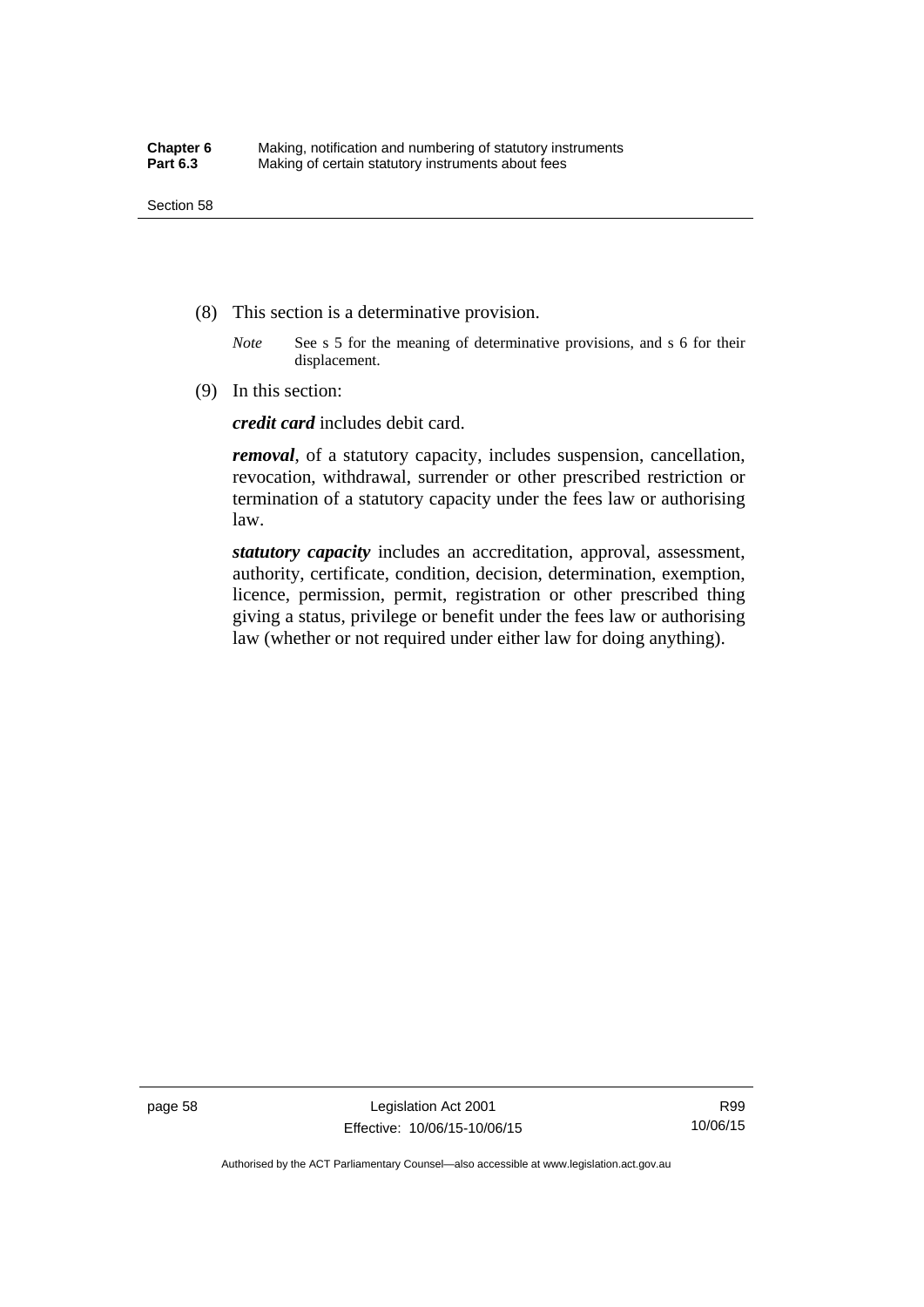# **Part 6.4 Numbering and notification of legislative instruments**

## **59 Numbering**

- (1) The legislative instruments registered in each year must be numbered by the parliamentary counsel as nearly as practicable in the order in which they are notified.
- (2) However, the parliamentary counsel may—
	- (a) allocate different kinds of legislative instruments to different series for numbering purposes; or
	- (b) add distinguishing letters to numbers to indicate the kind of legislative instrument.

## **Examples**

- 1 The parliamentary counsel may number subordinate laws, disallowable instruments, commencement notices and other legislative instruments in different series.
- 2 The parliamentary counsel may add the letters 'SL' to the numbers of registered subordinate laws, the letters 'DI' to the numbers of registered disallowable instruments and the letters 'CN' to the numbers of registered commencement notices.
- *Note* An example is part of the Act, is not exhaustive and may extend, but does not limit, the meaning of the provision in which it appears (see s 126 and s 132).
- (3) Also, a regulation may provide that this section does not apply to a notifiable instrument of a kind prescribed by regulation.

## **60 Correction etc of name of instrument**

- (1) This section applies if a legislative instrument, or a statutory instrument entered on the register under section 19 (3), is unnamed or the name it gives to itself—
	- (a) includes a year that is not the year in which the instrument was notified; or

page 59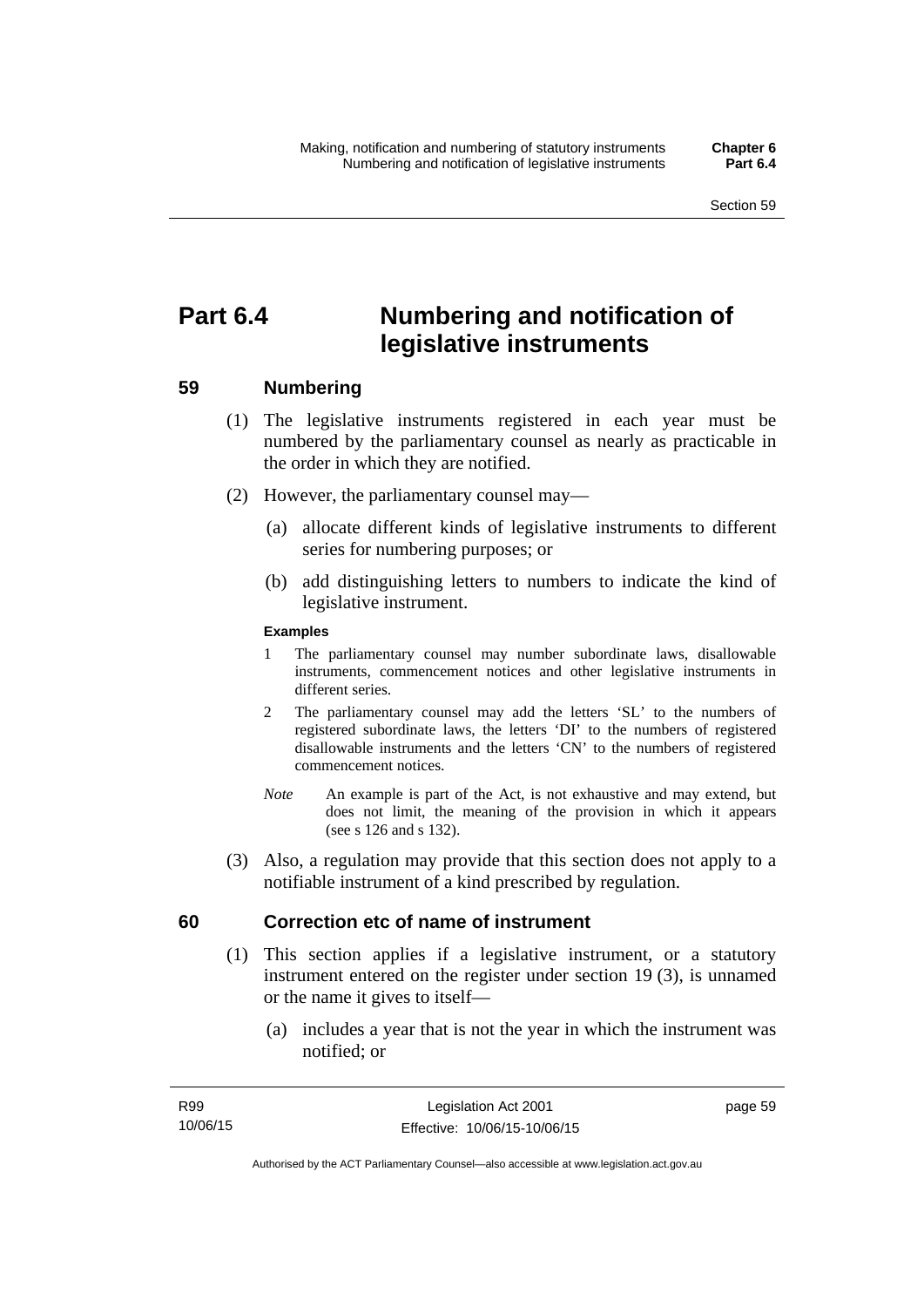#### Section 60

- (b) is the same as another instrument that has been, or is to be, notified under this Act; or
- (c) includes a number that is not consecutive with other instruments that have been notified under this Act; or
- (d) does not include a number that would give the instrument a unique name; or
- (e) is otherwise not in accordance with current legislative drafting practice.

## **Example—par (c)**

A legislative instrument has the name '*XYZ Amendment Rule 2000* (*No 5*)'. Legislative instruments with the names '*XYZ Amendment Rule 2000 (No 1)*', '*XYZ Amendment Rule 2000 (No 2)*' and '*XYZ Amendment Rule 2000 (No 3)*' have already been notified under the Act

#### **Example—par (d)**

A legislative instrument has the name '*XYZ Amendment Rule 2000 (No )*'.

#### **Example—par (e)**

A legislative instrument has the name '*XYY Amendment Order 2002 (No 1)*'. The instrument was made under the *XYZ Act 2000* (the *authorising Act*). The name of the instrument does not correctly reflect the name of the authorising Act.

- *Note* An example is part of the Act, is not exhaustive and may extend, but does not limit, the meaning of the provision in which it appears (see s 126 and s 132).
- (2) The parliamentary counsel may, before notifying the instrument under this Act—
	- (a) add a name to an unnamed instrument; or
	- (b) amend the instrument's name to bring it into line with current legislative drafting practice.
- (3) If the name of an instrument is added or amended under this section, the instrument has effect for all purposes as if the instrument were made with the name as added or amended.

Authorised by the ACT Parliamentary Counsel—also accessible at www.legislation.act.gov.au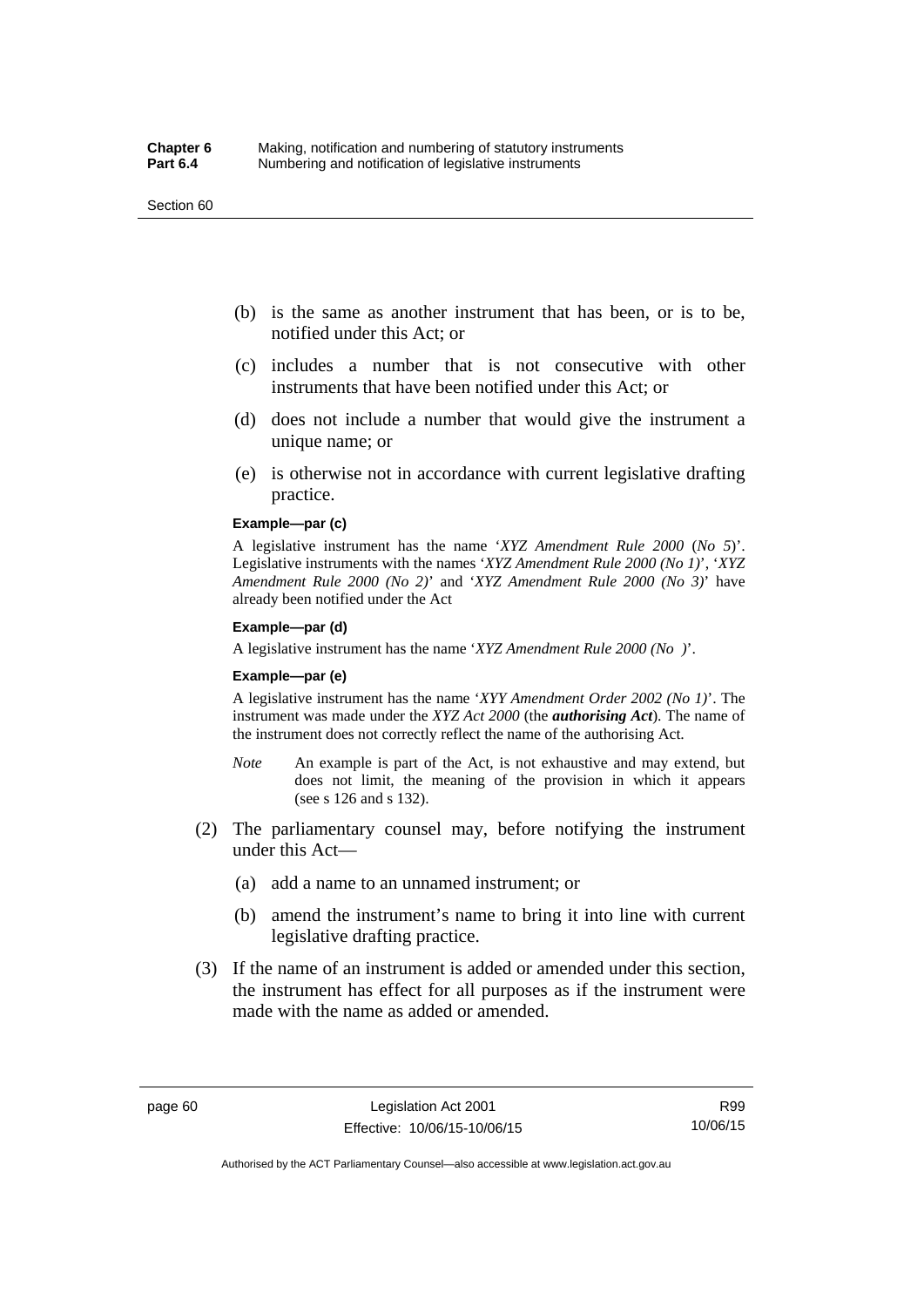(4) If the name of an instrument is added or amended under this section, the parliamentary counsel may make a corresponding change to any explanatory statement or regulatory impact statement for the instrument.

## **60A Correction of name of explanatory statement etc**

- (1) This section applies if an explanatory statement or regulatory impact statement for a legislative instrument—
	- (a) does not include the instrument's number or name in an appropriate place; or
	- (b) includes a reference to the instrument's number or name that is incorrect.
- (2) The parliamentary counsel may, before entering the statement in the register—
	- (a) include the instrument's number or name in an appropriate place in the statement; or
	- (b) correct the reference to the instrument's number or name.

## **61 Notification of legislative instruments**

- (1) If a legislative instrument is made, an authorised person for making a notification request for the instrument may ask the parliamentary counsel to notify the making of the instrument.
- (2) If an authorised person for making a notification request for a legislative instrument asks the parliamentary counsel to notify the making of the instrument and complies with the requirements (if any) prescribed by regulation (whether in relation to the form of the instrument, in relation to the making of the request or otherwise), the parliamentary counsel must—
	- (a) notify the making of the instrument in the register; or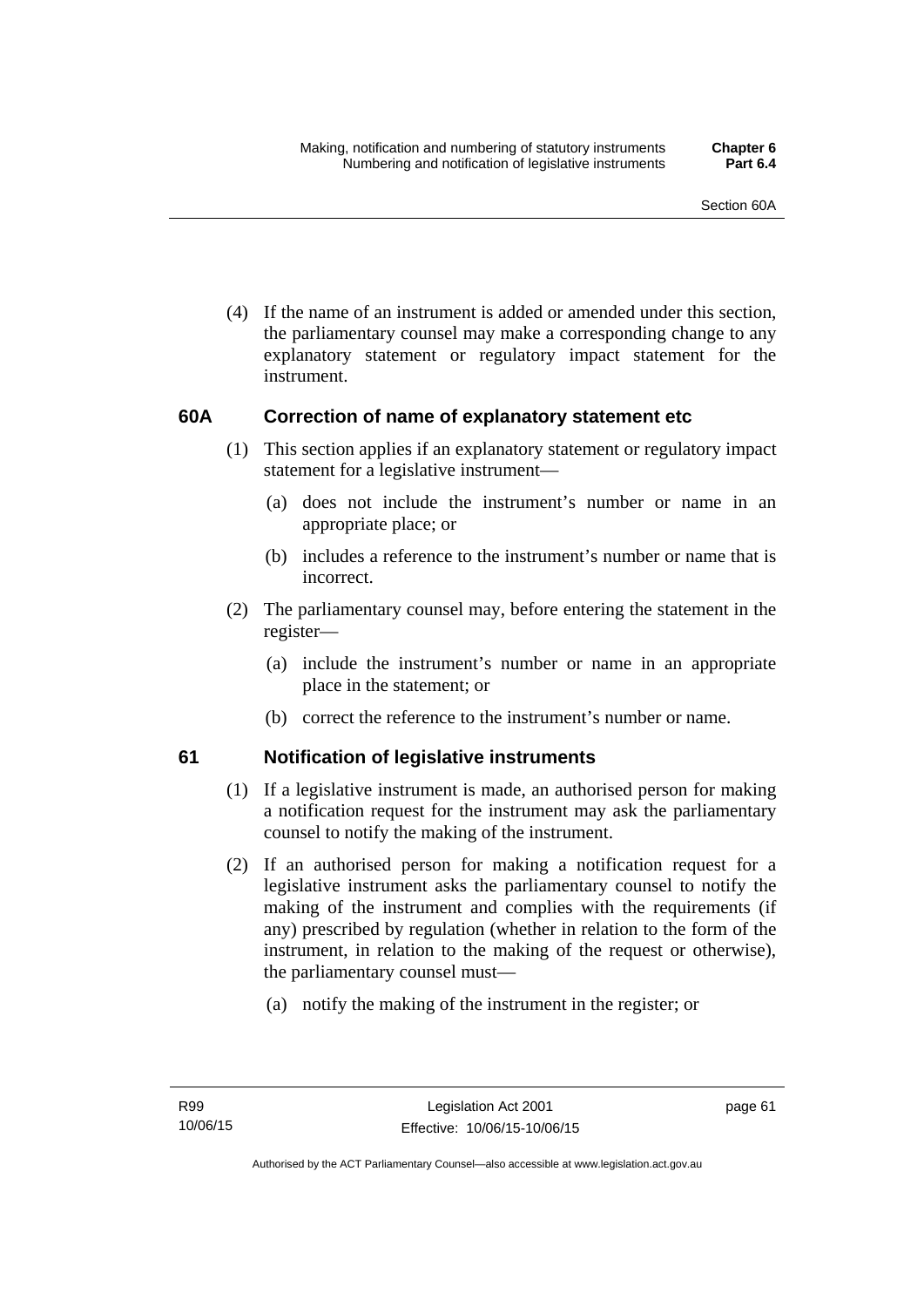#### Section 61

 (b) if it is not practicable to notify the making of the instrument in the register—notify the making of the instrument in another place the parliamentary counsel considers appropriate.

#### **Examples—other places**

- 1 another government website
- 2 outside the Legislative Assembly
- *Note* An example is part of the Act, is not exhaustive and may extend, but does not limit, the meaning of the provision in which it appears (see s 126 and s 132).
- (3) The making of the legislative instrument is notified in the register by entering in the register—
	- (a) a statement that the instrument has been made; and
	- (b) the text of the instrument.
- (4) The making of the legislative instrument is notified under subsection  $(2)$  (b) by—
	- (a) publishing the text of the instrument in the place decided by the parliamentary counsel under subsection (2) (b); or
	- (b) publishing in that place a statement that—
		- (i) the instrument has been made; and
		- (ii) copies of the instrument can be obtained at a stated place or stated places (whether by purchase or otherwise).
- (5) If the making of the legislative instrument is notified under subsection  $(2)$  (b), the parliamentary counsel must as soon as practicable enter in the register—
	- (a) a statement that the instrument—
		- (i) has been made; and
		- (ii) was notified in the stated place on a stated date; and
	- (b) the text of the instrument.

Authorised by the ACT Parliamentary Counsel—also accessible at www.legislation.act.gov.au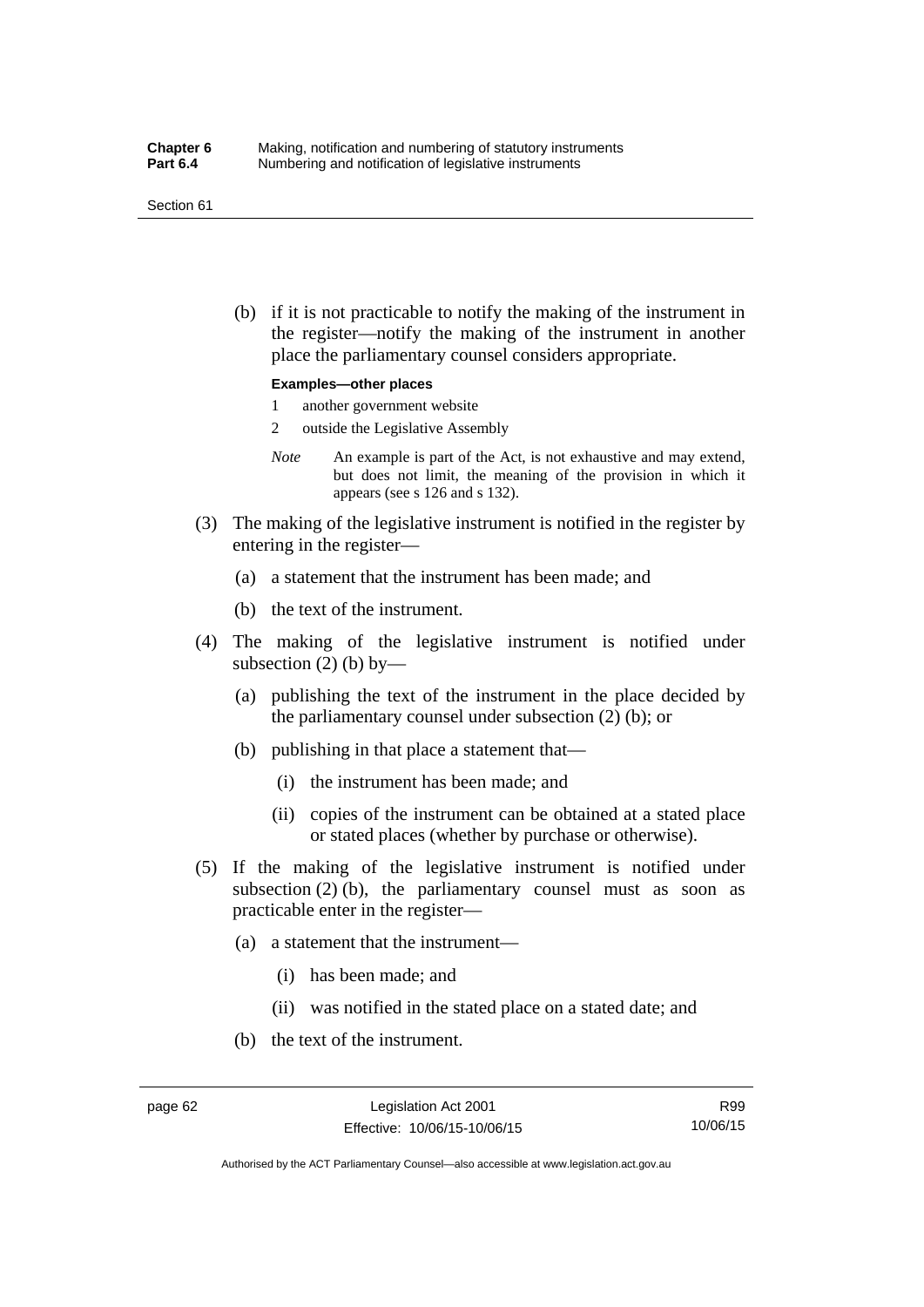- (6) If the making of the legislative instrument is notified by publishing the statement mentioned in subsection (4) (b), copies of the instrument must be available on the day of publication, or as soon as practicable after that day, at the stated place or each of the stated places.
- (7) If on that day no copies of the legislative instrument are available at the stated place or any of the stated places, the parliamentary counsel must give the Minister a statement—
	- (a) that copies of the instrument were not available; and
	- (b) explaining why they were not available.
- (8) The Minister must present the statement to the Legislative Assembly not later than 6 sitting days after receiving it.
- (9) Despite subsection (2), the parliamentary counsel may notify the making of a legislative instrument even though a requirement prescribed by regulation for subsection (2) (a *prescribed requirement*) is not complied with.
- (10) The notification of a legislative instrument is valid even if—
	- (a) a prescribed requirement was not complied with; or
	- (b) the notification was made on the request of a person who was not, or was no longer, a delegate of an authorised person for making a notification request for the instrument.
- (11) This section is a determinative provision.
	- *Note* See s 5 for the meaning of determinative provisions, and s 6 for their displacement.
- (12) In this section:

*authorised person*, for making a notification request for a legislative instrument, means—

(a) the maker of the instrument; or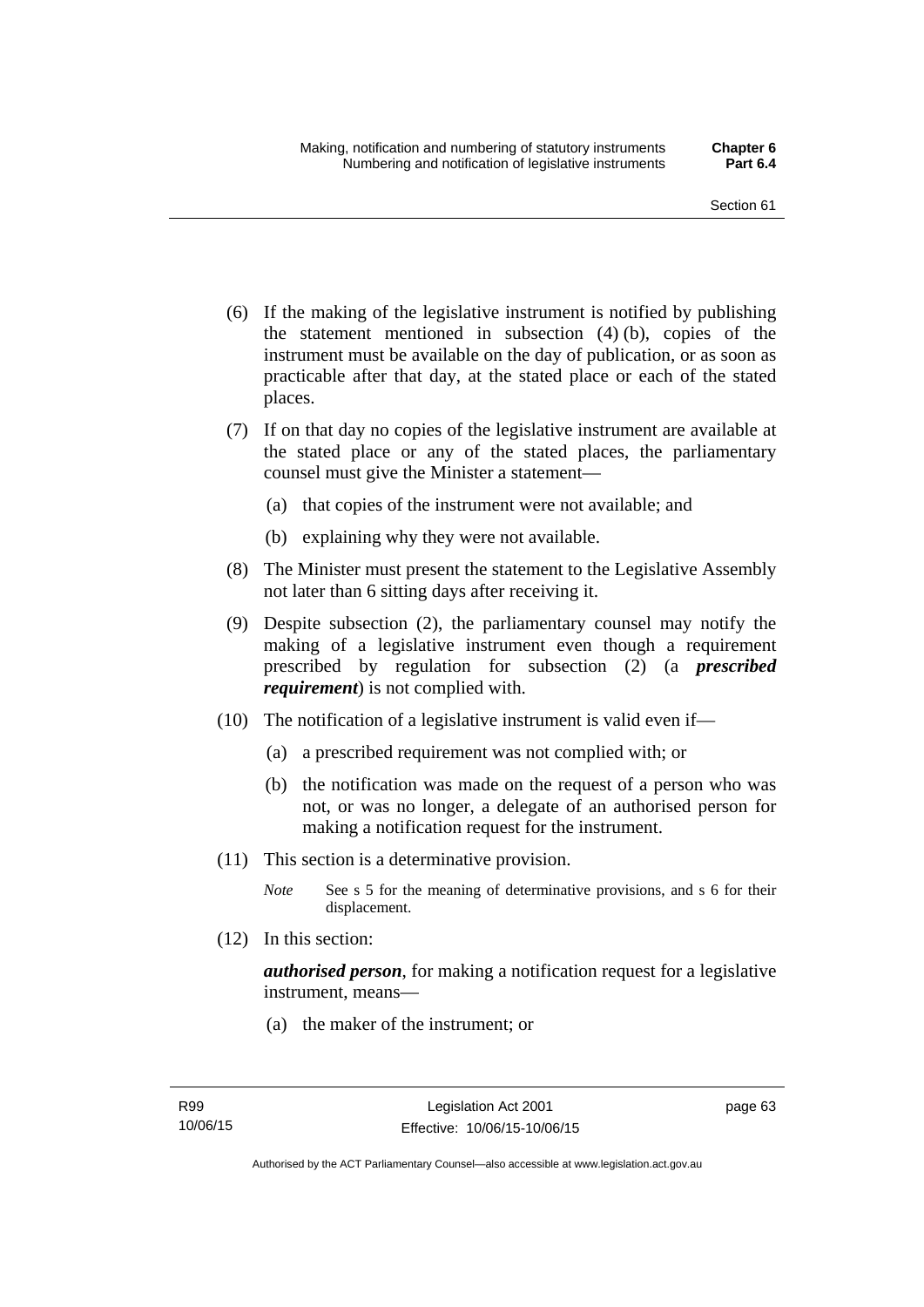- (b) for a legislative instrument made by the Executive—a Minister or director-general; or
- (c) for a legislative instrument made by a Minister—a director-general; or
- (d) for a legislative instrument made by the rule-making committee—
	- (i) the secretary of the committee; or
	- (ii) the registrar of a court or tribunal in relation to which the instrument applies; or
- (e) for any other legislative instrument made by a court or tribunal, or by a member (however described) of a court or tribunal the registrar of the court or tribunal; or
- (f) for any other legislative instrument (other than an instrument prescribed by regulation for this paragraph)—a director-general; or
- (g) for a legislative instrument prescribed by regulation for this paragraph—a person prescribed by regulation as an authorised person for making a notification request for the instrument.

*rule-making committee* means the rule-making committee established under the *[Court Procedures Act 2004](http://www.legislation.act.gov.au/a/2004-59)*.

## **62 Effect of failure to notify legislative instrument**

- (1) A legislative instrument is not enforceable by or against the Territory or anyone else unless it is notified.
- (2) This section is a determinative provision.
	- *Note* See s 5 for the meaning of determinative provisions, and s 6 for their displacement.

R99 10/06/15

Authorised by the ACT Parliamentary Counsel—also accessible at www.legislation.act.gov.au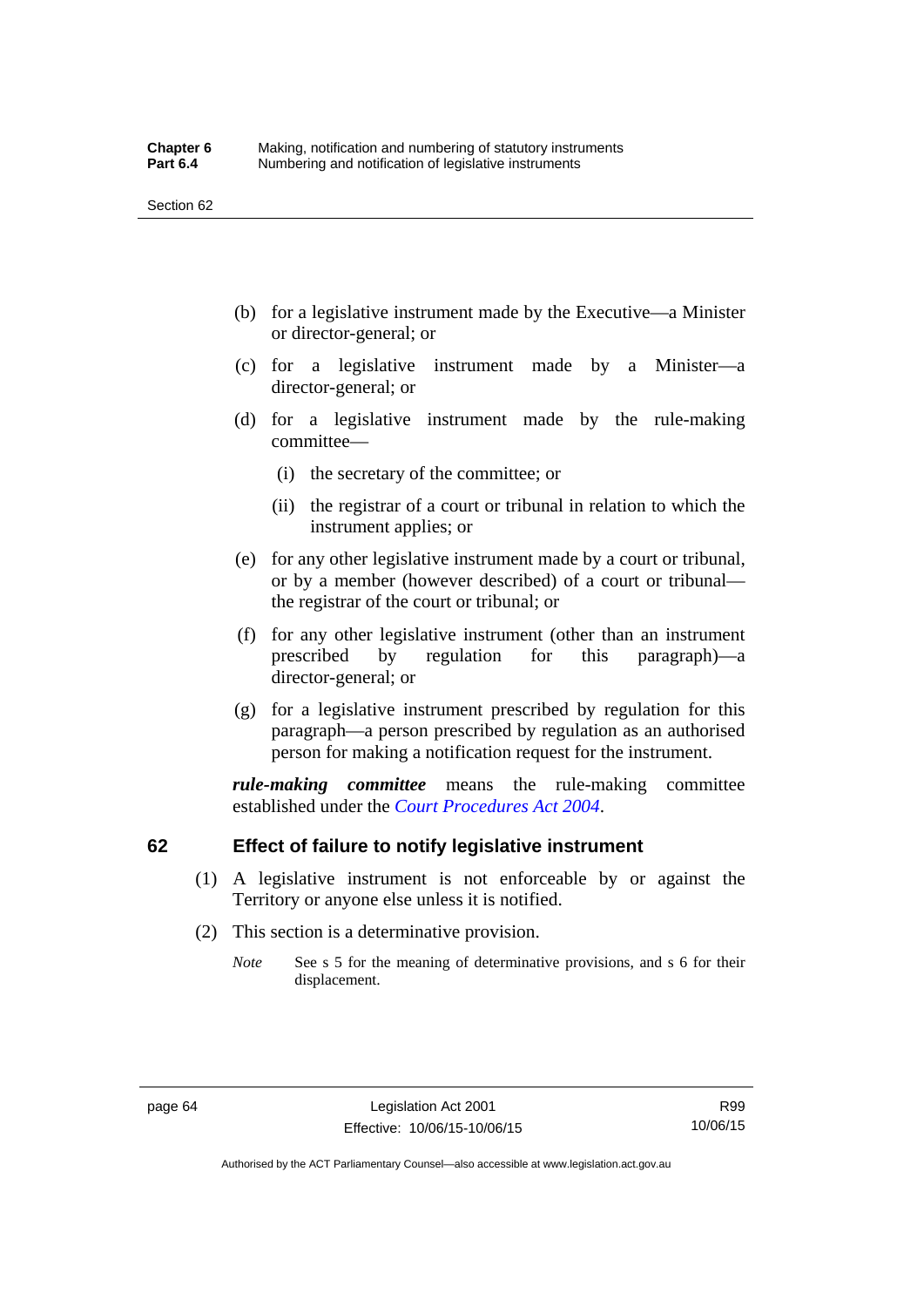## **63 References to** *notification* **of legislative instruments**

In an Act or statutory instrument, a reference to the *notification* of a legislative instrument is a reference to the instrument having been notified in the register, the gazette or otherwise under section  $61$  (2) (b).

Authorised by the ACT Parliamentary Counsel—also accessible at www.legislation.act.gov.au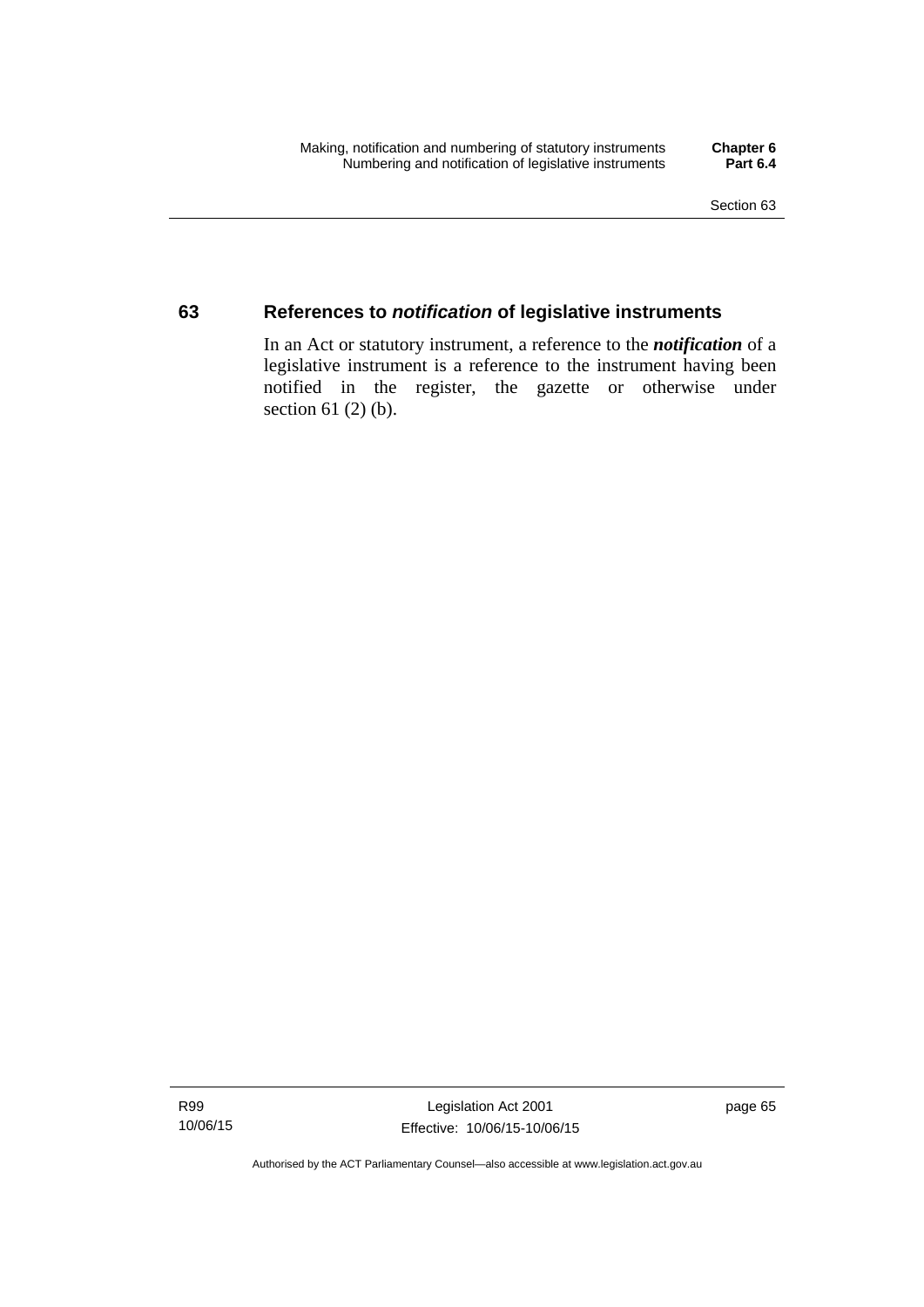#### **Chapter 7** Presentation, amendment and disallowance of subordinate laws and disallowable instruments

# **Chapter 7** Presentation, amendment and **disallowance of subordinate laws and disallowable instruments**

*Note* In this chapter, a reference to a subordinate law or disallowable instrument includes a reference to a provision of a subordinate law or disallowable instrument (see s 8 (2) and s 9 (2)).

## **64 Presentation of subordinate laws and disallowable instruments**

- (1) A subordinate law or disallowable instrument must be presented to the Legislative Assembly not later than 6 sitting days after its notification day.
- (2) If a subordinate law or disallowable instrument is not presented in accordance with subsection (1), it is taken to be repealed.
- (3) This section is a determinative provision.
	- *Note* See s 5 for the meaning of determinative provisions, and s 6 for their displacement.

## **65 Disallowance by resolution of Assembly**

- (1) This section applies if notice of a motion to disallow a subordinate law or disallowable instrument is given in the Legislative Assembly not later than 6 sitting days after the day it is presented to the Assembly.
- (2) If the Legislative Assembly passes a resolution to disallow the subordinate law or disallowable instrument, it is taken to be repealed—
	- (a) on the day after the day the disallowance is notified; or

Authorised by the ACT Parliamentary Counsel—also accessible at www.legislation.act.gov.au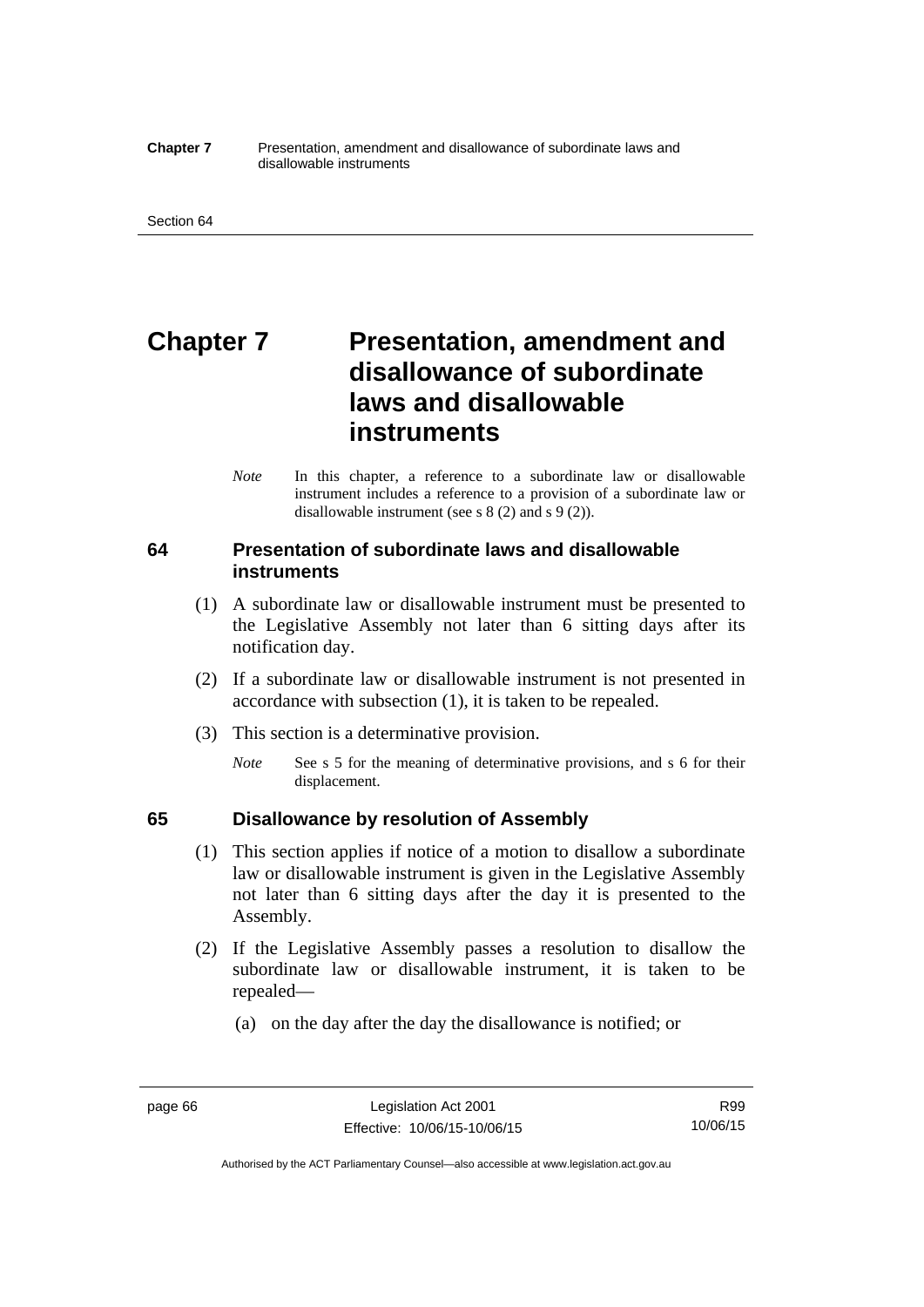- (b) if the resolution provides that it takes effect on the day the resolution is passed—that day.
- (3) For this chapter, the Legislative Assembly is taken to have passed a resolution to disallow the subordinate law or disallowable instrument if, at the end of 6 sitting days after the day the notice is given—
	- (a) the notice has not been withdrawn and the motion has not been called on; or
	- (b) the motion has been called on and moved, but has not been withdrawn or otherwise disposed of.
- (4) If subsection (3) applies, the resolution is taken to be the resolution set out in the motion for the resolution.
- (5) A disallowance under this section has effect for all purposes as if it were a repeal made by an Act.
- (6) This section is a determinative provision.
	- *Note* See s 5 for the meaning of determinative provisions, and s 6 for their displacement.

## **65A Notification of disallowance by resolution of Assembly**

- (1) If a subordinate law or disallowable instrument is disallowed, or taken to have been disallowed, under section 65, the Speaker must ask the parliamentary counsel to notify the disallowance.
- (2) If the Speaker asks the parliamentary counsel to notify the disallowance, the parliamentary counsel must—
	- (a) notify the disallowance in the register; or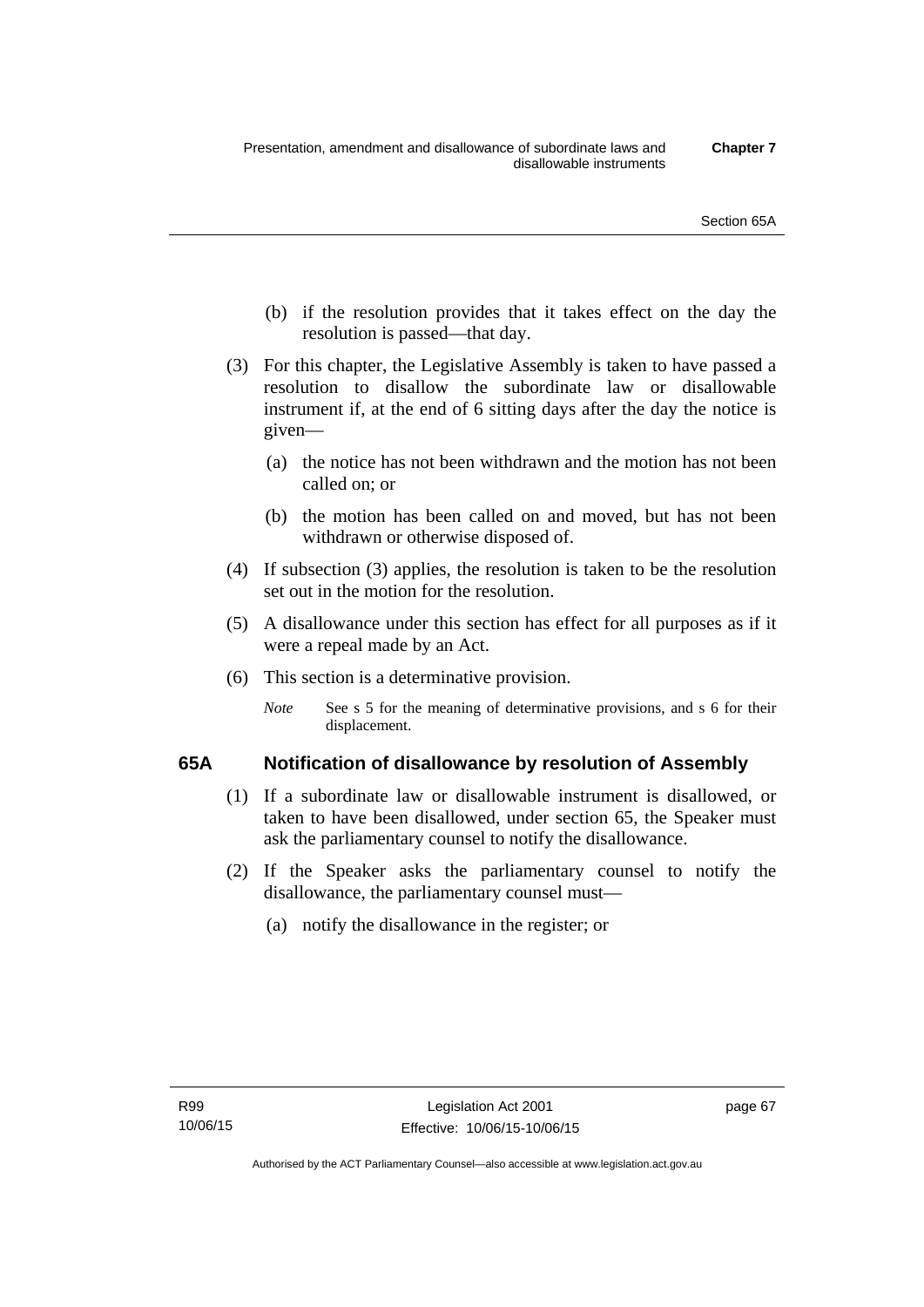#### **Chapter 7** Presentation, amendment and disallowance of subordinate laws and disallowable instruments

#### Section 65A

 (b) if it is not practicable to notify the disallowance in the register—notify the disallowance in another place the parliamentary counsel considers appropriate.

#### **Examples—other places**

- 1 another government website
- 2 outside the Legislative Assembly
- *Note* An example is part of the Act, is not exhaustive and may extend, but does not limit, the meaning of the provision in which it appears (see s 126 and s 132).
- (3) If the Speaker asks the parliamentary counsel to notify the disallowance on a particular day, the parliamentary counsel must notify the disallowance on that day unless it is impracticable to do so.
- (4) The disallowance is notified in the register by entering in the register—
	- (a) a statement that the subordinate law or disallowable instrument has been disallowed under section 65; and
	- (b) the text of the resolution passed, or taken to have been passed, by the Legislative Assembly under section 65; and
	- (c) the day when the resolution was passed or taken to have been passed; and
	- (d) the day when the subordinate law or disallowable instrument is taken to be repealed because of the resolution.
- (5) The disallowance is notified under subsection (2) (b) by publishing in the place decided by the parliamentary counsel under that subsection—
	- (a) a statement that the subordinate law or disallowable instrument has been disallowed under section 65; and
	- (b) the text of the resolution passed, or taken to have been passed, by the Legislative Assembly under section 65; and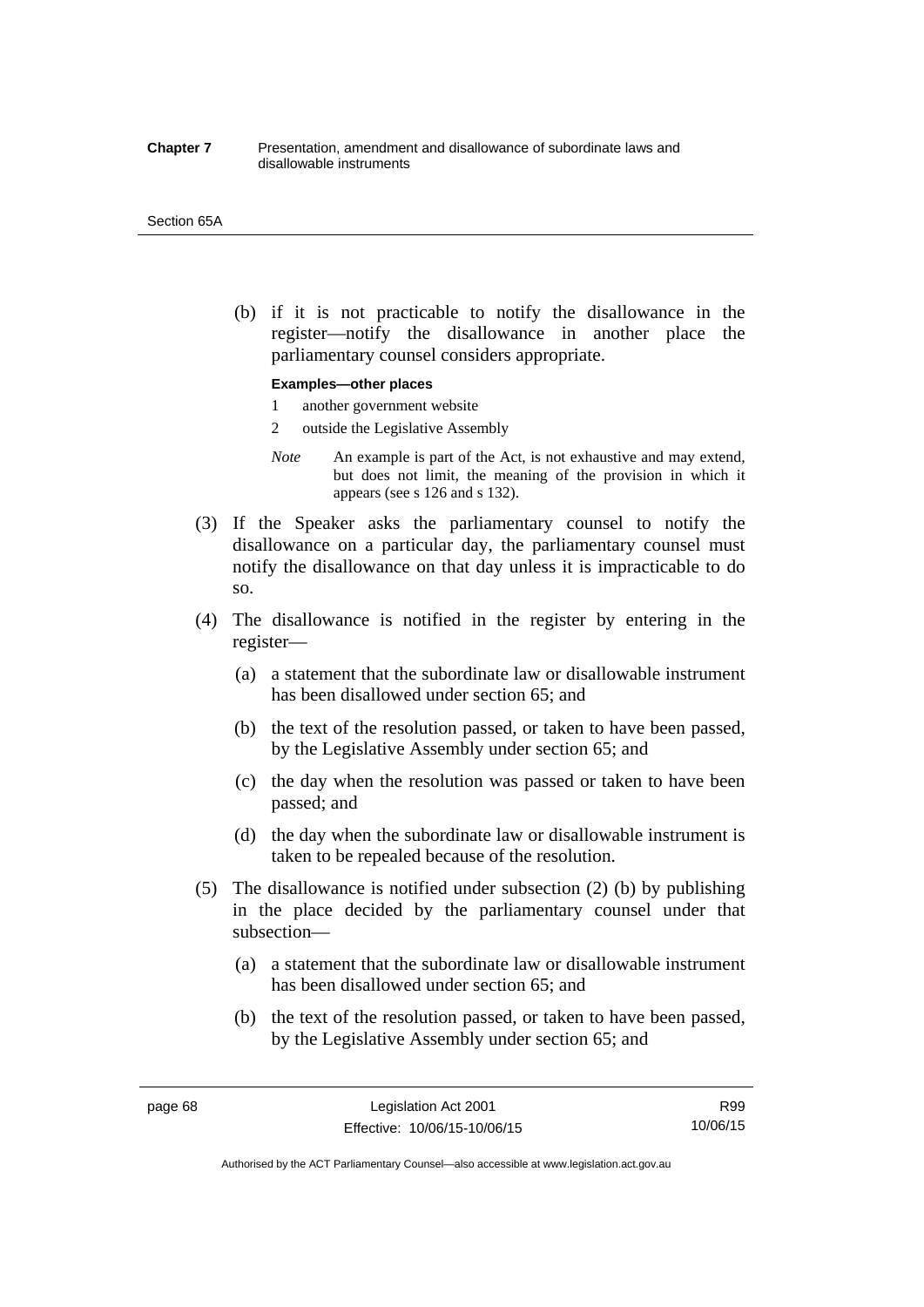- (c) the day when the resolution was passed or taken to have been passed; and
- (d) the day when the subordinate law or disallowable instrument is taken to be repealed because of the resolution.
- (6) If the disallowance is notified under subsection (2) (b), the parliamentary counsel must enter in the register—
	- (a) a statement that the subordinate law or disallowable instrument has been disallowed under section 65; and
	- (b) a statement that the disallowance was notified under subsection (2) (b) in a stated place on a stated date; and
	- (c) the text of the resolution passed, or taken to have been passed, under section 65; and
	- (d) the day when the resolution was passed or taken to have been passed; and
	- (e) the day when the subordinate law or disallowable instrument is taken to be repealed because of the resolution.
- (7) This section is a determinative provision.
	- *Note* See s 5 for the meaning of determinative provisions, and s 6 for their displacement.

## **66 Revival of affected laws**

- (1) This section applies if—
	- (a) a subordinate law or disallowable instrument (the *disallowed law*) is taken to be repealed under section 64 (Presentation of subordinate laws and disallowable instruments) or section 65 (Disallowance by resolution of Assembly); and
	- (b) the disallowed law repealed or amended an Act or statutory instrument (the *affected law*); and
	- (c) the repeal or amendment has commenced.

page 69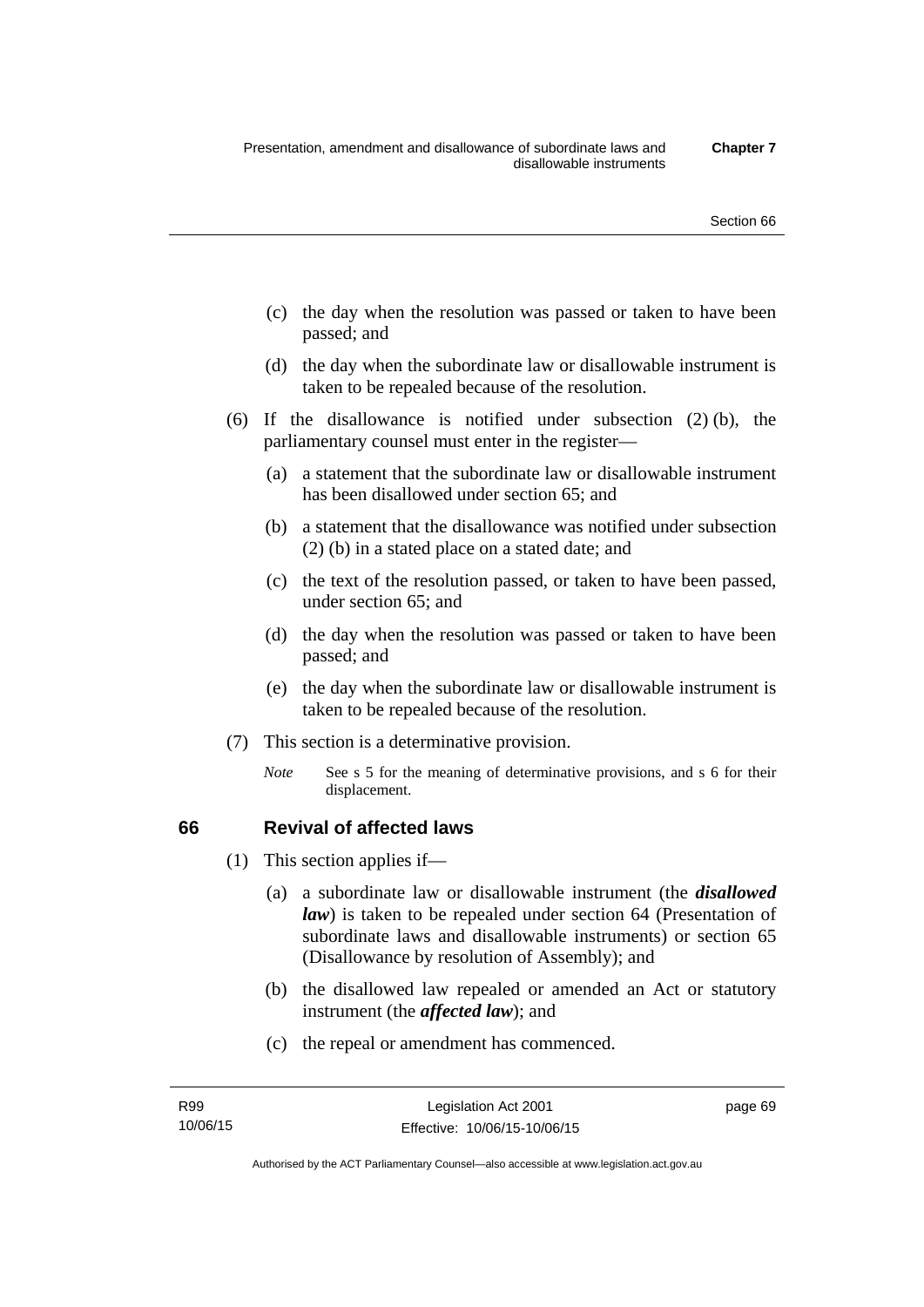#### **Chapter 7** Presentation, amendment and disallowance of subordinate laws and disallowable instruments

#### Section 67

- (2) The affected law is revived, from the beginning of the day after the disallowed law is taken to have been repealed, as if the disallowed law had never been made.
- (3) This section is a determinative provision.
	- *Note* See s 5 for the meaning of determinative provisions, and s 6 for their displacement.

## **67 Making of instrument same in substance within 6 months after disallowance**

- (1) This section applies if a subordinate law or disallowable instrument (the *disallowed law*) is disallowed under section 65 (Disallowance by resolution of Assembly).
- (2) A subordinate law or disallowable instrument the same in substance must not be made within 6 months beginning on the day of the disallowance unless the Legislative Assembly has—
	- (a) rescinded the resolution that disallowed the disallowed law; or
	- (b) by resolution, approved the making of—
		- (i) a subordinate law or disallowable instrument in those terms; or
		- (ii) a subordinate law or disallowable instrument the same in substance as the disallowed law.
- (3) A subordinate law or disallowable instrument made in contravention of this section is void.
- (4) This section is a determinative provision.
	- *Note* See s 5 for the meaning of determinative provisions, and s 6 for their displacement.

## **68 Amendment by resolution of Assembly**

(1) In this section:

R99 10/06/15

Authorised by the ACT Parliamentary Counsel—also accessible at www.legislation.act.gov.au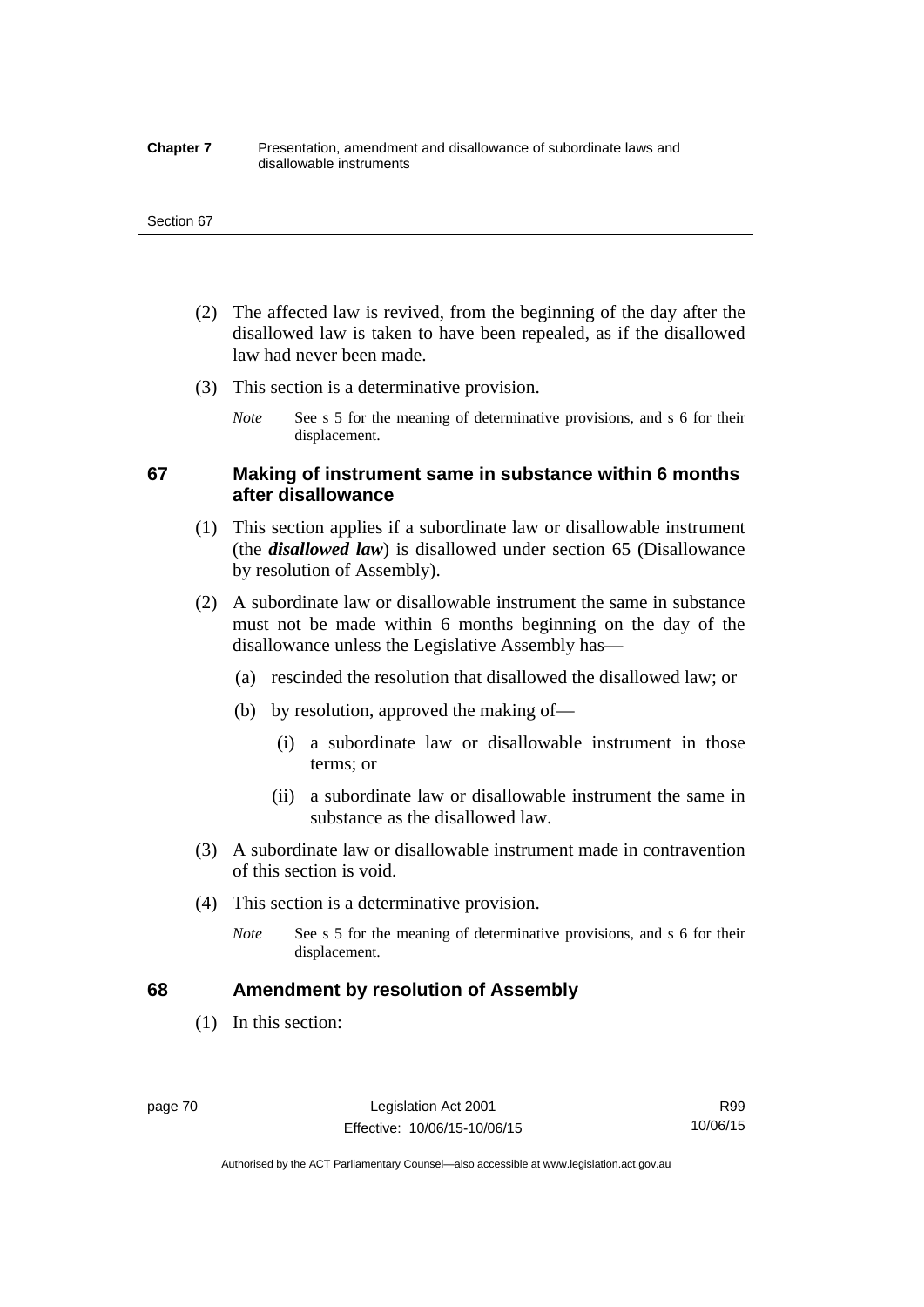*amendment* does not include an amendment that would have the effect of waiving or changing any fee, charge, penalty or other amount payable to the Territory.

*disallowable instrument* does not include a determination of fees or charges by a Minister under an Act or subordinate law.

- (2) This section applies if notice of a motion to amend a subordinate law or disallowable instrument is given in the Legislative Assembly not later than 6 sitting days after the day it is presented to the Assembly.
- (3) If the Legislative Assembly passes a resolution to amend the subordinate law or disallowable instrument, it is amended accordingly—
	- (a) on the day after the day the amendment is notified; or
	- (b) if the resolution provides that it takes effect on the day the resolution is passed—that day.
- (4) For this chapter, the Legislative Assembly is taken to have passed a resolution to amend the subordinate law or disallowable instrument if, at the end of 6 sitting days after the day the notice is given—
	- (a) the notice has not been withdrawn and the motion has not been called on; or
	- (b) the motion has been called on and moved, but has not been withdrawn or otherwise disposed of.
- (5) If subsection (4) applies, the resolution is taken to be the resolution set out in the motion for the resolution.
- (6) An amendment under this section has effect for all purposes as if it had been made by an Act.
- (7) Without limiting subsection (6), section 83 (Consequences of amendment of statutory instrument by Act) applies to the amendment as if it had been made by an Act.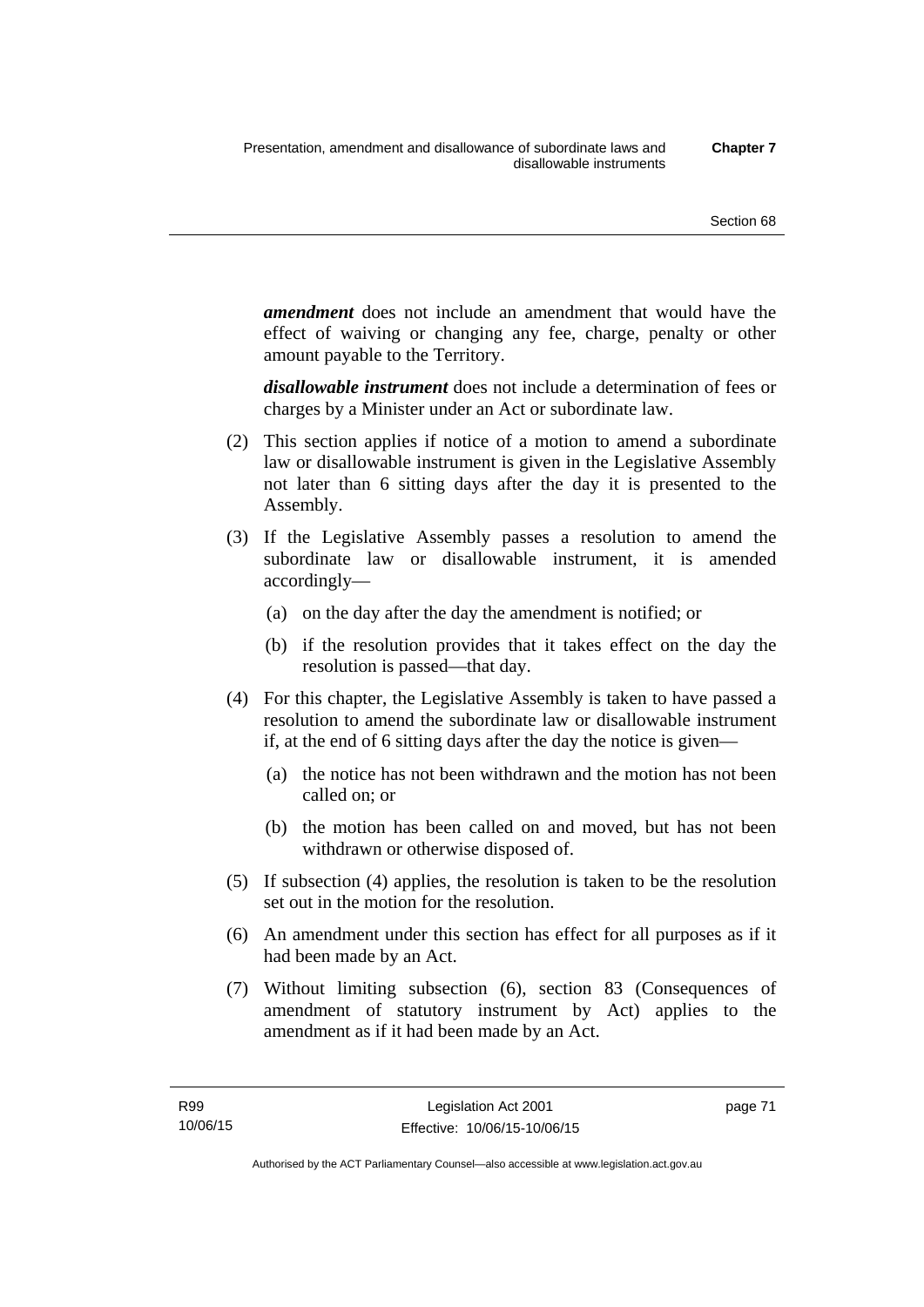#### **Chapter 7** Presentation, amendment and disallowance of subordinate laws and disallowable instruments

#### Section 69

- (8) This section is a determinative provision.
	- *Note* See s 5 for the meaning of determinative provisions, and s 6 for their displacement.

## **69 Notification of amendments made by resolution of Assembly**

- (1) If a subordinate law or disallowable instrument (the *amended law*) is amended under section 68, the Speaker must ask the parliamentary counsel to notify the amendment.
- (2) If the Speaker asks the parliamentary counsel to notify the amendment, the parliamentary counsel must—
	- (a) notify the amendment in the register; or
	- (b) if it is not practicable to notify the amendment in the register notify the amendment in another place the parliamentary counsel considers appropriate.

### **Examples—other places**

- 1 another government website
- 2 outside the Legislative Assembly
- *Note* An example is part of the Act, is not exhaustive and may extend, but does not limit, the meaning of the provision in which it appears (see s 126 and s 132).
- (3) If the Speaker asks the parliamentary counsel to notify the amendment on a particular day, the parliamentary counsel must notify the amendment on that day unless it is impracticable to do so.
- (4) The amendment is notified in the register by entering in the register—
	- (a) a statement that the amendment of the amended law has been made under section 68; and
	- (b) the text of the resolution passed, or taken to have been passed, by the Legislative Assembly under section 68; and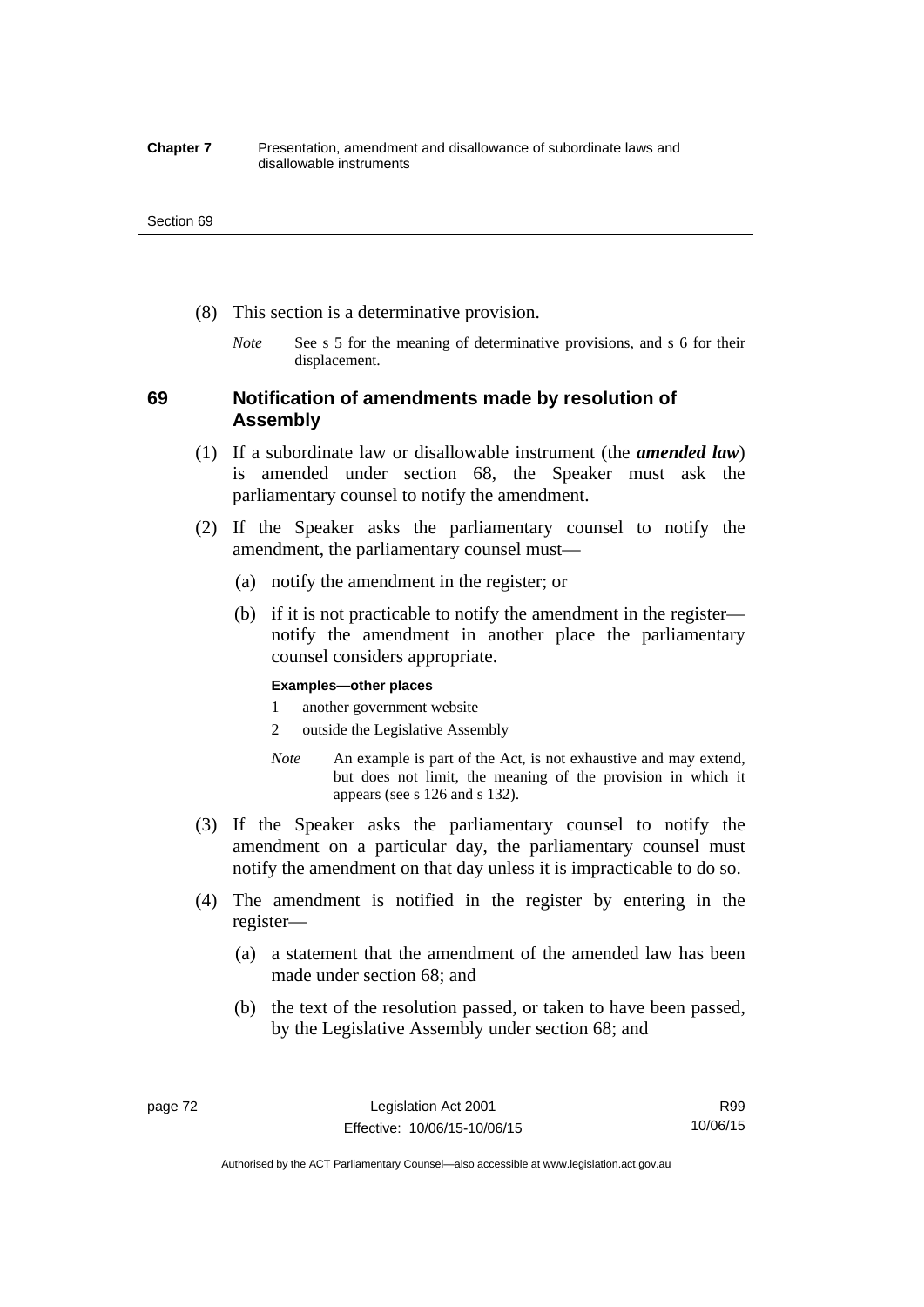- (c) the day when the resolution was passed or taken to have been passed; and
- (d) the day when the subordinate law or disallowable instrument is taken to be amended because of the resolution.
- (5) The amendment is notified under subsection (2) (b) by publishing in the place decided by the parliamentary counsel under that subsection—
	- (a) a statement that the amendment of the amended law has been made under section 68; and
	- (b) the text of the resolution passed, or taken to have been passed, by the Legislative Assembly under section 68; and
	- (c) the day when the resolution was passed or taken to have been passed; and
	- (d) the day when the subordinate law or disallowable instrument is taken to be amended because of the resolution.
- (6) If the amendment is notified under subsection (2) (b), the parliamentary counsel must enter in the register—
	- (a) a statement that the amendment of the amended law has been made under section 68; and
	- (b) a statement that the amendment was notified under subsection (2) (b) in a stated place on a stated date; and
	- (c) the text of the resolution passed, or taken to have been passed, by the Legislative Assembly under section 68; and
	- (d) the day when the resolution was passed or taken to have been passed; and
	- (e) the day when the subordinate law or disallowable instrument is taken to be amended because of the resolution.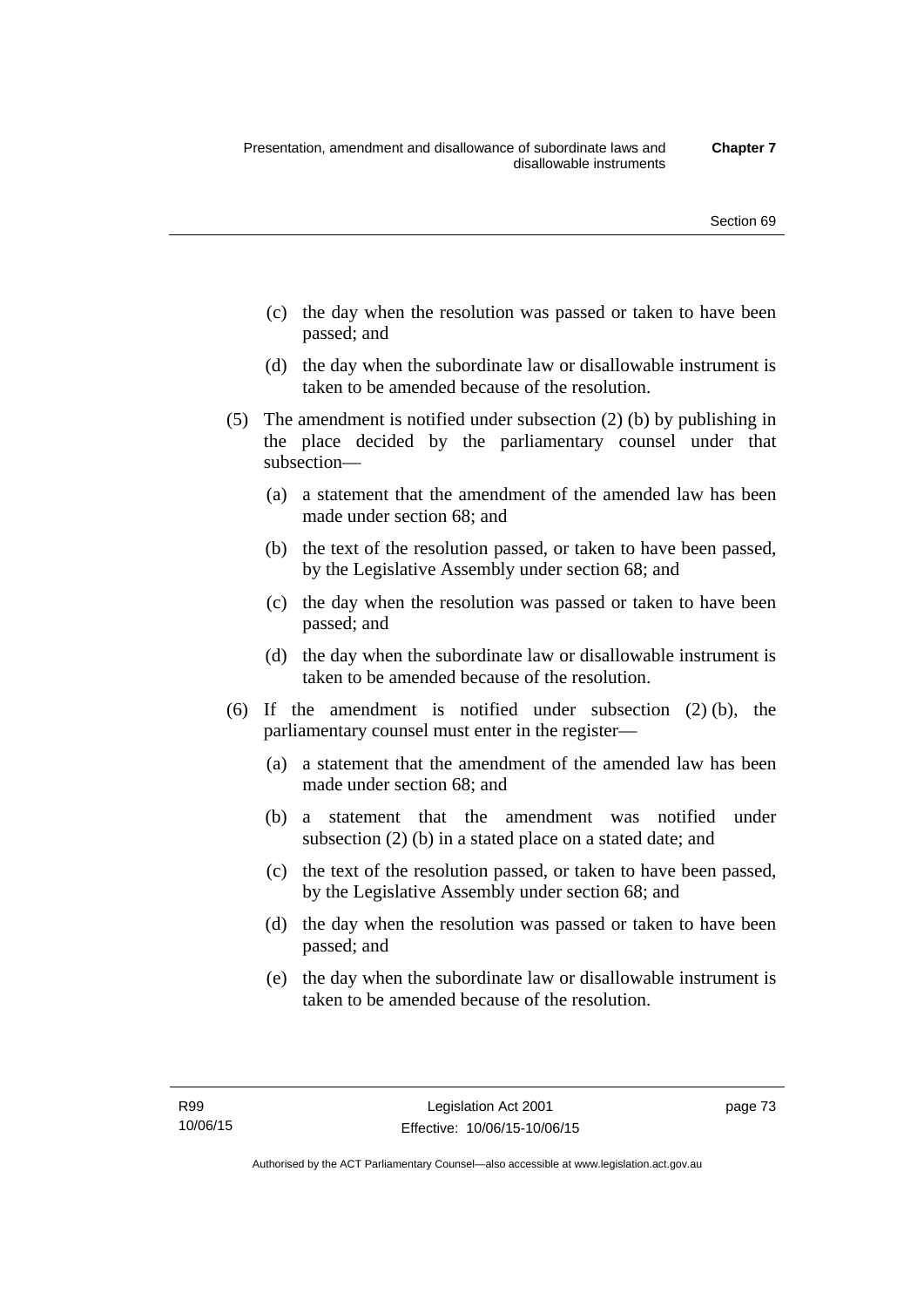#### **Chapter 7** Presentation, amendment and disallowance of subordinate laws and disallowable instruments

#### Section 70

- (7) This section is a determinative provision.
	- *Note* See s 5 for the meaning of determinative provisions, and s 6 for their displacement.

## **70 Making of amendment restoring effect of law within 6 months after amendment**

- (1) This section applies if a subordinate law or disallowable instrument (the *amended law*) is amended under section 68 (Amendment by resolution of Assembly).
- (2) A subordinate law or disallowable instrument the same in substance as the amended law before the amendment (the *earlier law*) must not be made within 6 months beginning on the day the amendment is made unless the Legislative Assembly has—
	- (a) rescinded the resolution that made the amendment; or
	- (b) by resolution approved the making of—
		- (i) a subordinate law or disallowable instrument in those terms; or
		- (ii) a subordinate law or disallowable instrument the same in substance as the earlier law.
- (3) A subordinate law or disallowable instrument made in contravention of this section is void.
- (4) This section is a determinative provision.
	- *Note* See s 5 for the meaning of determinative provisions, and s 6 for their displacement.

## **71 Effect of dissolution or expiry of Assembly on notice of motion**

- (1) This section applies if—
	- (a) notice of motion to disallow or amend a subordinate law or disallowable instrument is given in the Legislative Assembly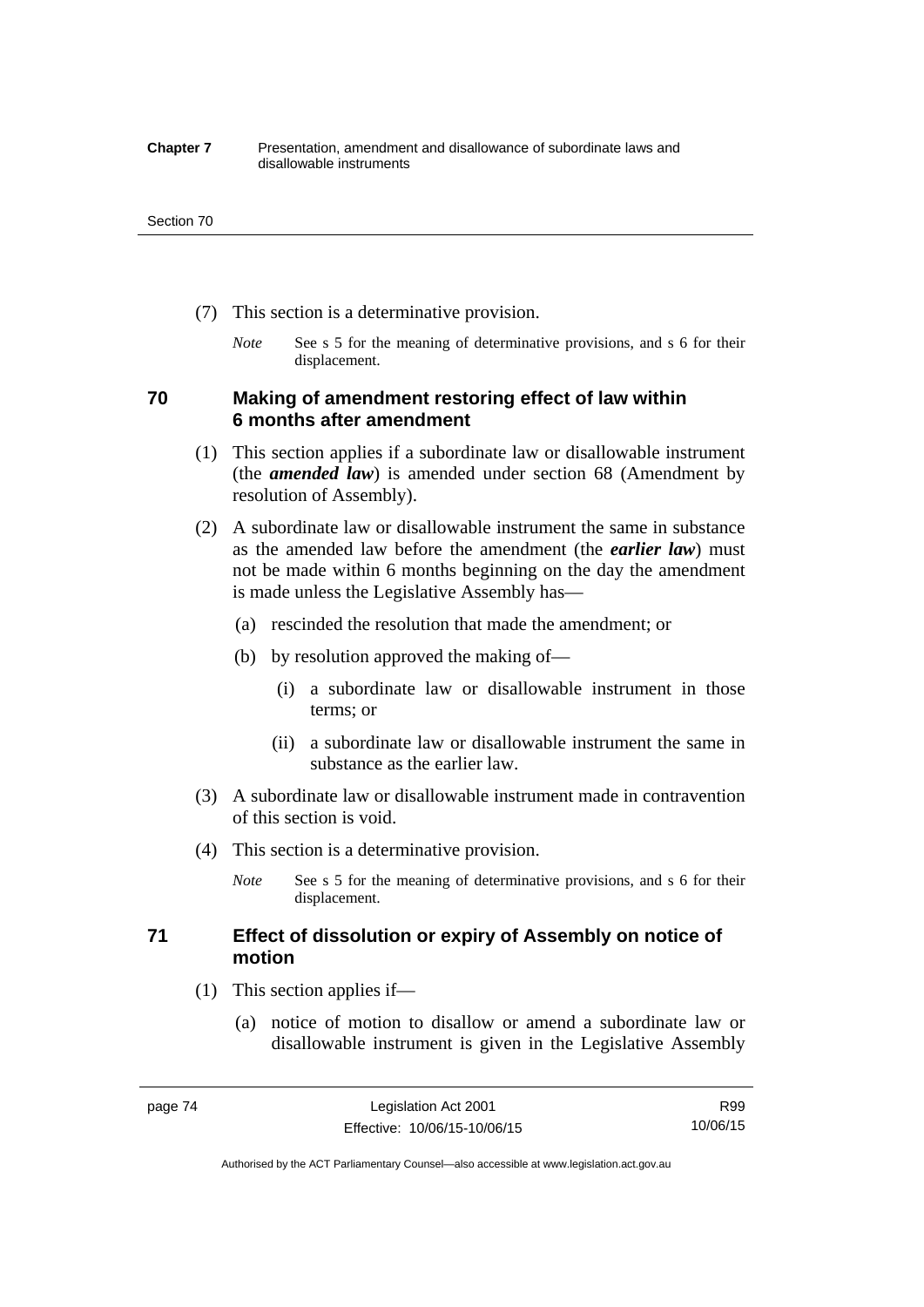not later than 6 sitting days after the day the instrument is presented to the Assembly; and

- (b) not later than 6 sitting days after the day the notice is given, the Assembly is dissolved or expires; and
- (c) at the time of the dissolution or expiry—
	- (i) the notice has not been withdrawn and the motion has not been called on; or
	- (ii) the motion has been called on and moved, but has not been withdrawn or otherwise disposed of.
- (2) For this chapter, the subordinate law or disallowable instrument is taken to have been presented to the Legislative Assembly on the first sitting day of the Assembly after the next general election of members of the Assembly.
- (3) This section is a determinative provision.
	- *Note* See s 5 for the meaning of determinative provisions, and s 6 for their displacement.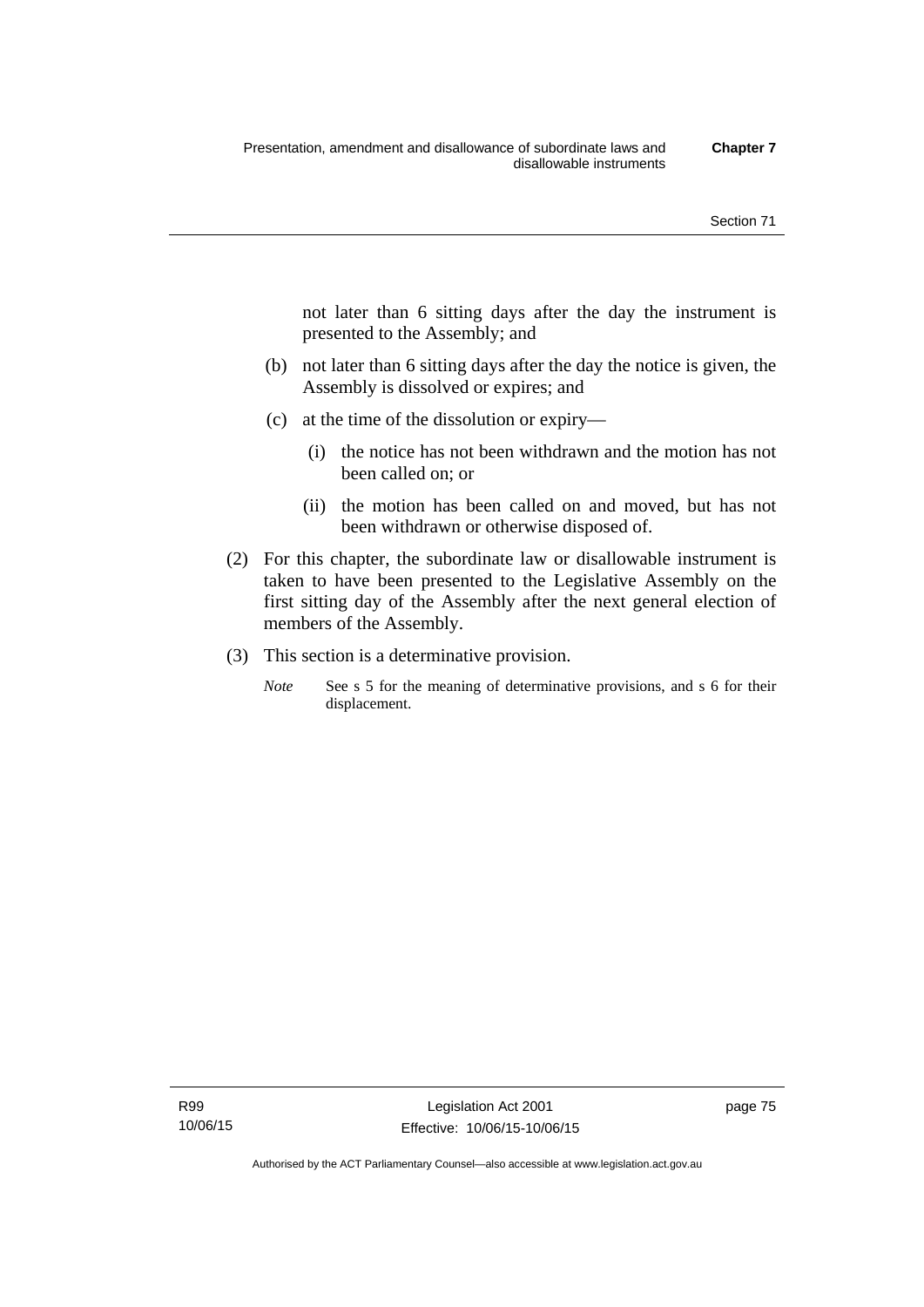# **Chapter 8 Commencement and exercise of powers before commencement**

### **72 Meaning of** *law***—ch 8**

In this chapter:

*law* means an Act or statutory instrument.

*Note* A reference to an Act or statutory instrument includes a reference to a provision of the Act or instrument (see s 7 and s 13).

## **73 General rules about commencement**

- (1) An Act commences—
	- (a) on the day after its notification day; or
	- (b) if the Act or another Act provides for a different date or time of commencement—on that date or at that time.
- (2) A legislative instrument commences—
	- (a) on the day after its notification day; or
	- (b) if an Act or the instrument provides for a later date or time of commencement—on that date or at that time; or
	- (c) if an Act provides for an earlier date or time of commencement—on that date or at that time; or
	- (d) if the instrument, under authority given by an Act, provides for an earlier date or time—on that date or at that time.

#### **Examples—par (b)**

- 1 A subordinate law may provide that it commences on a stated future date or at a stated time on a stated future date.
- 2 A disallowable instrument may provide that it commences on the commencement of a stated law or a stated provision of a stated law.

R99 10/06/15

Authorised by the ACT Parliamentary Counsel—also accessible at www.legislation.act.gov.au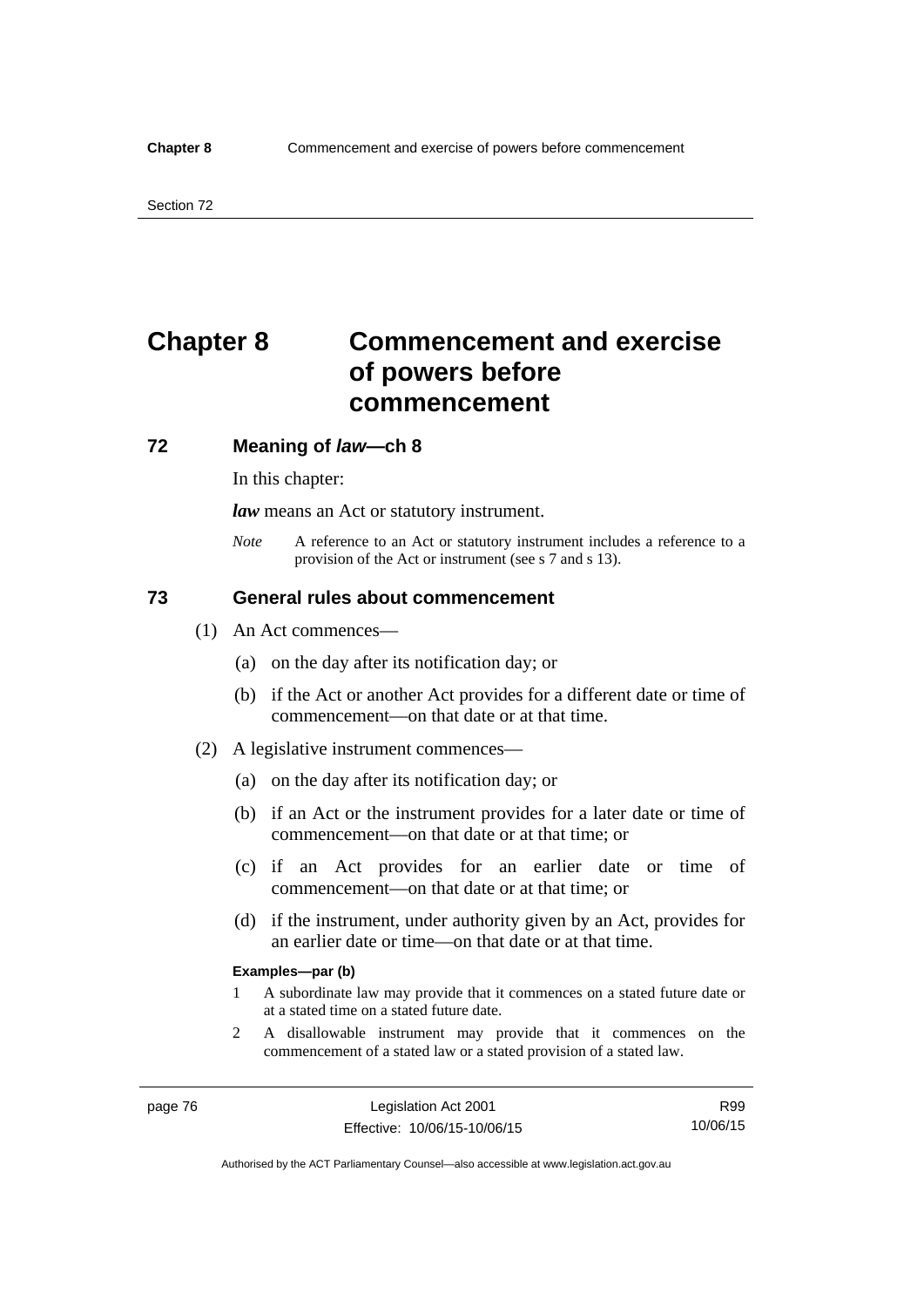- 3 A notifiable instrument may provide that it commences on the expiry of a stated statutory instrument.
- 4 A notifiable instrument may provide that it commences on the date fixed by a Commonwealth Minister, by notice in the Commonwealth gazette, under a stated Commonwealth Act.
- *Note* An example is part of the Act, is not exhaustive and may extend, but does not limit, the meaning of the provision in which it appears (see s 126 and s 132).
- (3) Without limiting subsection (2), if a legislative instrument is notified on a day after the day or time provided by the instrument for its commencement, and subsection (2) (c) or (d) does not apply to the instrument—
	- (a) the instrument is valid; but
	- (b) the instrument commences on the day after its notification day.
- (4) A statutory instrument that is not a legislative instrument commences—
	- (a) on the day after the day it is made or, if it is required under an Act or statutory instrument to be approved (however described) by the Executive, a Minister or any other entity, the day after the day it is approved; or
	- (b) if an Act or the instrument provides for a later date or time of commencement—on that date or at that time; or
	- (c) if an Act provides for an earlier date or time of commencement—on that date or at that time; or
	- (d) if the instrument, under authority given by an Act, provides for an earlier date or time—on that date or at that time.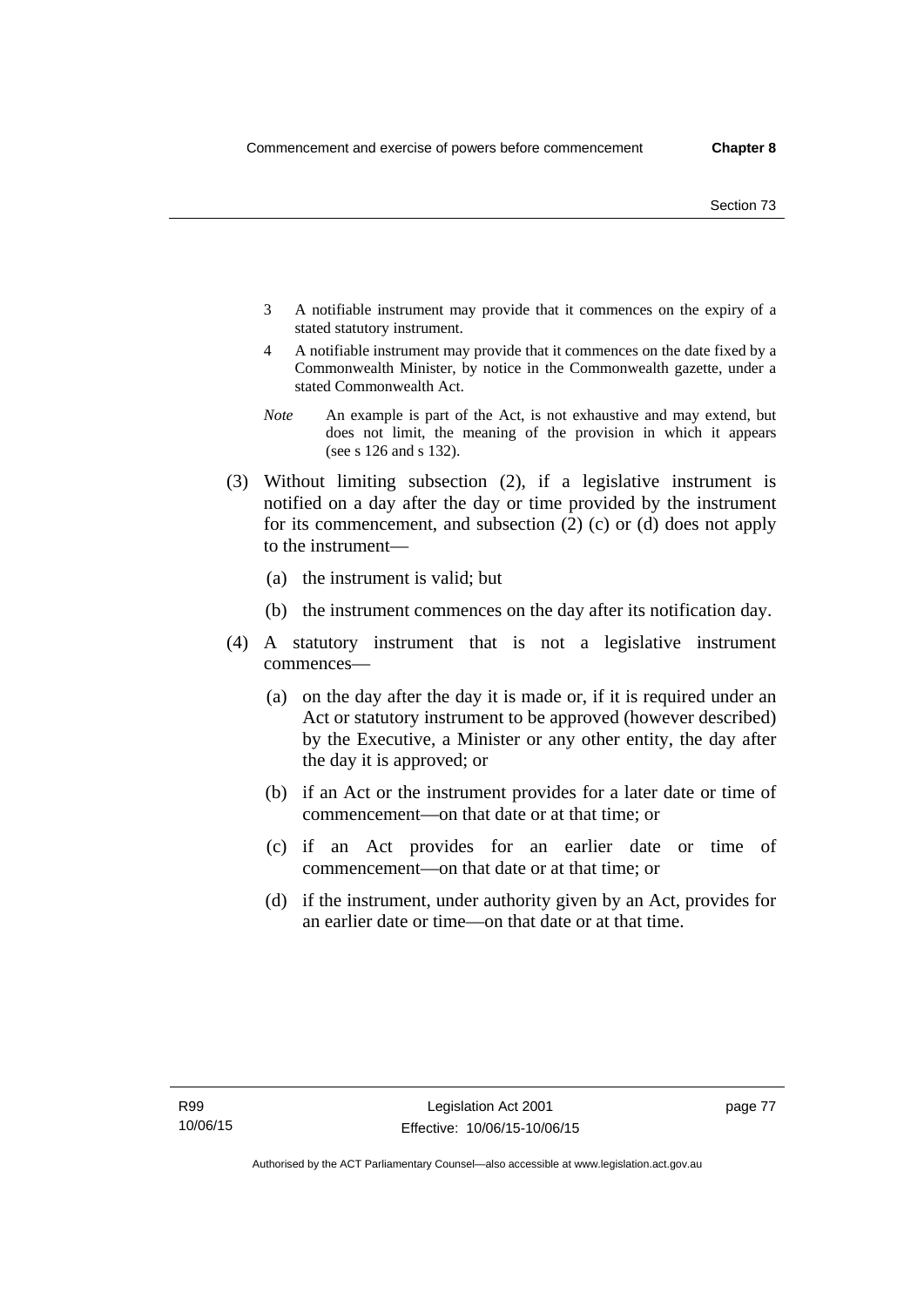- (5) This section is subject to the following sections:
	- (a) section 75 (Commencement of naming and commencement provisions);
	- (b) section 76 (Non-prejudicial provision may commence retrospectively);
	- (c) section 79 (Automatic commencement of postponed law);
	- (d) section 79A (Commencement of amendment of uncommenced law);
	- (e) section 81 (Exercise of powers between notification and commencement).
- (6) This section is a determinative provision.
	- *Note* See s 5 for the meaning of determinative provisions, and s 6 for their displacement.

## **74 Time of commencement**

- (1) If an Act commences on a day, it commences at the beginning of the day unless a different time of commencement is provided by the Act, another Act, or a commencement notice providing for the commencement of the Act.
- (2) If a statutory instrument commences on a day, it commences at the beginning of the day unless a different time of commencement is provided by the instrument, an Act, or a commencement notice providing for the commencement of the instrument.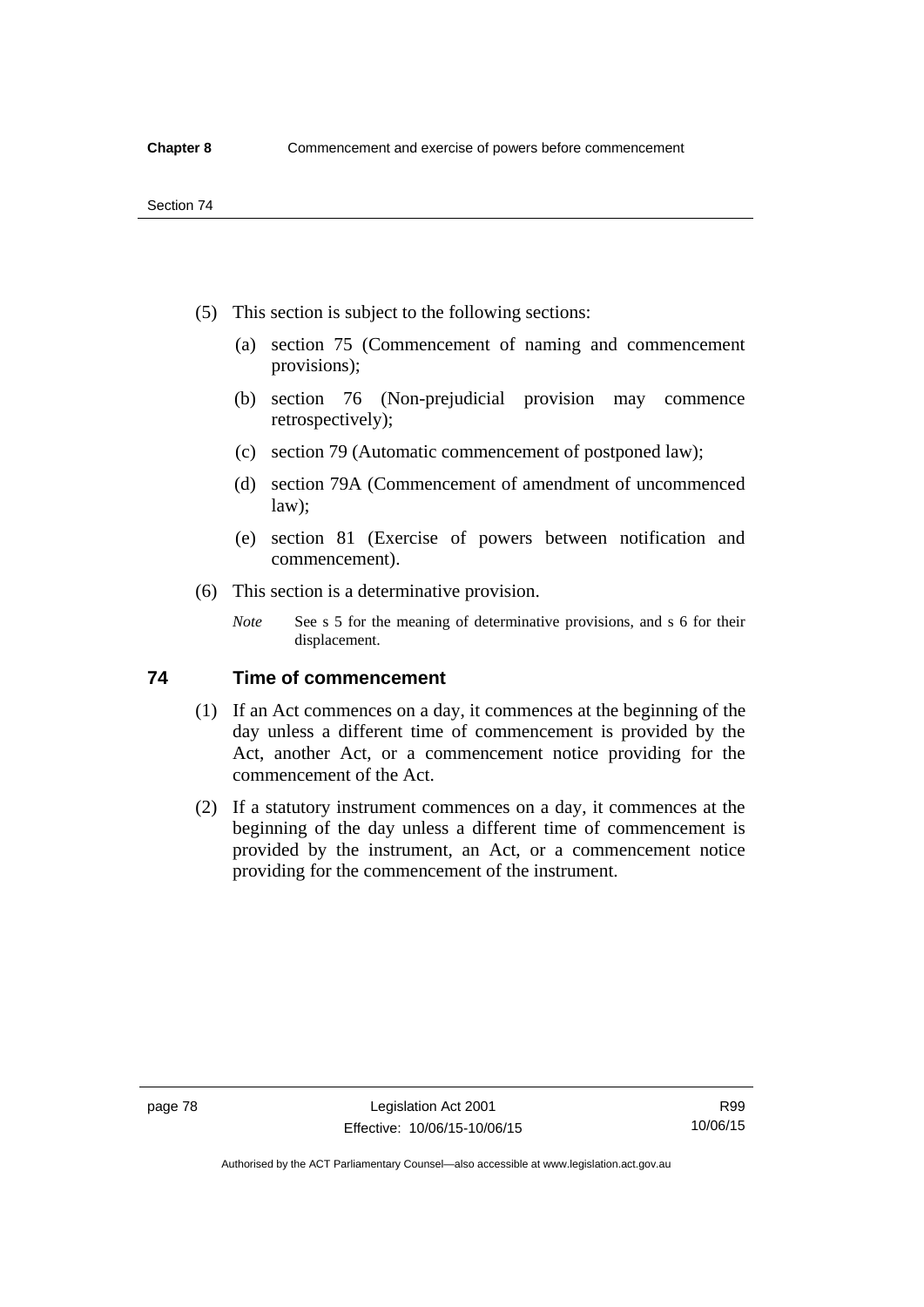## **75 Commencement of naming and commencement provisions**

 (1) The provisions of a law providing for its name and commencement automatically commence on its notification day.

### **Example**

The *XYZ Act 2002* was notified on 1 October 2002. It contains the following provision:

#### **2 Commencement**

This Act commences on 1 December 2002.

The provisions of the *XYZ Act 2002* providing for its name and commencement commence on 1 October 2002.

- *Note* An example is part of the Act, is not exhaustive and may extend, but does not limit, the meaning of the provision in which it appears (see s 126 and s 132).
- (2) However, if a provision of the law commences before the law's notification day, the naming and commencement provisions are taken to have automatically commenced—
	- (a) on that commencement; or
	- (b) if 2 or more provisions of the law commence at different times before the notification day—on the earlier or earliest of the commencements.

## **Example**

#### **2 Commencement**

- (1) This Act, other than section 9 and section 10, commences on a day fixed by the Minister by written notice.
- (2) Section 9 is taken to have commenced on 1 July 2001.
- (3) Section 10 is taken to have commenced on 1 August 2001.

The provisions of the *XYZ Act 2001* providing for its name and commencement are taken to have commenced on 1 July 2001.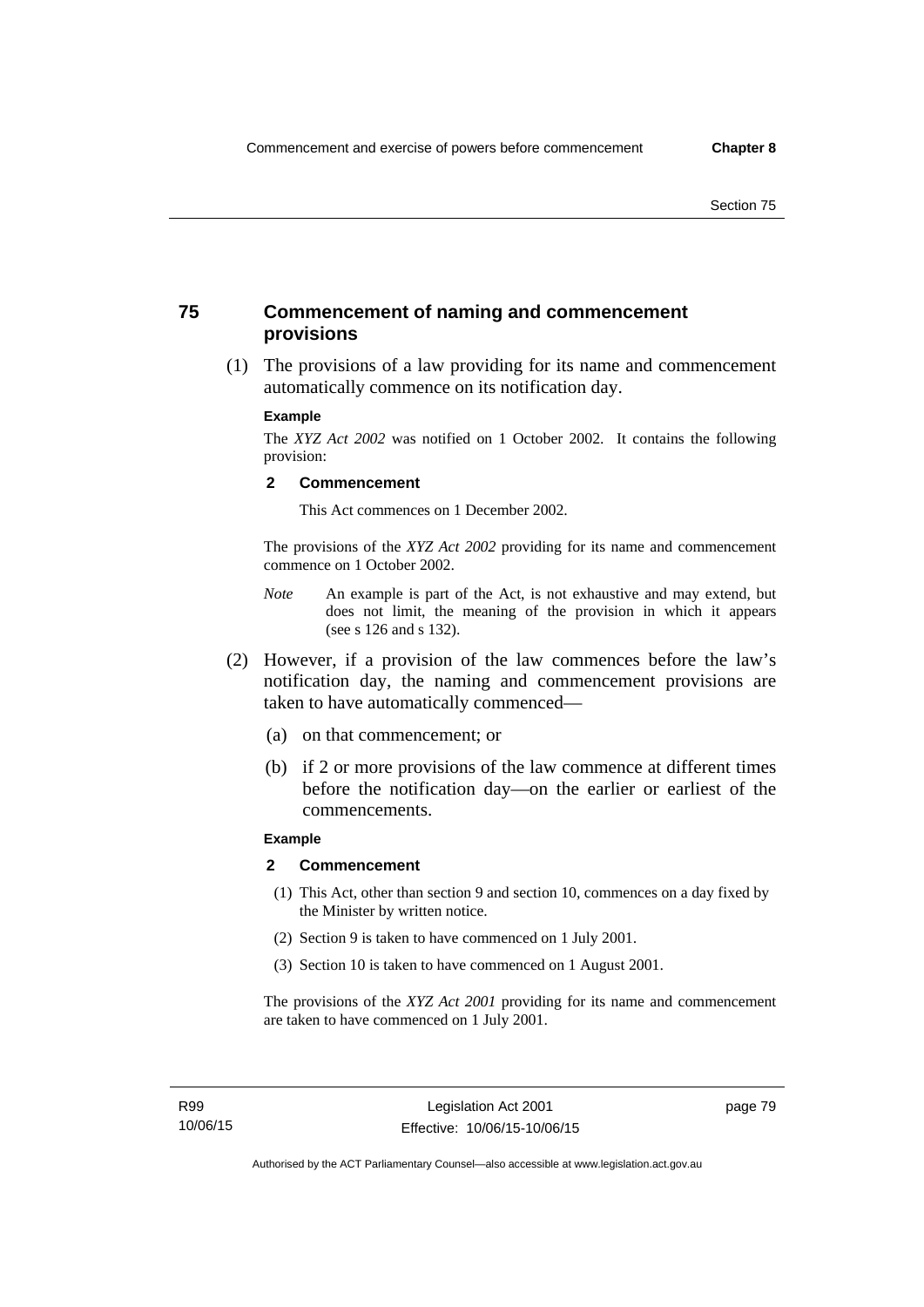- (3) In the application of this section to a statutory instrument that is not a legislative instrument, a reference to the instrument's *notification*  day is a reference to the day after the day it is made or, if it is required under an Act or statutory instrument to be approved (however described) by the Executive, a Minister or any other entity, the day after the day it is approved.
- (4) This section is a determinative provision.
	- *Note* See s 5 for the meaning of determinative provisions, and s 6 for their displacement.

## **75AA Commencement of provisions identifying amended laws**

- (1) This section applies if a law amends another law and includes a provision (a *legislation amended provision*) identifying the amended law.
- (2) The legislation amended provision automatically commences (or is taken to have automatically commenced)—
	- (a) on the commencement of the amendments; or
	- (b) if the amendments commence at different times—on the commencement of the earlier or earliest of the amendments.
- (3) This section is a determinative provision.
	- *Note* See s 5 for the meaning of determinative provision, and s 6 for their displacement.

R99 10/06/15

Authorised by the ACT Parliamentary Counsel—also accessible at www.legislation.act.gov.au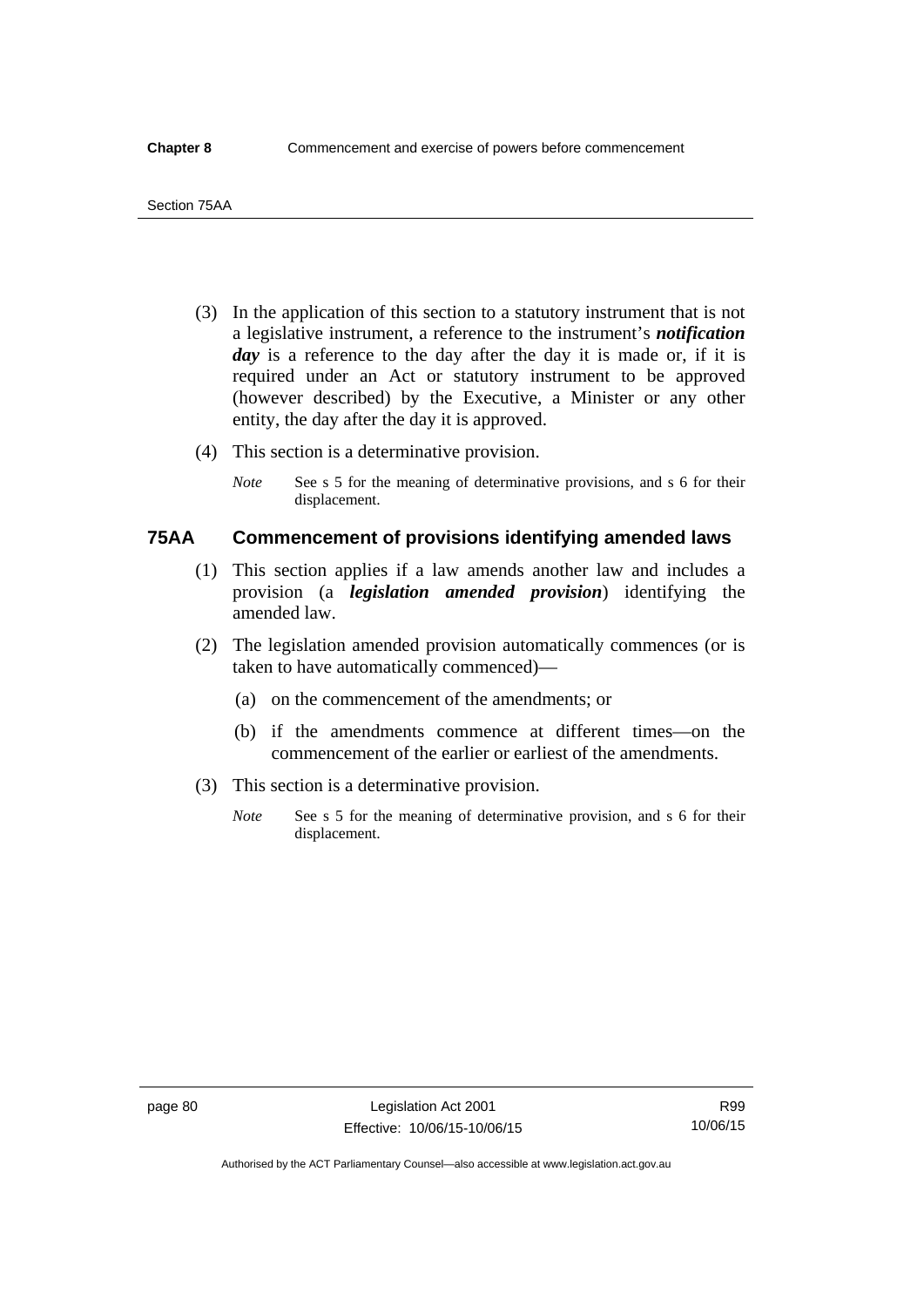## **75A Meaning of commences** *retrospectively*

- (1) An Act or legislative instrument commences *retrospectively* if it commences on a day or at a time earlier than the day after its notification day.
	- *Note* A reference to an Act or legislative instrument includes a reference to a provision of an Act or legislative instrument (see s 7 (3) and s 12 (2)).
- (2) A statutory instrument that is not a legislative instrument commences *retrospectively* if it commences on a day or at a time earlier than the day after the day it is made or, if it is required under an Act or statutory instrument to be approved (however described) by the Executive, a Minister or any other entity, the day after the day it is approved.

## **75B Retrospective commencement requires clear indication**

(1) A law must not be taken to provide for the law (or another law) to commence retrospectively unless the law clearly indicates that it is to commence retrospectively.

### **Example**

The *XYZ Act 2003* was notified on 1 July 2003. It contains the following provision:

## **2 Commencement**

This Act is taken to have commenced on 17 October 2001.

Section 2 clearly indicates that the Act is to commence retrospectively.

- *Note* An example is part of the Act, is not exhaustive and may extend, but does not limit, the meaning of the provision in which it appears (see s 126 and s 132).
- (2) This section is a determinative provision.
	- *Note* See s 5 for the meaning of determinative provisions, and s 6 for their displacement.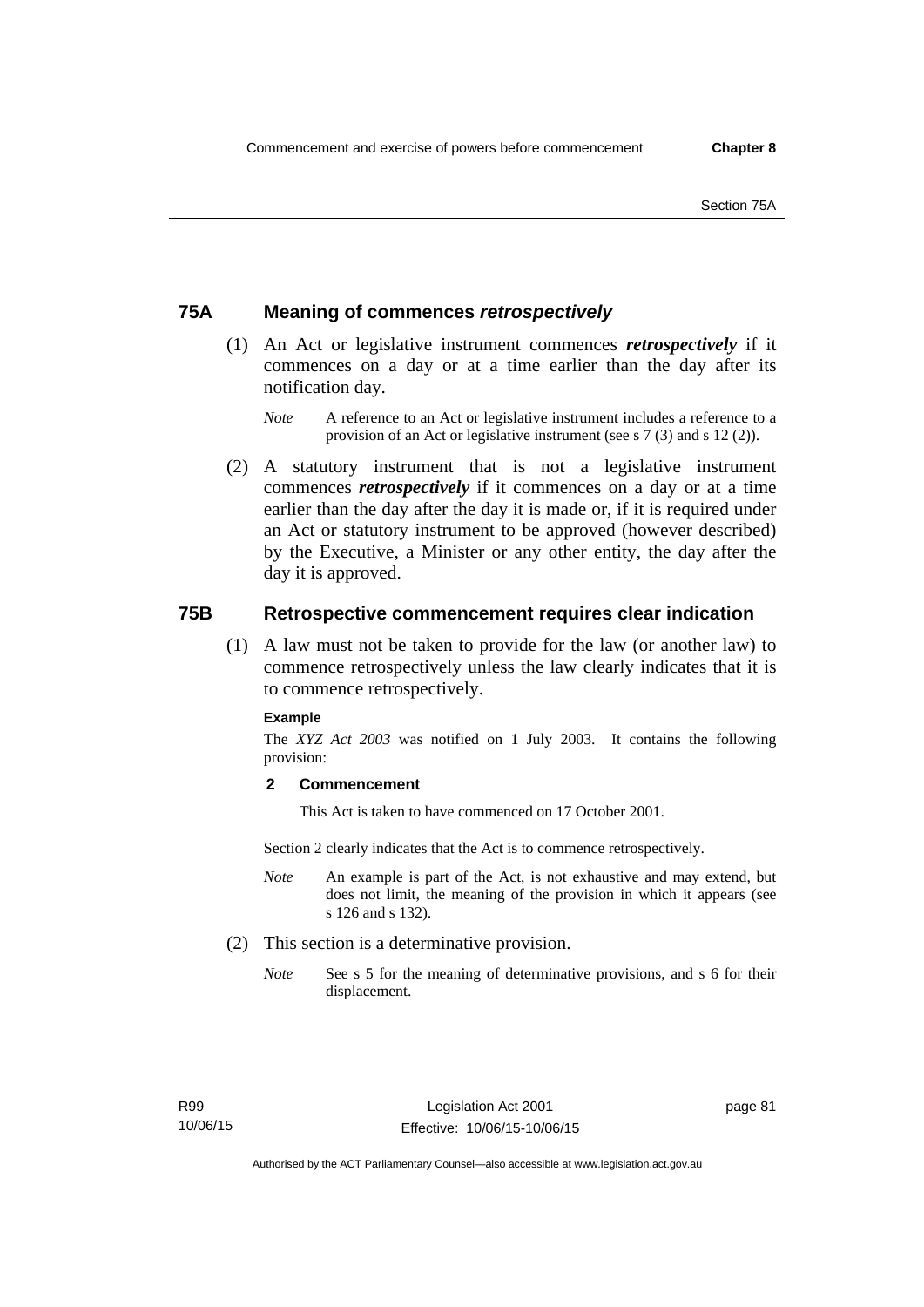## **76 Non–prejudicial provision may commence retrospectively**

- (1) A statutory instrument may provide that a non-prejudicial provision of the instrument commences retrospectively.
- (2) Unless this subsection is displaced by, or under authority given by, an Act, a statutory instrument cannot provide that a prejudicial provision of the instrument commences retrospectively.

#### **Example**

The *Locust Damage Compensation Determination 2003* (a hypothetical disallowable instrument) sets out (among other things) the people who are eligible for compensation under a compensation fund. Previously, there was no restriction on who was eligible. The determination provides that it is taken to have commenced on 1 July 2003, but it is not notified until 15 August 2003. There is nothing in the Act under which the determination is made (or any other Act) that authorises the retrospective commencement.

The provision of the determination that limits who can apply for compensation is a prejudicial provision (ie it adversely affects some people's right to receive compensation) and cannot commence retrospectively. Instead, it would commence on the day after the determination's notification day (see s 73 (3)).

- (3) This section is a determinative provision.
	- *Note* See s 5 for the meaning of determinative provisions, and s 6 for their displacement.
- (4) In this section:

*non-prejudicial provision* means a provision that is not a prejudicial provision.

*prejudicial provision* means a provision that operates to the disadvantage of a person (other than the Territory or a territory authority or instrumentality) by—

- (a) adversely affecting the person's rights; or
- (b) imposing liabilities on the person.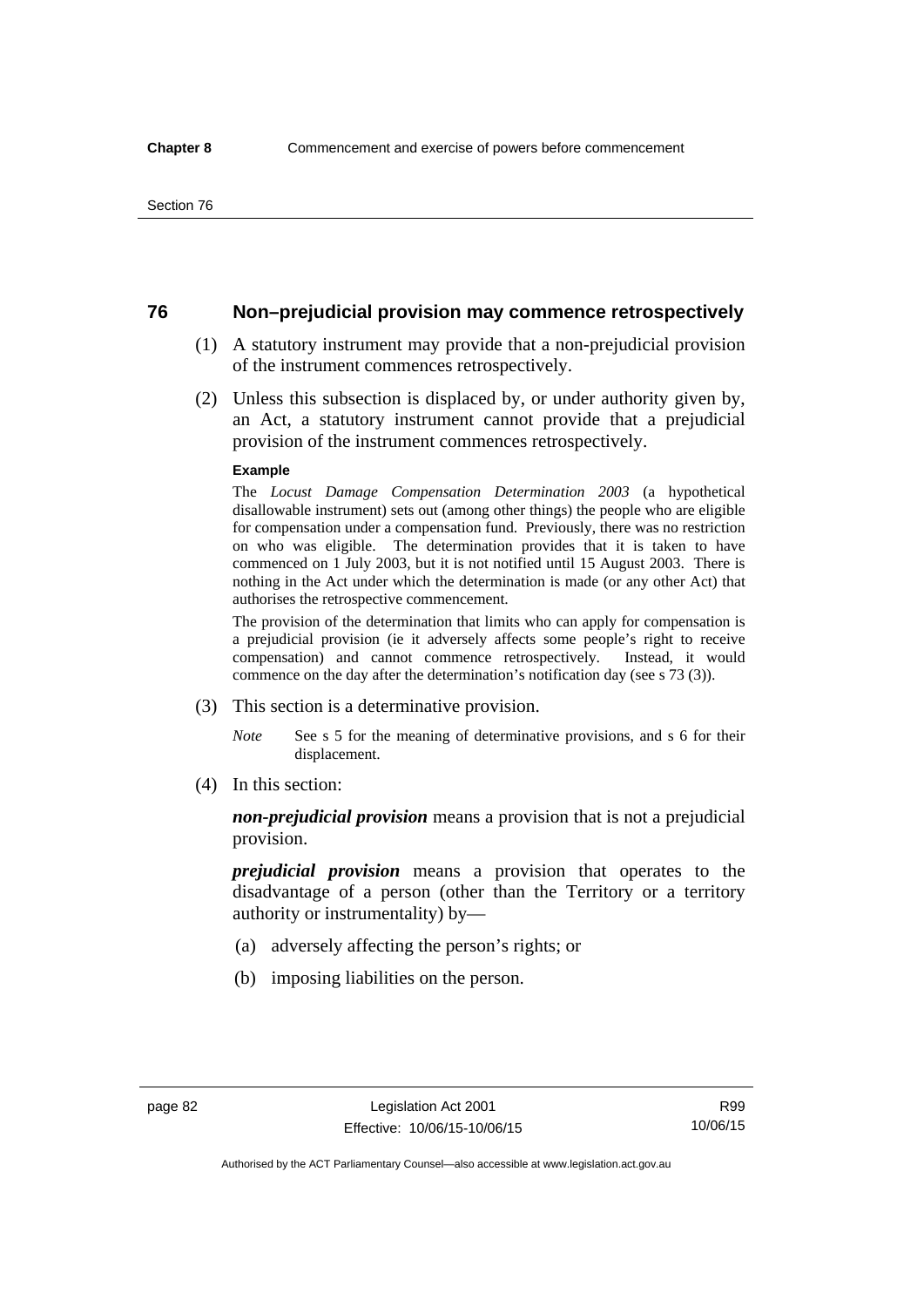## **77 Commencement by commencement notice**

- (1) If a law is expressed to commence on a day fixed or otherwise determined by a notice—
	- (a) a single day, or a time on a single day, may be fixed or determined; or
	- (b) different days or times may be fixed or determined for different provisions.

#### **Example**

The *Hypothetical Act 2001* is expressed to commence on a day to be fixed by the Minister by written notice. Unless the Act has commenced automatically in accordance with s 79 (Automatic commencement of postponed law), any of the following arrangements for commencement would be possible:

- (a) a notice could fix a single day (eg 5 June 2001) for the entire Act to commence;
- (b) a notice could fix a time on a single day (eg 8 pm on 5 June 2001) for the entire Act to commence;
- (c) a notice could fix different days or times for the different provisions of the Act to commence (eg pt 7, pt 9 and sch 4 commence on 5 June 2001, pt 11 commences at 5 pm on 30 June 2001, and the remaining provisions of the Act commence on 1 July 2001);
- (d) a notice could fix a single day (eg 5 June 2001) or a time on a single day (eg 8 pm on 5 June 2001) for the provisions of the Act not already commenced to come into operation.
- *Note* An example is part of the Act, is not exhaustive and may extend, but does not limit, the meaning of the provision in which it appears (see s 126 and s 132).
- (2) A commencement notice for a law is valid even if the day or time fixed or otherwise determined by the notice happens before the notice's notification day.
- (3) If the day or time fixed or otherwise determined by a commencement notice for a law happens on or before the notice's notification day, the law commences on the day after the notice's notification day.

page 83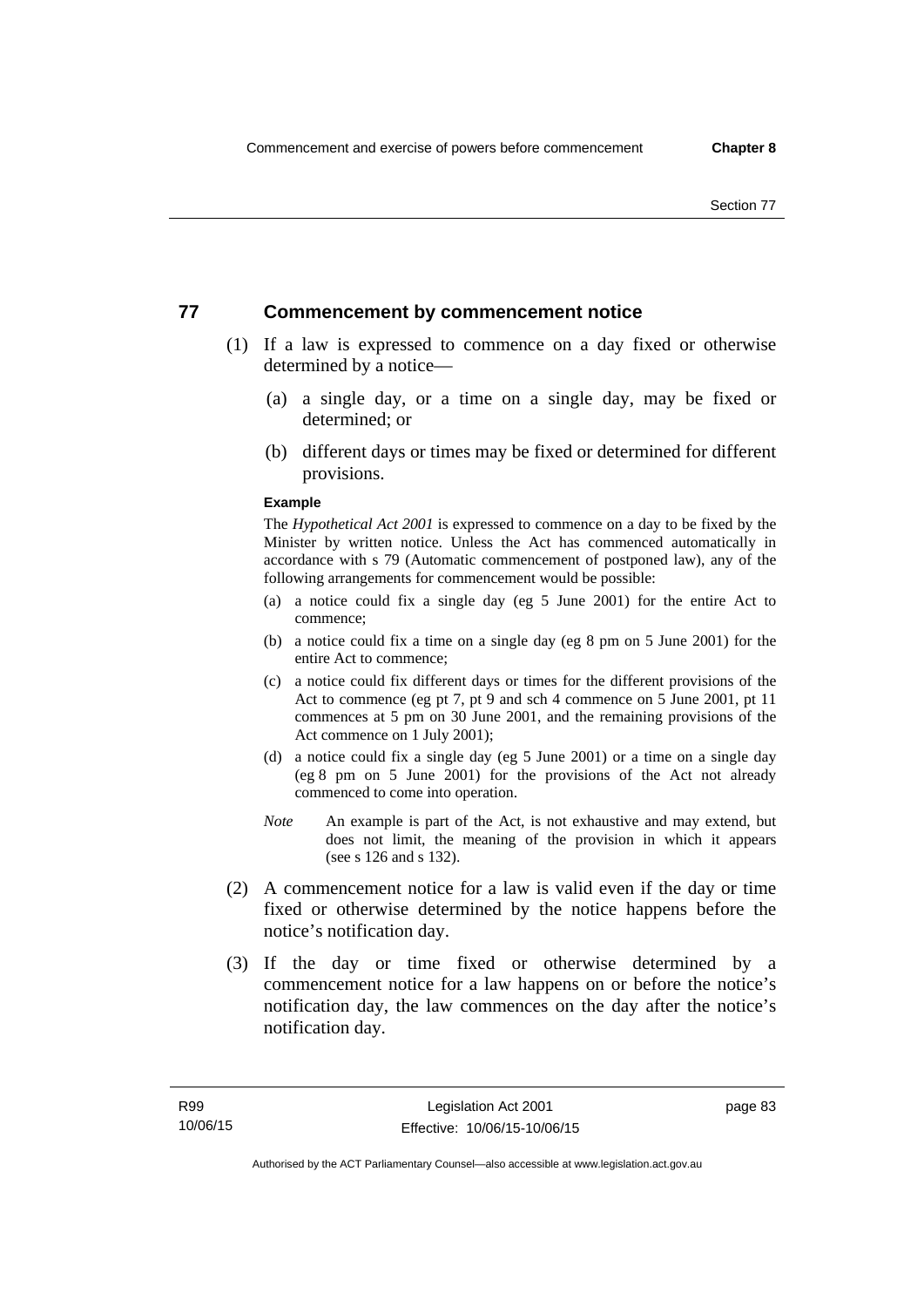- (4) However, subsection (3) does not apply to the commencement notice if—
	- (a) the notice clearly indicates that the law is to commence at an earlier date or time; and
	- (b) the notice provides for the earlier date or time under authority given by an Act.

### **Example—par (a)**

the commencement notice provides that the law or statutory instrument is 'taken to have commenced' at the earlier date or time

- (5) This section is a determinative provision.
	- *Note* See s 5 for the meaning of determinative provisions, and s 6 for their displacement.

## **78 Separate commencement of amendments**

 (1) Amendments made by a provision of a law may be given separate commencements, whether or not the provision is self-contained.

#### **Examples**

- 1 A provision of an amending law inserts 2 sections. The sections may be given separate commencements.
- 2 A provision of an amending law inserts a section that is divided into paragraphs. The paragraphs may be given separate commencements.
- *Note* An example is part of the Act, is not exhaustive and may extend, but does not limit, the meaning of the provision in which it appears (see s 126 and s 132).
- (2) This section is a determinative provision.
	- *Note* See s 5 for the meaning of determinative provisions, and s 6 for their displacement.

R99 10/06/15

Authorised by the ACT Parliamentary Counsel—also accessible at www.legislation.act.gov.au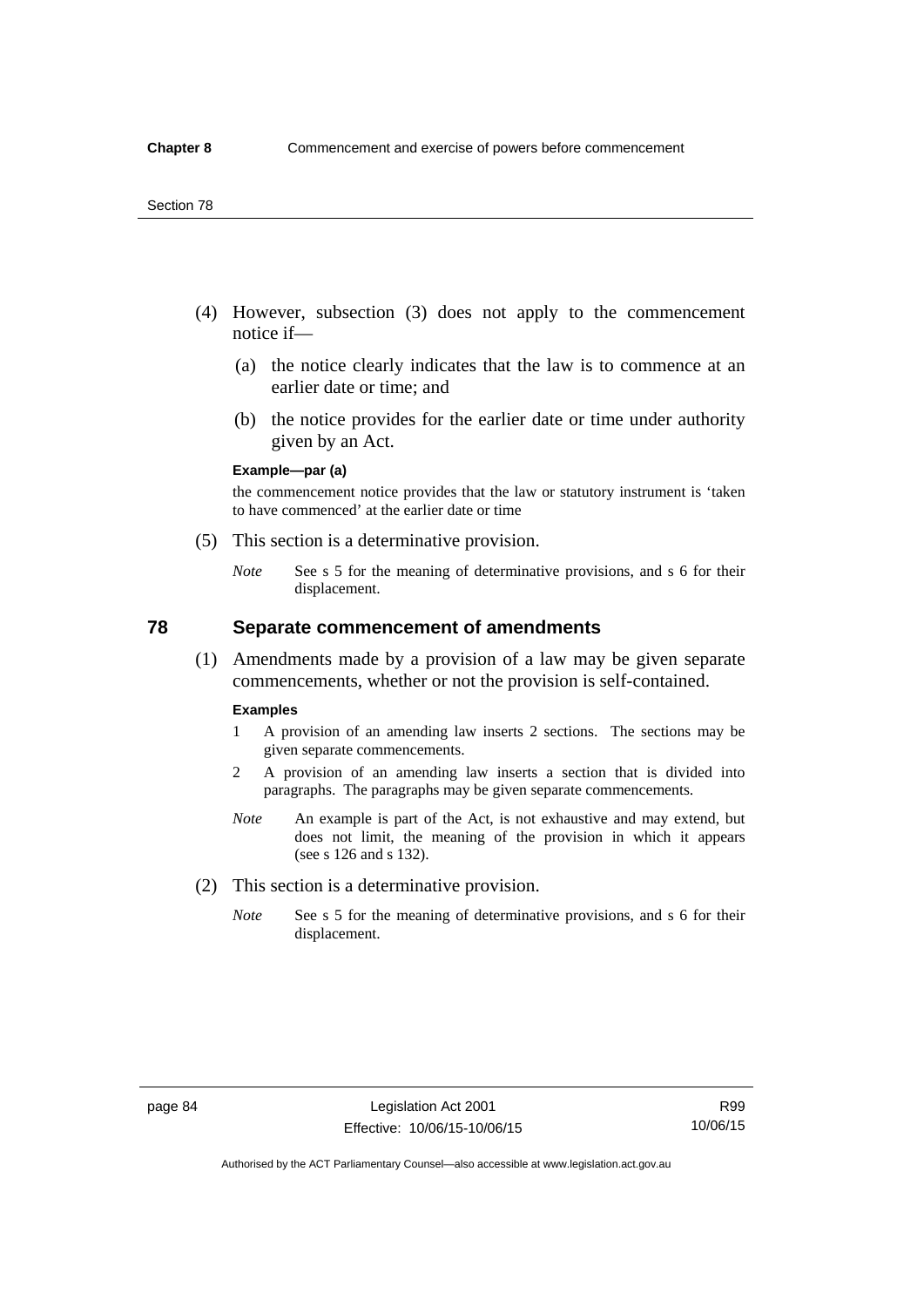## **79 Automatic commencement of postponed law**

 (1) If a postponed law has not commenced within 6 months beginning on its notification day, it automatically commences on the first day after that period.

#### **Example**

The *Hypothetical Act 2001* was notified on 5 July 2001 and was expressed to commence on a day to be fixed by the Minister by written notice. If the Act had not commenced by notice on or before 4 January 2002, it would automatically commence on 5 January 2002.

- *Note* An example is part of the Act, is not exhaustive and may extend, but does not limit, the meaning of the provision in which it appears (see s 126 and s 132).
- (2) This section applies to a law unless it is displaced by, or under authority given by, an Act or, if the postponed law is a subordinate law or disallowable instrument, the postponed law.
- (3) This section is a determinative provision.
	- *Note* See s 5 for the meaning of determinative provisions, and s 6 for their displacement.
- (4) In this section:

*enact* includes make.

*law* means an Act, subordinate law, disallowable instrument or notifiable instrument.

*Note* A reference to an Act, subordinate law, disallowable instrument or notifiable instrument includes a reference to a provision of the Act, law or instrument (see s 7, s 8, s 9 and s 10).

*notification day*, for a postponed law, means the notification day  $of$ 

- (a) if the postponed law is a law—the law; or
- (b) if the postponed law is a provision of a law—the law that enacts the provision.

page 85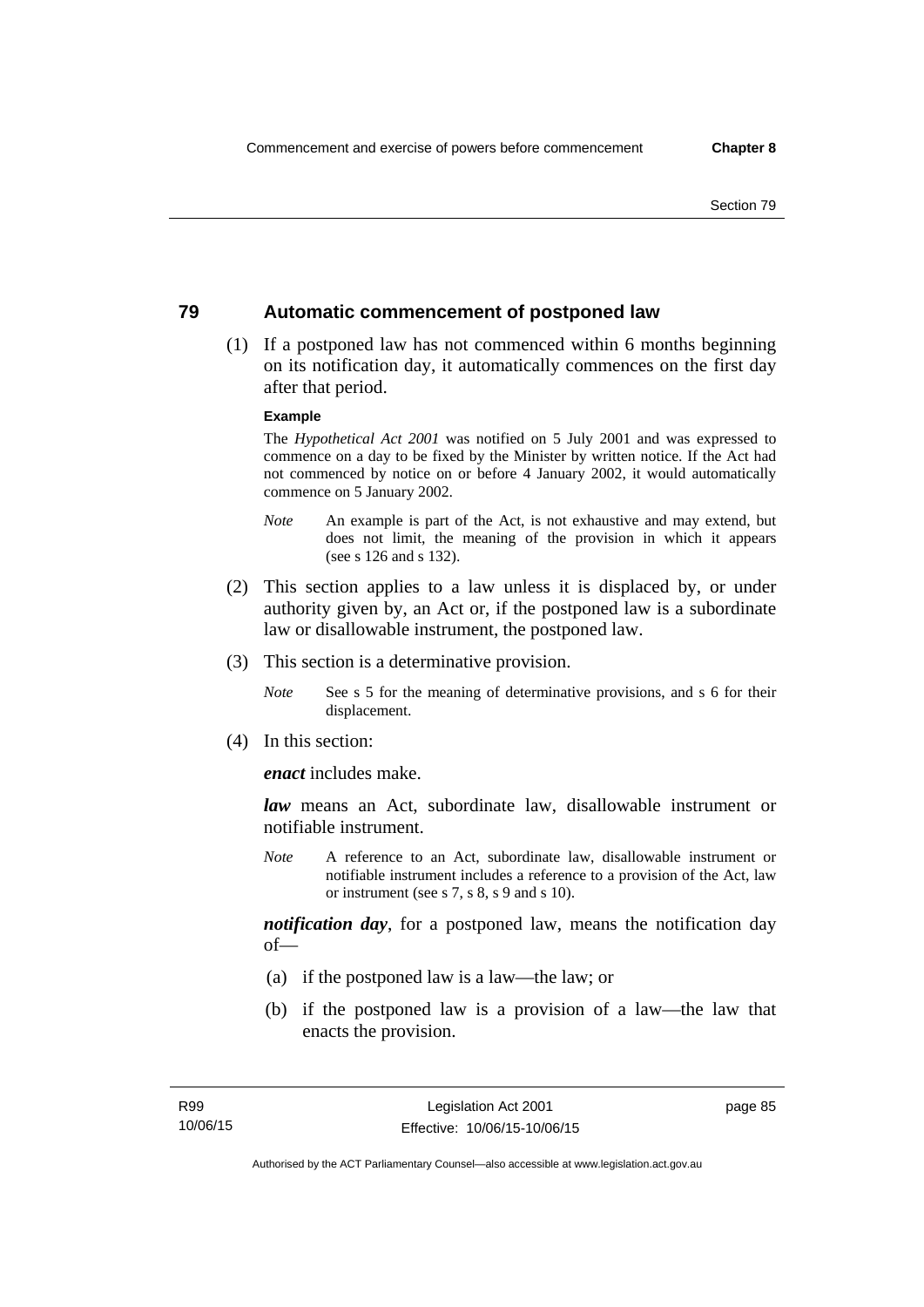#### Section 79A

*postponed law* means a law that does not commence on its notification day because a law postpones its commencement until a day or time fixed or determined by a commencement notice.

## **79A Commencement of amendment of uncommenced law**

- (1) This section applies if a law (the *amending law*) amends a law that has not commenced (the *uncommenced law*).
- (2) The amendment of the uncommenced law does not of itself commence that law.
- (3) The amendment made by the amending law commences on the commencement of the uncommenced law.
- (4) This section is a determinative provision.
	- *Note* See s 5 for the meaning of determinative provisions, and s 6 for their displacement.

## **80 References to** *commencement* **of law**

In a law, a reference to the *commencement* of the law, or another law, (the *law concerned*) is a reference to—

- (a) if the provisions of the law concerned (other than those providing for its name and commencement) commence, or are required to commence, on a single day or at a single time—the commencement of the remaining provisions; or
- (b) if paragraph (a) does not apply and the reference is in a provision of the law concerned—the commencement of the provision; or
- (c) in any other case—the commencement of the relevant provision of the law concerned.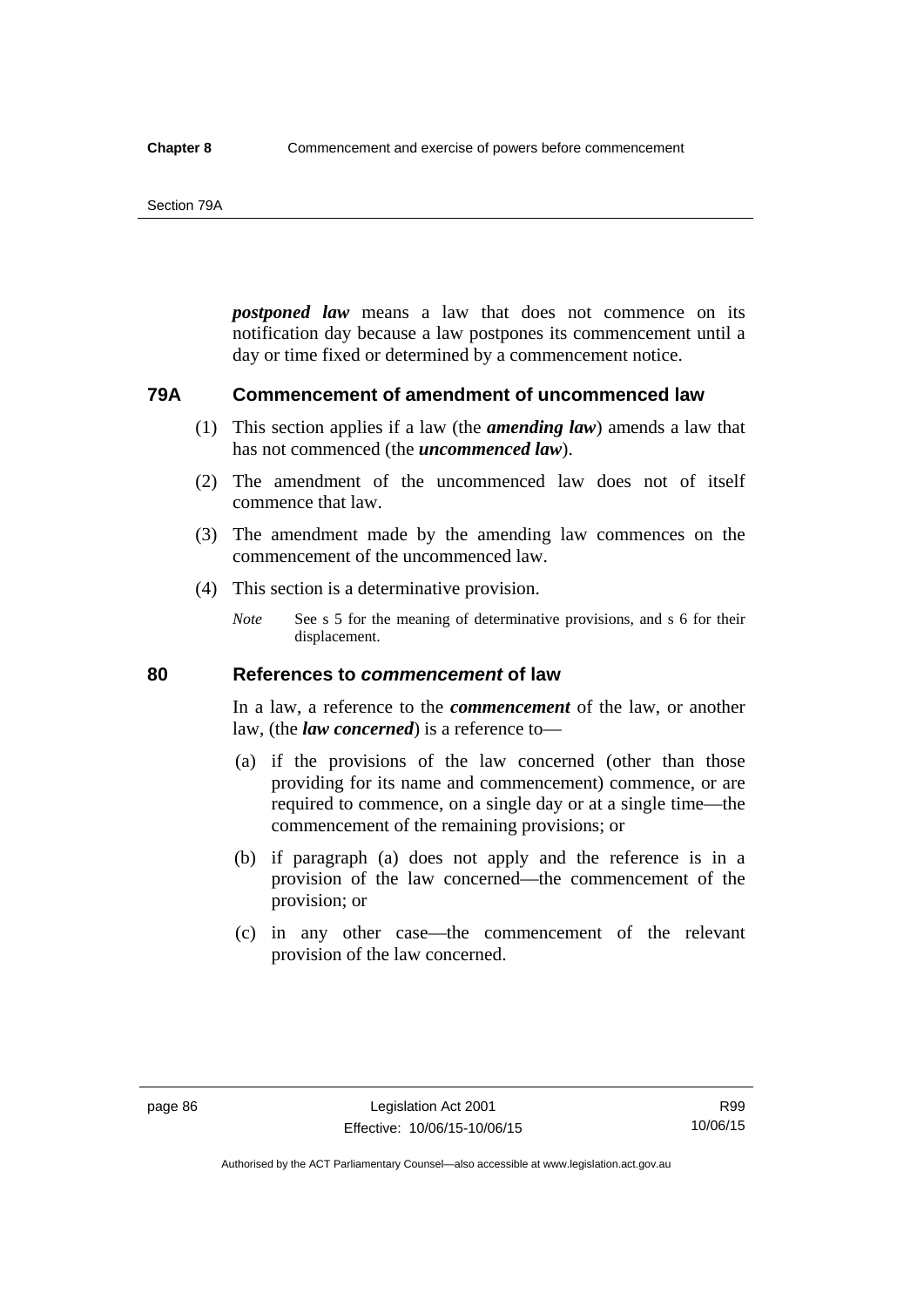## **81 Exercise of powers between notification and commencement**

- (1) This section applies to a power to make an appointment or statutory instrument, or to do anything else, in the following situations:
	- (a) the power is given by a law (the *authorising law*) that has been notified but has not commenced;
	- (b) the power is given by a law (the *authorising law*) as amended by another law (the *amending law*) and the laws have been notified, but all or any of them have not commenced.

### **Examples—powers to which section applies**

- 1 power to delegate a function
- 2 power to give or issue an approval, consent, licence, permit or other authority (however described)
- 3 power to make an acting appointment
- 4 power to issue guidelines
- *Note* An example is part of the Act, is not exhaustive and may extend, but does not limit, the meaning of the provision in which it appears (see s 126 and s 132).
- (2) To remove any doubt and without limiting subsection (1), this section applies to any of the following powers if the power is to be exercised in relation to an entity to be established by the authorising law or the authorising law as amended by the amending law:
	- (a) a power to make an appointment to the entity;
	- (b) a power to make a statutory instrument for the purposes of the entity;
	- (c) a power to do anything else in relation to the entity.

#### **Example**

This section applies to powers under an authorising law to be exercised in relation to the conduct of an election for members of a board to be established as a corporation by the authorising law.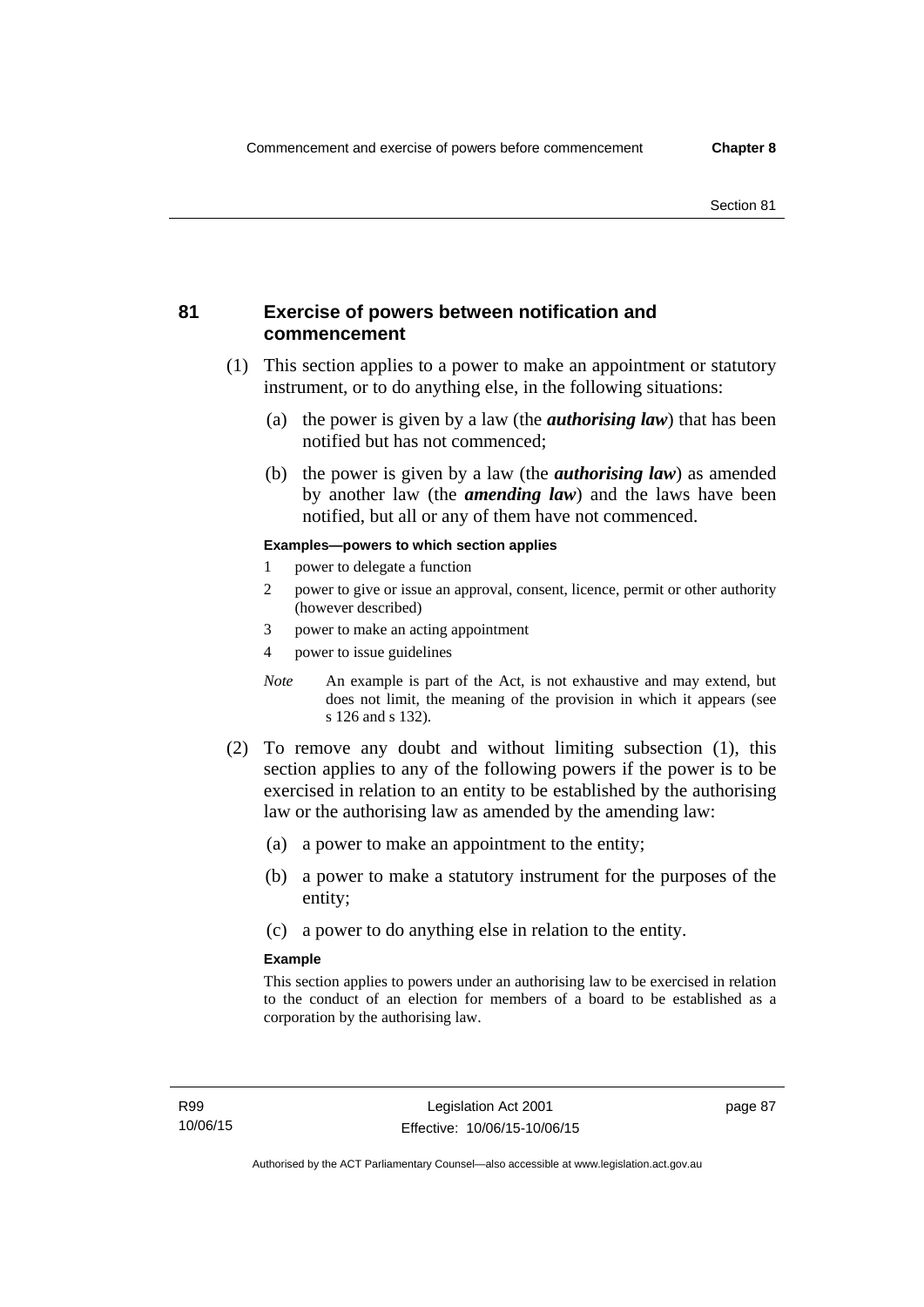#### Section 81

- (3) The power may be exercised at any time even though the authorising law, or the authorising law and amending law (or either of them), is not in force at the time.
- (4) For the exercise of the power, the authorising law, or the authorising law and amending law, are taken to be in force at the time of the exercise of the power.
- (5) Also, anything else may be done under the power at any time for the purpose of bringing, or in relation to bringing, the authorising law, or the authorising law as amended by the amending law, into operation.
- (6) If an appointment or statutory instrument made under this section declares that this subsection applies to it, then, unless the appointment or instrument commences on a different date or at a different time under another provision of this chapter, the appointment or instrument commences on—
	- (a) for an appointment or statutory instrument that is a legislative instrument—the day after its notification day; or
	- (b) for any other appointment or statutory instrument—the day after the day it is made or, if it is required under an Act or statutory instrument to be approved (however described) by the Executive, a Minister or any other entity, the day after the day it is approved.
- (7) In any other case, an appointment or statutory instrument made under this section commences on the latest of the following:
	- (a) the commencement of the authorising law or, if subsection (1) (b) applies and the amending law commences after the authorising law, the commencement of the amending law;
	- (b) on the day or at the time the appointment or instrument would have commenced if it had not been made under this section.

Authorised by the ACT Parliamentary Counsel—also accessible at www.legislation.act.gov.au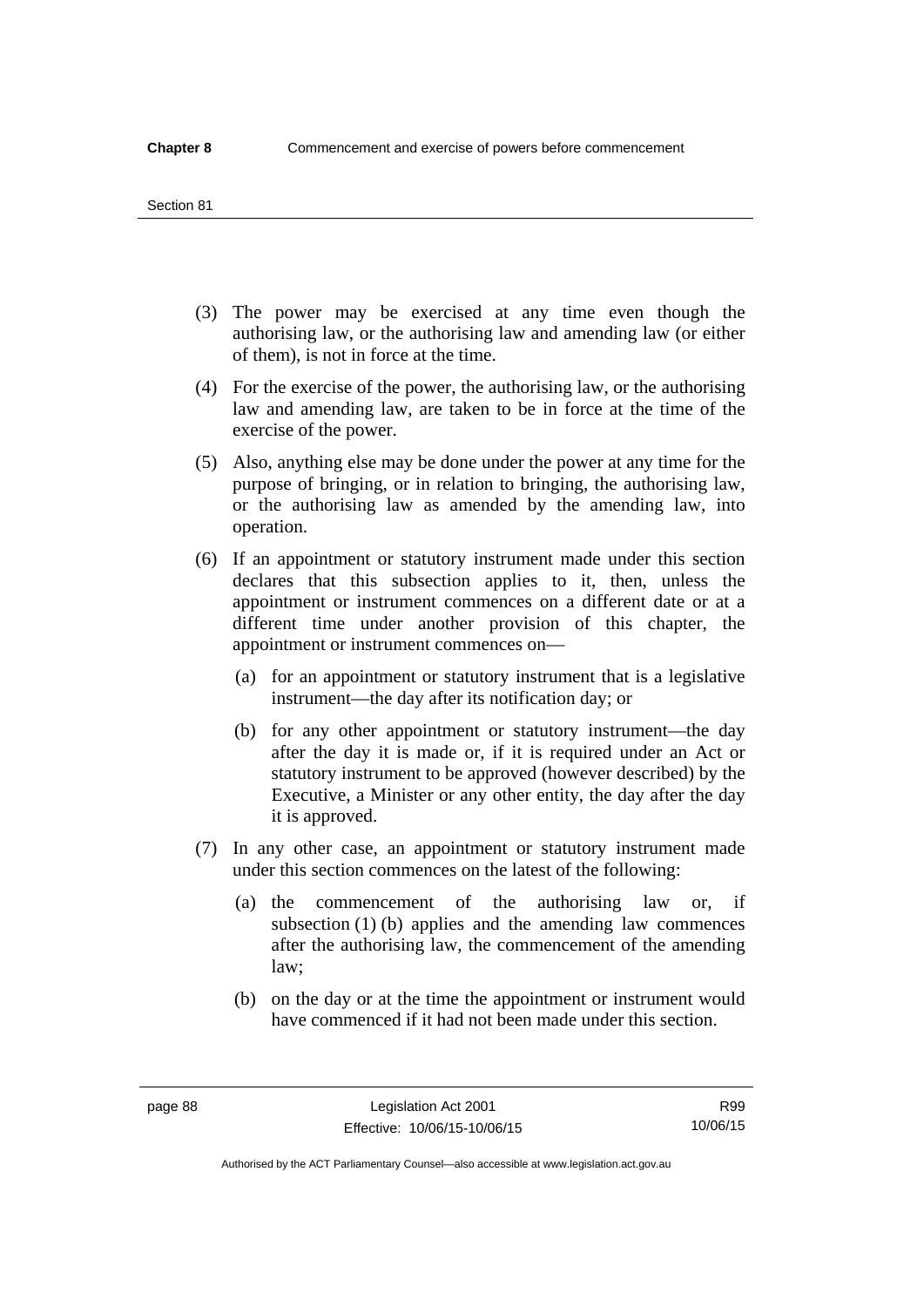- (8) In the application of this section to a statutory instrument that is not a legislative instrument, a reference to the instrument being *notified*  is a reference to the instrument being made or, if it is required under an Act or statutory instrument to be approved (however described) by the Executive, a Minister or any other entity, to the instrument being approved.
- (9) This section is a determinative provision.
	- *Note* See s 5 for the meaning of determinative provisions, and s 6 for their displacement.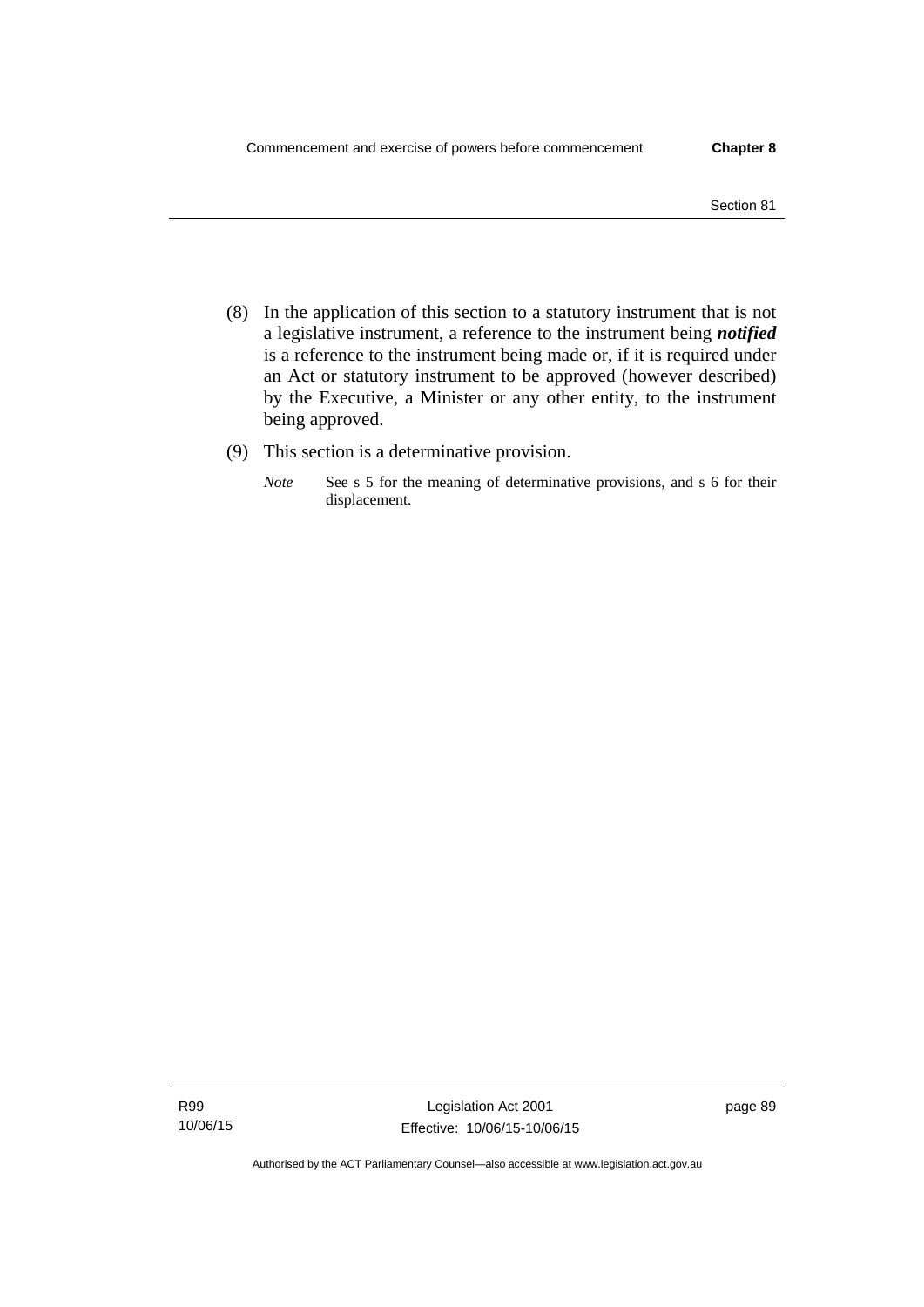Section 82

# **Chapter 9 Repeal and amendment of laws**

# **Part 9.1 General**

## **82 Definitions—ch 9**

In this chapter:

*amend* includes modify.

*law* means an Act or statutory instrument.

*Note* A reference to an Act or statutory instrument includes a reference to a provision of the Act or instrument (see s 7 and s 13).

*repeal* includes lapse and expire.

## **83 Consequences of amendment of statutory instrument by Act**

- (1) If an Act amends a statutory instrument, the instrument may be amended or repealed as if the amendment had been made by another statutory instrument of that kind.
- (2) This section is a determinative provision.
	- *Note* See s 5 for the meaning of determinative provisions, and s 6 for their displacement.

## **84 Saving of operation of repealed and amended laws**

- (1) The repeal or amendment of a law does not—
	- (a) revive anything not in force or existing when the repeal or amendment takes effect; or
	- (b) affect the previous operation of the law or anything done, begun or suffered under the law; or
	- (c) affect an existing right, privilege or liability acquired, accrued or incurred under the law.

R99 10/06/15

Authorised by the ACT Parliamentary Counsel—also accessible at www.legislation.act.gov.au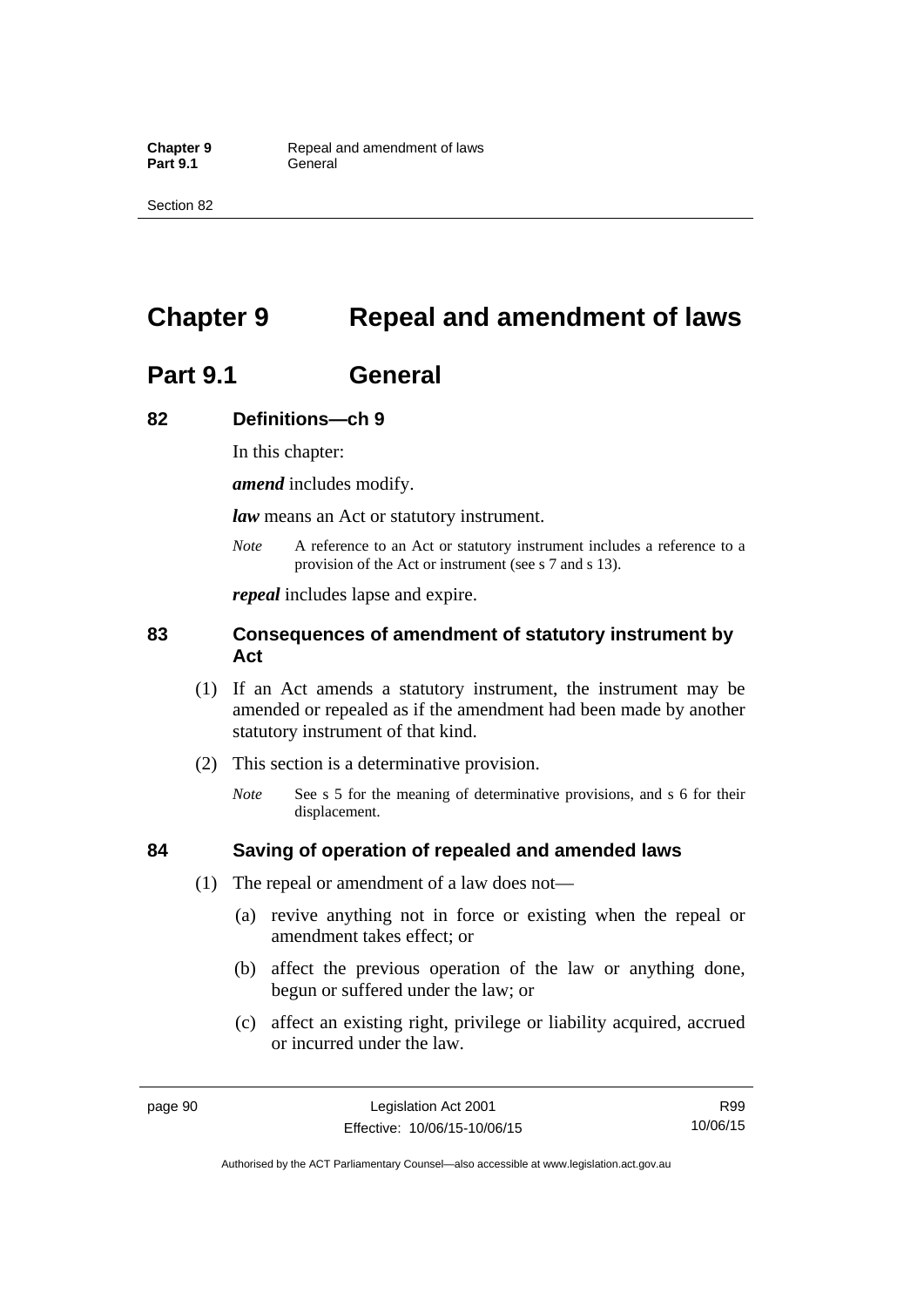- (2) An investigation, proceeding or remedy in relation to an existing right, privilege or liability under the law may be started, exercised, continued or completed, and the right, privilege or liability may be enforced and any penalty imposed, as if the repeal or amendment had not happened.
- (3) Without limiting subsections (1) and (2), the repeal or amendment of a law does not affect—
	- (a) the proof of anything that has happened; or
	- (b) any right, privilege or liability saved by the law.
- (4) This section does not limit any other provision of this chapter and is in addition to any provision of the law by which the repeal or amendment is made.
- (5) This section is a determinative provision.
	- *Note* See s 5 for the meaning of determinative provisions, and s 6 for their displacement.
- (6) In this section:

*liability* includes liability to penalty for an offence against the law.

*penalty* includes punishment and forfeiture.

*privilege* includes immunity.

right includes capacity, interest, status and title.

## **84A Creation of offences and changes in penalties**

- (1) If a law makes an act or omission an offence, the act or omission is only an offence if done or not done after the law commences.
- (2) If a law increases the maximum or minimum penalty, or the penalty, for an offence, the increase applies only to an offence committed after the law commences.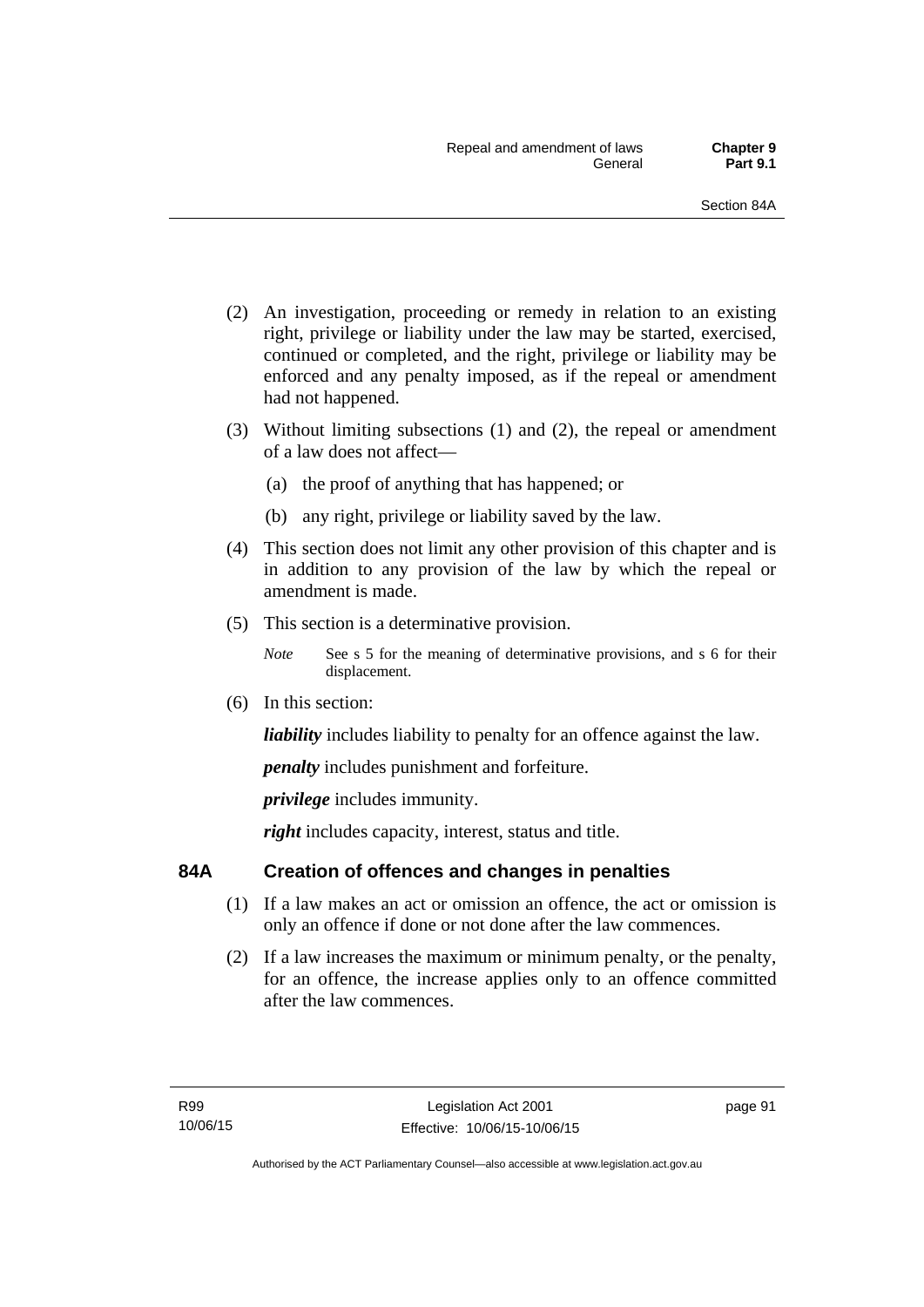- (3) If a law reduces the maximum or minimum penalty, or the penalty, for an offence, the reduction applies to an offence committed before or after the law commences, but does not affect any penalty imposed before the law commences.
- (4) In this section:

*law* means an Act or subordinate law.

- *Note* A reference to an Act or statutory instrument includes a reference to a provision of the Act or instrument (see s 7 and s 8).
- (5) This section is a determinative provision.
	- *Note* See s 5 for the meaning of determinative provisions, and s 6 for their displacement.

R99 10/06/15

Authorised by the ACT Parliamentary Counsel—also accessible at www.legislation.act.gov.au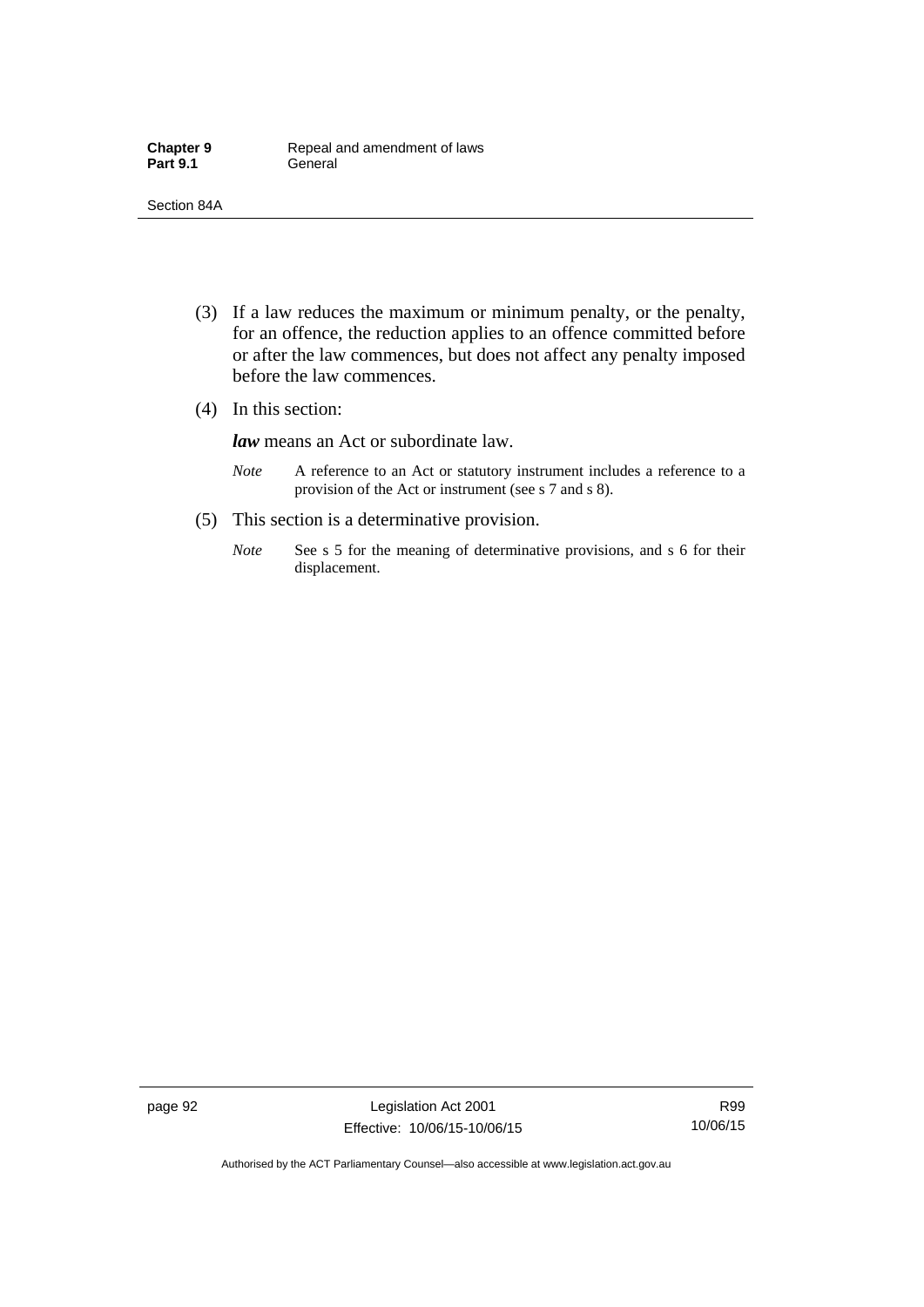## **Part 9.2 Repeal**

## **85 When repeal takes effect**

- (1) This section applies if a law is repealed on a day.
- (2) If the law is remade on that day (with or without changes), the repeal takes effect when the remade law commences.

 (3) If the law is not remade on that day (with or without changes), the law continues in force until the end of the day and the repeal takes effect at midnight on the day.

## **86 Repealed and amended laws not revived on repeal of repealing and amending laws**

 (1) If a law (the *first law*) is repealed by another law (the *other law*), the first law is not revived only because the other law is repealed.

#### **Examples**

- 1 Act A repeals Act B. Act A is repealed. The repeal of Act A does not revive Act B.
- 2 Act A repeals Act B. Act A is automatically repealed under this Act, section 89 (Automatic repeal of certain laws and provisions). The repeal of Act A does not revive Act B.
- *Note* An example is part of the Act, is not exhaustive and may extend, but does not limit, the meaning of the provision in which it appears (see s 126 and s 132).

*Note* Under s 74, if a law commences on a day, it commences at the beginning of the day unless otherwise provided.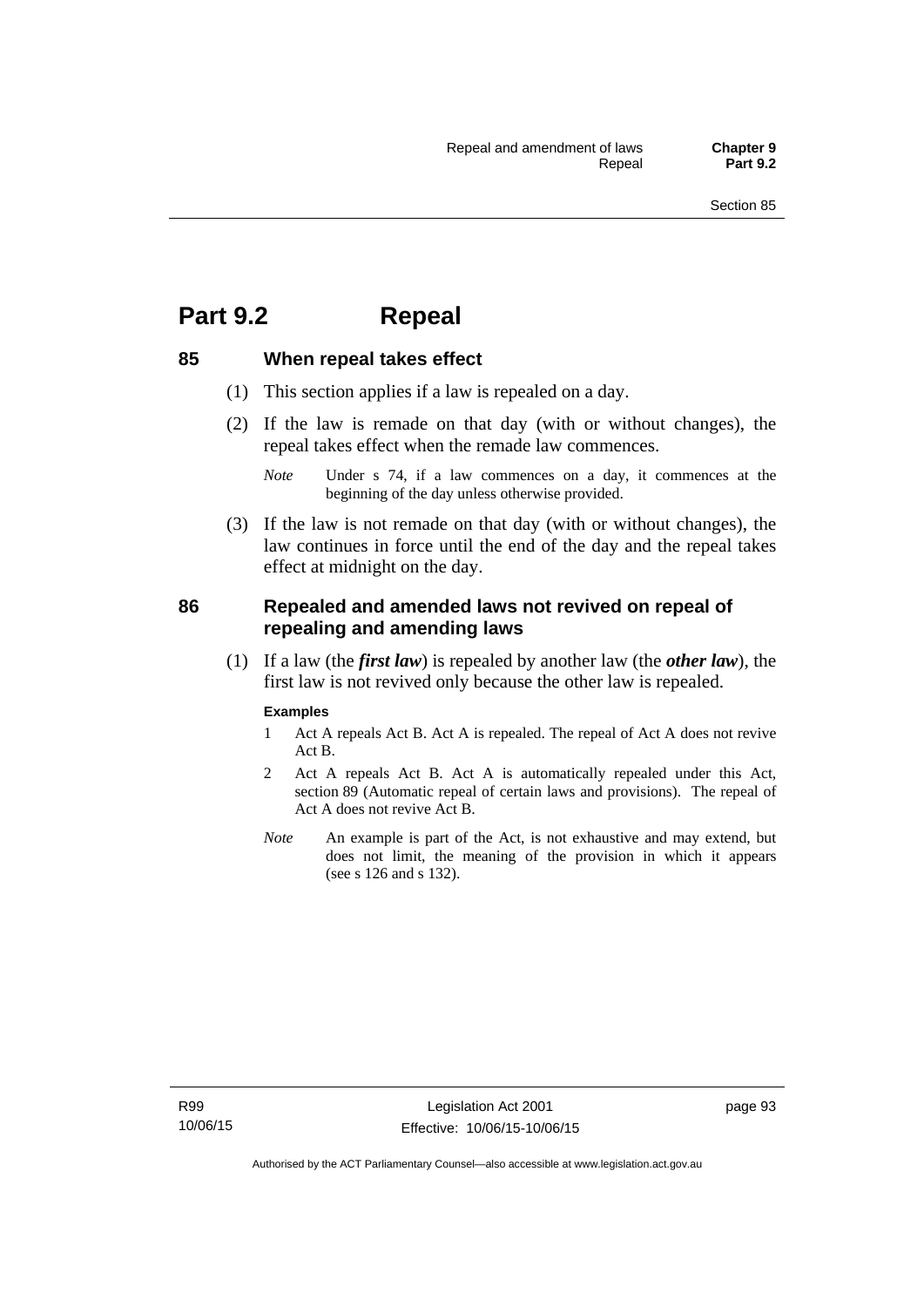(2) If a law (the *first law*) is amended by another law (the *other law*), the continuing operation of the amendments made by the other law is not affected only because the other law is repealed and, in particular, the first law is not revived in the form in which it was in before the amendments took effect only because of the repeal.

#### **Examples**

- 1 Act A amends Act B. Act A is repealed after it has commenced by a later Act C. The amendments made by Act A continue to operate, even though Act A has been repealed.
- 2 Act A amends Act B. Act A is automatically repealed under this Act, section 89. The amendments made by Act A continue to operate, even though Act A has been repealed.
- (3) This section does not limit any other provision of this chapter and is in addition to any provision of the law by which the repeal is made.
- (4) This section is a determinative provision.
	- *Note* See s 5 for the meaning of determinative provisions, and s 6 for their displacement.
- (5) In this section:

*amended* does not include modified.

*law* includes a rule of the common law (including equity).

#### **Examples**

- 1 a common law offence
- 2 a common law rule of practice or procedure
- 3 a right to equitable relief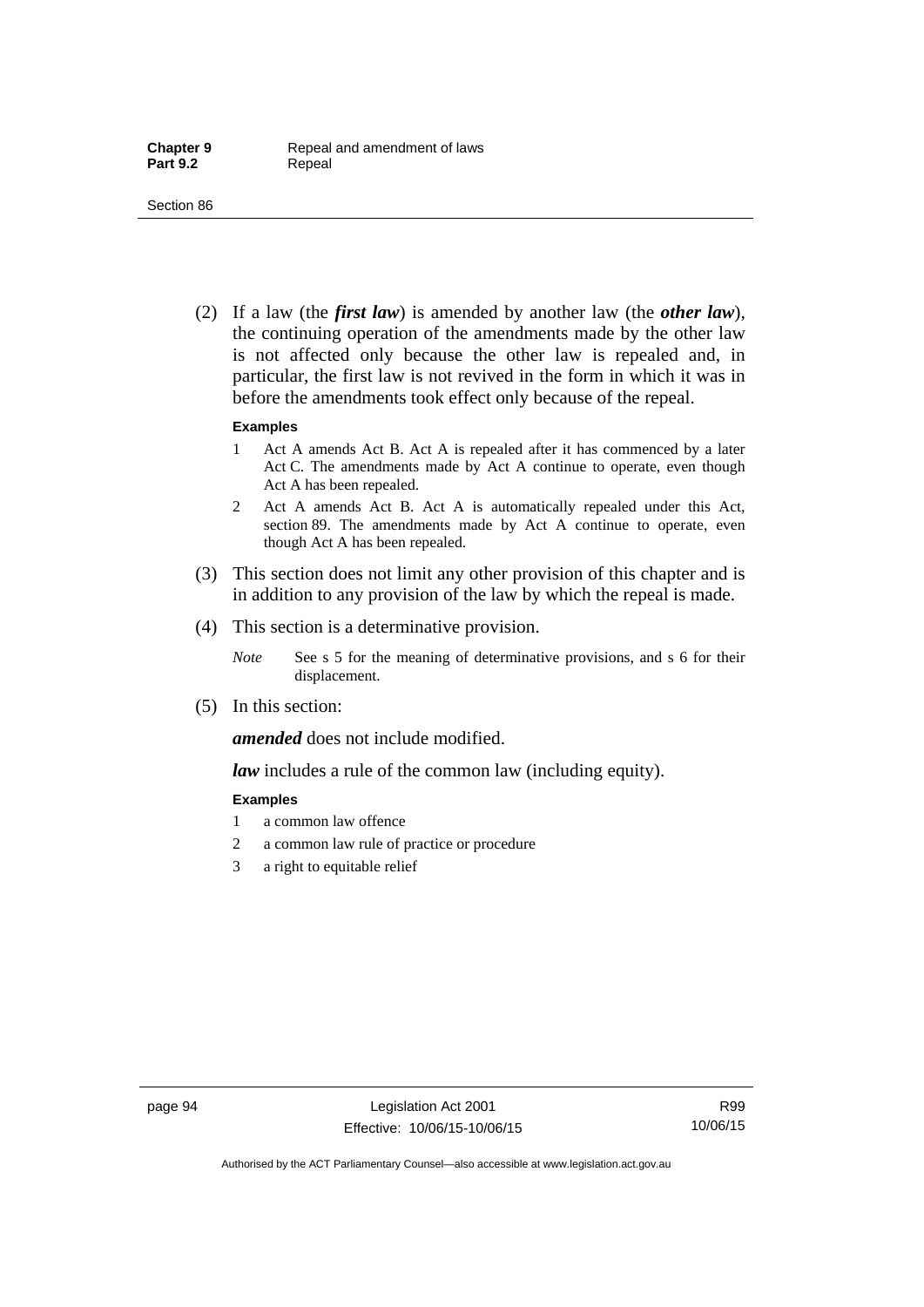## **87 Commencement not undone if repealed**

- (1) If a provision of a law providing for the commencement of the law is repealed after the law has commenced, the repeal of the provision does not affect the continuing operation of the law.
- (2) If a commencement notice providing for the commencement of a law is repealed after the law has commenced, the repeal of the notice does not affect the continuing operation of the law.
- (3) This section does not limit any other provision of this chapter and is in addition to any provision of the law by which the repeal is made.
- (4) This section is a determinative provision.
	- *Note* See s 5 for the meaning of determinative provisions, and s 6 for their displacement.

## **88 Repeal does not end effect of transitional laws etc**

- (1) The continuing operation of a transitional law or validating law is not affected only because the law is repealed.
- (2) Subsection (1) does not apply to a law that is a transitional law or validating law because of modifications that it makes to another law.
- (3) If a law (the *savings law*) declares a law (the *declared law*) to be a law to which this section applies—
	- (a) the effect of the declared law does not end only because of its repeal; and
	- (b) the effect of the savings law does not end only because of its repeal.
- (4) A declaration may be made for subsection (3) about a law whether or not the Act is a law to which subsection (1) applies.
- (5) A declaration made for subsection (3) about a law does not imply that, in the absence of a declaration about it, another law is not a law to which this section applies.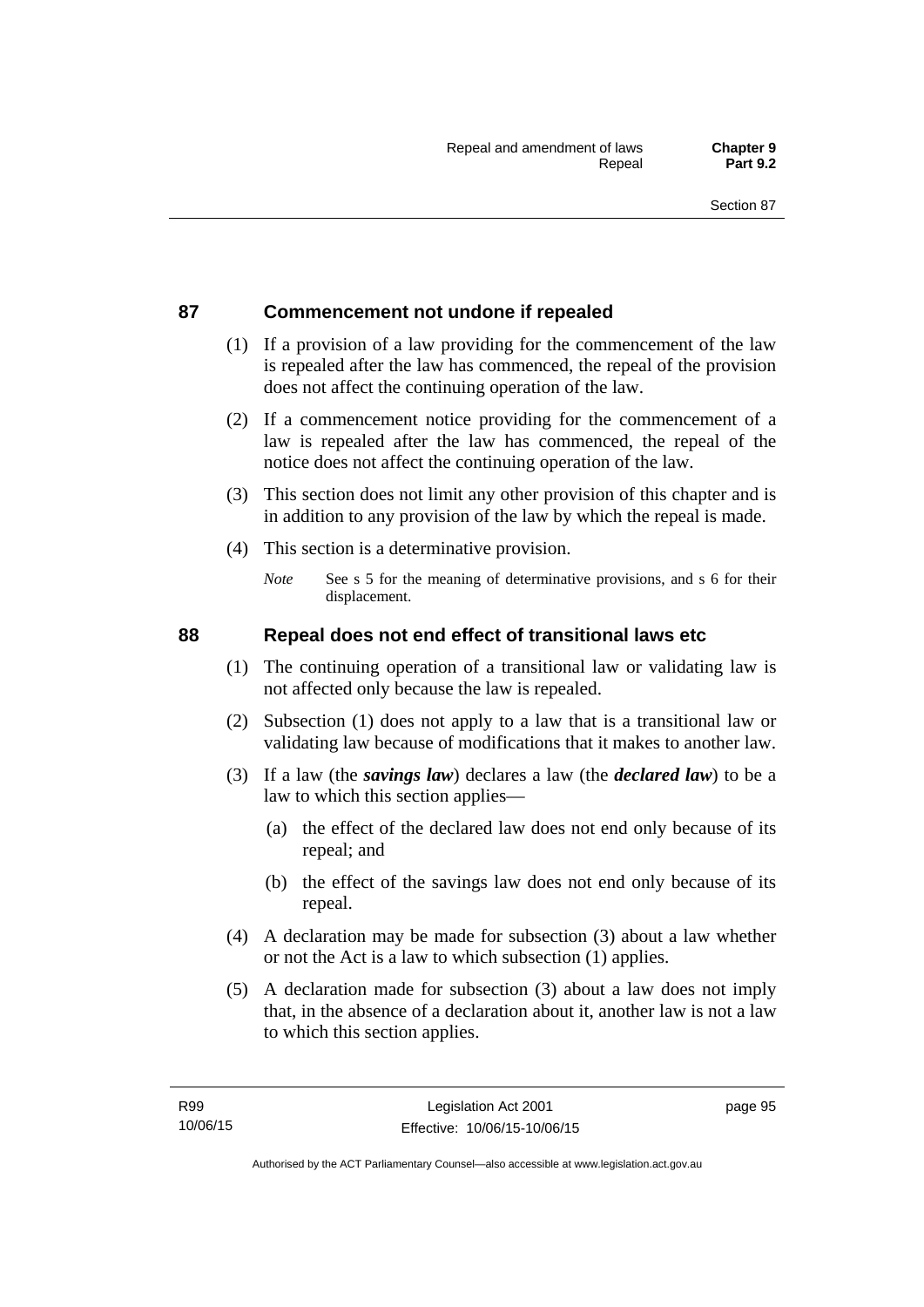- (6) This section does not limit any other provision of this chapter and is in addition to any provision of the law by which the repeal is made.
- (7) This section is a determinative provision.
	- *Note* See s 5 for the meaning of determinative provisions, and s 6 for their displacement.
- (8) To remove any doubt and without limiting section 6 (Legislation Act provisions must be applied), the application of this section to a law is not displaced only because the law is repealed and, in particular, the repeal of the law does not of itself imply an intention to displace the application of this section to the law.
- (9) In this section:

#### *transitional law* means—

- (a) a law made or expressed to be made for a transitional purpose; or
- (b) a law that makes provision consequential on a law mentioned in paragraph (a).

#### **Examples**

- 1 a provision stating that an existing licence under a repealed Act is taken to be a licence of a particular kind under another Act and authorising the imposition of conditions under the other Act
- 2 a provision stating that a provision applies to certain applications made before the commencement of an amendment or only to applications made after the commencement of an amendment
- 3 a declaration made for s (3)
- *Note 1 Transitional* is defined in the dictionary to include application and savings.
- *Note 2* An example is part of the Act, is not exhaustive and may extend, but does not limit, the meaning of the provision in which it appears (see s 126 and s 132).

Authorised by the ACT Parliamentary Counsel—also accessible at www.legislation.act.gov.au

R99 10/06/15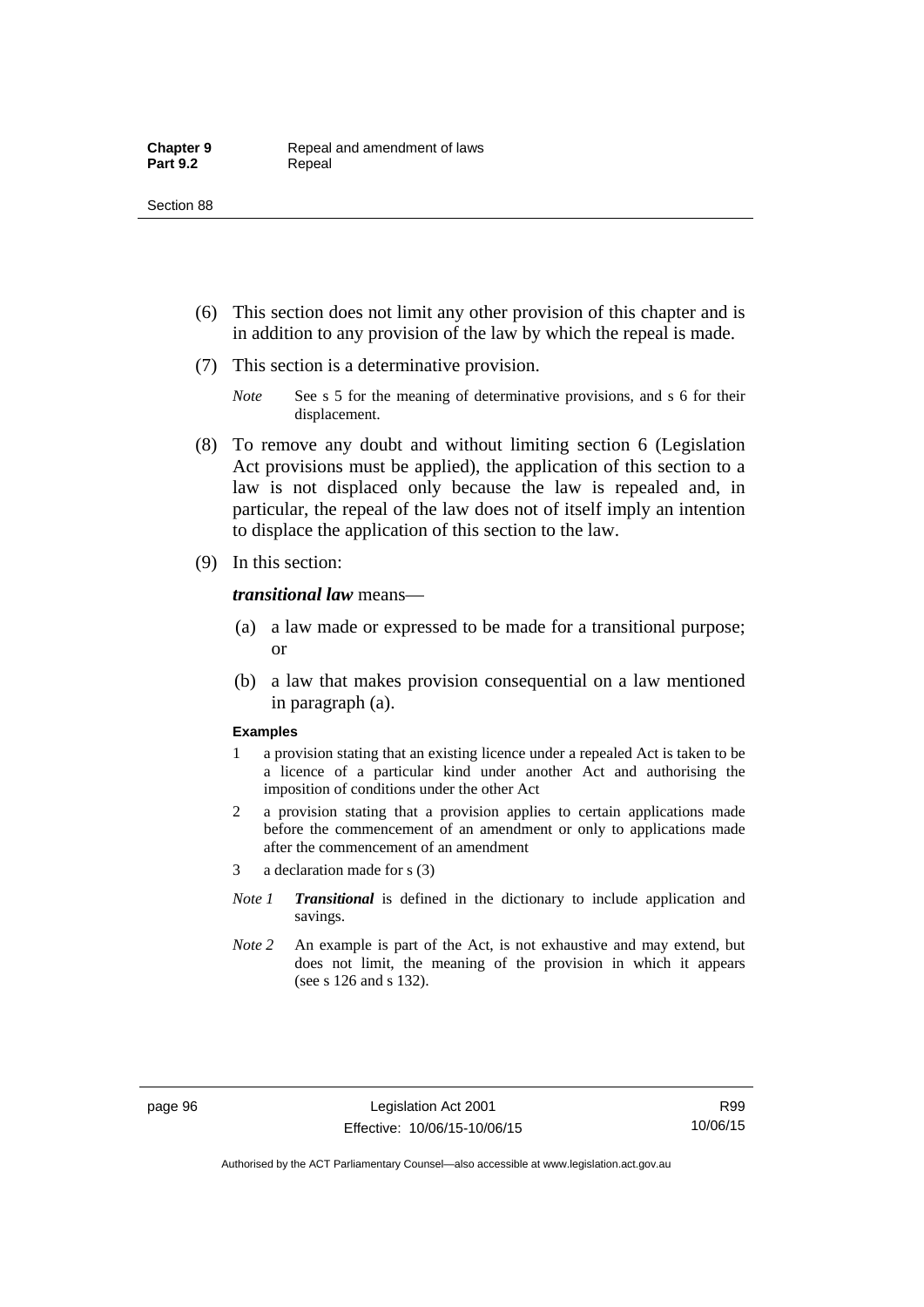#### *validating law* means—

- (a) a law that validates something that is or may be invalid; or
- (b) a law that makes provision consequential on a law mentioned in paragraph (a).

#### **Examples**

- 1 a provision declaring an instrument to have been validly made and acts done in reliance on the instrument to have been validly done
- 2 a provision stating that an instrument that is declared valid is taken to have been amended in a particular way

## **89 Automatic repeal of certain laws and provisions**

- (1) An amending law is automatically repealed on the day after—
	- (a) all of its provisions have commenced; or
	- (b) the last of its provisions that have not commenced are omitted or cannot commence.

#### **Example—provision that can no longer commence**

The *ABC Act 2005* includes a provision that amends the *XYZ Act 2000*. Before the provision commences, the *XYZ Act 2000* is repealed. The provision can, therefore, no longer commence.

- *Note* An example is part of the Act, is not exhaustive and may extend, but does not limit, the meaning of the provision in which it appears (see s 126 and s 132).
- (2) An appropriation Act is automatically repealed on the last day of the financial year for which it makes appropriations.
- (3) An amending provision of a law is automatically repealed immediately after all of the amendments and repeals made by it (or to which it relates) have commenced.
- (4) A commencement provision of a law is automatically repealed immediately after all of the provisions of the law have commenced.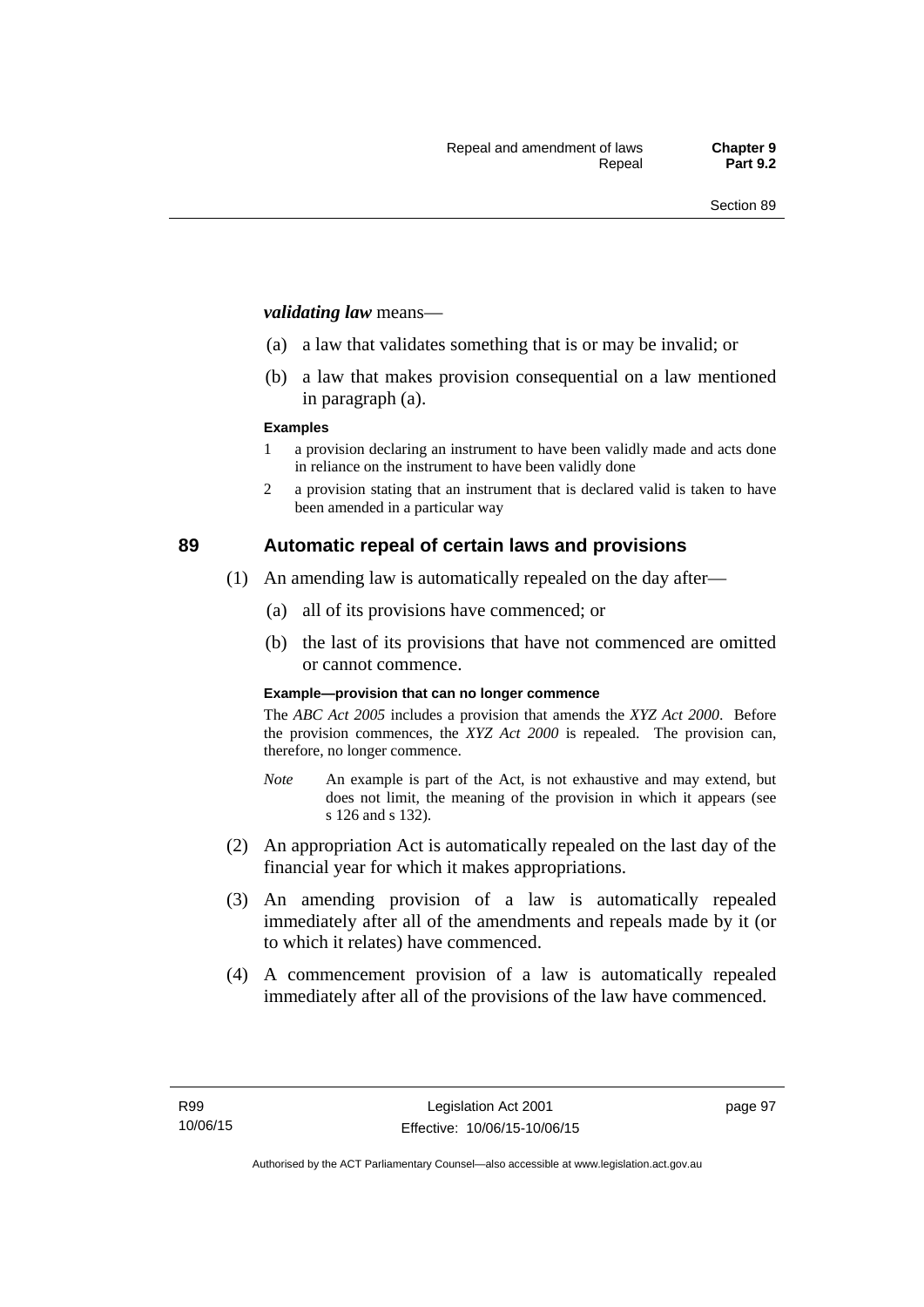- (5) A commencement notice is automatically repealed on the day after the day, or the last of the days, fixed or otherwise determined by the notice for the commencement of a law.
- (6) If an instrument making, or evidencing, an appointment (including an acting appointment) is a legislative instrument, the instrument is automatically repealed—
	- (a) on the day the appointment ends; or
	- (b) if the instrument makes 2 or more appointments that end on different days—on the day the last-ending appointment ends.
- (7) A repeal under this section has effect for all purposes, including, for example, any other provisions of this chapter about repeals.
- (8) If apart from this subsection a law would be automatically repealed on a day that is earlier than its notification day, the law is instead automatically repealed on the day after its notification day.
- (9) In the application of subsection (8) to a statutory instrument that is not a legislative instrument, a reference to the instrument's *notification day* is a reference to the day after the day it is made or, if it is required under an Act or statutory instrument to be approved (however described) by the Executive, a Minister or any other entity, the day after the day it is approved.
- (10) This section does not limit any other provision of this chapter.
- (11) This section is a determinative provision.
	- *Note* See s 5 for the meaning of determinative provisions, and s 6 for their displacement.
- (12) In this section:

*amend* does not include modify.

*amending law* means a law that consists only of provisions of the following kinds:

(a) for an Act—the Act's long title;

Authorised by the ACT Parliamentary Counsel—also accessible at www.legislation.act.gov.au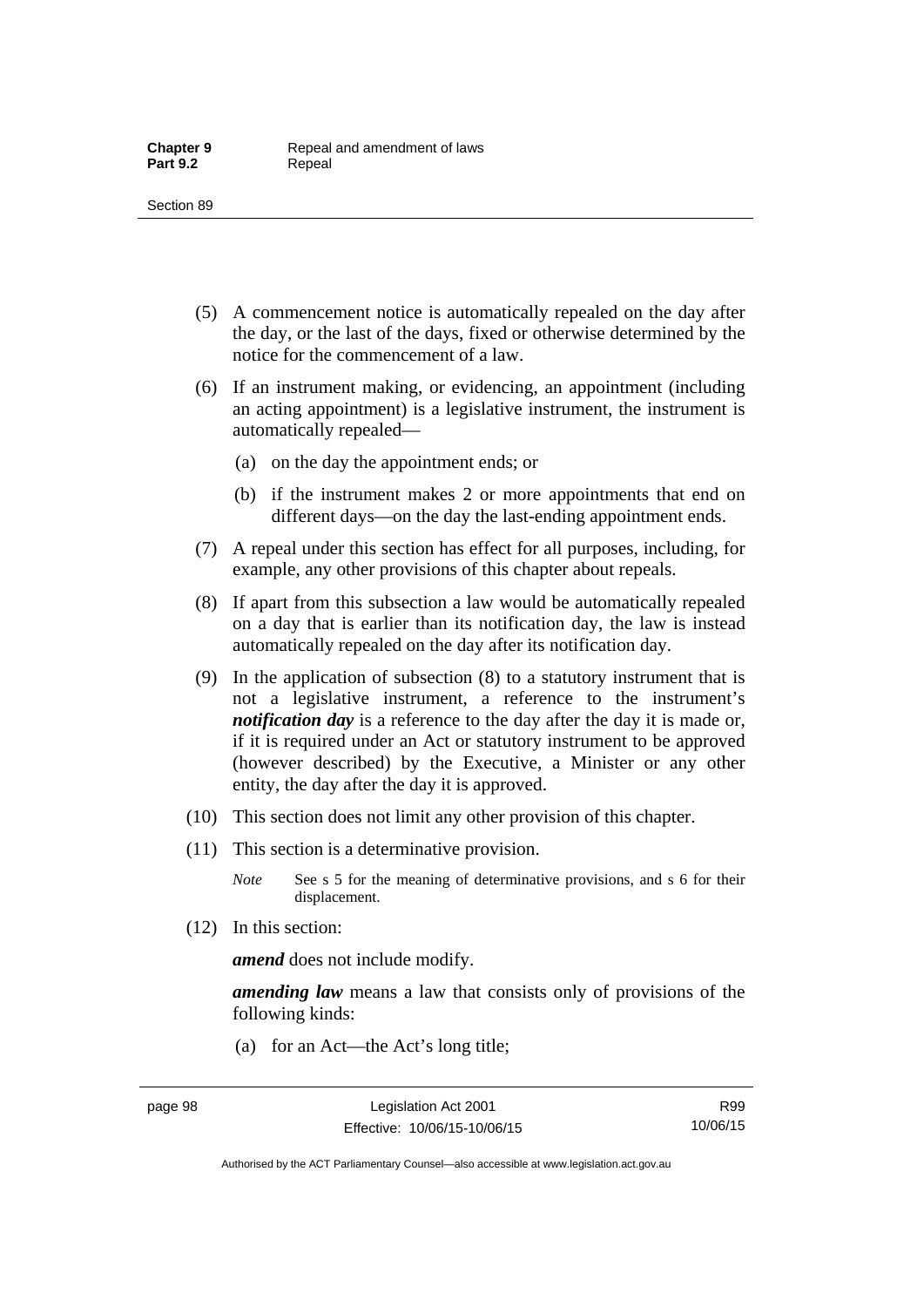- (b) a preamble or recital (however described);
- (c) a provision about the law's name;
- (d) a provision about the law's commencement;
- (e) a provision about the purposes of the law or any of its provisions;

#### **Example**

an objects provision

(f) a provision about the effect of notes;

- (g) a provision providing for the amendment or repeal of a law (including a provision identifying the amended or repealed law);
- (h) a provision declaring a law to be a law to which section 88 (Repeal does not end effect of transitional laws etc) applies;
- (i) a provision about the renumbering of a law;
- (j) a provision authorising or requiring something to be done under chapter 11 (Republication of Acts and statutory instruments).

*amending provision*, of a law, means a provision of the law that only amends or repeals a law, and includes—

- (a) any other provision (for example, a schedule) of the law that only identifies the law amended or repealed; and
- (b) any other provision (for example, a part heading) of the law that only identifies (or groups) provisions that are amended or repealed.

*Note* A note itself is not part of an Act or statutory instrument (see s 127).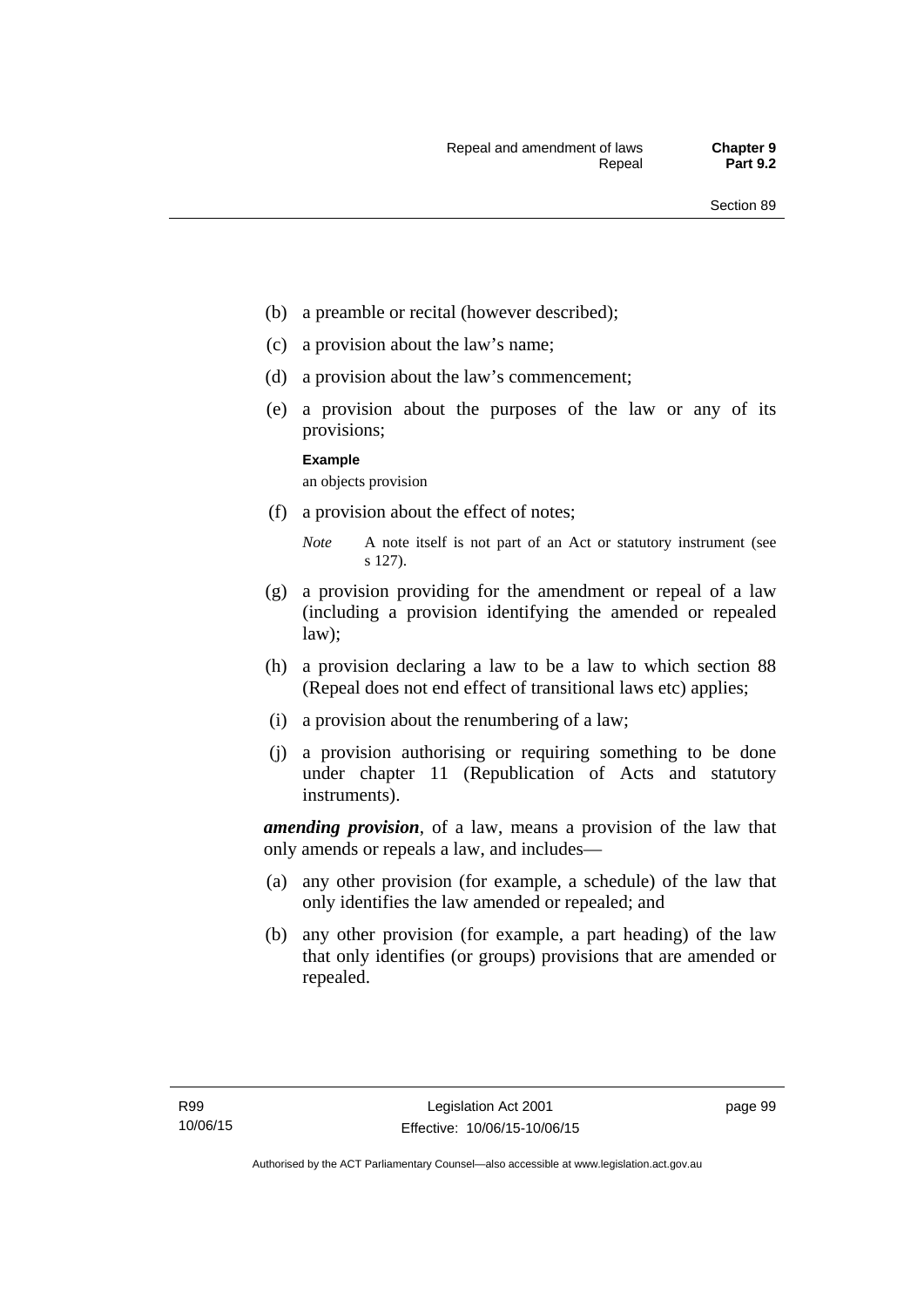#### *appropriation Act*—see the *[Financial Management Act 1996](http://www.legislation.act.gov.au/a/1996-22)*, dictionary.

*commencement provision*, of a law, means a provision of the law that only provides for the commencement of the law.

#### **Example 1—s 89**

The *Hypothetical Amending Act 2002* repeals and amends a number of Acts. The Act contains the following provisions:

- a long title
- a provision about the Act's name
- a provision about the Act's commencement
- repealing provisions (that is, a provision stating that the Act repeals the Acts mentioned in sch 1 and a schedule (sch 1) setting out the names of the repealed Acts)
- amending provisions (that is, a provision stating that the Act amends the Acts mentioned in sch 2 and a schedule (sch 2) setting out the amended Acts and the amendments of them)
- a provision about the application of this Act, s 88 (Repeal does not end effect of transitional laws etc) to a provision being repealed
- a provision requiring an amended Act (the *XYZ Act 1990*), or a provision of the *XYZ Act 1990*, to be renumbered in the next republication of the Act under this Act.

The Act contains no other provisions. Its repealing provisions, and its other provisions apart from the naming provision, the commencement provision and the amending provisions, commence on the day after its notification day, 22 March 2002. Its amending provisions commence on a date fixed by the Minister by written notice, 12 April 2002. The Act is automatically repealed under s 89 on the day after all of its provisions have commenced, 13 April 2002.

#### **Example 2—s 89**

The *Example Act 2001* contains provisions establishing a new licensing scheme. It also amends several Acts and repeals others. Because it contains the scheme provisions, it is not an amending law covered by s (1). It is, therefore, not automatically repealed under s 89.

page 100 Legislation Act 2001 Effective: 10/06/15-10/06/15

R99 10/06/15

Authorised by the ACT Parliamentary Counsel—also accessible at www.legislation.act.gov.au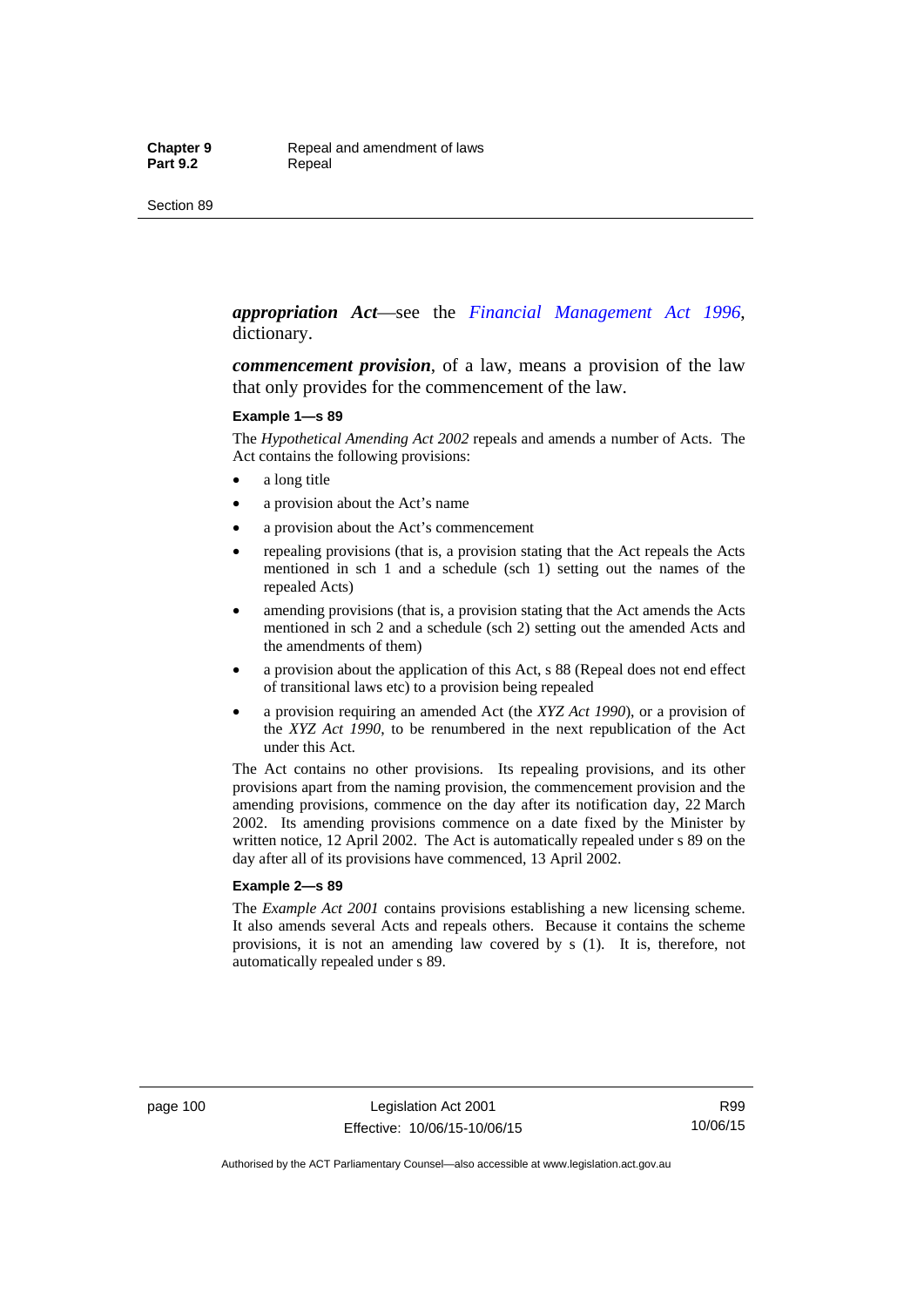#### **Example 3—s 89—see s (12), def** *amending provision*

The *Plant Diseases Act 2003* (hypothetical), pt 6 is as follows:

#### **Part 6 Repeals and consequential amendment**

#### **42 Repeal of Plant Diseases Act 1934**

The *Plant Diseases Act 1934* A1934-21 is repealed.

#### **43 Repeal of Plant Diseases Regulations 1938**

The *Plant Diseases Regulations 1938* (made on 11 February 1938) is repealed.

#### **44 Administrative Decisions (Judicial Review) Act 1989, schedule 1, new item 6**

*insert* 

6 This Act does not apply to decisions of the Minister under the *Plant Diseases Act 2003*, part 3 (Measures for the control of diseases and pests).

Under the definition of *amending provision*, the heading to pt 6, as well as the contents of pt 6, are automatically repealed under s 89.

*Note* An example is part of the Act, is not exhaustive and may extend, but does not limit, the meaning of the provision in which it appears (see s 126 and s 132).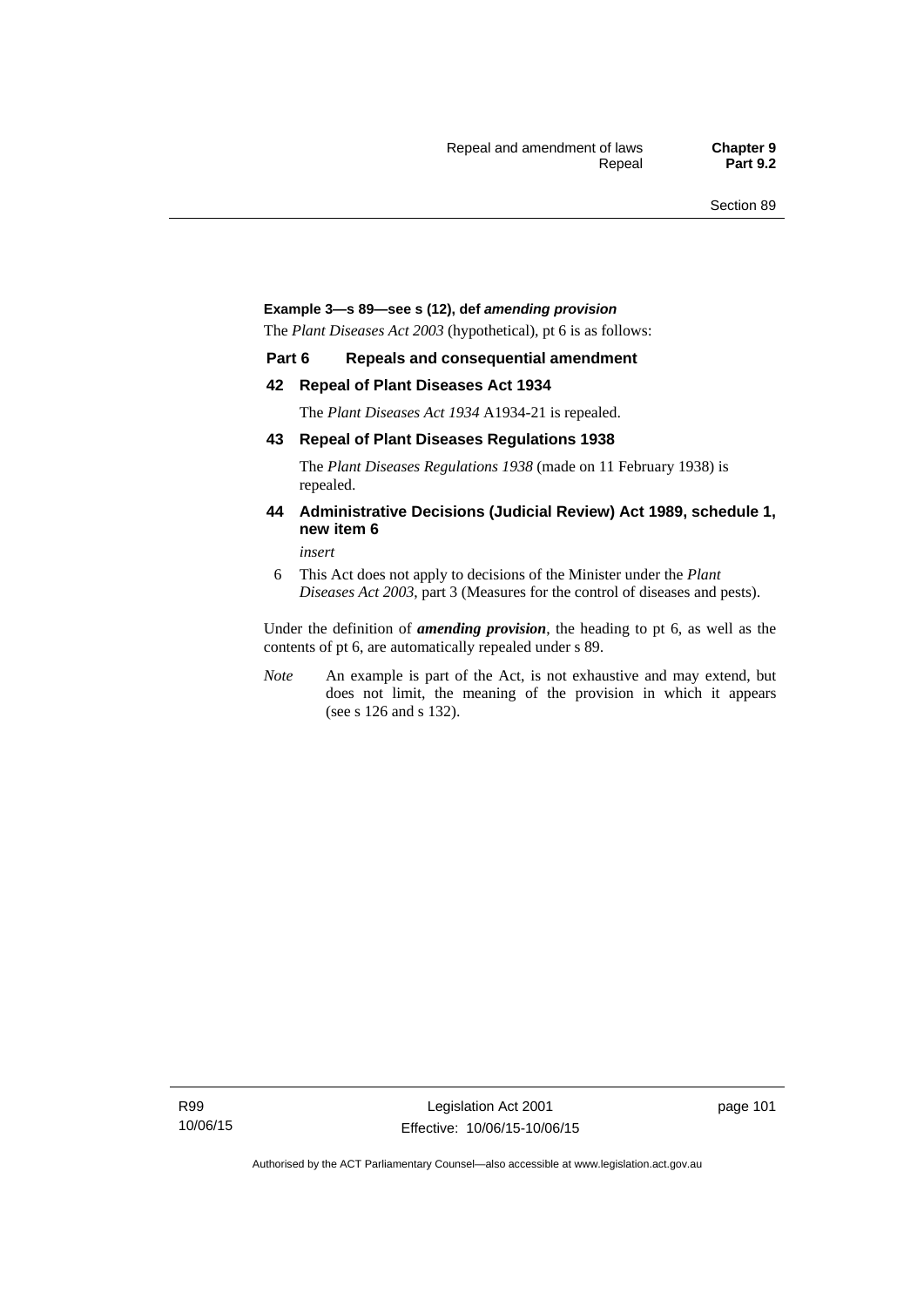## **Part 9.3 Amendment**

### **90 Law and amending laws to be read as one**

A law and all laws amending it are to be read as one.

### **91 Insertion of provisions by amending law**

- (1) This section applies if a law (the *amending law*) amends another law (the *amended law*) by inserting any of the following provisions, and does not exactly specify the position in the amended law where it is to be inserted:
	- (a) a chapter, part, division, subdivision, section or subsection (an *inserted chapter, part, division, subdivision, section* or *subsection*);
	- (b) a paragraph (an *inserted paragraph*);
	- (c) a subparagraph (an *inserted subparagraph*);
	- (d) a sub-subparagraph (an *inserted sub-subparagraph*);
	- (e) a definition (an *inserted definition*);
	- (f) any other provision (a *miscellaneous inserted provision*).
- (2) An inserted chapter, part, division, subdivision, section or subsection is inserted in the appropriate numerical or alphanumerical position in the amended law.
- (3) An inserted paragraph is inserted in the appropriate alphabetical position in the amended law.
- (4) An inserted subparagraph is inserted in the appropriate numerical or alphanumerical position in the amended law.
- (5) An inserted sub-subparagraph is inserted in the appropriate alphabetical position in the amended law.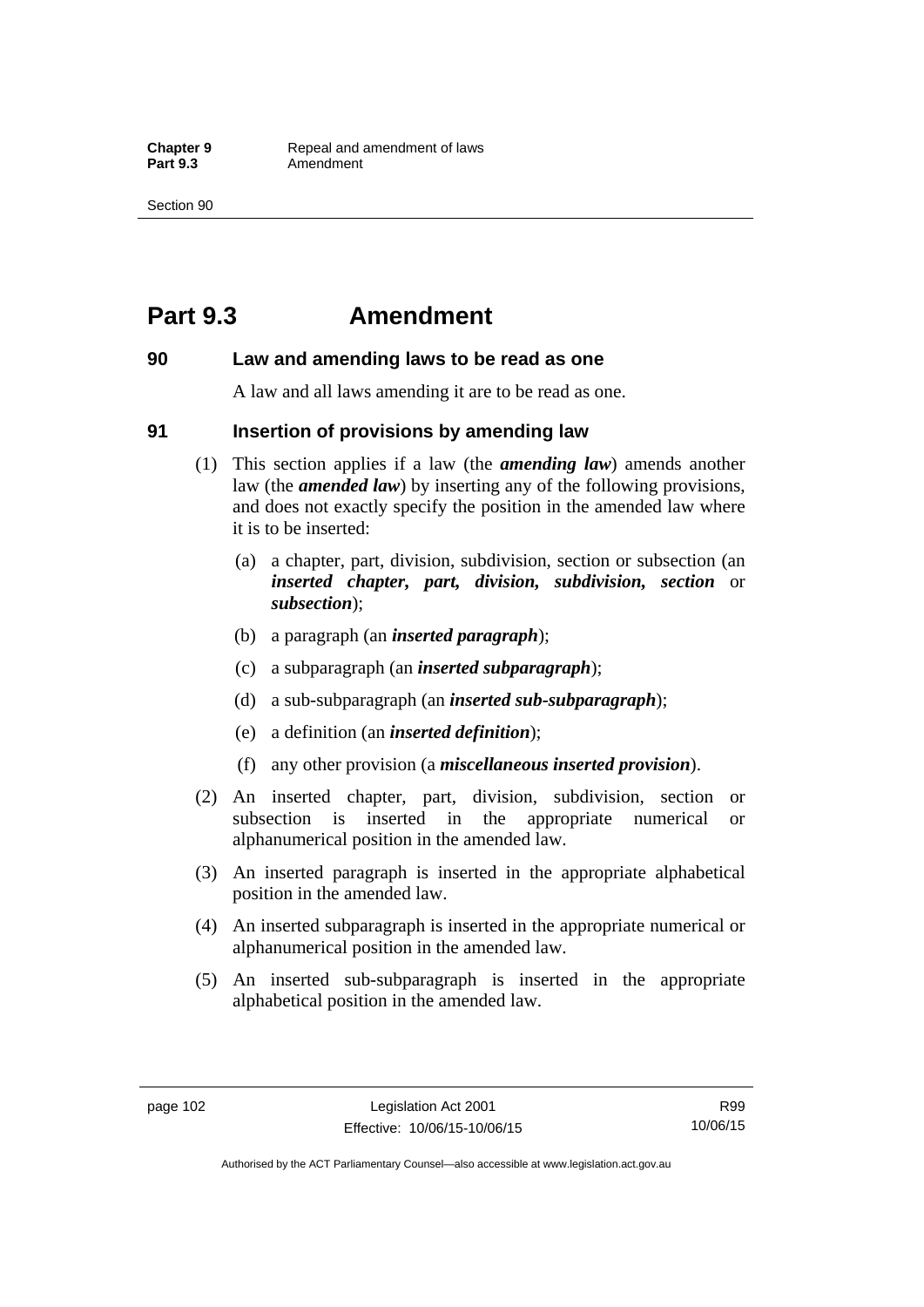- (6) An inserted definition is inserted in the appropriate alphabetical position (worked out on a letter-by-letter basis) in a series of definitions in the amended law.
- (7) A miscellaneous inserted provision is inserted in the appropriate position in the amended law.
- (8) In applying this section to a law that is divided otherwise than into sections, a reference to a section or subsection is a reference to a corresponding provision of the law.
- (9) In working out the appropriate position where a provision is to be inserted in the amended law, regard may be had to the following:
	- (a) the provision number or letter;
	- (b) the heading of the relevant amending provision of the amending law;
	- (c) any other amendments in the amending law including the order of amendments;
	- (d) anything else in the amending law or amended law;
	- (e) current legislative drafting practice.

#### **Examples**

- 1 If a part numbered '3' is to be inserted into an amended law with an existing sequence of parts 'part 1—part 2—part 4', inserted part 3 is inserted between parts 2 and 4.
- 2 If a division numbered '2.2A' is to be inserted into an amended law with an existing sequence of divisions in part 2 'division 2.1—division 2.2 division 2.3', inserted division 2.2A is inserted between divisions 2.2 and 2.3.
- 3 If a section numbered '6AA' is to be inserted into an amended law with an existing sequence of sections 'section 6—section 6A—section 6B', inserted section 6AA is inserted between sections 6A and 6B.
- 4 If a section numbered '7A' is to be inserted (by an amending section headed 'New section 7A', with the command '*in division 2.2, insert*') into an amended law with an existing sequence 'section 7 [in division 2.2] division 2.3 heading—section 8', inserted section 7A is inserted between section 7 and the division 2.3 heading (that is, at the end of division 2.2).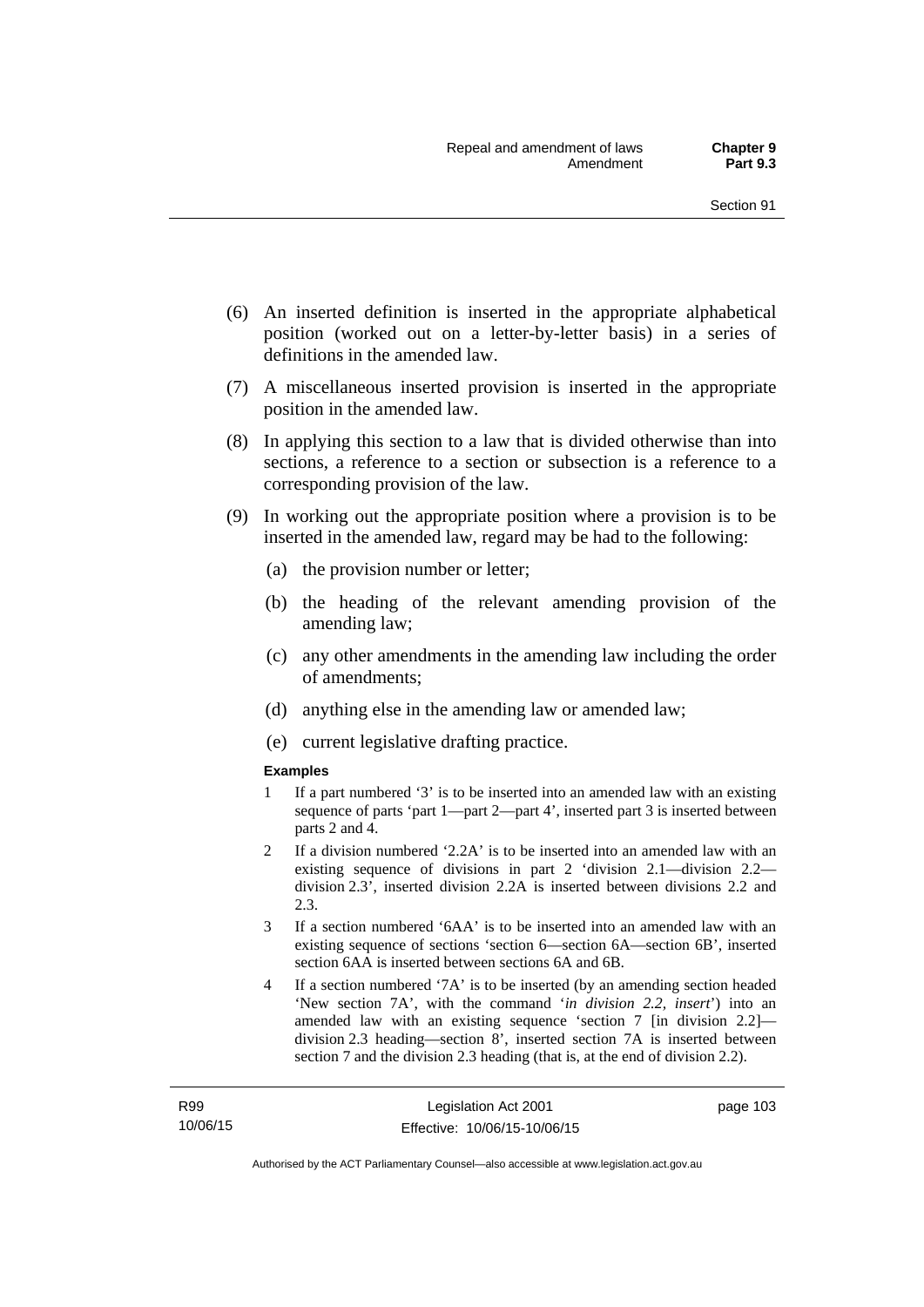- 5 If a section numbered '7A' is to be inserted (by an amending section headed 'New section 7A', with the command '*in division 2.3, insert*') into an amended law with an existing sequence 'section 7 [in division 2.2] division 2.3 heading—section 8', inserted section 7A is inserted between the division 2.3 heading and section 8 (that is, at the beginning of division 2.3).
- *Note* An example is part of the Act, is not exhaustive and may extend, but does not limit, the meaning of the provision in which it appears (see s 126 and s 132).
- (10) This section is a determinative provision.
	- *Note* See s 5 for the meaning of determinative provisions, and s 6 for their displacement.
- (11) In this section:

*insert* includes relocate.

#### **92 Amendment to be made wherever possible**

- (1) If a law amends another law—
	- (a) by omitting a word; or
	- (b) by substituting a word for another word; or
	- (c) by inserting a word before or after a particular word;

the amendment is to be made wherever possible in the other law.

#### **Example**

The *XYZ Amendment Act 2002* is expressed to omit the word 'authorised' from the *ABC Act 1998*, s 20. The word 'authorised' is used once in the heading to s 20, 3 times in s 20 (1), twice in s 20 (3), once in an example to s 20 (4) and twice in a note to s 20 (5). The amendment omits each of those references to the word 'authorised'.

- *Note* An example is part of the Act, is not exhaustive and may extend, but does not limit, the meaning of the provision in which it appears (see s 126 and s 132).
- (2) This section is a determinative provision.
	- *Note* See s 5 for the meaning of determinative provisions, and s 6 for their displacement.

R99 10/06/15

Authorised by the ACT Parliamentary Counsel—also accessible at www.legislation.act.gov.au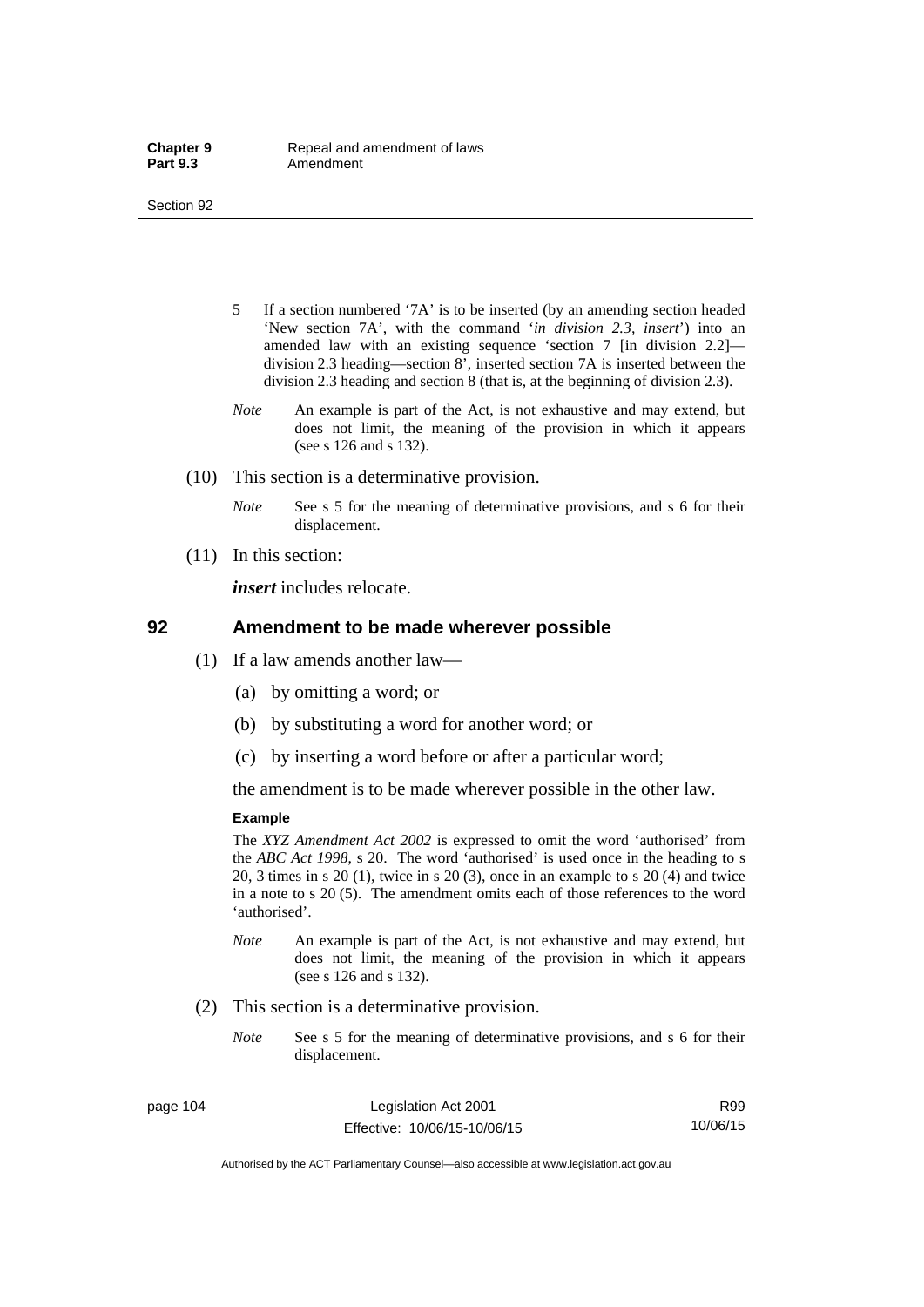## **93 Provisions included in another provision for amendment purposes**

- (1) This section applies for the purpose of amending a law.
- (2) The heading to a chapter, part, division, subdivision, schedule, dictionary, section or any other provision of the law forms part of the provision to which it is a heading.
- (3) An example at the end of a provision of the law is part of the provision unless the example is expressed in a way that indicates that it applies only to another provision.
- (4) A note at the end of a provision of the law is taken, for this section, to be part of the provision unless the note is expressed in a way that indicates that it applies only to another provision.
- (5) However, a note in a law is not, for any other purpose, part of the law.

*Note* Section 127 (Material that is not part of Act or statutory instrument) deals with the status of notes.

- (6) A penalty at the end of a subsection of the law—
	- (a) is part of the subsection unless the penalty is expressed in a way that indicates that it applies only to other subsections of the section; or
	- (b) if the penalty is expressed in a way that indicates that it applies only to other subsections—is part of the section.
- (7) A penalty at the end of a section of the law that is not divided into subsections is part of the section.
- (8) The word 'and', 'or' or 'but', or a similar word, at the end of a paragraph, subparagraph, sub-subparagraph or another provision of the law is part of the provision.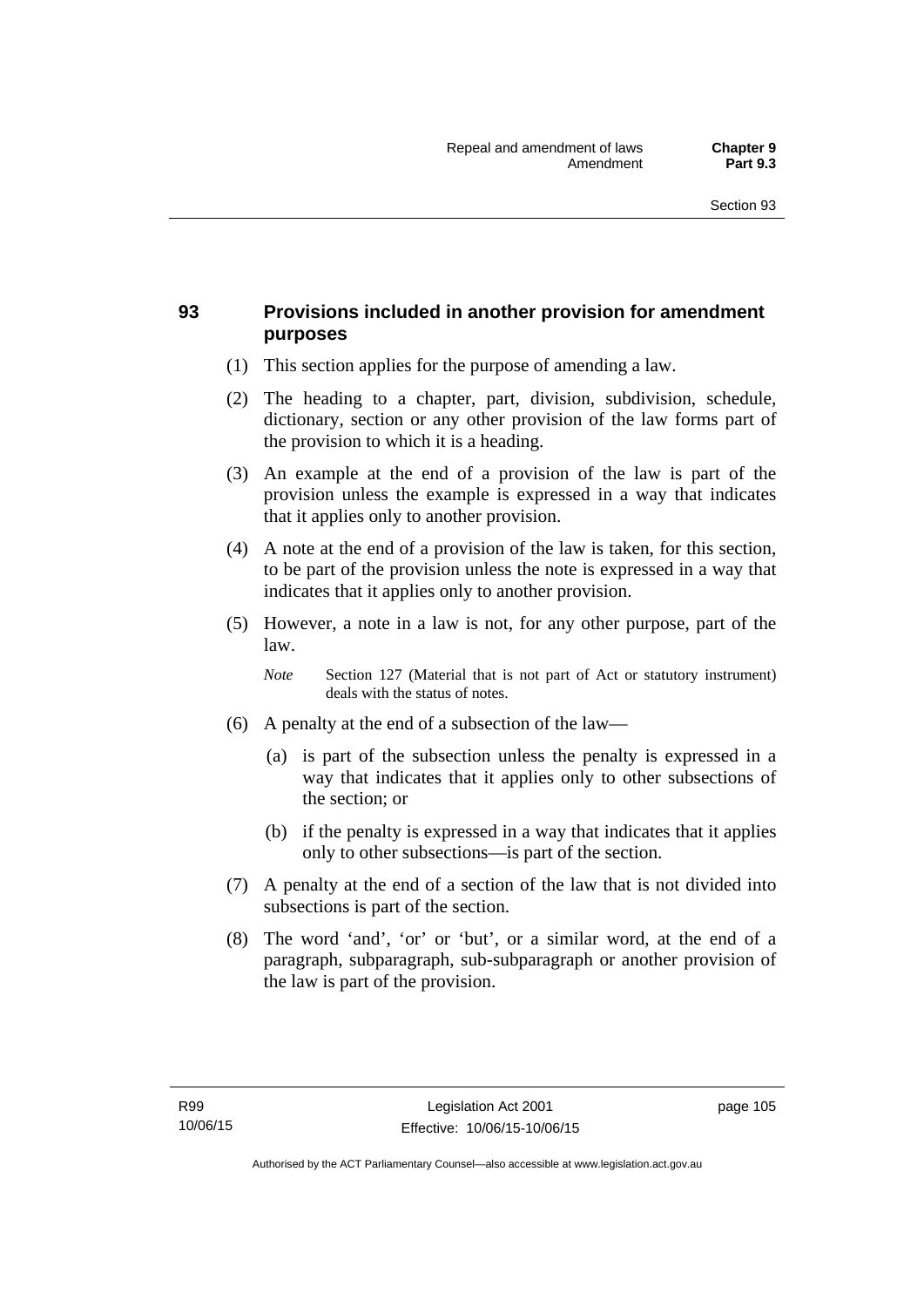- (9) In working out whether an example or note is at the end of a provision of the law, any penalty is to be disregarded, and, for an example, any note is to be disregarded.
	- *Note* According to current legislative drafting practice, examples, notes and penalties to a provision are arranged in the following order at the end of provisions:
		- 1 penalty (first)
		- 2 examples
		- 3 notes (last).
- (10) In applying this section to a law that is divided otherwise than into sections, a reference to a section or subsection is a reference to a corresponding provision of the law.
- (11) This section is a determinative provision.
	- *Note* See s 5 for the meaning of determinative provisions, and s 6 for their displacement.

### **94 Continuance of appointments etc made under amended provisions**

- (1) This section applies if—
	- (a) a law expressly or impliedly authorises or requires—
		- (i) the making of an appointment or statutory instrument; or
		- (ii) the delegation of a function; or
		- (iii) the issue of a licence or permit (however described); or
		- (iv) the doing (however described) of anything else; and
	- (b) the law is amended by another law; and
	- (c) under the amended law—
		- (i) the appointment or statutory instrument may be made; or
		- (ii) the function may be delegated; or

Authorised by the ACT Parliamentary Counsel—also accessible at www.legislation.act.gov.au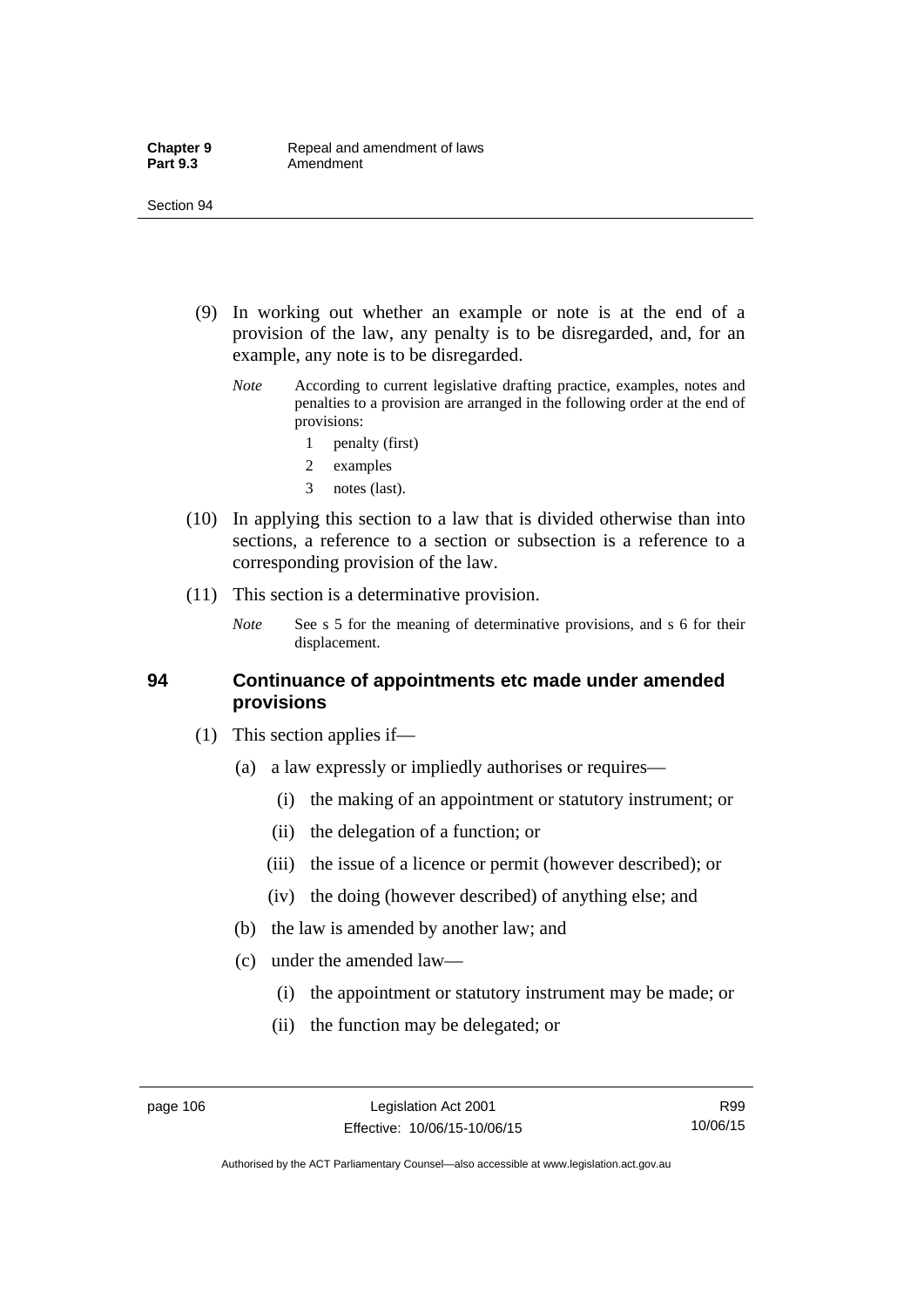- (iii) the licence or permit may be issued; or
- (iv) the thing may be done;

whether by the same or a different entity.

#### **Examples—par (a) (iv)**

- 1 the giving of an approval, consent or permission
- 2 the making of a recommendation
- *Note* An example is part of the Act, is not exhaustive and may extend, but does not limit, the meaning of the provision in which it appears (see s 126 and s 132).
- (2) An appointment, statutory instrument, delegation, licence, permit or anything else mentioned in subsection (1) that was in force immediately before the commencement of the amendment continues to have effect as if it had been made, issued or done (however described) under the amended law.
- (3) This section is a determinative provision.
	- *Note* See s 5 for the meaning of determinative provisions, and s 6 for their displacement.
- (4) In this section:

*amend* includes omit and re-enact in the same law (with or without changes), but does not include omit and re-enact in another law.

*appointment* includes acting appointment.

## **95 Status of modifications**

- (1) If a law is modified by another law, the law operates as modified but the modification does not amend the text of the law.
- (2) This section is a determinative provision.
	- *Note* See s 5 for the meaning of determinative provisions, and s 6 for their displacement.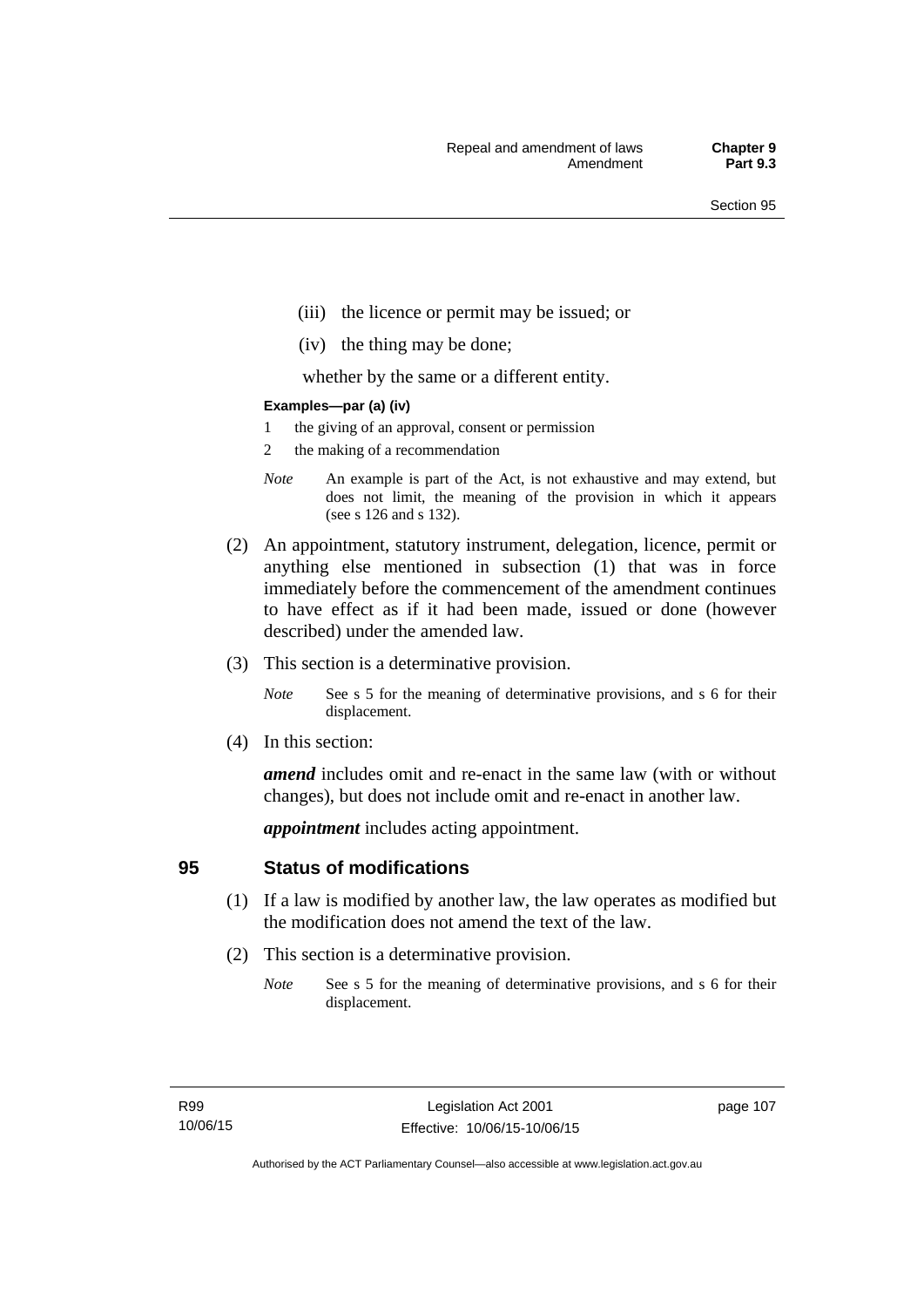## **96 Relocated provisions**

- (1) This section applies if a provision of a law is relocated (with or without changes) to a different place in the same law or to a different law.
- (2) The operation or meaning of the provision is not affected only because of the provision's relocation.
- (3) Without limiting subsection (2), if before its relocation the provision was to be interpreted in a particular way, it is to be interpreted in that way in its new location.

#### **Example**

If a provision of an Act is to be interpreted as if it were a law consolidating the provisions of other laws and it is relocated into another Act, it is to be interpreted in the same way in its new location.

- *Note* An example is part of the Act, is not exhaustive and may extend, but does not limit, the meaning of the provision in which it appears (see s 126 and s 132).
- (4) However, the provision has effect subject to any changes made to, or in relation to, it.
- (5) This section is a determinative provision.
	- *Note* See s 5 for the meaning of determinative provisions, and s 6 for their displacement.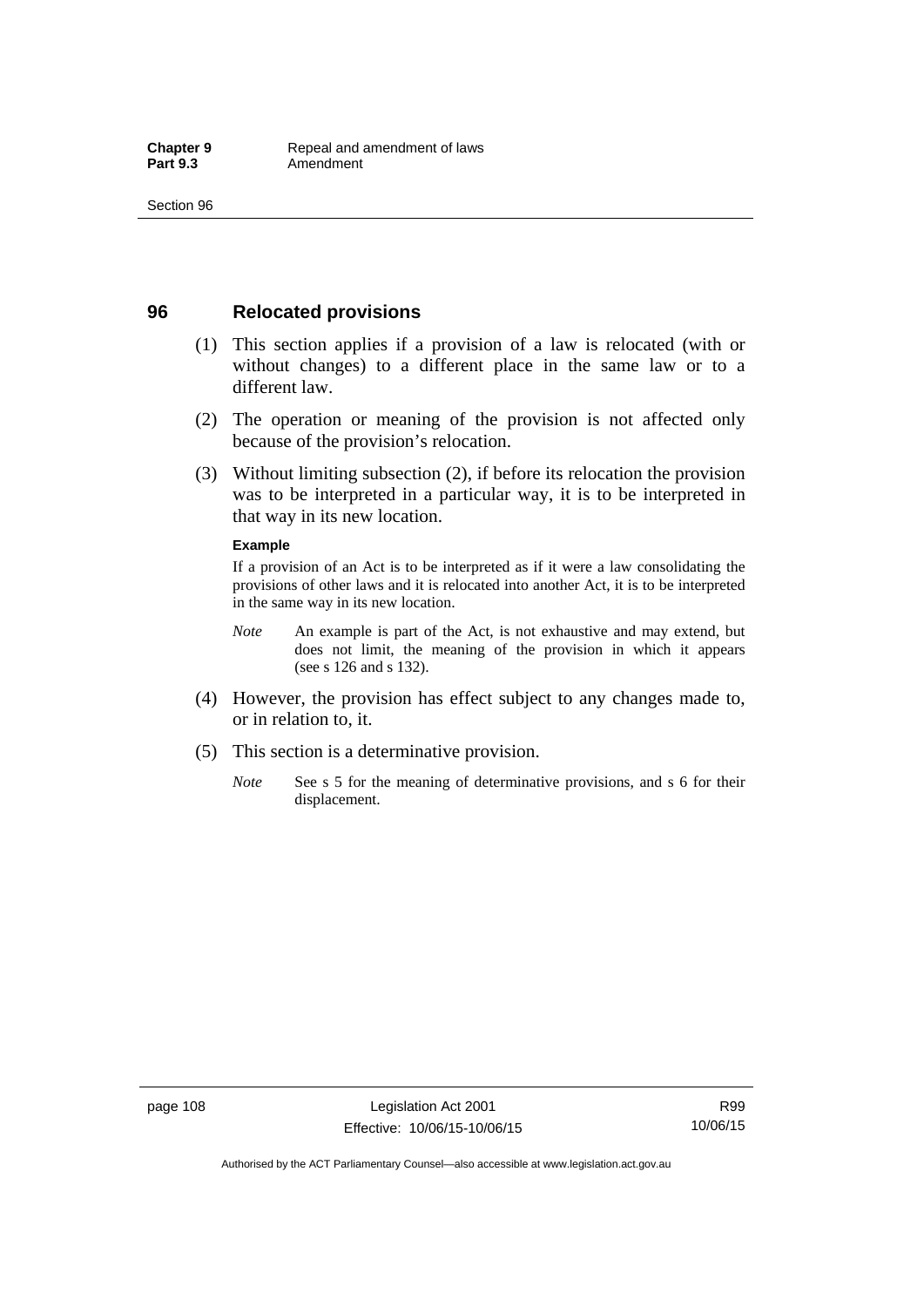## **Chapter 10 Referring to laws**

## **97 Definitions—ch 10**

(1) In this chapter:

*ACT law* means an Act or statutory instrument.

*Note* A reference to an Act or statutory instrument includes a reference to a provision of the Act or instrument (see s 7 and s 13).

*law* means an ACT law or a law of another jurisdiction.

*law of another jurisdiction* means an Act or statutory instrument of another jurisdiction, and includes a provision of an Act or statutory instrument of another jurisdiction.

- *Note Another jurisdiction* means the Commonwealth, a State, another Territory, the United Kingdom or New Zealand (see dict, pt 2).
- (2) In this section:

*Act*, in relation to another Territory, includes ordinance.

*statutory instrument*, of another jurisdiction, means an instrument (whether or not legislative in nature) made under—

- (a) an Act of the other jurisdiction; or
- (b) another statutory instrument of the other jurisdiction; or
- (c) power given by an Act or statutory instrument of the other jurisdiction and also power given otherwise by law.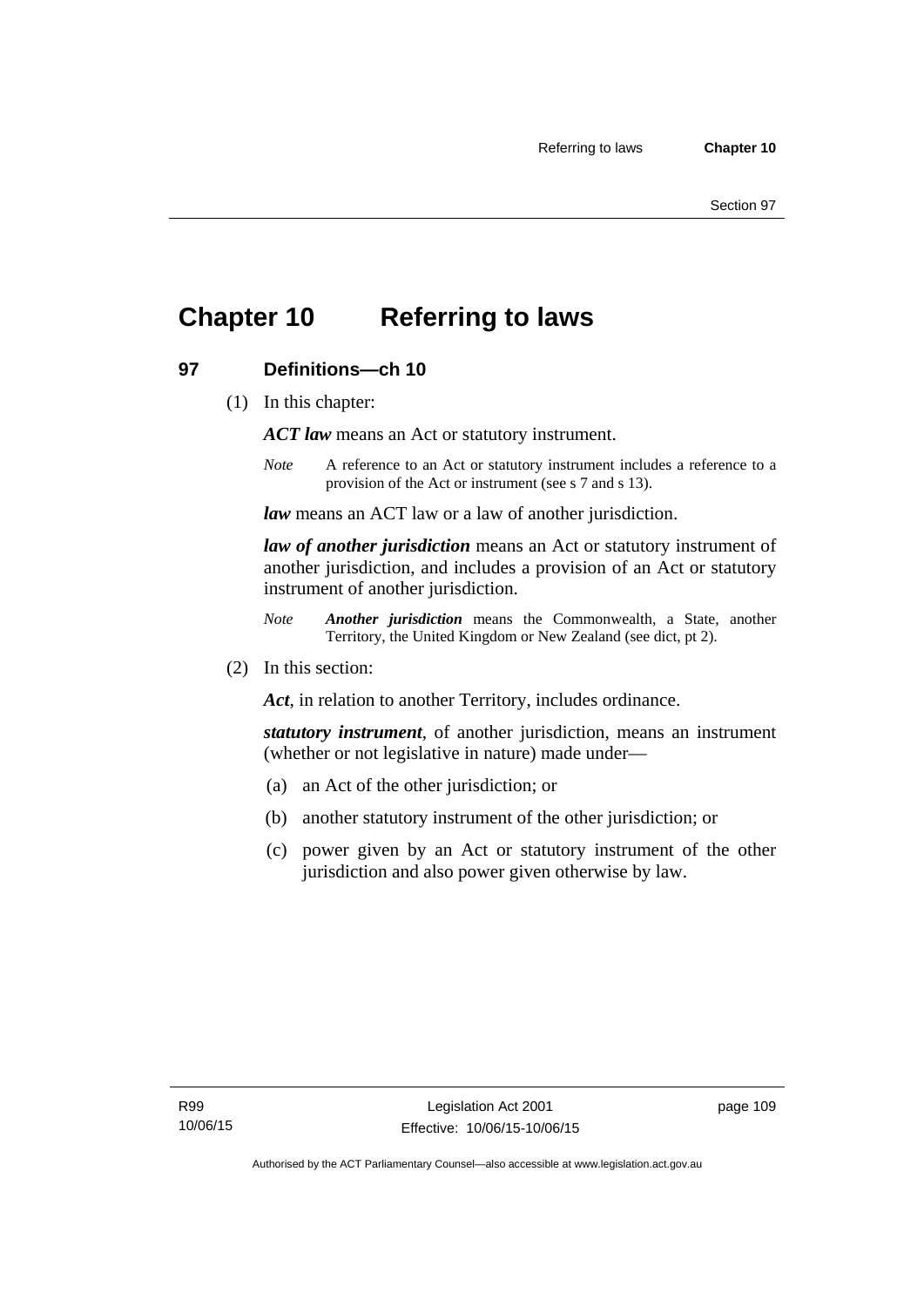### **98 References to ACT law include law containing reference**

In an ACT law, a reference in general terms to an ACT law of the same kind includes a reference to the law itself.

#### **Example**

The *ABC Act 2001*, s 27 gives a power to confiscate property under certain circumstances. Section 93 of the same Act provides 'If an Act authorises the confiscation of property, the owner of the property has a right of appeal to the Magistrates Court.' The right of appeal under s 93 also applies to the power given by s 27 because the reference to 'an Act' in s 93 includes a reference to the *ABC Act 2001*.

*Note* An example is part of the Act, is not exhaustive and may extend, but does not limit, the meaning of the provision in which it appears (see s 126 and s 132).

### **99 References in ACT statutory instruments to** *the Act*

In a statutory instrument, a reference to *Act* or *the Act*, without mentioning a particular Act, is a reference to the Act under which the instrument is made or in force.

### **100 Referring to particular ACT laws**

- (1) An Act may be referred to by—
	- (a) the name the Act gives to itself; or
	- (b) the year it was passed and its number, together with a reference (if necessary) to indicate that it is an Act.

#### **Example—reference to indicate Act**

An Act may be referred to using the word Act or the letter 'A' (eg 'A1993-1' is a reference to Act No 1 of 1993).

*Note* An example is part of the Act, is not exhaustive and may extend, but does not limit, the meaning of the provision in which it appears (see s 126 and s 132).

R99 10/06/15

Authorised by the ACT Parliamentary Counsel—also accessible at www.legislation.act.gov.au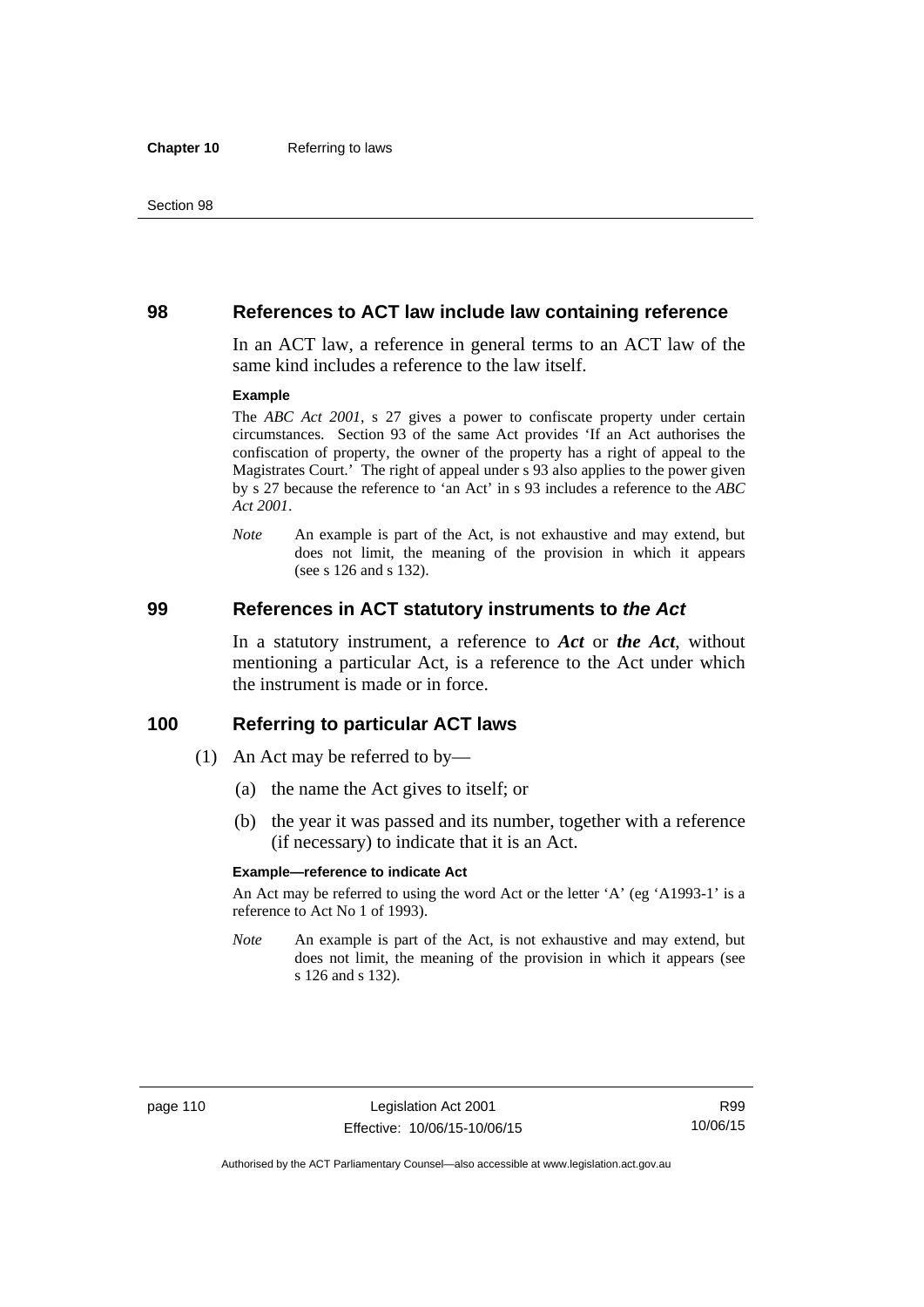- (2) A statutory instrument may be referred to by—
	- (a) any name the instrument gives to itself; or
	- (b) if the instrument was notified in the register, the gazette or otherwise under section 61 (2) (b) and was numbered under this Act or another territory law—the year it was notified and its number, together with a reference (if necessary) to the kind of instrument; or
	- (c) if the instrument was not notified but was numbered under a territory law—the year it was made and its number, together with a reference (if necessary) to the kind of instrument; or
	- (d) if the instrument was notified in the gazette before the commencement of this Act—the number, date and page of the gazette where it was notified; or
	- (e) the date it was made, together with a reference to the Act or statutory instrument under which it was made.

#### **Examples—references to kind of instrument—par (b)**

- 1 A subordinate law may be referred to using the letters 'SL' (eg 'SL2000-11' is a reference to subordinate law No 11 of 2000).
- 2 A disallowable instrument may be referred to using the letters 'DI' (eg 'DI1997-101' is a reference to disallowable instrument No 101 of 1997).
- 3 A notifiable instrument that is not an approved form may be referred to using the letters 'NI' (eg 'NI2002-226' is a reference to notifiable instrument No 226 of 2002).
- 4 An approved form may be referred to using the letters 'AF' (eg 'AF2003-1' is a reference to approved form No 1 of 2003).
- 5 A commencement notice may be referred to using the letters 'CN' (eg 'CN2002-3' is a reference to commencement notice No 3 of 2002).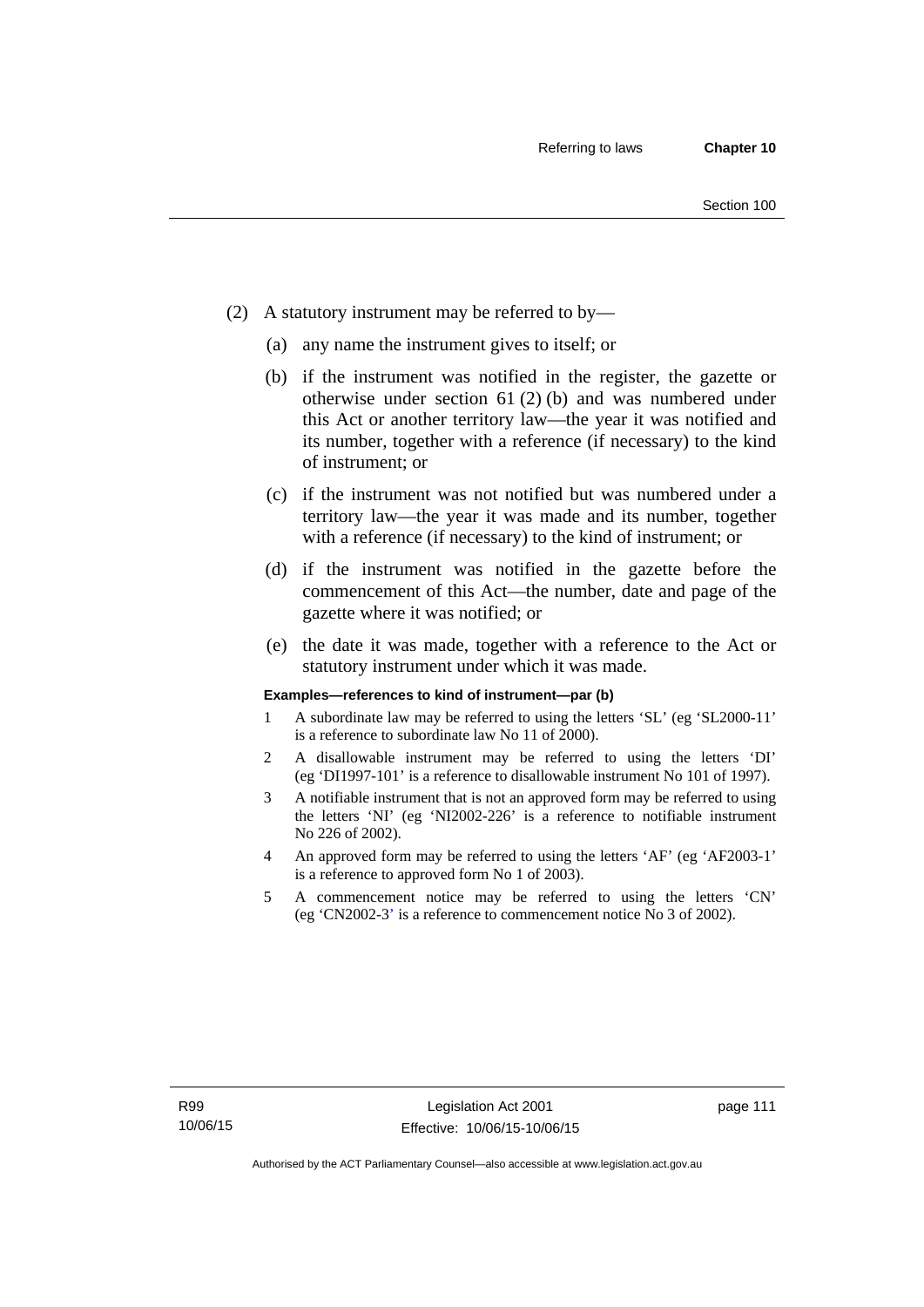## **101 Referring to particular laws of other jurisdictions etc**

- (1) In an ACT law, a law of another jurisdiction (the *relevant law*) may be referred to—
	- (a) by the name the relevant law gives to itself; or
	- (b) in any other way sufficient in a law of the other jurisdiction for referring to the relevant law; or
	- (c) in any way that, under current legislative drafting practice, would be sufficient for referring to the relevant law if it were an ACT law;

together with a reference to the jurisdiction (or an abbreviation of the jurisdiction).

- (2) In an ACT law, a provision of a law of another jurisdiction may be referred to—
	- (a) in a way sufficient in a law of the other jurisdiction for referring to the provision; or
	- (b) in any way that, under current legislative drafting practice, would be sufficient for referring to the provision if it were a provision of an ACT law.
- (3) Subsection (2) does not limit any other provision of this chapter.

## **102 References to laws include references to laws as in force from time to time**

- (1) In an ACT law, a reference to a law includes a reference to the following:
	- (a) the law as originally made, and as amended from time to time since it was originally made;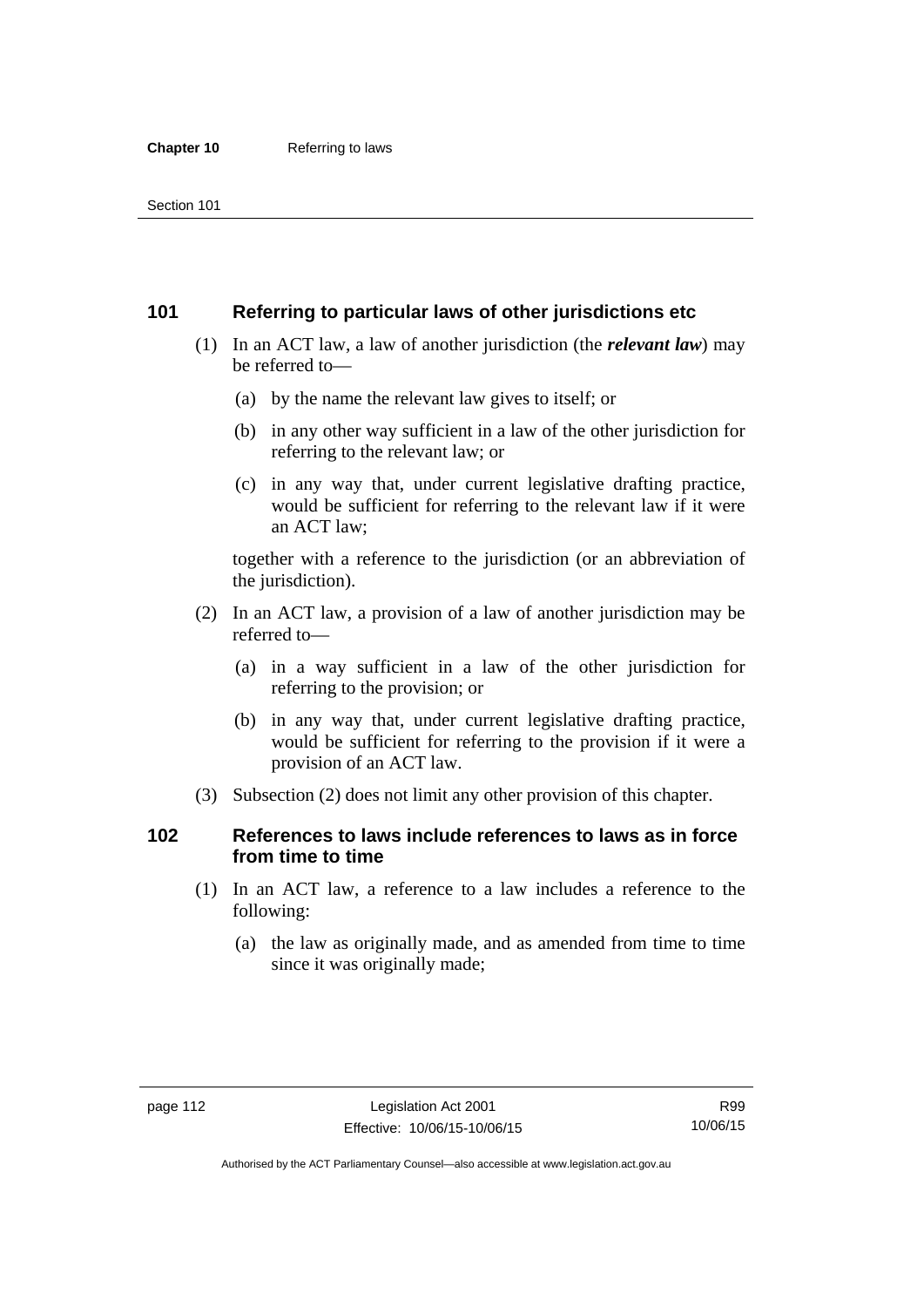- (b) if the law has been repealed and remade (with or without changes) since the reference was made—the law as remade (or last remade), and as amended from time to time since it was remade (or last remade);
- (c) if a relevant provision of the law has been omitted and remade (with or without changes) in another law since the reference was made—the law in which the provision was remade (or last remade), as in force when the provision was remade (or last remade), and as amended from time to time since the provision was remade (or last remade).
- (2) In an ACT law, a reference to a provision of a law includes a reference to the following:
	- (a) the provision as originally made, and as amended from time to time since it was originally made;
	- (b) if the provision has been omitted and remade (with or without changes and whether in the law or another law) since the reference was made—the provision as remade (or last remade), and as amended from time to time since it was remade (or last remade).
- (3) To remove any doubt, if the name of a law is amended, a reference in an ACT law to the law by its name before the amendment includes a reference to the law by its name as amended.
- (4) This section is subject to section 47 (Statutory instrument may make provision by applying law or instrument).
- (5) In this section:

*made* includes enacted.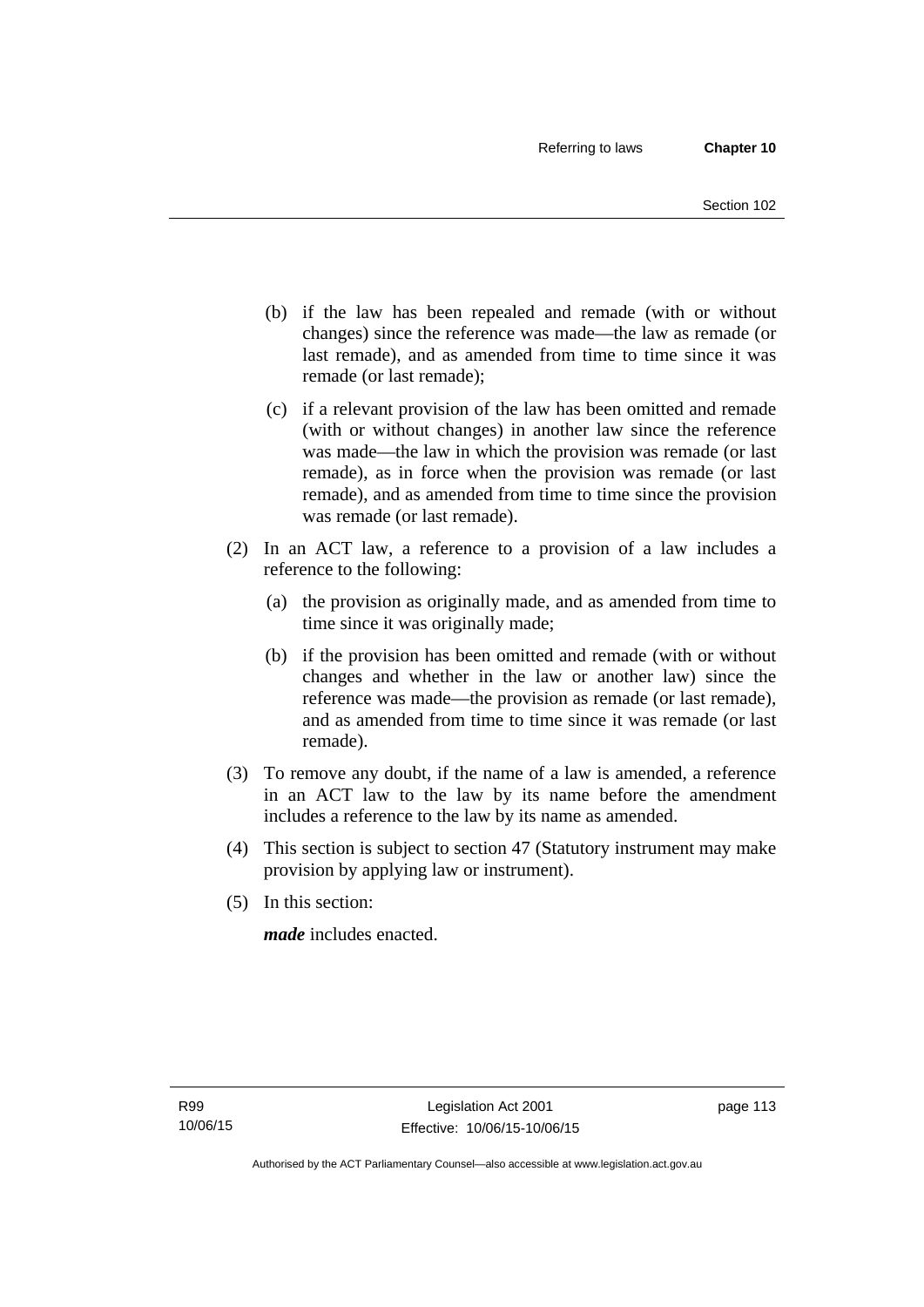## **103 References to repealed laws**

In an ACT law, a reference to a law as repealed is a reference to the law as in force immediately before it was repealed.

#### **Example**

A reference to the '*XYZ Act 2000* (repealed)' is a reference to the *XYZ Act 2000* immediately before it was repealed.

*Note* An example is part of the Act, is not exhaustive and may extend, but does not limit, the meaning of the provision in which it appears (see s 126 and s 132).

## **104 References to laws include references to instruments under laws**

- (1) In an ACT law, a reference (either generally or specifically) to a law includes a reference to the statutory instruments made or in force under the law.
- (2) In subsection (1), a reference to the statutory instruments made or in force under the law includes a reference to any law or instrument applied, adopted or incorporated (with or without change) under the law.
- (3) This chapter applies to an instrument applied, adopted or incorporated under a law as if—
	- (a) the instrument were a law; and
	- (b) any other necessary changes were made.
- (4) In this section:

*statutory instrument*, of another jurisdiction—see section 97 (2).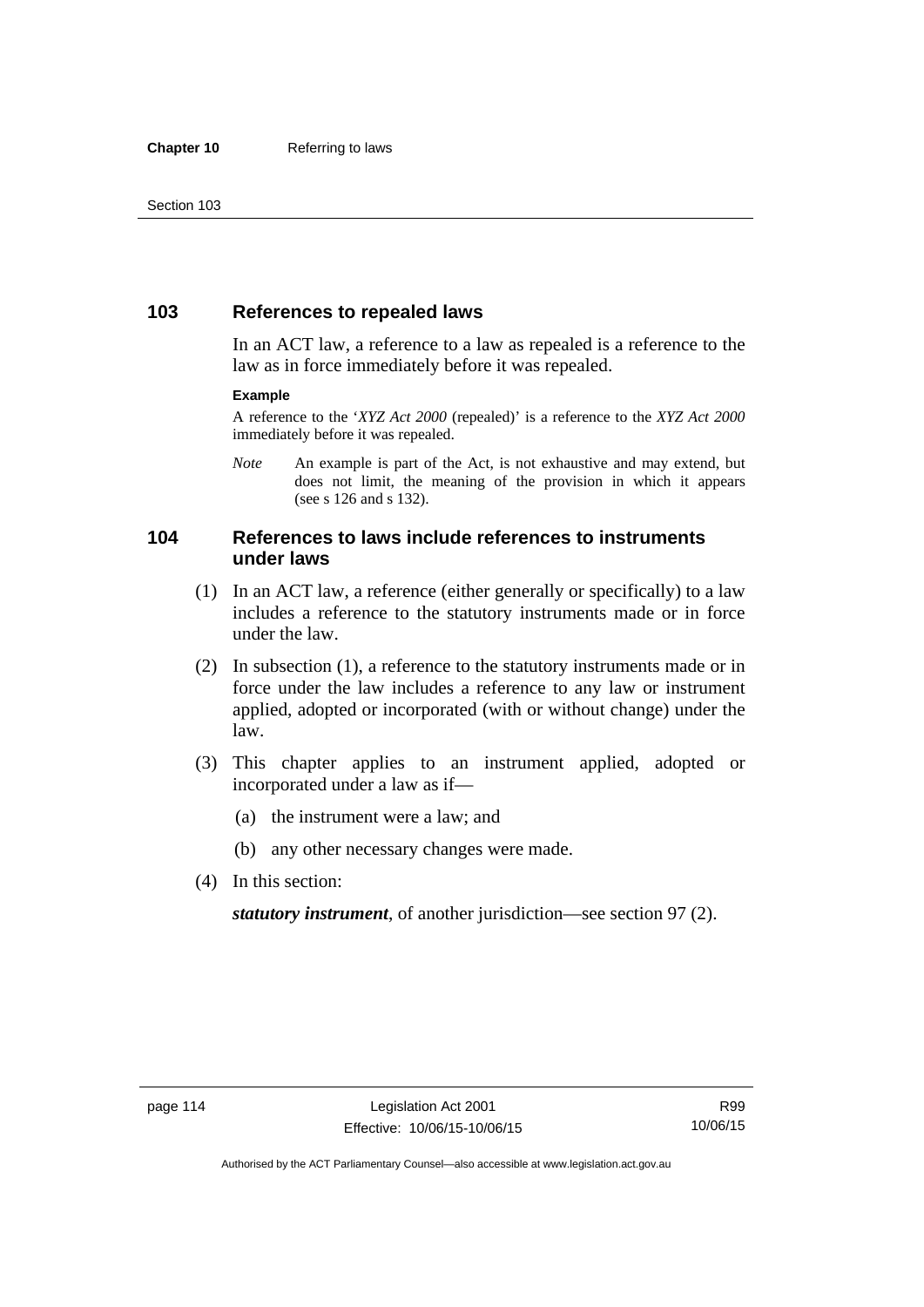## **105 Referring to provisions of laws**

In an ACT law, a provision of a law may be referred to by reference to the provision of the law in which it is contained.

#### **Example**

Paragraph (b) of subsection (2) of section 10 of an Act may be referred to by reference to the section, subsection and paragraph, that is, as section 10 (2) (b).

*Note* An example is part of the Act, is not exhaustive and may extend, but does not limit, the meaning of the provision in which it appears (see s 126 and s 132).

### **106 References to provisions of laws are inclusive**

In an ACT law, a reference to any part of a law is a reference to the following:

- (a) the provision of the law that begins the part;
- (b) the provision of the law that ends the part;
- (c) any provision of the law between the beginning and end of the part.

#### **Examples**

- 1 A reference to 'sections 5 to 9' includes both section 5 and section 9.
- 2 A reference to 'sections 260 to 264' includes a provision such as a part heading between section 260 and section 261.
- 3 A reference to '*from* child *to* adult' includes both the word 'child' and the word 'adult'.
- *Note* An example is part of the Act, is not exhaustive and may extend, but does not limit, the meaning of the provision in which it appears (see s 126 and s 132).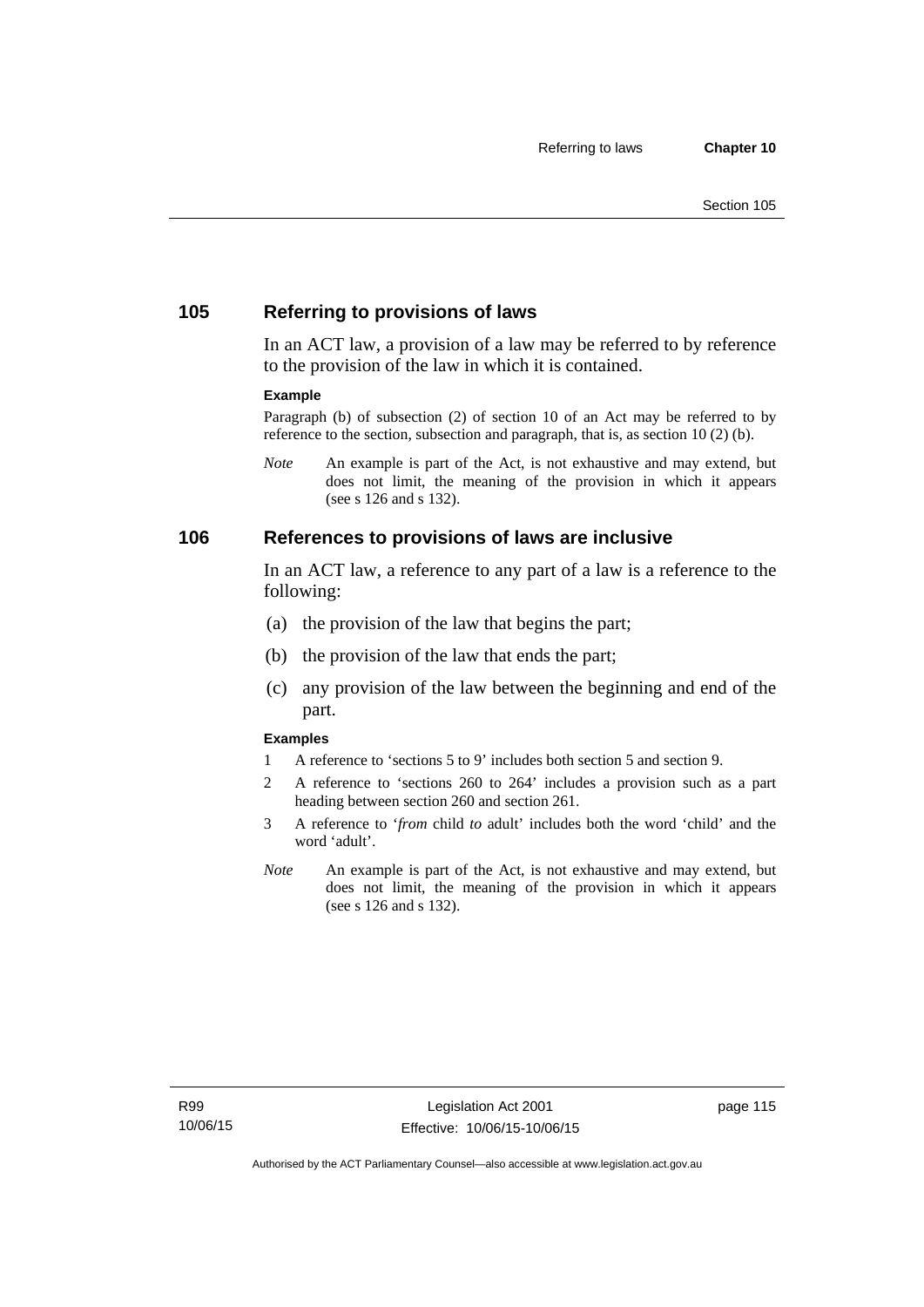#### **Chapter 10** Referring to laws

## **106A References to paragraphs etc of laws**

 (1) In an ACT law, a reference to a paragraph of a provision of a law includes any words in the provision before or after the paragraph that are necessary or desirable to make the reference meaningful.

#### **Example**

A subsection may be divided into paragraphs as follows:

- '(2) An application must be—
	- (a) in writing; and
	- (b) accompanied by a copy of the advertisement of the applicant's intention to apply.'

Paragraphs form part of the sentence in which they are contained. A reference to paragraph (a) in this example that did not include the preceding words 'An application must be' would be meaningless. Section 106A therefore allows the paragraph to be read with those words so that it makes sense.

- *Note 1* Although this section contains a reference to an ACT law and a reference to a law, s 98 makes it clear that the references can be to the same law.
- *Note 2* An example is part of the Act, is not exhaustive and may extend, but does not limit, the meaning of the provision in which it appears (see s 126 and s 132).
- (2) In this section:

*paragraph* includes a subparagraph and a sub-subparagraph.

R99 10/06/15

Authorised by the ACT Parliamentary Counsel—also accessible at www.legislation.act.gov.au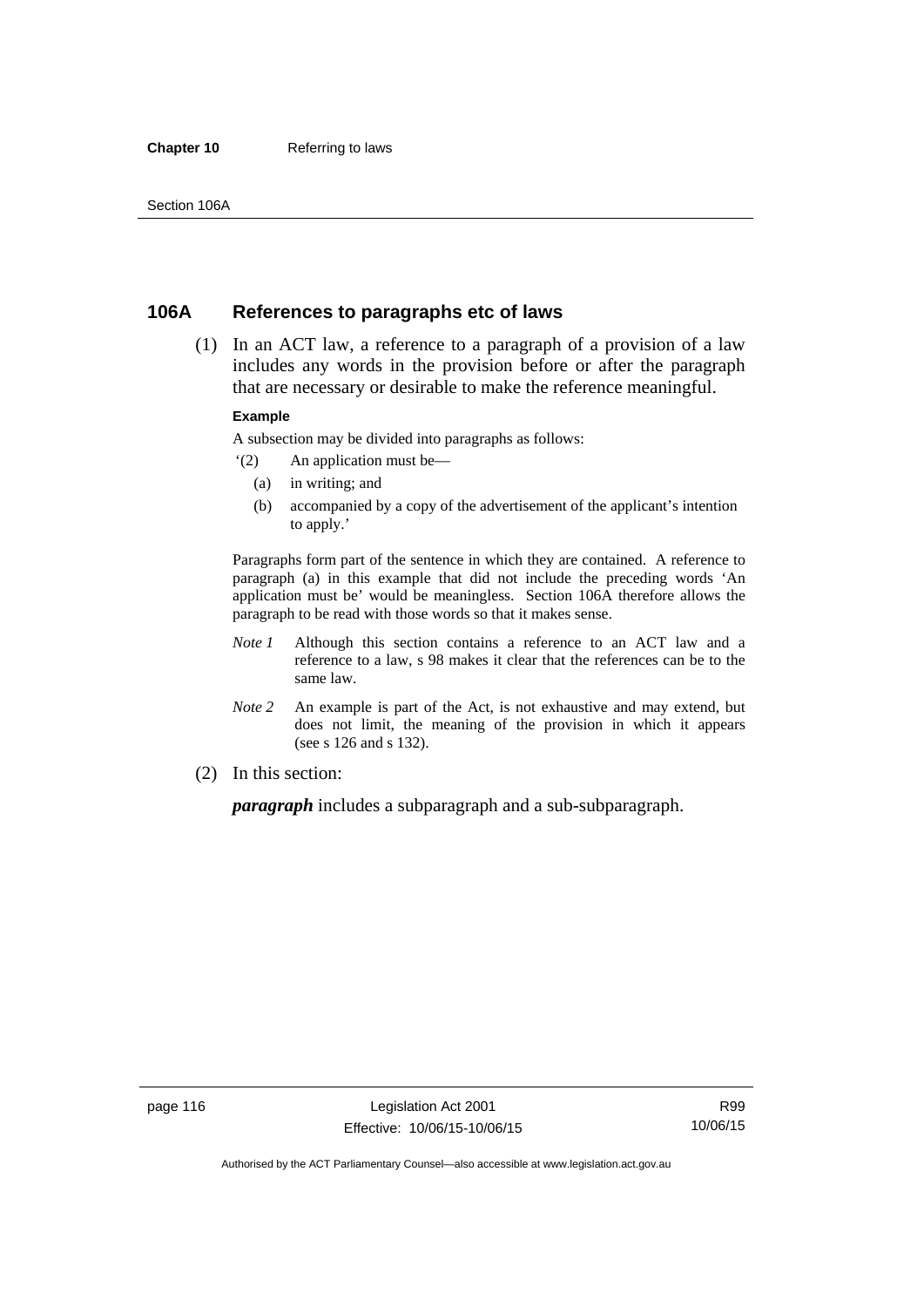# **Chapter 11 Republication of Acts and statutory instruments**

## Part 11.1 General

## **107 Definitions—ch 11**

In this chapter:

*law* means an Act or statutory instrument, whether or not it has been amended, and includes—

- (a) a collection of 2 or more Acts or statutory instruments; or
- (b) all or part of an agreement or other instrument that has the force of law or is in, or attached to, an Act or statutory instrument.
- *Note* A reference to an Act or statutory instrument includes a reference to a provision of the Act or instrument (see s 7 and s 13).

*republication* means a republication of a law.

## **108 Republication in register**

- (1) The parliamentary counsel may republish a law by entering the text of the law in the register.
- (2) This section does not limit the ways in which the parliamentary counsel may republish a law.

## **109 Republications may be published with other information**

The parliamentary counsel may publish information not required by this chapter with a written or electronic version of an authorised republication if the parliamentary counsel considers that the information is likely to be useful to users of the republication.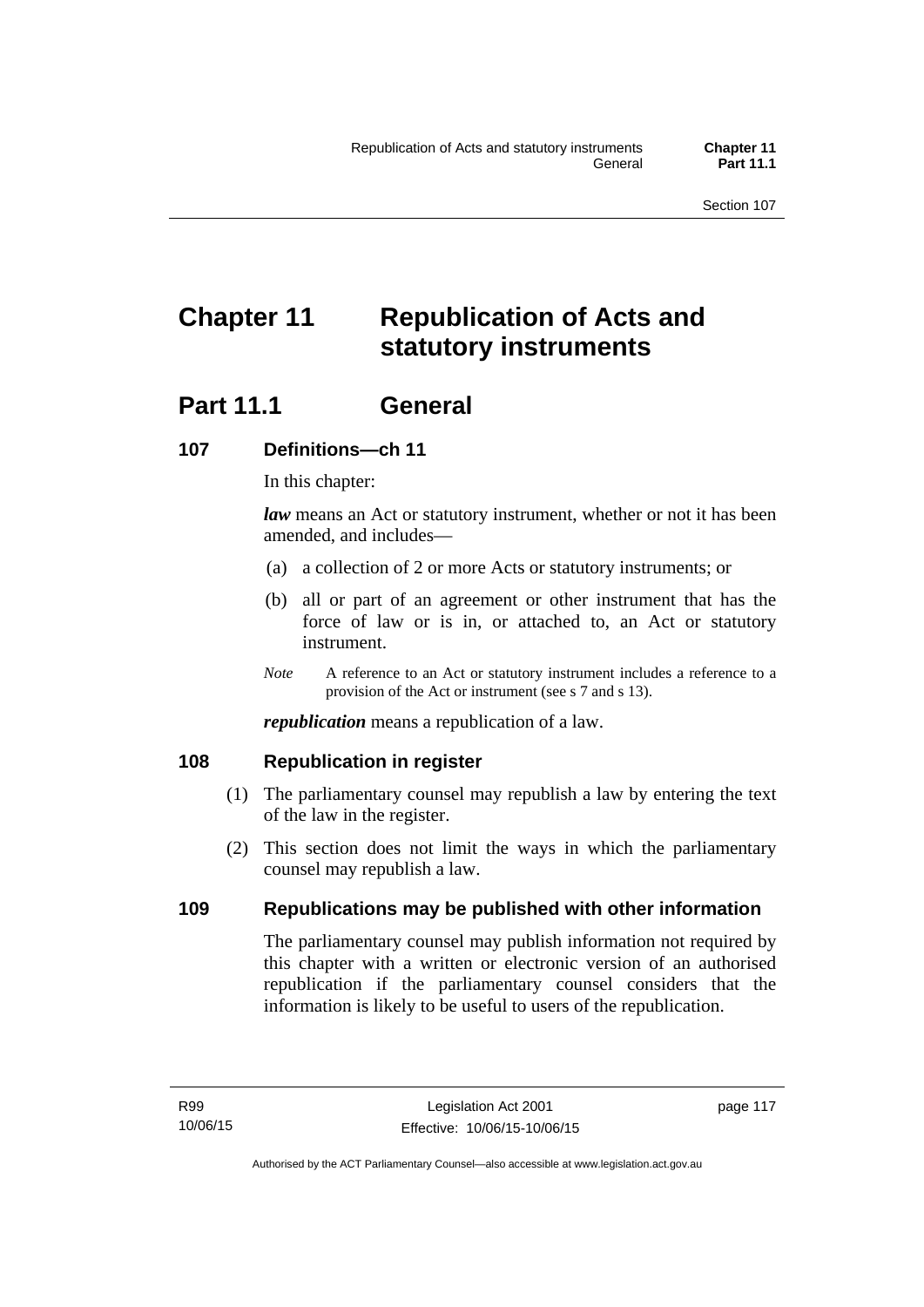## **110 Collections of laws**

- (1) If the parliamentary counsel authorises under this Act the republication of 2 or more laws in a collection, this chapter applies to each of the laws in the collection as if it were republished separately.
- (2) This section does not prevent the use of—
	- (a) a single contents for the collection; or
	- (b) information applying to 2 or more laws in the collection.

page 118 Legislation Act 2001 Effective: 10/06/15-10/06/15

R99 10/06/15

Authorised by the ACT Parliamentary Counsel—also accessible at www.legislation.act.gov.au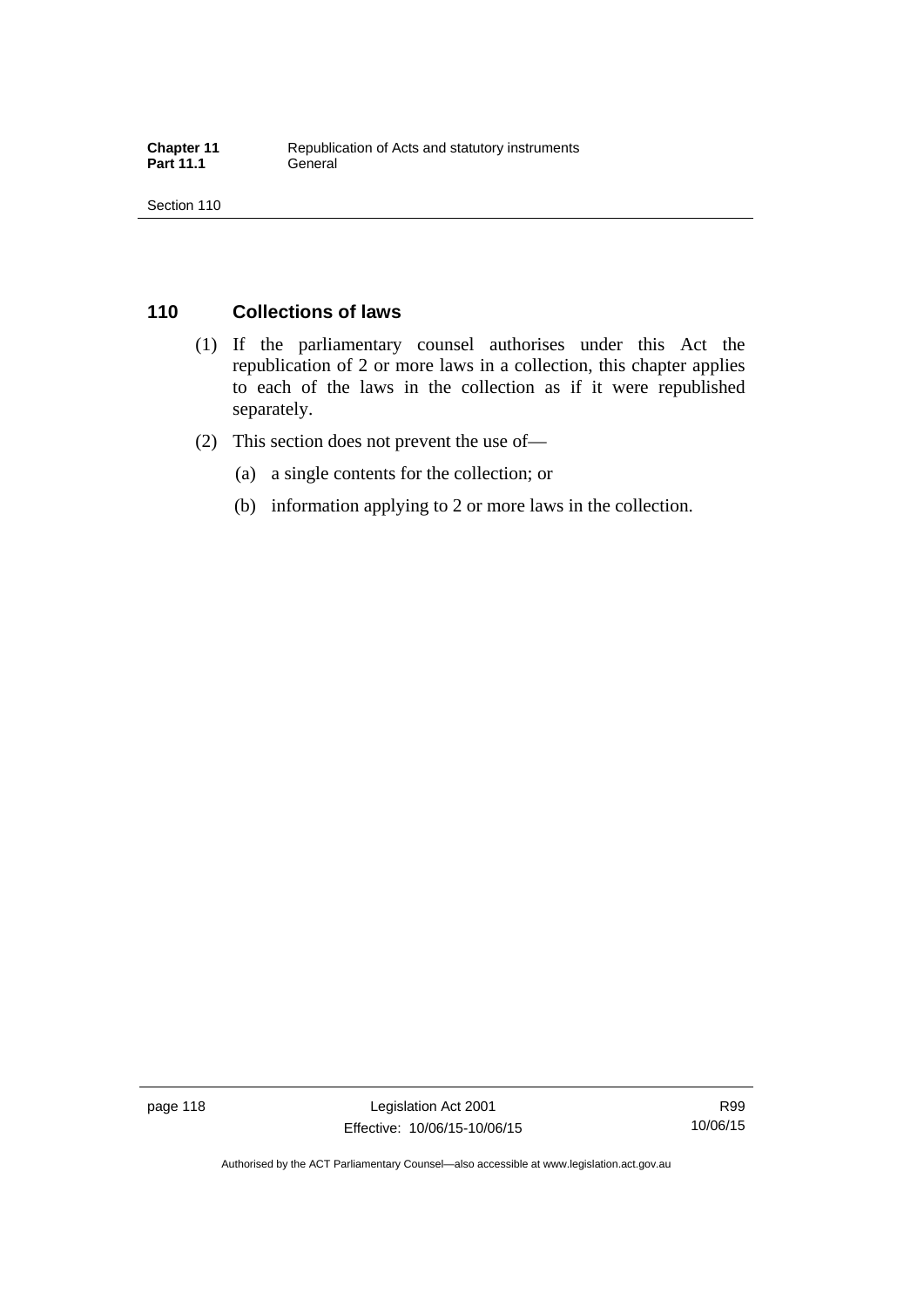## **Part 11.2 Substantive amendments made by laws**

## **111 Incorporation of amendments**

- (1) This section applies to a law if the law has been amended by another law by the omission, insertion, substitution, renumbering or relocation of provisions.
- (2) An authorised republication of the law must show the law as amended by all amendments that commenced on or before the day stated in the republication as the republication date.
- (3) This section does not prevent an authorised republication of the law showing the law as it would be amended by amendments that have not commenced on or before the republication date if the republication indicates, in a suitable place, that the amendments have not commenced.

## **112 Reference to amending laws**

An authorised republication of a law that shows the law as amended must include, in a suitable place, a reference to the law by which each amendment was made.

## **113 Provisions not republished or relocated**

- (1) This part does not require—
	- (a) every provision of a law to be shown in an authorised republication of the law; or
	- (b) each provision of a law to be shown in an authorised republication of the law in the place in the law where it was located when the provision was made.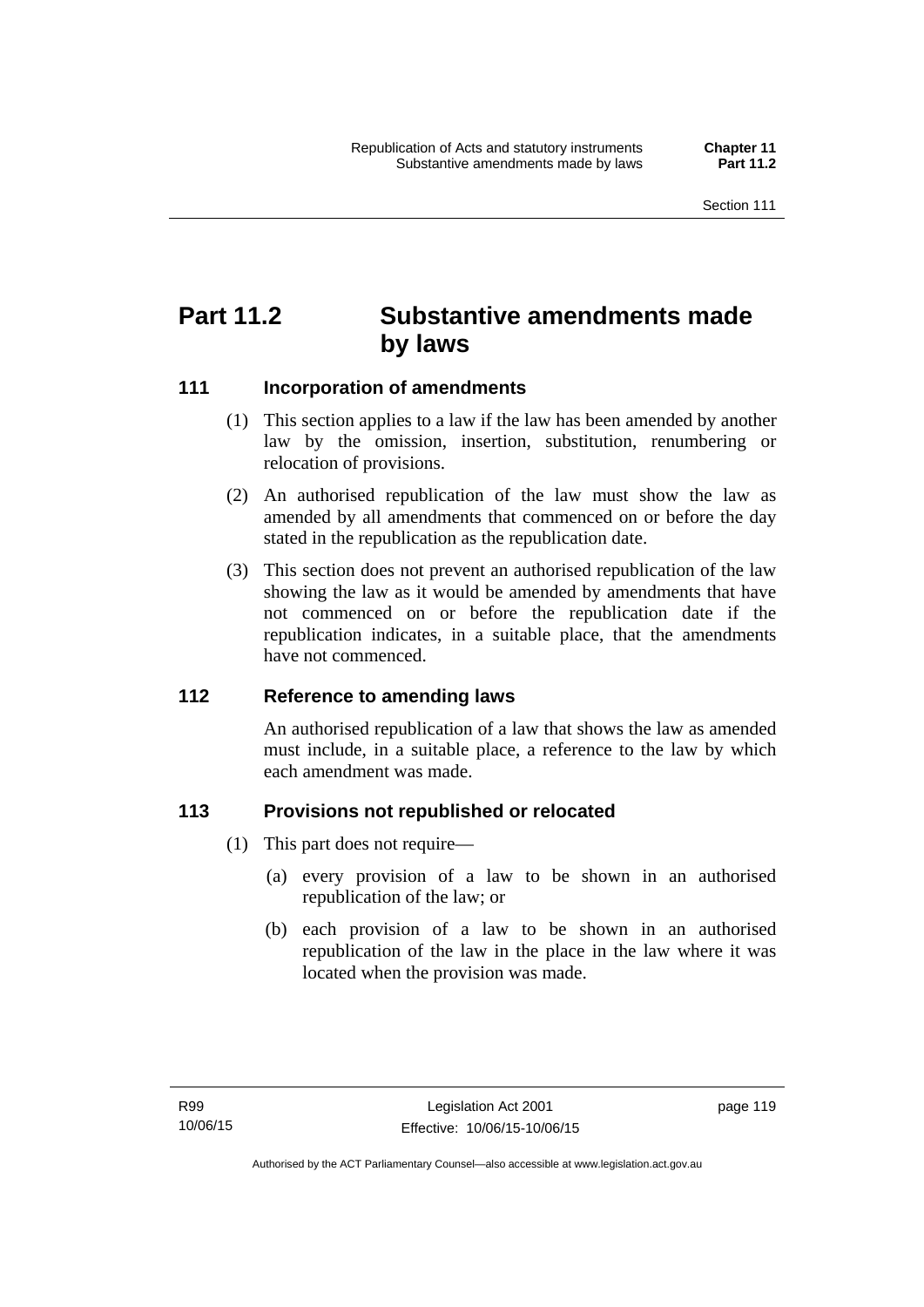- (2) If a provision of a law is not shown in an authorised republication, the republication must indicate that fact in a suitable place.
- (3) If a provision of a law is shown in an authorised republication in a different place in the law to the place where it was located when the provision was made, the republication must indicate that fact in a suitable place.

page 120 Legislation Act 2001 Effective: 10/06/15-10/06/15

R99 10/06/15

Authorised by the ACT Parliamentary Counsel—also accessible at www.legislation.act.gov.au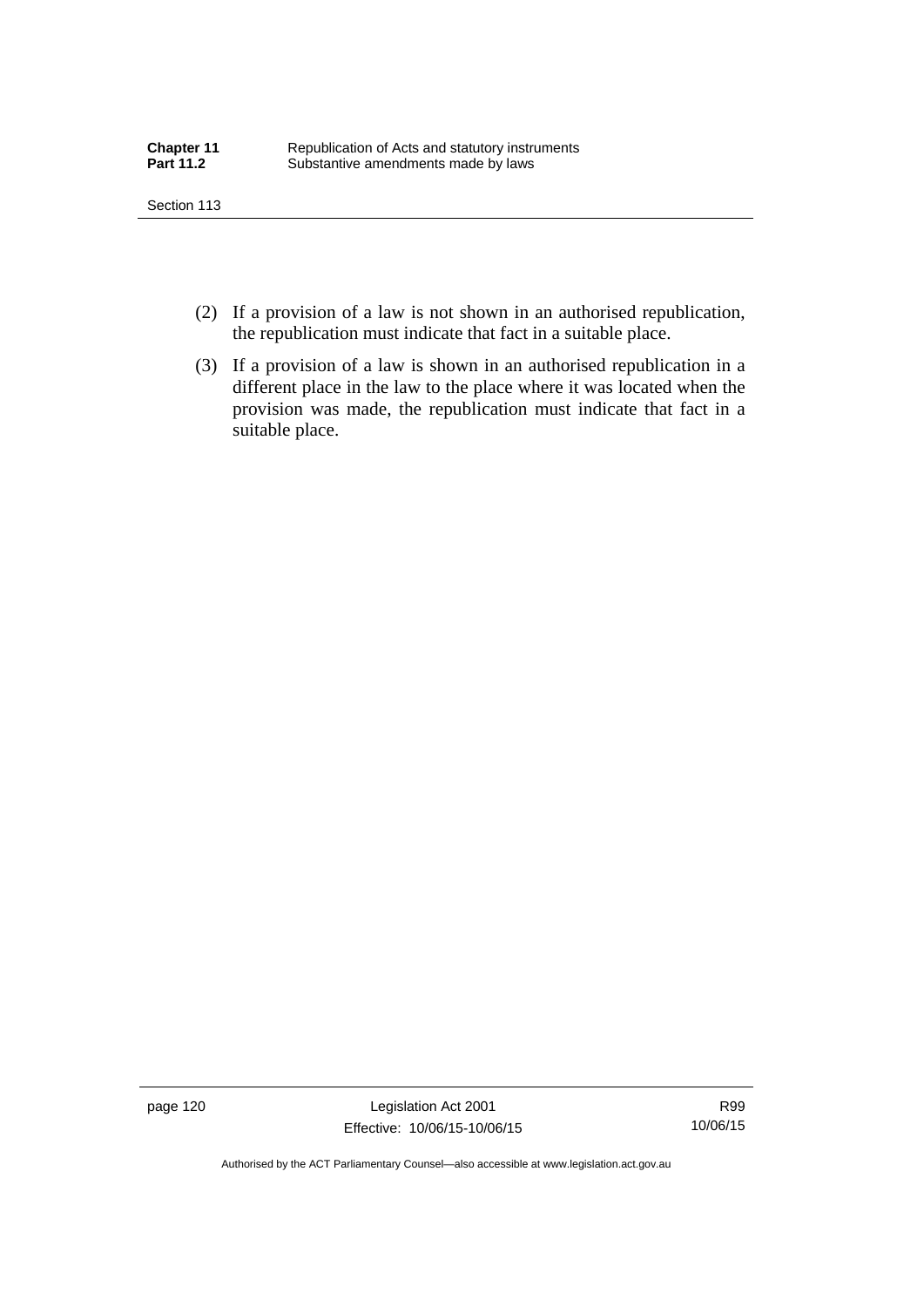## **Part 11.3 Editorial changes**

## **114 Authorisation for parliamentary counsel**

In preparing a law for republication, the parliamentary counsel is authorised—

- (a) to make editorial amendments and other textual amendments of a formal nature that the parliamentary counsel considers desirable to bring the law into line, or more closely into line, with current legislative drafting practice; and
- (b) to make other editorial changes by way of format, layout or printing style, or in any other presentational respect, that the parliamentary counsel considers desirable to bring the law into line, or more closely into line, with current legislative drafting practice.

## **115 Amendments not to change effect**

This part does not permit the making of an amendment of a law that would change the effect of the law.

## **116 Ambit of editorial amendments**

- (1) An *editorial amendment* of a law is an amendment that—
	- (a) corrects a typographical error; or
	- (b) corrects or updates a reference to a law, position, entity, place or thing; or
	- (c) goes only to a matter of spelling, punctuation, grammar or syntax or the use of conjunctives and disjunctives; or
	- (d) changes the name of the law or a provision of the law; or
	- (e) numbers or renumbers a provision of the law; or
	- (f) changes the order of definitions or other provisions of the law; or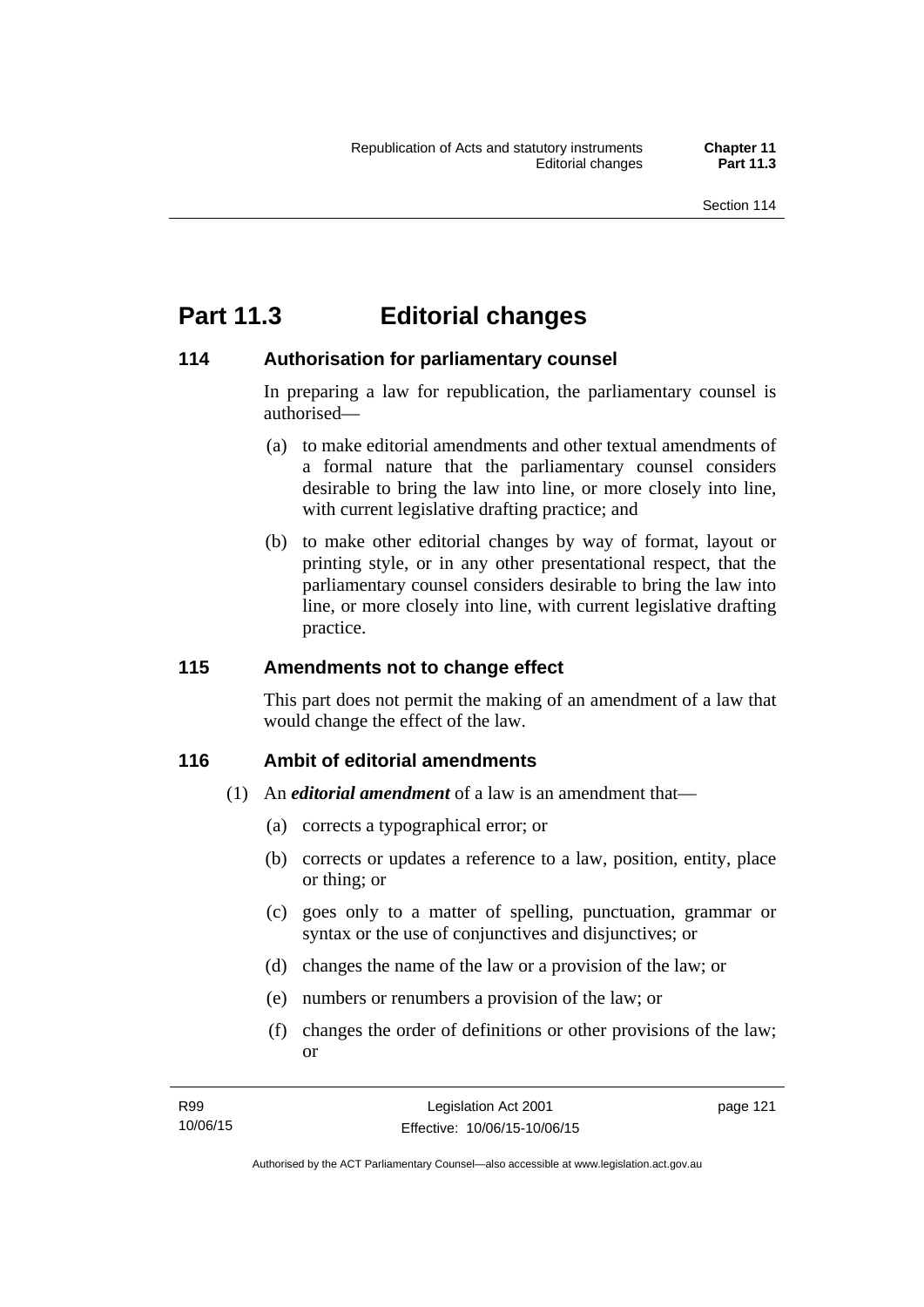- (g) replaces a reference to a provision of a law with a different form of reference to the provision; or
- (h) changes the way of referring to or expressing a number, year, date, time, amount of money, penalty, quantity, measurement, or other matter, idea or concept; or
- (i) replaces a word indicating gender or that could be taken to indicate gender in accordance with current legislative drafting practice; or
- (j) replaces a reference to the Queen, the King or the Crown with a reference to the Sovereign or the Territory; or
- (k) omits—
	- (i) the enacting words or the law-making words (including any signatures); or
	- (ii) a provision that consists only of a description of how the law is arranged into groups of provisions; or
	- (iii) a provision that has expired, the operation of which is exhausted or spent or that is otherwise obsolete or redundant; or
- (l) omits, inserts or changes a referential term; or
- (m) inserts, omits or changes a note; or
- (n) updates a reference to the heading to a provision; or
- (o) is consequential on any amendment made to the law by another law; or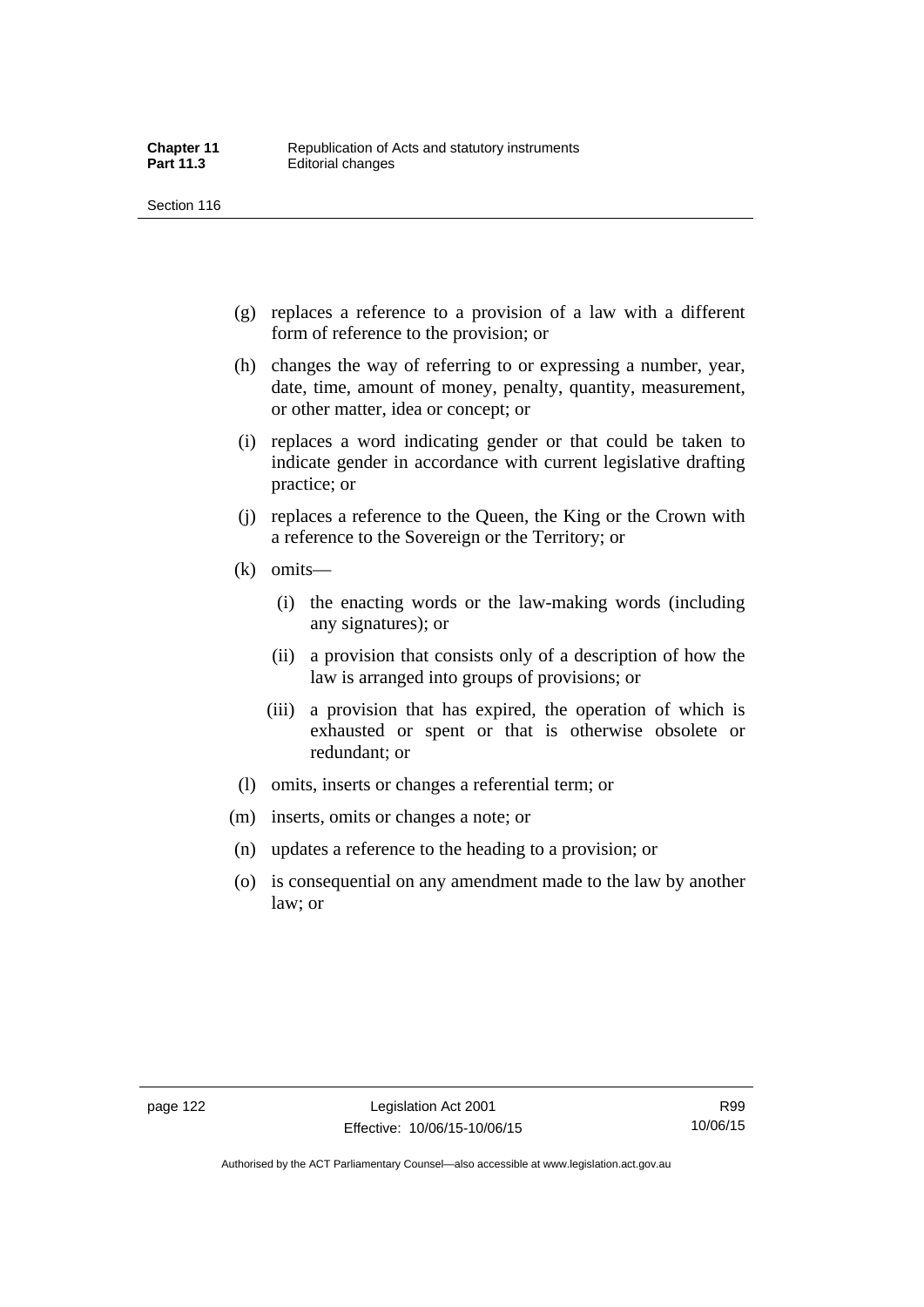(p) is consequential on any other editorial amendment (whether made to that law or another law).

#### **Examples—consequential amendments—par (o)**

- 1 If an amendment adds 1 or more subsections to a section that is not already divided into subsections, the subsection number (1) may be inserted.
- 2 If an amendment omits subsection (1) from a section with 2 subsections, the subsection number (2) may be omitted.
- 3 If an amendment omits subsection (2) from a series of 4 subsections (subsections  $(1)$  to  $(4)$ ), subsections  $(3)$  and  $(4)$  may be renumbered as subsections (2) and (3).
- 4 If an amendment adds a new subsection (3A) to a series of 5 subsections (subsections  $(1)$  to  $(5)$ ), the new subsection and subsections  $(4)$  and  $(5)$  may be renumbered as subsections (4), (5), and (6).
- 5 If an amendment omits paragraph (b) from a series of 4 paragraphs (paragraphs (a) to (d)), paragraphs (c) and (d) may be renumbered as paragraphs (b) and (c).
- 6 If an amendment adds a new paragraph (aa) to a series of 3 paragraphs (paragraphs (a) to (c)), the paragraphs may be renumbered as paragraphs (a), (b), (c) and (d).
- 7 If an amendment makes a change mentioned in any of examples 1 to 6, a cross-reference in any law to any of the provisions that have been renumbered may be correspondingly renumbered.
- 8 If an amendment adds a paragraph as the last paragraph in a series of paragraphs that end in a full stop, the full stop may be changed to a semicolon and, if the series of paragraphs is joined by a conjunction (eg 'and'), the conjunction may be added after the semicolon.
- 9 If an amendment omits a section example from a section that has 2 section examples, the number of the remaining example may be omitted.
- 10 If an amendment adds a subsection note to a subsection that already has a subsection note, the notes may be numbered.
- *Note* An example is part of the Act, is not exhaustive and may extend, but does not limit, the meaning of the provision in which it appears (see s 126 and s 132).
- (2) In this section:

*law* includes a law of another jurisdiction.

*law of another jurisdiction*—see section 97 (1).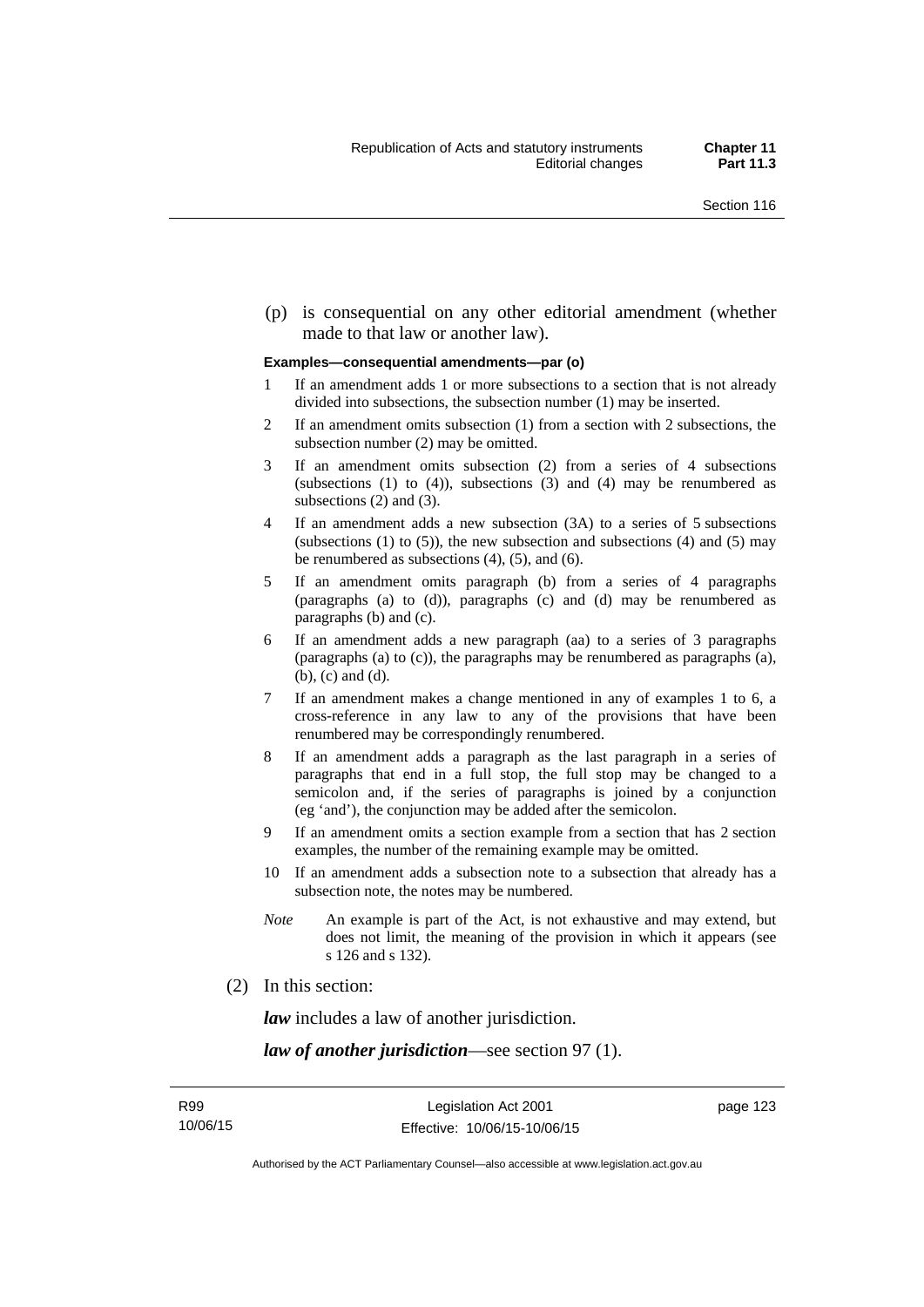*referential term* means a term that identifies a provision as a provision, or part of a provision, of the Act, statutory instrument or provision in which it appears.

#### **Examples**

- 1 of this Act
- 2 of this section
- 3 hereof
- 4 said
- *Note* An example is part of the Act, is not exhaustive and may extend, but does not limit, the meaning of the provision in which it appears (see s 126 and s 132).

## **117 Legal effect of editorial changes**

- (1) A law that is amended or otherwise changed under this part in preparing an authorised republication of the law has effect for all purposes, on and after the republication date, as if the changes had been made by an Act that commenced on the republication date.
- (2) Without limiting subsection (1), section 83 (Consequences of amendment of statutory instrument by Act) applies to an amendment made under this part as if the amendment had been made by an Act.
- (3) This section is subject to section 115 (Amendments not to change effect).

## **118 Reference to editorial amendments**

If a law is amended under this part in preparing an authorised republication of the law, the republication must indicate that fact in a suitable place.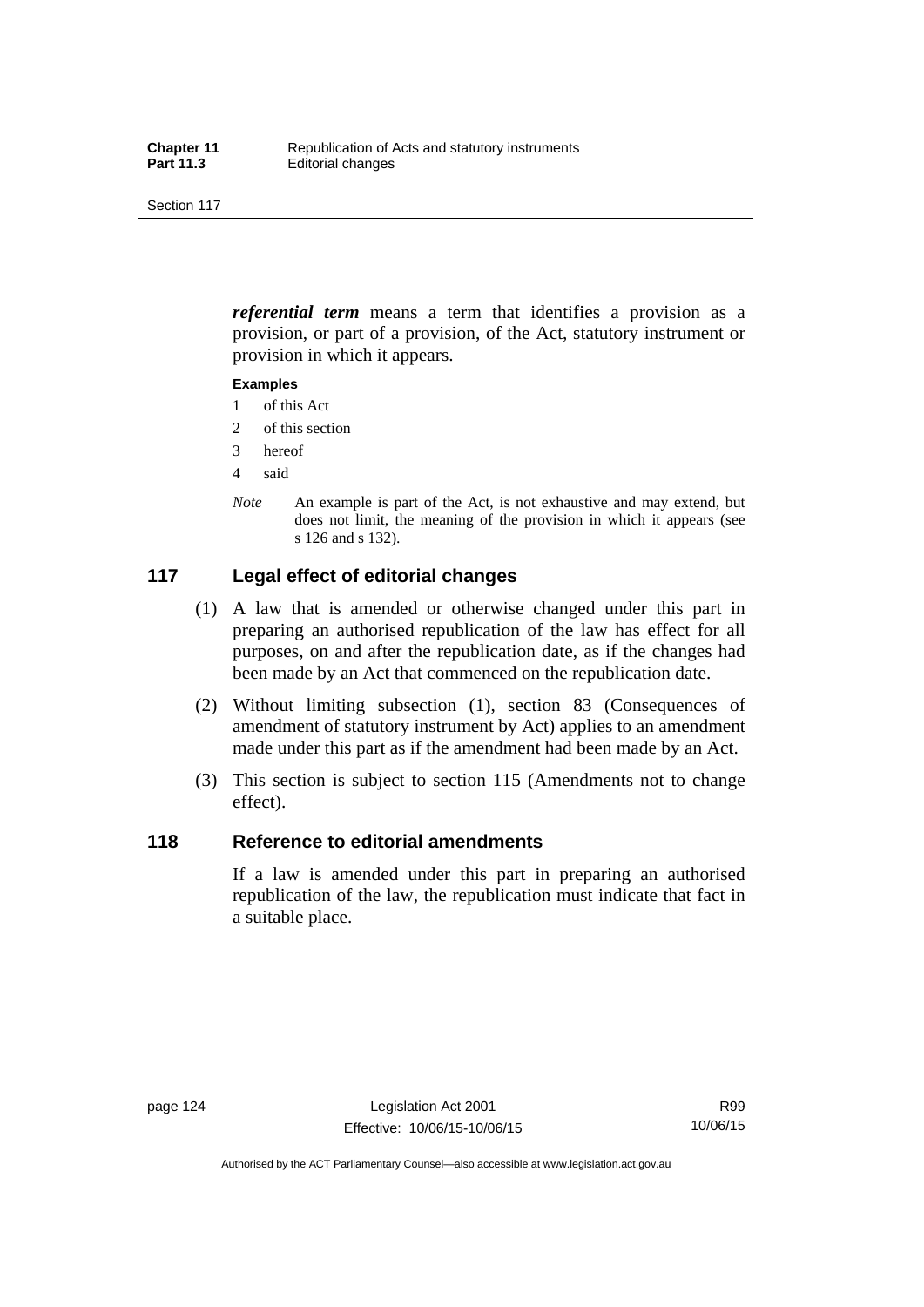## **Chapter 12 Scope of Acts and statutory instruments**

## **120 Act to be interpreted not to exceed legislative powers of Assembly**

- (1) An Act is to be interpreted as operating to the full extent of, but not to exceed, the legislative power of the Legislative Assembly.
- (2) Without limiting subsection (1), if a provision of an Act would, apart from this section, be interpreted as exceeding the legislative power of the Legislative Assembly—
	- (a) the provision is valid to the extent to which it does not exceed power; and
	- (b) the remainder of the Act is not affected.
- (3) Without limiting subsection (1), if the application of a provision of an Act to a matter would, apart from this section, be interpreted as exceeding power, the provision's application to other matters is not affected.
- (4) This section is in addition to any provision of the Act itself.

*Note* For the equivalent provision for statutory instruments, see s 43.

- (5) This section is a determinative provision.
	- *Note* See s 5 for the meaning of determinative provisions, and s 6 for their displacement.

## **121 Binding effect of Acts**

- (1) An Act binds everyone, including people who are not Australian citizens and all governments.
	- *Note* See the [Self-Government Act](http://www.comlaw.gov.au/Series/C2004A03699), s 27 which provides that, except as provided by the regulations under that Act, an ACT enactment does not bind the Crown in right of the Commonwealth. See also s 120.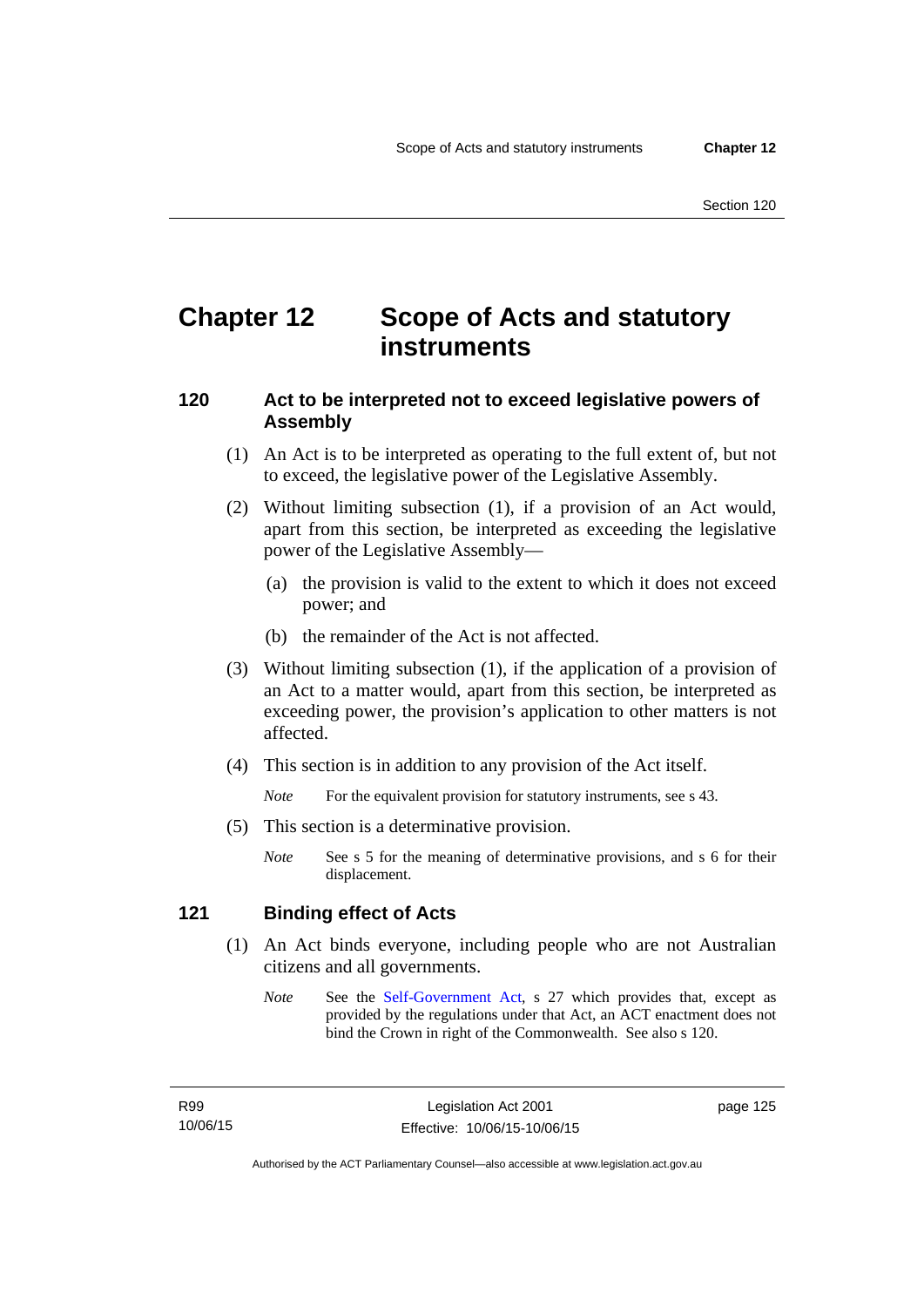- (2) However, an Act does not bind the Territory to the extent that it requires or otherwise provides for the payment of money that, on payment, would form part of the public money of the Territory.
- (3) Also, subsection (1) does not make a government liable to be prosecuted for an offence.
- (4) To the extent that an Act does not bind a government, the same degree of immunity extends to a government entity in relation to an authorised act or omission of the entity.
- (5) This section is a determinative provision.

*Note* See s 5 for the meaning of determinative provisions, and s 6 for their displacement.

(6) In this section:

*authorised*—an act or omission of a government entity is *authorised* if—

- (a) for an instrumentality—the act or omission relates to a matter within the scope of the instrumentality's functions; and
- (b) for an officer or employee of the government—the act or omission relates to a matter within the scope of the duties of the officer or employee; and
- (c) for a contractor who exercises a function on behalf of the government—the act or omission relates to a matter within the scope of the contract; and
- (d) for anyone else who exercises a function on behalf of the government—the act or omission relates to a matter within the scope of the person's engagement.

*government* includes the Territory, the Commonwealth, a State, another Territory or New Zealand.

*government entity* includes—

(a) an instrumentality, officer or employee of the government; and

Authorised by the ACT Parliamentary Counsel—also accessible at www.legislation.act.gov.au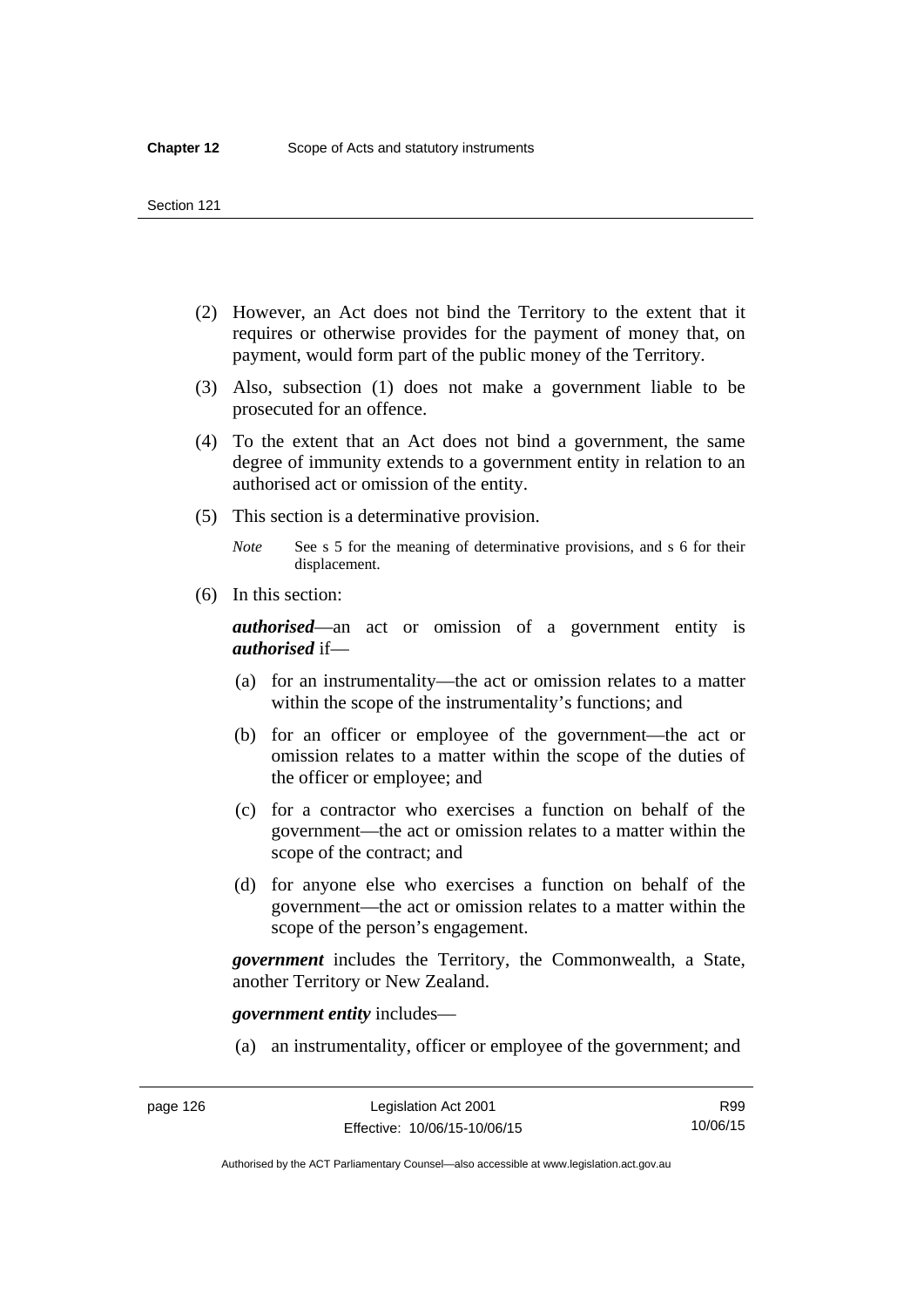- Section 122
- (b) a contractor or anyone else who exercises a function on behalf of the government.

## **122 Application to Territory**

- (1) In an Act or statutory instrument—
	- (a) a reference to an entity or position by name or description is a reference to the entity or position of that name or description in or for the Territory; and
	- (b) a reference to a place, jurisdiction or anything else by name or description is a reference to the place, jurisdiction or thing of that name or description in or for the Territory.
- (2) If the name of an entity or position established under an Act or statutory instrument includes the words 'of the Australian Capital Territory', 'for the Australian Capital Territory', '(ACT)', or words having a similar effect, a reference in an Act or statutory instrument to the entity or position need not include the words.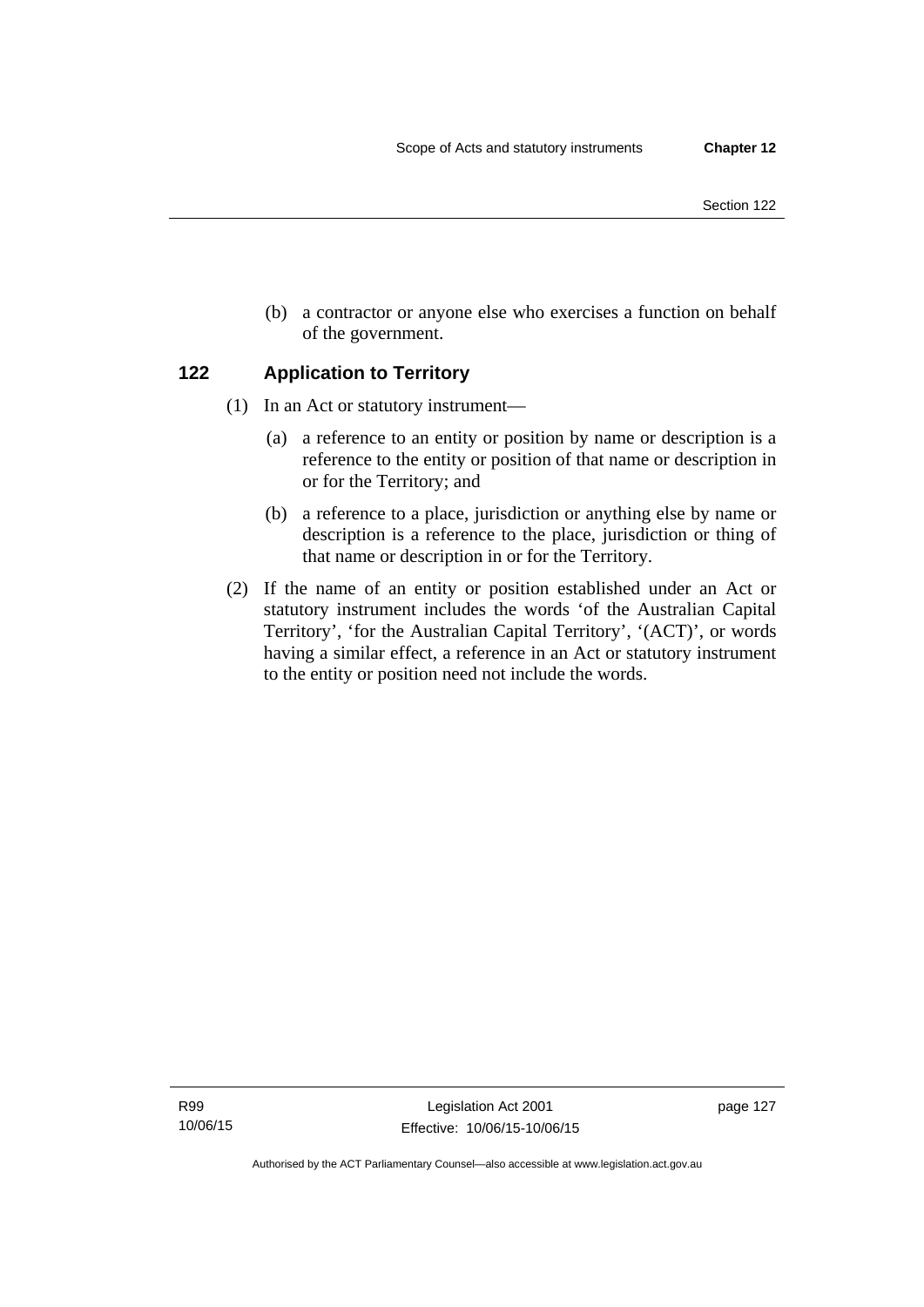## **Chapter 13 Structure of Acts and statutory instruments**

## **Part 13.1 General**

### **125 Meaning of** *law***—ch 13**

In this chapter:

*law* means an Act, subordinate law or disallowable instrument.

*Note* A reference to an Act, subordinate law or disallowable instrument includes a reference to a provision of the Act, law or instrument (see s 7, s 8 and s 9).

### **126 Material that is part of Act or statutory instrument**

- (1) A heading to a chapter, part, division, subdivision, schedule, or another provision (other than a section or subsection), of or to an Act or statutory instrument is part of the Act or instrument.
- (2) A heading to a section or subsection of an Act or statutory instrument is part of the Act or instrument if—
	- (a) the Act was enacted, or the instrument was made, after 1 January 2000; or
	- (b) the heading was amended or inserted into the Act or instrument after 1 January 2000.
- (3) A preamble or other recital to an Act or statutory instrument is part of the Act or instrument.
- (4) An example or diagram in an Act or statutory instrument is part of the Act or instrument.
- (5) A schedule, dictionary or appendix to an Act or statutory instrument is part of the Act or instrument.

R99 10/06/15

Authorised by the ACT Parliamentary Counsel—also accessible at www.legislation.act.gov.au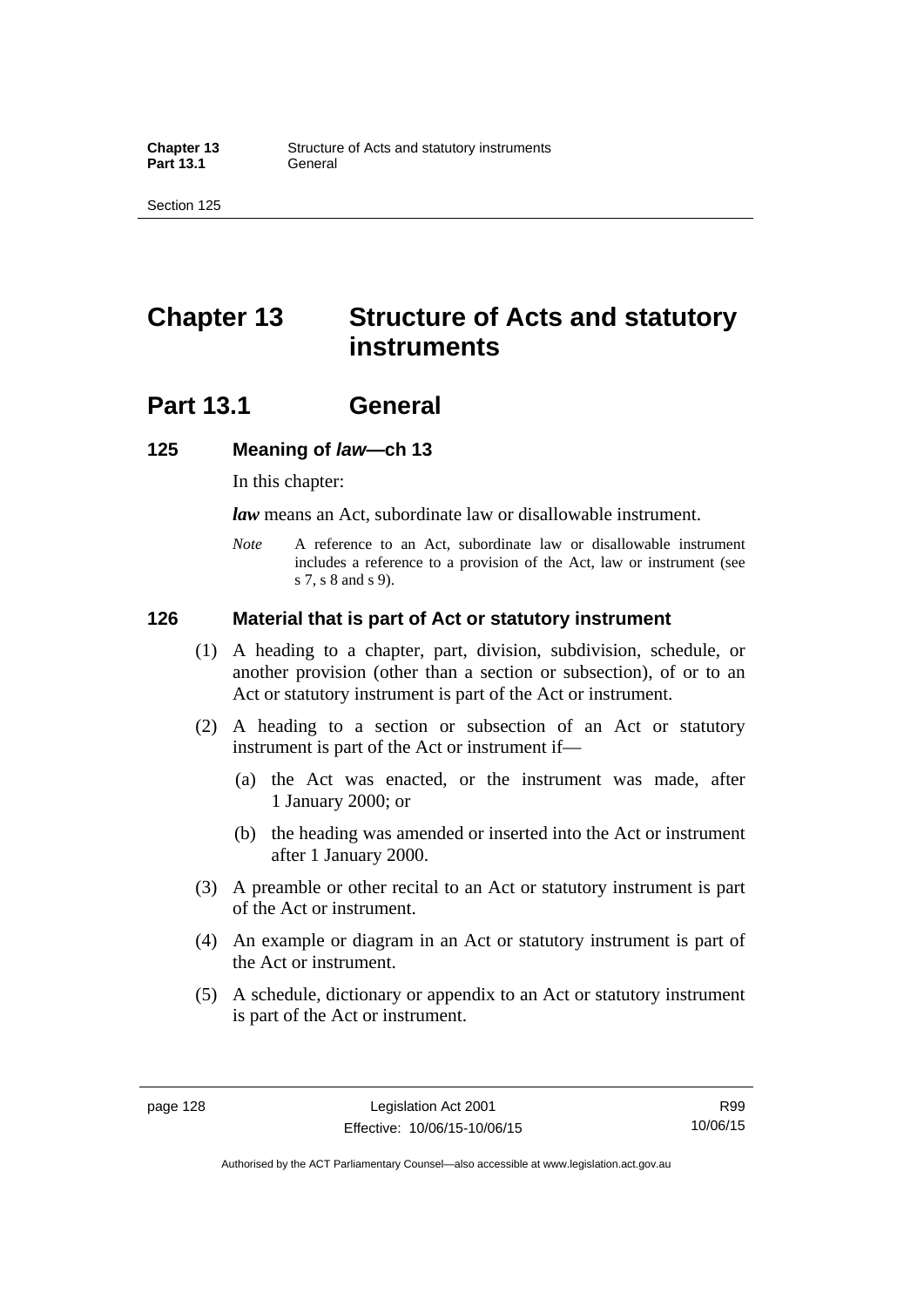- (6) Punctuation in an Act or statutory instrument is part of the Act or instrument.
- (7) A provision number in an Act or statutory instrument is part of the Act or instrument.
- (8) In applying this section to an Act or statutory instrument that is divided otherwise than into sections, a reference to a section or subsection is a reference to a corresponding provision of the Act or instrument.
	- *Note* A reference to an Act or statutory instrument includes a reference to a provision of the Act or instrument (see s 7 and s 13).
- (9) This section is a determinative provision.
	- *Note* See s 5 for the meaning of determinative provisions, and s 6 for their displacement.

### **127 Material that is not part of Act or statutory instrument**

- (1) A footnote, endnote, or other note, in or to an Act or statutory instrument is not part of the Act or instrument.
- (2) A table of contents (however described), or reader's guide or index, in or to an Act or statutory instrument is not part of the Act or instrument.
- (3) A heading to a section or subsection of an Act or statutory instrument is not part of the Act or instrument if section 126 (2) does not apply to the heading.
- (4) This section does not prevent the amendment of a note, table, guide, index or heading mentioned in subsection (1), (2) or (3).
- (5) However, such a note, table, guide or index does not become part of the Act or statutory instrument because it is amended or inserted by an Act or instrument.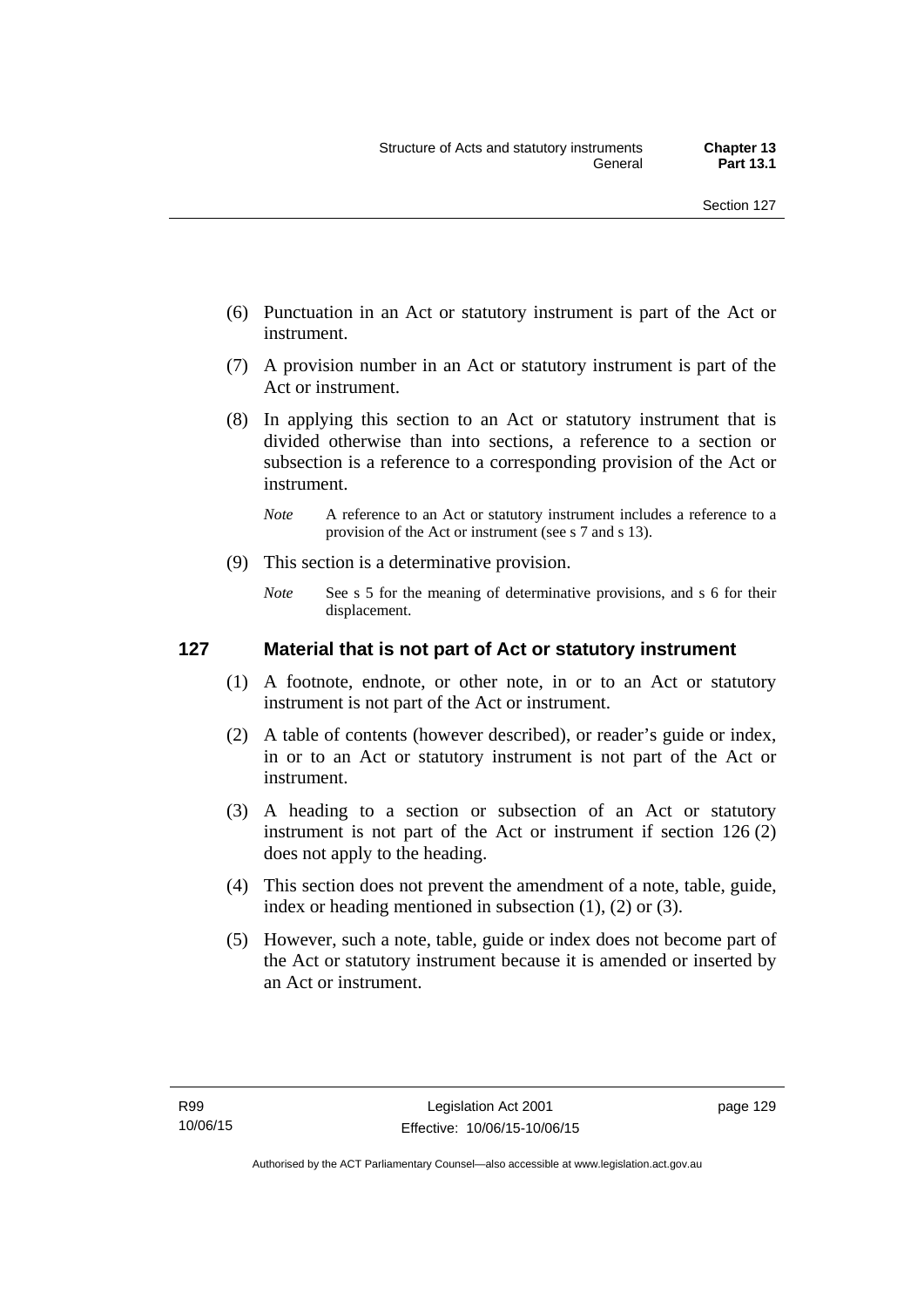| <b>Chapter 13</b> | Structure of Acts and statutory instruments |
|-------------------|---------------------------------------------|
| <b>Part 13.1</b>  | General                                     |

- (6) In applying this section to an Act or statutory instrument that is divided otherwise than into sections, a reference to a section or subsection is a reference to a corresponding provision of the Act or instrument.
	- *Note* A reference to an Act or statutory instrument includes a reference to a provision of the Act or instrument (see s 7 and s 13).
- (7) This section is a determinative provision.
	- *Note* See s 5 for the meaning of determinative provisions, and s 6 for their displacement.

page 130 Legislation Act 2001 Effective: 10/06/15-10/06/15

R99 10/06/15

Authorised by the ACT Parliamentary Counsel—also accessible at www.legislation.act.gov.au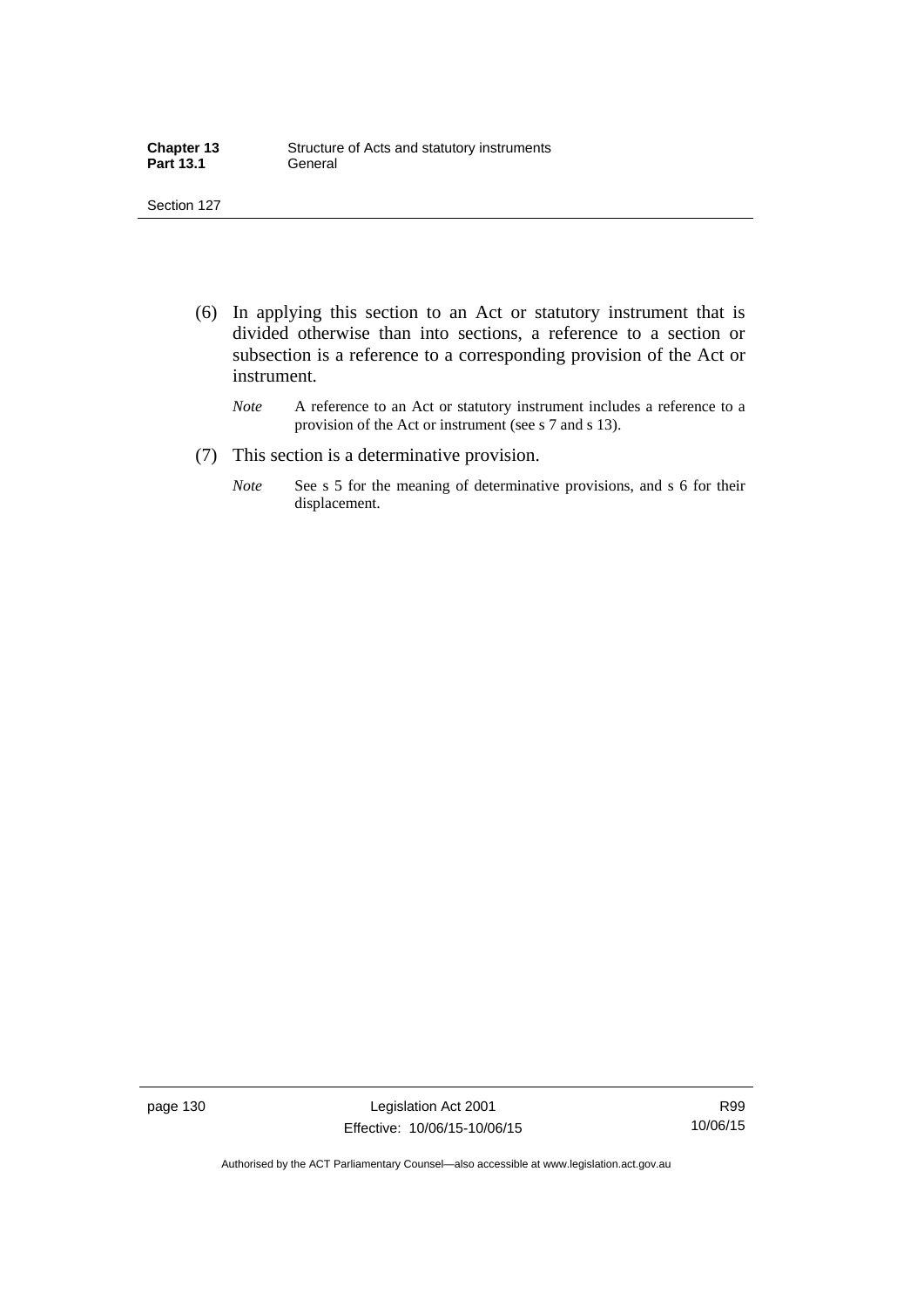# **Part 13.2 Particular kinds of provisions**

### **130 What is a** *definition***?**

A *definition* is a provision (however expressed) of an Act or statutory instrument that—

- (a) gives a meaning to a term; or
- (b) limits or extends the meaning of a term.

#### **Examples—definitions**

- 1 *X* means Y.
- 2 *X* includes Y.
- 3 *X* means Y, and includes Z.
- 4 A reference to *X* is a reference to Y.
- 5 *X*—see section Y.
- 6 *X*—see the *XYZ Act 1999*, section Y.
- 7 In a proceeding against a person (the *retailer*), it is a defence if the retailer establishes that the goods were bought honestly.
- 8 *excluded*—a claim is *excluded* if the claim is not brought within 1 year after the day the claimant becomes aware of the failure to account to which the claim relates.
- 9 A term used in the *XYZ Act 2003* has the same meaning in this Act.
- 10 A term defined in the *XYZ Act 2003* has the same meaning in this Act.
- *Note 1* Examples 5 and 6 illustrate signpost definitions, that is, definitions that do not themselves directly define a term but point the reader to the place where the term is defined (see s 131).
- *Note 2* Example 7 illustrates a tagged-term definition (*retailer*) that takes its meaning from the context of the provision where the defined term is found.
- *Note 3* Example 8 illustrates a definition that does not begin with the defined term.
- *Note 4* For other provisions about definitions, see pt 15.2.
- *Note 5* An example is part of the Act, is not exhaustive and may extend, but does not limit, the meaning of the provision in which it appears (see s 126 and s 132).

| R99      | Legislation Act 2001         |
|----------|------------------------------|
| 10/06/15 | Effective: 10/06/15-10/06/15 |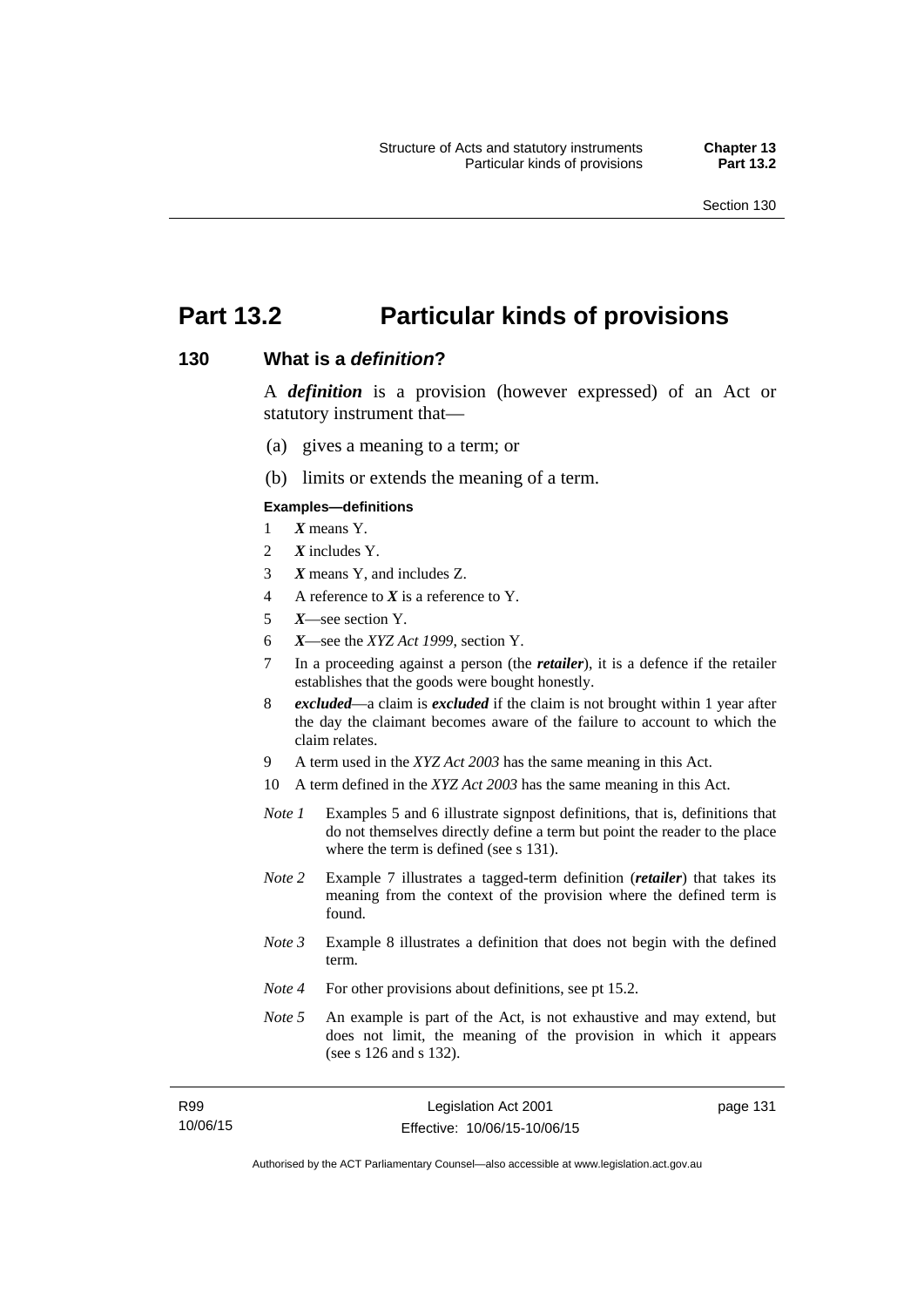### **131 Signpost definitions**

 (1) In an Act or statutory instrument, a definition of a term that includes the word 'see' followed by a reference to a law or instrument (a *signpost definition*) means the term has the same meaning as the term (or, if the reference includes a reference to the definition of another term, that term) has in the law or instrument, as in force from time to time.

#### **Examples**

- 1 A signpost definition '*food*—see section 10.' in the dictionary to an Act means that the word 'food' when used in the Act has the same meaning as it has in section 10, as in force from time to time.
- 2 A signpost definition '*injury*—see the *XYZ Act 2001*, dictionary.' in the dictionary to another Act means that the word 'injury', when used in the other Act, has the same meaning as it has in the definition of *injury* in the *XYZ Act 2001*, dictionary, as in force from time to time.
- 3 A signpost definition 'Work Safety Council—see the *XYZ Act 2000*, dictionary, definition of *council*.' means that the expression 'Work Safety Council' has the same meaning as the word 'council' has in the definition of *council* in the *XYZ Act 2000*, dictionary, as in force from time to time.
- *Note* An example is part of the Act, is not exhaustive and may extend, but does not limit, the meaning of the provision in which it appears (see s 126 and s 132).
- (2) This section is subject to section 47 (Statutory instrument may make provision by applying law or instrument).
- (3) In this section:

*instrument* includes a provision of an instrument.

*law* includes a law, or a provision of a law, of the Commonwealth, a State or another Territory.

*Note* For other provisions about definitions, see pt 15.2.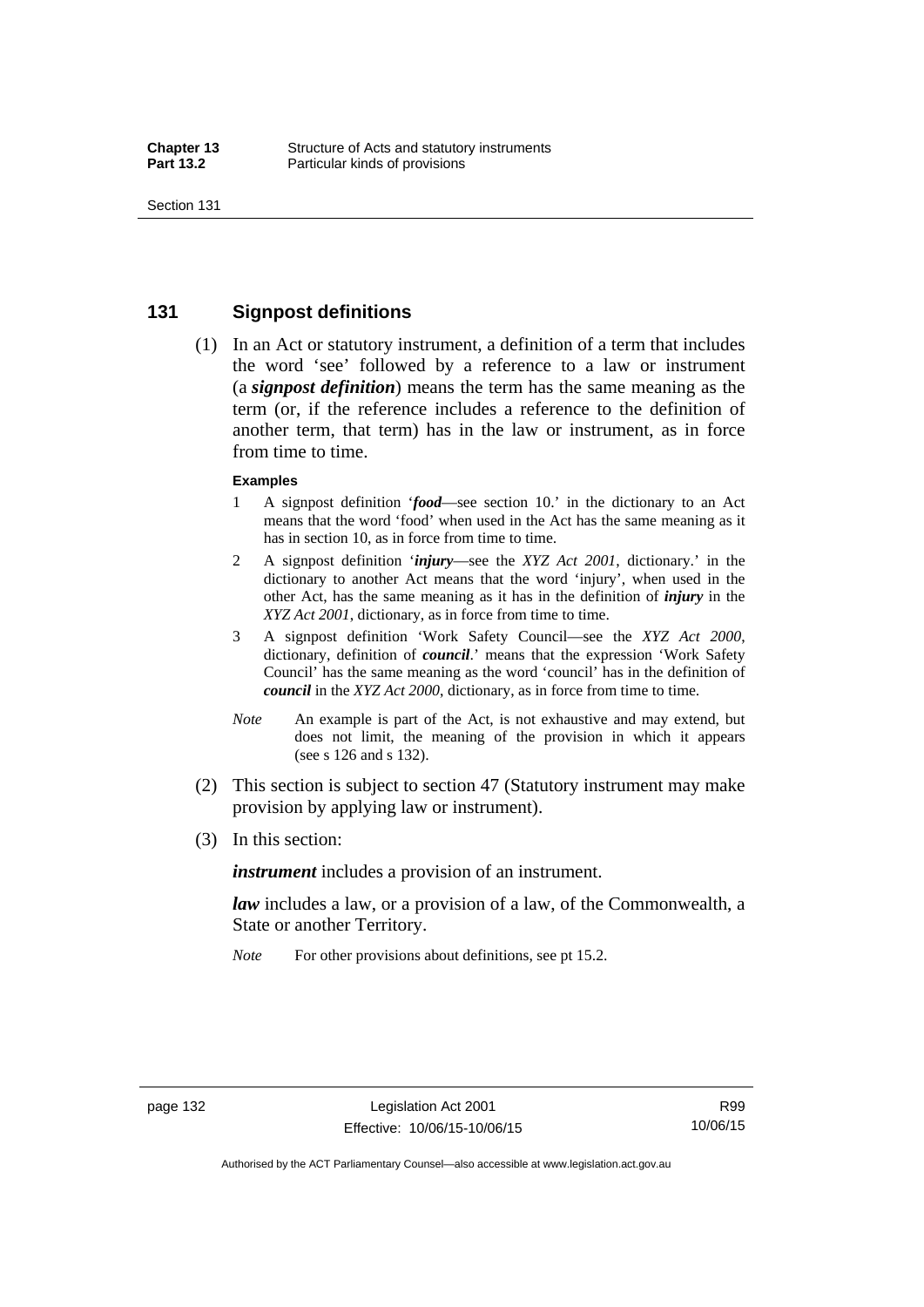### **132 Examples**

- (1) An example in an Act or statutory instrument—
	- (a) is not exhaustive; and
	- (b) may extend, but does not limit, the meaning of the Act or instrument, or the particular provision to which it relates.

#### **Examples**

- 1 A specific case (which may be fictional) that helps to give meaning to the more abstract language of a provision. See the examples in s 43.
- 2 An example (which may be fictional) that clarifies the scope of a provision by illustrating cases that fall within the provision or cases that fall outside the provision, or both. See the examples in s 86.
- *Note 1* These examples may overlap.
- *Note* 2 An example in an Act or statutory instrument is part of the Act or instrument (see s 126 (4)).
- (2) An example may take either of the following forms:
	- (a) a statement at the end of the provision it illustrates (or at the end of a provision containing the provision it illustrates);
	- (b) a statement forming part of the text of a provision that illustrates the operation of the provision, whether or not the words 'for example' are used.

**Examples—par (a)** 

the examples in s 130 or this section, s (1)

#### **Example—par (b)**

the statement beginning 'for example' in s 36 (1) (a)

- (3) Subsection (2) does not limit the form that an example may take.
- (4) This section is a determinative provision.
	- *Note* See s 5 for the meaning of determinative provisions, and s 6 for their displacement.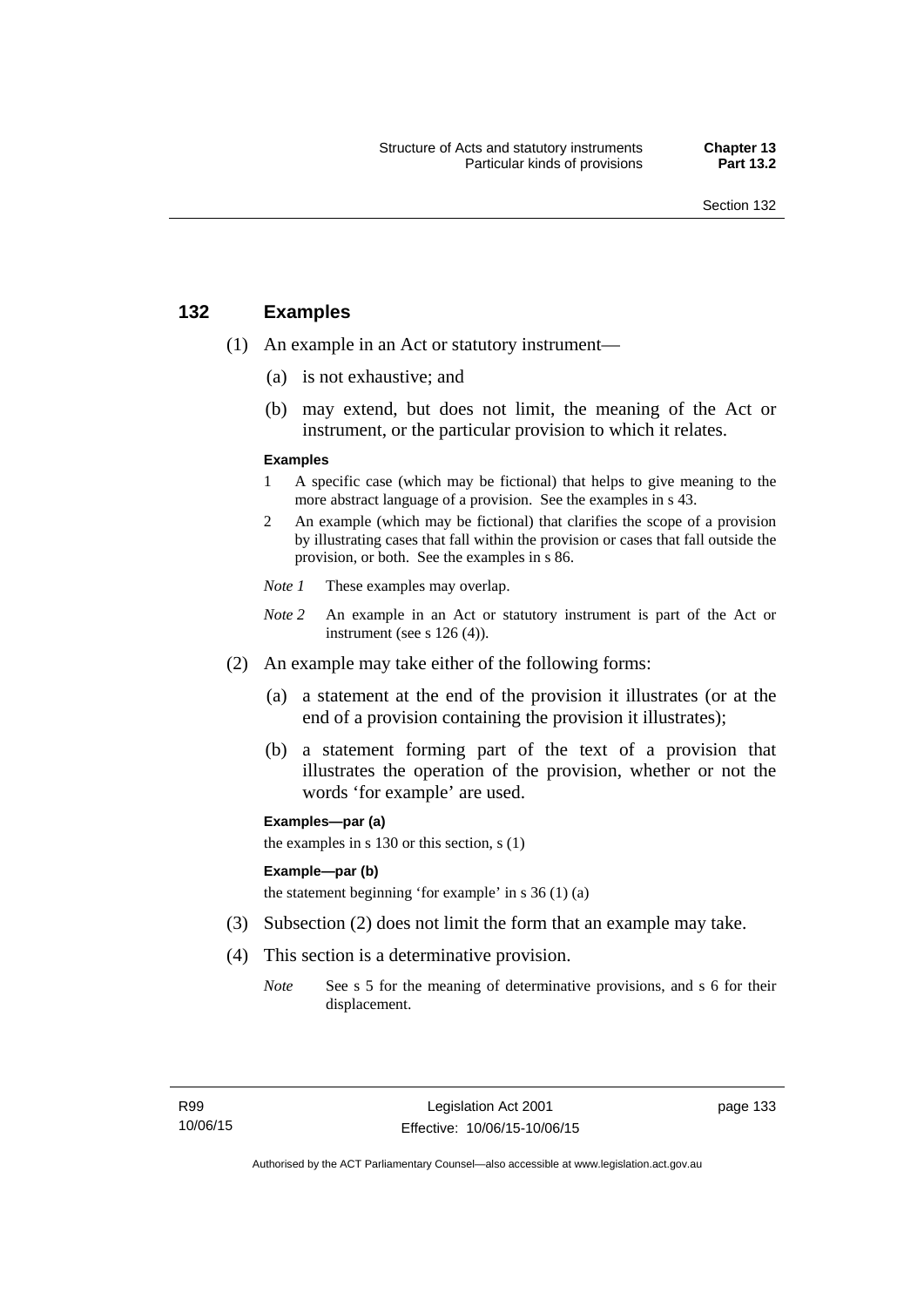### **133 Penalty units**

- (1) In a law, if a penalty for an offence is expressed as a number (whether whole or fractional) of penalty units, the penalty for the offence is a fine of that number of penalty units.
- (2) A *penalty unit* is—
	- (a) for an offence committed by an individual—\$150; or
	- (b) for an offence committed by a corporation—\$750.

#### **Example**

'Maximum penalty: 10 penalty units.' means that a person who is convicted of the relevant offence is liable to a maximum fine of 10 penalty units.

- If the person is an individual, the maximum fine is, therefore, \$1 500 (\$150 x 10).
- If the person is a corporation, the maximum fine is, therefore, \$7 500 (\$750 x 10).
- *Note* An example is part of the Act, is not exhaustive and may extend, but does not limit, the meaning of the provision in which it appears (see [Legislation Act,](http://www.legislation.act.gov.au/a/2001-14) s 126 and s 132).
- (3) The Attorney-General must review the amount of a penalty unit at least once every 4 years after the day this subsection commences.
- (4) This section is a determinative provision.
	- *Note* See s 5 for the meaning of determinative provisions, and s 6 for their displacement.

### **134 Penalties at end of sections and subsections**

- (1) This section applies if a penalty (however expressed) is stated in a law—
	- (a) at the end of a section (whether or not the section is divided into subsections) and not expressed in a way that indicates that it applies only to a provision of the section; or

Authorised by the ACT Parliamentary Counsel—also accessible at www.legislation.act.gov.au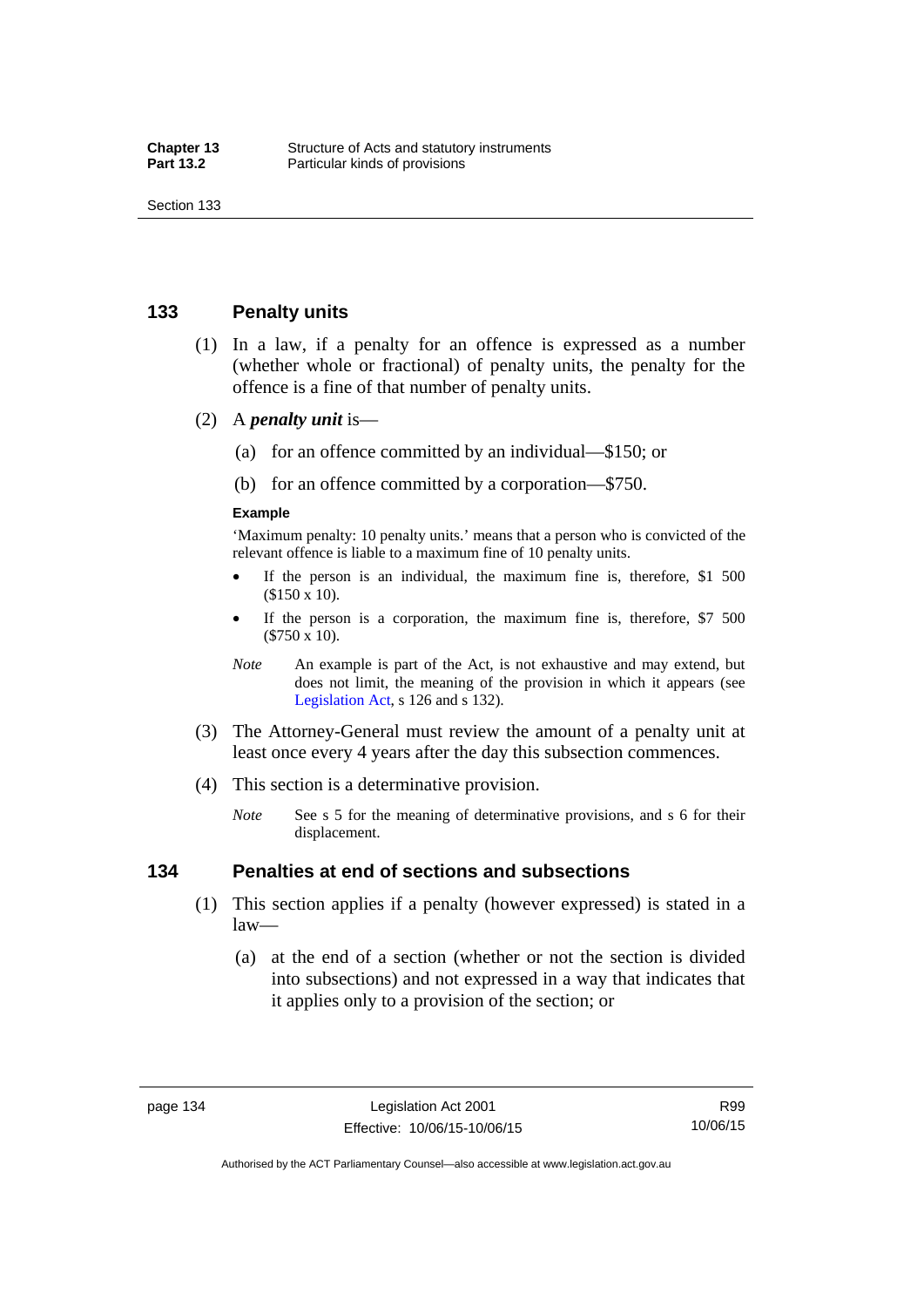- (b) at the end of a subsection (but not at the end of a section) and not expressed in a way that indicates that it applies only to a provision of the subsection; or
- (c) at the end of a section or subsection and expressed in a way that indicates that it applies only to a provision of the section or subsection (the *relevant provision*).

#### **Example—par (a)**

the following penalty at the end of a section: 'Maximum penalty: 20 penalty units.'

#### **Example—par (b)**

the following penalty at the end of a subsection, but not at the end of a section: 'Maximum penalty: 20 penalty units.'

#### **Examples—par (c)**

- 1 the following penalty at the end of a section divided into subsections: 'Maximum penalty (subsection (3)): 20 penalty units.'.
- 2 the following penalty at the end of a subsection, but not at the end of a section:

'Maximum penalty:

- (a) for paragraph (b)—20 penalty units; or
- (b) for another paragraph—50 penalty units, imprisonment for 6 months or both.'
- *Note* An example is part of the Act, is not exhaustive and may extend, but does not limit, the meaning of the provision in which it appears (see s 126 and s 132).
- (2) If an offence is not expressly mentioned in the section, subsection or relevant provision, the penalty indicates that contravention of the section, subsection or relevant provision is an offence punishable on conviction as provided by subsection (4).

#### **Example—penalty applying to entire section or subsection**

A person must not contravene a notice.

Maximum penalty: 20 penalty units.

**Example—penalty applying to a stated provision** 

(2) The register of transactions—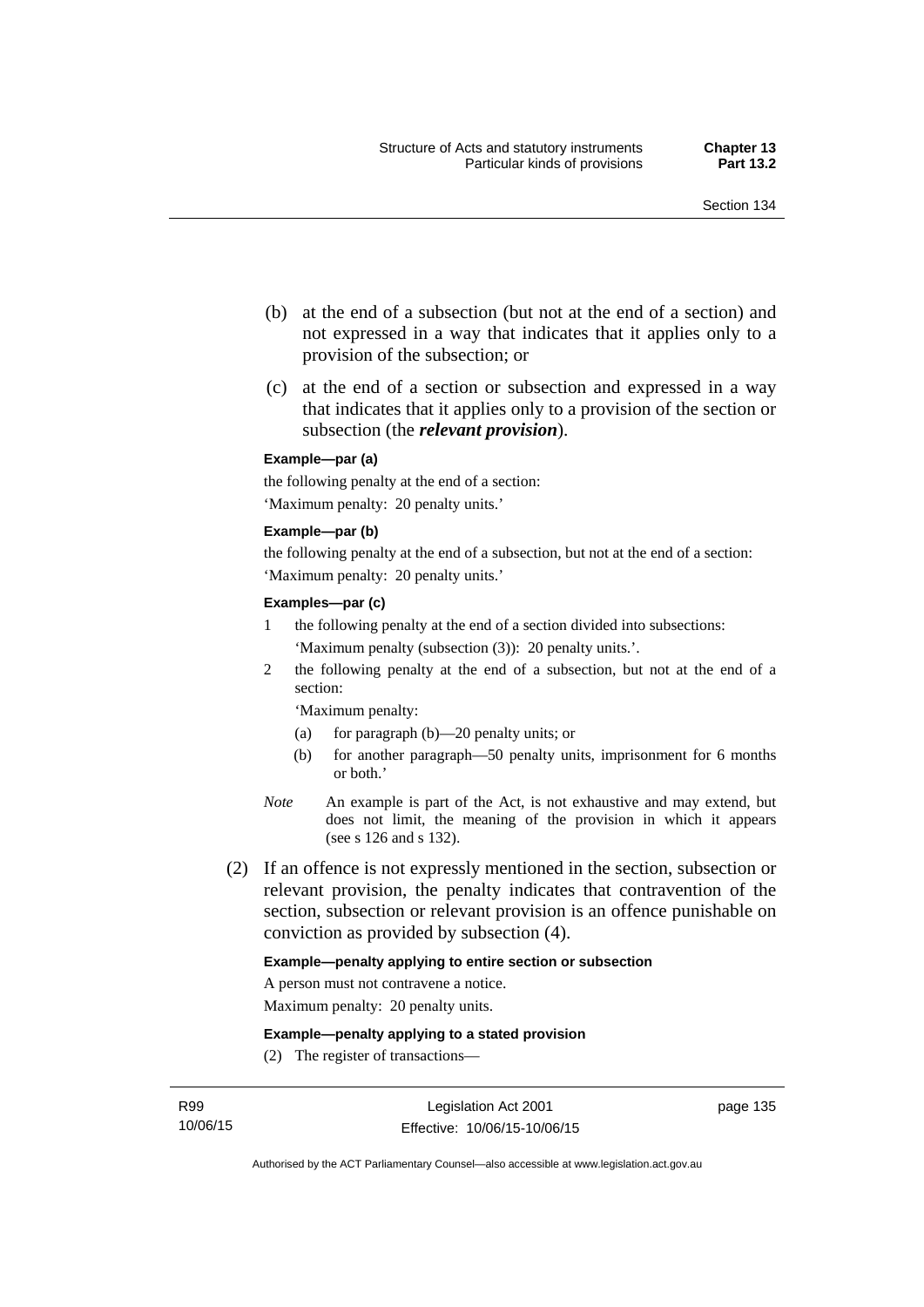Section 134

- (a) may be kept in electronic form; and
- (b) must contain the particulars mentioned in section 91C.

Maximum penalty (paragraph (b)): 20 penalty units.

 (3) If an offence is expressly mentioned in the section, subsection or relevant provision, the penalty indicates that the offence is punishable on conviction as provided by subsection (4).

### **Example—penalty applying to entire section or subsection**

A person who contravenes a notice commits an offence. Maximum penalty: 20 penalty units.

#### **Example—penalty applying to a stated provision**

- (2) If a person keeps the person's identity card after ceasing to be an officer—
	- (a) the person commits an offence; and
	- (b) the identity card is forfeited to the Territory.

Maximum penalty (paragraph (a)): 20 penalty units.

- (4) The penalty that may be imposed for the offence is—
	- (a) if only a single penalty is stated (whether as a maximum penalty or a penalty)—not more than the stated penalty; or
	- (b) if a minimum as well as a maximum penalty is stated—not less than the minimum and not more than the maximum.
- $(5)$  If—
	- (a) a penalty (however expressed) is stated in a law at the end of a section divided into subsections; and
	- (b) another penalty (however expressed) is stated at the end of another subsection of the section; and
	- (c) the first penalty is not expressed in a way that indicates that it applies only to a particular provision of the last subsection;

the first penalty is taken, for this section, to be expressed in a way that indicates that it applies only to the last subsection.

Authorised by the ACT Parliamentary Counsel—also accessible at www.legislation.act.gov.au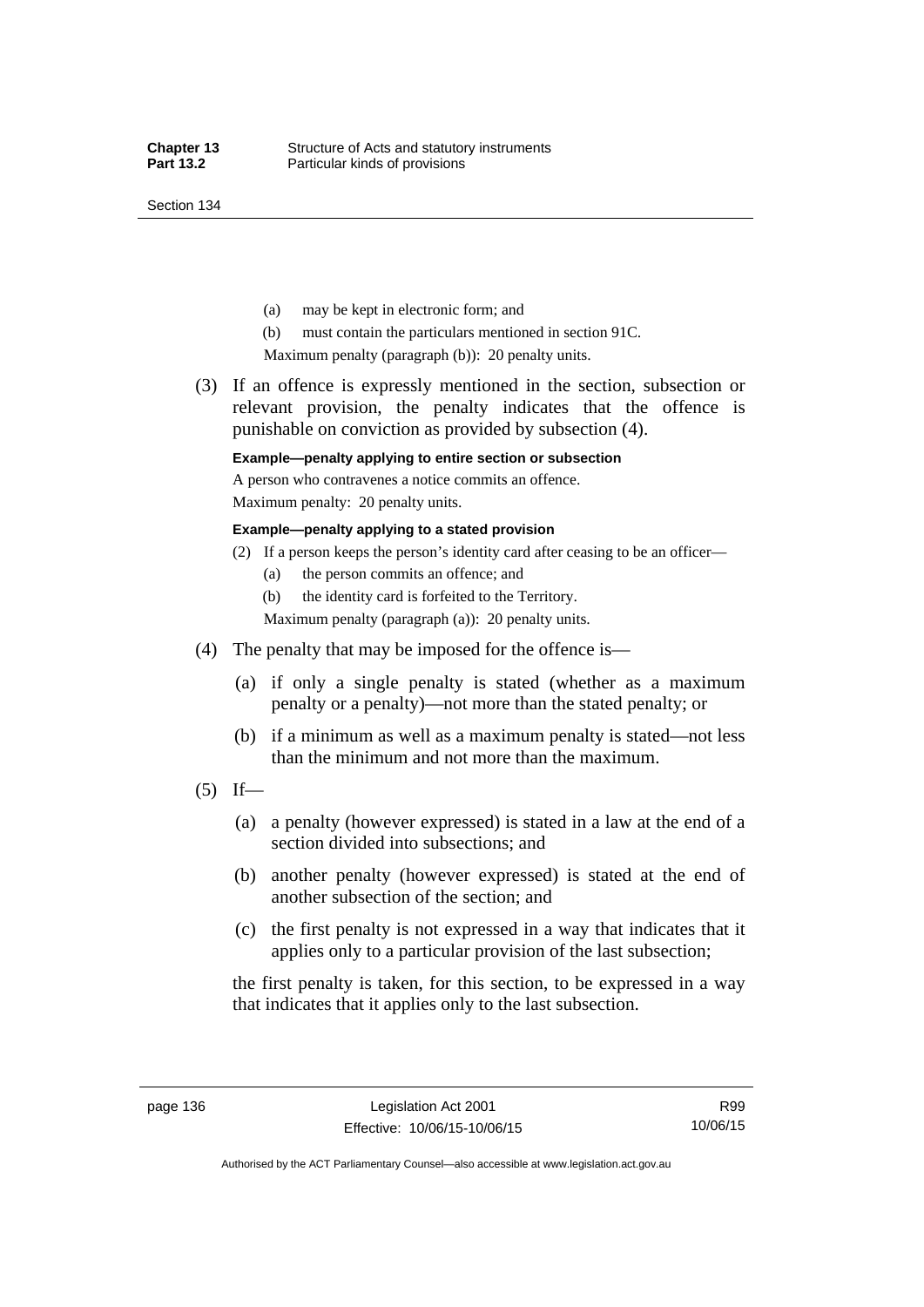#### **Example**

In the following example, s (4) is the last subsection and the penalty stated at the end applies only to that subsection:

'(2) A permit holder must record all transactions under this Act.

Maximum penalty: 20 penalty units.

- (3) If a permit holder is convicted of an offence against subsection (2), the registrar must cancel the permit.
- (4) A permit holder must not sell a declared substance in contravention of this Act.

Maximum penalty: 100 penalty units, imprisonment for 1 year or both.'.

- (6) In working out for this section whether a penalty is at the end of a section or subsection, the position of any example or note is to be disregarded.
- (7) This section is a determinative provision.
	- *Note* See s 5 for the meaning of determinative provisions, and s 6 for their displacement.

### **135 Penalties not at end of sections and subsections**

- (1) This section applies if a penalty (however expressed) is stated in a provision of a law other than at the end of a section or subsection.
- (2) If an offence is expressly mentioned in the provision, the penalty indicates that the offence is punishable on conviction as provided by subsection (4).

#### **Example**

A person who contravenes s (3) commits an offence punishable by a fine of not more than 20 penalty units.

- *Note* An example is part of the Act, is not exhaustive and may extend, but does not limit, the meaning of the provision in which it appears (see s 126 and s 132).
- (3) If an offence is not expressly mentioned in the provision, the penalty indicates that contravention of the provision (or a stated part of the provision) is an offence punishable on conviction as provided by subsection (4).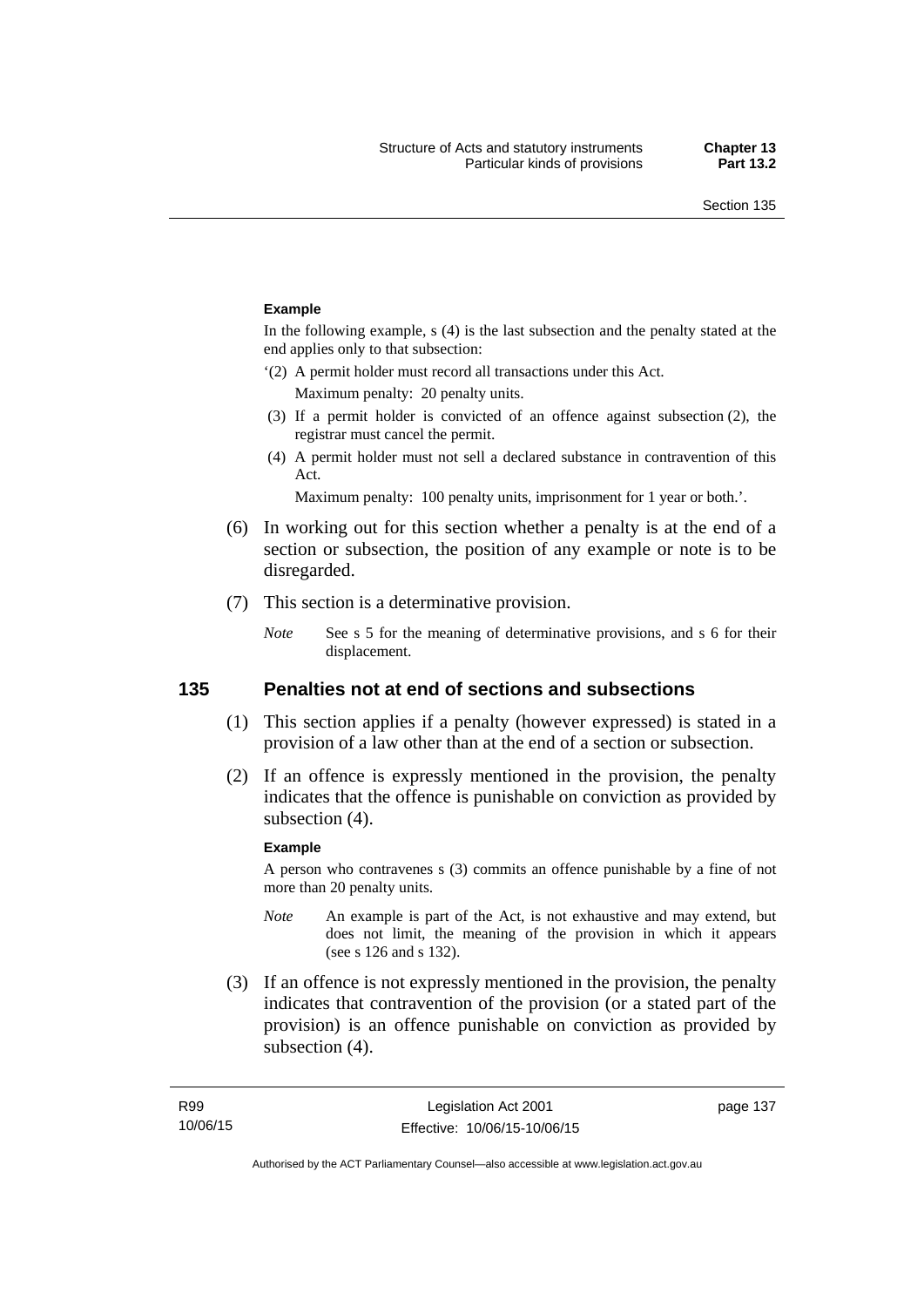Section 135

#### **Example**

A person who contravenes s (3) must pay a fine of not more than 20 penalty units.

- (4) The penalty that may be imposed for the offence is—
	- (a) if only a single penalty is stated (whether as a maximum penalty or a penalty)—not more than the stated penalty; or
	- (b) if a minimum as well as a maximum penalty is stated—not less than the minimum and not more than the maximum.
- (5) In working out for this section whether a penalty is at the end of a section or subsection, the position of any example or note is to be disregarded.
- (6) This section is a determinative provision.
	- *Note* See s 5 for the meaning of determinative provisions, and s 6 for their displacement.

R99 10/06/15

Authorised by the ACT Parliamentary Counsel—also accessible at www.legislation.act.gov.au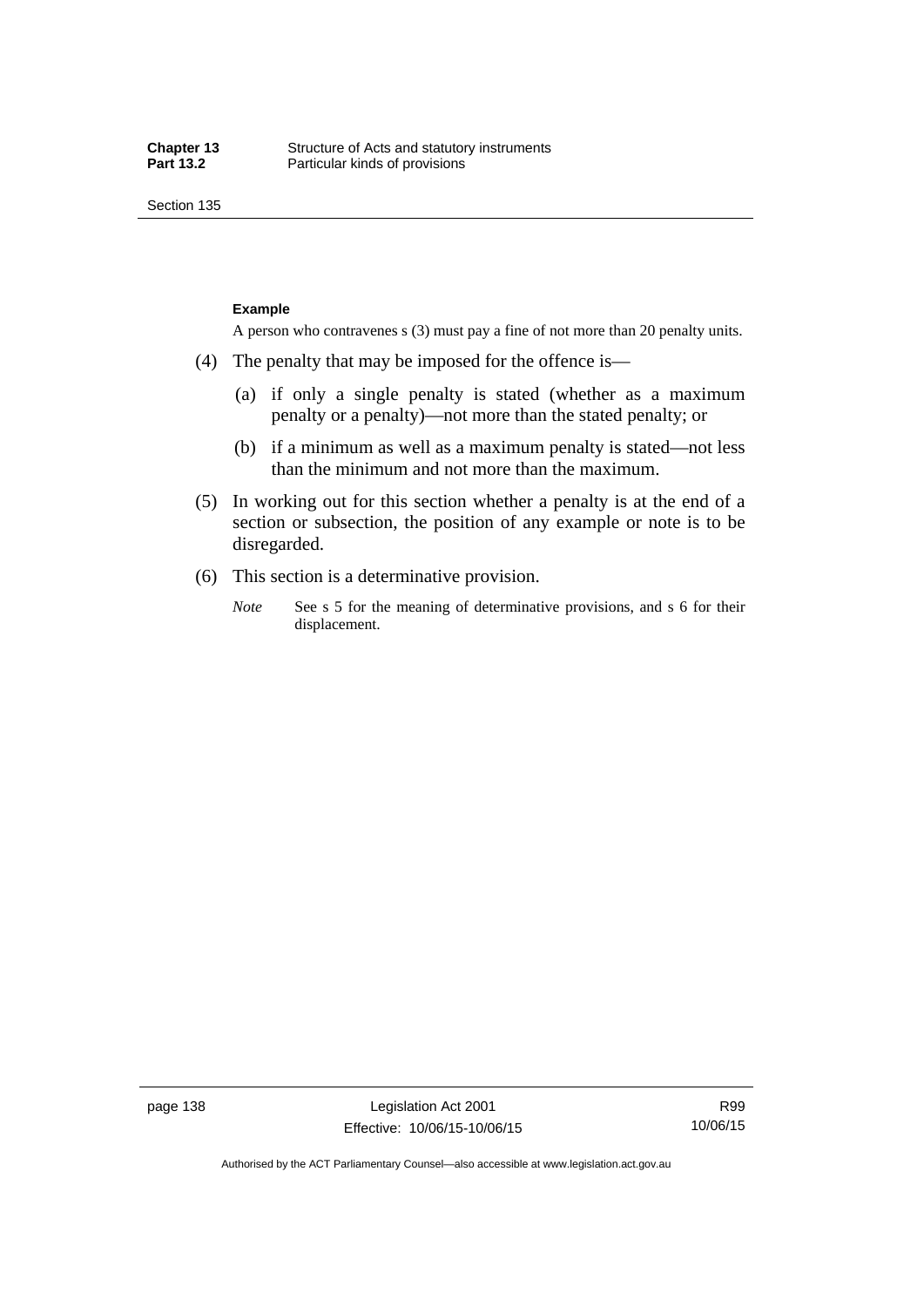# **Chapter 14 Interpretation of Acts and statutory instruments**

# **Part 14.1 Purpose and scope**

### **136 Meaning of** *Act***—ch 14**

In this chapter:

*Act* includes a statutory instrument.

*Note* Section 7 (3) provides that a reference to an Act includes a reference to a provision of an Act. Section 13 (3) provides that a reference to a statutory instrument includes a reference to a provision of a statutory instrument.

### **137 Purpose and scope—ch 14**

- (1) The purpose of this chapter is to provide guidance about the interpretation of Acts.
- (2) This chapter is not intended to be a comprehensive statement of the law of interpretation applying to Acts.
- (3) In particular, this chapter assumes that common law presumptions operate in conjunction with this chapter.
- (4) Subsection (3) also applies to common law presumptions that come into existence after the commencement of this chapter.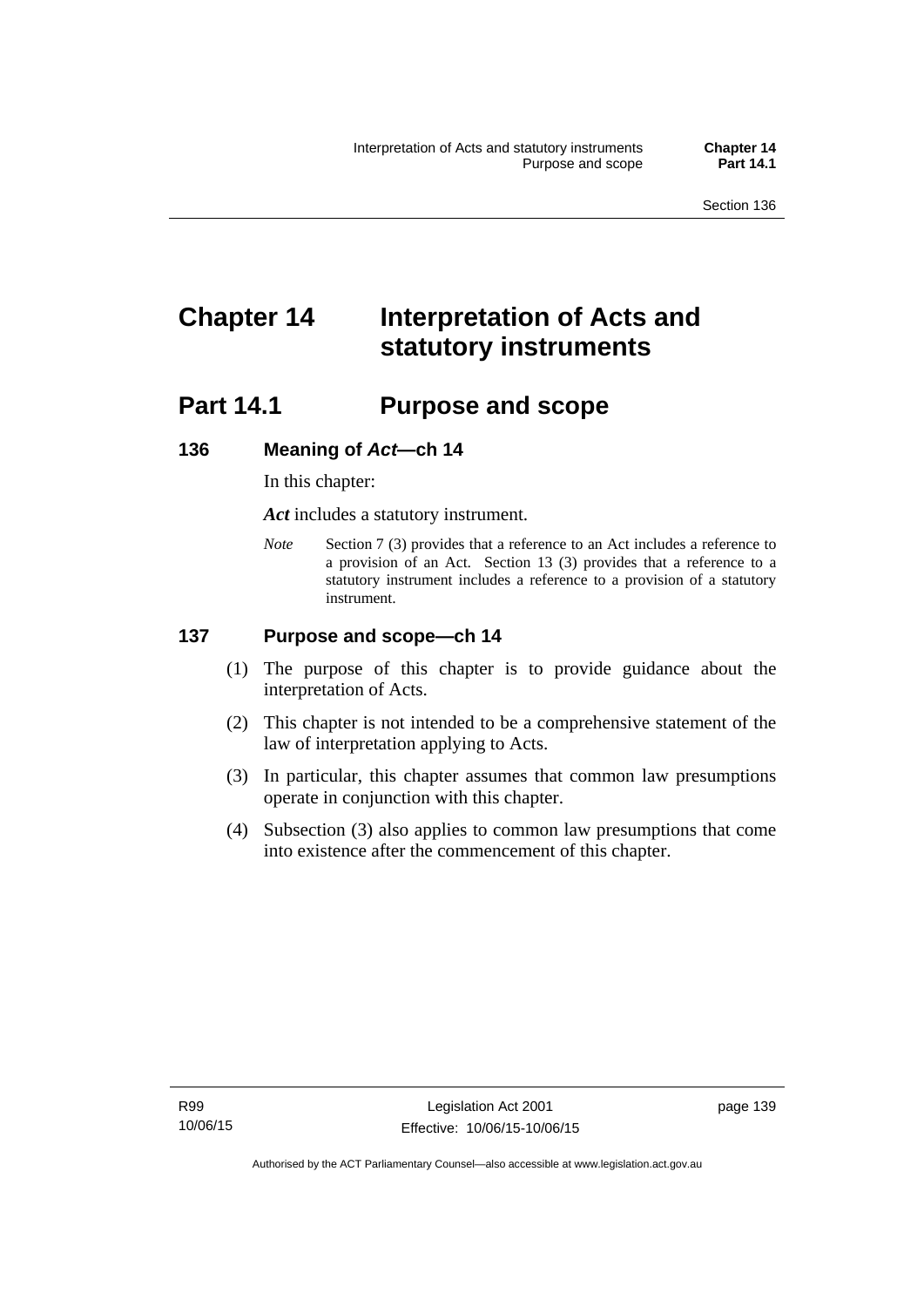# **Part 14.2 Key principles of interpretation**

### **138 Meaning of** *working out the meaning of an Act***—pt 14.2**

In this part:

*working out the meaning of an Act* means—

- (a) resolving an ambiguous or obscure provision of the Act; or
- (b) confirming or displacing the apparent meaning of the Act; or
- (c) finding the meaning of the Act when its apparent meaning leads to a result that is manifestly absurd or is unreasonable; or
- (d) finding the meaning of the Act in any other case.

### **139 Interpretation best achieving Act's purpose**

- (1) In working out the meaning of an Act, the interpretation that would best achieve the purpose of the Act is to be preferred to any other interpretation.
- (2) This section applies whether or not the Act's purpose is expressly stated in the Act.
	- *Note* The *[Human Rights Act 2004](http://www.legislation.act.gov.au/a/2004-5)*, s 30 (1) (which is about interpreting legislation to be consistent with human rights) is also relevant to interpreting territory laws.

R99 10/06/15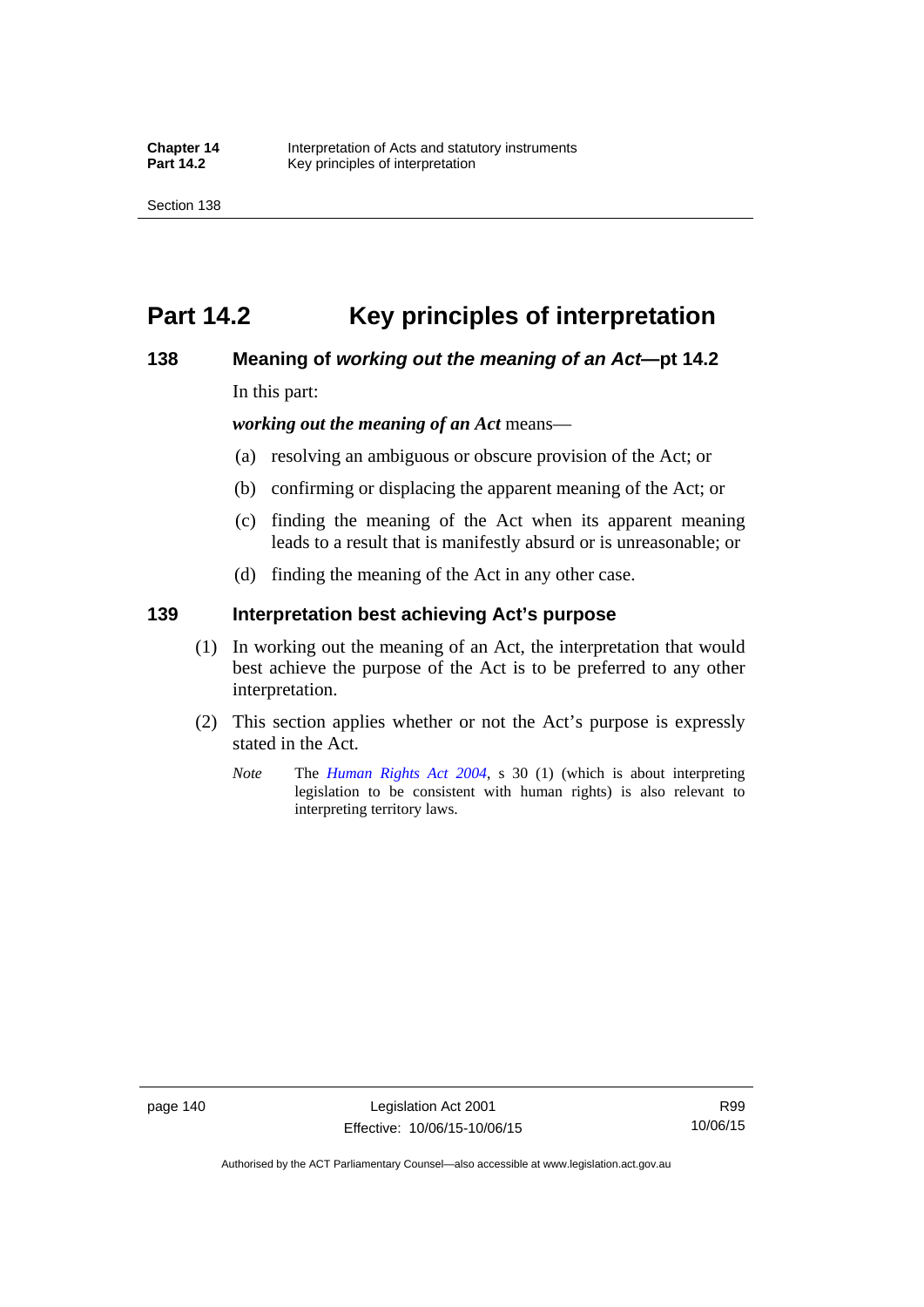### **140 Legislative context**

In working out the meaning of an Act, the provisions of the Act must be read in the context of the Act as a whole.

#### **Examples**

- 1 The long title of an Act provides that it is an Act to give certain benefits to the holders of pensioner cards. Section 4 provides 'This Act applies to a holder of a pensioner card'. Section 22 provides that the commissioner may grant 'a person' an exemption from payment of rates. The Act does not contain a definition of 'person'. Section 22 must be read in the context of the Act as a whole so that the commissioner may only grant exemptions to people who are holders of pensioner cards.
- 2 The *Drug Testing Regulation 2001* (made under the *Drug Testing Act 2000* (hypothetical)), s 6 contains the following heading:

#### **6 Corresponding law—Act, s 100, def** *corresponding law*

The heading indicates that the section has been made for the definition of *corresponding law* in the *Drug Testing Act 2000*, s 100.

- 3 Section 12 (1) of a subordinate law refers to 'a non-conviction order under the *[Crimes \(Sentencing\) Act 2005](http://www.legislation.act.gov.au/a/2005-58)*'. No other kind of order is mentioned in the section and the word 'order' is not otherwise defined in the subordinate law. Subsections (2), (4), (7) and (9) of the same section, which only refer to 'the order', are to be understood as referring to the order mentioned in s (1).
- *Note 1* See s 126 and s 127 for material that is, or is not, part of an Act or statutory instrument.
- *Note 2* An example is part of the Act, is not exhaustive and may extend, but does not limit, the meaning of the provision in which it appears (see s 126 and s 132).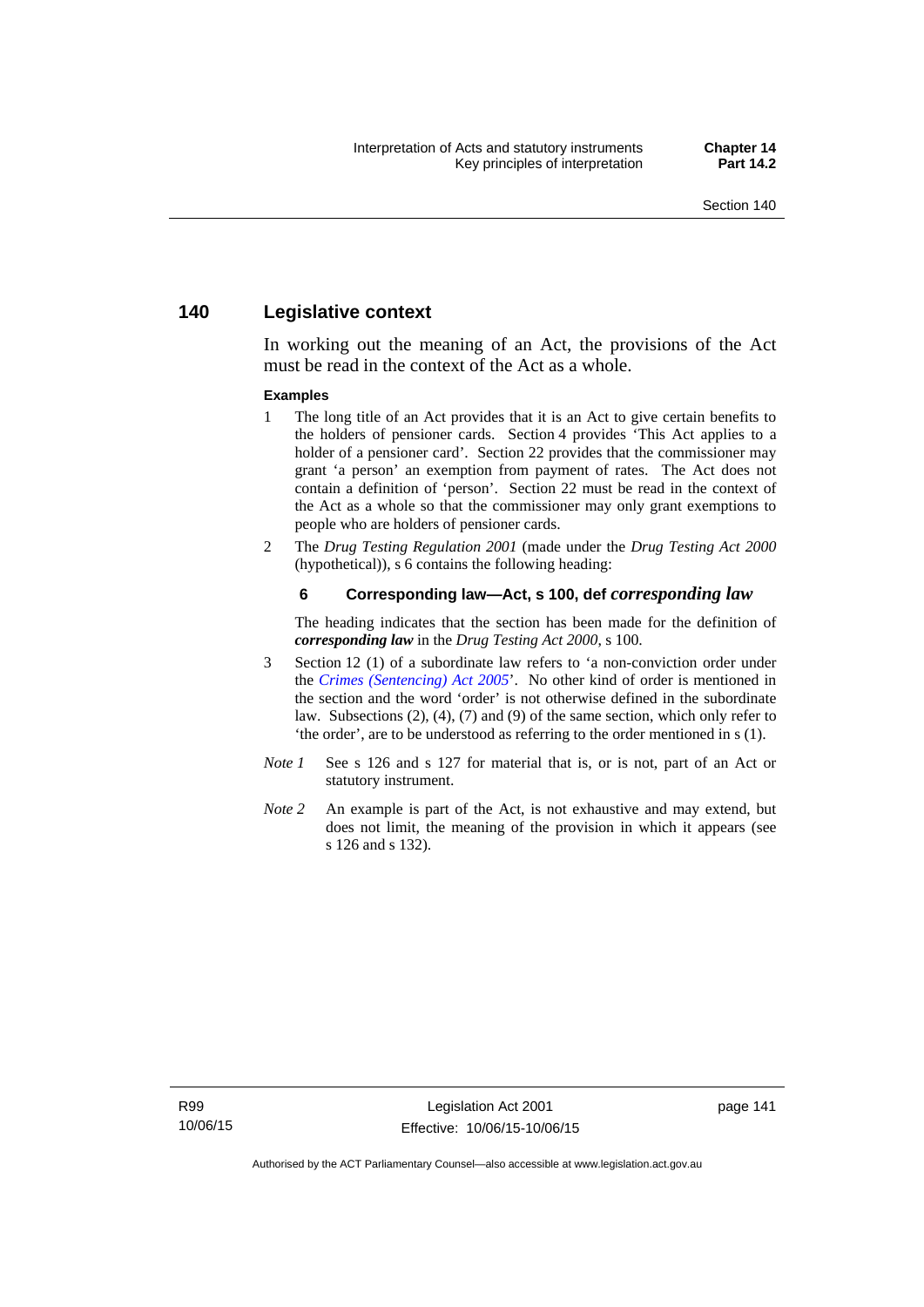Section 141

### **141 Non-legislative context generally**

- (1) In working out the meaning of an Act, material not forming part of the Act may be considered.
	- *Note 1* See s 146 for the meaning of *may* and *must*.
	- *Note* 2 See s 126 and s 127 for material that is, or is not, part of an Act or statutory instrument.
	- *Note 3* See s 142 for material that may be considered in working out the meaning of an Act or statutory instrument.
- (2) In deciding whether material not forming part of an Act should be considered in working out the meaning of the Act, and the weight to be given to the material, the following matters must be taken into account:
	- (a) the desirability of being able to rely on the ordinary meaning of the Act, having regard to the purpose of the Act and the provisions of the Act read in the context of the Act as a whole;
	- (b) the undesirability of prolonging proceedings without compensating advantage;
	- (c) the accessibility of the material to the public.
- (3) Subsection (2) does not limit the matters that may be taken into account.
- (4) For subsection (2) (c), material in the register is taken to be accessible to the public.
	- *Note* The register is the ACT legislation register (see dict, pt 2, def *register*).

R99 10/06/15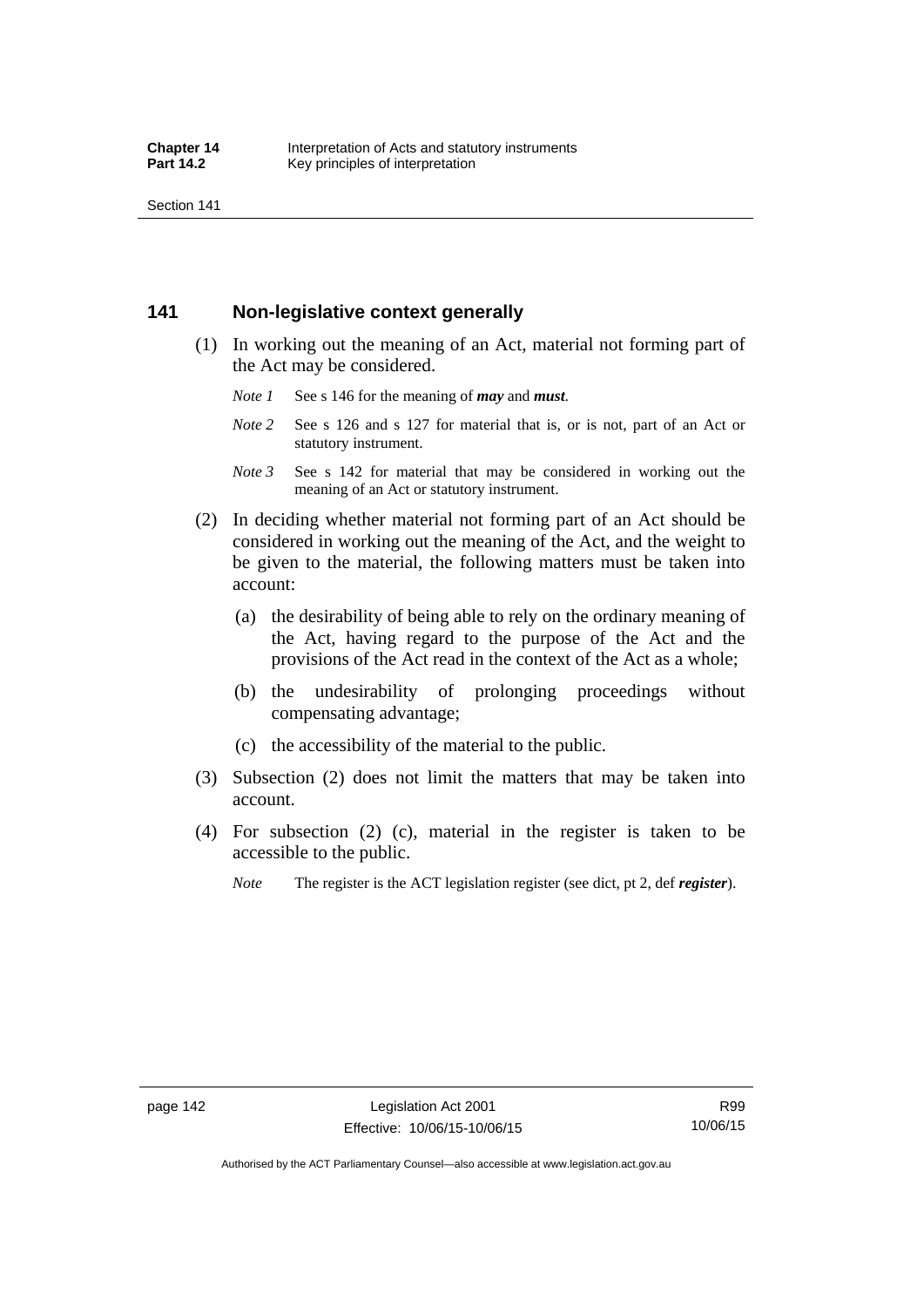### **142 Non-legislative context—material that may be considered**

- (1) In working out the meaning of an Act, material mentioned in table 142, column 2 may be considered.
- (2) In working out the meaning of a statutory instrument, material mentioned in table 142, column 3 may be considered.
- (3) This section does not limit the material that may be considered in working out the meaning of an Act or statutory instrument.

| column 1 | column 2                                                                                                                                                                                                  | column 3                                                                                                                                                                                                                                                                                                                                                |
|----------|-----------------------------------------------------------------------------------------------------------------------------------------------------------------------------------------------------------|---------------------------------------------------------------------------------------------------------------------------------------------------------------------------------------------------------------------------------------------------------------------------------------------------------------------------------------------------------|
| item     | Act                                                                                                                                                                                                       | statutory instrument                                                                                                                                                                                                                                                                                                                                    |
| 1        | material not forming part of the<br>Act contained in an authorised<br>version of the Act                                                                                                                  | material not forming part of the statutory<br>instrument contained in an authorised version<br>of the instrument                                                                                                                                                                                                                                        |
|          | <i>Note</i> See ch 3 (Authorised versions<br>and evidence of laws and<br>legislative material).                                                                                                           | <i>Note</i> See ch 3 (Authorised versions and evidence<br>of laws and legislative material).                                                                                                                                                                                                                                                            |
| 2        | any relevant report of a royal<br>commission, law reform<br>commission, committee of inquiry<br>or other similar entity that was<br>presented to the Legislative<br>Assembly before the Act was<br>passed | any relevant report of a royal commission,<br>law reform commission, committee of<br>inquiry or other similar entity that was<br>presented to the Legislative Assembly—<br>if the statutory instrument was<br>(a)<br>presented to the Assembly-before<br>the end of 6 sitting days after the<br>day the instrument was presented to<br>the Assembly; or |
|          |                                                                                                                                                                                                           | in any other case—before the<br>(b)<br>instrument was made                                                                                                                                                                                                                                                                                              |

**Table 142** 

R99 10/06/15

Authorised by the ACT Parliamentary Counsel—also accessible at www.legislation.act.gov.au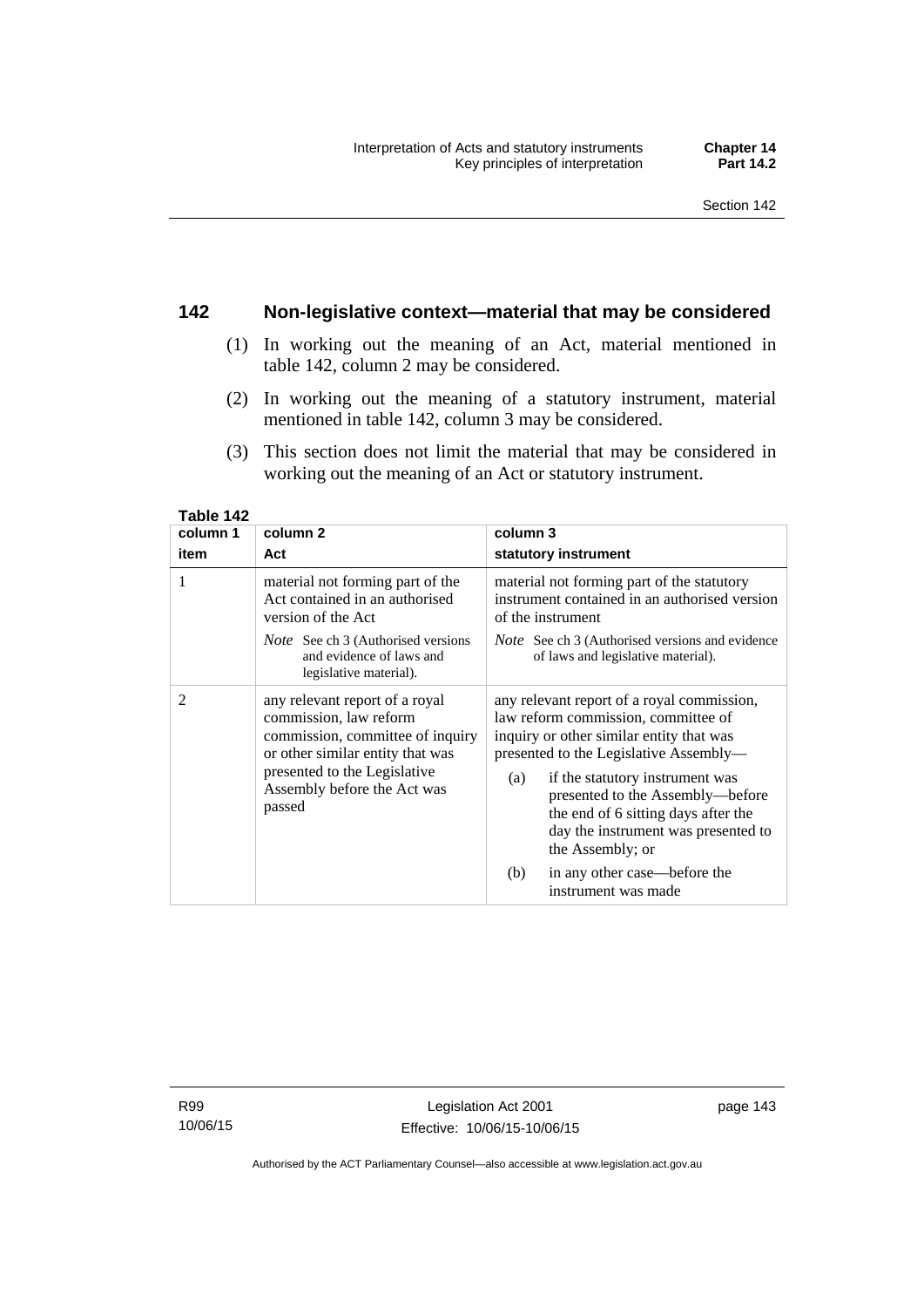**Chapter 14** Interpretation of Acts and statutory instruments<br>**Part 14.2** Key principles of interpretation Key principles of interpretation

Section 143

| column 1 | column <sub>2</sub>                                                                                                                                                                                        | column 3                                                                                                                                                                                                                                                                                                                                          |  |
|----------|------------------------------------------------------------------------------------------------------------------------------------------------------------------------------------------------------------|---------------------------------------------------------------------------------------------------------------------------------------------------------------------------------------------------------------------------------------------------------------------------------------------------------------------------------------------------|--|
| item     | Act                                                                                                                                                                                                        | statutory instrument                                                                                                                                                                                                                                                                                                                              |  |
| 3        | any relevant report of a committee<br>of the Legislative Assembly that<br>was made to the Assembly before<br>the Act was passed                                                                            | any relevant report of a committee of the<br>Legislative Assembly that was made to the<br>Assembly-<br>(a)<br>if the statutory instrument was<br>presented to the Assembly-before<br>the end of 6 sitting days after the<br>day the instrument was presented to<br>the Assembly; or<br>in any other case—before the<br>(b)<br>instrument was made |  |
| 4        | any explanatory statement<br>(however described) for the bill<br>that became the Act, or any other<br>relevant document, that was<br>presented to the Legislative<br>Assembly before the Act was<br>passed | if the statutory instrument was presented to<br>the Legislative Assembly-any explanatory<br>statement (however described) for the<br>instrument, or any other relevant document,<br>that was presented to the Legislative<br>Assembly before the end of 6 sitting days<br>after the instrument was presented to the<br>Assembly                   |  |
| 5        | the presentation speech made to<br>the Legislative Assembly during<br>the passage of the bill that became<br>the Act                                                                                       | if the statutory instrument was presented to<br>the Legislative Assembly by a member of the<br>Assembly—any presentation speech made to<br>the Assembly                                                                                                                                                                                           |  |
| 6        | official reports of proceedings in<br>the Legislative Assembly in<br>relation to the bill that became the<br>Act                                                                                           | if the statutory instrument was presented to<br>the Legislative Assembly—official reports of<br>proceedings in the Legislative Assembly in<br>relation to the statutory instrument                                                                                                                                                                |  |
| 7        | any relevant treaty or other<br>international agreement to which<br>Australia is a party                                                                                                                   | any relevant treaty or other international<br>agreement to which Australia is a party                                                                                                                                                                                                                                                             |  |

## **143 Law stating material for consideration in working out meaning**

 (1) If a relevant law provides that stated material may or must be considered in working out the meaning of an Act or statutory instrument, that does not by implication prevent other material of

page 144 Legislation Act 2001 Effective: 10/06/15-10/06/15

R99 10/06/15

Authorised by the ACT Parliamentary Counsel—also accessible at www.legislation.act.gov.au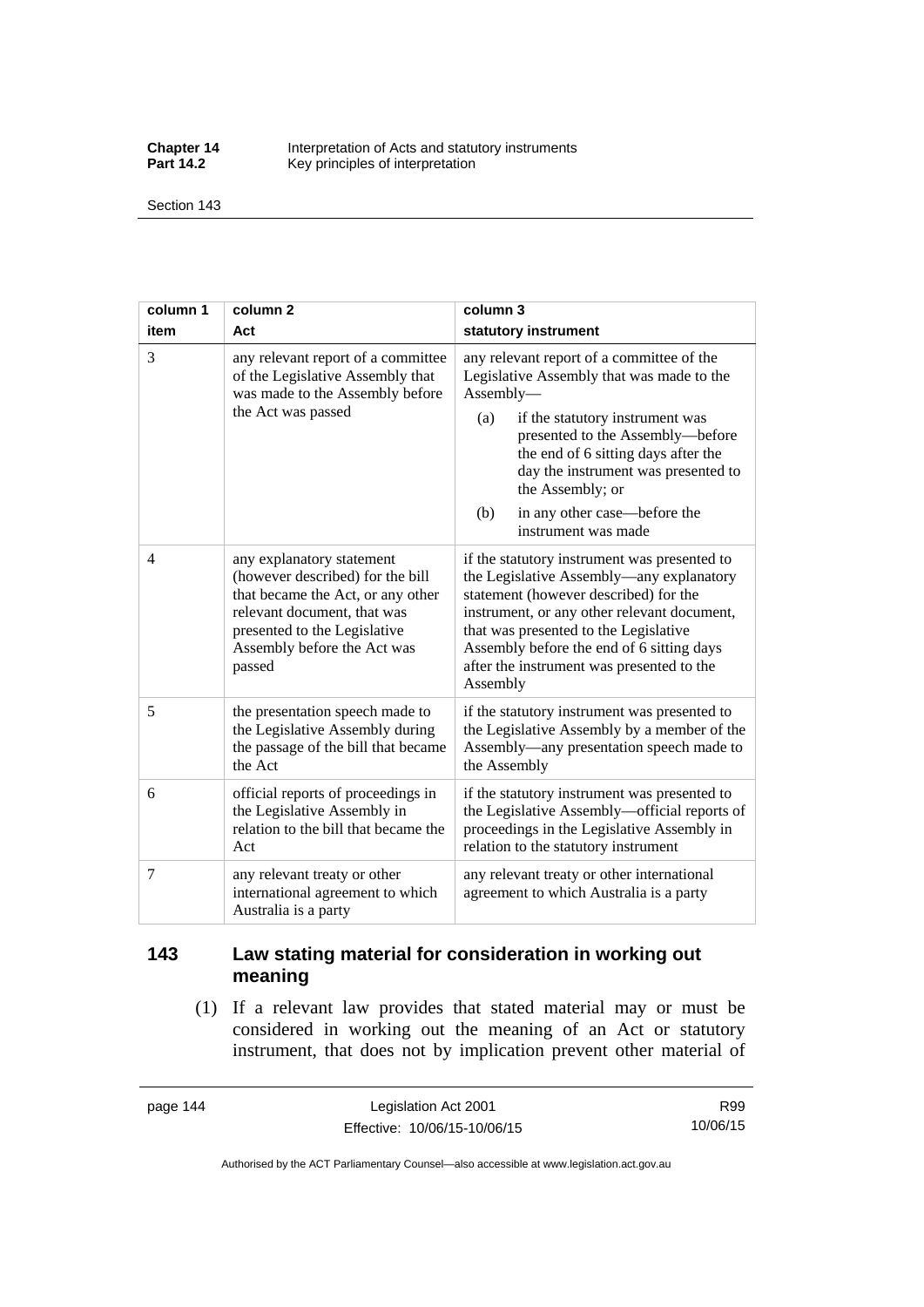the same or similar kind being considered in working out the meaning of the Act or instrument.

#### **Example**

The *Computer Crime Act 2000* (hypothetical) contains the following provision:

#### **4 Report may be used as an aid to interpretation**

The *Community Law Reform Report on Computer Crime* (CLRC No X) may be considered in working out the meaning of this Act.

This does not limit access to other non-legislative material of the same or a similar kind for working out the meaning of the *Computer Crime Act 2000*.

- *Note* An example is part of the Act, is not exhaustive and may extend, but does not limit, the meaning of the provision in which it appears (see s 126 and s 132).
- (2) In this section:

*relevant law* means—

- (a) in working out the meaning of an Act—the Act or another Act; or
- (b) in working out the meaning of a statutory instrument made under an Act—the Act, another Act or the instrument; or
- (c) in working out the meaning of a statutory instrument made under another statutory instrument—an Act or either instrument.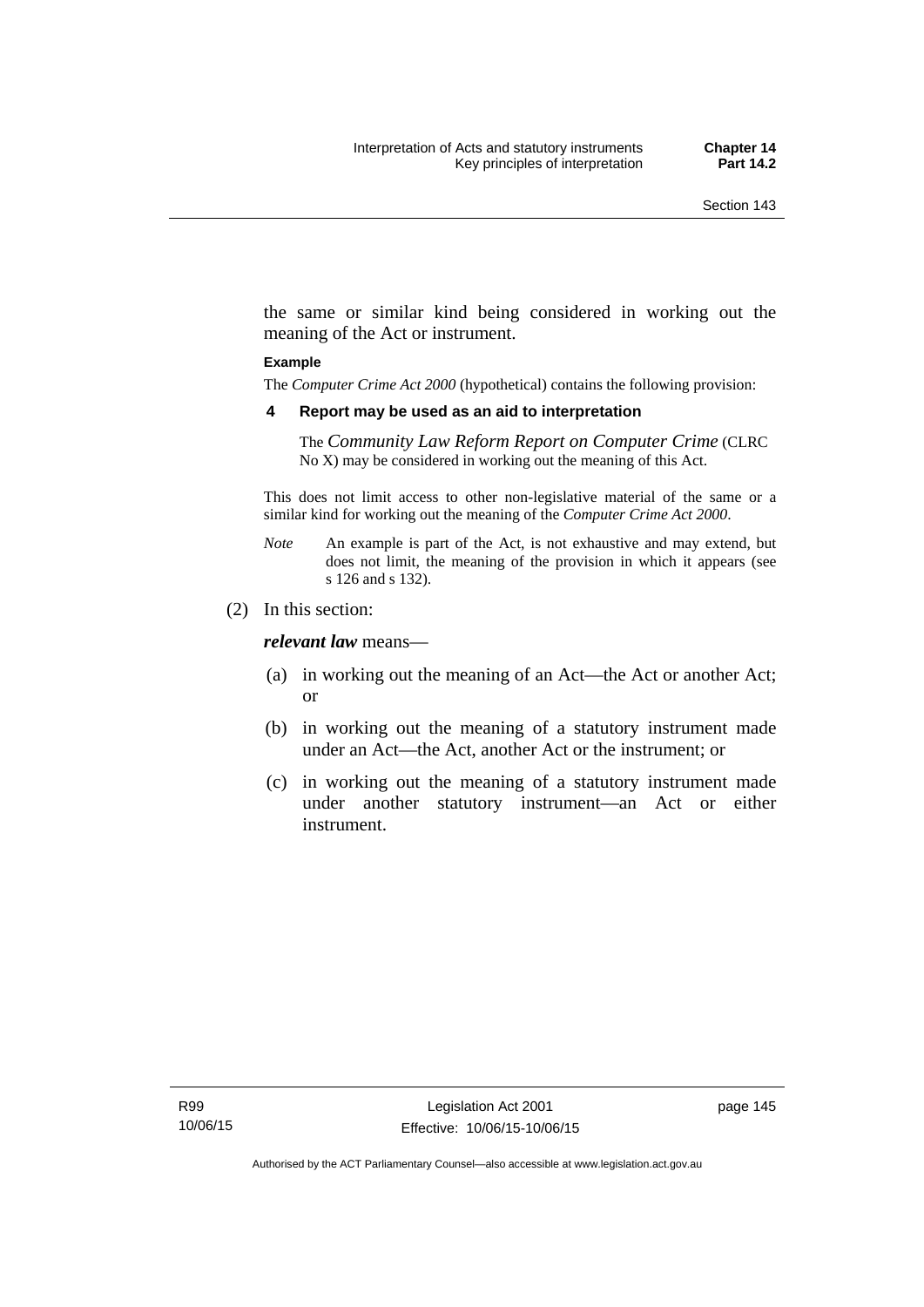**Part 15.1** 

Section 144

# **Chapter 15 Aids to interpretation**

# **Part 15.1 General**

### **144 Meaning of commonly-used terms**

A definition in the dictionary, part 1 applies to all Acts and statutory instruments.

*Note* See s 130 for the def *definition* and s 131 for provisions about signpost definitions.

### **145 Gender and number**

In an Act or statutory instrument—

- (a) words indicating a gender include every other gender; and
- (b) words in the singular number include the plural and words in the plural number include the singular.

### **146 Meaning of** *may* **and** *must*

- (1) In an Act or statutory instrument, the word *may*, or a similar term, used in relation to a function indicates that the function may be exercised or not exercised, at discretion.
	- *Note Function* is defined in the dictionary, pt 1 to include authority, duty and power.
- (2) In an Act or statutory instrument, the word *must*, or a similar term, used in relation to a function indicates that the function is required to be exercised.
- (3) This section is a determinative provision so far as it applies to an applicable law or an applicable provision.
	- *Note* See s 5 for the meaning of determinative provisions, and s 6 for their displacement.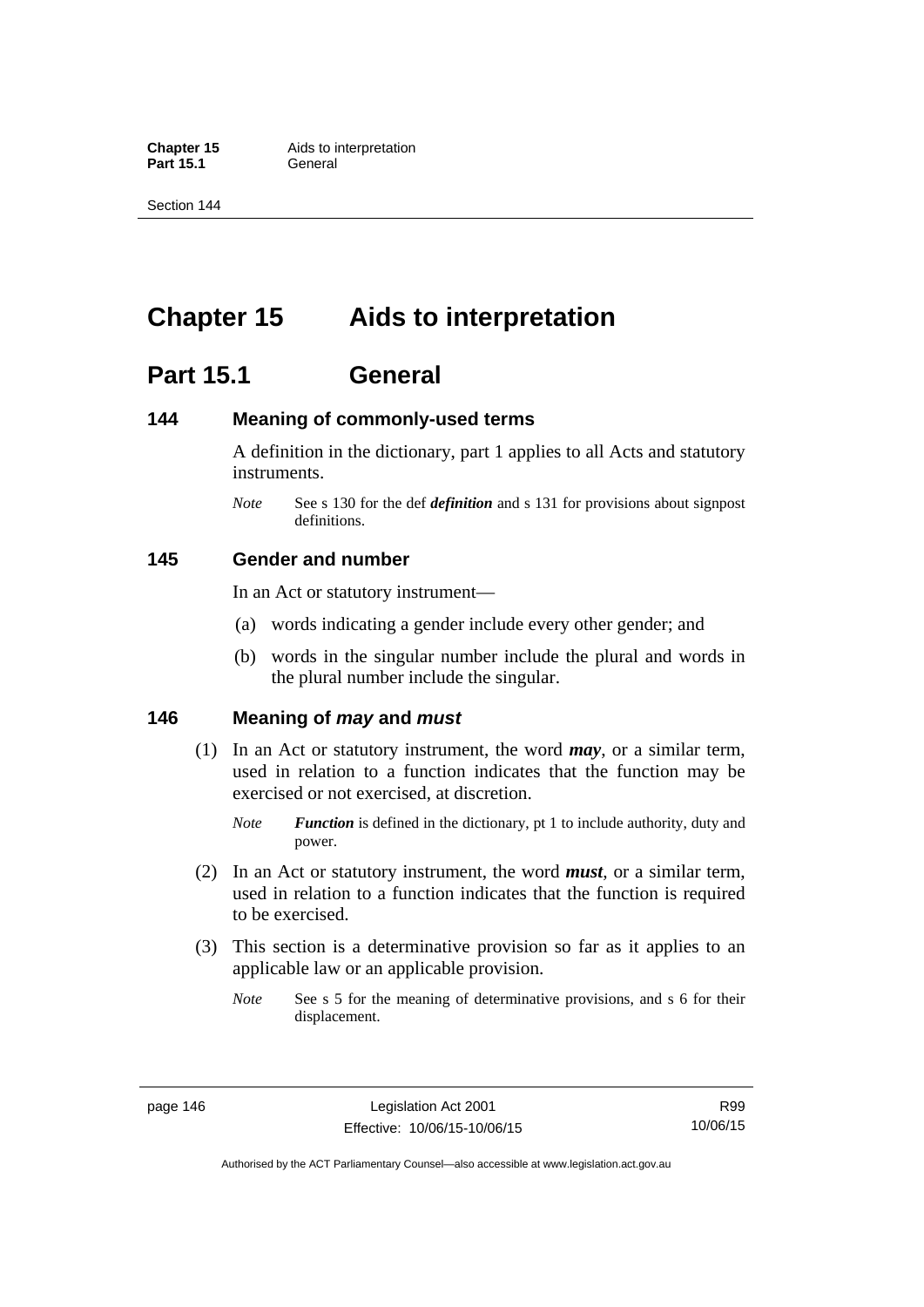(4) In this section:

*applicable law* means an Act enacted, or statutory instrument made, after the application date.

*applicable provision* means a provision inserted after the application date into an Act or statutory instrument that is not an applicable law.

*application date* means—

- (a) for an Act, subordinate law or disallowable instrument— 1 January 2000; and
- (b) for any other statutory instrument—1 January 2006.

*inserted*, for a provision, includes inserted in substitution for another provision.

### **147 Changes of drafting practice not to affect meaning**

(1) The purpose of this section is to encourage the making of progressive improvements in the form of the statute book without inadvertently changing the substantive effect of the law.

*Note* See also s 96 (Relocated provisions).

- (2) This is to be achieved particularly by updating the language and structure of Acts and statutory instruments to replace older forms of legislative expression with forms reflecting current legislative drafting practice.
- (3) If an Act or statutory instrument is amended so that it contains an older form of legislative expression in a provision and a newer form in another, the ideas in the 2 provisions must not be regarded as different only because different words are used or the provisions are structured in different ways.
- (4) Subsection (3) also applies if the provisions are in different Acts or statutory instruments.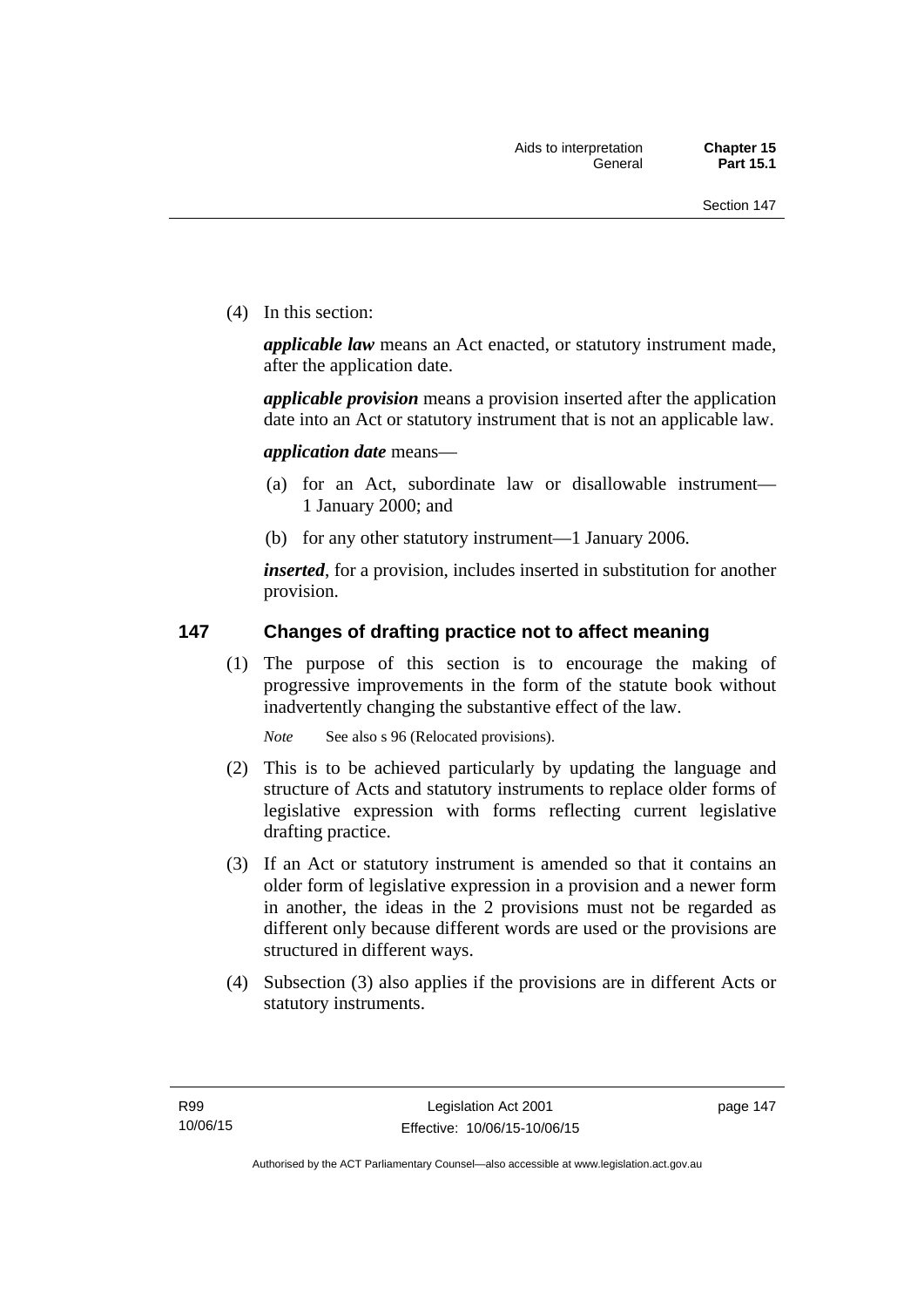- (5) Also, if an Act or statutory instrument is amended so that a provision containing an older form of legislative expression is replaced (whether or not in the same position) by a provision in a newer form, the ideas in the 2 provisions must not be regarded as different only because different words are used or the provisions are structured in different ways.
- (6) In deciding whether the ideas are different, regard must be had to the context and history of the 2 provisions.
- (7) Subsection (6) does not limit the matters to which regard may be had.
- (8) This section is a determinative provision.
	- *Note* See s 5 for the meaning of determinative provisions, and s 6 for their displacement.

### **148 Terms used in instruments have same meanings as in authorising laws**

Terms used in a statutory instrument have the same meanings as they have, from time to time, in the Act or statutory instrument (the *authorising law*), or the relevant provisions of the authorising law, under which the instrument is made or in force.

### **149 Age in years**

For an Act or statutory instrument, a person is an age in years at the beginning of the person's birthday for the age.

## **150 Measurement of distance**

In applying an Act or statutory instrument, distance is to be measured in a straight line on a horizontal plane.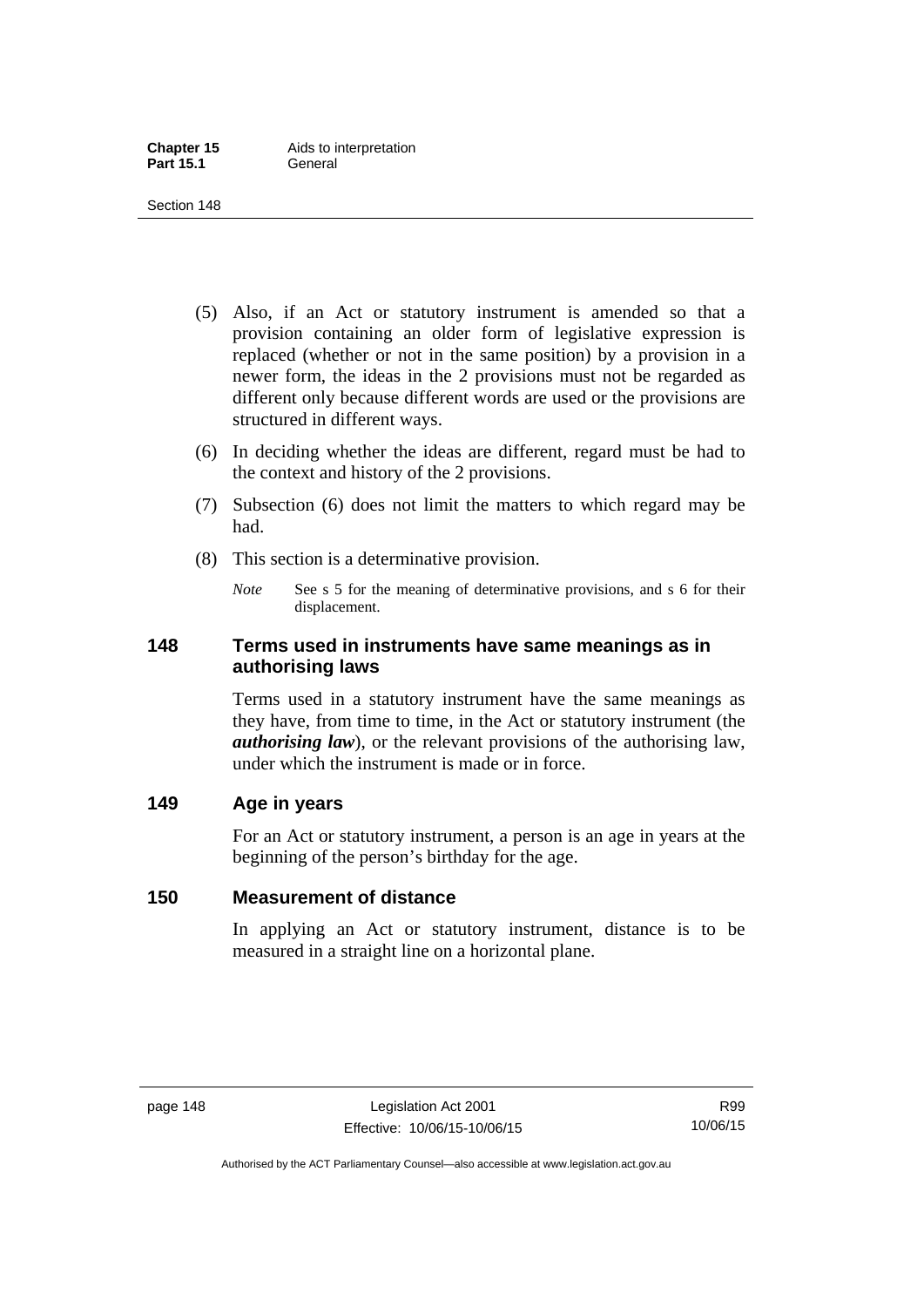## **151 Working out periods of time generally**

- (1) This section applies in working out periods of 1 day or longer for an Act or statutory instrument, whether the period is a period in the future or the past.
	- *Note 1* The following definitions in the dictionary, pt 1 are also relevant to periods of time:
		- *business day*
		- *calendar month*
		- *calendar year*
		- *financial year*
		- *midnight*
		- *month*
		- *quarter*
		- *working day*
		- *year*.
	- *Note 2* The *[Standard Time and Summer Time Act 1972](http://www.legislation.act.gov.au/a/1972-34)* deals with the meaning of a reference to a time.
- (2) A period of time mentioned in an Act or statutory instrument that is of a kind mentioned in an item in the following table is to be worked out according to the rule mentioned in column 3 of the item:

| column 1<br>item | column 2<br>If the period of time-                                                                     | column 3<br>then the period-                                                |
|------------------|--------------------------------------------------------------------------------------------------------|-----------------------------------------------------------------------------|
|                  | is described as beginning at, on or with a stated<br>day, act or event                                 | includes the stated day or<br>the day of the stated act or<br>event         |
|                  | is described as beginning from or after a stated<br>day, act or event                                  | does not include the stated<br>day or the day of the stated<br>act or event |
| 3                | is described as ending at, by, on or with, or as<br>continuing to or until, a stated day, act or event | includes the stated day or<br>the day of the stated act or<br>event         |

**Table 151 Working out periods of time** 

R99 10/06/15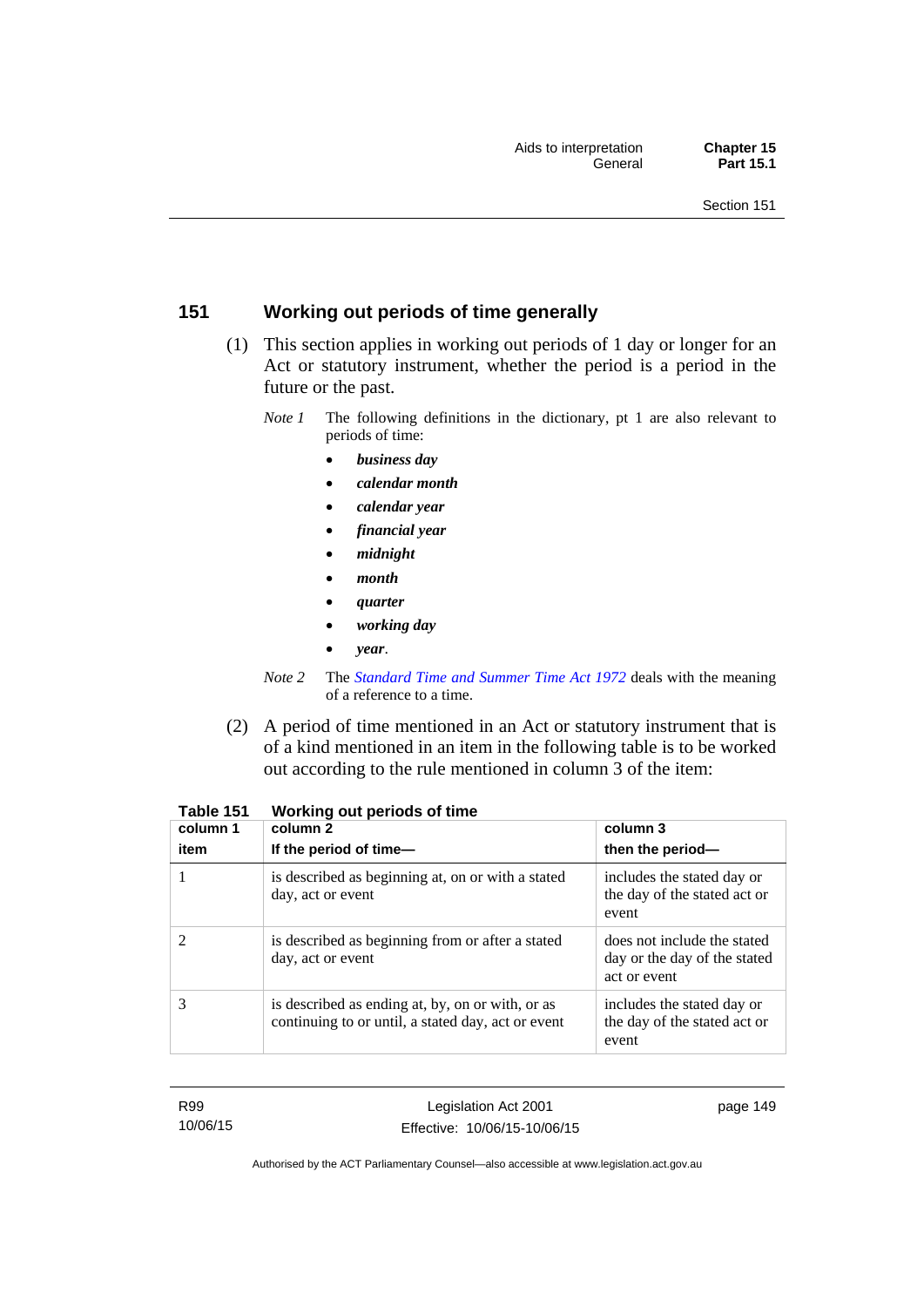**Chapter 15** Aids to interpretation Part 15.1 **General** 

Section 151

| column 1<br>item | column 2<br>If the period of time-                          | column 3<br>then the period-                                                |
|------------------|-------------------------------------------------------------|-----------------------------------------------------------------------------|
| $\overline{4}$   | is described as ending before a stated day, act or<br>event | does not include the stated<br>day or the day of the stated<br>act or event |
|                  | is described as occurring between 2 events                  | does not include the days<br>when the events happen                         |

#### **Example—item 1**

If a licence begins on the first day of a financial year, the licence is in force on that day.

#### **Example—item 2**

If a disallowable instrument is described as beginning from 30 June, the instrument starts to operate on 1 July.

#### **Example—item 3**

If a person's right to apply for review of a decision ends on the last day of a financial year, the person may apply for review of the decision on that day.

#### **Example—item 4**

If a person may apply for renewal of accreditation not later than 6 months before the day the accreditation period ends, and the accreditation period ends on 2 November, the person may apply for renewal at any time during the 6-month period ending on 1 November.

#### **Example—item 5**

A court rule requires a notice of motion to be served 2 days before the return date for the application. If the return date is Friday, that day and the day the application is served are not counted in working out the 2 days. For service to be valid, the application must be served on or before the Tuesday before the return date.

- *Note* An example is part of the Act, is not exhaustive and may extend, but does not limit, the meaning of the provision in which it appears (see [Legislation Act](http://www.legislation.act.gov.au/a/2001-14), s 126 and s 132).
	- (3) Despite table 151, item 2, if, under an Act or statutory instrument, something must or may be done within a particular period of time after a stated day, the thing may be done on the stated day.
	- (4) This section is a determinative provision so far as it applies to an applicable law or applicable provision.
		- *Note* See s 5 for the meaning of determinative provisions, and s 6 for their displacement.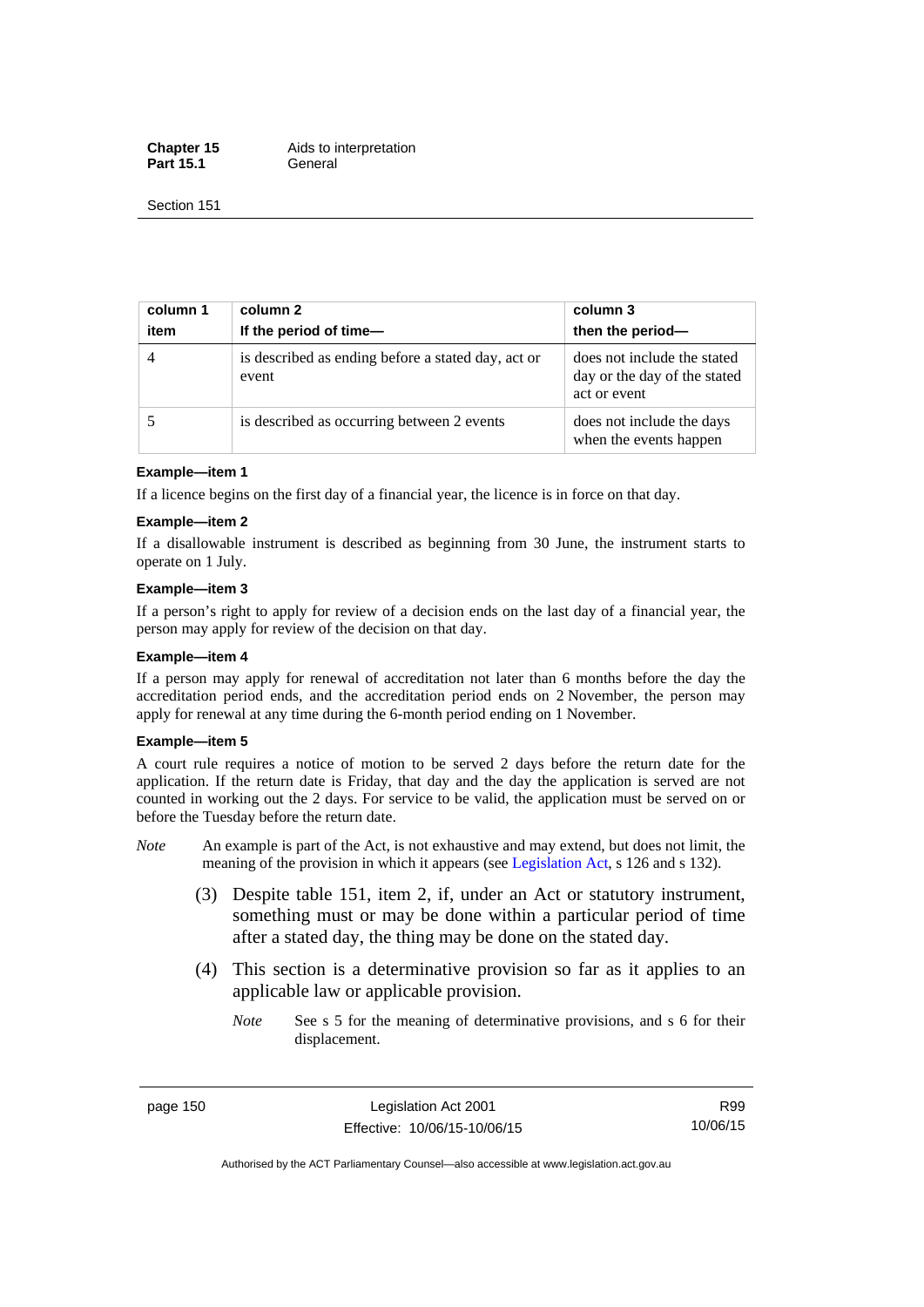(5) In this section:

*applicable law* means an Act enacted, or statutory instrument made, after 1 January 2006.

*applicable provision* means a provision inserted after 1 January 2006 into an Act or statutory instrument that is not an applicable law.

*inserted*, for a provision, includes inserted in substitution for another provision.

### **151A Periods of time ending on non-working days**

- (1) This section applies if—
	- (a) under an Act or statutory instrument, something must or may be done on a particular day or within a particular period of time; and
	- (b) the day, or the last day of the period, is not a working day.
- (2) The thing must or may be done on the next day that is a working day.
- (3) This section is a determinative provision so far as it applies to an applicable law or applicable provision.

(4) In this section:

*applicable law* means an Act enacted, or statutory instrument made, after 1 January 2006.

*applicable provision* means a provision inserted after 1 January 2006 into an Act or statutory instrument that is not an applicable law.

*inserted*, for a provision, includes inserted in substitution for another provision.

*Note* See s 5 for the meaning of determinative provisions, and s 6 for their displacement.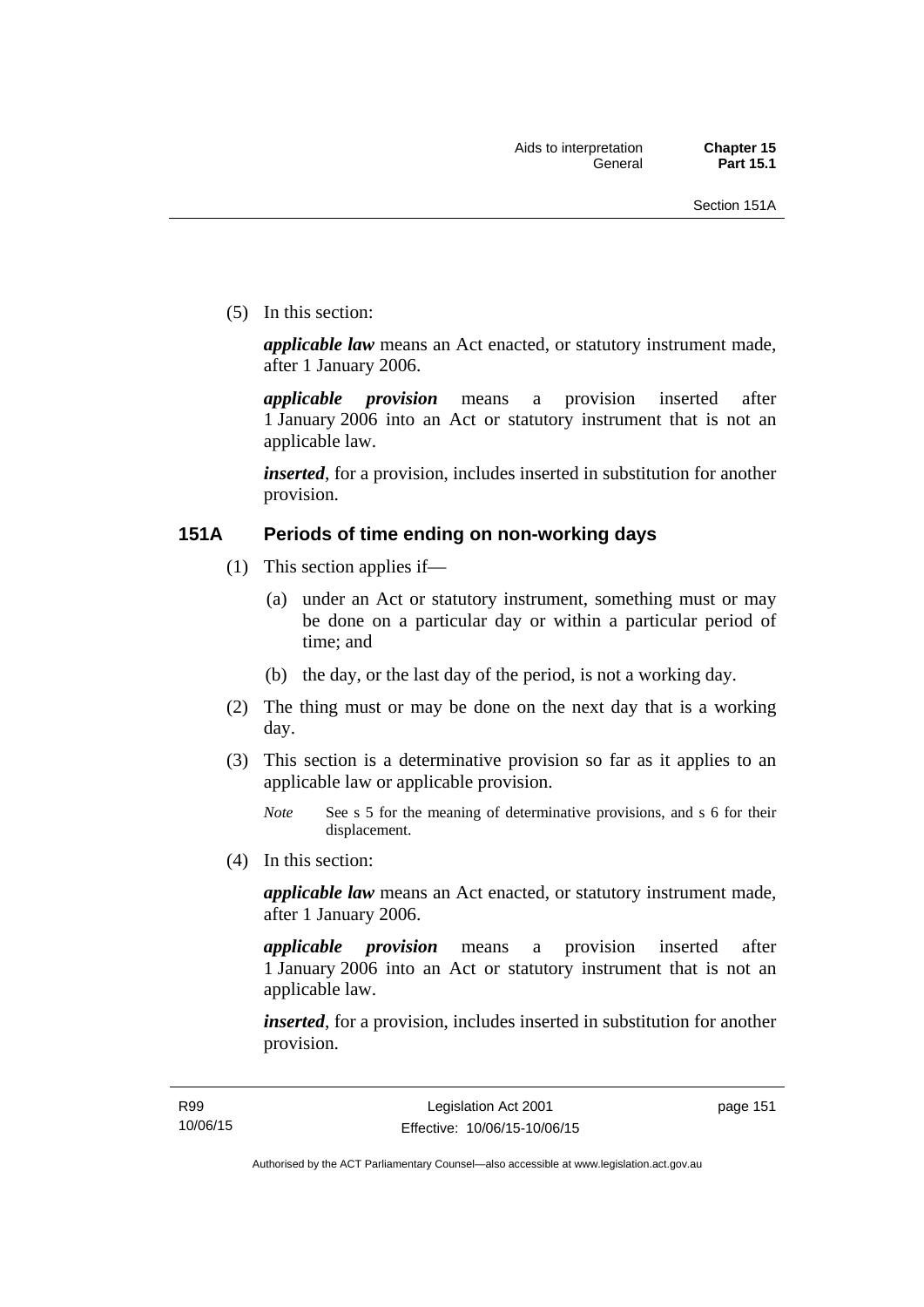Section 151B

#### *public entity* means—

- (a) a court or tribunal; or
- (b) an administrative unit; or
- (c) a statutory-office holder; or
- (d) any other entity established for a public purpose under a law.

#### *working day* means—

- (a) for doing something at an office (however described) of a public entity where the thing must or may be done—a day when the office is open; and
- (b) for doing anything else—a day that is not—
	- (i) a Saturday or Sunday; or
	- (ii) a public holiday at the place where the thing must or may be done; or
	- (iii) if the thing is to be done by or in relation to an authorised deposit-taking institution—a day observed by the institution as a bank holiday at the place where the thing must or may be done.

#### **Example—par (a)**

filing a document at a court registry

*Note* An example is part of the Act, is not exhaustive and may extend, but does not limit, the meaning of the provision in which it appears (see s 126 and s 132).

### **151B Doing things for which no time is fixed**

- (1) This section applies if—
	- (a) under an Act or statutory instrument, something must or may be done; but
	- (b) no time is provided for doing the thing.

R99 10/06/15

Authorised by the ACT Parliamentary Counsel—also accessible at www.legislation.act.gov.au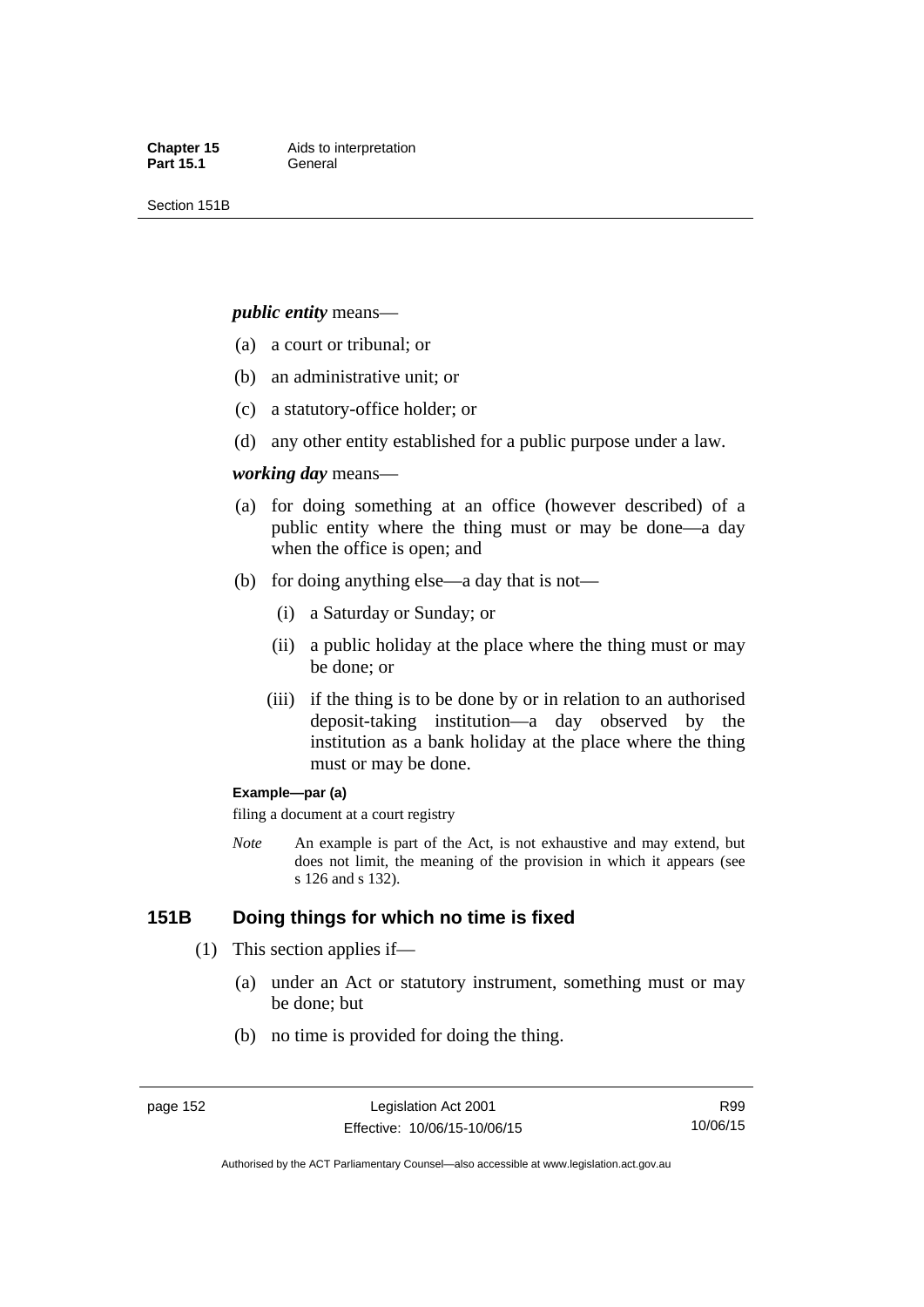(2) The thing must or may be done as soon as possible and as often as needed.

### **151C Power to extend time**

- (1) This section applies if, under an Act or statutory instrument—
	- (a) something must or may be done on a particular day or within a particular period of time; but
	- (b) a court or other entity has power to extend the time (the *relevant time*) for doing the thing.
- (2) A person may apply to the court or other entity for the relevant time to be extended even though the relevant time has ended.
- (3) The court or other entity may extend the relevant time even though the relevant time has ended.
- (4) This section is a determinative provision.

*Note* See s 5 for the meaning of determinative provisions, and s 6 for their displacement.

- (5) This section applies only to an applicable law or applicable provision.
- (6) In this section:

*applicable law* means an Act enacted, or statutory instrument made, after 1 January 2006.

*applicable provision* means a provision inserted after 1 January 2006 into an Act or statutory instrument that is not an applicable law.

*inserted*, for a provision, includes inserted in substitution for another provision.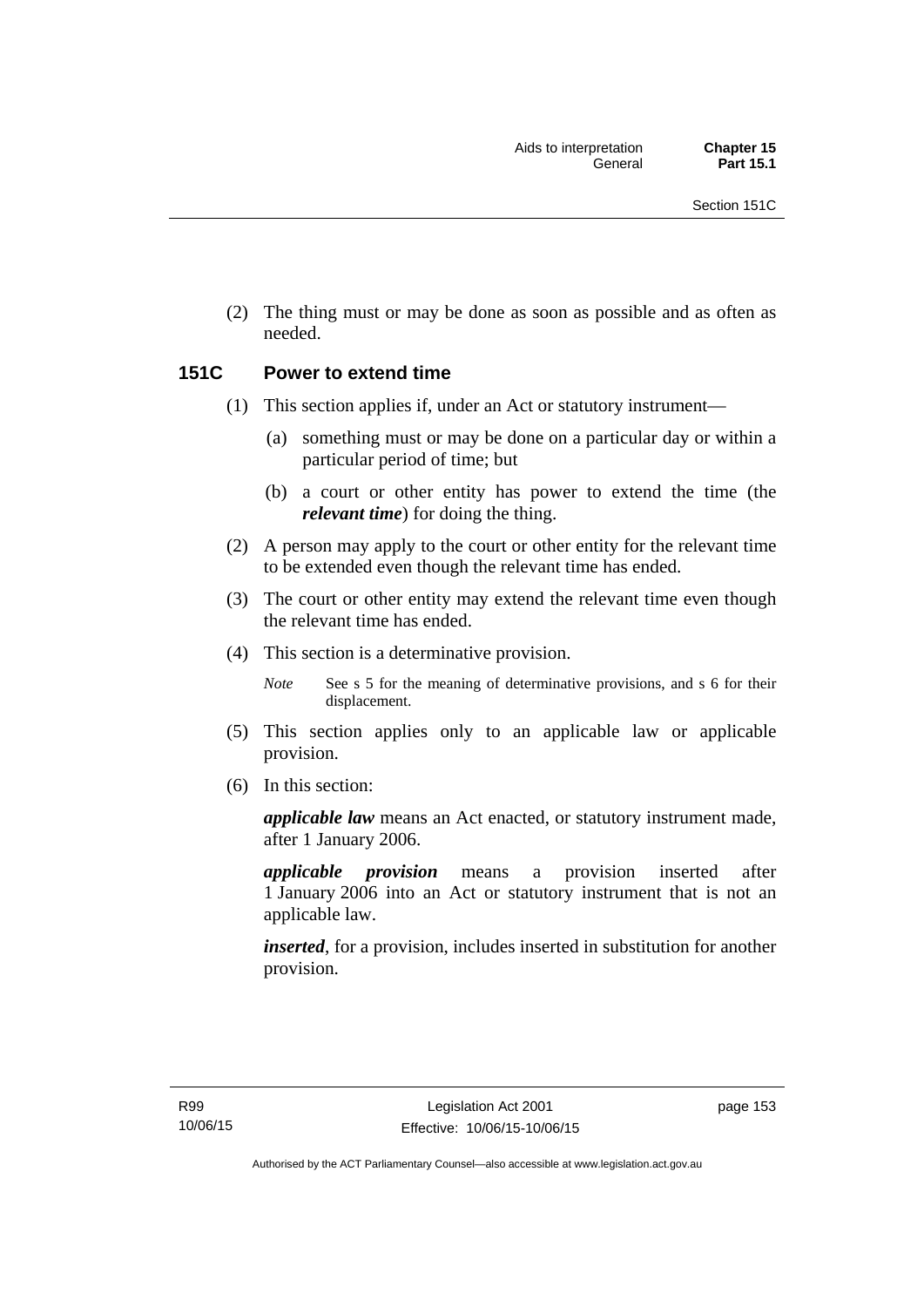### **152 Continuing effect of obligations**

If, under a provision of an Act or statutory instrument, an act is required to be done, the obligation to do the act continues until the act is done even if—

- (a) the provision required the act to be done within a particular period or before a particular time, and the period has ended or the time has passed; or
- (b) someone has been convicted of an offence in relation to failure to do the act.

page 154 Legislation Act 2001 Effective: 10/06/15-10/06/15

R99 10/06/15

Authorised by the ACT Parliamentary Counsel—also accessible at www.legislation.act.gov.au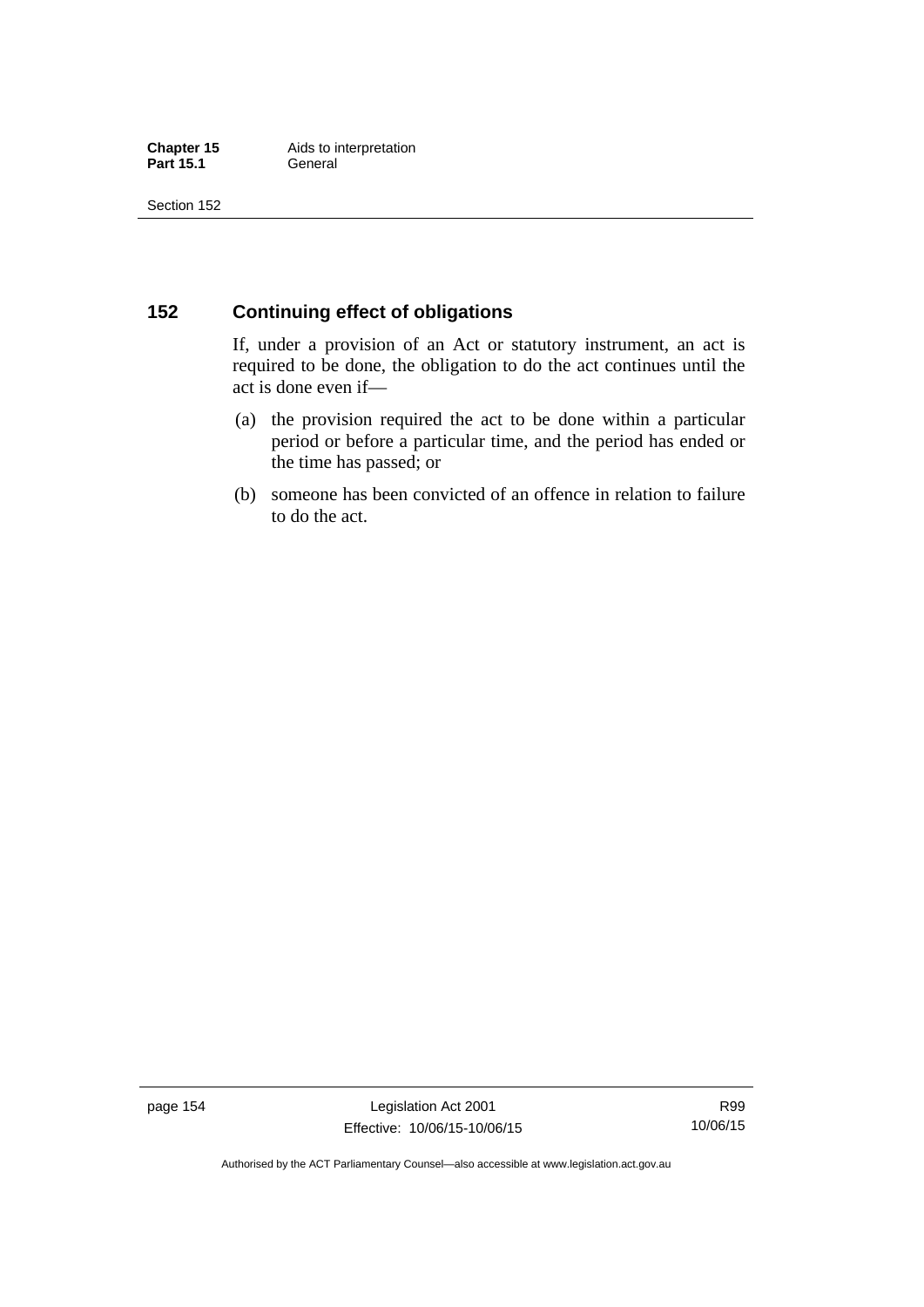# **Part 15.2 Definitions**

*Note* See also s 130 (What is a definition?), s 131 (Signpost definitions) and s 148 (Terms used in instruments have same meanings as in authorising laws).

### **155 Definitions apply subject to contrary intention**

- (1) A definition in an Act or statutory instrument applies except so far as the contrary intention appears.
- (2) This section is a determinative provision.
	- *Note* See s 5 for the meaning of determinative provisions, and s 6 for their displacement.

### **156 Application of definitions in dictionaries and sections**

 (1) A definition in the dictionary to an Act or statutory instrument applies to the entire Act or instrument unless the Act or instrument provides for the definition to have a more limited application.

#### **Examples**

- 1 The dictionary to the *ABC Act 1999* includes the signpost definition '*x*—see the *XYZ Act 1998*, section 3.'. There is nothing in the *ABC Act 1999* indicating the intended application of the definition of  $x$ . The definition of  $x$ in the *XYZ Act 1998*, s 3, therefore, applies to the entire *ABC Act 1999*.
- 2 In an Act, the word *z* is defined in the dictionary. The definition provides, in part, that '*z*, in part 4 (Registration of vehicles), means ...'. The definition of *z* applies only to pt 4.
- 3 In pt 6 of an Act (which is headed 'Part 6 Complaints'), the word *a* is defined in s 50. The section is not divided into subsections but contains a number of definitions. Section 50 begins with the words 'In this part:'. However, the dictionary to the Act contains the following definition:

*a*—see section 50.

The definition of *a* applies to the entire Act (compare s (2) example 2).

- *Note 1* See s 144 (Meaning of commonly-used terms) for the application of the definitions in this Act, dict, pt 1.
- *Note 2* Section 148 (Terms used in instruments have same meanings as in authorising laws) provides that terms used in a statutory instrument

| R99      |  |
|----------|--|
| 10/06/15 |  |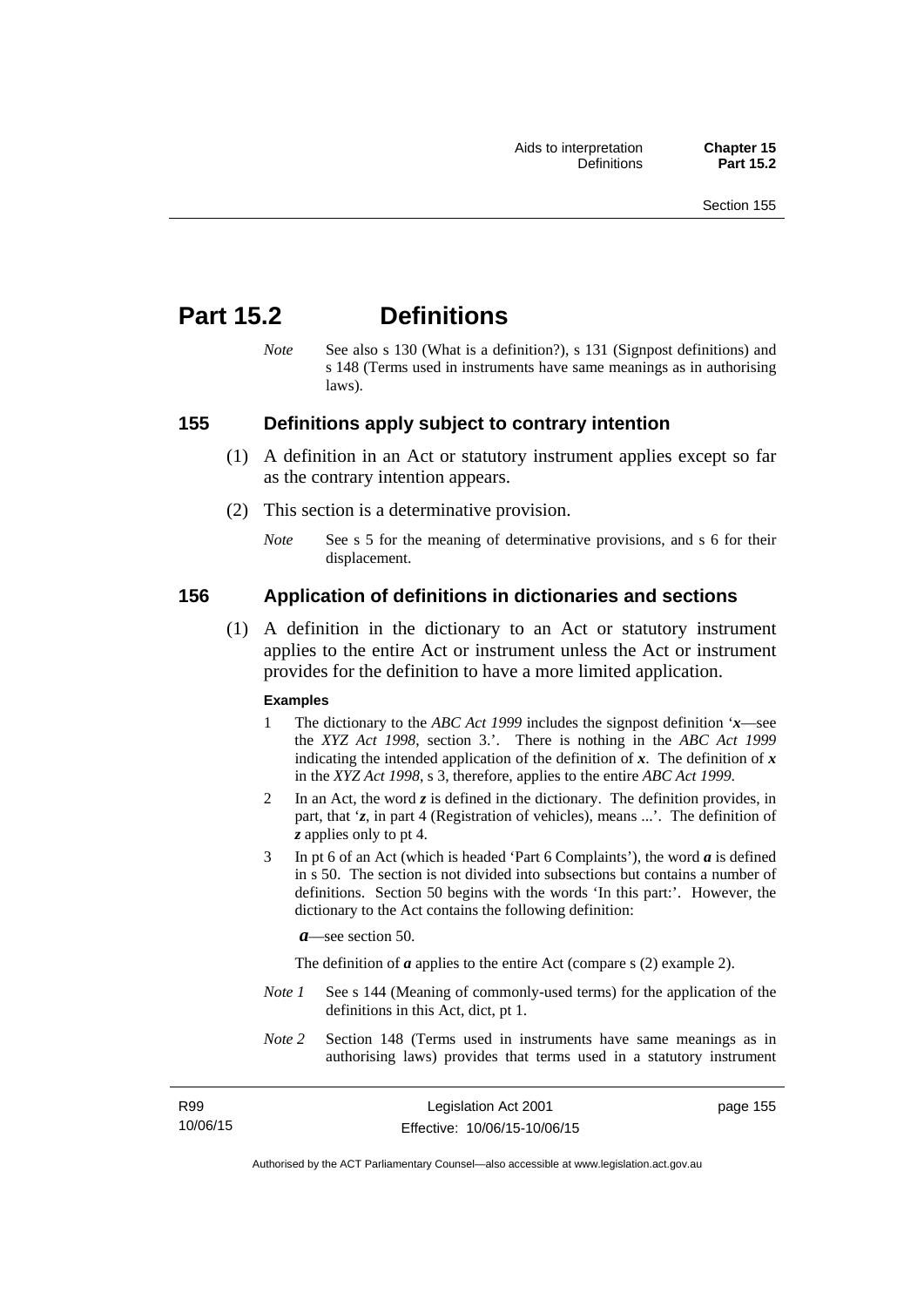Section 156

have the same meaning as they have in the Act or statutory instrument under which the statutory instrument is made.

- *Note 3* An example is part of the Act, is not exhaustive and may extend, but does not limit, the meaning of the provision in which it appears (see s 126 and s 132).
- (2) A definition in a section of an Act or statutory instrument applies only to the section unless the Act or instrument provides for the definition to have a broader application.

#### **Examples**

- 1 This Act, s 255 (7) (Forms) contains definitions of *form 1* and *form 2* as tagged terms. There is nothing in this Act indicating that the definitions apply outside s 255. The definitions apply only to s 255.
- 2 In pt 6 of an Act (which is headed 'Part 6 Complaints'), the word *a* is defined in s 50. The section is not divided into subsections but contains a number of definitions. Section 50 begins with the words 'In this part:'. However, the dictionary to the Act contains the following definition:

*a*, for part 6 (Complaints)—see section 50.

The definition of *a* applies to all of pt 6, but not to provisions of the Act outside pt 6 (compare s (1) example 3).

- 3 In an Act, the word *b* is defined in a section, which is not divided into subsections but contains a number of definitions. The section begins with the words 'In this Act:'. The definition of *b* applies to the entire Act.
- (3) A definition in a section of an Act or statutory instrument applies to the entire section unless the Act or instrument provides for the definition to have a more limited application.

#### **Example**

In a subsection of a section of an Act, the word  $c$  is defined. The subsection begins with the words 'In subsection  $(3)$ :'. The definition of  $c$  applies only to s (3) of that section.

- (4) In applying this section to an Act or statutory instrument that is divided otherwise than into sections, a reference to a section is a reference to a corresponding provision of the Act or instrument.
	- *Note* A reference to an Act or statutory instrument includes a reference to a provision of the Act or instrument (see s 7 and s 13).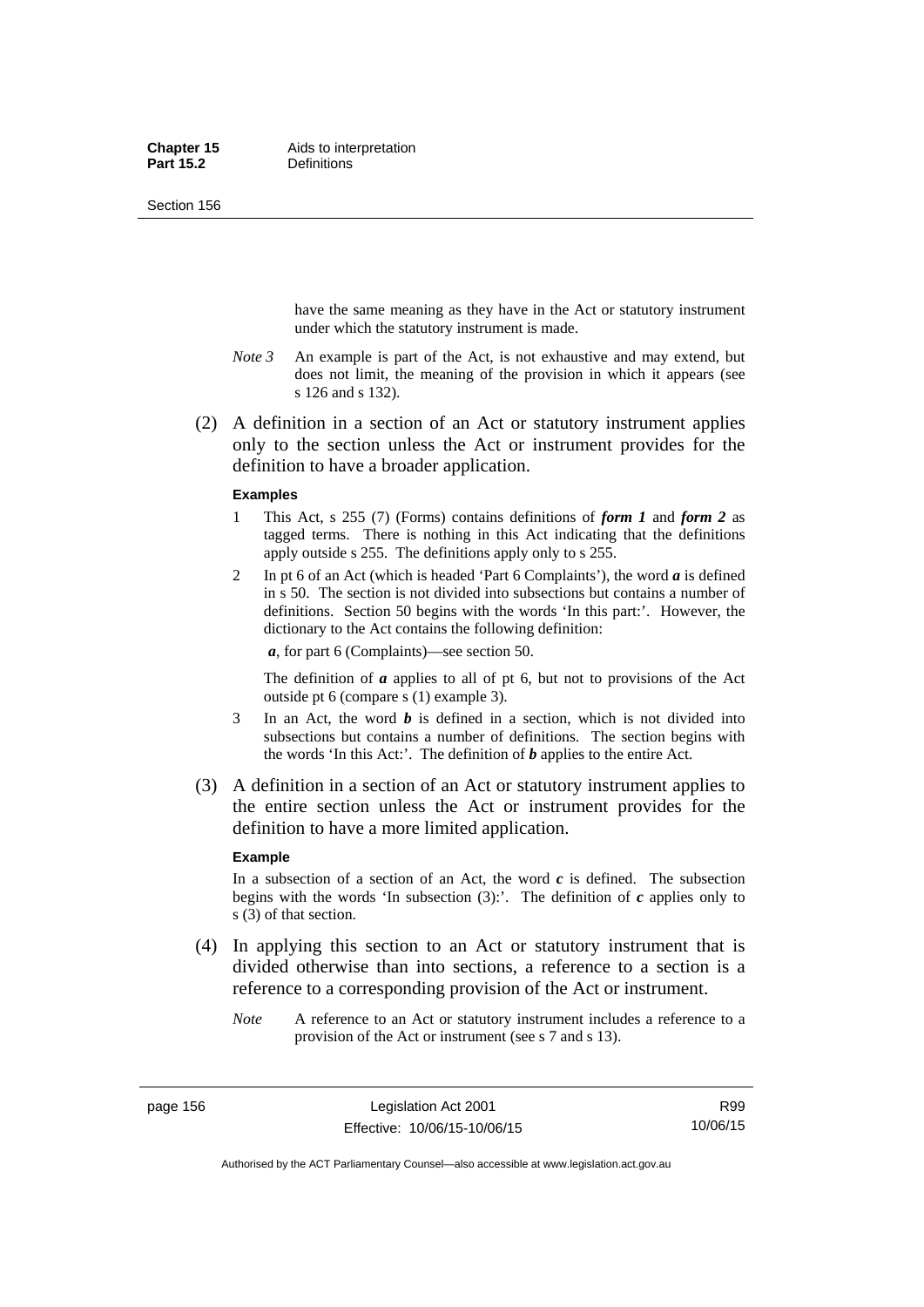### **157 Defined terms—other parts of speech and grammatical forms**

If an Act or statutory instrument defines a term, other parts of speech and grammatical forms of the term have corresponding meanings.

#### **Example**

The *Publication (Grants) Act 2001* contains a definition of *publish* and also contains other forms of the same word ('published', 'publisher', 'publishes', 'publishing' and 'publication'). Because of this section, all forms of the word will have the same meaning except so far as the Act otherwise expressly provides or a contrary intention appears (see s 6 (3)).

*Note* An example is part of the Act, is not exhaustive and may extend, but does not limit, the meaning of the provision in which it appears (see s 126 and s 132).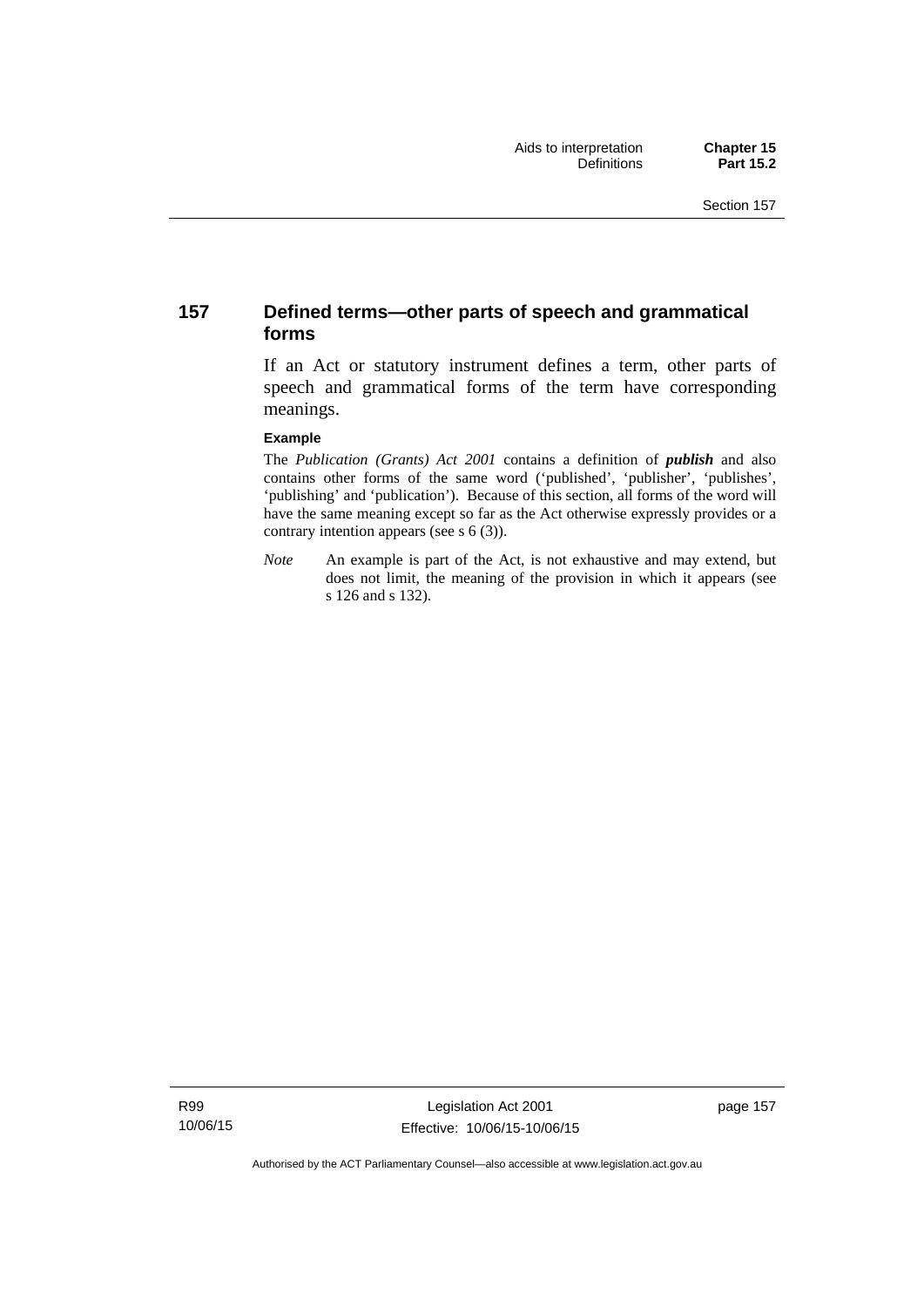Section 160

# **Part 15.3 References to various entities and things**

*Note* See also ch 10 (Referring to laws).

### **160 References to people generally**

- (1) In an Act or statutory instrument, a reference to a *person* generally includes a reference to a corporation as well as an individual.
- (2) Subsection (1) is not displaced only because there is an express reference to either an individual or a corporation elsewhere in the Act or statutory instrument.

#### **Examples—references to a person generally**

- 1 another person
- 2 anyone else
- 3 party
- 4 someone else
- 5 employer

#### **Examples—express references to a corporation**

- 1 body corporate
- 2 company

#### **Examples—express references to an individual**

- 1 adult
- 2 child
- 3 spouse
- 4 driver
- *Note* An example is part of the Act, is not exhaustive and may extend, but does not limit, the meaning of the provision in which it appears (see s 126 and s 132).
- (3) Subsection (2) does not limit the operation of section 6.
	- *Note* Section 6 deals with the displacement of a provision of this Act.

R99 10/06/15

Authorised by the ACT Parliamentary Counsel—also accessible at www.legislation.act.gov.au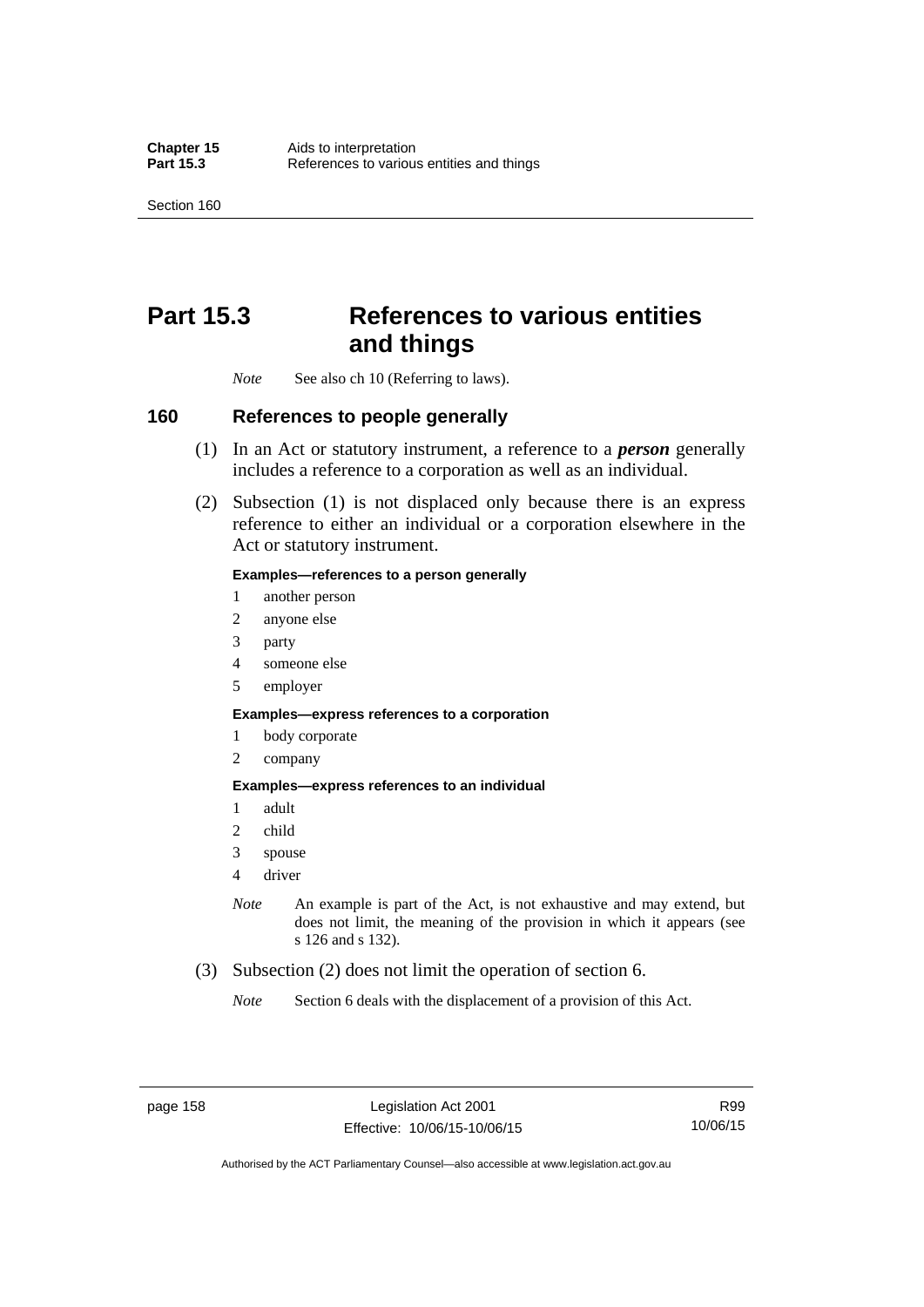### **161 Corporations liable to offences**

- (1) A provision of a law that creates an offence (whether indictable or summary) applies to corporations as well as to individuals.
- (2) A provision of a law that creates an offence can apply to a corporation even though contravention of the provision is punishable by imprisonment (with or without another penalty).

#### **Example**

A provision of an Act contains the following penalty:

'Maximum penalty: 100 penalty units, imprisonment for 1 year or both.' The provision can apply to a corporation.

- *Note* An example is part of the Act, is not exhaustive and may extend, but does not limit, the meaning of the provision in which it appears (see s 126 and s 132).
- (3) If a corporation is convicted of an offence and, apart from this subsection, the penalty for the offence is a period of imprisonment only, the court may impose a maximum penalty of—
	- (a) if the period of imprisonment is not longer than 6 months— 50 penalty units; and
	- (b) if the period of imprisonment is longer than 6 months but not longer than 1 year—100 penalty units; and
	- (c) if the period of imprisonment is longer than 1 year but not longer than 2 years—200 penalty units; and
	- (d) if the period of imprisonment is longer than 2 years but not longer than 5 years—500 penalty units; and
	- (e) if the period of imprisonment is longer than 5 years but not longer than 10 years—1 000 penalty units; and
	- (f) if the period of imprisonment is longer than 10 years—1 500 penalty units.
	- *Note* Section 133 explains the meaning and value of penalty units.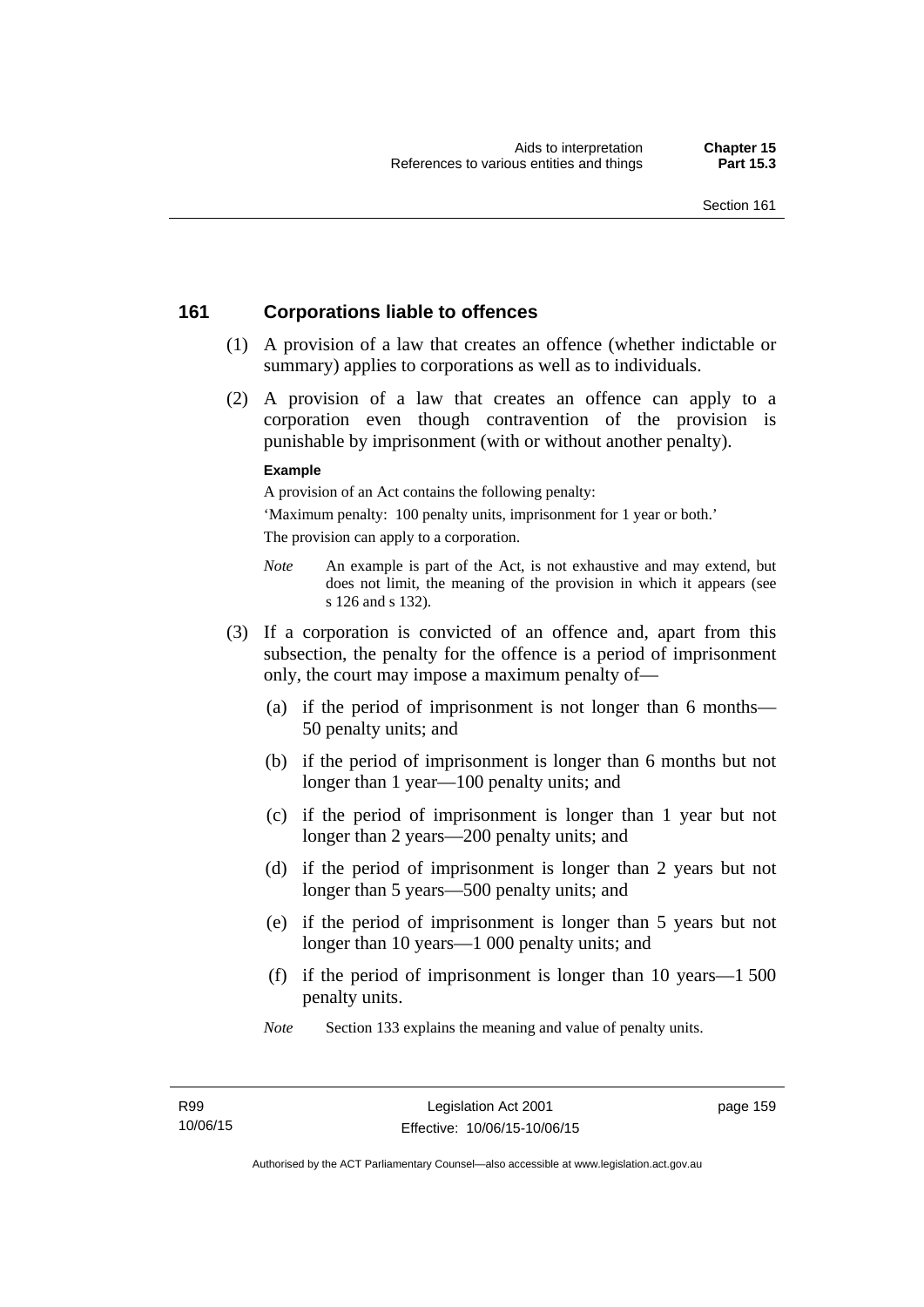(4) In this section:

*law* means an Act, subordinate law or disallowable instrument.

### **162 References to** *a Minister* **or** *the Minister*

 (1) In an Act or statutory instrument, a reference to *a Minister* is a reference to the Chief Minister or a Minister appointed under the [Self-Government Act,](http://www.comlaw.gov.au/Series/C2004A03699) section 41.

*Note Chief Minister*—see the dictionary, pt 1.

- (2) In a provision of an Act or statutory instrument, a reference to *the Minister* without identifying the Minister's title or portfolio is a reference to—
	- (a) the Minister for the time being administering the provision; or
	- (b) if, for the time being, different Ministers administer the provision in relation to different matters—
		- (i) if only 1 Minister administers the provision in relation to the relevant matter—the Minister; or
		- (ii) if 2 or more Ministers administer the provision in relation to the relevant matter—any of the Ministers; or
	- (c) if paragraph (b) does not apply and, for the time being, 2 or more Ministers administer the provision—any of the Ministers.
- (3) In subsection (2):

*Minister* includes a Minister for the time being acting on behalf of the Minister or 2 or more Ministers.

 (4) If an Act or statutory instrument mentions a Minister and identifies the Minister by reference to the fact that the Minister administers a stated Act, statutory instrument or provision, subsection (2) applies as if references in paragraphs (a) to (c) to the provision were references to the stated Act, instrument or provision.

*Note Attorney-General* and *Treasurer*—see the dictionary, pt 1.

Authorised by the ACT Parliamentary Counsel—also accessible at www.legislation.act.gov.au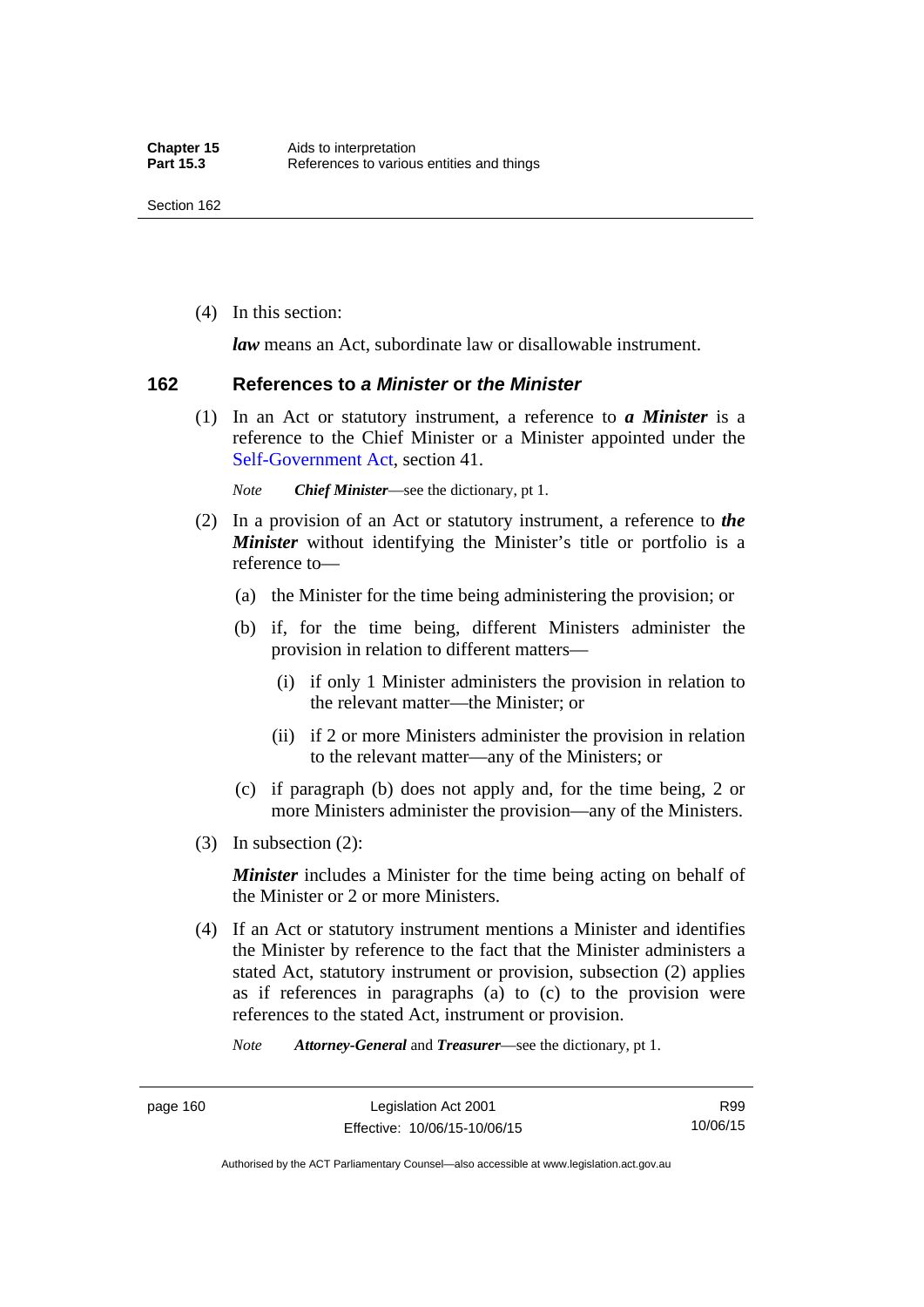### **163 References to** *a director-general* **or** *the director-general*

- (1) In an Act or statutory instrument, a reference to *a director-general* is a reference to a person employed under the [Public Sector](http://www.legislation.act.gov.au/a/1994-37)  [Management Act,](http://www.legislation.act.gov.au/a/1994-37) section 28 (Directors-general—engagement) or section 30 (Directors-general—temporary contracts) to perform the duties of an office of director-general.
- (2) In a provision of an Act or statutory instrument, a reference to *the director-general* without identifying the director-general's title is a reference to—
	- (a) the director-general of the administrative unit responsible for the provision; or
	- (b) if, for the time being, different administrative units are responsible for the provision in relation to different matters—
		- (i) if only 1 administrative unit is responsible for the provision in relation to the relevant matter—the director-general of the administrative unit; or
		- (ii) if 2 or more administrative units are responsible for the provision in relation to the relevant matter—the director-general of any of the administrative units; or
	- (c) if paragraph (b) does not apply and, for the time being, 2 or more administrative units are responsible for the provision the director-general of any of the administrative units.
	- *Note Administrative unit*—see the dictionary, pt 1.
- (3) If an Act or statutory instrument mentions a director-general and identifies the director-general by reference to the fact that the director-general is the director-general of the administrative unit responsible for a stated Act, statutory instrument or provision, subsection (2) applies as if references in paragraphs (a) to (c) to the provision were references to the stated Act, instrument or provision.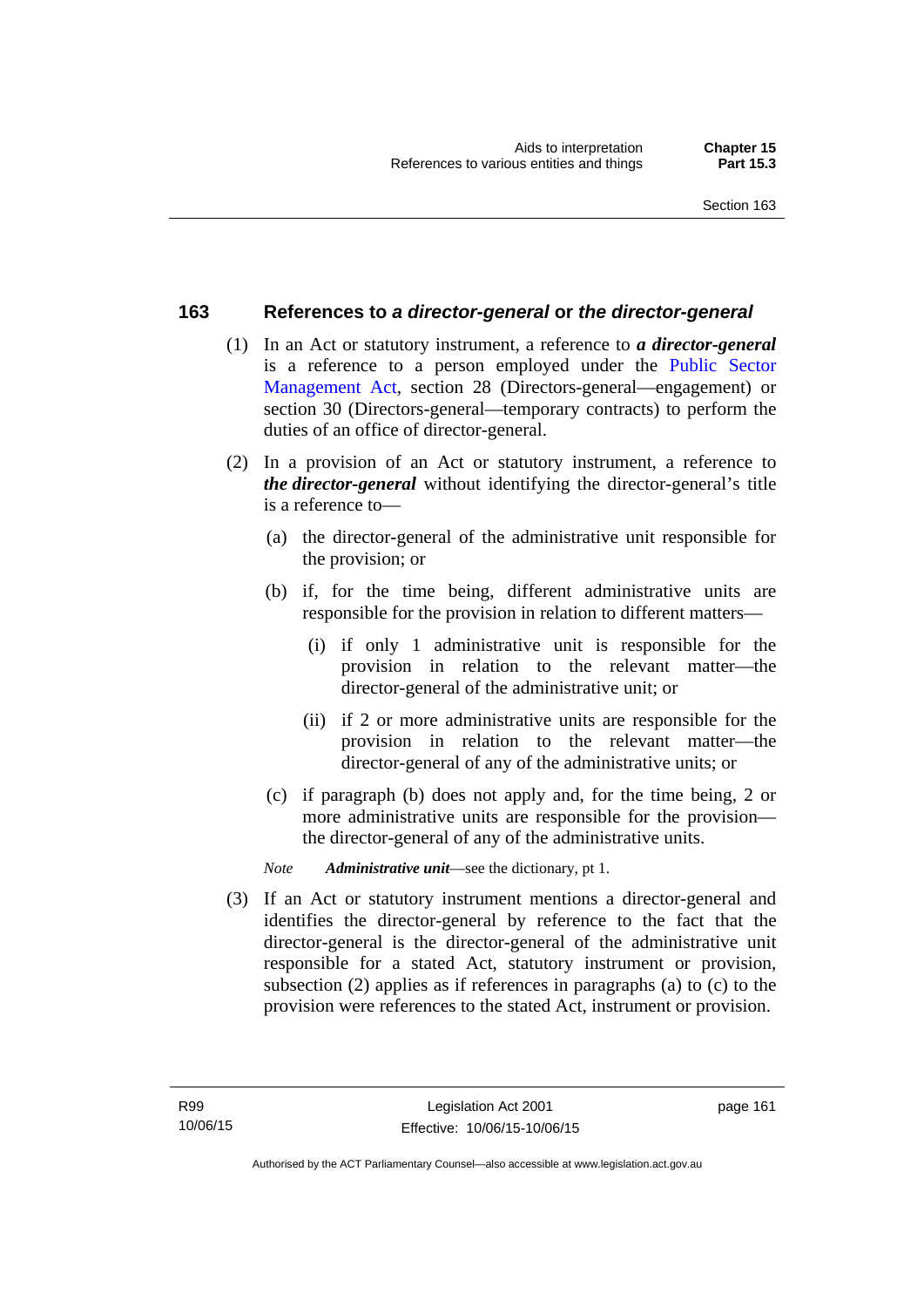(4) In this section:

*director-general*, of an administrative unit, means the person who is employed under the [Public Sector Management Act,](http://www.legislation.act.gov.au/a/1994-37) section 28 or section 30 to perform the duties of the office of director-general in the administrative unit.

*Public Sector Management Act* means the *[Public Sector](http://www.legislation.act.gov.au/a/1994-37)  [Management Act 1994](http://www.legislation.act.gov.au/a/1994-37)*.

*responsible*, for a provision, means allocated responsibility for the provision under the [Public Sector Management Act](http://www.legislation.act.gov.au/a/1994-37), section 14 (1) (b) (Ministerial responsibility and functions of administrative units).

### **164 References to Australian Standards etc**

- (1) In an Act or statutory instrument, a reference consisting of the words 'Australian Standard' or 'AS' followed by a number is a reference to the standard so numbered published by or on behalf of Standards Australia.
- (2) In an Act or statutory instrument, a reference consisting of the words 'Australian/New Zealand Standard' or 'AS/NZS' followed by a number is a reference to the standard so numbered published jointly by or on behalf of Standards Australia and Standards New Zealand.

#### **Examples—s 164**

- 1 AS 4608-1999
- 2 AS/NZS 4906: 1994
- *Note* An example is part of the Act, is not exhaustive and may extend, but does not limit, the meaning of the provision in which it appears (see s 126 and s 132).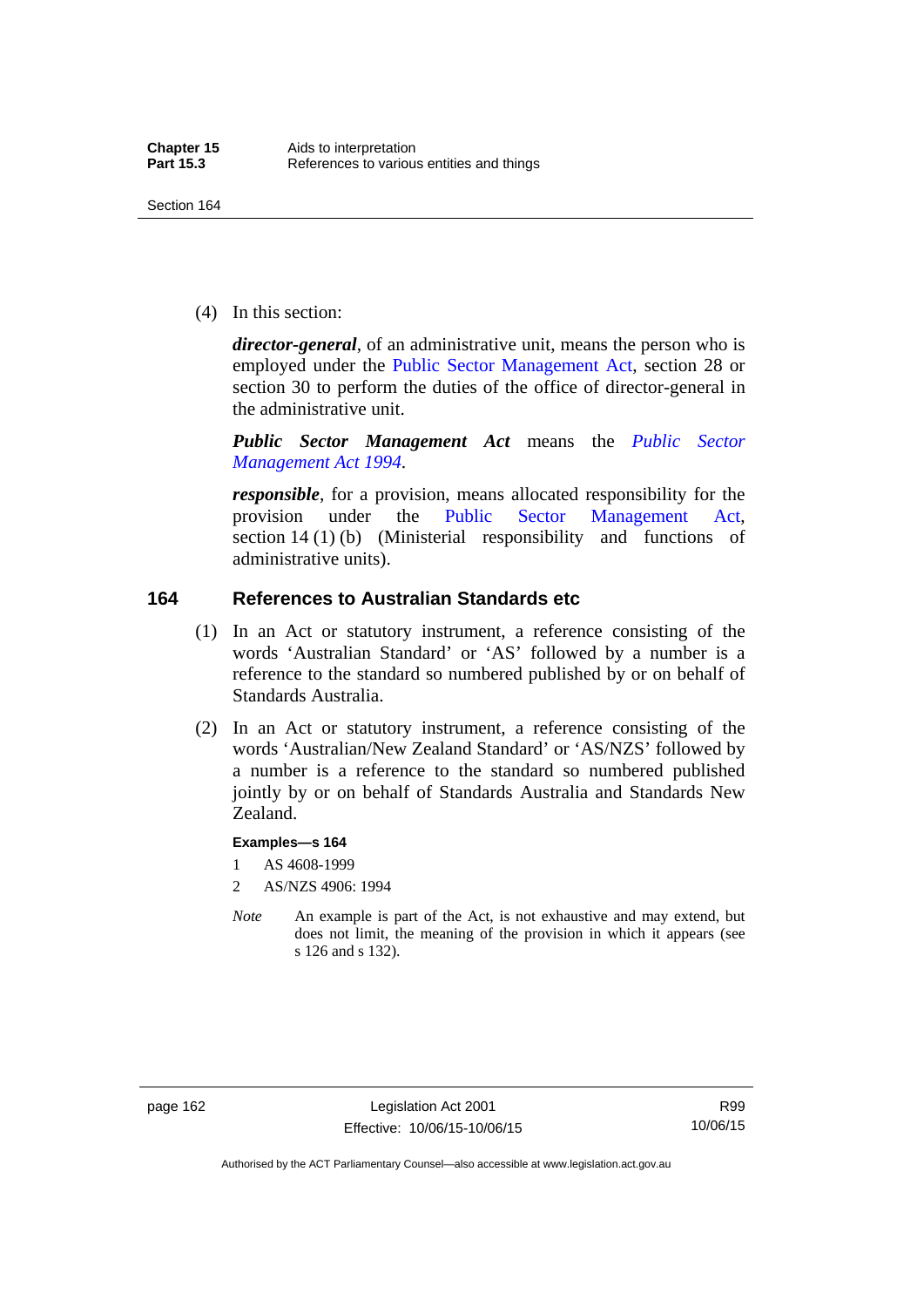### **165 References to Assembly committees that no longer exist**

In an Act or statutory instrument, a reference (whether by name or description) to a committee of the Legislative Assembly that no longer exists is a reference to the committee of the Assembly nominated by the Speaker either generally or for the provision containing the reference.

### **168 References to person with interest in land include personal representative etc**

In an Act or statutory instrument, a reference to a person with an interest in land or other property includes a reference to the person's personal representatives, successors and assigns.

#### **Examples—references to people with interests in land**

- 1 proprietor
- 2 transferor or transferee
- 3 mortgagor or mortgagee
- 4 lessor or lessee
- 5 sublessor or sublessee
- 6 trustee
- *Note* An example is part of the Act, is not exhaustive and may extend, but does not limit, the meaning of the provision in which it appears (see s 126 and s 132).

### **169 References to** *domestic partner* **and** *domestic partnership*

- (1) In an Act or statutory instrument, a reference to a person's *domestic partner* is a reference to someone who lives with the person in a domestic partnership, and includes a reference to a spouse, civil union partner or civil partner of the person.
	- *Note* The Macquarie dictionary, (1997) defines spouse as 'either member of a married pair in relation to the other; one's husband or wife'.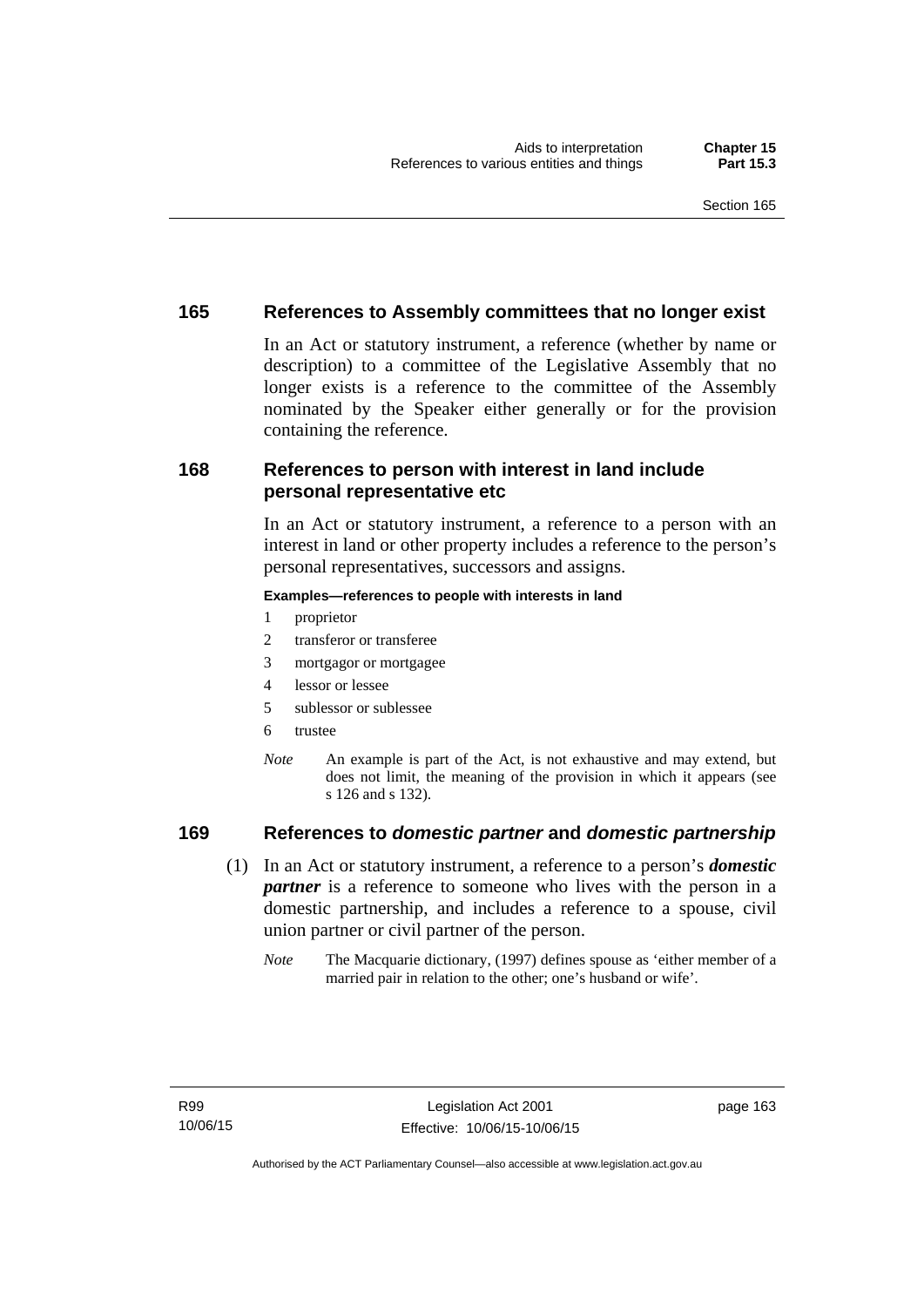(2) In an Act or statutory instrument, a *domestic partnership* is the relationship between 2 people, whether of a different or the same sex, living together as a couple on a genuine domestic basis.

#### **Example—indicators to decide whether 2 people are in a domestic partnership**

- 1 the length of their relationship
- 2 whether they are living together
- 3 if they are living together—how long and under what circumstances they have lived together
- 4 whether there is a sexual relationship between them
- 5 their degree of financial dependence or interdependence, and any arrangements for financial support, between or by them
- 6 the ownership, use and acquisition of their property, including any property that they own individually
- 7 their degree of mutual commitment to a shared life
- 8 whether they mutually care for and support children
- 9 the performance of household duties
- 10 the reputation, and public aspects, of the relationship between them
- *Note* An example is part of the Act, is not exhaustive and may extend, but does not limit, the meaning of the provision in which it appears (see s 126 and s 132).
- (3) In an Act or statutory instrument, a reference to a *domestic partnership* includes a reference to a marriage, a civil union and a civil partnership.

#### **169A References to** *transgender people*

- (1) A *transgender person* is a person who—
	- (a) identifies as a member of a different sex by living, or seeking to live, as a member of that sex; or
	- (b) has identified as a member of a different sex by living as a member of that sex;

whether or not the person is a recognised transgender person.

page 164 Legislation Act 2001 Effective: 10/06/15-10/06/15

R99 10/06/15

Authorised by the ACT Parliamentary Counsel—also accessible at www.legislation.act.gov.au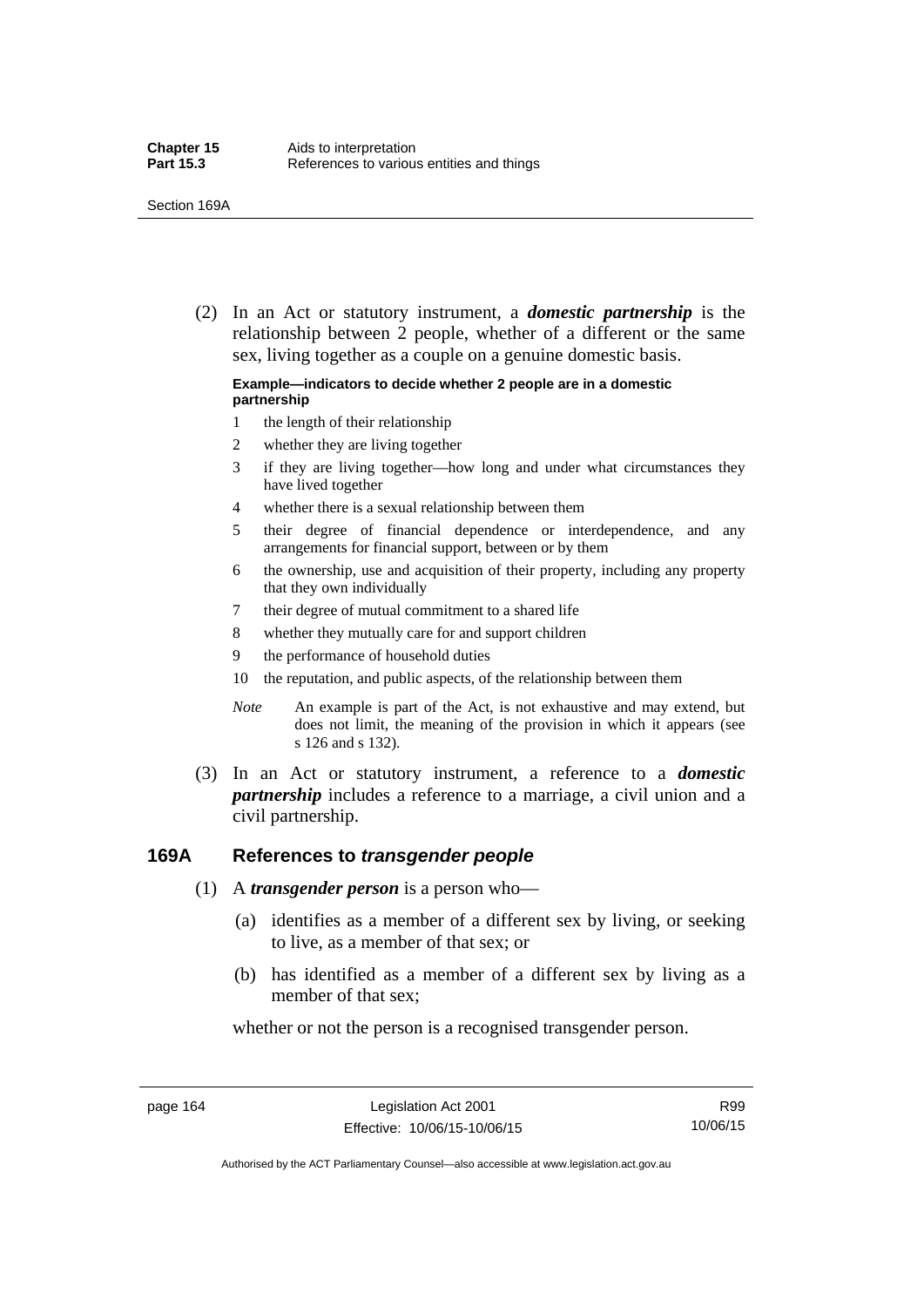- (2) A *transgender person* includes a person who is thought of as a transgender person, whether or not the person is a recognised transgender person.
- (3) A *recognised transgender person* is a person the record of whose sex is altered under the *[Births, Deaths and Marriages Registration](http://www.legislation.act.gov.au/a/1997-112)  [Act 1997](http://www.legislation.act.gov.au/a/1997-112)*, part 4 or the corresponding provisions of a law of a State or another Territory.

## **169B References to** *intersex people*

An *intersex person* is a person who has physical, hormonal or genetic features that are—

- (a) not fully female or fully male; or
- (b) a combination of male or female; or
- (c) not female or male.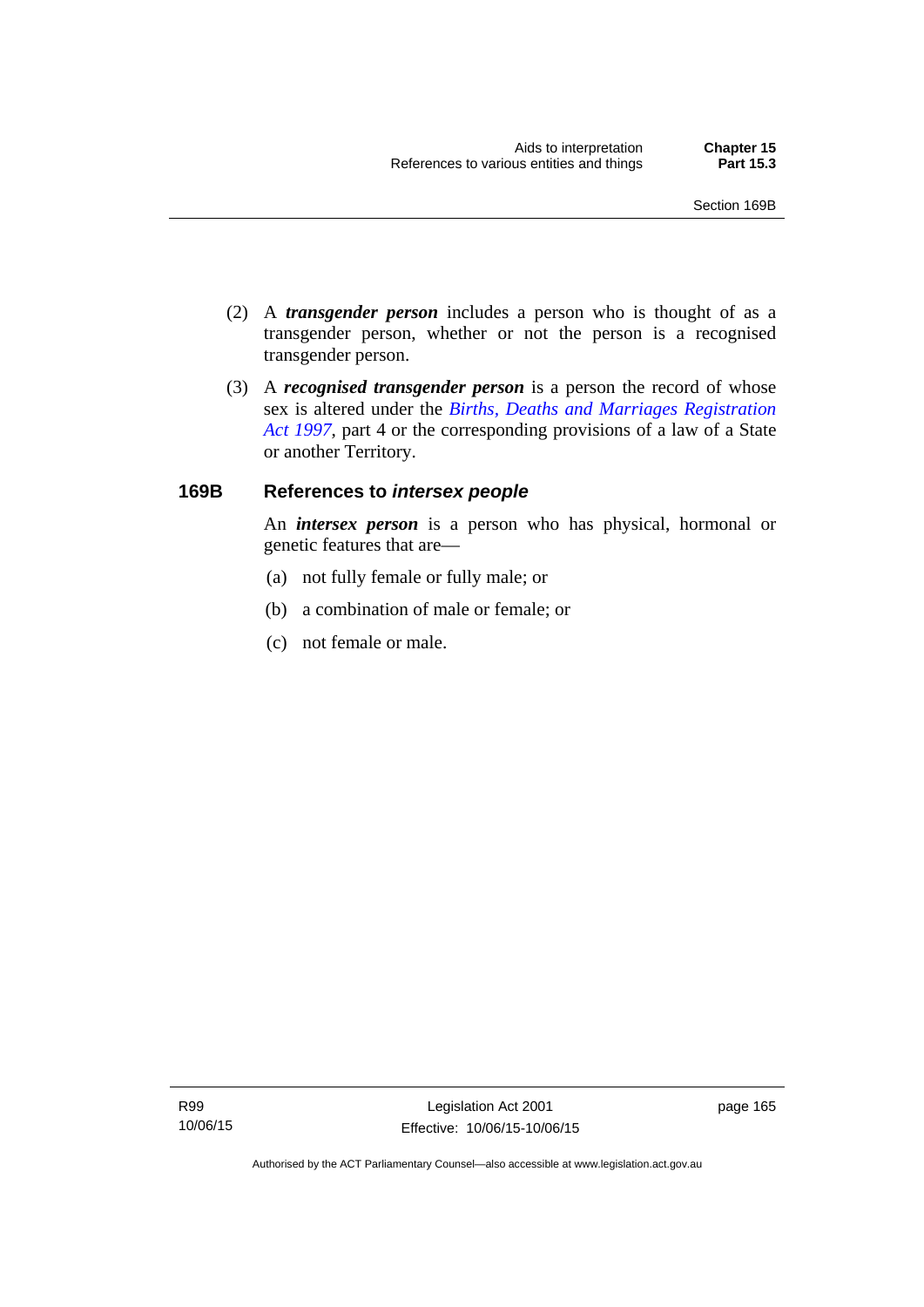# **Part 15.4 Preservation of certain common law privileges**

## **170 Privileges against self-incrimination and exposure to civil penalty**

- (1) An Act or statutory instrument must be interpreted to preserve the common law privileges against self-incrimination and exposure to the imposition of a civil penalty.
- (2) However, this section does not affect the operation of the *[Evidence](http://www.legislation.act.gov.au/a/2011-12)  [Act 2011](http://www.legislation.act.gov.au/a/2011-12)*.
	- *Note* The *[Evidence Act 2011](http://www.legislation.act.gov.au/a/2011-12)*, s 128 contains provisions that apply if a witness raises these privileges in a proceeding. The privileges have been abolished for bodies corporate (see *[Evidence Act 2011](http://www.legislation.act.gov.au/a/2011-12)*, s 187).
- (3) This section is a determinative provision.
	- *Note* See s 5 for the meaning of determinative provisions, and s 6 for their displacement.

## **171 Client legal privilege**

- (1) An Act or statutory instrument must be interpreted to preserve the common law privilege in relation to client legal privilege (also known as legal professional privilege).
- (2) However, this section does not affect the operation of the *[Evidence](http://www.legislation.act.gov.au/a/2011-12)  [Act 2011](http://www.legislation.act.gov.au/a/2011-12)*.
	- *Note* The *[Evidence Act 2011](http://www.legislation.act.gov.au/a/2011-12)*, div 3.10.1 contains provisions about client legal privilege.
- (3) This section is a determinative provision.
	- *Note* See s 5 for the meaning of determinative provisions, and s 6 for their displacement.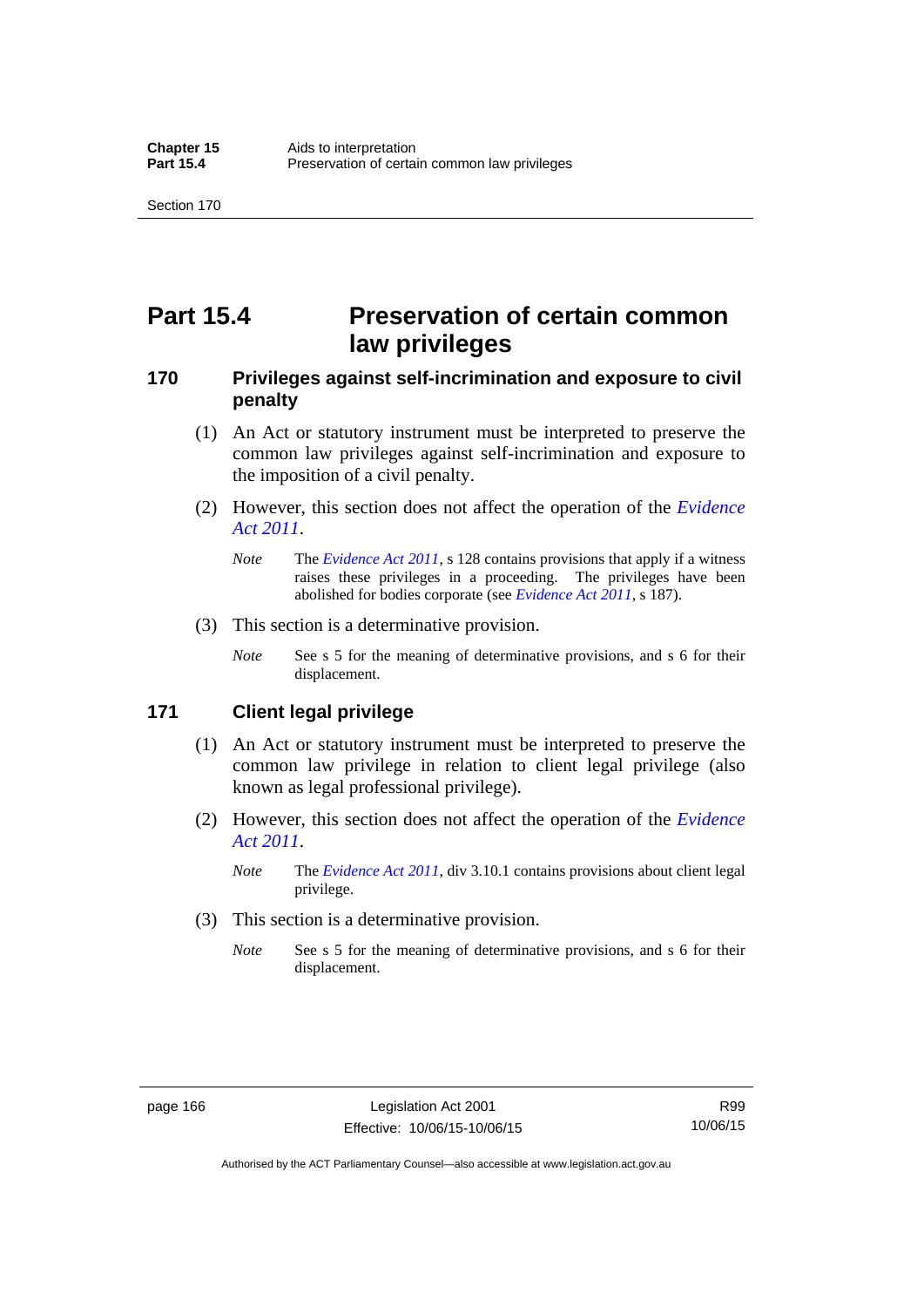# **Chapter 16 Courts, tribunals and other decision-makers**

## **175 Meaning of** *law***—ch 16**

In this chapter:

*law* means an Act, subordinate law or disallowable instrument.

*Note* A reference to an Act, subordinate law or disallowable instrument includes a reference to a provision of the Act, law or instrument (see s 7, s 8 and s 9).

# **176 Jurisdiction of courts and tribunals**

- (1) This section applies if a law, whether expressly or by implication, authorises a proceeding (whether civil or criminal) to be brought in a particular court or tribunal in relation to a matter.
- (2) The law vests the court or tribunal with jurisdiction in the matter.
- (3) The jurisdiction so vested is not limited by any limits to which any other jurisdiction of the court or tribunal may be subject.
	- *Note* See also s 45 which relates to the making of rules carrying out or giving effect to the jurisdiction of the court or tribunal.

## **177 Recovery of amounts owing under laws**

If an amount is owing under a law to a person (the *creditor*) by another person (the *debtor*), the creditor may recover the amount as a debt owing by the debtor to the creditor in a court of competent jurisdiction or the ACAT.

#### **178 Power to decide includes power to take evidence etc**

- (1) A court, tribunal or other entity authorised by law to hear and decide a matter (however expressed) has power—
	- (a) to take evidence, including evidence on oath; and

page 167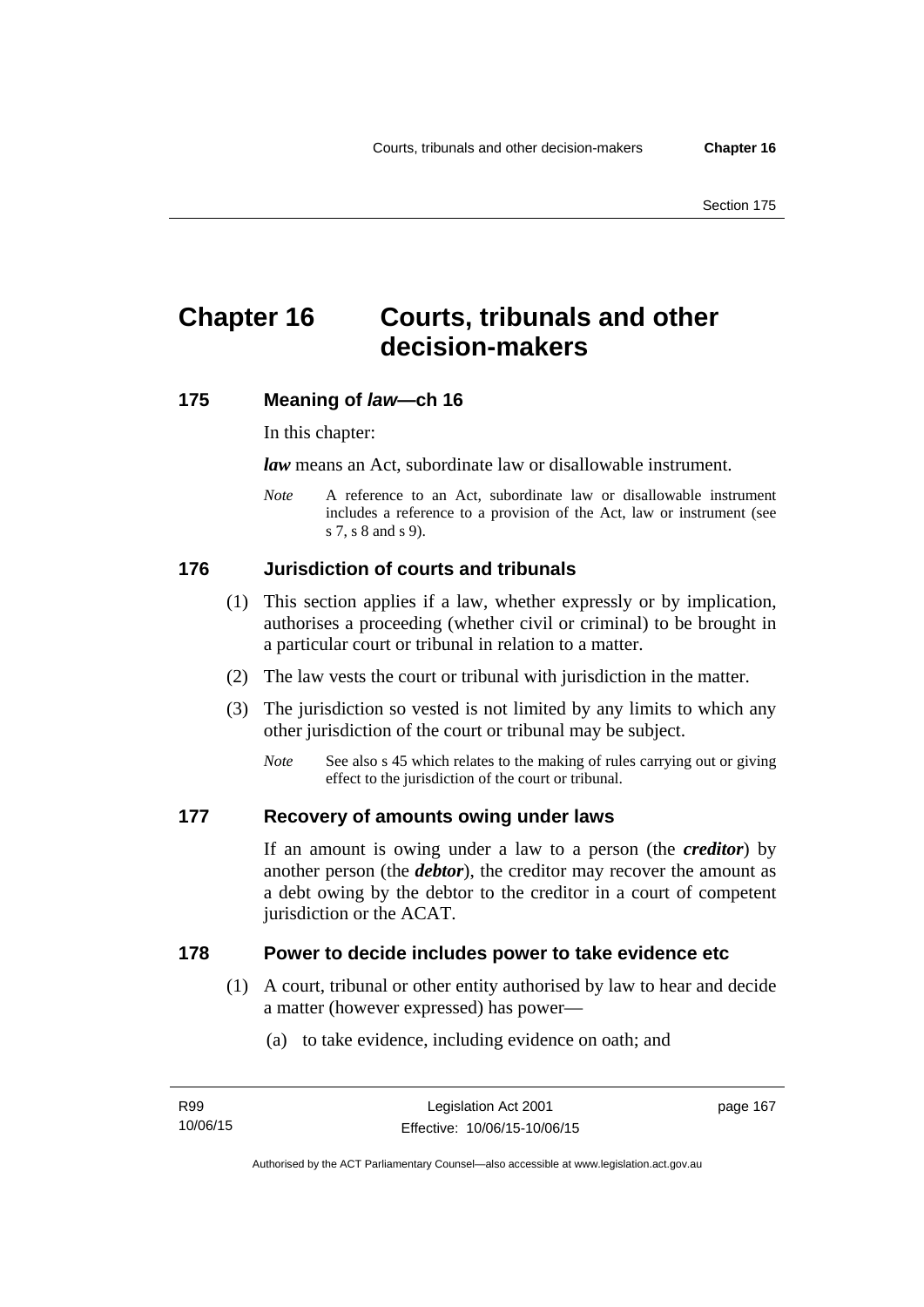- (b) to examine witnesses; and
- (c) to administer oaths to witnesses.
- (2) The court, tribunal or other entity may authorise a person to administer an oath to a witness.
- (3) This section does not limit any other power of the court, tribunal or other entity.

### **179 Content of statements of reasons for decisions**

- (1) This section applies if a law requires a tribunal or other entity making a decision to give written reasons for the decision, whether the term 'reasons', 'grounds' or any other term is used.
- (2) The document giving the reasons must also set out the findings on material questions of fact and refer to the evidence or other material on which the findings were based.
- (3) This section is a determinative provision.
	- *Note* See s 5 for the meaning of determinative provisions, and s 6 for their displacement.

R99 10/06/15

Authorised by the ACT Parliamentary Counsel—also accessible at www.legislation.act.gov.au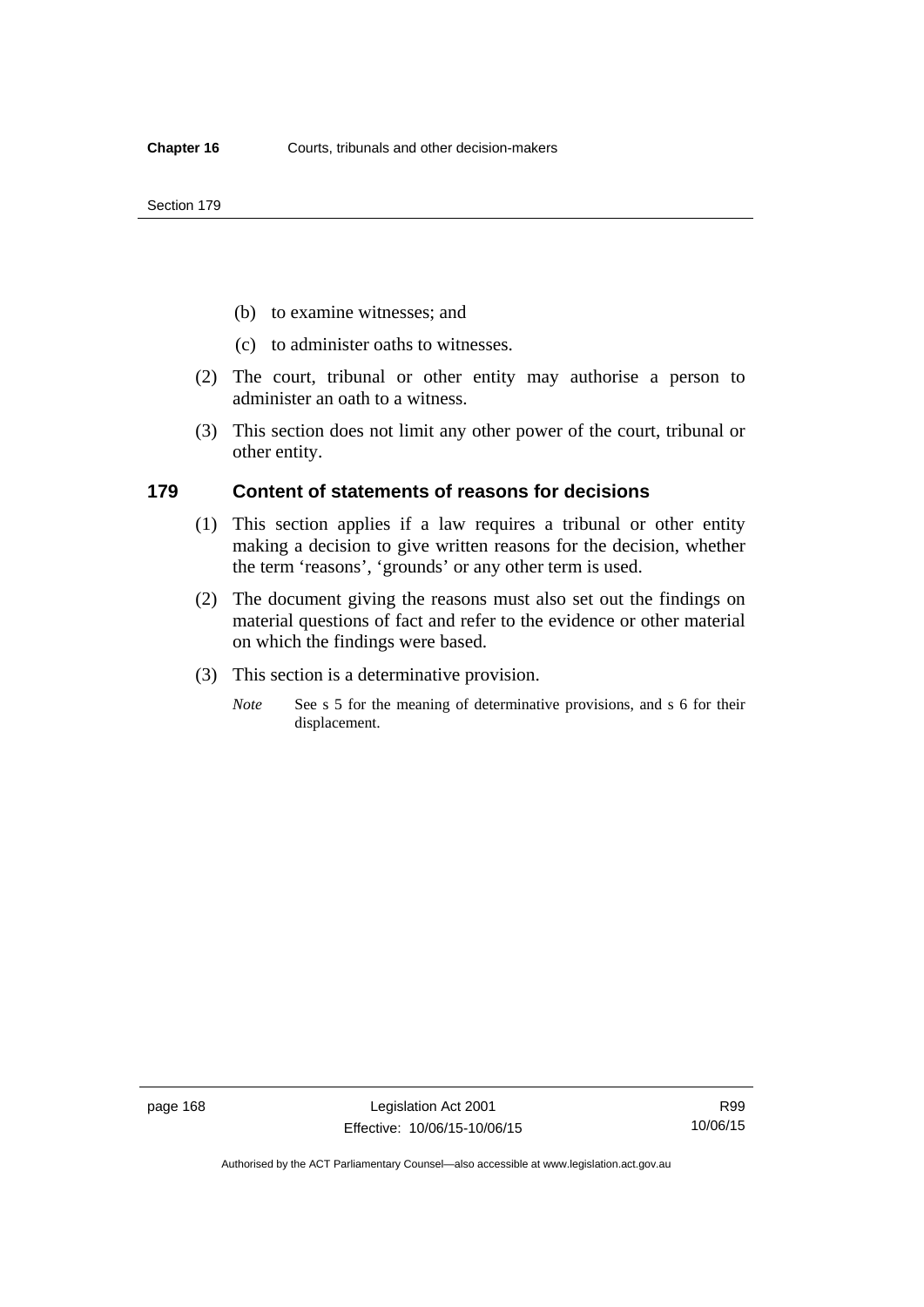## **180 Power to make decision includes power to reverse or change**

- (1) Power given by a law to make a decision includes power to reverse or change the decision.
- (2) The power to reverse or change the decision is exercisable in the same way, and subject to the same conditions, as the power to make the decision.

#### **Example**

If the power to include land in a special reserve is exercisable only on the resolution of the Legislative Assembly, the power to excise land from a special reserve is exercisable only on the resolution of the Assembly.

*Note* An example is part of the Act, is not exhaustive and may extend, but does not limit, the meaning of the provision in which it appears (see s 126 and s 132).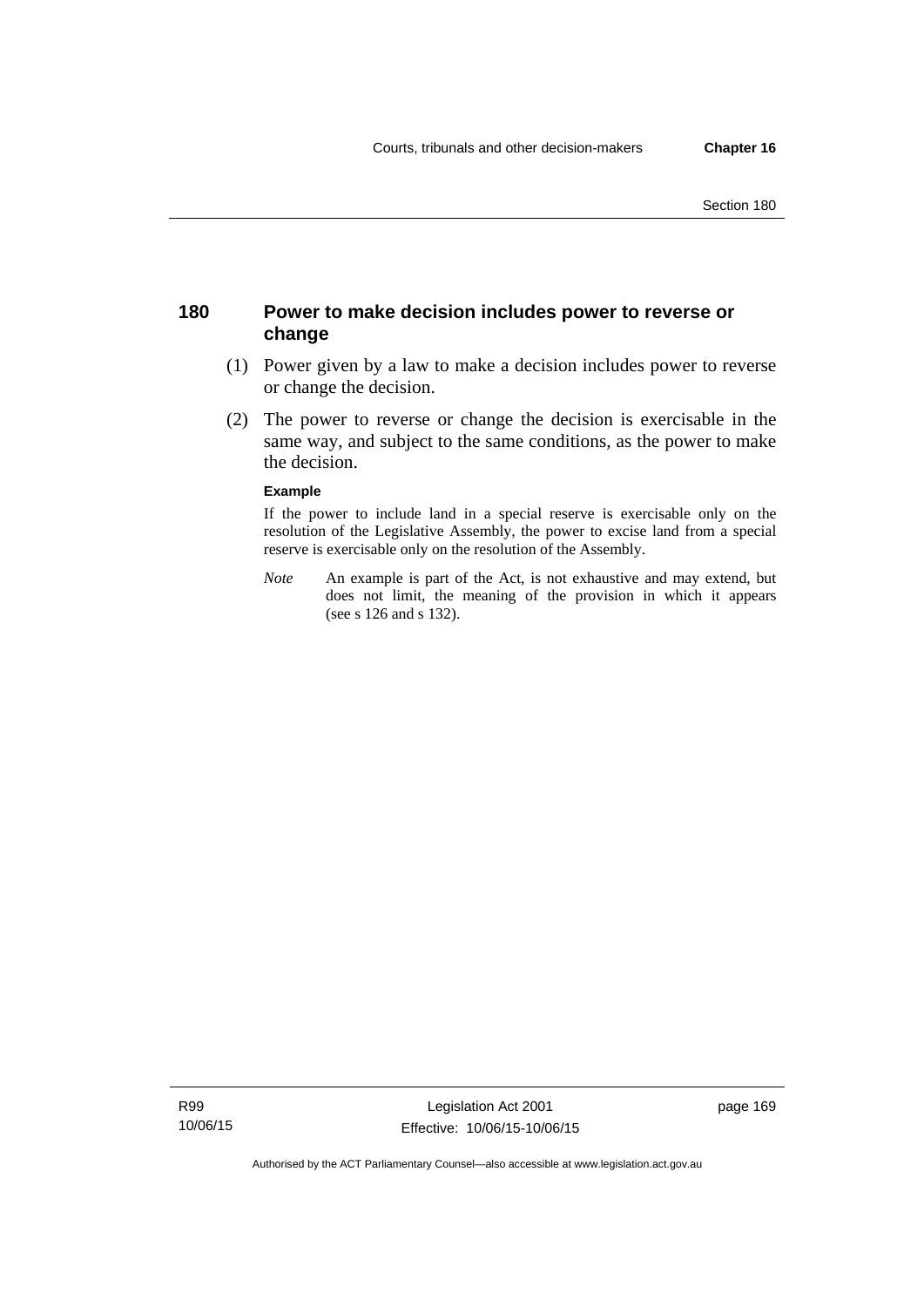# **Chapter 17 Entities and positions**

#### **182 Meaning of** *law***—ch 17**

In this chapter:

*law* means an Act or statutory instrument.

*Note* A reference to an Act or statutory instrument includes a reference to a provision of the Act or instrument (see s 7 and s 13).

## **183 Change of name of entity**

- (1) If a law changes the name of an entity established under a law, the entity continues in existence under the new name and its identity is not affected by the change.
- (2) If the name of an entity is changed, a reference in a law to the entity by its previous name is taken, after the change, to be a reference to the entity by its new name.
- (3) To remove any doubt, subsection (2) applies to all entities, whether or not in or for the Territory, including entities established under a law of another jurisdiction.
	- *Note Another jurisdiction* means the Commonwealth, a State, another Territory, the United Kingdom or New Zealand (see dict, pt 2).

## **184 Change in constitution of entity**

- (1) This section applies if a law changes how an entity established under a law is constituted.
- (2) The entity continues in existence as newly constituted and its identity is not affected by the change.
- (3) Without limiting subsection (2), the change does not affect—
	- (a) any function, right, privilege, liability or property of the entity; or

R99 10/06/15

Authorised by the ACT Parliamentary Counsel—also accessible at www.legislation.act.gov.au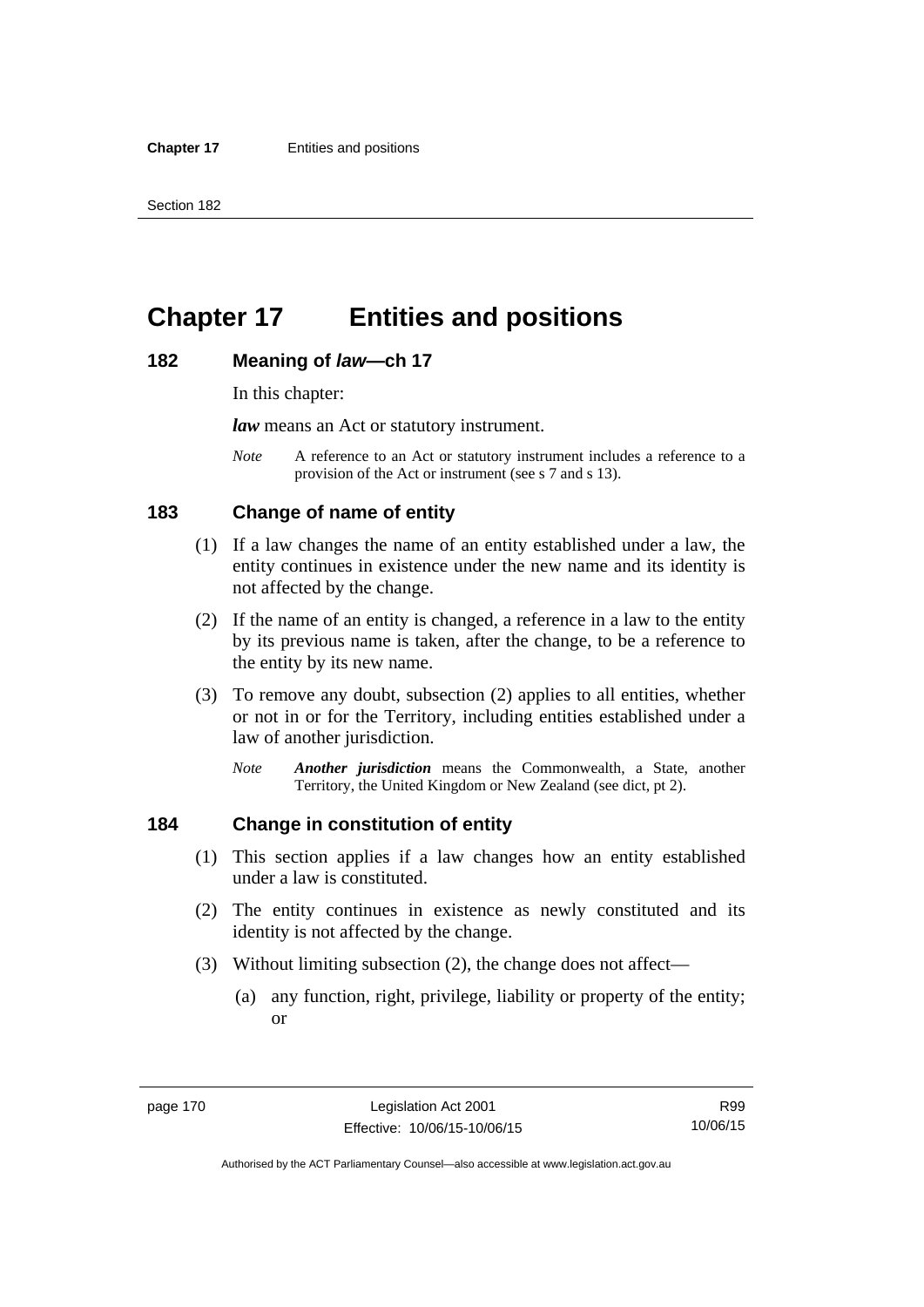- (b) the bringing of a proceeding, or the continuation of a proceeding, by or against the entity; or
- (c) the carrying out of an investigation or inquiry, or the continuation of an investigation or inquiry, in relation to anything done or not done by or in relation to the entity.
- *Note Function* is defined in the dictionary, pt 1 to include authority, duty and power.

# **184A References to entity**

- (1) In a law, a reference to an entity includes a reference to a person exercising a function of the entity, whether under a delegation, subdelegation or otherwise.
- (2) To remove any doubt, this section applies to all entities, whether or not in or for the Territory, including entities established under a law of another jurisdiction.

## **185 References to occupant of position**

- (1) In a law, a reference to the occupant of a position (however expressed) includes a reference to anyone for the time being occupying the position.
- (2) To remove any doubt, this section applies to all positions, whether or not in or for the Territory, including positions established under a law of another jurisdiction.
	- *Note* See s 200 (1) (Functions of occupants of positions) and defs *occupy* and *position* in the dictionary, pt 1.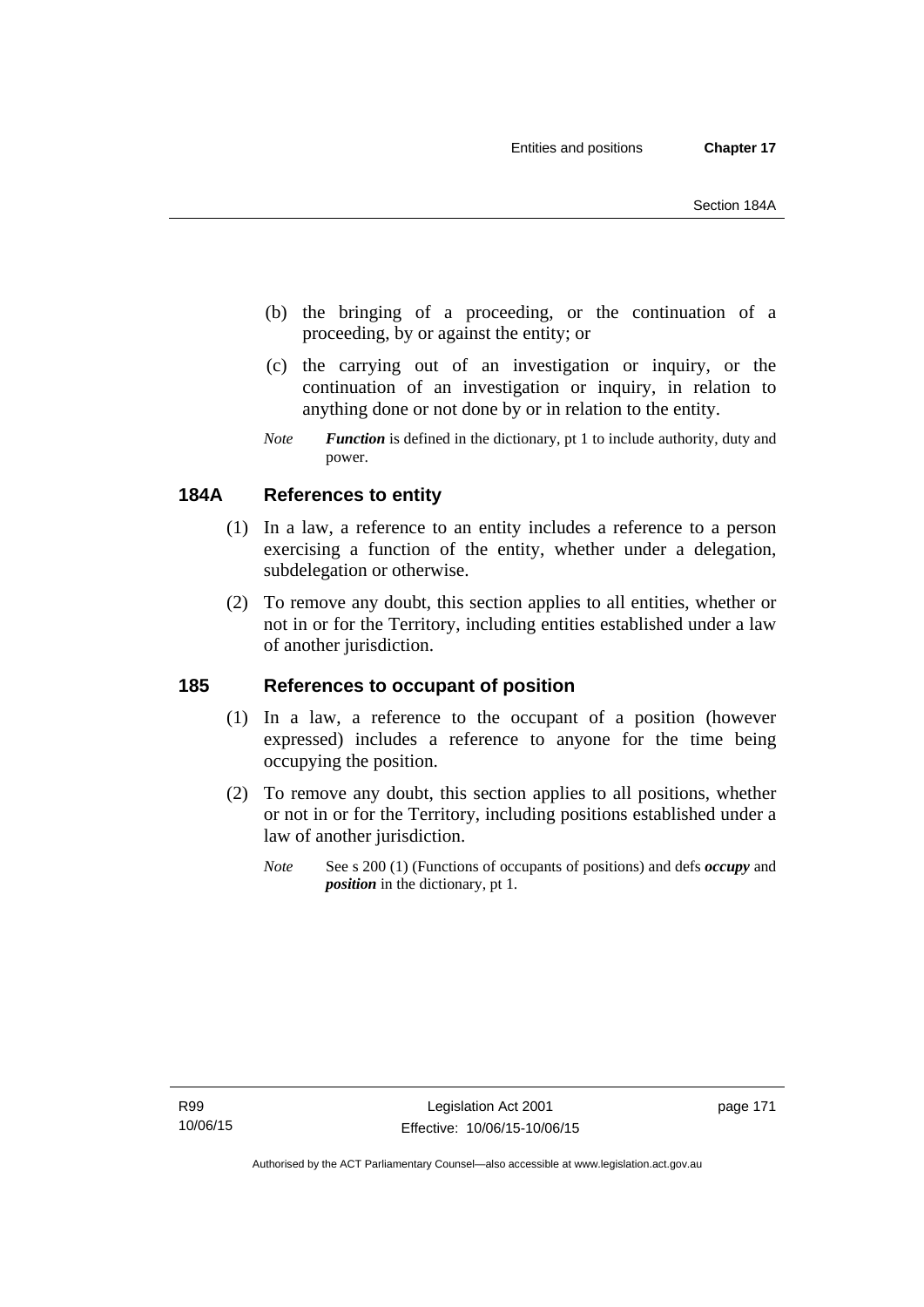## **186 Change of name of position**

- (1) If a law changes the name of a position established under a law, the position continues in existence under the new name and its identity is not affected by the change.
- (2) If the name of a position is changed, a reference in a law to the position by its previous name is taken, after the change, to be a reference to the position by its new name.
- (3) To remove any doubt, subsection (2) applies to all positions, whether or not in or for the Territory, including positions established under a law of another jurisdiction.

## **187 Chair and deputy chair etc**

- (1) If a law establishes a position of chair or chairperson of an entity, the chair or chairperson may be referred to as chairman, chairwoman, chairperson or chair.
- (2) If a law establishes a position of deputy chair or deputy chairperson of an entity, the deputy chair or deputy chairperson may be referred to as deputy chairman, deputy chairwoman, deputy chairperson or deputy chair.

Authorised by the ACT Parliamentary Counsel—also accessible at www.legislation.act.gov.au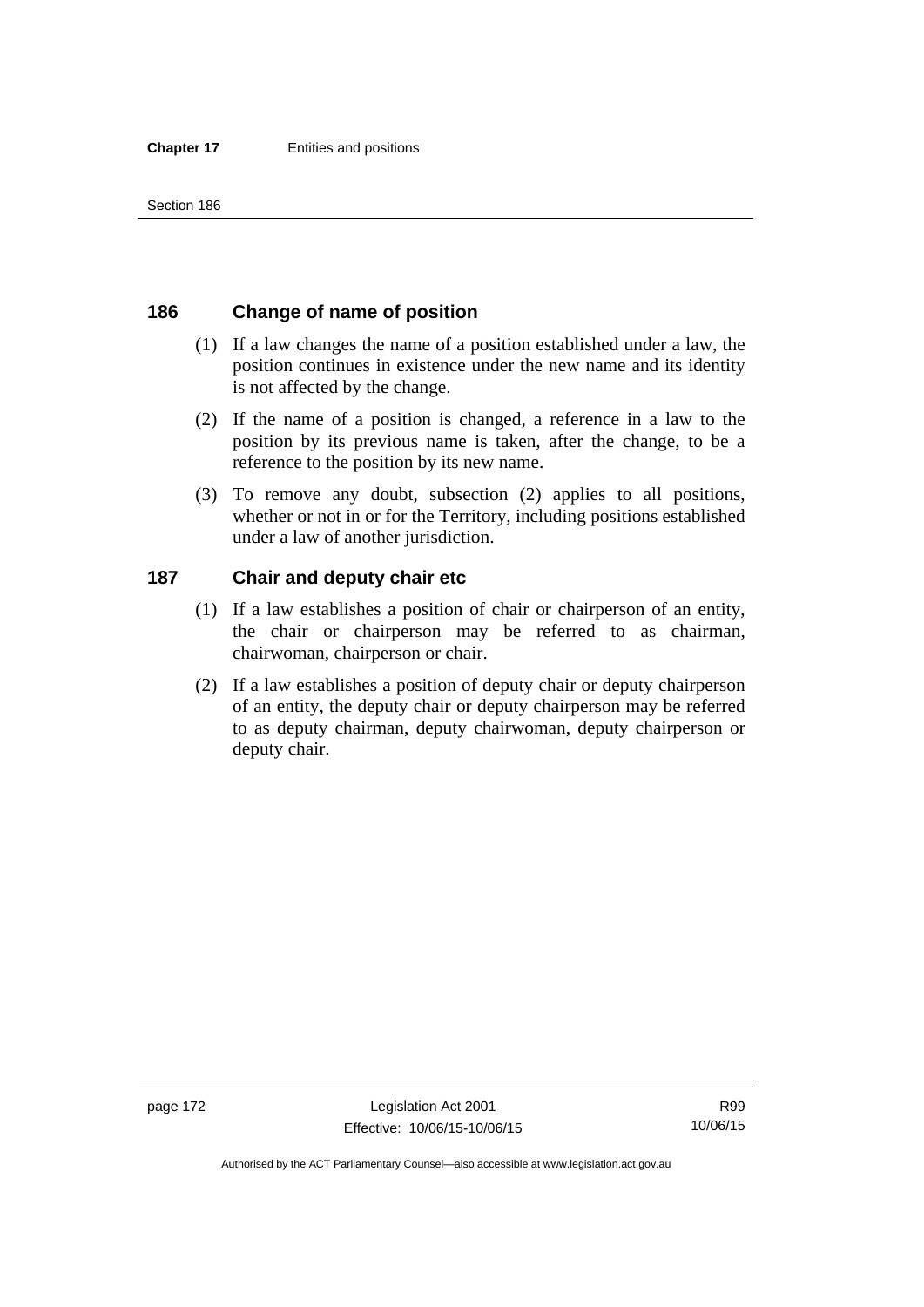# **Chapter 18 Offences**

*Note* See also s 133 to s 135 (which relate to penalty units and penalty provisions) and s 161 (Corporations liable to offences).

### **188 Meaning of** *ACT law***—ch 18**

In this chapter:

*ACT law* means an Act or subordinate law.

*Note* A reference to an Act or subordinate law includes a reference to a provision of the Act or law (see s 7 and s 8).

### **189 Reference to offence includes reference to related ancillary offences**

A reference to an offence against an ACT law includes a reference to an offence against the [Criminal Code,](http://www.legislation.act.gov.au/a/2002-51) part 2.4 (Extensions of criminal responsibility) or section 717 (Accessory after the fact) that relates to the ACT law.

#### **Example**

X is the holder of a licence under the *Plant Development Act 2001* (hypothetical). The Plant Development Act, s 23 provides for the cancellation of a licence if a licence holder commits an offence against the Act. While his business premises are being inspected, X incites an employee to obstruct the inspector. As a result, the employee obstructs the inspector (which is an offence against the Act). X is later convicted of the offence of incitement against the [Criminal Code](http://www.legislation.act.gov.au/a/2002-51), s 47 (which is an offence in the [Criminal Code,](http://www.legislation.act.gov.au/a/2002-51) pt 2.4). Because of the Legislation Act, s 189, X is taken to have committed an offence against the Plant Development Act and is therefore liable to have his licence cancelled.

*Note 1* The result would be the same if X had been convicted of conspiracy relating to the offence of obstruction in the Plant Development Act.

> Apart from the Legislation Act, s 189, the following offences in the [Criminal Code,](http://www.legislation.act.gov.au/a/2002-51) pt 2.4 could also apply to the offence in the Plant Development Act:

- attempt (s 44 (Attempt))
- aiding and abetting (s 45 (Complicity and common purpose)).

page 173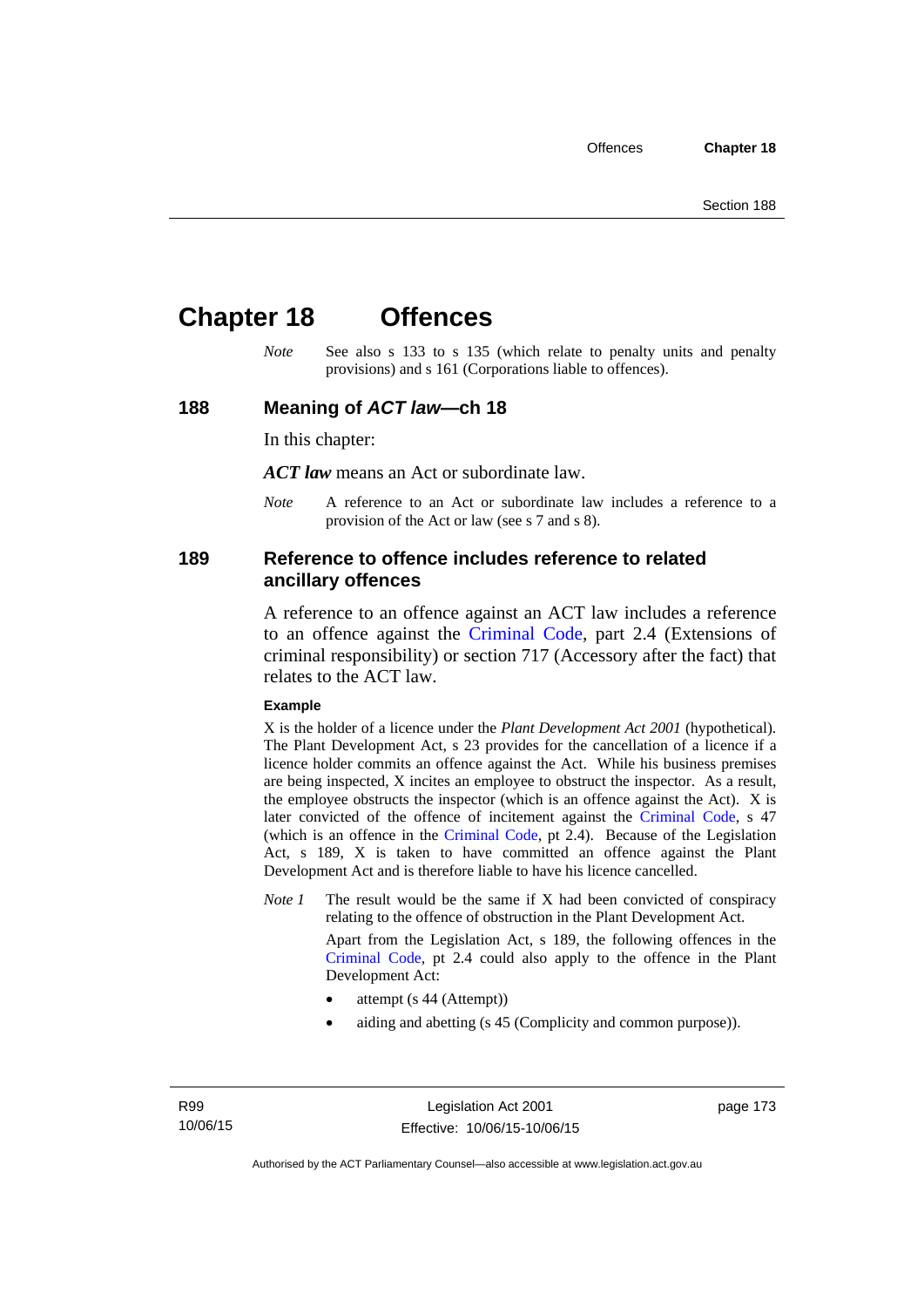*Note 2* An example is part of the Act, is not exhaustive and may extend, but does not limit, the meaning of the provision in which it appears (see s 126 and s 132).

### **190 Indictable and summary offences**

- (1) An offence is an *indictable offence* if—
	- (a) it is punishable by imprisonment for longer than 2 years; or
	- (b) it is declared by an ACT law to be an indictable offence.
- (2) An *indictable offence* includes an indictable offence that is or may be dealt with summarily.
- (3) Any other offence is a *summary offence* and is punishable on summary conviction.

### **191 Offences against 2 or more laws**

- (1) If an act or omission by a person is an offence against 2 or more ACT laws, the person may be prosecuted for and convicted of any of the offences, but is not liable to be punished more than once for the act or omission.
- $(2)$  If—
	- (a) an act or omission by a person is an offence against both an ACT law and a law of another jurisdiction; and
	- (b) the person has been punished for the offence against the law of the other jurisdiction;

the person is not liable to be punished for the offence against the ACT law.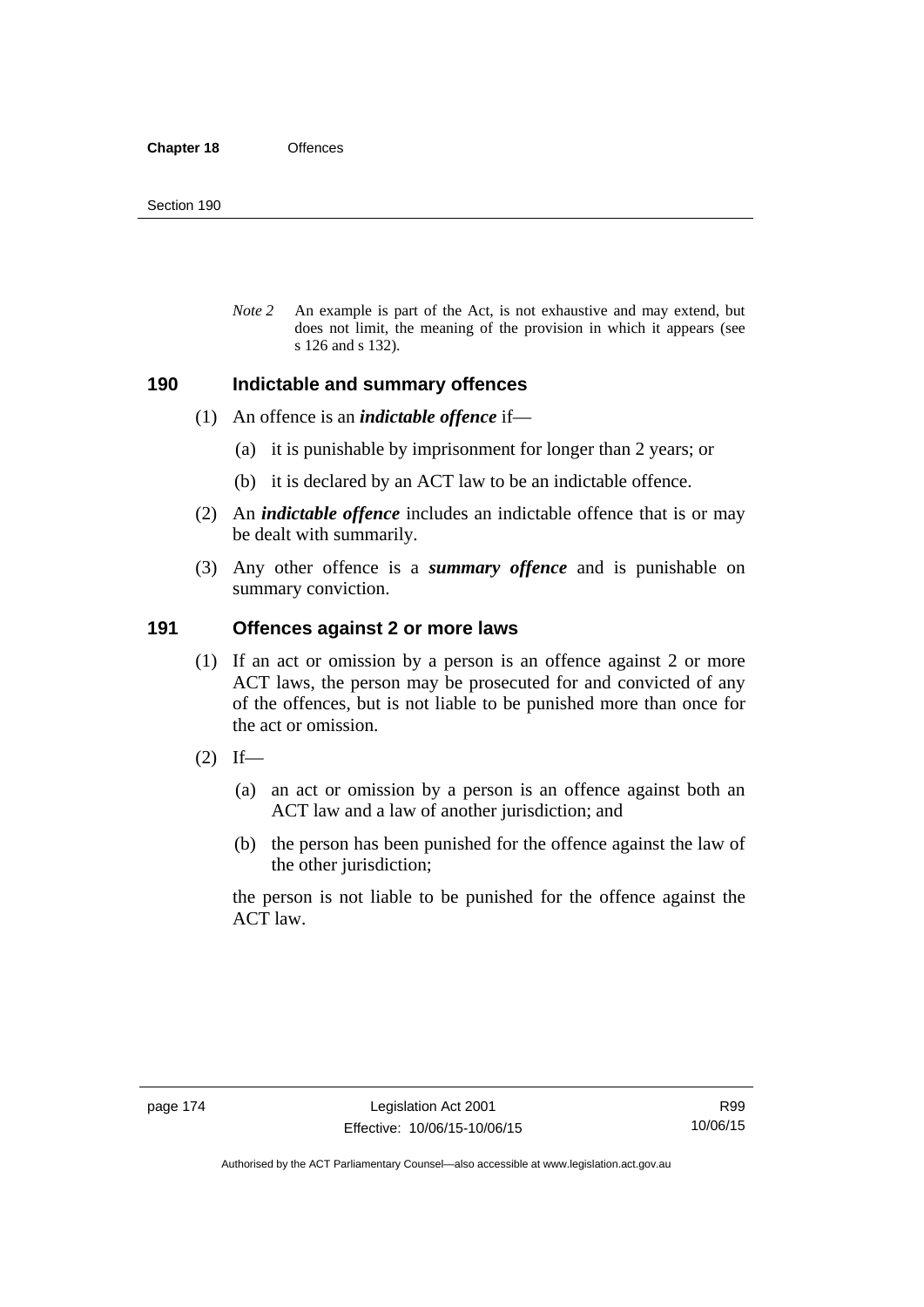## **192 When must prosecutions begin?**

- (1) A prosecution for the following offences against an ACT law may be begun at any time:
	- (a) an offence by an individual punishable by imprisonment for longer than 6 months;
	- (b) an offence by a corporation punishable by a prescribed fine;
		- *Note* See s 161 for the fines that may be imposed on a corporation for offences punishable only by imprisonment.
	- (c) an aiding and abetting offence by an individual in relation to an offence by a corporation punishable by a prescribed fine.
- (2) A prosecution for any other offence against an ACT law must be begun not later than—
	- (a) 1 year after the day of commission of the offence; or
	- (b) if an ACT law provides for another period—that period.
- (3) However, if a coroner's inquest or inquiry, or an inquiry under the *[Inquiries Act 1991](http://www.legislation.act.gov.au/a/1991-2)* or the *[Royal Commissions Act 1991](http://www.legislation.act.gov.au/a/1991-1)*, is held into a matter that discloses or is otherwise found to relate to an offence mentioned in subsection (2), a prosecution for the offence may be begun not later than 1 year after the day when—
	- (a) the coroner's report is made; or
	- (b) the report of the board of inquiry or royal commission is given to the Chief Minister.
- (4) In this section:

*aiding and abetting offence* means an offence against the [Criminal](http://www.legislation.act.gov.au/a/2002-51)  [Code](http://www.legislation.act.gov.au/a/2002-51), section 45 (Complicity and common purpose).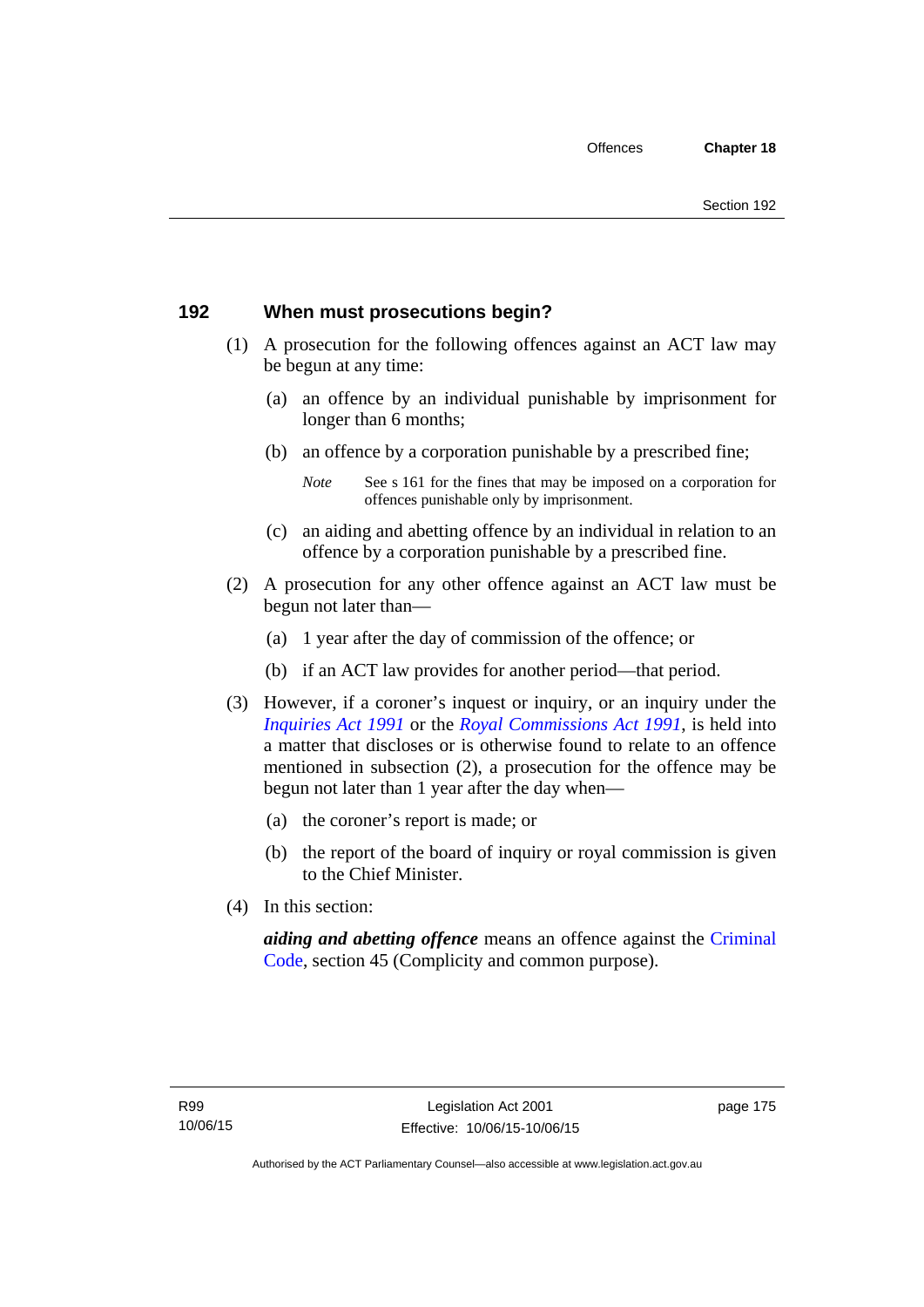*prescribed fine*, for an offence, means—

- (a) if the penalty for the offence is expressed in penalty units— 100 penalty units or more; or
- (b) if the penalty for the offence is expressed as an amount of money—\$50 000 or more.

## **193 Continuing offences**

- (1) This section applies to a requirement to do an act if—
	- (a) the act is required to be done under an ACT law within a particular period or before a particular time; and
	- (b) failure to comply with the requirement is an offence against the law.
- (2) A person who fails to comply with the requirement commits an offence for each day until the act is done.
- (3) A day mentioned in subsection (2) includes any day of conviction for an offence and any later day.

*Note* See also s 152 (Continuing effect of obligations).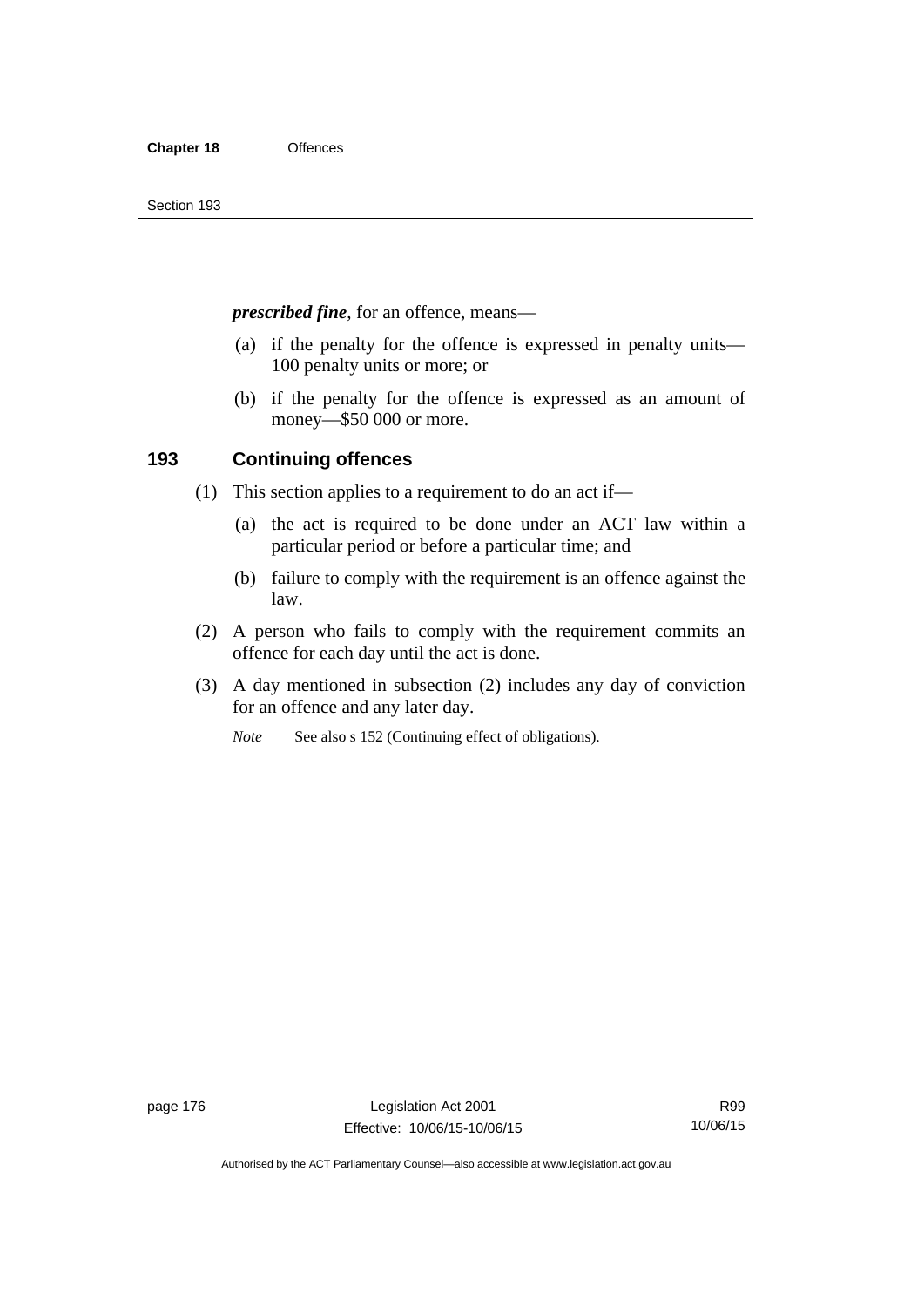# **Chapter 19 Administrative and machinery provisions**

# **Part 19.1 Introductory**

## **195 Meaning of** *law***—ch 19**

In this chapter:

*law* means an Act, subordinate law or disallowable instrument.

*Note* A reference to an Act, subordinate law or disallowable instrument includes a reference to a provision of the Act, law or instrument (see s 7, s 8 and s 9).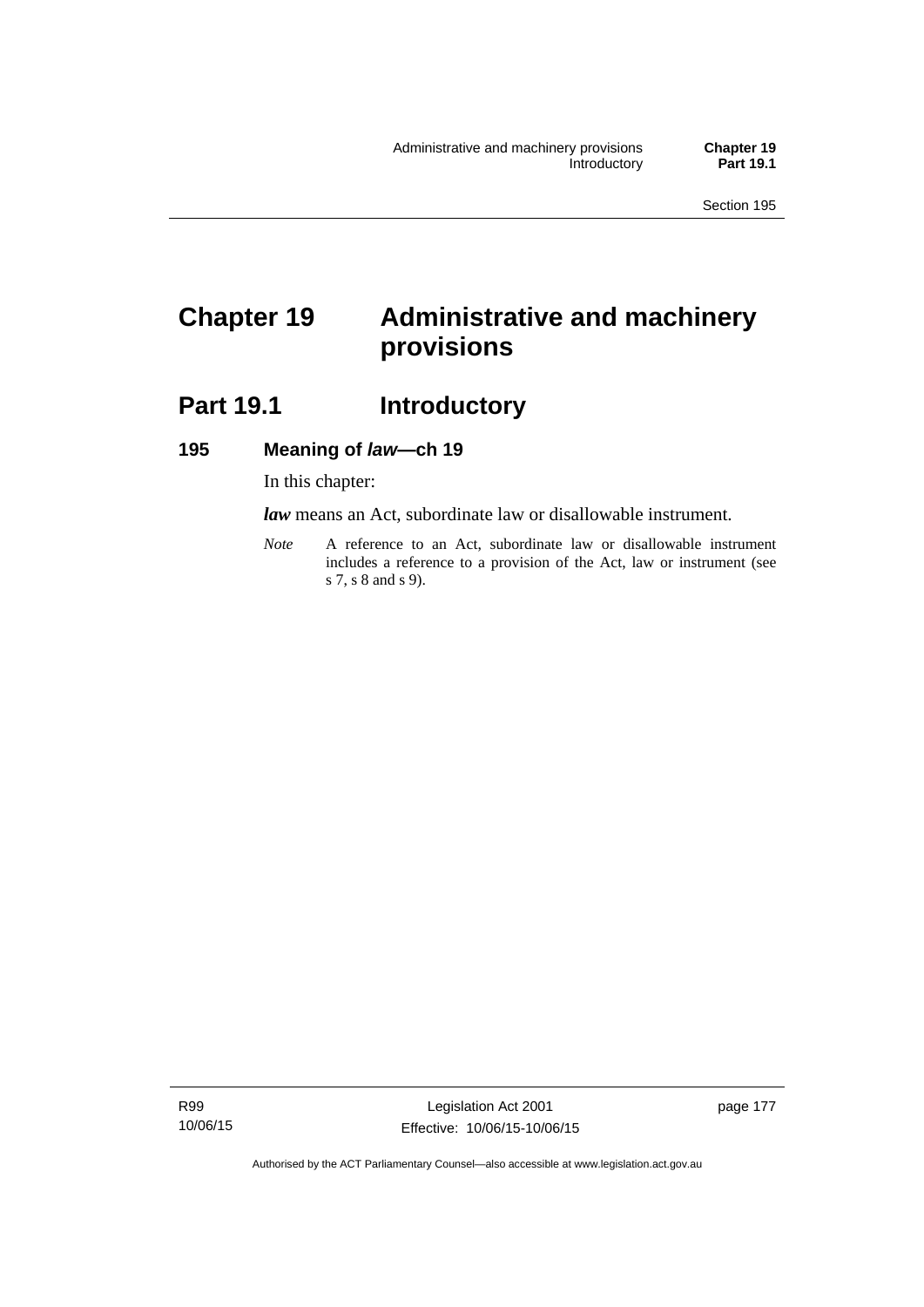# **Part 19.2 Functions**

*Note Function* is defined in the dictionary, pt 1 to include authority, duty and power.

## **196 Provision giving function gives power to exercise function**

 (1) A provision of a law that gives a function to an entity also gives the entity the powers necessary and convenient to exercise the function.

*Note Entity* and *exercise*—see the dictionary, pt 1.

 (2) The powers given to the entity under subsection (1) are in addition to any other powers of the entity under the law.

## **197 Statutory functions may be exercised from time to time**

If a law gives a function to an entity, the function may be exercised from time to time.

*Note* See also s 42 (3) (Power to make statutory instruments).

## **199 Functions of bodies**

 (1) If a law authorises or requires a body to exercise a function, it may do so by resolution.

*Note Body*—see the dictionary, pt 1.

- (2) To remove any doubt, subsection (1) applies in relation to a function even though a law authorises or requires the function to be exercised in writing.
- (3) If a law authorises or requires a signature by a person and the person is a body, the signature of a person authorised by the body for the purpose is taken to be the signature of the body.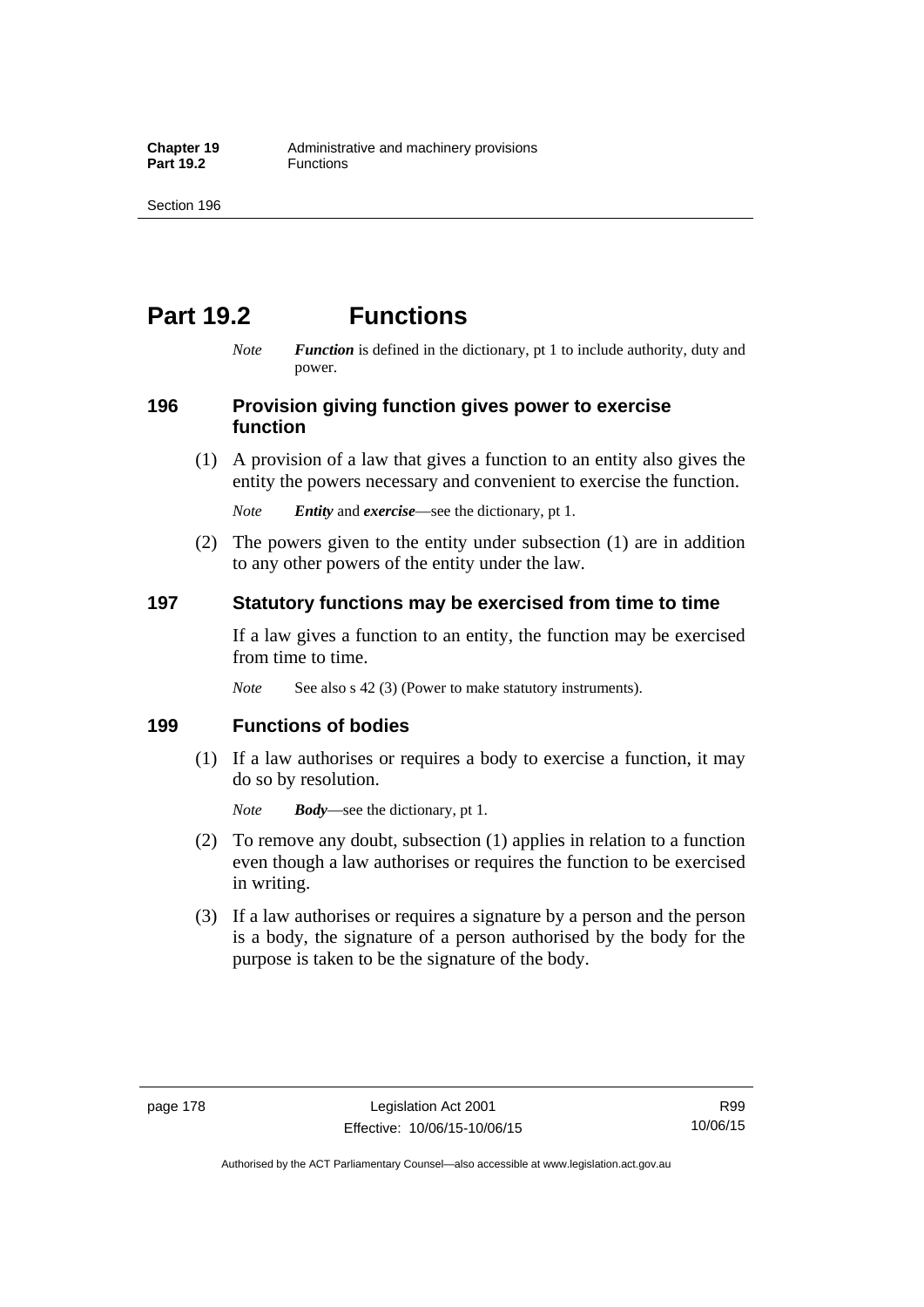(4) If a law gives a function to a body, the function may be exercised by the body as constituted for the time being.

#### **Example**

The ACT Conference Organisers Registration Board is a statutory body consisting of 5 members. At a meeting of the board it is agreed to exempt a conference organiser from registration on certain conditions. On the day after the meeting, 1 of the members of the board (X) resigns and another person (Y) is appointed to the board in  $X$ 's place. At the next meeting of the board, the board considers additional information submitted by the conference organiser and agrees to amend the conditions of exemption. Because of s (4), the board's ability to use its power of exemption is not affected by a change in the membership of the board.

- *Note* An example is part of the Act, is not exhaustive and may extend, but does not limit, the meaning of the provision in which it appears (see s 126 and s 132).
- (5) The exercise of the function is not affected only because of vacancies in the body's membership.
- (6) Subsections (4) and (5) do not affect any quorum requirement applying to the body.

#### **Example**

The Act establishing the board mentioned in the example to s (4) provides that the quorum for a meeting of the board is the chair or deputy chair and 2 other members. If the quorum requirement was complied with at each meeting mentioned in the example, the result mentioned in the example would be the same whether or not X attended the first meeting and whether or not Y attended the second meeting.

- (7) If a body as constituted for the time being does something in exercise of a function given to the body under a law, the effect of the thing done by the body does not end only because the membership of the body changes.
	- *Note* See also s 211 (Appointment not affected by appointer changes), s 224 (Acting appointment not affected by appointer changes), and s 241 (Delegation not affected by appointer changes).
- (8) Subsection (7) does not prevent the thing done by the body being ended or changed by the body as subsequently constituted for the time being.

page 179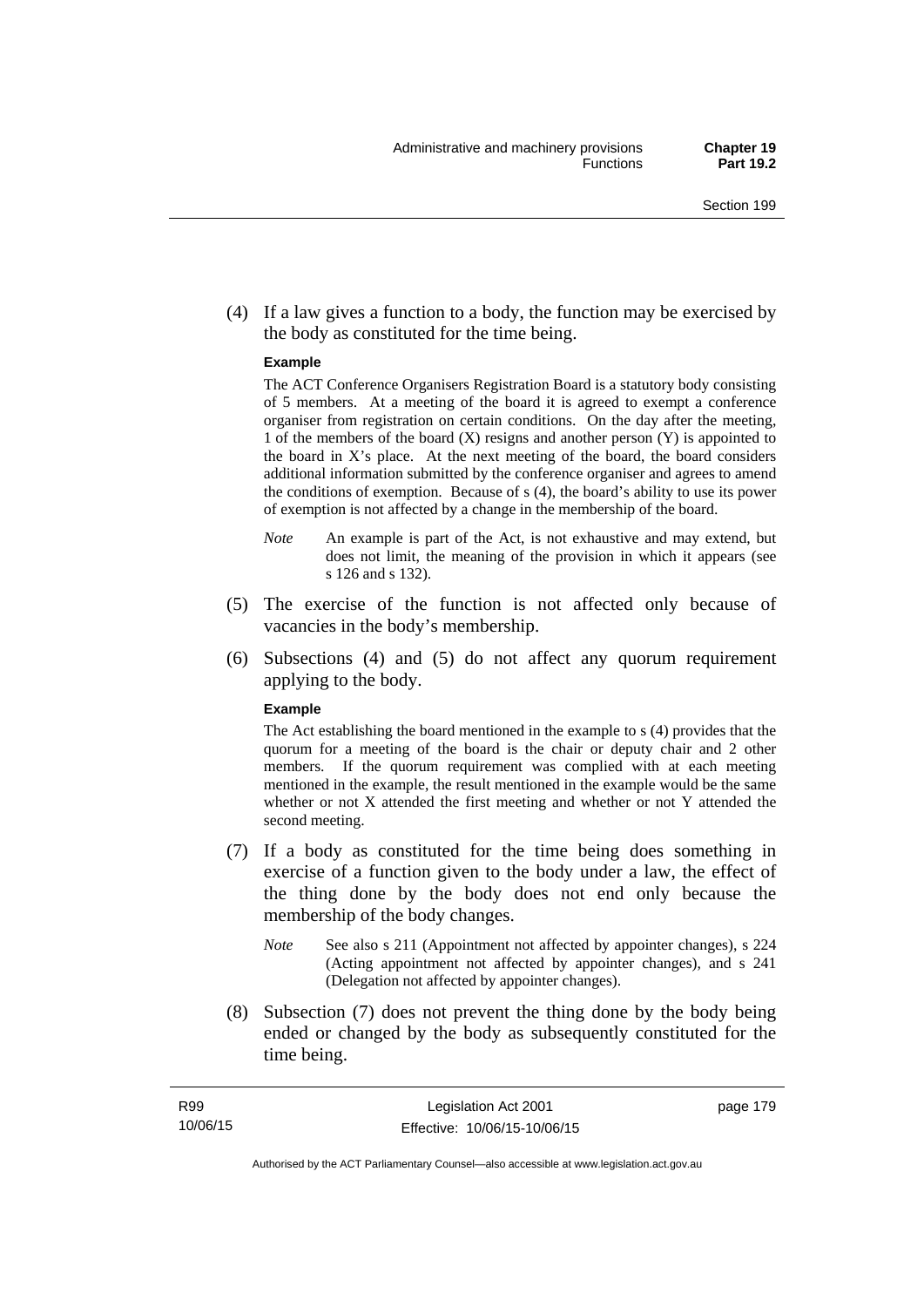## **200 Functions of occupants of positions**

- (1) If a law gives a function to the occupant of a position, the function may be exercised by the person for the time being occupying the position.
	- *Note* See s 185 (References to occupant of position) and dictionary, pt 1, defs *occupy* and *position*.
- (2) If the person for the time being occupying a position does something in exercise of a function given to the occupant of the position under a law, the thing done by the person does not end only because the person ceases to be the occupant of the position.
	- *Note* See also s 211 (Appointment not affected by appointer changes), s 224 (Acting appointment not affected by appointer changes), and s 241 (Delegation not affected by appointer changes).
- (3) Subsection (2) does not prevent the thing done by the person being ended or changed by any person subsequently occupying the position for the time being.

R99 10/06/15

Authorised by the ACT Parliamentary Counsel—also accessible at www.legislation.act.gov.au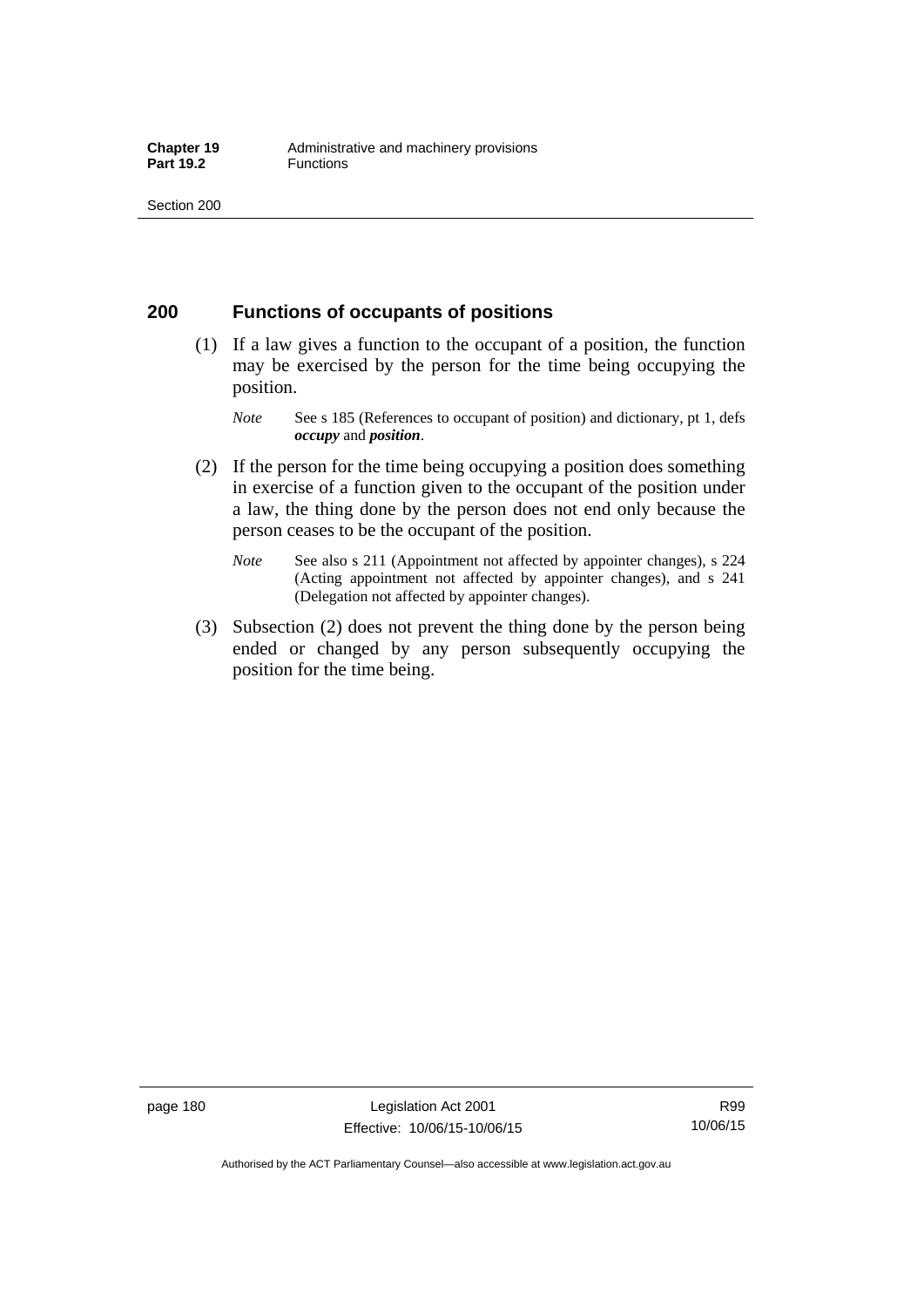# **Part 19.3 Appointments**

# **Division 19.3.1 Appointments—general**

*Note* Certain statutory appointments made by a Minister require consultation with a Legislative Assembly committee and are disallowable (see div 19.3.3 (Appointments—Assembly consultation)).

## **205 Application—div 19.3.1**

This division applies if a law authorises or requires an entity (the *appointer*) to appoint a person—

- (a) to a position under a law; or
- (b) to exercise a function or do anything else under a law.
- *Note Function* is defined in the dictionary, pt 1 to include authority, duty and power.

### **206 Appointments must be in writing etc**

- (1) An appointment must be made, or evidenced, by writing (the *instrument of appointment*) signed by the appointer.
- (2) If a law provides for a maximum or minimum period of appointment, the instrument of appointment must state the period for which the appointment is made.

#### **Examples—stated appointment periods**

- 1 2 years
- 2 until age 65
- *Note* An example is part of the Act, is not exhaustive and may extend, but does not limit, the meaning of the provision in which it appears (see s 126 and s 132).

### **207 Appointment may be by name or position**

- (1) The appointer may make an appointment by—
	- (a) naming the person appointed; or

page 181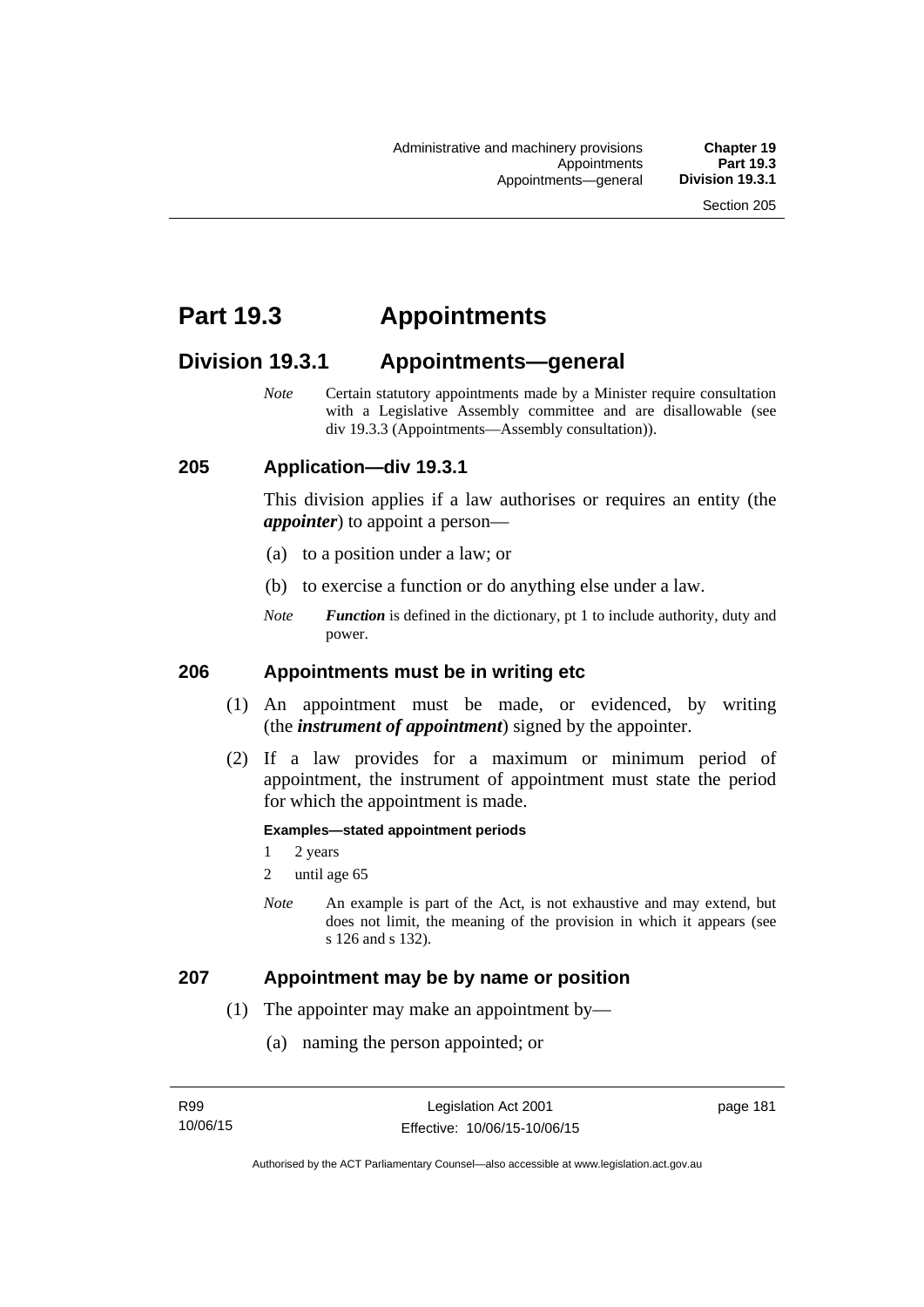Section 208

- (b) nominating the occupant of a position (however described), at a particular time or from time to time.
- (2) For this division, the person named, or the occupant of the position nominated, is the *appointee*.

## **208 Power of appointment includes power to suspend etc**

- (1) The appointer's power to make the appointment includes the power—
	- (a) to suspend the appointee, and end the suspension; or
	- (b) to end the appointment, and appoint someone else or reappoint the appointee if the appointee is eligible to be appointed to the position; or
	- (c) to reappoint the appointee if the appointee is eligible to be appointed to the position.
- (2) The power to suspend the appointee, end the appointment or reappoint the appointee is exercisable in the same way, and subject to the same conditions, as the power to make the appointment.

#### **Example**

If the appointment power is exercisable only on the recommendation of a body, the power to suspend, end the appointment or reappoint is exercisable only on the recommendation of the body.

*Note* An example is part of the Act, is not exhaustive and may extend, but does not limit, the meaning of the provision in which it appears (see s 126 and s 132).

## **209 Power of appointment includes power to make acting appointment**

 (1) If the appointer's power is the power to make an appointment to a position, the power to make the appointment also includes power to appoint a person, or 2 or more people, to act in the position—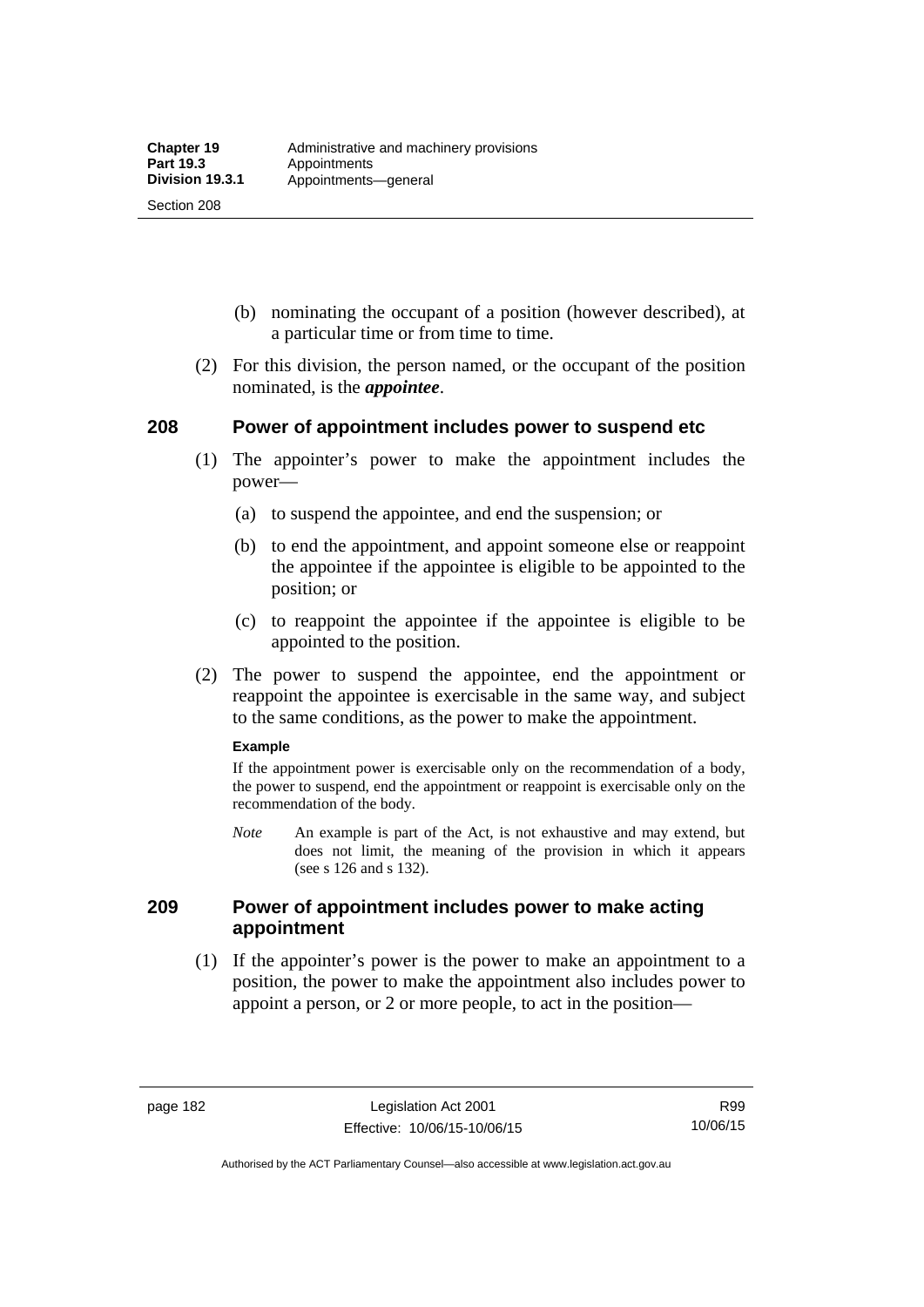- (a) during any vacancy, or all vacancies, in the position, whether or not an appointment has previously been made to the position; or
- (b) during any period, or all periods, when the appointee cannot for any reason exercise functions of the position.

#### **Examples—par (b)**

- 1 the appointee is ill or on leave
- 2 the appointee is acting in another position
- 3 the appointee is outside the ACT or Australia
- *Note 1 Function* is defined in the dictionary, pt 1 to include authority, duty and power.
- *Note 2* An example is part of the Act, is not exhaustive and may extend, but does not limit, the meaning of the provision in which it appears (see s 126 and s 132).
- (2) The power to appoint a person to act is exercisable in the same way, and subject to the same conditions, as the power to make the appointment.

#### **Example**

If the appointment power is exercisable only on the recommendation of a body, the power to appoint a person to act is exercisable only on the recommendation of the body.

- (3) Without limiting subsection (2), if the law (or another law) requires—
	- (a) the appointee to hold a qualification; or
	- (b) the appointer (or someone else) to be satisfied about the appointee's suitability (whether in terms of knowledge, experience, character or any other personal quality) before appointing the appointee to the position;

a person may only be appointed to act in the position if the person holds the qualification or the appointer (or other person) is satisfied about the person's suitability.

page 183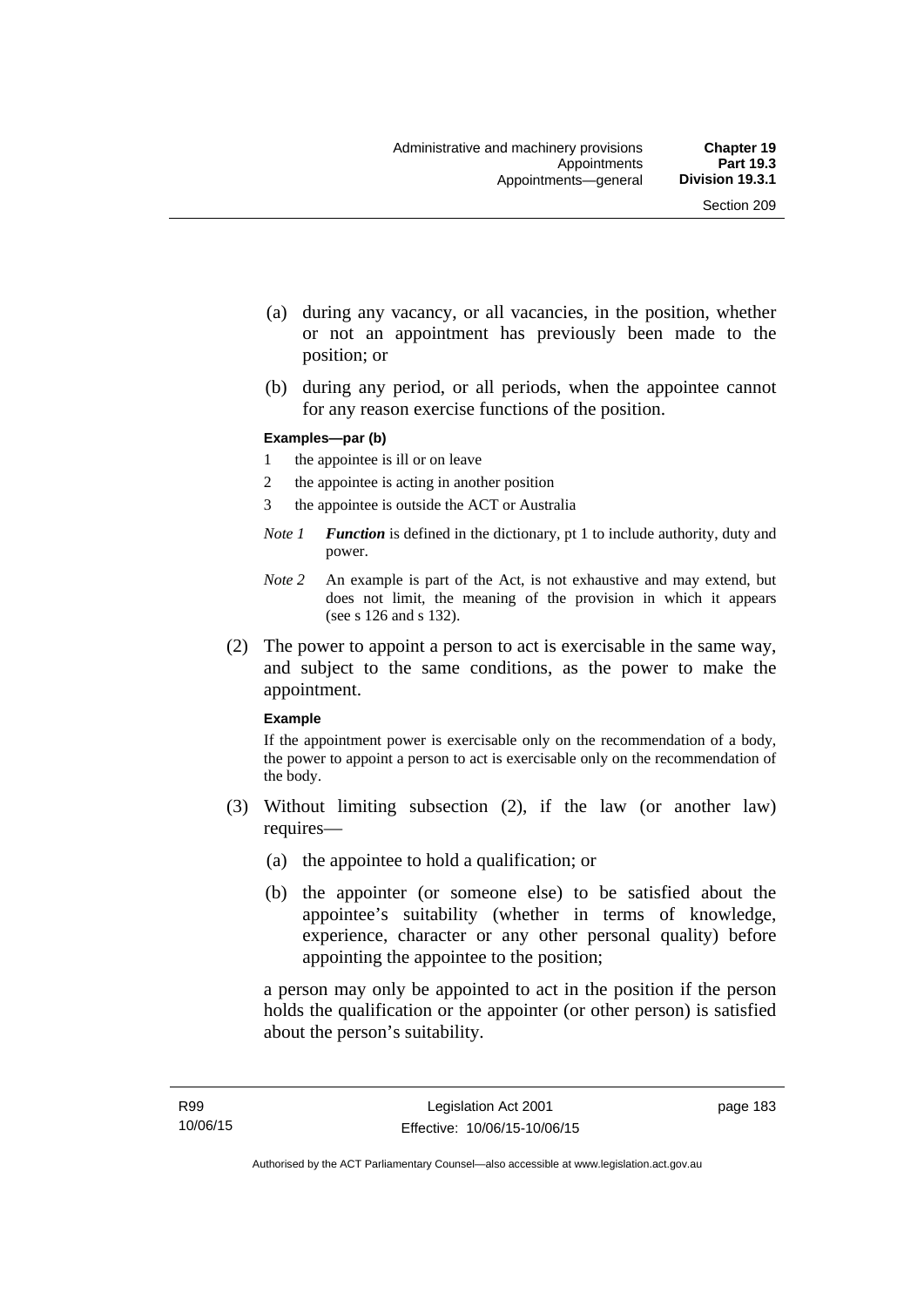Section 210

#### **Examples**

- 1 If an Act requires the appointee to be a magistrate, a person can be appointed to act in the position only if the person is a magistrate.
- 2 If a regulation requires the appointee to be a lawyer of at least 5 years standing, a person can be appointed to act in the position only if the person is a lawyer of at least 5 years standing.
- 3 If an Act requires the appointee to have, in the Executive's opinion, appropriate expertise, training or experience in relation to the needs of a particular group of people, a person can be appointed to act in the position only if the person has, in the Executive's opinion, that expertise, training or experience.

## **210 Resignation of appointment**

- (1) An appointment ends if the appointee resigns by signed notice of resignation given to the appointer.
- (2) However, if the appointer is the Executive, the notice of resignation may be given to a Minister.

## **211 Appointment not affected by appointer changes**

- (1) If the appointer is a body, an appointment made by the body does not end only because the membership of the body changes.
- (2) If the appointer is the person for the time being occupying a position, an appointment made by the person does not end only because the person ceases to be the occupant of the position.
- (3) This section does not limit the following sections:
	- section 199 (Functions of bodies)
	- section 200 (Functions of occupants of positions).

## **212 Appointment not affected by defect etc**

An appointment, or anything done under an appointment, is not invalid only because of a defect or irregularity in or in relation to the appointment.

Authorised by the ACT Parliamentary Counsel—also accessible at www.legislation.act.gov.au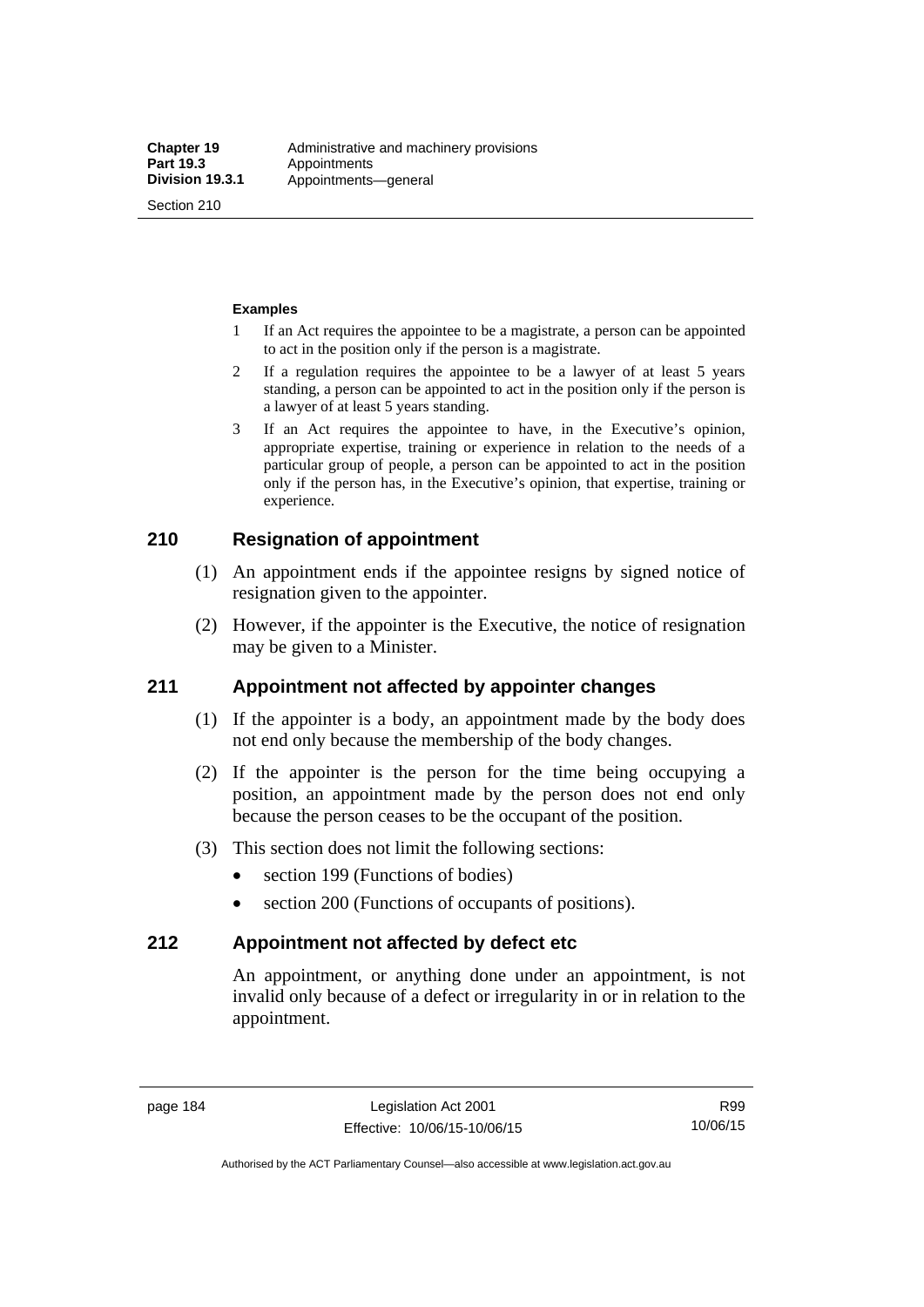# **Division 19.3.2 Acting appointments**

## **215 Application—div 19.3.2**

This division applies if a law gives an entity (the *appointer*) power to appoint a person to act in a position under a law.

## **216 Acting appointments must be in writing etc**

- (1) An acting appointment must be made, or evidenced, by writing (the *instrument of appointment*) signed by the appointer.
- (2) If a law provides for a maximum or minimum period of appointment, the instrument of appointment must state the period for which the acting appointment is made.

#### **Examples—stated appointment periods**

- 1 1 year
- 2 until 31 December 2002 (a period of 9 months)
- *Note 1* See also s 219 (Appointer may decide terms of acting appointment etc) and s 221 (How long does an acting appointment operate?)
- *Note 2* An example is part of the Act, is not exhaustive and may extend, but does not limit, the meaning of the provision in which it appears (see s 126 and s 132).

## **217 Acting appointment may be made by name or position**

- (1) The appointer may make an acting appointment by—
	- (a) naming the person appointed; or
	- (b) nominating the occupant of a position (however described), at a particular time or from time to time.
- (2) For this division, the person named, or the occupant of the position nominated, is the *appointee*.

*Note* A power to make an appointment includes power to make an acting appointment (see s 209).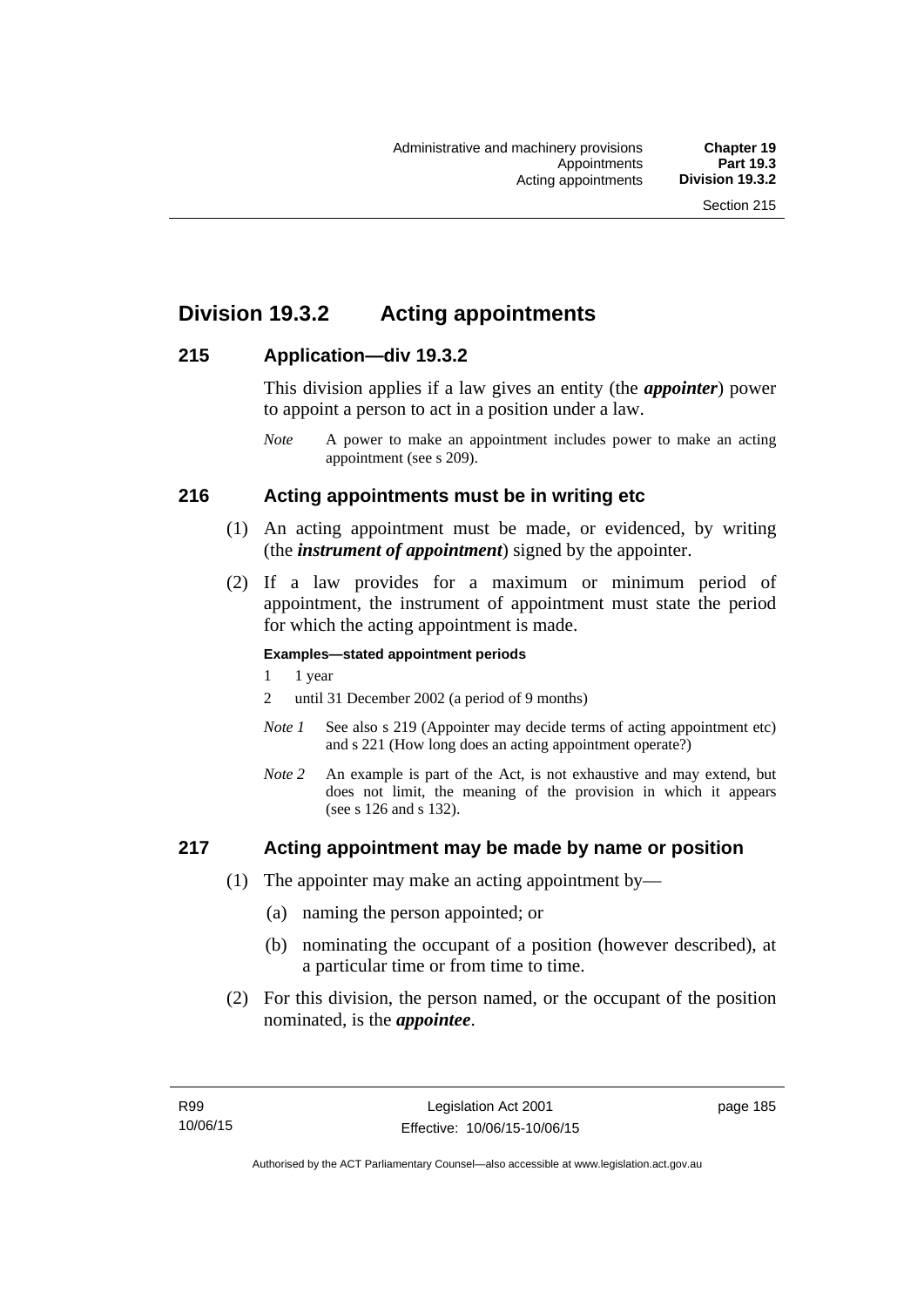Section 218

## **218 Instrument may provide when acting appointment has effect etc**

The instrument making or evidencing the acting appointment may provide that the appointment has effect only in stated circumstances or subject to stated conditions or limitations.

#### **Examples**

- 1 The instrument relating to a standing (or dormant) acting appointment for a position provides that when the substantive occupant of the position (Y) is overseas X may act in the position, but may exercise stated powers of the position only with Y's approval.
- 2 X is appointed to act in Y's position if Y is out of the ACT and a declaration of acute fire danger is published under the *ABC Act 2000*.
- *Note* An example is part of the Act, is not exhaustive and may extend, but does not limit, the meaning of the provision in which it appears (see s 126 and s 132).

# **219 Appointer may decide terms of acting appointment etc**

- (1) The appointer may—
	- (a) decide the terms of the acting appointment, including any remuneration and allowances; and
	- (b) end the appointment at any time.

#### **Example—par (b)**

A appoints X to act in a position for 10 months. Two months after X begins to act, A ends the appointment.

- *Note 1* See also s 221 (How long does an acting appointment operate?)
- *Note 2* An example is part of the Act, is not exhaustive and may extend, but does not limit, the meaning of the provision in which it appears (see s 126 and s 132).

R99 10/06/15

Authorised by the ACT Parliamentary Counsel—also accessible at www.legislation.act.gov.au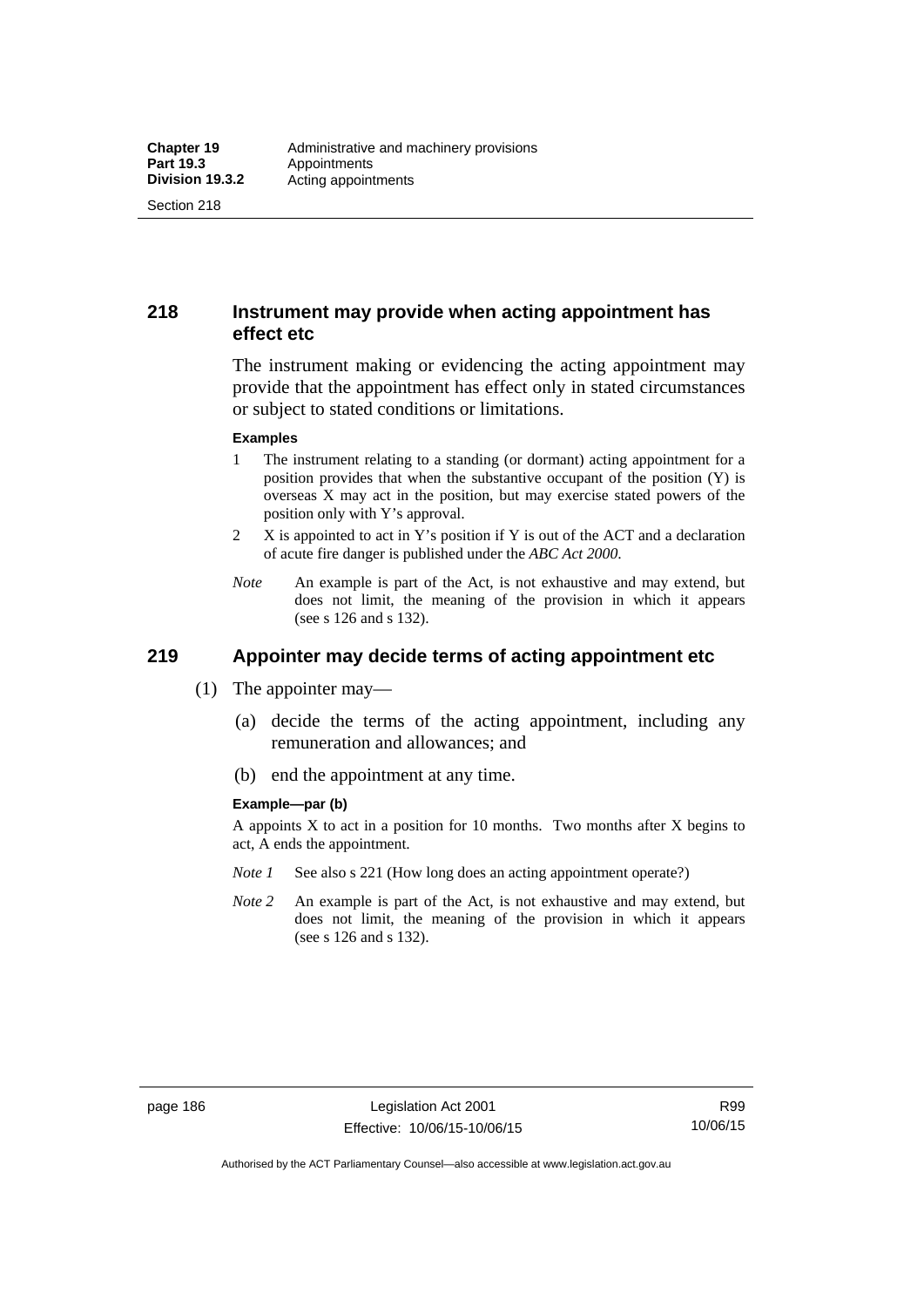(2) The power to end the acting appointment is exercisable in the same way, and subject to the same conditions, as the power to make the acting appointment.

#### **Example**

If the power to make the acting appointment is exercisable only on the recommendation of a body, the power to end the appointment is exercisable only on the recommendation of the body.

## **220 Appointee may exercise functions under acting appointment etc**

While the appointee is acting in the position—

- (a) the appointee has, subject to the instrument making or evidencing the appointment, all the functions of the occupant of the position; and
- (b) all territory laws apply in relation to the appointee as if the appointee were the occupant of the position.
- *Note Function* is defined in the dictionary, pt 1 to include authority, duty and power.

## **221 How long does an acting appointment operate?**

 (1) If the appointee acts in the position because it is vacant, the appointee may not act for more than 1 year after the position became vacant.

*Note* See also s 219 (Appointer may decide terms of acting appointment etc)

- (2) If the appointee is acting in a position that becomes vacant while the appointee is acting, the appointee may continue to act until the first of the following happens:
	- (a) the appointer ends the appointment;
	- (b) the vacancy is filled;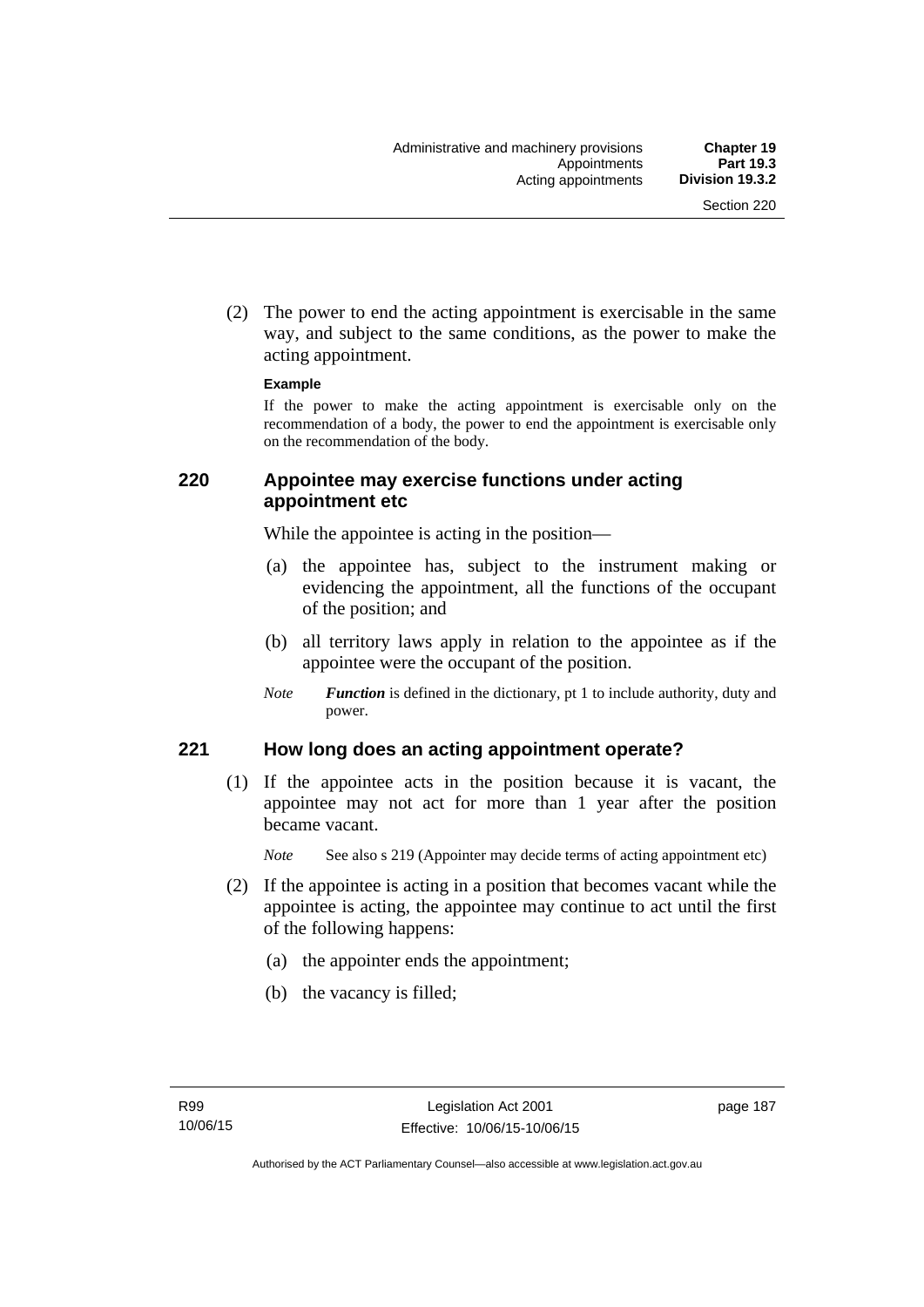Section 222

(c) 1 year after the position became vacant.

#### **Example**

A appoints  $X$  to act in Y's position for a year while Y is on secondment in another agency. Three months after X begins to act, Y is permanently transferred to the other agency. One month later,  $Z$  is appointed to the position in which  $X$  is acting. The appointment of Z brings X's acting appointment to an end.

- *Note* An example is part of the Act, is not exhaustive and may extend, but does not limit, the meaning of the provision in which it appears (see s 126 and s 132).
- (3) If the appointee acts in the position because the occupant of the position cannot exercise functions and the occupant resumes the exercise of the functions, the appointment no longer authorises the appointee to act on that occasion.
	- *Note Function* is defined in the dictionary, pt 1 to include authority, duty and power.

## **222 Resignation of acting appointment**

- (1) An acting appointment ends if the appointee resigns by signed notice of resignation given to the appointer.
- (2) However, if the appointer is the Executive, the notice of resignation may be given to a Minister.

## **223 Effect of acting appointment on substantive appointment etc**

- (1) If the appointee is the occupant of another position under a law (the *substantive position*), the appointee does not cease to occupy the substantive position only because of the appointee's appointment or because the appointee acts under the appointment.
- (2) This section does not prevent an acting appointment being made to the substantive position.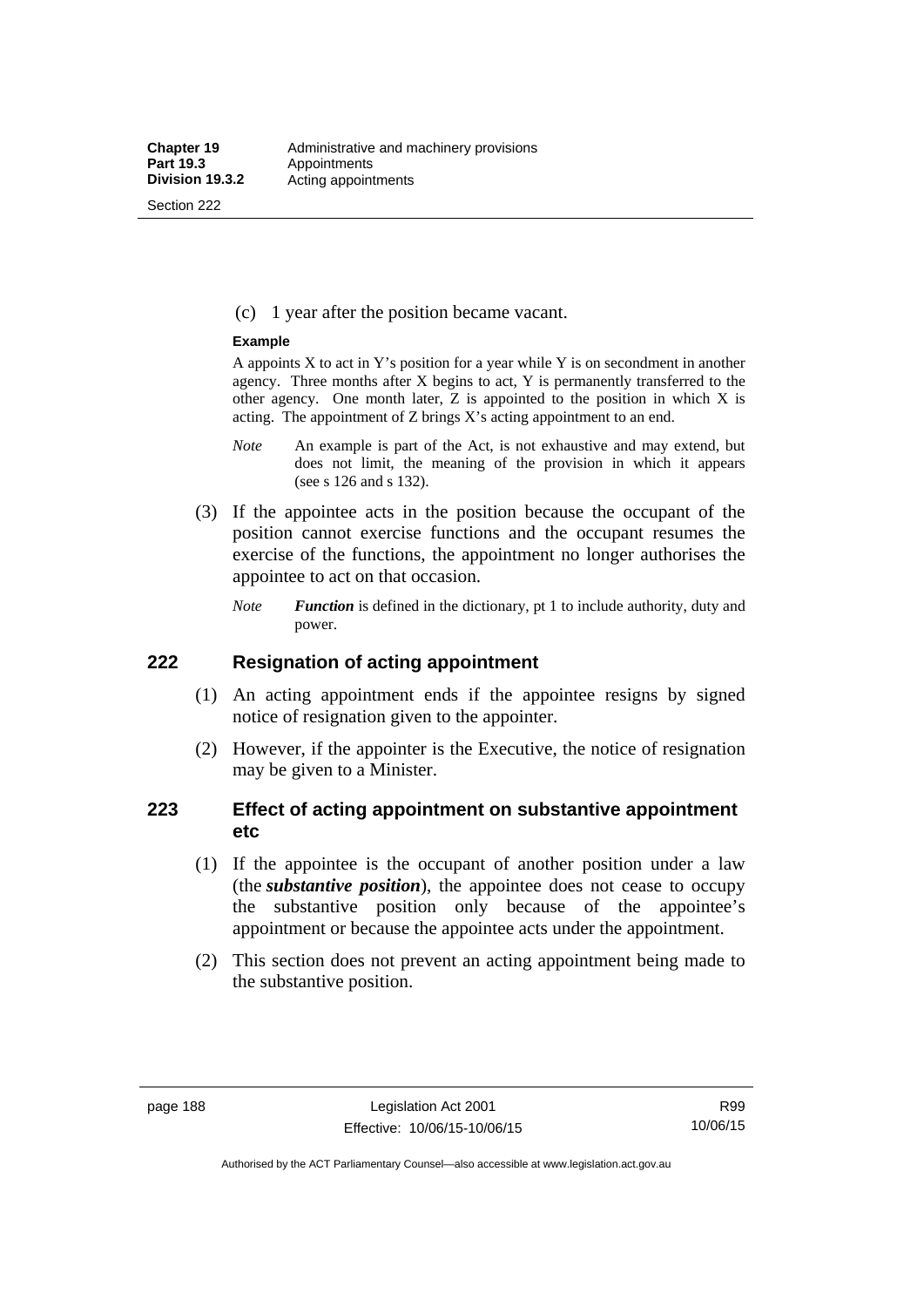## **224 Acting appointment not affected by appointer changes**

- (1) If the appointer is a body, an acting appointment made by the body does not end only because the membership of the body changes.
- (2) If the appointer is the person for the time being occupying a position, an acting appointment made by the person does not end only because the person ceases to be the occupant of the position.
- (3) This section does not limit the following sections:
	- section 199 (Functions of bodies)
	- section 200 (Functions of occupants of positions).

## **225 Acting appointment not affected by defect etc**

- (1) An acting appointment, or anything done under an acting appointment, is not invalid only because of a defect or irregularity in or in relation to the appointment.
- (2) Anything done by or in relation to the appointee while the appointee purports to act in the position is not invalid only because—
	- (a) the occasion for the appointment had not arisen or had ended; or
	- (b) the appointment had ended; or
	- (c) the occasion for the appointee to act had not arisen or had ended.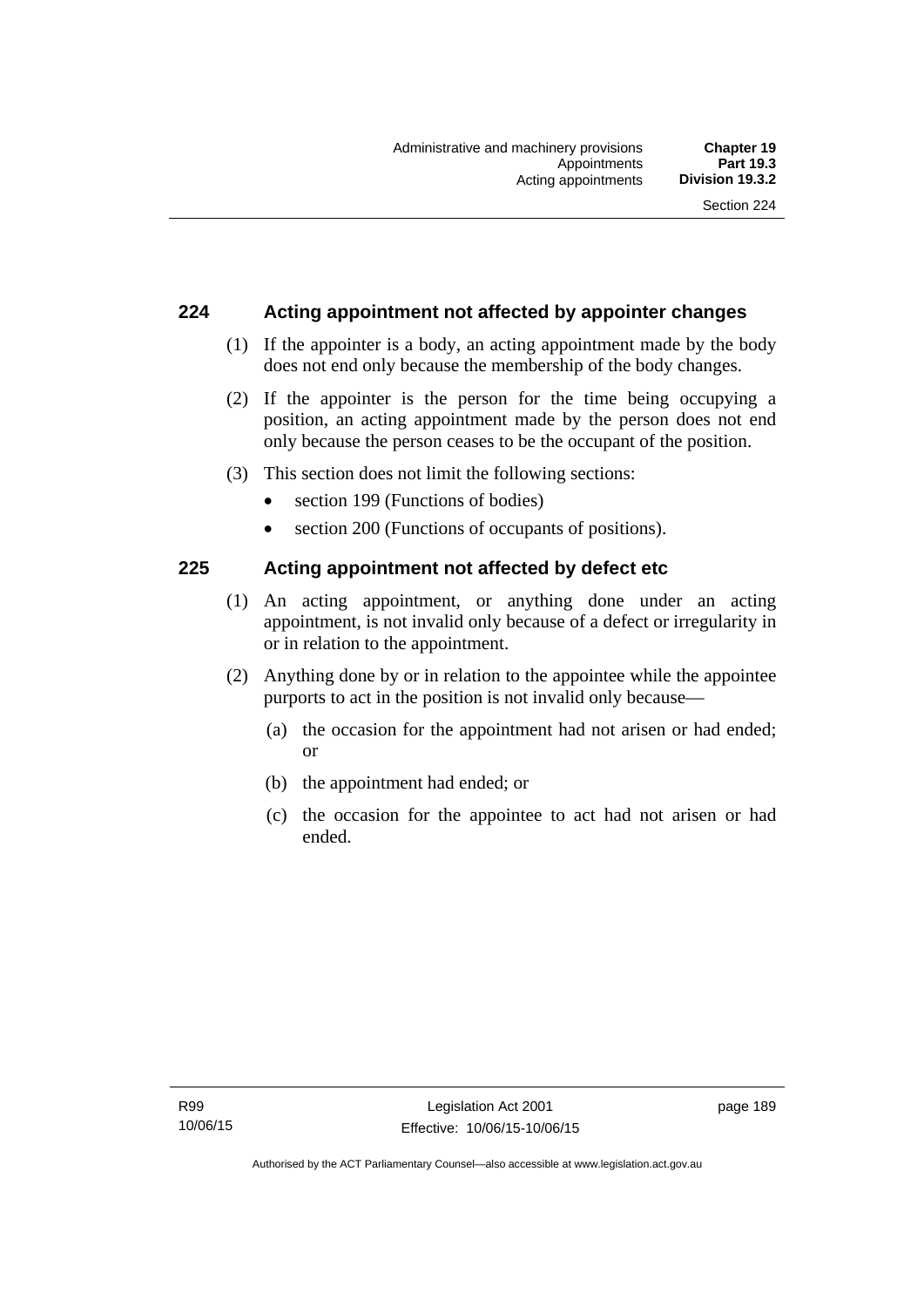Section 225A

# **Division 19.3.2A Standing acting arrangements**

## **225A Application—div 19.3.2A**

This division applies to a position if a law provides that a person acts in the position in stated circumstances.

#### **Example**

The *Hypothetical Act 2003* provides for the deputy director of the hypothetical entity to act in the position of director of the entity if the position is vacant or the director cannot for any reason exercise the functions of the position.

*Note* An example is part of the Act, is not exhaustive and may extend, but does not limit, the meaning of the provision in which it appears (see s 126 and s 132).

## **225B Person acting under standing acting arrangement may exercise functions etc**

- (1) A person acting in the position has, subject to the law providing for the acting or any other law, all the functions of the occupant of the position.
	- *Note Function* is defined in the dictionary, pt 1 to include authority, duty and power.
- (2) All territory laws apply in relation to the person as if the person were the occupant of the position.

# **Division 19.3.3 Appointments—Assembly consultation**

## **226 Meaning of** *statutory position***—div 19.3.3**

In this division:

*statutory position* means a position (including as a member of a territory authority) established under an Act.

*Note Position* includes office (see dict, pt 1, def *position*).

page 190 Legislation Act 2001 Effective: 10/06/15-10/06/15

R99 10/06/15

Authorised by the ACT Parliamentary Counsel—also accessible at www.legislation.act.gov.au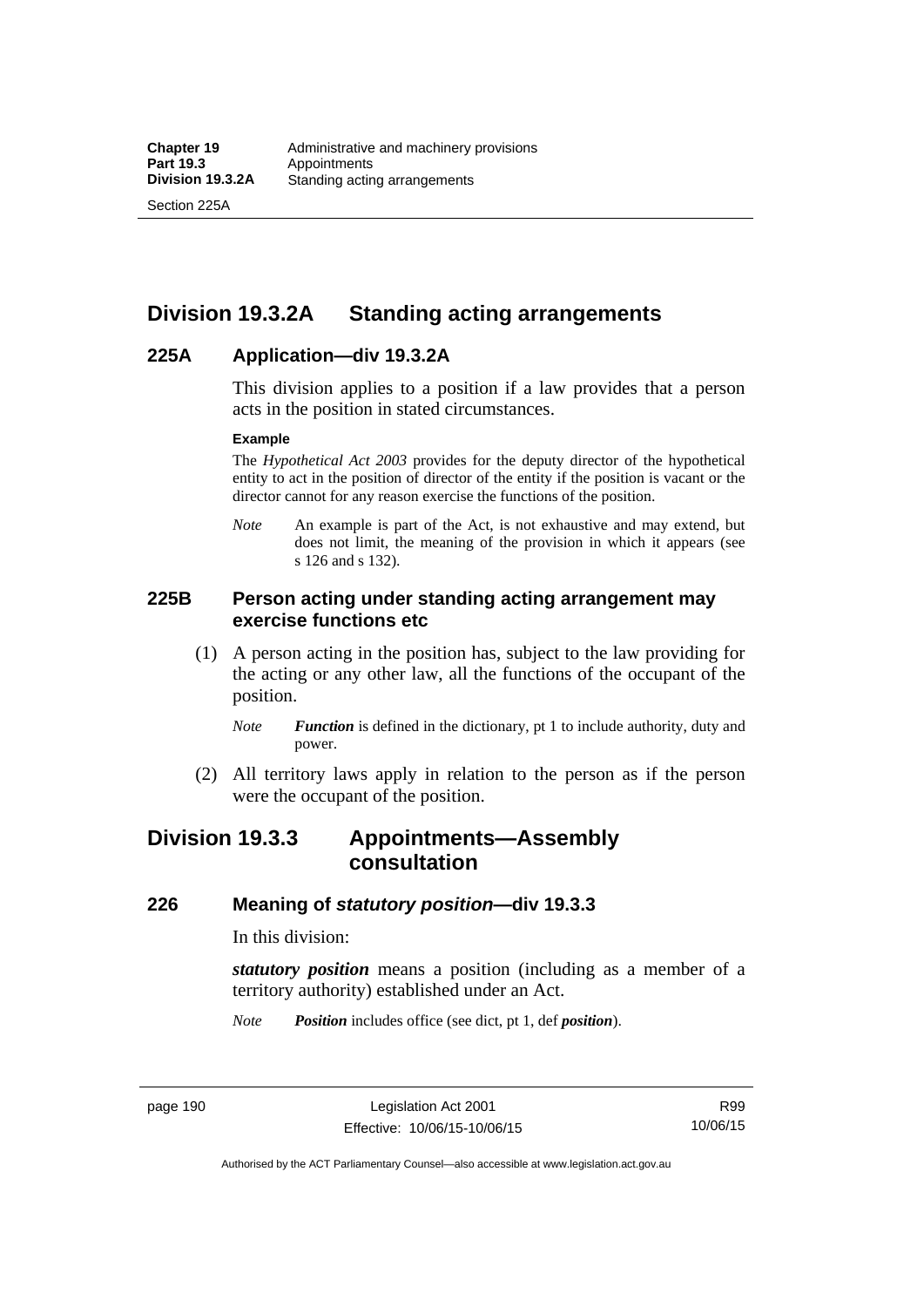## **227 Application—div 19.3.3**

- (1) This division applies if a Minister has the power under an Act to appoint a person to a statutory position.
- (2) However, this division does not apply to an appointment of—
	- (a) a public servant to a statutory position (whether or not the Act under which the appointment is made requires that the appointee be a public servant); or
	- (b) a person to, or to act in, a statutory position for not longer than 6 months, unless the appointment is of the person to, or to act in, the position for a 2nd or subsequent consecutive period; or
	- (c) a person to a statutory position if the only function of the position is to advise the Minister.

### **228 Consultation with appropriate Assembly committee**

- (1) Before making an appointment to a statutory position, a Minister must consult—
	- (a) a standing committee of the Legislative Assembly nominated by the Speaker for the purpose; or
	- (b) if no nomination under paragraph (a) is in force—the standing committee of the Legislative Assembly responsible for the scrutiny of public accounts.
- (2) The committee may make a recommendation to the Minister about the proposed appointment.
- (3) The Minister must not make the appointment until the Minister has received a recommendation or 30 days have passed since the consultation took place, whichever happens first.
- (4) In making the appointment, the Minister must have regard to any recommendation received.

page 191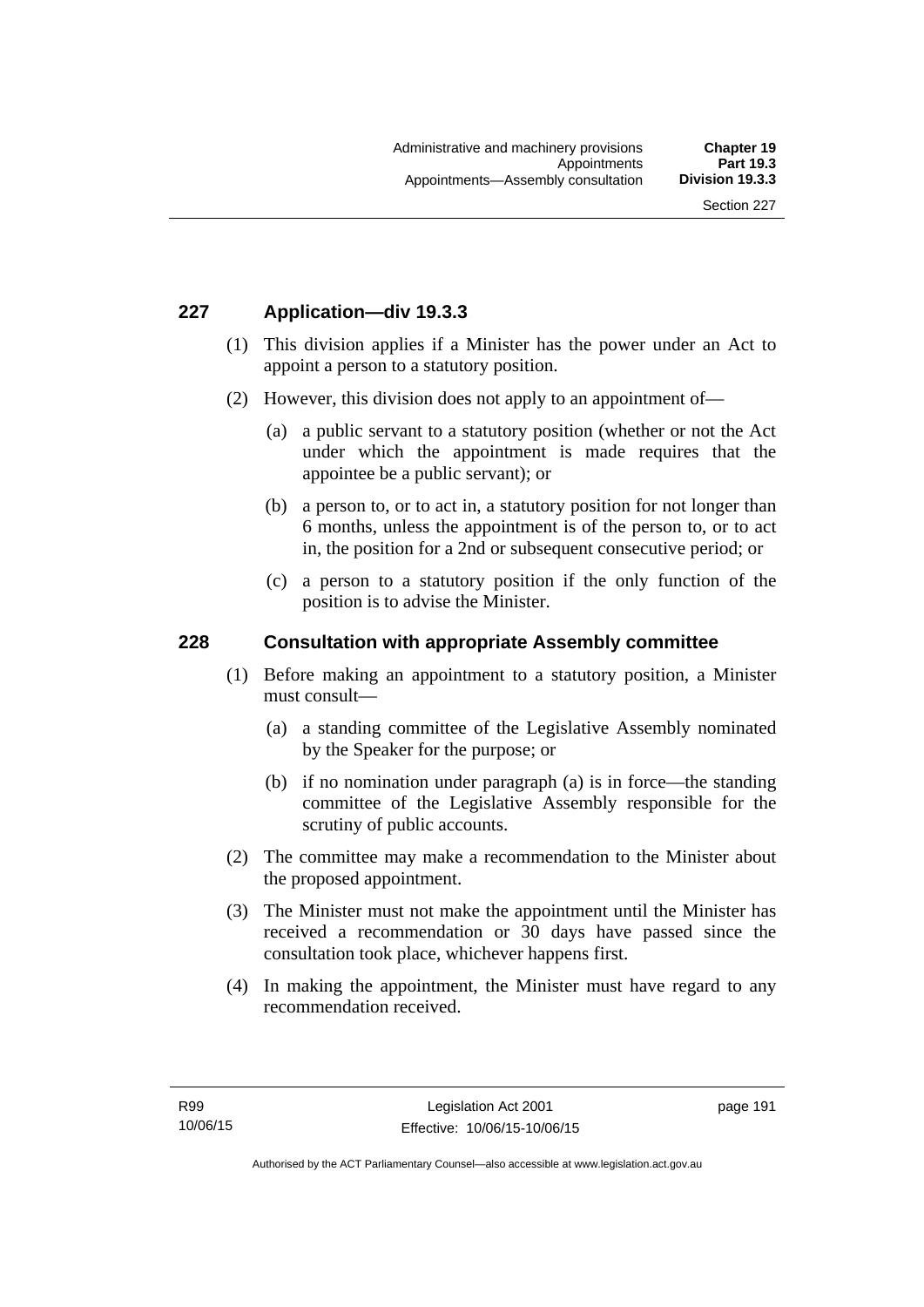Section 229

## **229 Appointment is disallowable instrument**

The instrument making, or evidencing, an appointment to which this division applies is a disallowable instrument.

*Note* A disallowable instrument must be notified and presented to the Legislative Assembly (see ch 7 (Presentation, amendment and disallowance of subordinate laws and disallowable instruments)).

page 192 Legislation Act 2001 Effective: 10/06/15-10/06/15

R99 10/06/15

Authorised by the ACT Parliamentary Counsel—also accessible at www.legislation.act.gov.au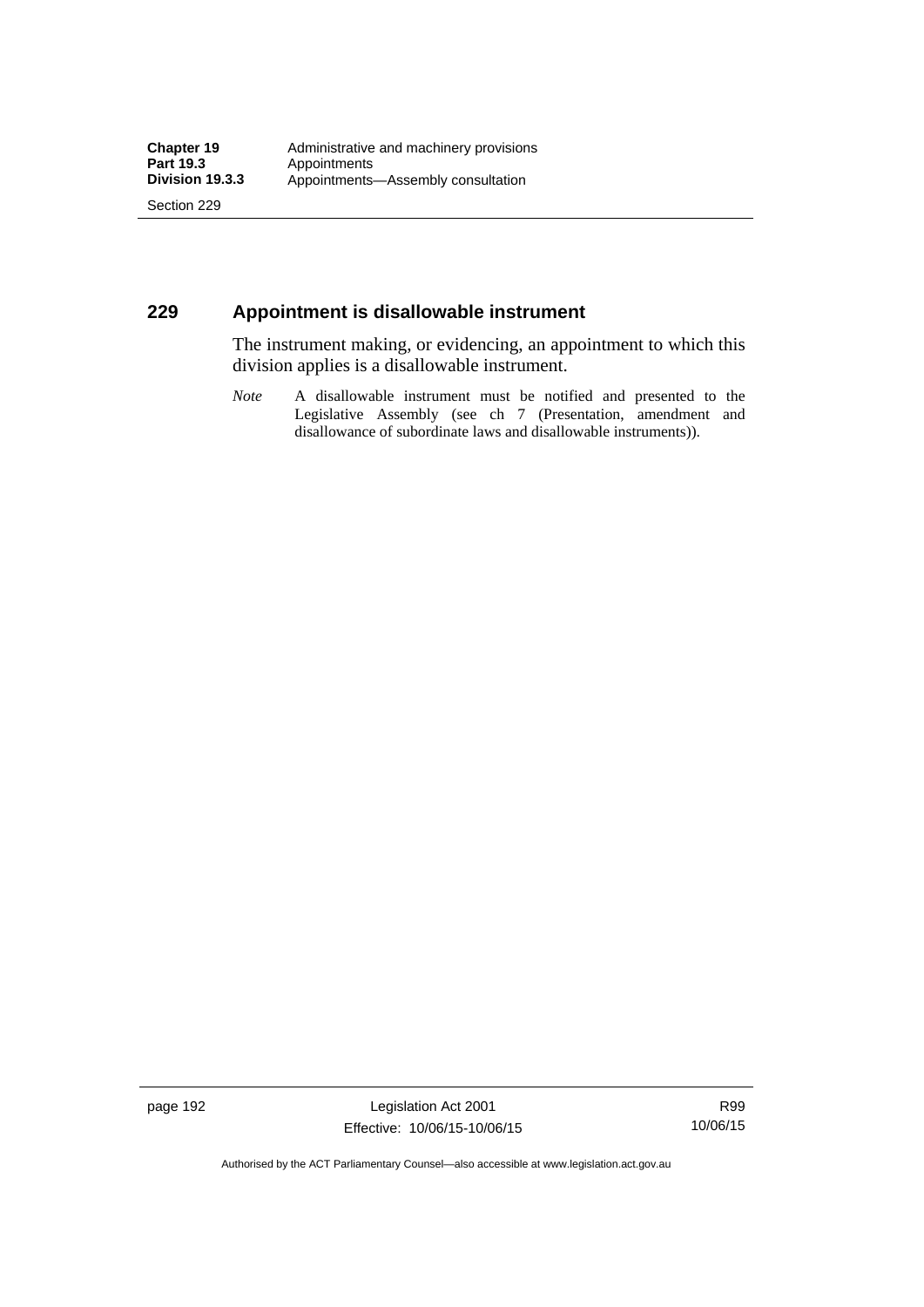# **Part 19.4 Delegations**

## **230 Application—pt 19.4 generally**

This part applies if a law authorises or requires an entity (the *appointer*) to delegate (or subdelegate) a function.

*Note Function* is defined in the dictionary, pt 1 to include authority, duty and power.

## **231 Application—pt 19.4 to subdelegations**

- (1) This part applies to the subdelegation of a function in the same way as it applies to the delegation of the function.
- (2) However, if the appointer delegates a function to a delegate, the delegate may not subdelegate the function.
- (3) Subsection (2) is a determinative provision.

#### **Examples**

- 1 The *ABC Act 2003* provides that an appointer (X) may delegate X's functions to Y. The Act is silent on the subdelegation of the functions. Y may not subdelegate X's functions to Z.
- 2 The *ABC Act 2003* provides that an appointer (X) may delegate X's functions to Y, with authority for Y to subdelegate the functions. Because the Act authorises subdelegation, it expressly displaces this Act, section 231 (2) (see s 6). Y can therefore subdelegate  $\overline{X}$ 's functions to Z (compare s 236, which deals with the subdelegation of a power to delegate)*.*
- *Note 1* See s 5 for the meaning of determinative provisions, and s 6 for their displacement.
- *Note 2* An example is part of the Act, is not exhaustive and may extend, but does not limit, the meaning of the provision in which it appears (see s 126 and s 132).

## **232 Delegation must be in writing etc**

A delegation must be made, or evidenced, by writing signed by the appointer.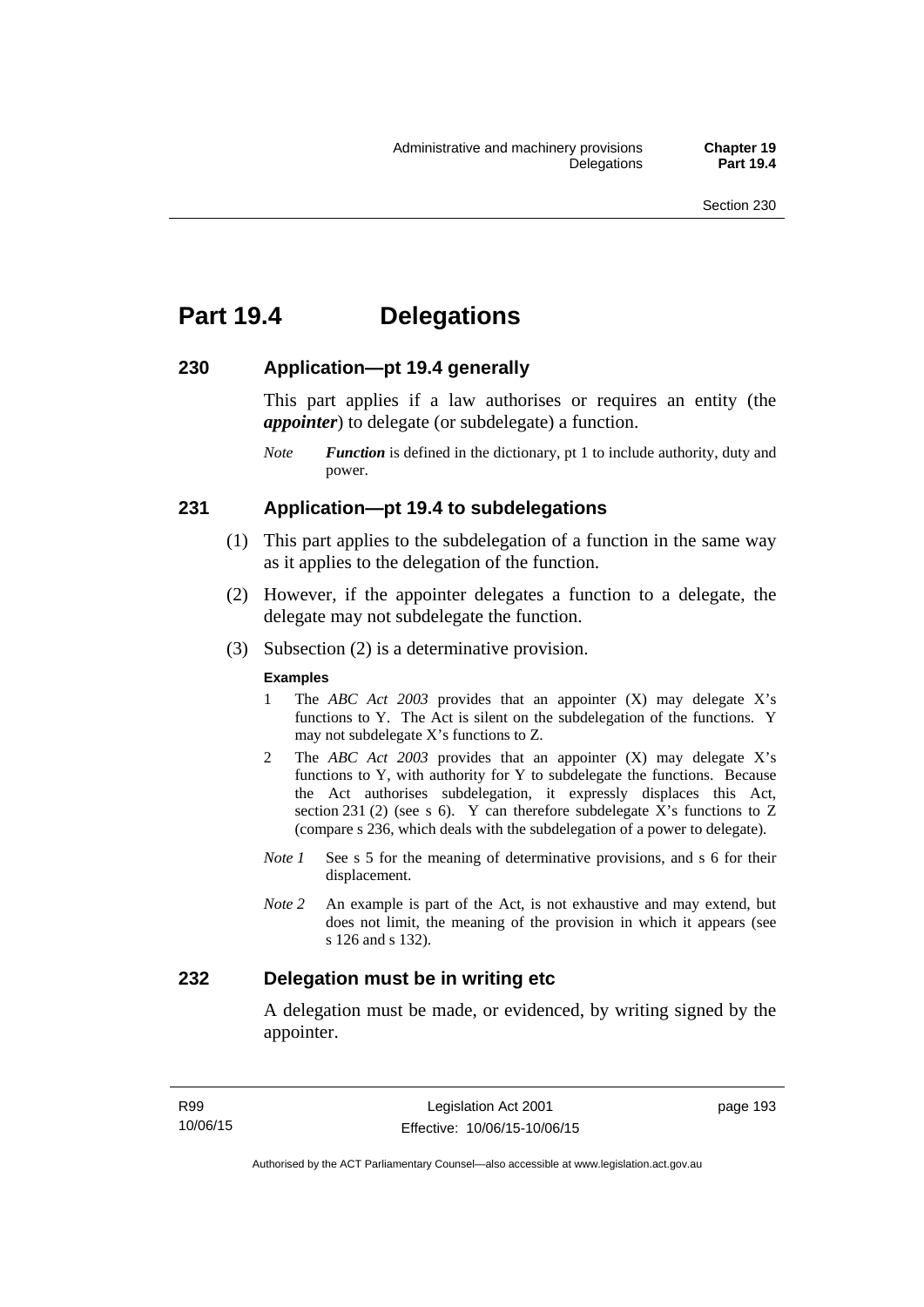### **233 Delegation may be made by name or position**

- (1) The appointer may delegate by—
	- (a) naming the person to whom the delegation is made; or
	- (b) nominating the occupant of a position (however described), at a particular time or from time to time.
- (2) For this part, the person named, or the occupant of the position nominated, is the *delegate*.

## **234 Instrument may provide when delegation has effect etc**

The instrument making or evidencing a delegation may provide—

- (a) that the delegation has effect only in stated circumstances or subject to stated conditions, limitations or directions; or
- (b) that all of a function, or a stated part of the function, is delegated.

#### **Examples**

- 1 The delegation provides that, when the appointer (Y) is outside Australia, the delegate (X) may exercise her functions except that stated functions may only be exercised with Y's approval.
- 2 The delegation provides that X may enter into a contract for the purchase of property of not more than \$50 000 in value.
- 3 The delegation provides that X may grant licences under a stated Act but that, in considering applications, X must take account of the policy of the agency (authorised by the Act) that there should not be more than 100 licences current at any time.
- *Note* An example is part of the Act, is not exhaustive and may extend, but does not limit, the meaning of the provision in which it appears (see s 126 and s 132).

## **235 Delegation may be made to 2 or more delegates**

The appointer may delegate the appointer's function, or any part of the function, to 2 or more delegates.

page 194 Legislation Act 2001 Effective: 10/06/15-10/06/15

Authorised by the ACT Parliamentary Counsel—also accessible at www.legislation.act.gov.au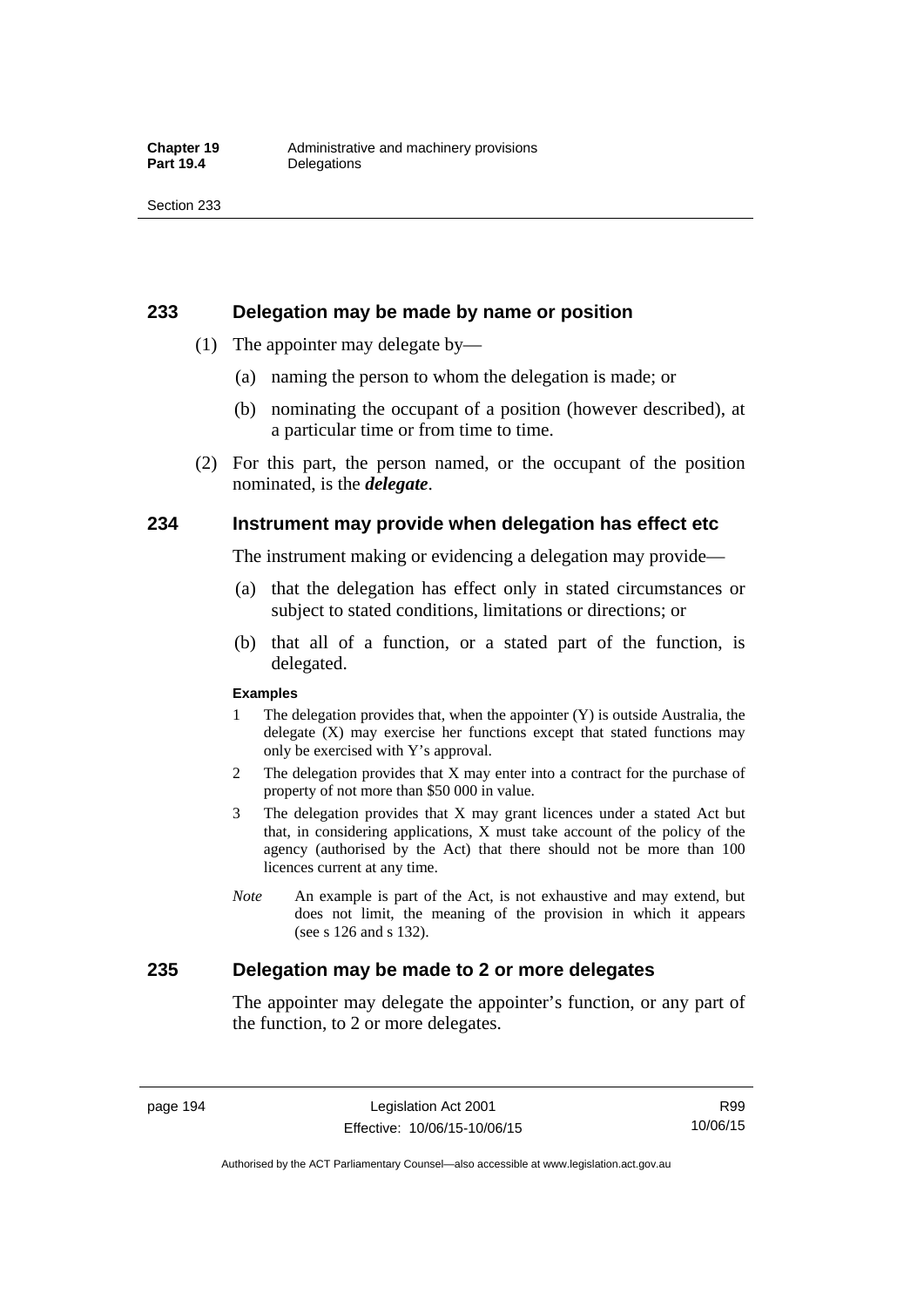## **236 Power to delegate may not be delegated**

- (1) The appointer may not delegate the appointer's power to delegate.
- (2) Subsection (1) is a determinative provision.
	- *Note* See s 5 for the meaning of determinative provisions, and s 6 for their displacement.

#### **Examples**

- 1 The *ABC Act 2003* provides that an appointer (X) may delegate X's functions to Y. The Act is silent on X's power to delegate the power to delegate. X may not delegate X's power to delegate to Y.
- 2 The *ABC Act 2003* provides that an appointer (X) may delegate X's functions to Y, with authority for X to delegate X's power to delegate. Because the Act authorises the delegation of the power to delegate, it expressly displaces this Act, s 236 (1) (see s 6). X can therefore delegate X's power to delegate to Y (compare s 231, which deals with the subdelegation of a delegated function).
- *Note* An example is part of the Act, is not exhaustive and may extend, but does not limit, the meaning of the provision in which it appears (see s 126 and s 132).

### **237 Delegation may be amended or revoked**

- (1) The appointer may amend a delegation or revoke it completely or partly.
- (2) The power to amend or revoke a delegation is exercisable in the same way, and subject to the same conditions, as the power to delegate.

#### **Example**

If the power to delegate is exercisable only with the Minister's approval, the power to revoke the delegation is exercisable only with the Minister's approval.

*Note* An example is part of the Act, is not exhaustive and may extend, but does not limit, the meaning of the provision in which it appears (see s 126 and s 132).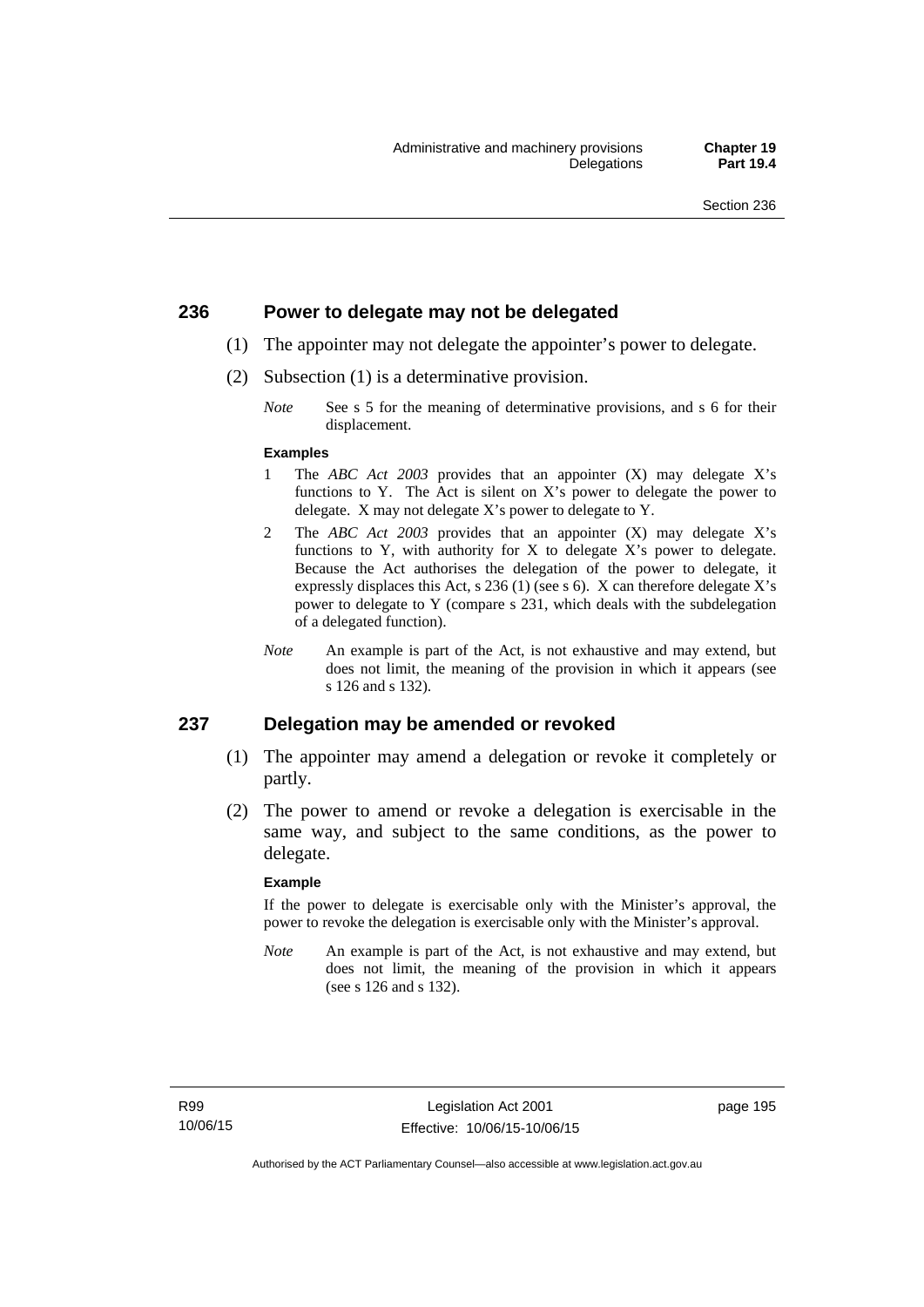## **238 Appointer responsible for delegated function**

The delegation of a function, or a part of a function, does not relieve the appointer of the appointer's obligation to ensure that the function is properly exercised.

## **239 Exercise of delegation by delegate**

- (1) A delegate must exercise the delegation subject to any conditions, limitations or directions in the instrument making or evidencing the delegation.
- (2) All territory laws apply to the delegate in the exercise of the delegation as if the delegate were the appointer.
- (3) Without limiting subsection (2), if the exercise of a function by the appointer is dependent on the appointer's state of mind and the function is delegated, the function may be exercised by the delegate on the delegate's state of mind.
- (4) Anything done by or in relation to the delegate in the exercise of the delegation is taken to have been done by or in relation to the appointer.
	- *Note 1* Section 94 provides that a delegation under a law that is in force immediately before an amendment of the law continues to have effect as if made under the amended law.
	- *Note 2* Section 196 gives a delegate the powers necessary or convenient to exercise a delegated function.
- (5) In this section:

*state of mind* includes knowledge, intention, opinion, belief or purpose.

## **240 Appointer may exercise delegated function**

A function that has been delegated may, despite the delegation, be exercised by the appointer.

page 196 Legislation Act 2001 Effective: 10/06/15-10/06/15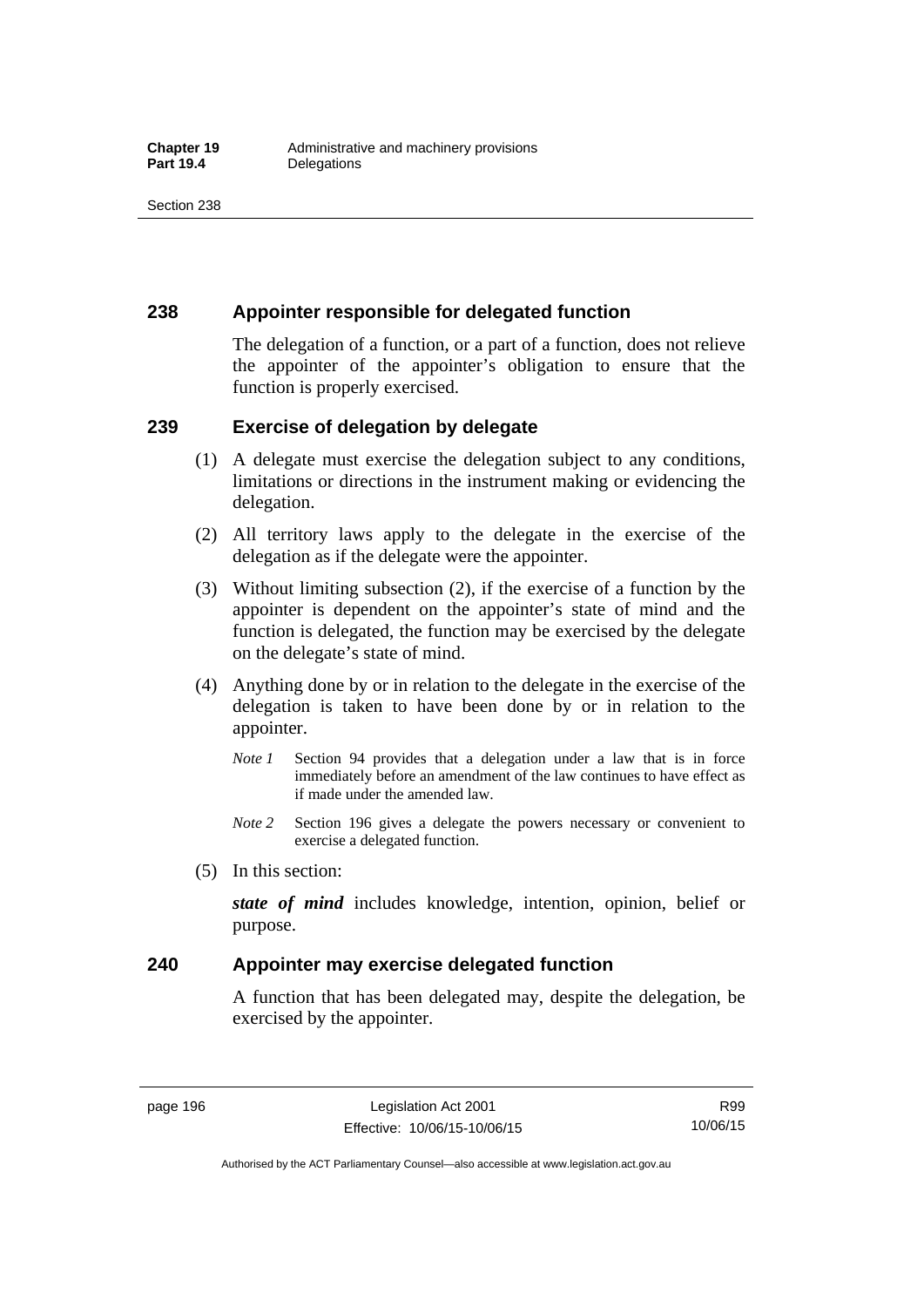## **241 Delegation not affected by appointer changes**

- (1) If the appointer is a body, a delegation made by the body does not end only because the membership of the body changes.
- (2) If the appointer is the person for the time being occupying a position, a delegation made by the person does not end only because the person ceases to be the occupant of the position.
- (3) This section does not limit the following sections:
	- section 199 (Functions of bodies)
	- section 200 (Functions of occupants of positions).

## **242 Delegation not affected by defect etc**

- (1) A delegation, or anything done under a delegation, is not invalid only because of a defect or irregularity in or in relation to the delegation.
- (2) Anything done by or in relation to the delegate while the delegate purports to exercise the delegation is not invalid only because—
	- (a) the delegation had been amended or revoked; or
	- (b) the occasion for the delegate to exercise the delegation had not arisen or had ended.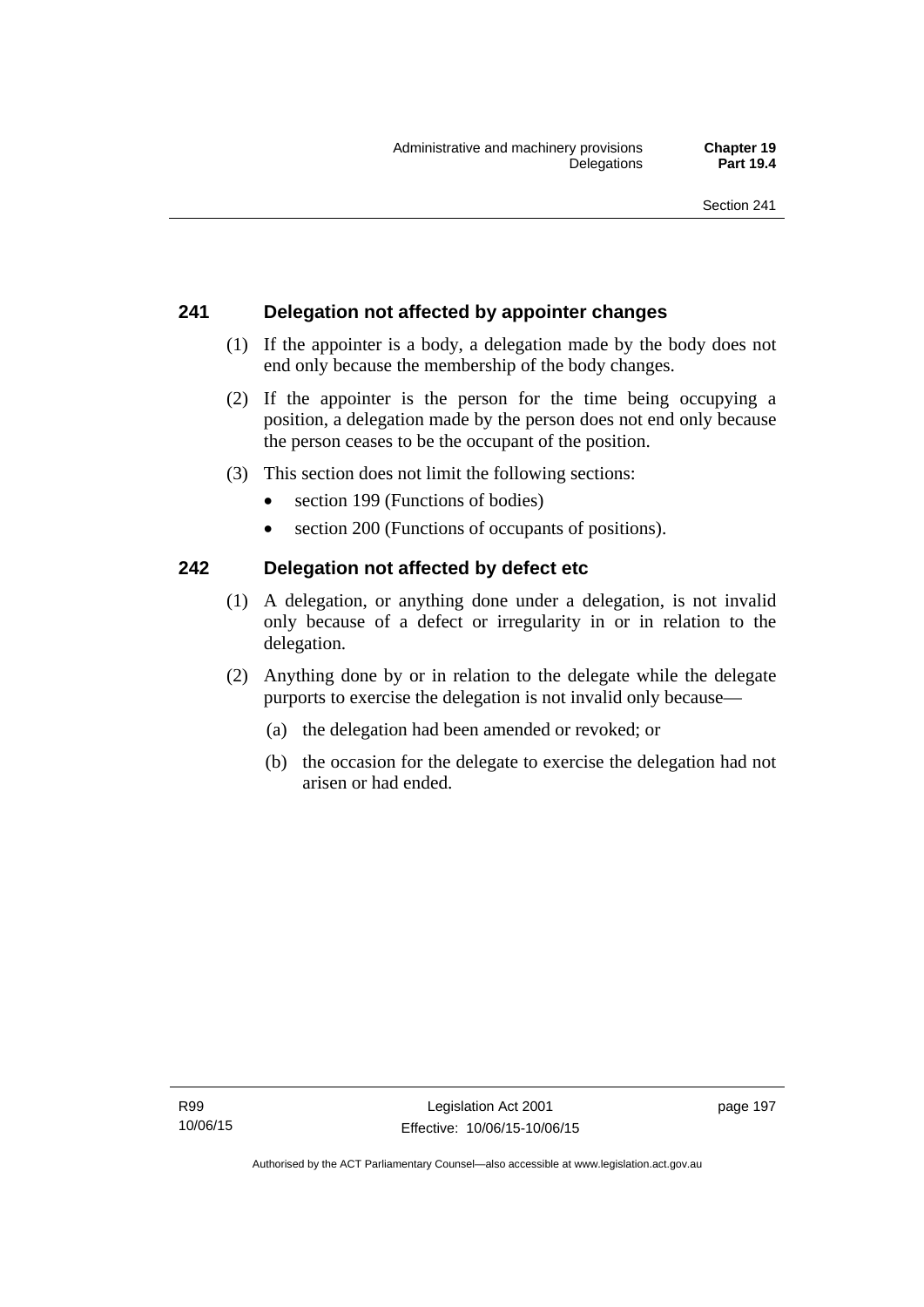Section 245

# **Part 19.5 Service of documents**

## **245 Application—pt 19.5**

This part applies to a document that is authorised or required under a law to be served (whether the word 'serve', 'give', 'notify', 'send' or 'tell' or any other word is used).

## **246 Definitions—pt 19.5**

In this part:

*administrator*, of a law, means the entity administering or responsible for the law.

*agency* means—

- (a) an administrative unit; or
- (b) a statutory office-holder; or
- (c) any other entity established for a public purpose under a law;

and includes a member of, or a member of the staff of, the agency.

*business address*, of an individual, corporation or agency in relation to anything done or to be done under a law, includes the latest business address, or address for service of notices (however described), of the individual, corporation or agency (if any) recorded in a register or other records kept by the administrator of the law.

*corporation* does not include an agency.

*document* includes a notice, an article that may be sent by post or anything else.

*email address*, of an individual, corporation or agency in relation to anything done or to be done under a law, includes the latest email address of the individual, corporation or agency (if any) recorded in a register or other records kept by the administrator of the law.

Authorised by the ACT Parliamentary Counsel—also accessible at www.legislation.act.gov.au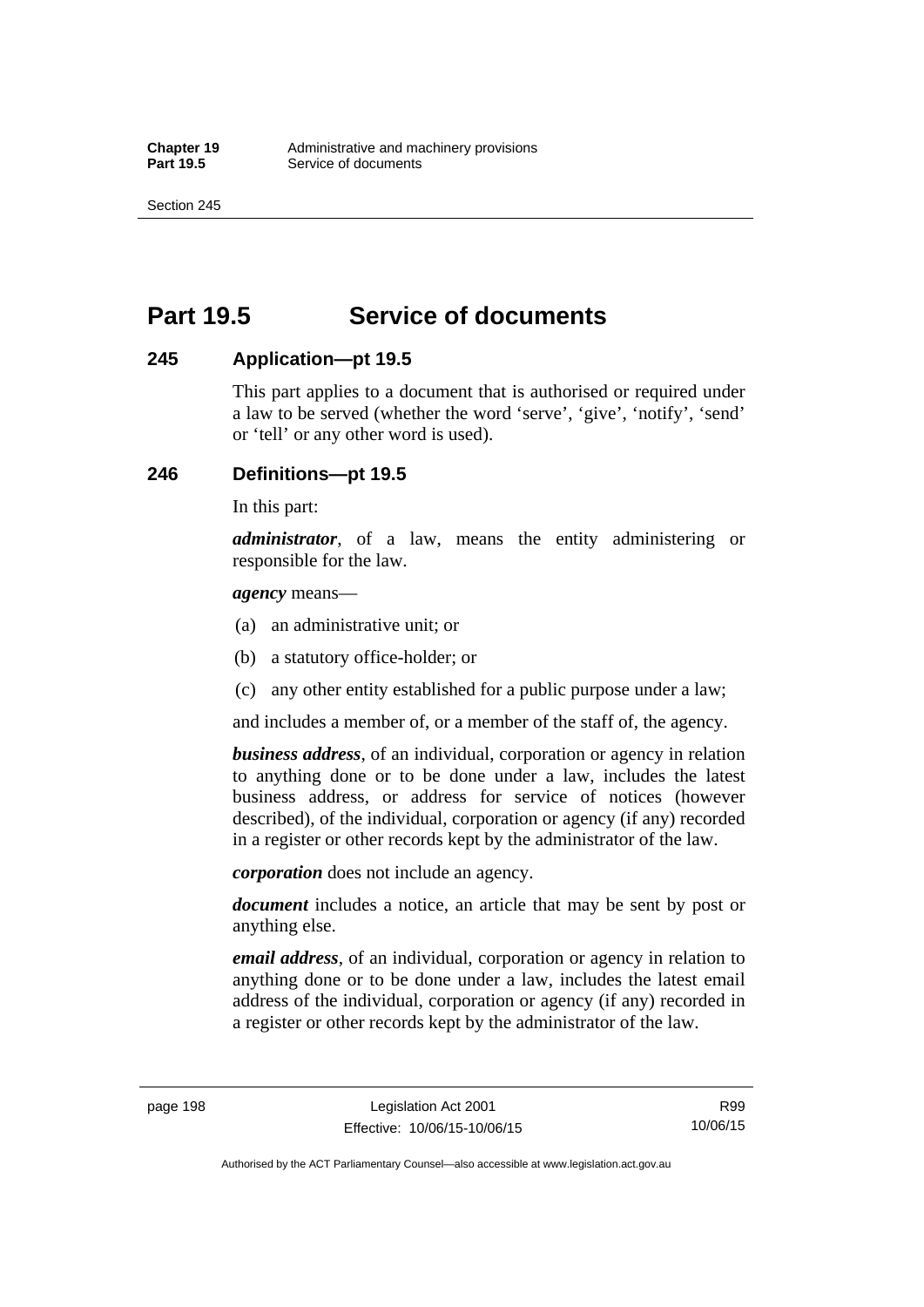### *executive officer* means—

- (a) for a corporation—a person (however described and whether or not the person is a director of the corporation) who is concerned with, or takes part in, the corporation's management; or
- (b) for an agency that is an administrative unit—the director-general of the administrative unit; or
- (c) for an agency that is a statutory office-holder—the occupant of the position; or
- (d) for an agency constituted by 2 or more people—the person who is entitled, because of the position occupied by the person, to preside at any meeting of the agency at which the person is present; or
- (e) for any other agency—the chief executive officer (however described) of the agency; or
- (f) for any agency—a person (however described) who is concerned with, or takes part in, the agency's management.

*fax number*, of an individual, corporation or agency in relation to anything done or to be done under a law, includes the latest fax number of the individual, corporation or agency (if any) recorded in a register or other records kept by the administrator of the law.

*home address*, of an individual in relation to anything done or to be done under a law, includes the latest home address, or address for service of notices (however described), of the person (if any) recorded in a register or other records kept by the administrator of the law.

*responsible*, for a law, means allocated responsibility for the law under the *[Public Sector Management Act 1994](http://www.legislation.act.gov.au/a/1994-37)*, section 14 (1) (b) (Ministerial responsibility and functions of administrative units).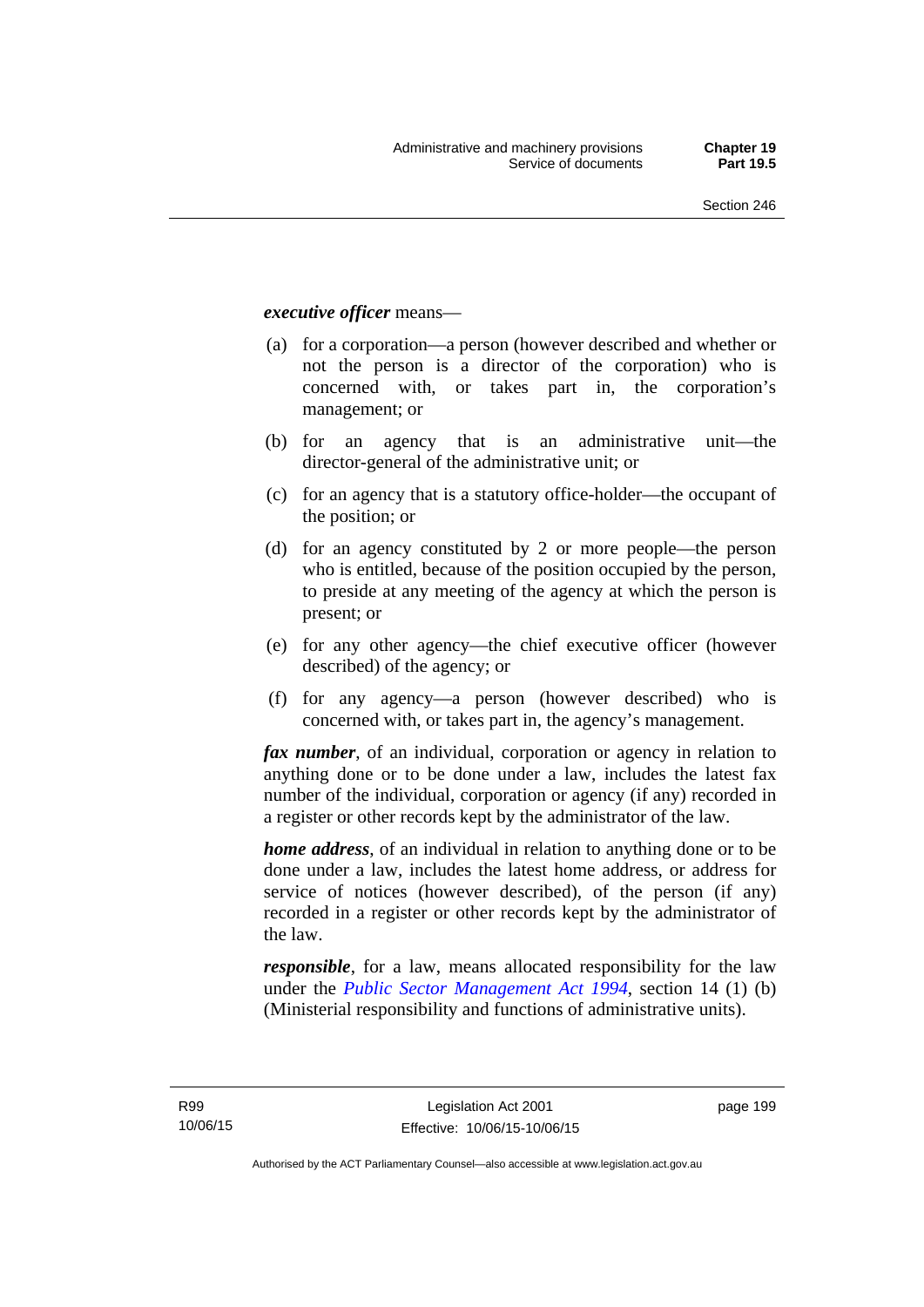## **247 Service of documents on individuals**

- (1) A document may be served on an individual—
	- (a) by giving it to the individual; or
	- (b) by sending it by prepaid post, addressed to the individual, to a home or business address of the individual; or
	- (c) by faxing it to a fax number of the individual; or
	- (d) by emailing it to an email address of the individual; or
	- (e) by leaving it, addressed to the individual, at a home or business address of the individual with someone who appears to be at least 16 years old and to live or be employed at the address.
	- *Note* See s 251 for service of documents under other laws.
- (2) This section applies to service of a document outside the ACT in the same way as it applies to service of the document in the ACT.

## **248 Service of documents on corporations**

- (1) A document may be served on a corporation—
	- (a) by giving it to an executive officer of the corporation; or
	- (b) by sending it by prepaid post, addressed to the corporation (or an executive officer of the corporation), to the address of any of its registered offices or any other business address of the corporation; or
	- (c) by faxing it to a fax number of the corporation; or
	- (d) by emailing it to an email address of the corporation; or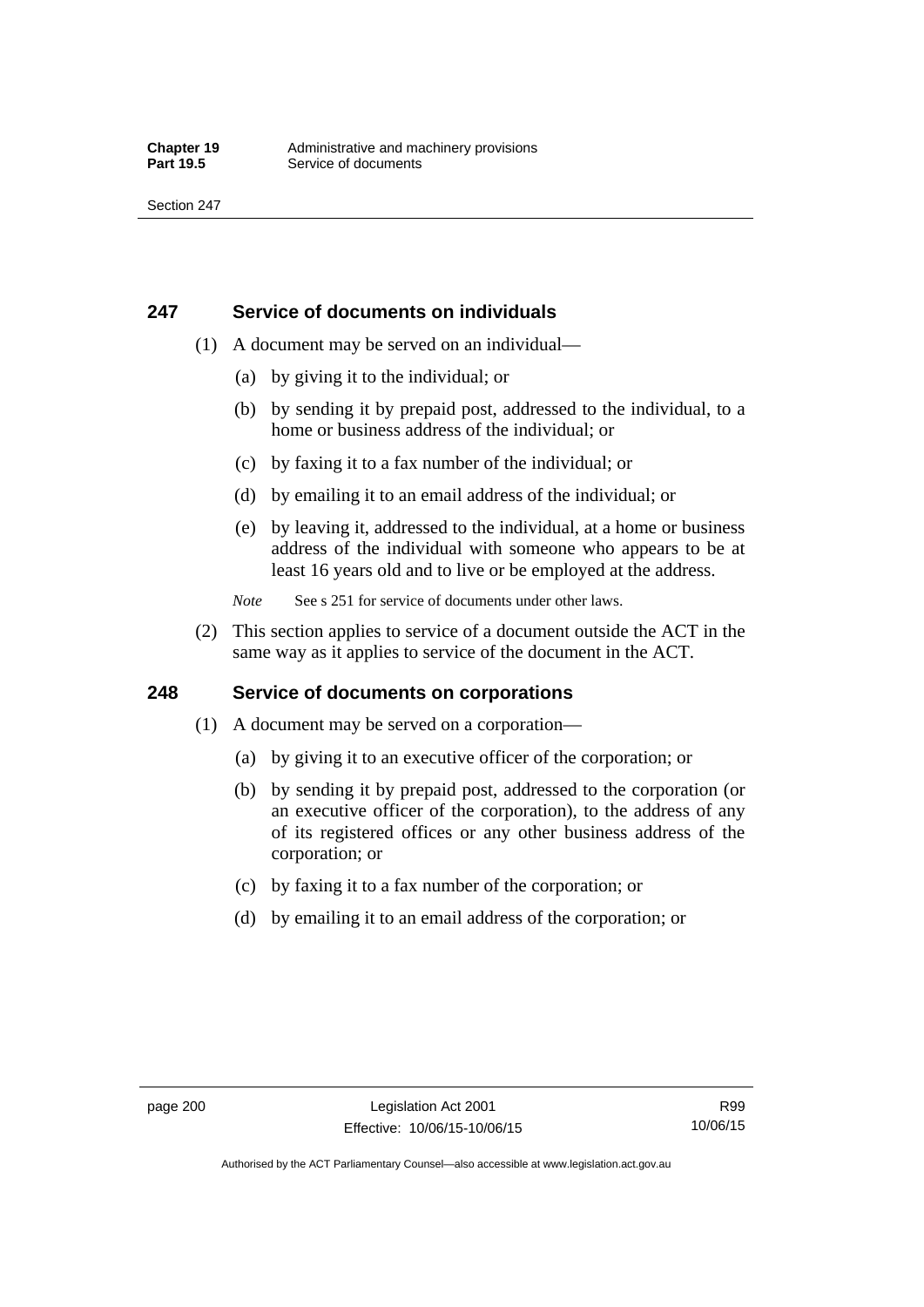(e) by leaving it, addressed to the corporation (or an executive officer of the corporation), at the address of any of the corporation's registered offices, or any other business address of the corporation, with someone who appears to be at least 16 years old and to be employed at the address.

*Note* See s 251 for service of documents under other laws.

 (2) This section applies to service of a document outside the ACT in the same way as it applies to service of the document in the ACT.

### **249 Service of documents on agencies**

A document may be served on an agency—

- (a) by giving it to an executive officer of the agency; or
- (b) by sending it by prepaid post, addressed to the agency (or an executive officer of the agency), to the address of any office of the agency or any other business address of the agency; or
- (c) by faxing it to a fax number of the agency; or
- (d) by emailing it to an email address of the agency; or
- (e) by leaving it, addressed to the agency (or an executive officer of the agency), at the address of any of the agency's offices or any other business address of the agency with someone who appears to be employed at the agency.
- *Note* See s 251 for service of documents under other laws.

#### **250 When document taken to be served**

 (1) A document served by post under this part is taken to be served when the document would have been delivered in the ordinary course of post.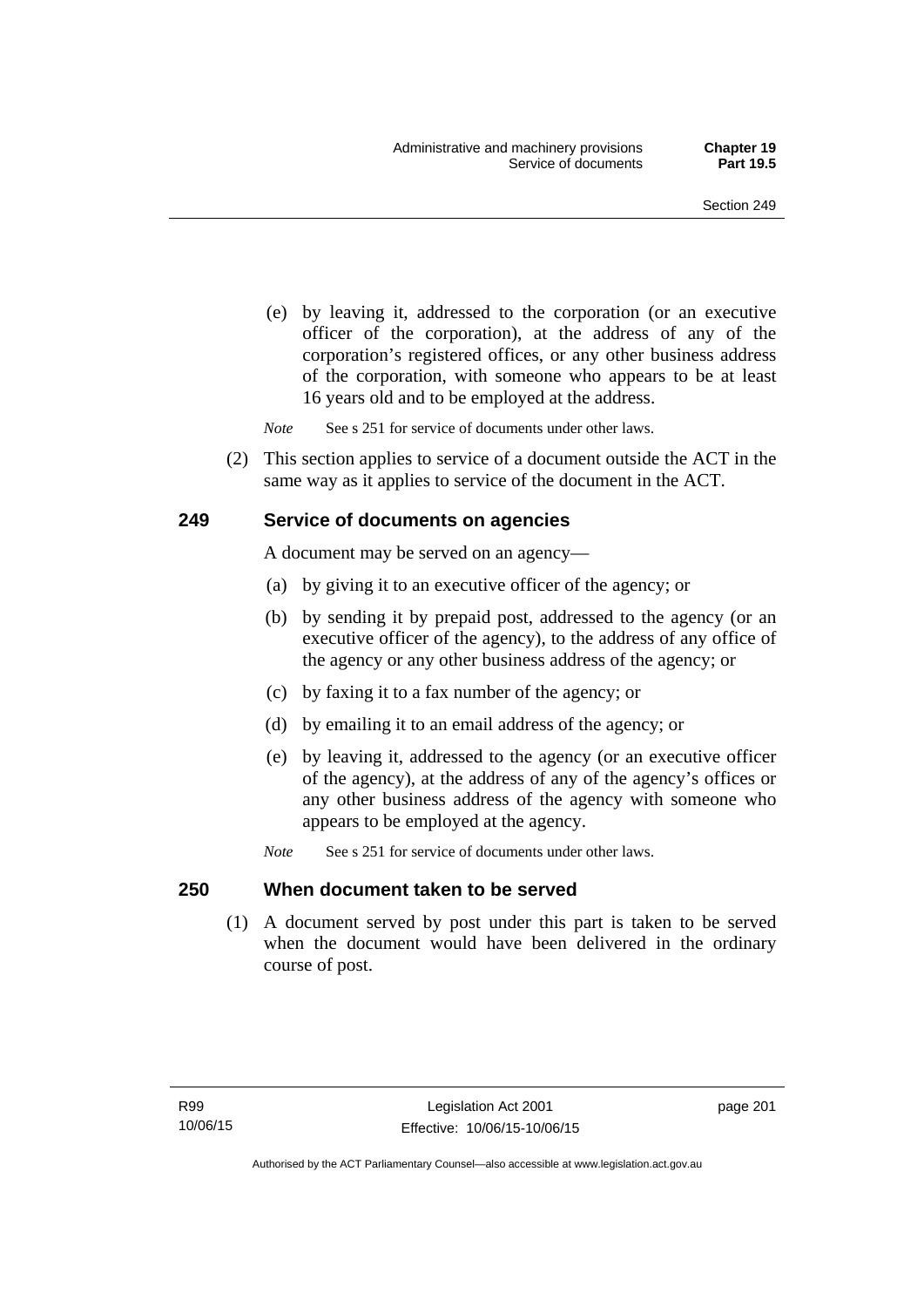- (2) However, subsection (1) does not affect the operation of the *[Evidence Act 2011](http://www.legislation.act.gov.au/a/2011-12)*, section 160 (Postal articles).
	- *Note* The *[Evidence Act 2011](http://www.legislation.act.gov.au/a/2011-12)*, s 160 provides a rebuttable presumption that a postal article sent by prepaid post addressed to a person at an address in Australia or an external territory was received on the 4th working day after posting.
- (3) If the sender has no reason to suspect that a document served by fax or email under this part was not received by the recipient when sent, the document is presumed to be served when sent unless evidence sufficient to raise doubt about the presumption is given.
- (4) For subsection (3), the sender has reason to suspect that a document served by fax or email under this part was not received by the recipient when sent only if, on the day the document was sent or on the next working day, the equipment the sender used to send the document indicated by way of a signal or other message that—
	- (a) the equipment did not send the document when the equipment was used to send the document; or
	- (b) for a fax—the number to which the fax was sent to the recipient was not a fax number of the recipient; or
	- (c) for an email—the address to which the email was sent was not an email address of the recipient.
- (5) A document addressed to the recipient, and left for the recipient as mentioned in section 247 (e), section 248 (e) or section 249 (e), is taken to be served when it was left.
- (6) In this section:

*recipient*, for a document, means the individual, corporation or agency on whom the document is intended to be served.

*sender*, for a document served, or to be served, by fax or email, means the person sending, or seeking to send, the document.

Authorised by the ACT Parliamentary Counsel—also accessible at www.legislation.act.gov.au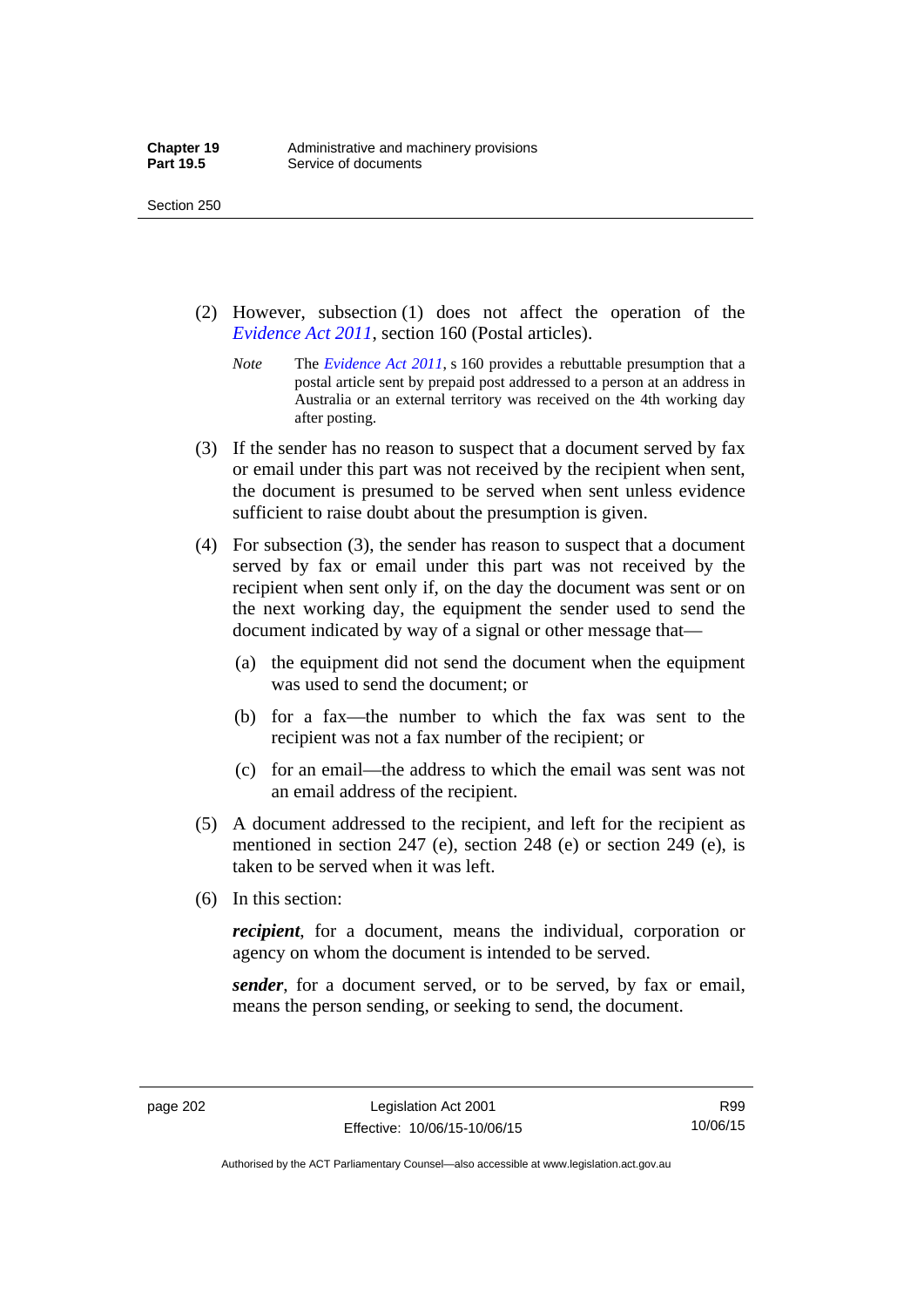# **251 Other laws not affected etc**

- (1) This part does not affect the operation of any other law that authorises or requires service of a document otherwise than as provided under this part.
- (2) Despite this part, a law (or, if the law is an Act, a regulation under the Act) may provide—
	- (a) that a document of a particular kind may or must be served (however described) only in a particular way or to a particular address or number; or
	- (b) for the date (or date and time) when service (however described) of a document is taken to have been made.

# **252 Powers of courts and tribunals not affected**

This part does not affect the power of a court or tribunal to authorise or require service of a document otherwise than as provided under this part.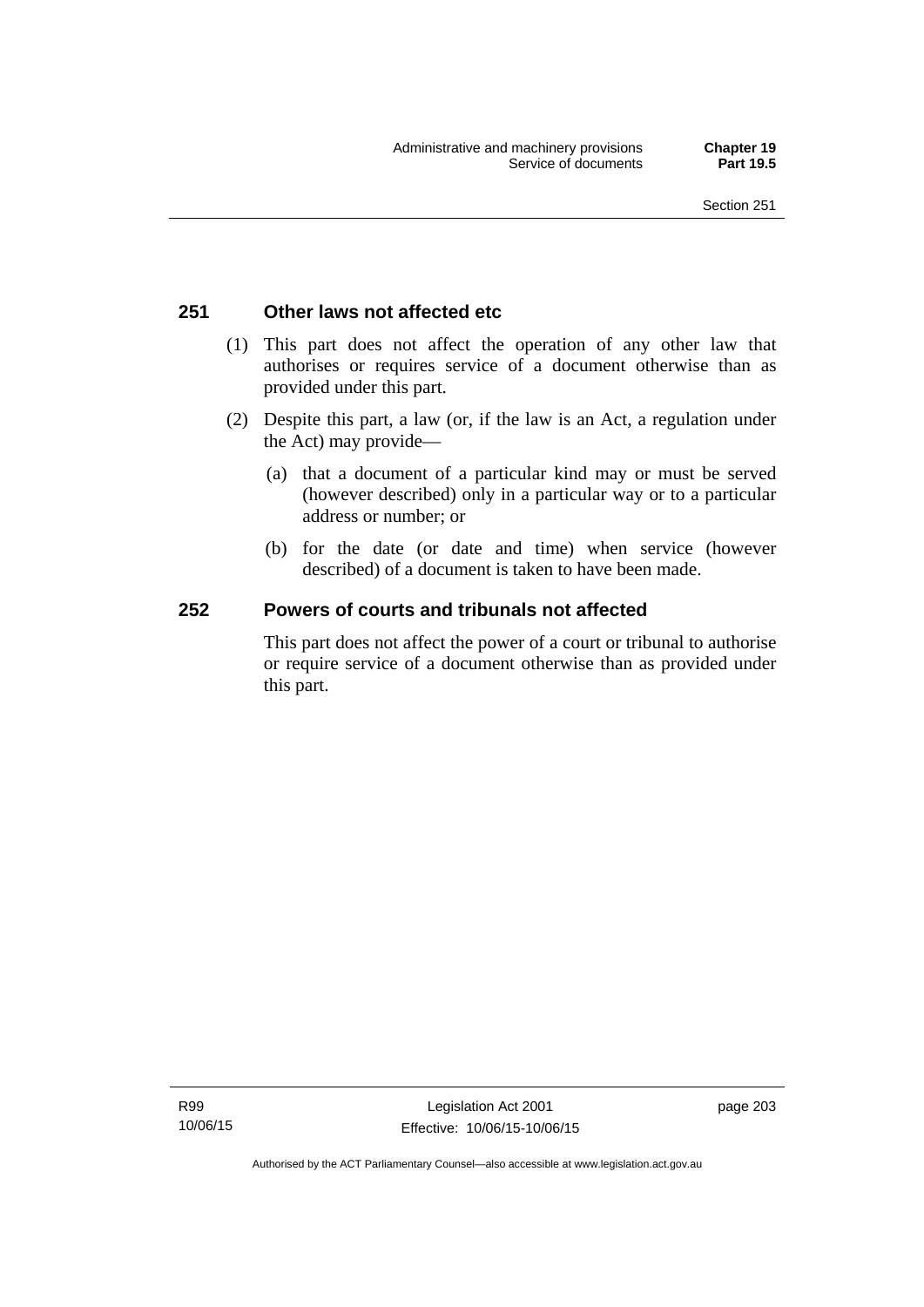Section 253

# **Part 19.6 Functions of Executive and Ministers**

## **253 Exercise of functions of Executive**

- (1) A function given to the Executive under an Act may be exercised by any 2 Ministers acting in concert.
- (2) The exercise of a function under subsection (1) is taken to be the exercise of the function by the Executive.
- (3) A statutory instrument (other than a subordinate law or disallowable instrument) is taken to be made by the Executive if it is signed by 2 or more Ministers who are members of the Executive.
- (4) A statutory instrument mentioned in subsection (3) made in accordance with the subsection is taken to be made when it is signed by the second Minister signing.
- (5) This section is subject to section 41 (Making of certain statutory instruments by Executive).
- (6) In this section:

Act includes an Act of the Commonwealth.

*statutory instrument* includes an instrument (whether or not legislative in nature) made under—

- (a) an Act of the Commonwealth; or
- (b) another statutory instrument of the Commonwealth ; or
- (c) power given by an Act or statutory instrument of the Commonwealth and also power given otherwise by law.

## **254 Administration of matters not allocated**

If a matter relating to the Executive's functions is not allocated under the [Self-Government Act,](http://www.comlaw.gov.au/Series/C2004A03699) section 43 (1), the Chief Minister administers the matter.

Authorised by the ACT Parliamentary Counsel—also accessible at www.legislation.act.gov.au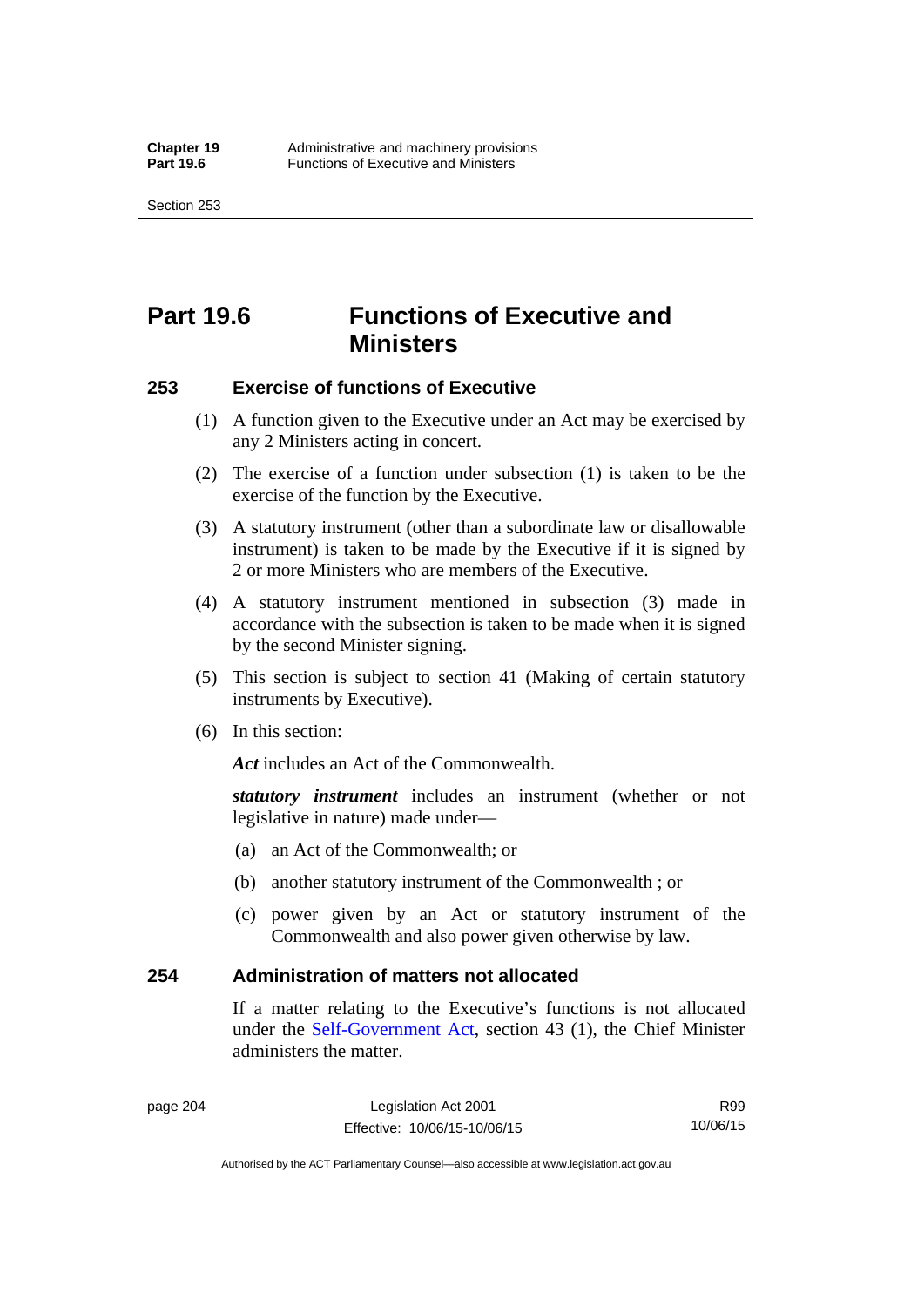# **254A Delegation by Minister**

A Minister may delegate the Minister's functions under an Act or statutory instrument to anyone else.

*Note* For the making of delegations and the exercise of delegated functions, see pt 19.4.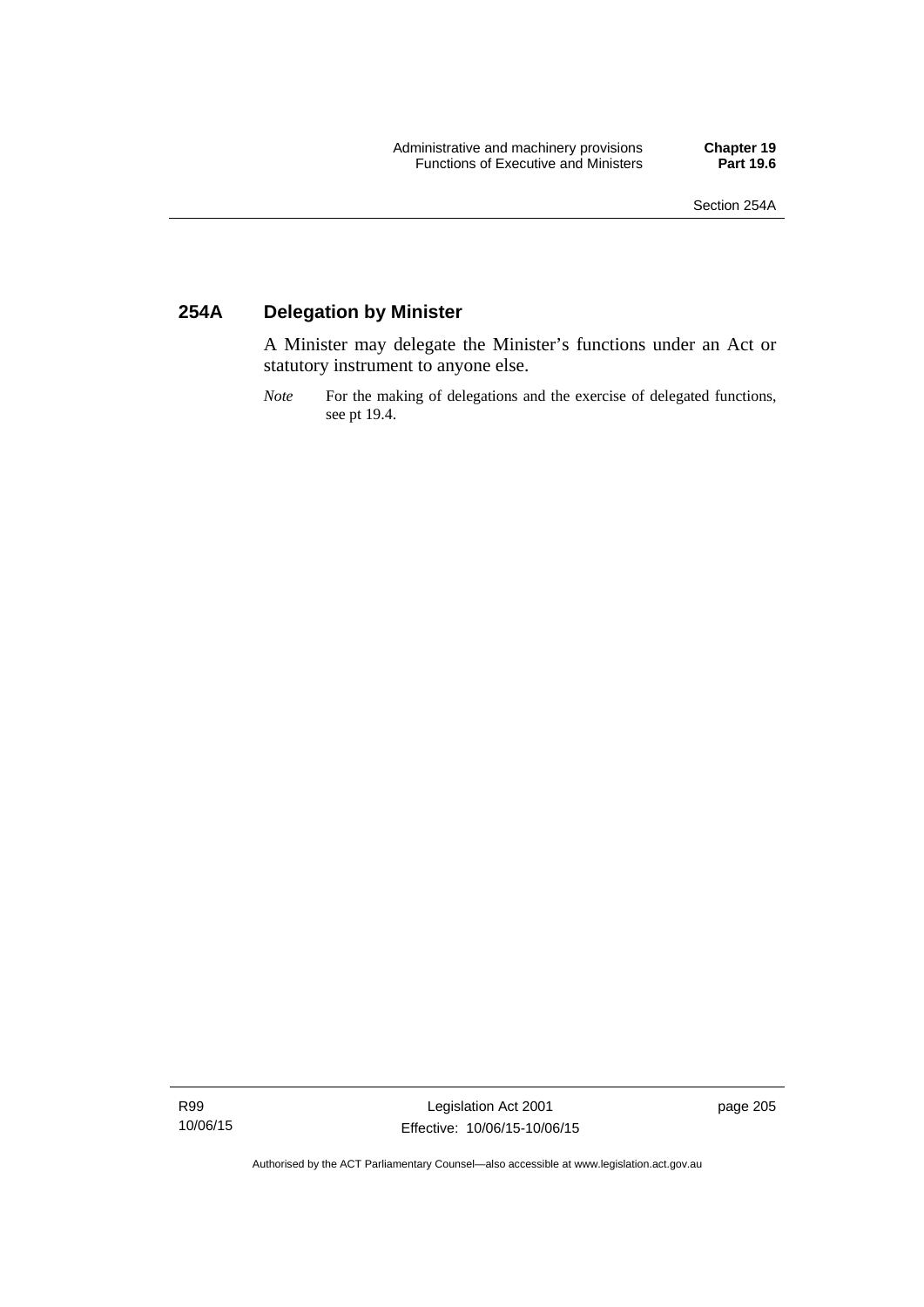# **Part 19.7 Other matters**

### **255 Forms**

- (1) This section applies if an Act, subordinate law or disallowable instrument (the *authorising law*) authorises or requires a form to be approved or prescribed under an Act or statutory instrument (the *relevant law*).
	- *Note* See also s 46 (3), which deals with the repeal and replacement of forms that are legislative instruments and prevents their amendment.
- (2) The authorising law authorises a form to be approved or prescribed in relation to any matter under or in relation to the relevant law.
- (3) To remove any doubt, a form may be approved or prescribed for a provision of the relevant law even though the provision does not mention a form.

#### **Example**

The X Act, s 23 provides for a person to apply for registration but makes no mention of a form for the application. However, the Act, s 80 (1) provides:

(1) The Minister may approve forms for this Act.

Section 80 (3) provides that the approval of a form is a notifiable instrument.

Because s 80 (1) permits a form to be approved 'for this Act', this Act, s 255 applies in relation to s 23 and the Minister may, in writing, approve a form for the application.

- *Note 1* Because the approval is a notifiable instrument, it must be in writing (see s 42 (2)).
- *Note 2* An example is part of the Act, is not exhaustive and may extend, but does not limit, the meaning of the provision in which it appears (see s 126 and s 132).
- (4) Substantial compliance with a form is sufficient.
- (5) However, if a form requires—
	- (a) the form to be signed; or

Authorised by the ACT Parliamentary Counsel—also accessible at www.legislation.act.gov.au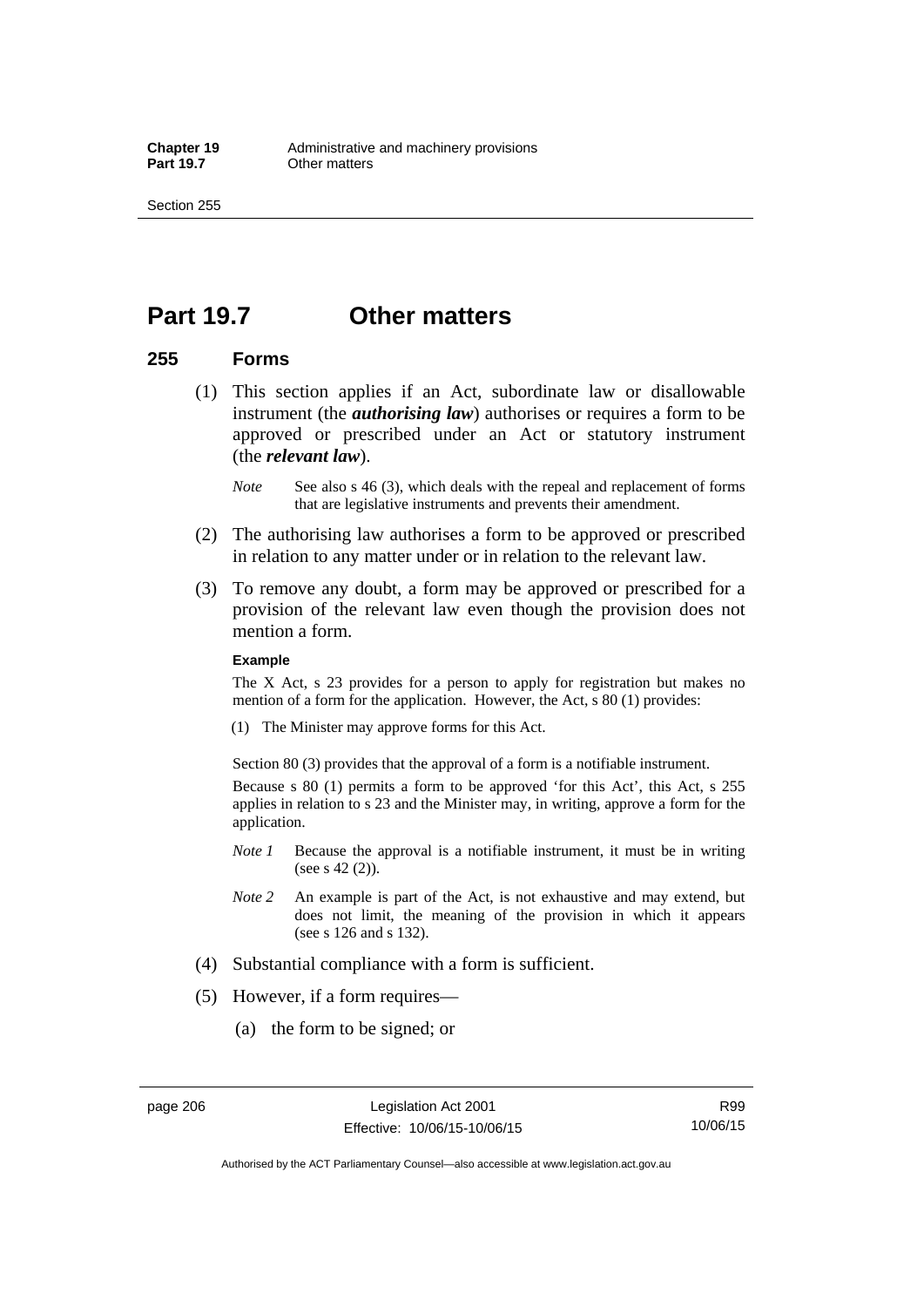- (b) the form to be prepared in a particular way (for example, on paper of a particular size or quality or in a particular electronic form); or
- (c) the form to be completed in a particular way; or
- (d) particular information to be included in the form, or a particular document to be attached to or given with the form; or
- (e) the form, information in the form, or a document attached to or given with the form, to be verified in a particular way (for example, by statutory declaration);

the form is properly completed only if the requirement is complied with.

- (6) Despite subsection (5), the person need not comply with the requirement mentioned in subsection (5) (d) (and the form is taken to be properly completed despite the noncompliance) if—
	- (a) the form is approved or prescribed for a purpose; and
	- (b) the information or document is not reasonably necessary for the purpose.

#### **Examples**

- 1 A person need not comply with a requirement of an approved form to include personal information (eg marital status) irrelevant to a purpose for which the form is required.
- 2 A person need not comply with a requirement of an approved form that has some relevance to a purpose for which the form is required, but intrudes to an unreasonable extent on personal privacy.
- $(7)$  If—
	- (a) a form (*form 1*) may be approved or prescribed for a purpose; and
	- (b) another form (*form 2*) may be approved or prescribed for the same or another purpose; and

page 207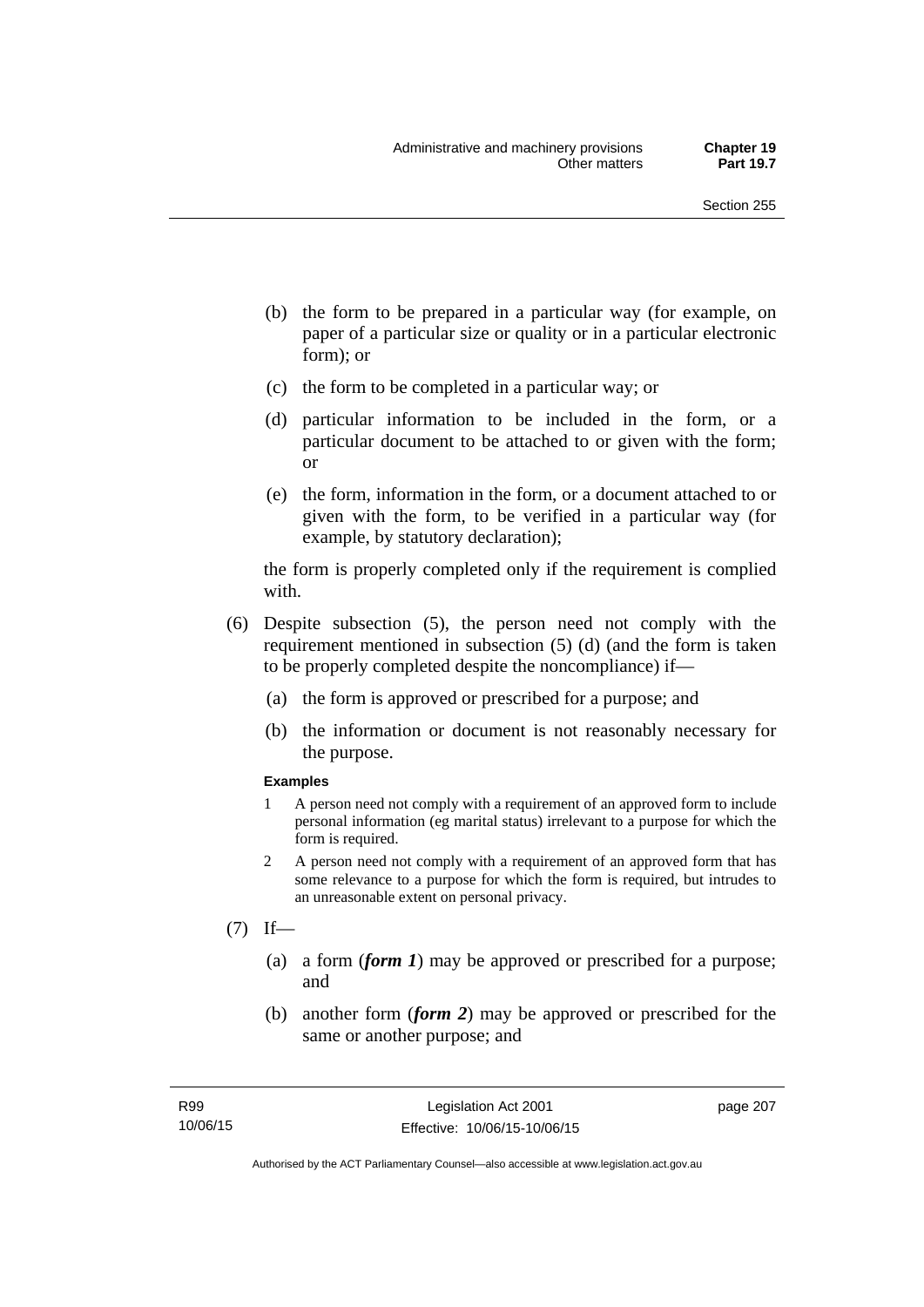(c) separate forms 1 and 2 are approved or prescribed;

a combination form, consisting of forms 1 and 2, may be approved or prescribed and used for the purpose or purposes.

- (8) If, under a law, a form is authorised or required to be filed with (however described), or served on (however described), a person, the form may be filed with, or served on, someone else under arrangements made between them.
- (9) This section is a determinative provision.
	- *Note* See s 5 for the meaning of determinative provisions, and s 6 for their displacement.

### **256 Production of records kept in computers etc**

- (1) This section applies if—
	- (a) a person uses an electronic or other device to keep a record of information; and
	- (b) the person is required under a law (however the law is expressed) to give the information, or a document containing the information, to an authority.
- (2) The requirement obliges the person to give to the authority a document that accurately reproduces or contains the information in a form that can be understood by the authority.
- (3) In this section:

*authority* means a court, tribunal or other entity.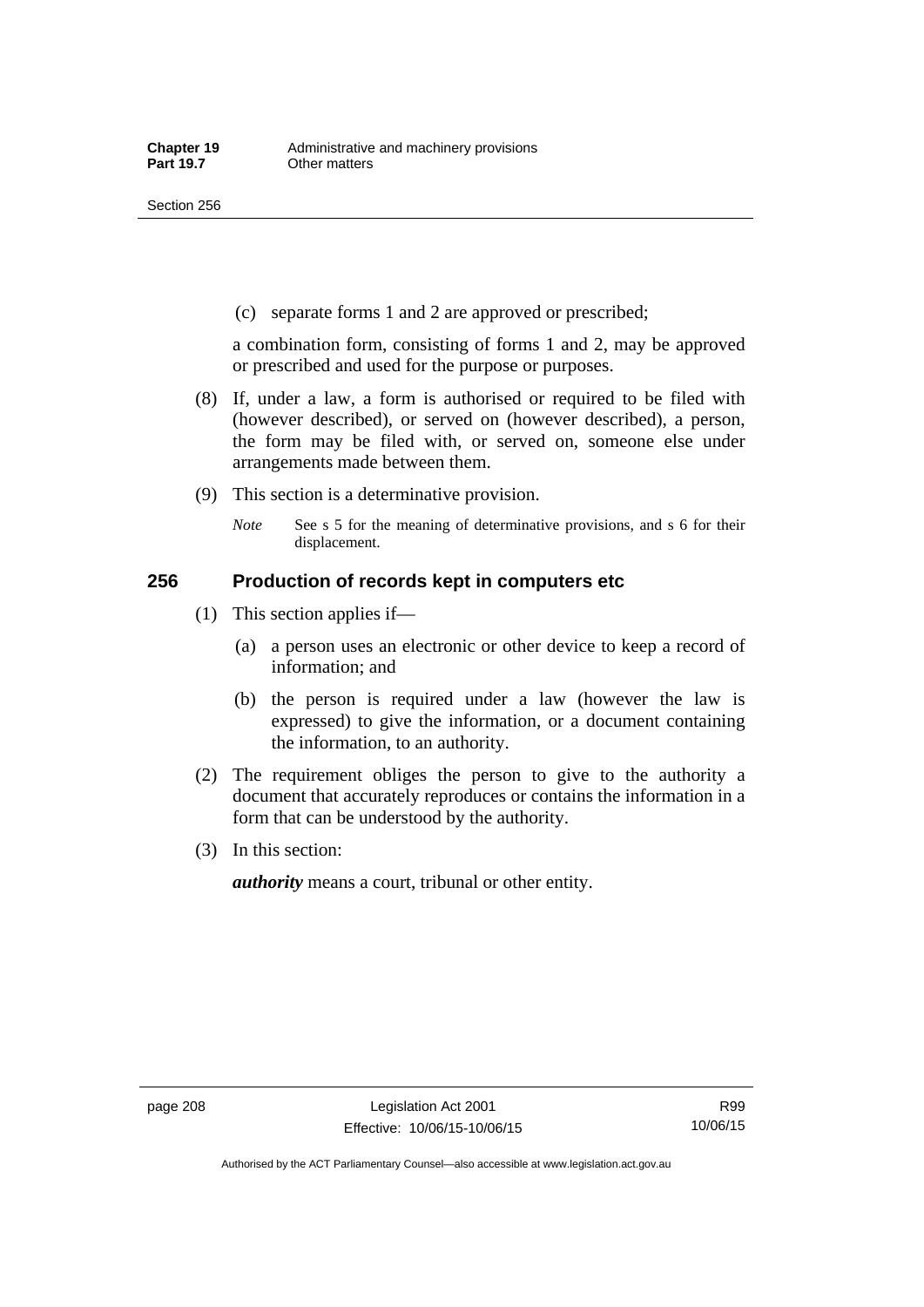# **Chapter 20 Miscellaneous**

# **300 Delegation by parliamentary counsel**

 (1) The parliamentary counsel may delegate the parliamentary counsel's functions under this Act or another territory law to a public servant.

- (2) However, the parliamentary counsel may only delegate a function under part 11.3 (Editorial changes) to—
	- (a) a person performing the duties of deputy parliamentary counsel in the public service; or
	- (b) a public servant prescribed by regulation.

# **301 References to Administration Act 1989 etc**

- (1) In any Act, statutory instrument or document, a reference to the *[Administration Act 1989](http://www.legislation.act.gov.au/a/alt_a1989-41co)*, the *[Interpretation Act 1967](http://www.legislation.act.gov.au/a/1967-48)*, the *[Legislation \(Republication\) Act 1996](http://www.legislation.act.gov.au/a/1996-51)* or the *[Subordinate Laws](http://www.legislation.act.gov.au/a/alt_a1989-24co)  [Act 1989](http://www.legislation.act.gov.au/a/alt_a1989-24co)* is, in relation to anything dealt with in this Act, a reference to this Act.
- (2) In any Act, statutory instrument or document, a reference to a particular provision of the *[Administration Act 1989](http://www.legislation.act.gov.au/a/alt_a1989-41co)*, the *[Interpretation Act 1967](http://www.legislation.act.gov.au/a/1967-48)*, the *[Legislation \(Republication\) Act 1996](http://www.legislation.act.gov.au/a/1996-51)* or the *[Subordinate Laws Act 1989](http://www.legislation.act.gov.au/a/alt_a1989-24co)* is, in relation to anything dealt with in this Act, a reference to the corresponding provision of this Act.

## **302 Regulation-making power**

The Executive may make regulations for this Act.

*Note* A regulation must be notified, and presented to the Legislative Assembly, under this Act.

page 209

*Note* For the making of delegations and the exercise of delegated functions, see pt 19.4.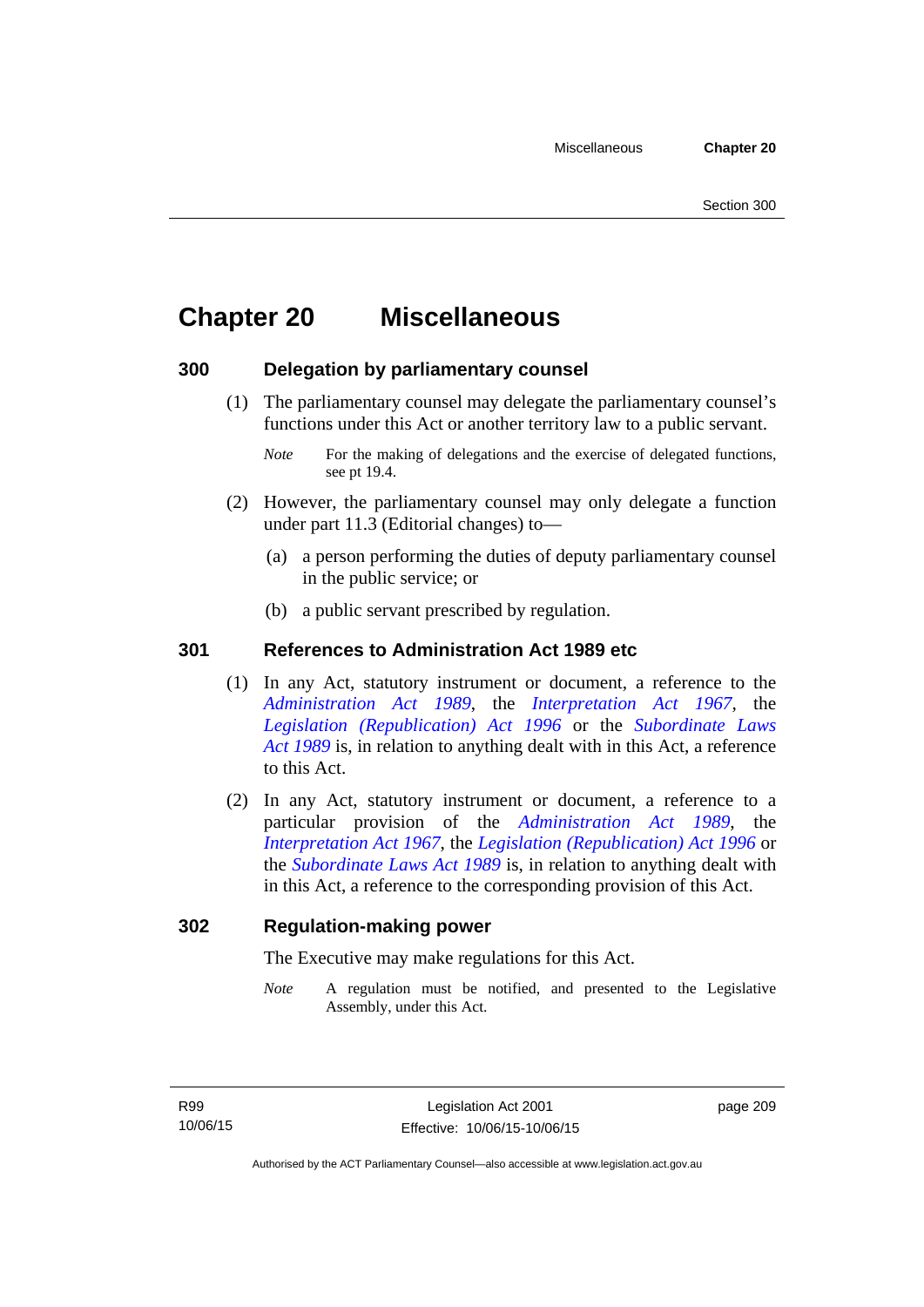# **Schedule 1 Acts included in sources of law in the ACT**

(see s 17)

# **Part 1.1 Former NSW and UK Acts in force before establishment of Territory**

| column 1 | column <sub>2</sub>                                                  | column 3                                              |
|----------|----------------------------------------------------------------------|-------------------------------------------------------|
| item     | name of Act                                                          | number or date of assent and<br>original jurisdiction |
| 1        | <b>Magna Carta</b>                                                   | $(1297)$ 25 Edw 1 c 29 (UK)                           |
| 2        | Criminal and Civil Justice Act 1351                                  | 25 Edw 3 St 5 c 4 (UK)                                |
| 3        | Due Process of Law Act 1354                                          | 28 Edw 3 c 3 (UK)                                     |
| 4        | Due Process of Law Act 1368                                          | 42 Edw 3 c 3 (UK)                                     |
| 5        | <b>Free Access to Courts Act 1400</b>                                | 2 Hen 4 c 1 (UK)                                      |
| 6        | <b>Petition of Right 1627</b>                                        | 3 Chas 1 c 1 (UK)                                     |
| 7        | <b>Bill of Rights 1688</b>                                           | 1 Will and Mary sess 2 c 2 (UK)                       |
| 8        | Act of Settlement 1700                                               | 12 and 13 Will 3 c 2 (UK)                             |
| 9        | <b>Royal Marriages Act 1772</b>                                      | 12 Geo 3 c 11 (UK)                                    |
| 10       | Crimes Act 1900                                                      | 1900 No 40 (NSW)                                      |
| 11       | Truck Act 1900                                                       | 1900 No 55 (NSW)                                      |
| 12       | Pawnbrokers Act 1902                                                 | 1902 No 66 (NSW)                                      |
| 13       | <b>Public Roads Act 1902</b>                                         | 1902 No 95 (NSW)                                      |
| 14       | <b>Anglican Church of Australia Constitutions</b><br><b>Act 1902</b> | 24 December 1902 (NSW)                                |
| 15       | Fertilisers (Labelling and Sale) Act 1904                            | 1904 No 33 (NSW)                                      |
| 16       | <b>Second-hand Dealers Act 1906</b>                                  | 1906 No 30 (NSW)                                      |

page 210 Legislation Act 2001 Effective: 10/06/15-10/06/15

R99 10/06/15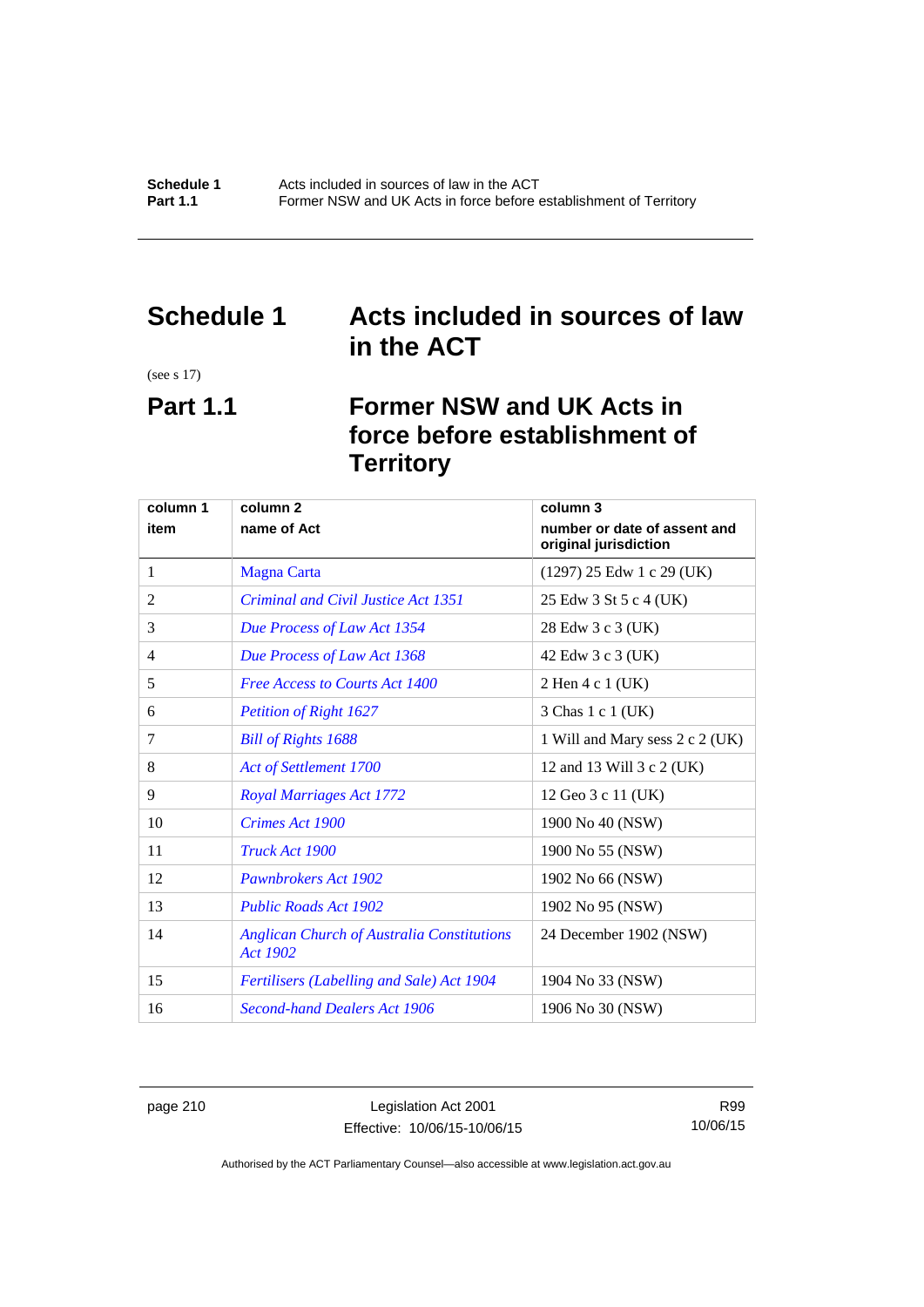# **Part 1.2 Former NSW Acts applied after establishment of Territory**

*Note* The former NSW Acts mentioned in this part are in force in the ACT as Acts of the Legislative Assembly

| column 1 | column <sub>2</sub>                                                   | column 3                                                       |
|----------|-----------------------------------------------------------------------|----------------------------------------------------------------|
| item     | name of NSW Act                                                       | applying Territory Act                                         |
|          | Scaffolding and Lifts Act 1912                                        | <i>Scaffolding and Lifts Act 1957</i> (repealed)               |
|          | <b>Anglican Church of Australia</b><br><b>Trust Property Act 1917</b> | <b>Anglican Church of Australia Trust Property</b><br>Act 1928 |
|          | <i>Trustee Act 1925</i>                                               | <i>Trustee Act 1957</i> (repealed)                             |
| 4        | <b>Anglican Church of Australia</b><br><b>Constitution Act 1961</b>   | <b>Anglican Church of Australia Trust Property</b><br>Act 1928 |

*Note* The written law of the ACT also includes the following Acts that may not be amended or repealed by the Assembly (see [Self-Government Act,](http://www.comlaw.gov.au/Series/C2004A03699) s 34):

- *[Life, Fire and Marine Insurance Act 1902](http://www.legislation.nsw.gov.au/maintop/scanact/sessional/NONE/0)* (NSW)
- *Demise of the Crown Act 1760* (UK)
- *[Naval Prize Act 1864](http://www.legislation.gov.uk/ukpga/Vict/27-28/25/contents)* (UK)
- *[Naval Prize \(Procedure\) Act 1916](http://www.legislation.gov.uk/ukpga/Geo5/6-7/2/contents)* (UK)
- *[Prize Act \(1939\)](http://www.legislation.gov.uk/ukpga/Geo6/2-3/65/contents)* (UK)
- *[Prize Courts Act 1894](http://www.legislation.gov.uk/ukpga/Vict/57-58/39/contents)* (UK)
- *[Prize Courts Act 1915](http://www.legislation.gov.uk/ukpga/Geo5/5-6/57/contents)* (UK)
- *[Prize Courts \(Procedure\) Act 1914](http://www.legislation.gov.uk/ukpga/Geo5/4-5/13/contents)* (UK)
- *[Territorial Waters Jurisdiction Act 1878](http://www.legislation.gov.uk/ukpga/Vict/41-42/73/contents)* (UK).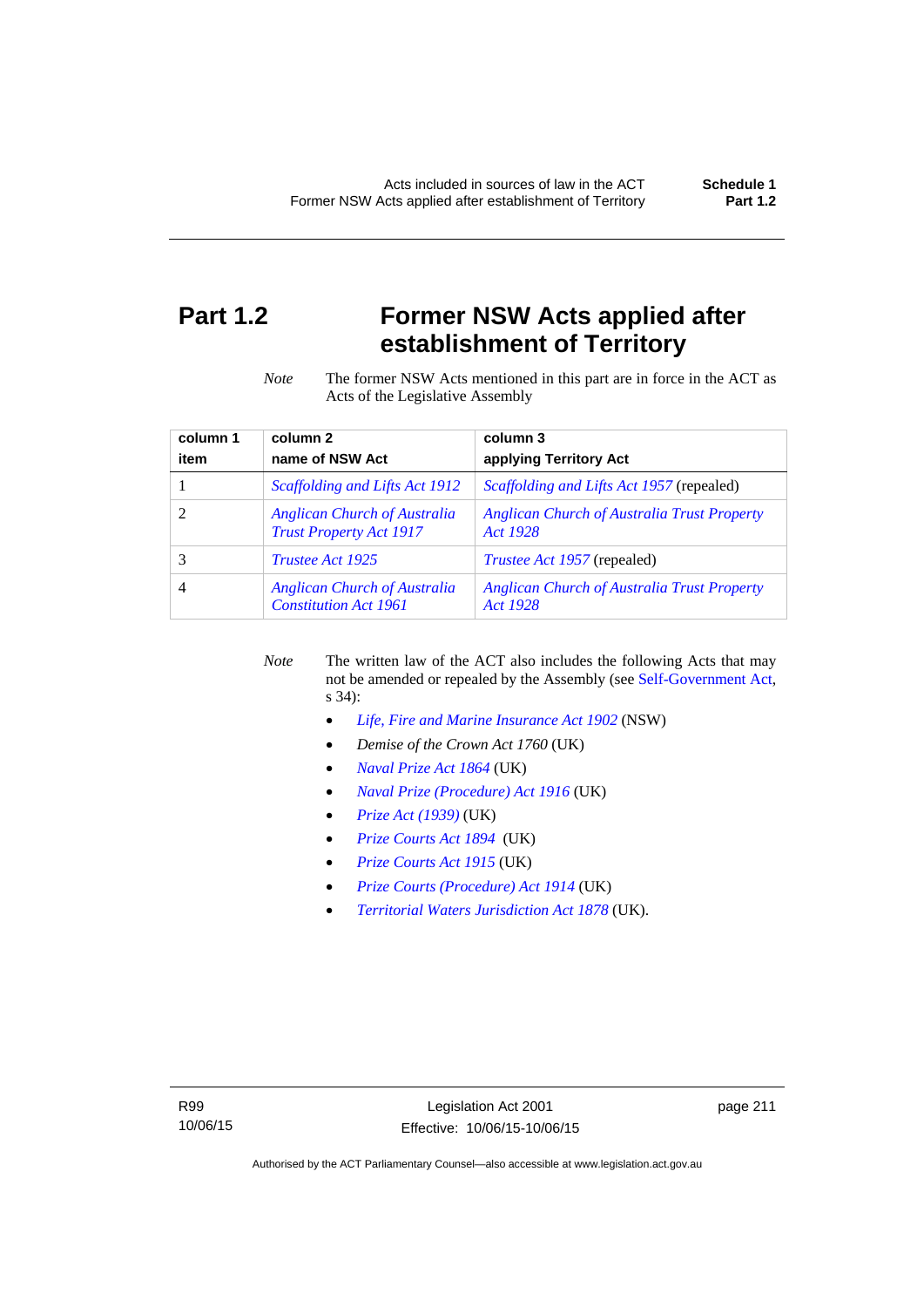**Dictionary** 

# **Dictionary**

(see s 2)

# **Part 1 Meaning of commonly-used terms**

(see s 144)

*Note* Terms that are defined only for this Act are set out in pt 2.

*ACAT* means the ACT Civil and Administrative Tribunal established under the *[ACT Civil and Administrative Tribunal](http://www.legislation.act.gov.au/a/2008-35)  [Act 2008](http://www.legislation.act.gov.au/a/2008-35)*.

*Act*—see the following sections:

- (a) section 7 (Meaning of *Act* generally);
- (b) section 17 (References to Acts include references to former Cwlth enactments etc).
- *Note* See also s 102 (References to laws include references to laws as in force from time to time) and s 104 (References to laws include references to instruments under laws).

*ACT* means the Australian Capital Territory.

*ADI*—see *authorised deposit-taking institution*.

*administrative unit* means an administrative unit for the time being established under the *[Public Sector Management Act 1994](http://www.legislation.act.gov.au/a/1994-37)*, section 13 (1).

*adult* means an individual who is at least 18 years old.

*ambulance service* means the ACT Ambulance Service established under the *[Emergencies Act 2004](http://www.legislation.act.gov.au/a/2004-28)*.

*amend* includes—

(a) for an Act or statutory instrument—omit, insert, substitute, renumber or relocate a provision of the Act or instrument; and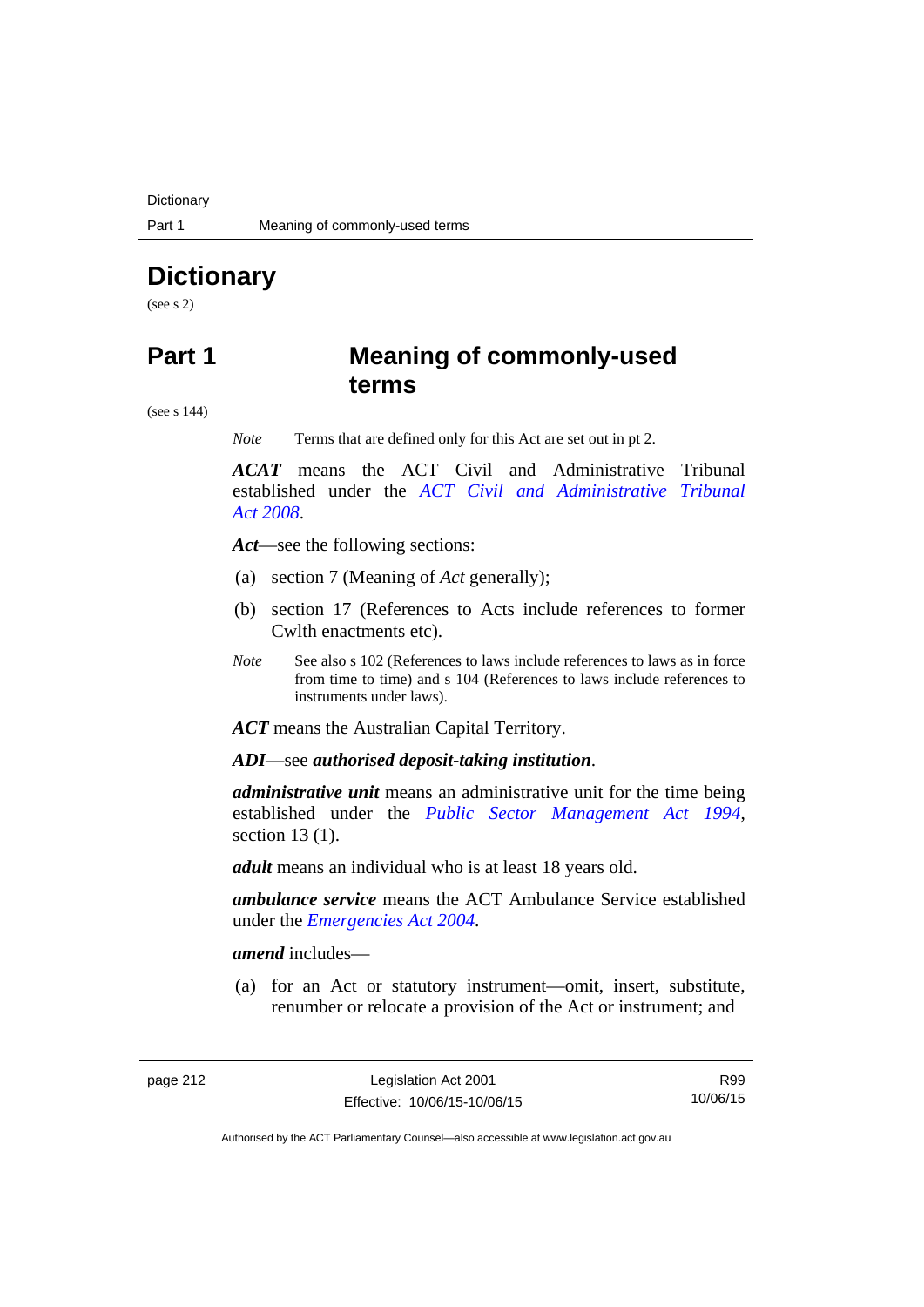- (b) for an Act or statutory instrument (or a provision of it)—amend by implication; and
- (c) for a provision of an Act or statutory instrument—omit the provision (or a part of it), substitute another provision for the provision (or a part of it), renumber the provision (or a part of it) or relocate the provision (or a part of it); and
- (d) for any other instrument, a provision of an instrument or a decision—change or alter.

*appoint* includes reappoint.

*AS*—see section 164 (1) (References to Australian Standards etc).

*AS/NZS*—see section 164 (2) (References to Australian Standards etc).

*asset* includes property of any kind.

*associate judge* means the associate judge under the *[Supreme Court](http://www.legislation.act.gov.au/a/1933-34)  [Act 1933](http://www.legislation.act.gov.au/a/1933-34)*.

*Attorney-General* means the Minister designated Attorney-General by the Chief Minister, and includes a Minister authorised by the Chief Minister to act on behalf of the Attorney-General.

*auditor-general* means the Auditor-General for the Territory under the *[Auditor-General Act 1996](http://www.legislation.act.gov.au/a/1996-23)*.

*Australia* means the Commonwealth of Australia and, when used in a geographical sense, does not include an external territory.

*Australian citizen* means a person who is an Australian citizen under the *[Australian Citizenship Act 2007](http://www.comlaw.gov.au/Series/C2007A00020)* (Cwlth).

*Australian Consumer Law (ACT)* means the provisions applying because of the *[Fair Trading \(Australian Consumer Law\) Act 1992](http://www.legislation.act.gov.au/a/1992-72)*, section 7 (Application of Australian Consumer Law).

R99 10/06/15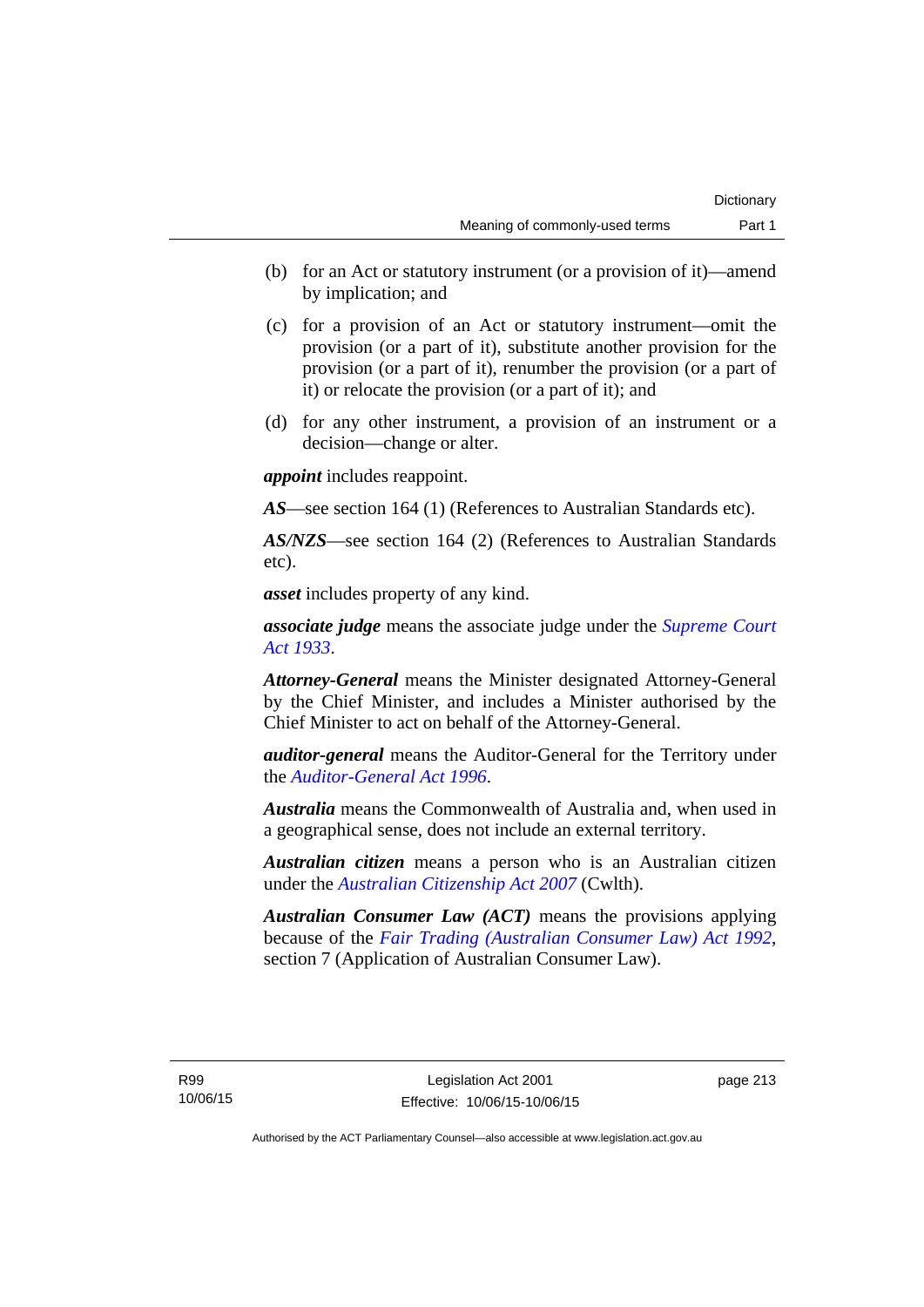*Australian driver licence* means an Australian driver licence under the *[Road Transport \(Driver Licensing\) Act 1999](http://www.legislation.act.gov.au/a/1999-78)*.

*Note Australian driver licence* is defined in that Act, dictionary to mean a driver licence of any kind issued under the law of the Commonwealth or a State or Territory. It includes a driver licence issued under ACT law (see also def *driver licence*).

*Australian/New Zealand Standard*—see section 164 (2) (References to Australian Standards etc).

*Australian Standard*—see section 164 (1) (References to Australian Standards etc).

*Australian statistician* means the Australian Statistician under the *[Australian Bureau of Statistics Act 1975](http://www.comlaw.gov.au/Series/C2004A00282)* (Cwlth).

*authorised deposit-taking institution* (or *ADI*) means an authorised deposit-taking institution under the *[Banking Act 1959](http://www.comlaw.gov.au/Series/C2004A07357)* (Cwlth).

**bank** means an authorised deposit-taking institution that is permitted under the *[Banking Act 1959](http://www.comlaw.gov.au/Series/C2004A07357)* (Cwlth) to assume or use—

- (a) the word 'bank', 'banker' or 'banking'; or
- (b) any other word (whether or not in English) similar in meaning to a word mentioned in paragraph (a).

*bank holiday* means a day that is a bank holiday in the ACT under the *[Holidays Act 1958](http://www.legislation.act.gov.au/a/1958-19)*, section 4.

*bankrupt or personally insolvent*—an individual is *bankrupt or personally insolvent* if the individual—

- (a) under the *[Bankruptcy Act 1966](http://www.comlaw.gov.au/Series/C2004A07422)* (Cwlth)—
	- (i) is bankrupt; or
	- (ii) is a party to a debt agreement as a debtor; or
	- (iii) is a party to a personal insolvency agreement as a debtor and the obligations created by the agreement remain undischarged; or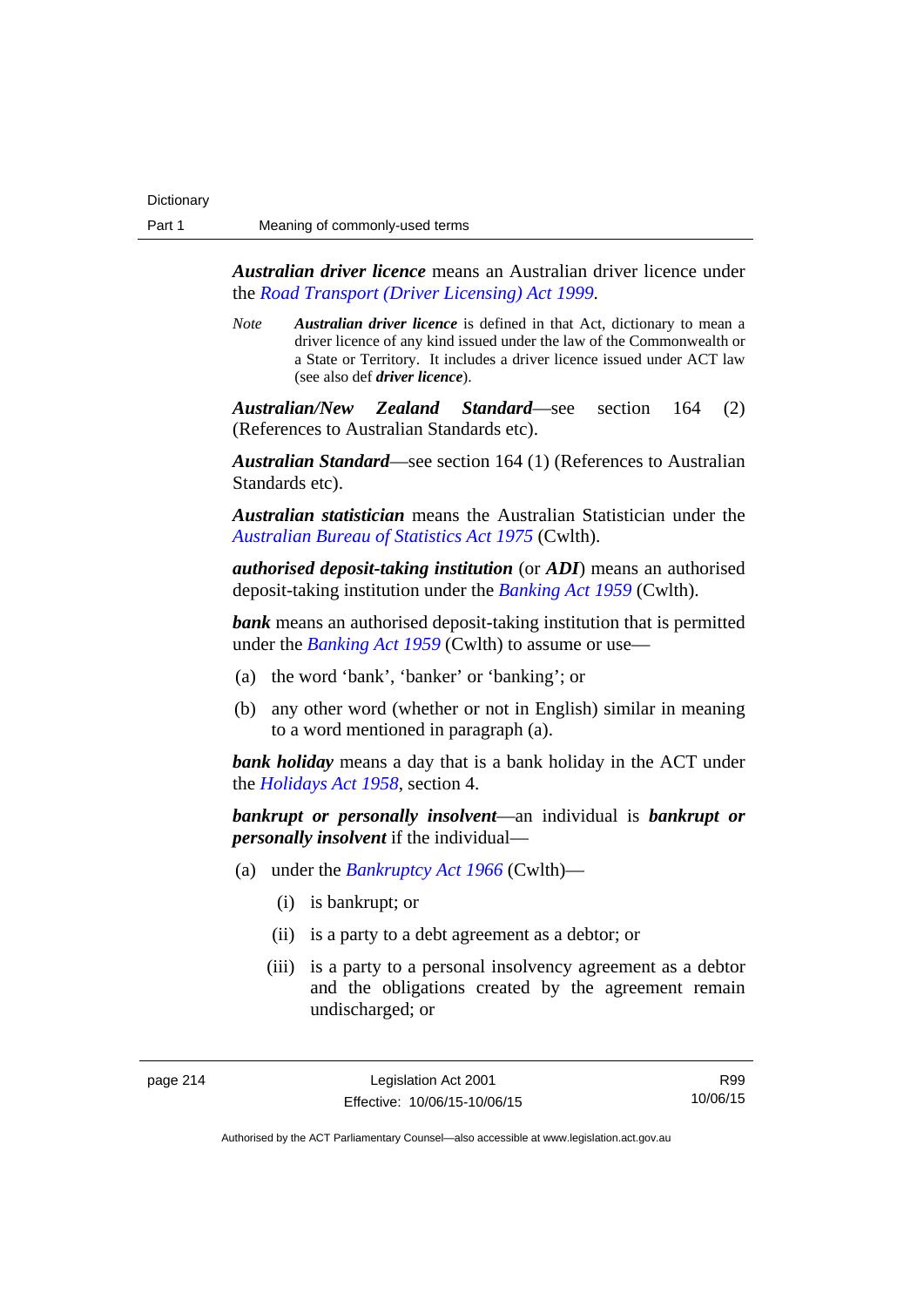- (iv) authorises a controlling trustee to control the individual's property, whether or not the individual has entered into a personal insolvency agreement as a debtor; or
- (b) has a status under a law of a foreign country substantially similar to an individual mentioned in paragraph (a); or
- (c) otherwise applies to take the benefit of any law for the relief of bankrupt or insolvent debtors.

*barrister* means a lawyer who practises as a barrister.

*body* includes any group of people joined together for a common purpose, whether or not incorporated.

#### **Examples**

- 1 a company
- 2 a statutory corporation, whether or not it has members
- 3 an association, club or society
- 4 a partnership
- 5 a joint venture
- 6 a corporation sole
- *Note* An example is part of the Act, is not exhaustive and may extend, but does not limit, the meaning of the provision in which it appears (see s 126 and s 132).

*breach* includes contravene.

*building code* means the building code under the *[Building Act 2004](http://www.legislation.act.gov.au/a/2004-11)*, section 136.

*Note* The building code is the Building Code of Australia, as amended from time to time by the Australian Building Codes Board and the Australian Capital Territory Appendix to the Building Code of Australia.

*building society* means an authorised deposit-taking institution that is permitted under the *[Banking Act 1959](http://www.comlaw.gov.au/Series/C2004A07357)* (Cwlth) to assume or use—

- (a) the term 'building society'; or
- (b) any other term (whether or not in English) similar in meaning.

page 215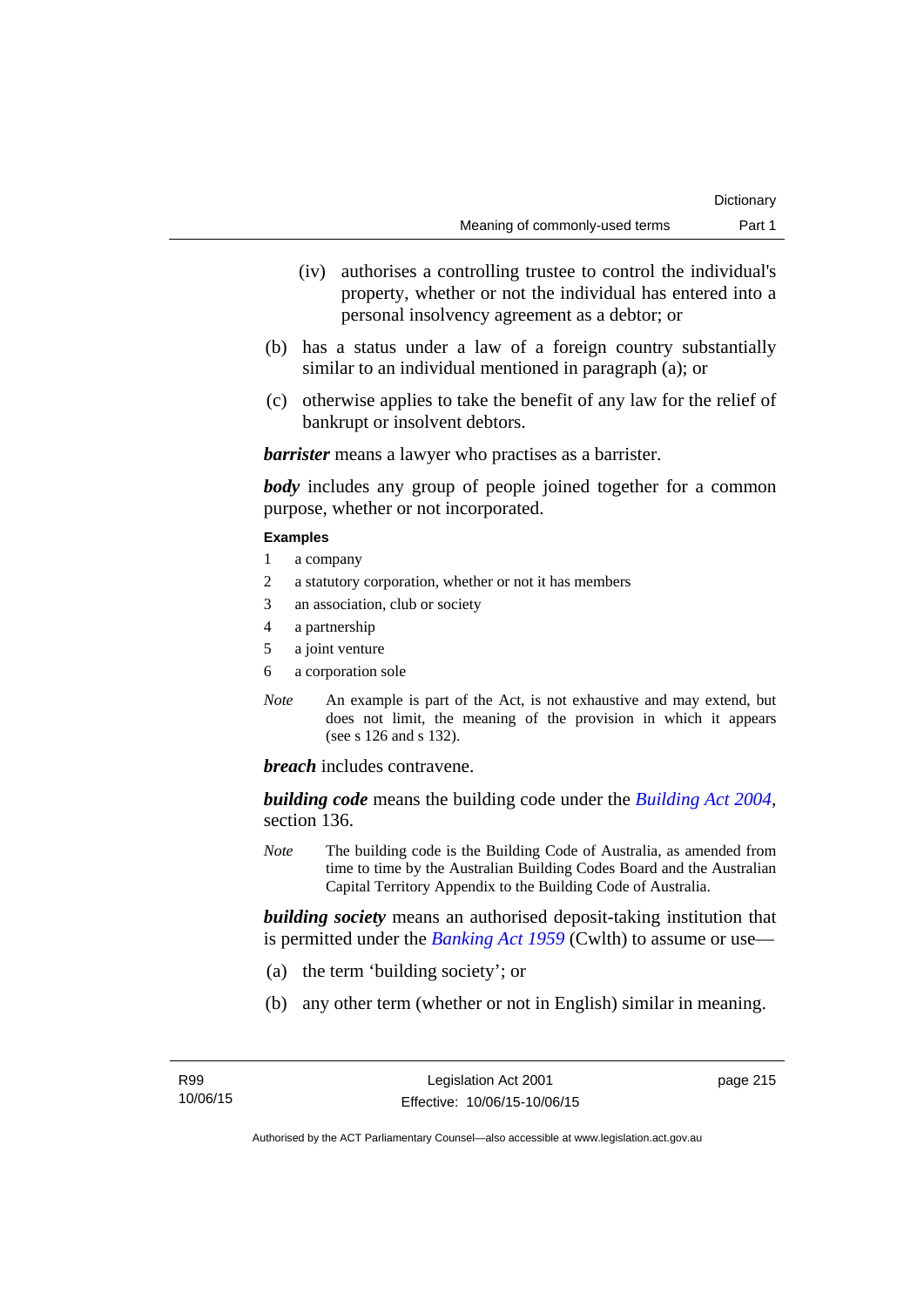*business day* means a day that is not—

(a) a Saturday or Sunday; or

(b) a public holiday or bank holiday in the ACT.

*by* regulation includes under a regulation.

*Note* See also def *under*, in relation to an Act or statutory instrument.

*by-law*, in relation to an Act, means a by-law made or in force under the Act.

*calendar month* means one of the 12 months of the year.

*calendar year* means a period of 12 months beginning on 1 January.

*change* includes change by alteration, omission, substitution or addition.

*chief health officer* means the Chief Health Officer under the *[Public Health Act 1997](http://www.legislation.act.gov.au/a/1997-69)*.

*Chief Justice* means the Chief Justice of the Supreme Court.

*Chief Magistrate* means the Chief Magistrate of the Magistrates Court.

*Chief Minister* means the Chief Minister for the Territory.

*Note* The Chief Minister is elected under the [Self-Government Act](http://www.comlaw.gov.au/Series/C2004A03699), s 40.

*chief officer (ambulance service)* means the chief officer (ambulance service) under the *[Emergencies Act 2004](http://www.legislation.act.gov.au/a/2004-28)*.

*chief officer (fire and rescue)* means the chief officer (fire and rescue) under the *[Emergencies Act 2004](http://www.legislation.act.gov.au/a/2004-28)*.

*chief officer (rural fire service)* means the chief officer (rural fire service) under the *[Emergencies Act 2004](http://www.legislation.act.gov.au/a/2004-28)*.

*chief officer (SES)* means the chief officer (SES) under the *[Emergencies Act 2004](http://www.legislation.act.gov.au/a/2004-28)*.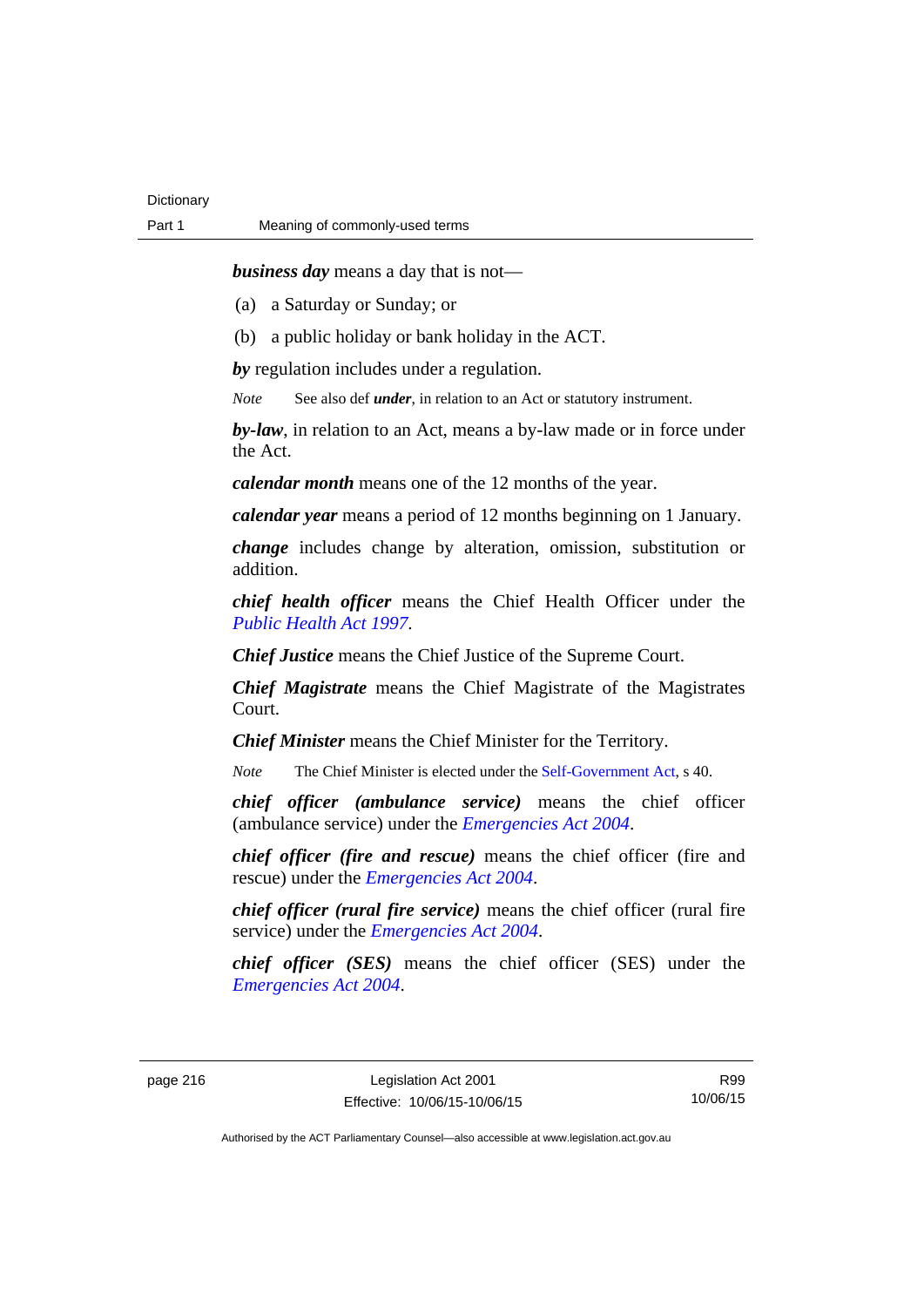*chief planning executive* means the Chief Planning Executive under the *[Planning and Development Act 2007](http://www.legislation.act.gov.au/a/2007-24)*.

*chief police officer* means the police officer responsible to the commissioner of police for the day-to-day administration and control of police services in the ACT.

*chief solicitor* means the chief solicitor under the *[Law Officers](http://www.legislation.act.gov.au/a/2011-30)  [Act 2011](http://www.legislation.act.gov.au/a/2011-30)*.

*child*, if age rather than descendancy is relevant, means an individual who is under 18 years old.

*children and young people commissioner* means the Children and Young People Commissioner under the *[Human Rights Commission](http://www.legislation.act.gov.au/a/2005-40)  [Act 2005](http://www.legislation.act.gov.au/a/2005-40)*.

*Childrens Court* means the Childrens Court under the *[Magistrates](http://www.legislation.act.gov.au/a/1930-21)  [Court Act 1930](http://www.legislation.act.gov.au/a/1930-21)*, section 287.

*city area* means the area that was *the City Area* under the *[City Area](http://www.legislation.act.gov.au/a/1936-31)  [Leases Act 1936](http://www.legislation.act.gov.au/a/1936-31)* (repealed).

*Note* See s 103 for the meaning of references to repealed laws.

*civil partner*—a person who is in a civil partnership with someone else is the *civil partner* of the other person.

*civil partnership* means a civil partnership under the *[Domestic](http://www.legislation.act.gov.au/a/1994-28)  [Relationships Act 1994](http://www.legislation.act.gov.au/a/1994-28)*.

*civil union* means a civil union under the *[Civil Unions Act 2012](http://www.legislation.act.gov.au/a/2012-40)*.

*civil union partner*—a person who is in a civil union with someone else is the *civil union partner* of the other person.

*clerk*, in relation to the Legislative Assembly, means the Clerk of the Legislative Assembly.

*Note* The clerk is appointed under the *[Legislative Assembly \(Office of the](http://www.legislation.act.gov.au/a/2012-26)  [Legislative Assembly\) Act 2012](http://www.legislation.act.gov.au/a/2012-26)*.

*commencement*, of an Act or statutory instrument—see section 80.

R99 10/06/15 page 217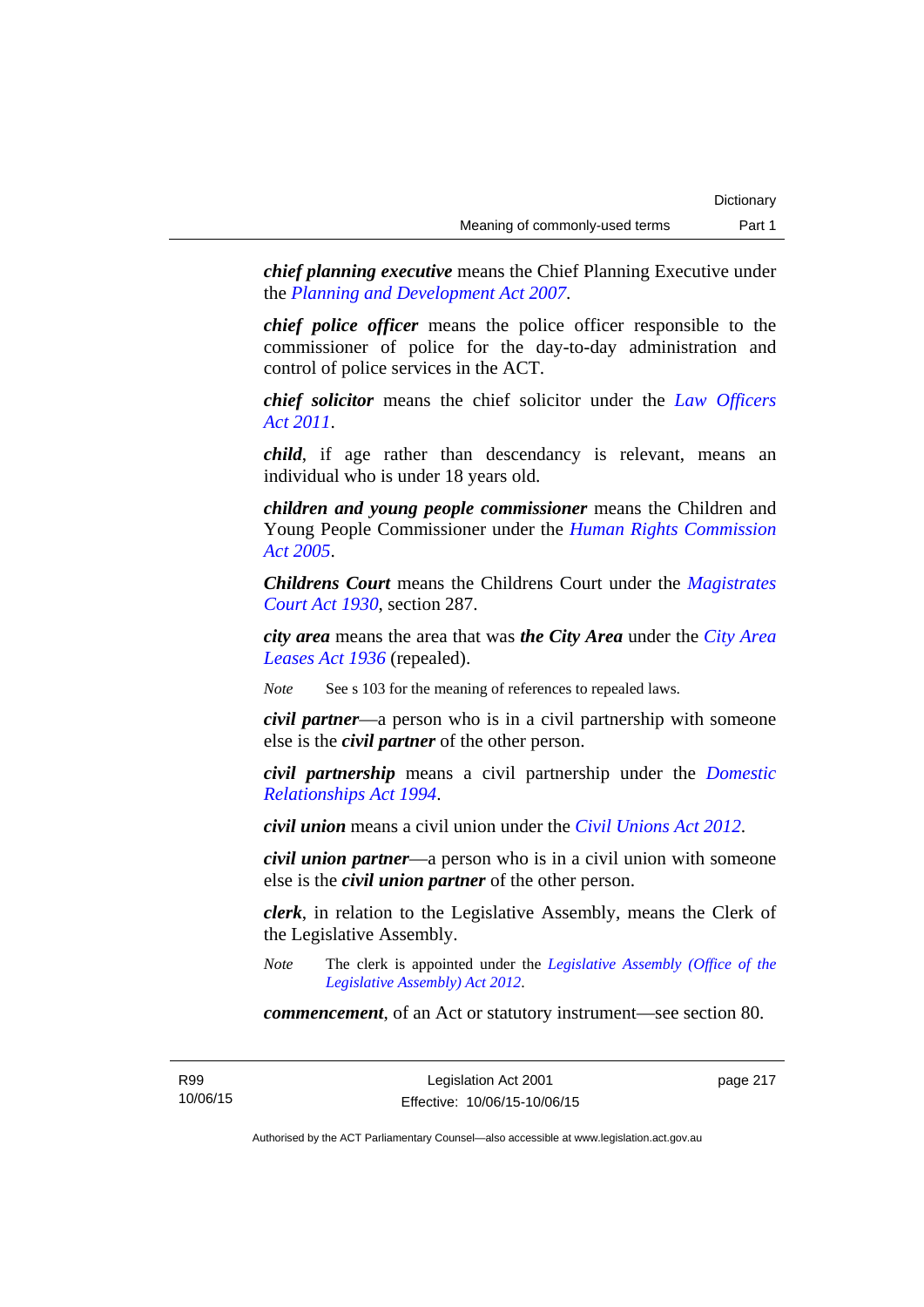*commencement notice*—see section 11.

*commissioner for fair trading* means the Commissioner for Fair Trading of the Australian Capital Territory under the *[Fair Trading](http://www.legislation.act.gov.au/a/1992-72)  [\(Australian Consumer Law\) Act 1992](http://www.legislation.act.gov.au/a/1992-72)*.

*commissioner for public administration* means the Commissioner for Public Administration under the *[Public Sector Management](http://www.legislation.act.gov.au/a/1994-37)  [Act 1994](http://www.legislation.act.gov.au/a/1994-37)*.

*commissioner for revenue* means the Commissioner for Australian Capital Territory Revenue under the *[Taxation Administration](http://www.legislation.act.gov.au/a/1999-4)  [Act 1999](http://www.legislation.act.gov.au/a/1999-4)*.

*commissioner for sustainability and the environment* means the Commissioner for Sustainability and the Environment under the *[Commissioner for Sustainability and the Environment Act 1993](http://www.legislation.act.gov.au/a/1993-37)*.

*commissioner of police* means the Commissioner of Police of the Australian Federal Police.

*commit*, a person for trial, means—

- (a) to order that the person be remanded in custody until tried by the Supreme Court; or
- (b) to grant bail to the person to appear and be tried by the Supreme Court.

*Commonwealth* means the Commonwealth of Australia and, when used in a geographical sense, does not include an external territory.

*Commonwealth country* means a country that forms part of the Commonwealth of Nations, and includes a territory for the international relations of which a Commonwealth country is responsible.

*Commonwealth DPP* means the Director of Public Prosecutions under the *[Director of Public Prosecutions Act 1983](http://www.comlaw.gov.au/Series/C2004A02830)* (Cwlth).

*Commonwealth gazette* means the Commonwealth of Australia Gazette or the Australian Government Gazette.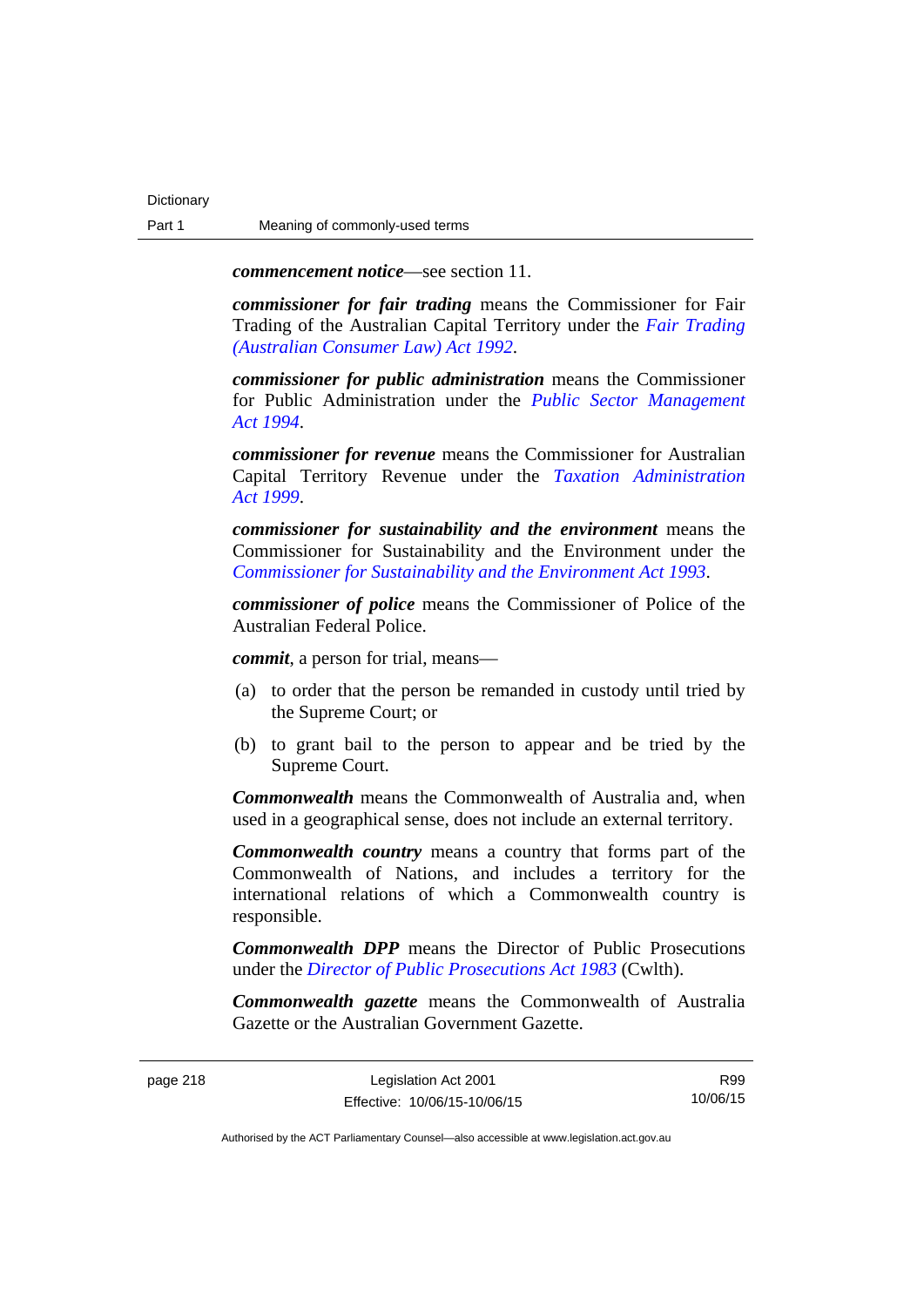*Note* The *Australian Government Gazette* was published from 1 July 1973 to 30 June 1976.

*confer*, in relation to a function, includes impose.

*conservator of flora and fauna* means the Conservator of Flora and Fauna under the *[Nature Conservation Act 1980](http://www.legislation.act.gov.au/a/1980-20)*.

*construction occupations registrar* means the Australian Capital Territory Construction Occupations Registrar under the *[Construction Occupations \(Licensing\) Act 2004](http://www.legislation.act.gov.au/a/2004-12)*.

*contravene* includes fail to comply with.

*converted ordinance* means an enactment that was an ordinance immediately before self-government day.

*coroner* means a coroner under the *[Coroners Act 1997](http://www.legislation.act.gov.au/a/1997-57)*.

*Coroner's Court* means the Coroner's Court under the *[Coroners](http://www.legislation.act.gov.au/a/1997-57)  [Act 1997](http://www.legislation.act.gov.au/a/1997-57)*.

*corporation* includes a body politic or corporate.

*Corporations Act* means the *[Corporations Act 2001](http://www.comlaw.gov.au/Series/C2004A00818)* (Cwlth).

*correctional centre* means a correctional centre under the *[Corrections Management Act 2007](http://www.legislation.act.gov.au/a/2007-15)*.

*corrections officer* means a corrections officer under the *[Corrections Management Act 2007](http://www.legislation.act.gov.au/a/2007-15)*.

*Court of Appeal* means the Court of Appeal constituted under the *[Supreme Court Act 1933](http://www.legislation.act.gov.au/a/1933-34)*.

*court of summary jurisdiction* means the Magistrates Court.

*credit union* means an authorised deposit-taking institution that is permitted under the *[Banking Act 1959](http://www.comlaw.gov.au/Series/C2004A07357)* (Cwlth) to assume or use—

- (a) the term 'credit union'; or
- (b) any other term (whether or not in English) similar in meaning.

*Criminal Code* means the *[Criminal Code 2002](http://www.legislation.act.gov.au/a/2002-51)*.

page 219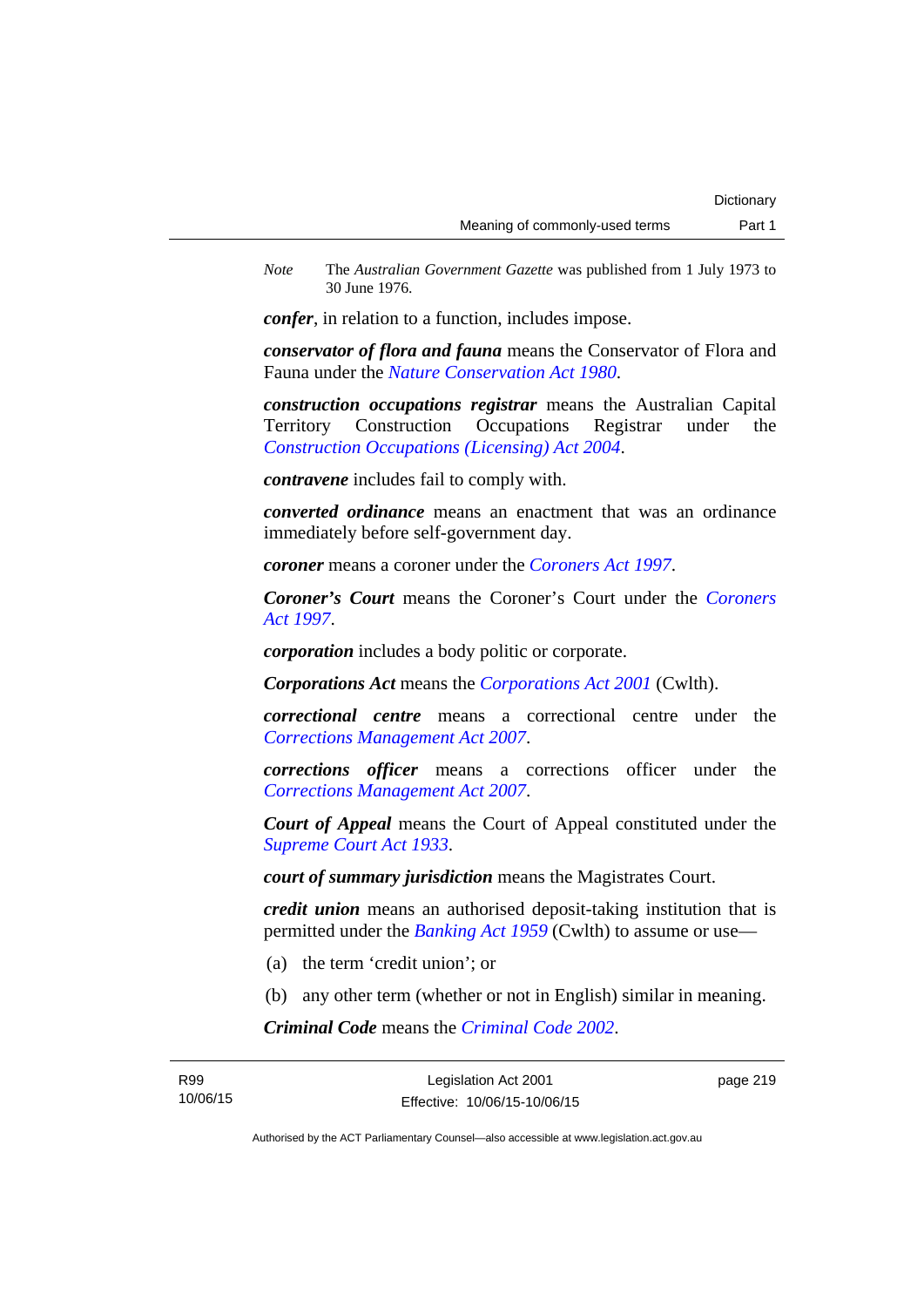*CrimTrac* means the CrimTrac agency established under the *[Public](http://www.comlaw.gov.au/Series/C2004A00538)  [Service Act 1999](http://www.comlaw.gov.au/Series/C2004A00538)* (Cwlth), section 65 (Establishment etc. of Executive Agencies).

*daily newspaper* means a daily newspaper circulating generally in the ACT.

*daylight* means the period in a day from sunrise to sunset.

*definition*—see section 130.

*dental prosthetist*—

- (a) means a person registered under the *[Health Practitioner](http://www.legislation.act.gov.au/a/db_39269/default.asp)  [Regulation National Law \(ACT\)](http://www.legislation.act.gov.au/a/db_39269/default.asp)* to practise the health profession of dental prosthetist (other than as a student); and
- (b) for an activity, includes a person mentioned in paragraph (a) holding limited or provisional registration, to the extent that the person is allowed to do the activity under the person's registration.

*dentist*—

- (a) means a person registered under the *[Health Practitioner](http://www.legislation.act.gov.au/a/db_39269/default.asp)  [Regulation National Law \(ACT\)](http://www.legislation.act.gov.au/a/db_39269/default.asp)* to practise the health profession of dentist (other than as a student); and
- (b) for an activity, includes a person mentioned in paragraph (a) holding limited or provisional registration, to the extent that the person is allowed to do the activity under the person's registration.

*Deputy Speaker* means the Deputy Presiding Officer of the Legislative Assembly.

*Note* The Deputy Presiding Officer is elected under the [Self-Government](http://www.comlaw.gov.au/Series/C2004A03699)  [Act](http://www.comlaw.gov.au/Series/C2004A03699). s 21 (2).

*designation*, of a position under the *[Public Sector Management](http://www.legislation.act.gov.au/a/1994-37)  [Act 1994](http://www.legislation.act.gov.au/a/1994-37)*, includes a designation given under that Act.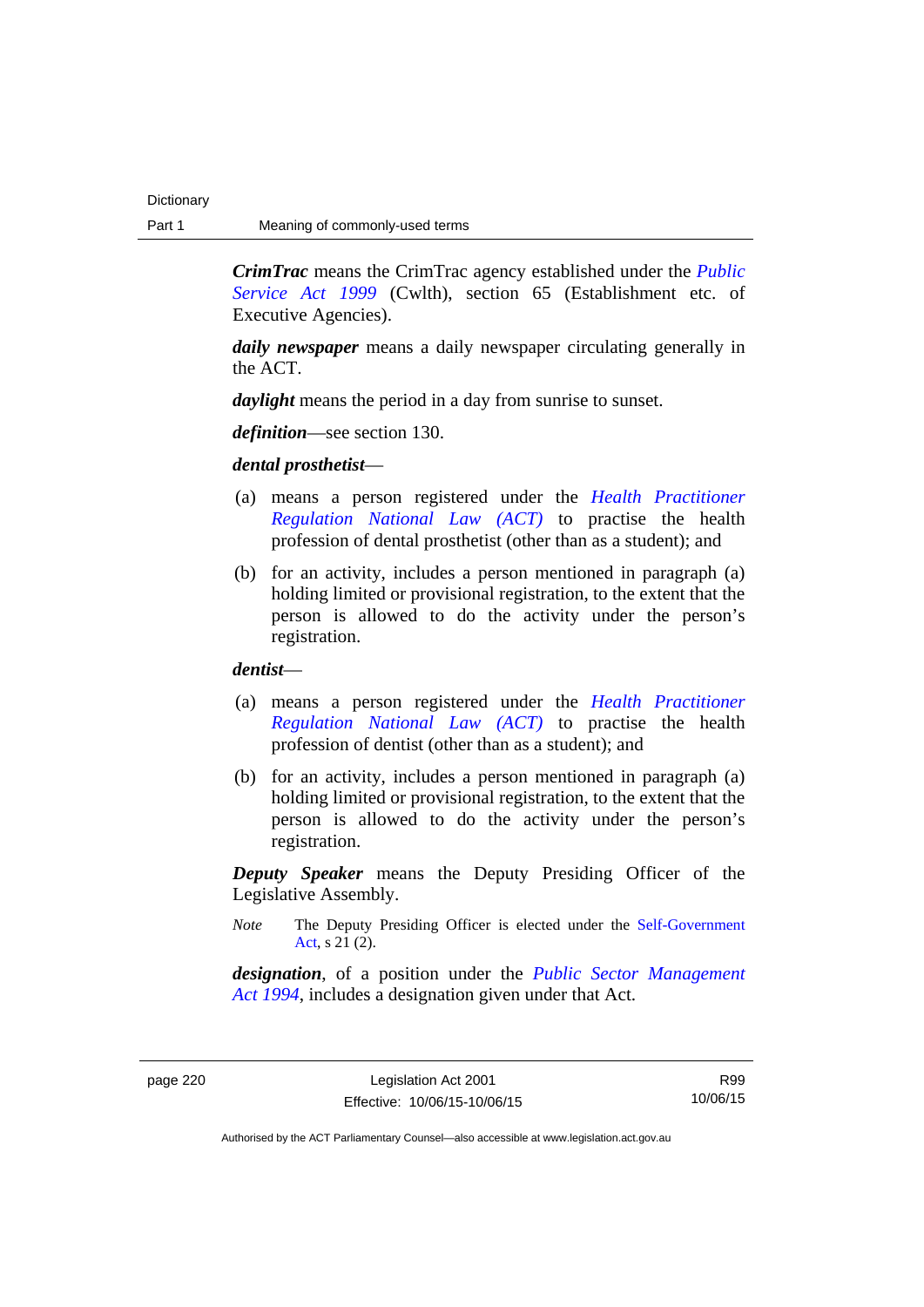*detention place*—see the *[Children and Young People Act 2008](http://www.legislation.act.gov.au/a/2008-19)*, section 142.

*director-general*—see section 163.

*director of public prosecutions* (or *DPP*) means the Director of Public Prosecutions under the *[Director of Public Prosecutions](http://www.legislation.act.gov.au/a/1990-22)  [Act 1990](http://www.legislation.act.gov.au/a/1990-22)*.

*disability and community services commissioner* means the Disability and Community Services Commissioner under the *[Human Rights Commission Act 2005](http://www.legislation.act.gov.au/a/2005-40)*.

*disallowable instrument*—see section 9.

*discrimination commissioner* means the Discrimination Commissioner under the *[Human Rights Commission Act 2005](http://www.legislation.act.gov.au/a/2005-40)*.

*doctor*—

- (a) means a person registered under the *[Health Practitioner](http://www.legislation.act.gov.au/a/db_39269/default.asp)  [Regulation National Law \(ACT\)](http://www.legislation.act.gov.au/a/db_39269/default.asp)* to practise in the medical profession (other than as a student); and
- (b) for an activity, includes a person mentioned in paragraph (a) holding limited or provisional registration, to the extent that the person is allowed to do the activity under the person's registration.

*document* means any record of information, and includes—

- (a) anything on which there is writing; or
- (b) anything on which there are figures, marks, numbers, perforations, symbols or anything else having a meaning for people qualified to interpret them; or
- (c) anything from which images, sounds, messages or writings can be produced or reproduced, whether with or without the aid of anything else; or
- (d) a drawing, map, photograph or plan.

page 221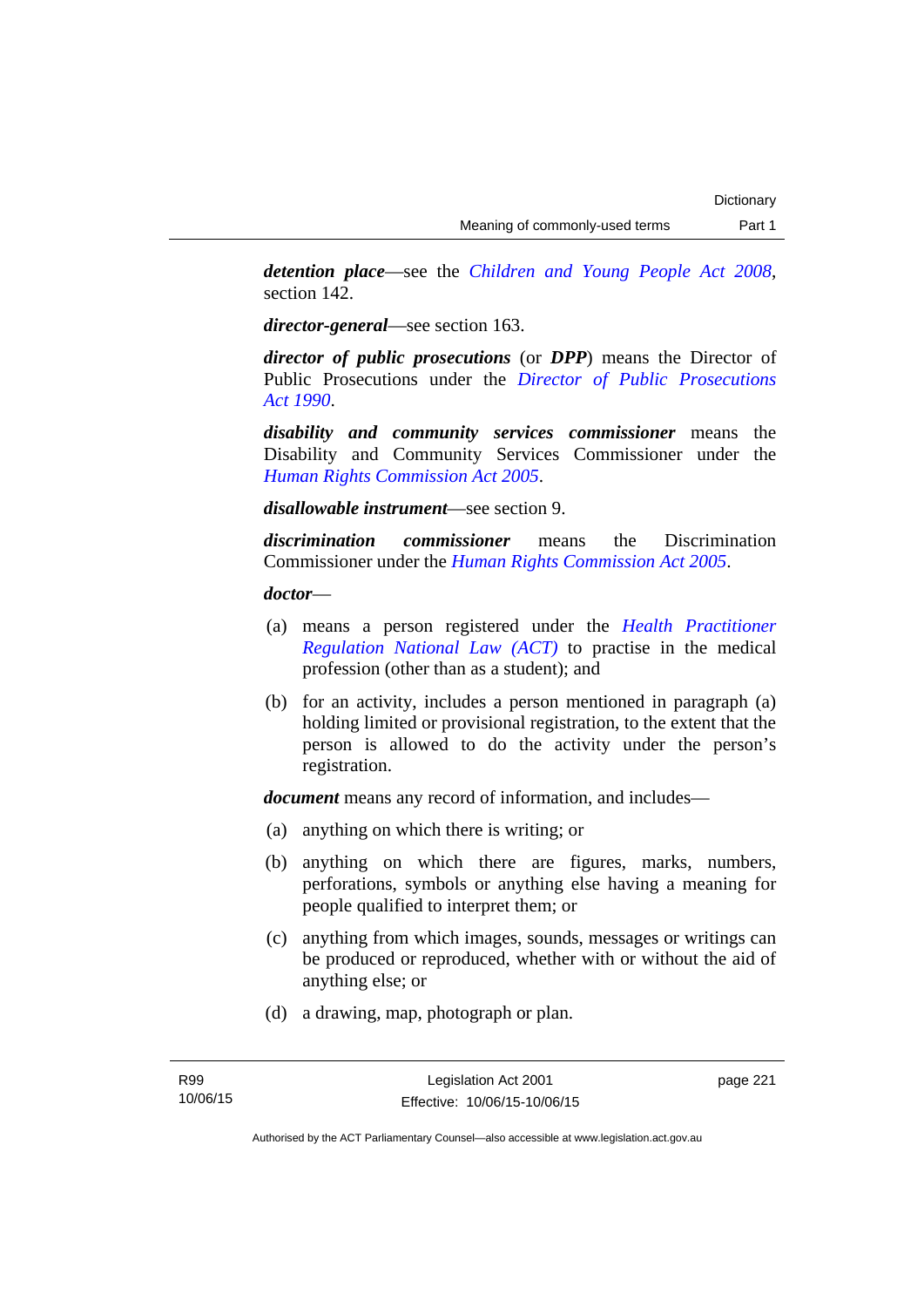*domestic partner*—see section 169 (1).

*domestic partnership*—see section 169 (2).

*DPP*—see *director of public prosecutions*.

*driver licence* means a driver licence under the *[Road Transport](http://www.legislation.act.gov.au/a/1999-78)  [\(Driver Licensing\) Act 1999](http://www.legislation.act.gov.au/a/1999-78)*.

*Note Driver licence* is defined in that Act, dictionary to mean a driver licence of any kind issued under that Act (see also def *Australian driver licence*).

*electoral commission* means the Australian Capital Territory Electoral Commission established under the *[Electoral Act 1992](http://www.legislation.act.gov.au/a/1992-71)*.

*electoral commissioner* means the Electoral Commissioner under the *[Electoral Act 1992](http://www.legislation.act.gov.au/a/1992-71)*.

*emergency service* means the ambulance service, fire and rescue, the rural fire service or the SES.

*emergency services commissioner* means the ACT Emergency Services Commissioner under the *[Emergencies Act 2004](http://www.legislation.act.gov.au/a/2004-28)*.

*enactment*, of an Act—see section 29 (References to *enactment* or *passing* of Acts).

### *enrolled nurse*—

- (a) means a person registered under the *[Health Practitioner](http://www.legislation.act.gov.au/a/db_39269/default.asp)  [Regulation National Law \(ACT\)](http://www.legislation.act.gov.au/a/db_39269/default.asp)*—
	- (i) to practise in the nursing and midwifery profession (other than as a student); and
	- (ii) in the enrolled nurses (division 2) division; and
- (b) for an activity, includes a person mentioned in paragraph (a) holding limited or provisional registration, to the extent that the person is allowed to do the activity under the person's registration.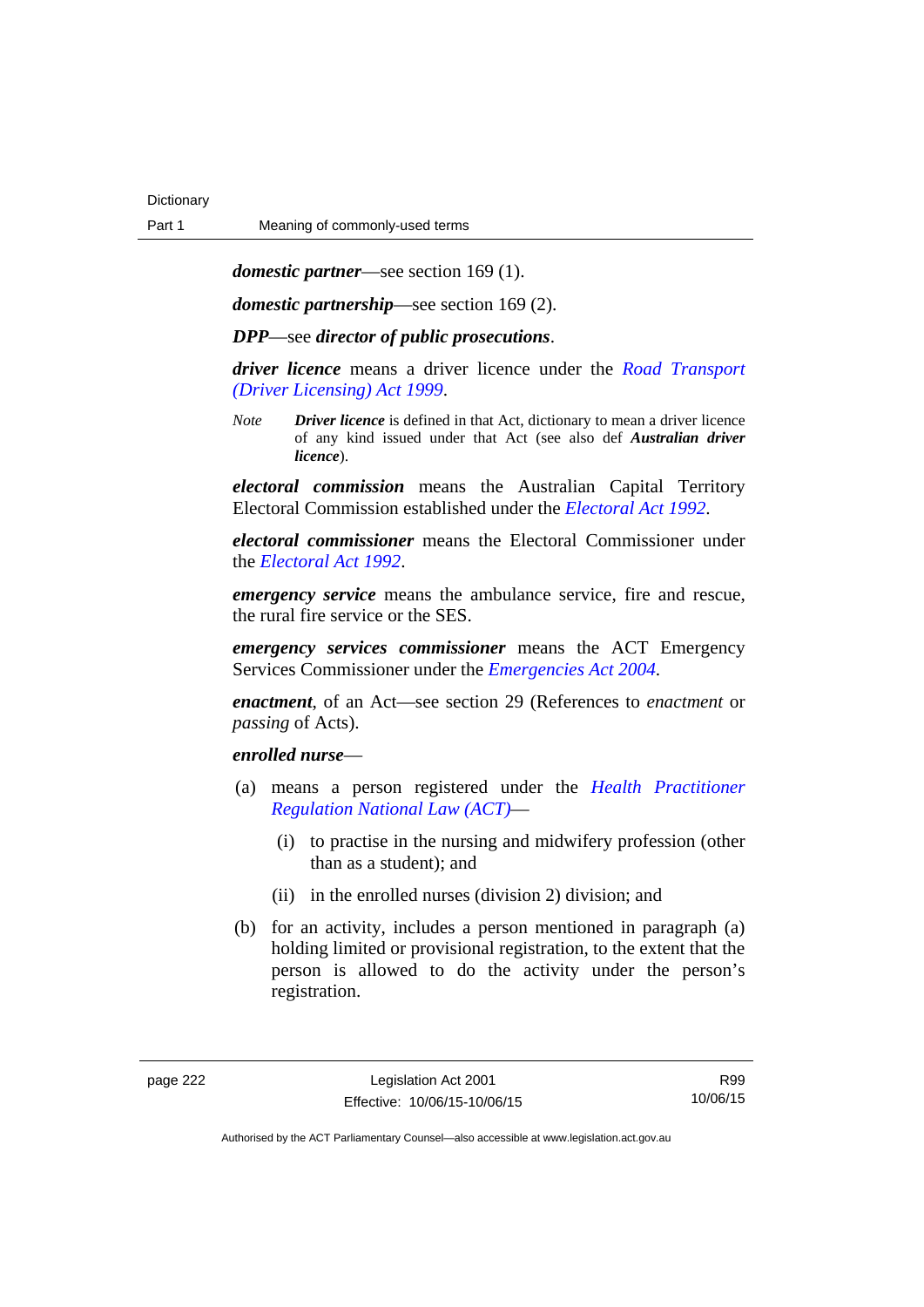*entity* includes an unincorporated body and a person (including a person occupying a position).

*environment protection authority* means the Environment Protection Authority established under the *[Environment Protection](http://www.legislation.act.gov.au/a/1997-92)  [Act 1997](http://www.legislation.act.gov.au/a/1997-92)*.

*establish* includes constitute and continue in existence.

*estate* includes any charge, claim, demand, easement, encumbrance, lien, right and title, whether at law or in equity.

*Executive* means the Australian Capital Territory Executive.

*Note* The Executive is established by the [Self-Government Act](http://www.comlaw.gov.au/Series/C2004A03699), s 36.

*exercise* a function includes perform the function.

*expire* includes lapse or otherwise cease to have effect.

*external territory* means a Commonwealth territory, other than an internal territory.

*fail* includes refuse.

*Federal Court* means the Federal Court of Australia.

*file* includes lodge.

*financial year* means a period of 12 months beginning on 1 July.

*fire and rescue* means ACT Fire and Rescue established under the *[Emergencies Act 2004](http://www.legislation.act.gov.au/a/2004-28)*.

*for*, in relation to an Act or statutory instrument, includes for the purposes of the Act or statutory instrument.

*Note* Under s 7 (3) and s 13 (3) a reference to an Act or statutory instrument includes a reference to a provision of an Act or statutory instrument.

*foreign country* means a country (whether or not an independent sovereign country) outside Australia and the external territories, and includes a state, province or other part of such a country.

R99 10/06/15 page 223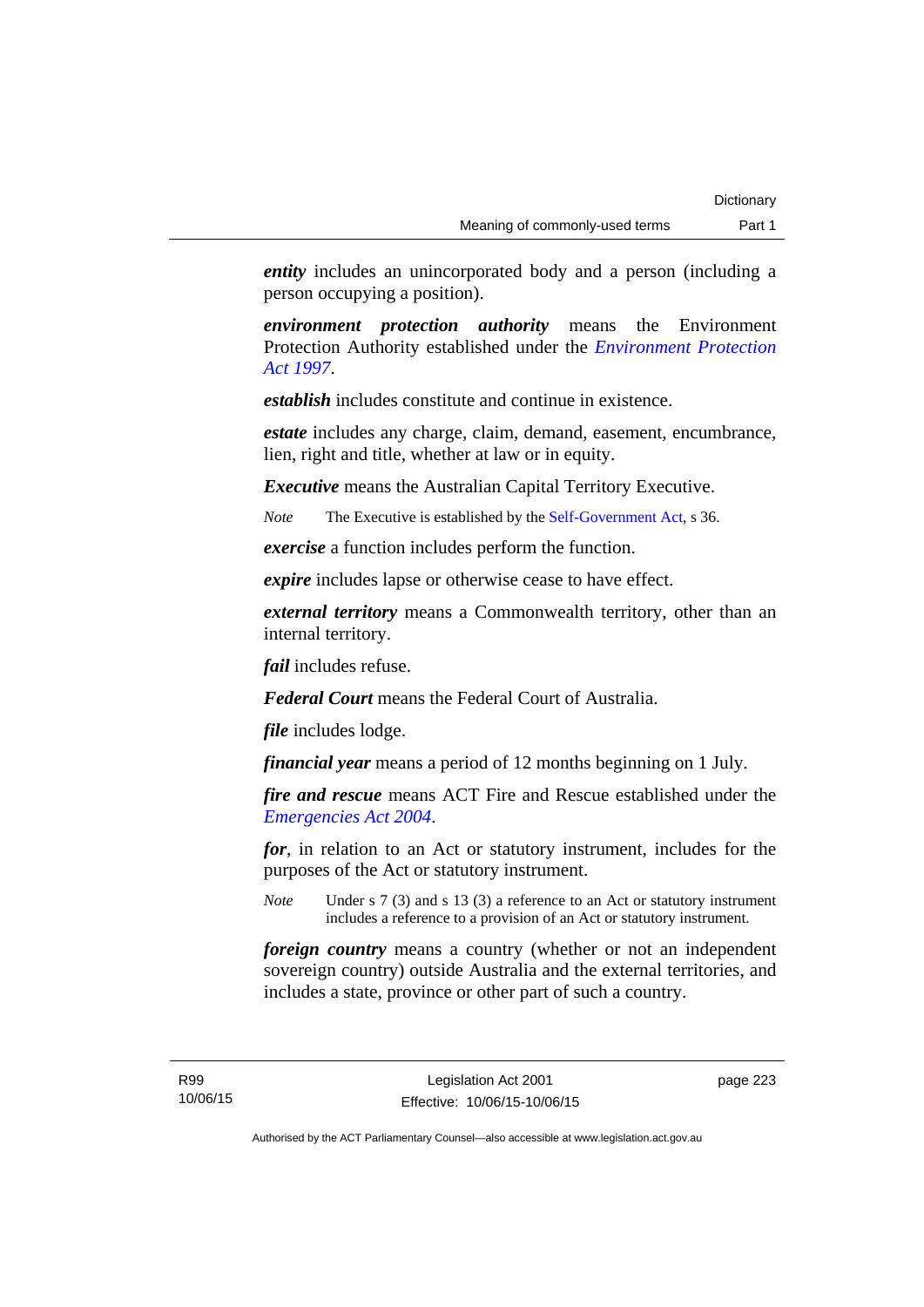*former NSW Act* means an Act corresponding to a NSW Act mentioned in schedule 1.

- *Note 1* The *[Crimes Act 1900](http://www.legislation.act.gov.au/a/1900-40)* is taken to have been enacted by the Legislative Assembly because of the *[Crimes Legislation \(Status and Citation\)](http://www.legislation.act.gov.au/a/1992-6)  [Act 1992](http://www.legislation.act.gov.au/a/1992-6)*. The 1992 Act was repealed by the *[Law Reform](http://www.legislation.act.gov.au/a/1999-66)  [\(Miscellaneous Provisions\) Act 1999](http://www.legislation.act.gov.au/a/1999-66)*, but its previous operation was saved (see s  $5(2)$ ).
- *Note 2* The other former NSW Acts are taken to have been enacted by the Legislative Assembly because of the *[Interpretation Act 1967](http://www.legislation.act.gov.au/a/1967-48)*, s 65. Section 65 has expired, but its previous operation was saved (see s 65 (3)).

*former UK Act* means an Act corresponding to a UK Act mentioned in schedule 1.

*Note* Former UK Acts are also taken to have been enacted by the Legislative Assembly because of the *[Interpretation Act 1967](http://www.legislation.act.gov.au/a/1967-48)*, s 65. Section 65 has expired, but its previous operation was saved (see s 65 (3)).

*found guilty*, of an offence, includes—

- (a) having an order made for the offence under the *[Crimes](http://www.legislation.act.gov.au/a/2005-58)  [\(Sentencing\) Act 2005](http://www.legislation.act.gov.au/a/2005-58)*, section 17 (Non-conviction orders general); and
- (b) having the offence taken into account under the *[Crimes](http://www.legislation.act.gov.au/a/2005-58)  [\(Sentencing\) Act 2005](http://www.legislation.act.gov.au/a/2005-58)*, section 57 (Outstanding additional offences taken into account in sentencing).

*function* includes authority, duty and power.

*gambling and racing commission* means the Gambling and Racing Commission established under the *[Gambling and Racing Control](http://www.legislation.act.gov.au/a/1999-46)  [Act 1999](http://www.legislation.act.gov.au/a/1999-46)*.

*gazette* means—

- (a) the Australian Capital Territory Gazette; or
- (b) for a notice or other information that must or may be notified or published in the gazette under the *[Public Sector](http://www.legislation.act.gov.au/a/1994-37)*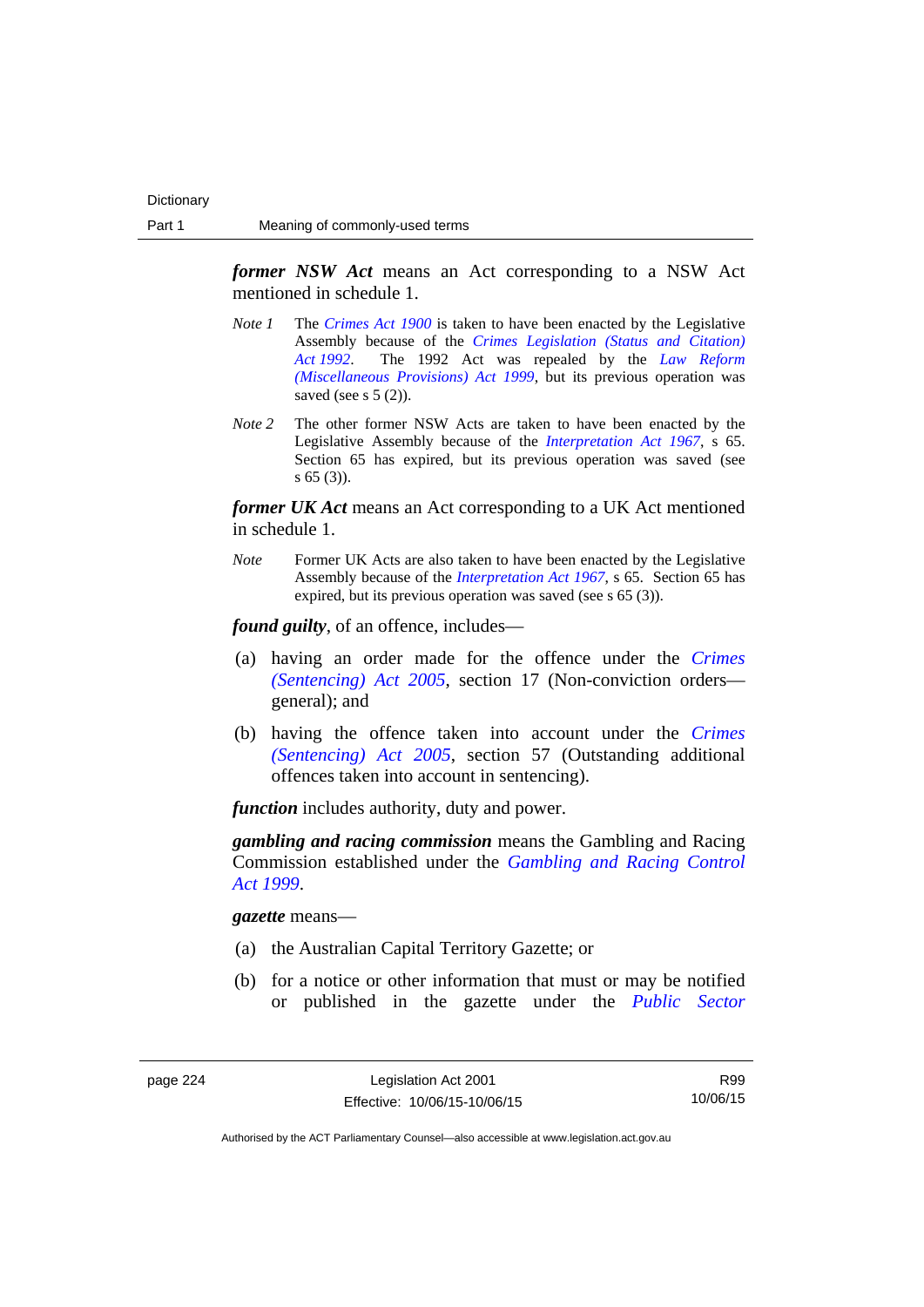*Management Act 1994*—an internet site approved by the commissioner for public administration.

*give*, in relation to a function, includes impose.

*government printer* includes anyone printing for or by the authority of the Executive.

*government solicitor* means the Government Solicitor for the Territory under the *[Law Officers Act 2011](http://www.legislation.act.gov.au/a/2011-30)*.

*Governor* means—

- (a) for a State (other than the Northern Territory)—the Governor of the State, and includes a person administering the Government of the State; or
- (b) for the Northern Territory—the Administrator of the Northern Territory, and includes a person administering the Government of the Northern Territory.

*Governor-General* means the Governor-General of the Commonwealth, and includes a person administering the Government of the Commonwealth.

*GST*—see the *[A New Tax System \(Goods and Services Tax\)](http://www.comlaw.gov.au/Series/C2004A00446)  [Act 1999](http://www.comlaw.gov.au/Series/C2004A00446)* (Cwlth), dictionary.

*health practitioner* means a person registered under the *[Health](http://www.legislation.act.gov.au/a/db_39269/default.asp)  [Practitioner Regulation National Law \(ACT\)](http://www.legislation.act.gov.au/a/db_39269/default.asp)* to practise a health profession (other than as a student).

*Health Practitioner Regulation National Law (ACT)* means the provisions applying because of the *[Health Practitioner Regulation](http://www.legislation.act.gov.au/a/2010-10)  [National Law \(ACT\) Act 2010](http://www.legislation.act.gov.au/a/2010-10)*, section 6 (Application of Health Practitioner Regulation National Law).

*health services commissioner* means the Health Services Commissioner under the *[Human Rights Commission Act 2005](http://www.legislation.act.gov.au/a/2005-40)*.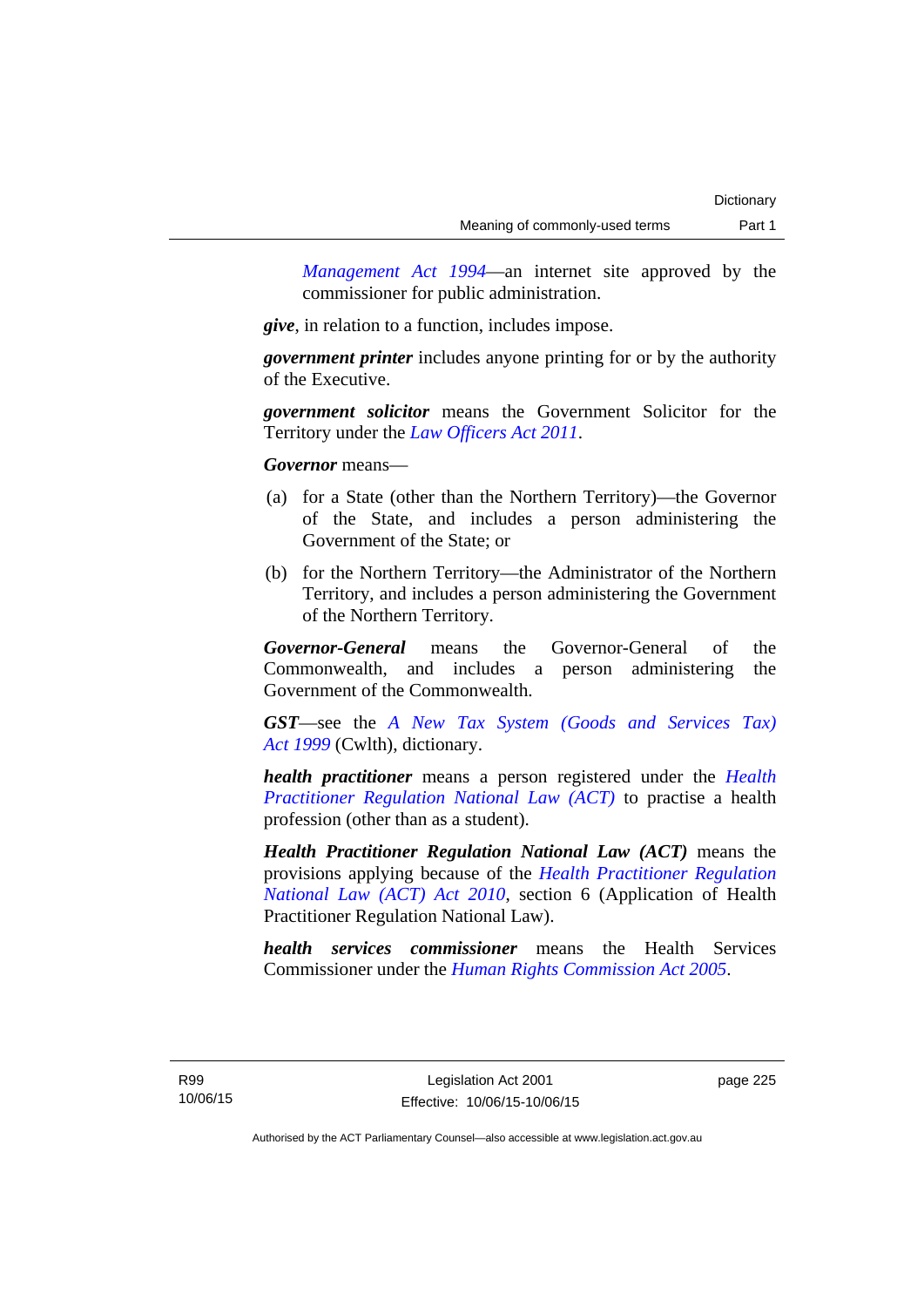| Dictionary |                                |
|------------|--------------------------------|
| Part 1     | Meaning of commonly-used terms |

*Heavy Vehicle National Law (ACT)* means the provisions applying in the ACT because of the *[Heavy Vehicle National Law \(ACT\)](http://www.legislation.act.gov.au/a/2013-51/default.asp)  [Act 2013](http://www.legislation.act.gov.au/a/2013-51/default.asp)*, section 7 (Application of Heavy Vehicle National Law).

*heritage council* means the Australian Capital Territory Heritage Council under the *[Heritage Act 2004](http://www.legislation.act.gov.au/a/2004-57)*.

*heritage register* means the heritage register under the *[Heritage](http://www.legislation.act.gov.au/a/2004-57)  [Act 2004](http://www.legislation.act.gov.au/a/2004-57)*.

*High Court* means the High Court of Australia.

*Note* The High Court is established by the Commonwealth Constitution, s 71 and provided for under the *[High Court of Australia Act 1979](http://www.comlaw.gov.au/Series/C2004A02147)* (Cwlth).

*home address*, for an individual, means the address of the place where the individual usually lives.

*housing commissioner* means the Commissioner for Social Housing under the *[Housing Assistance Act 2007](http://www.legislation.act.gov.au/a/2007-8)*.

*human rights commission* means the Human Rights Commission established under the *[Human Rights Commission Act 2005](http://www.legislation.act.gov.au/a/2005-40)*.

*human rights commissioner* means the Human Rights Commissioner under the *[Human Rights Commission Act 2005](http://www.legislation.act.gov.au/a/2005-40)*.

*Imperial Act* means an Act of the United Kingdom Parliament.

*independent competition and regulatory commission* means the Independent Competition and Regulatory Commission for the Australian Capital Territory established under the *[Independent](http://www.legislation.act.gov.au/a/1997-77)  [Competition and Regulatory Commission Act 1997](http://www.legislation.act.gov.au/a/1997-77)*.

*indictable offence*—see section 190.

*indictment* includes information.

*individual* means a natural person.

*Industrial Court* means the Industrial Court under the *[Magistrates](http://www.legislation.act.gov.au/a/1930-21)  [Court Act 1930](http://www.legislation.act.gov.au/a/1930-21)*, section 291P.

R99 10/06/15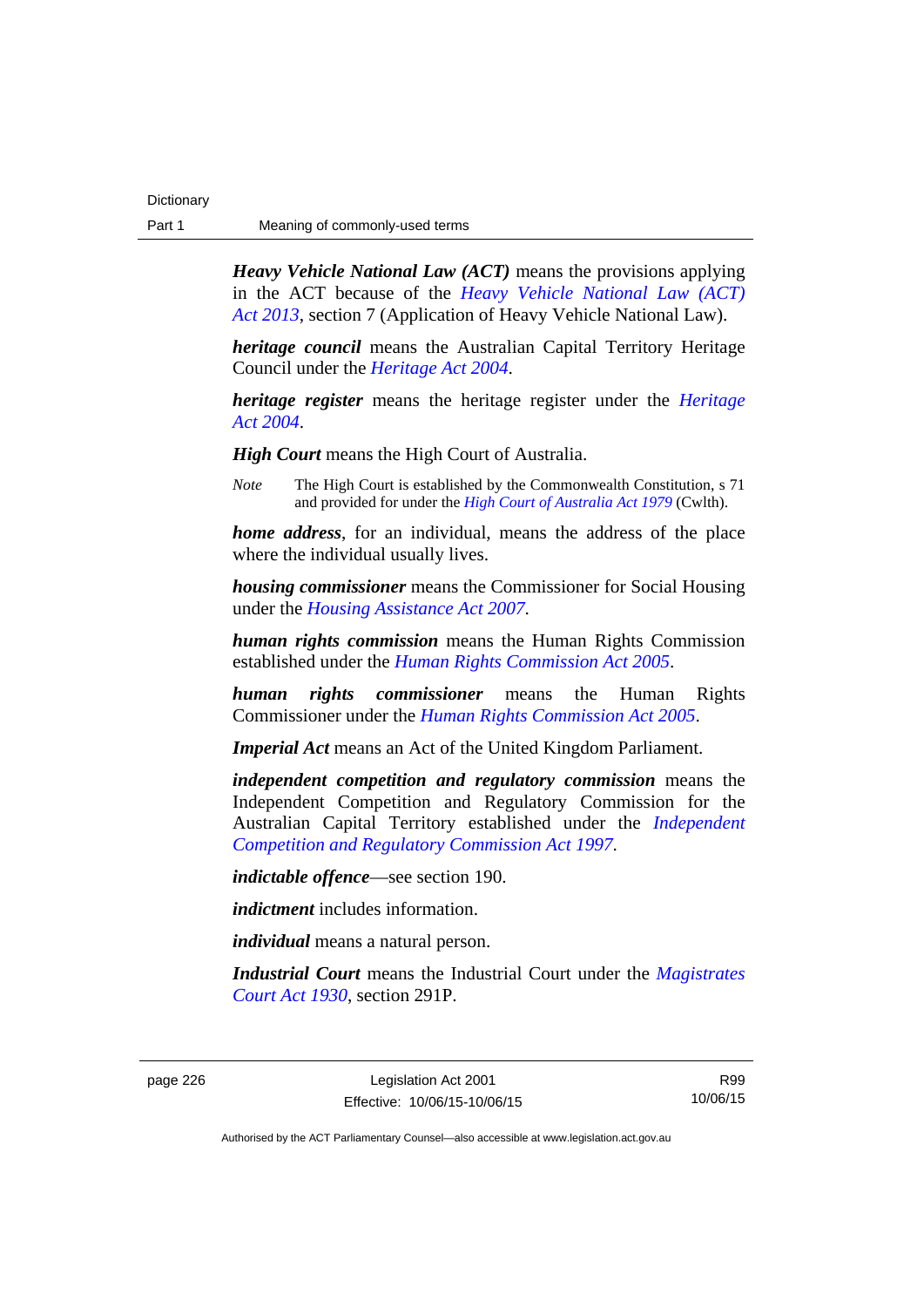*information privacy commissioner* means the Information Privacy Commissioner appointed under the *[Information Privacy Act 2014](http://www.legislation.act.gov.au/a/2014-24/default.asp)*, section 26.

*infringement notice* includes an infringement notice under the *[Magistrates Court Act 1930](http://www.legislation.act.gov.au/a/1930-21)* or the *[Road Transport \(General\)](http://www.legislation.act.gov.au/a/1999-77)  [Act 1999](http://www.legislation.act.gov.au/a/1999-77)*.

*in relation to* includes the following:

- (a) in respect of;
- (b) with respect to;
- (c) in connection with;
- (d) in regard to;
- (e) with reference to;
- (f) relating to;
- (g) for or with respect to.

*institute of technology* means the Canberra Institute of Technology under the *[Canberra Institute of Technology Act 1987](http://www.legislation.act.gov.au/a/1987-71)*.

*instrument*—see section 14.

*interest*, in relation to land or other property, means—

- (a) a legal or equitable estate in the land or other property; or
- (b) a right, power or privilege over, or in relation to, the land or other property.

*internal territory* means the Australian Capital Territory, the Jervis Bay Territory or the Northern Territory.

*intersex person*—see section 169B.

page 227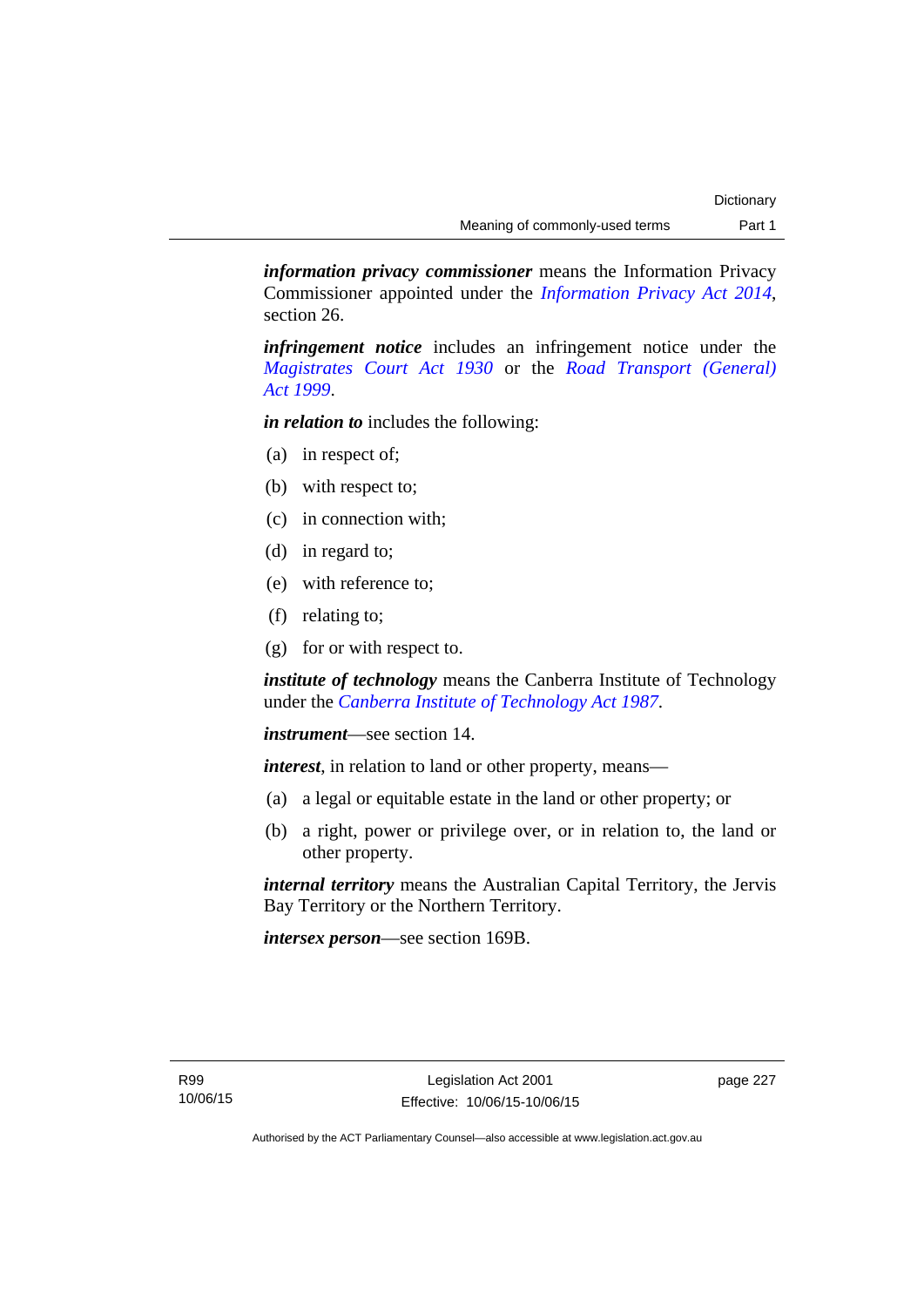*Jervis Bay Territory* means the Territory accepted by the Commonwealth under the *[Jervis Bay Territory Acceptance Act 1915](http://www.comlaw.gov.au/Series/C2004A07489)* (Cwlth).

*Note* The Jervis Bay Territory is described in the agreement set out in that Act, sch.

*judge* means a resident judge, additional judge or acting judge under the *[Supreme Court Act 1933](http://www.legislation.act.gov.au/a/1933-34)*.

*Lake Burley Griffin* means Lake Burley Griffin as defined in the *[Lakes Act 1976](http://www.legislation.act.gov.au/a/1976-65)*.

*Lake Ginninderra* means Lake Ginninderra as defined in the *[Lakes](http://www.legislation.act.gov.au/a/1976-65)  [Act 1976](http://www.legislation.act.gov.au/a/1976-65)*.

*land* includes messuages, tenements and hereditaments, corporeal or incorporeal, of any tenure or description, whatever the interest in the land.

*Note* A number of the terms mentioned in the definition of *land* have a technical meaning at law. A *messuage* is a house together with its gardens, orchards and outbuildings. The term *tenement* signifies land capable of being held in freehold. *Hereditament* refers to real property that can be inherited. Hereditaments may be *corporeal*, that is, tangible things such as lands and buildings, or *incorporeal*, that is, intangible rights attaching to land such as rents, easements, tithes and profits a prendre. (Profits a prendre are the right to take some product of, or part of the soil from, the land of someone else.)

*land development agency* means the Land Development Agency established under the *[Planning and Development Act 2007](http://www.legislation.act.gov.au/a/2007-24)*.

*law*, of the Territory, means—

- (a) an Act; or
- (b) a subordinate law; or
- (c) any other statutory instrument of a legislative nature; or
- (d) the common law.

*lawyer* means a legal practitioner.

page 228 Legislation Act 2001 Effective: 10/06/15-10/06/15

R99 10/06/15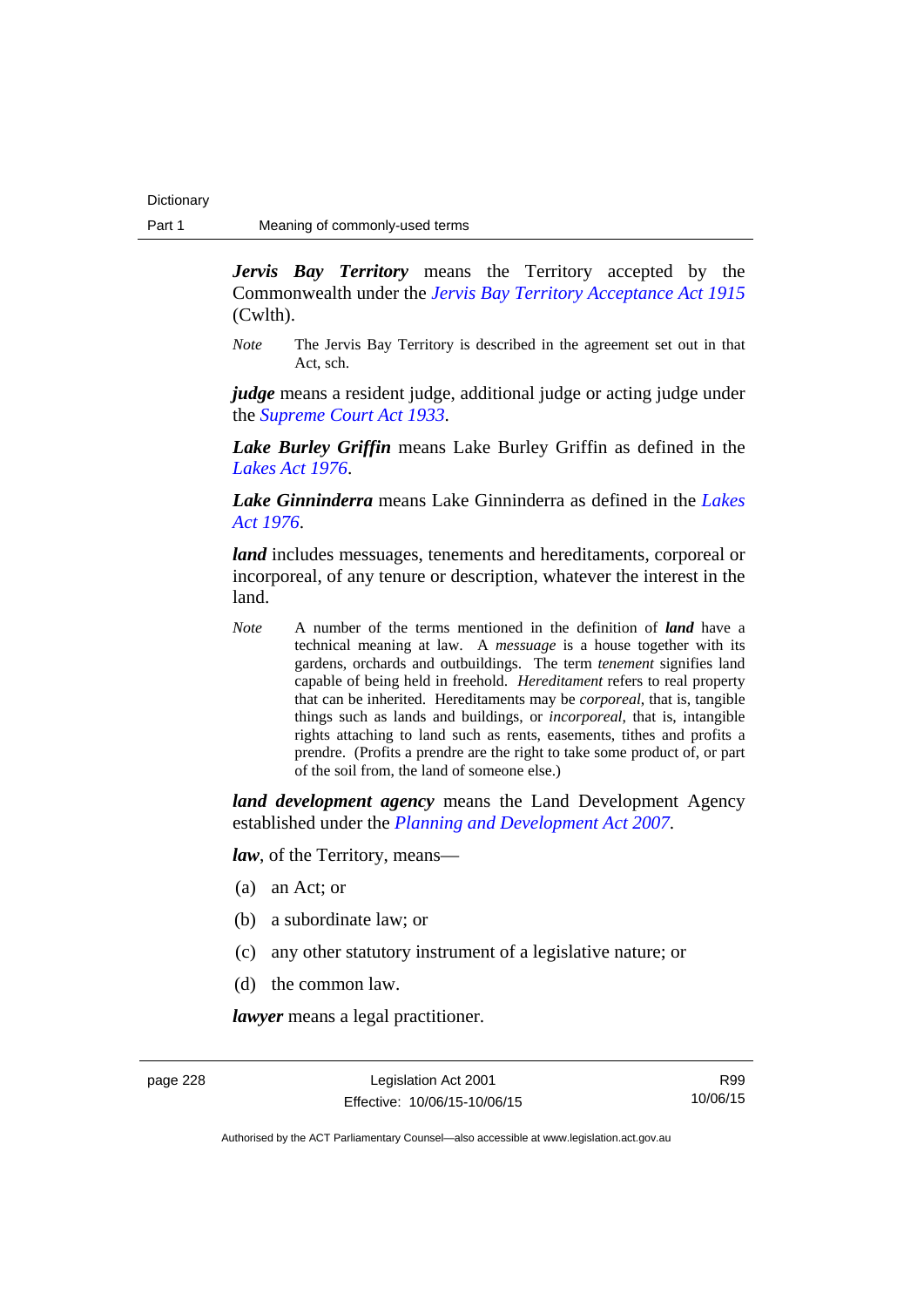*legal aid commission* means the Legal Aid Commission (A.C.T.) established under the *[Legal Aid Act 1977](http://www.legislation.act.gov.au/a/1977-31)*.

*legal practitioner* means a person who is admitted to the legal profession under the *[Legal Profession Act 2006](http://www.legislation.act.gov.au/a/2006-25)* or a law that is a corresponding law for that Act.

*Legislation Act* means the *[Legislation Act 2001](http://www.legislation.act.gov.au/a/2001-14)*.

*Legislative Assembly* means the Legislative Assembly for the Australian Capital Territory.

*Note* The Assembly is established by the [Self-Government Act](http://www.comlaw.gov.au/Series/C2004A03699), s 8 (1).

*legislative instrument*—see section 12.

*liability* means any liability or obligation (whether liquidated or unliquidated, certain or contingent, or accrued or accruing).

*magistrate* means a Magistrate under the *[Magistrates Court](http://www.legislation.act.gov.au/a/1930-21)  [Act 1930](http://www.legislation.act.gov.au/a/1930-21)*.

*Magistrates Court* means the Magistrates Court established under the *[Magistrates Court Act 1930](http://www.legislation.act.gov.au/a/1930-21)*.

*make* an instrument includes issue and grant the instrument.

*making*, of a statutory instrument, means the signing, sealing, approval or other endorsement of the instrument by the entity authorised or required to make it.

*may*—see section 146.

*medical practitioner* means a doctor.

*midnight*, in relation to a particular day, means the time when the day ends.

### *midwife*—

 (a) means a person registered under the *[Health Practitioner](http://www.legislation.act.gov.au/a/db_39269/default.asp)  [Regulation National Law \(ACT\)](http://www.legislation.act.gov.au/a/db_39269/default.asp)* to practise in the nursing and midwifery profession as a midwife (other than as a student); and

page 229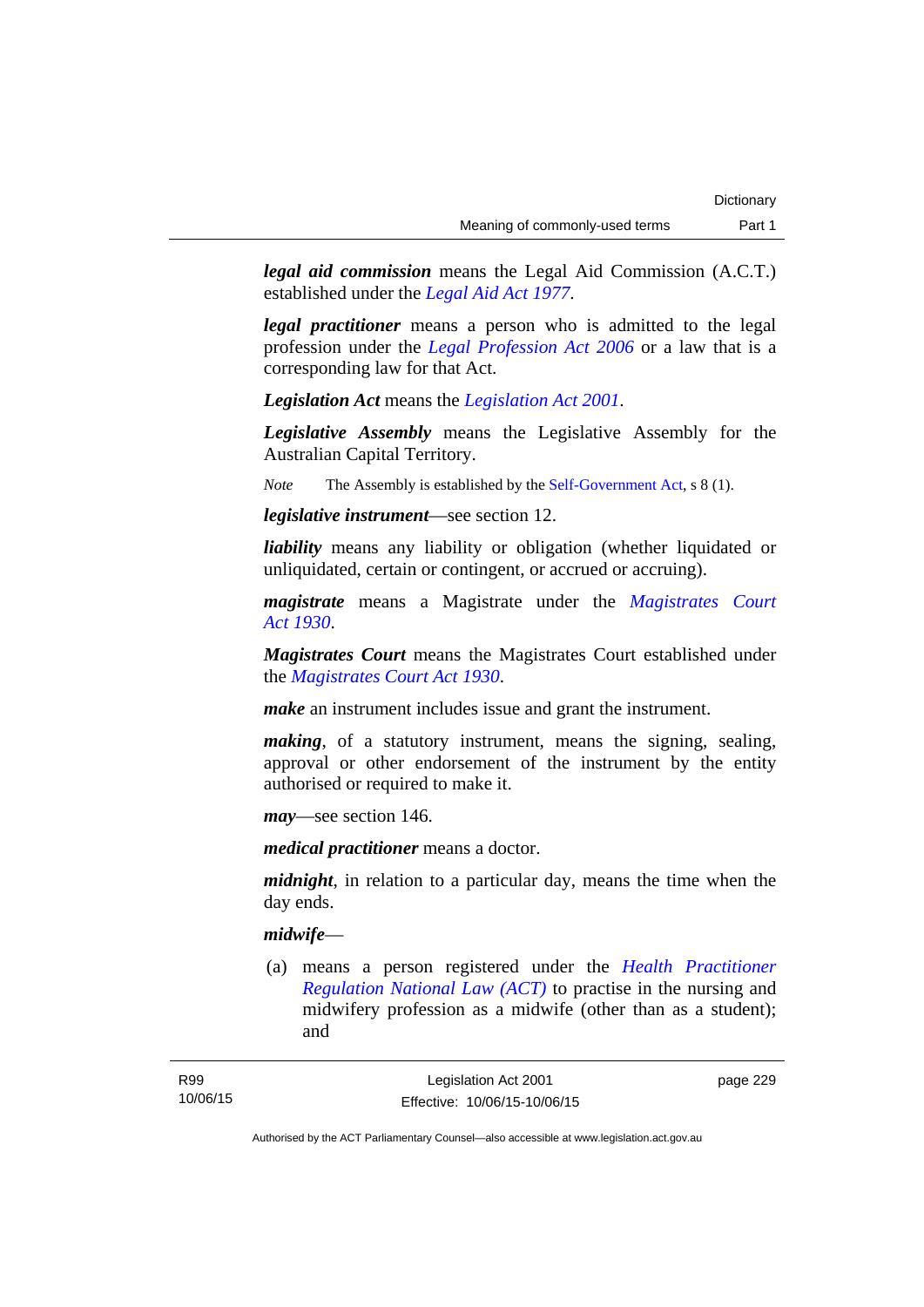| Dictionary |                                |
|------------|--------------------------------|
| Part 1     | Meaning of commonly-used terms |

 (b) for an activity, includes a person mentioned in paragraph (a) holding limited or provisional registration, to the extent that the person is allowed to do the activity under the person's registration.

*Minister*—see section 162.

*modification* includes modification by alteration, omission, substitution and addition.

*month* means a period beginning at the start of any day of one of the calendar months and ending—

- (a) immediately before the start of the corresponding day of the next calendar month; or
- (b) if there is no such corresponding day—at the end of the next calendar month.

### **Examples**

- 1 The period beginning at the start of 8 May 2014 and ending at midnight on 7 June 2014 is a month.
- 2 The period beginning at the start of 30 January 2014 and ending at midnight on 28 February 2014 is a month. The month ends on the last day of February because in that year, February does not have a day corresponding to 29 January (because 2014 is not a leap year). If the period began at the start of 30 January 2016 (ie a leap year), the month would end at midnight on 29 February 2016.
- *Note* An example is part of the Act, is not exhaustive and may extend, but does not limit, the meaning of the provision in which it appears (see [Legislation Act,](http://www.legislation.act.gov.au/a/2001-14) s 126 and s 132).
- *must*—see section 146.

#### *name* includes—

- (a) for an Act—the Act's short title; and
- (b) for an instrument—the instrument's citation; and
- (c) for a position—the position's title or designation.

R99 10/06/15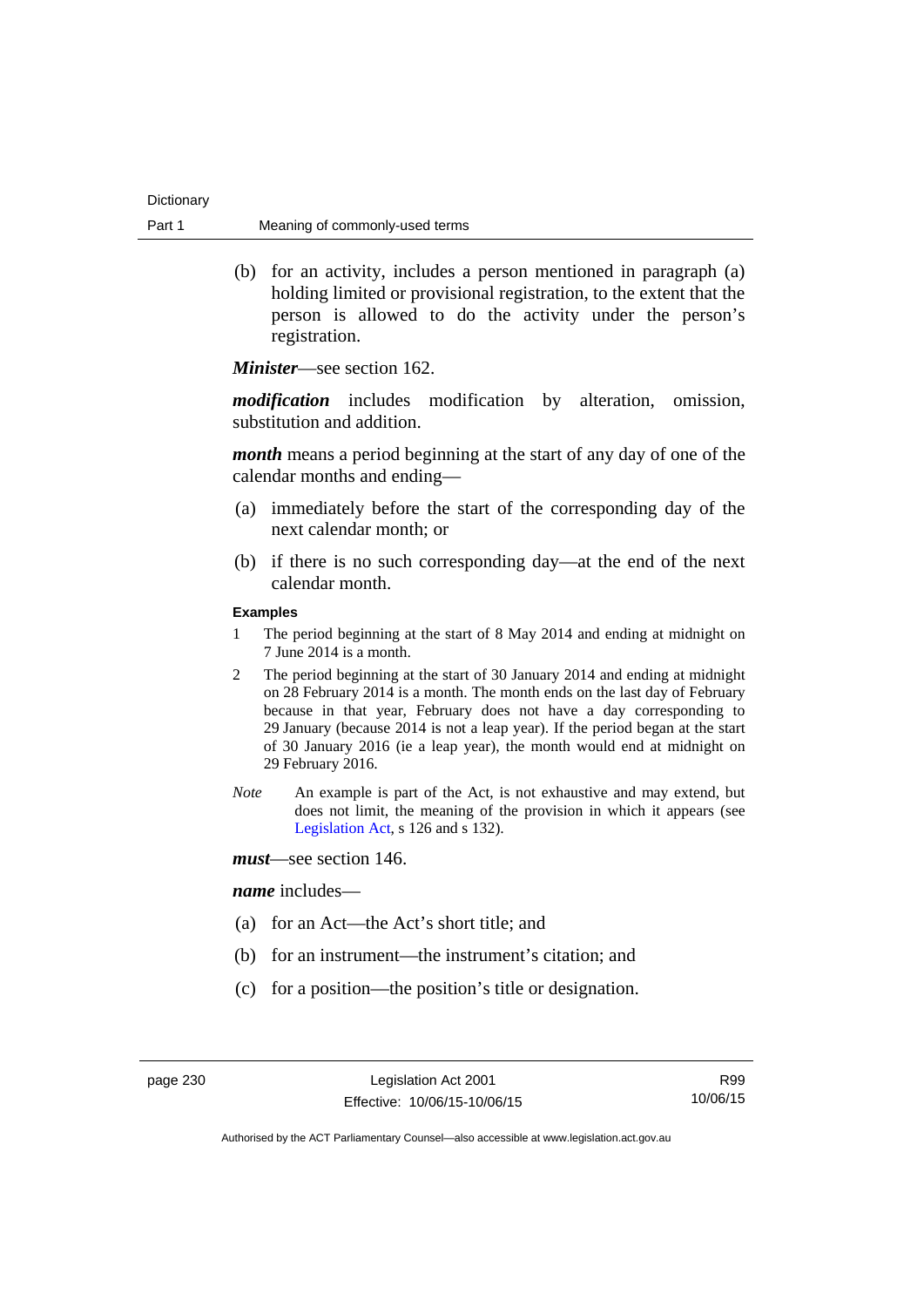*national capital authority* means the National Capital Authority established under the *[Australian Capital Territory \(Planning and](http://www.comlaw.gov.au/Series/C2004A03701)  [Land Management\) Act 1988](http://www.comlaw.gov.au/Series/C2004A03701)* (Cwlth).

*national capital plan* means the National Capital Plan under the *[Australian Capital Territory \(Planning and Land Management\) Act](http://www.comlaw.gov.au/Series/C2004A03701)  [1988](http://www.comlaw.gov.au/Series/C2004A03701)* (Cwlth).

*National Credit Code*—see the *[National Consumer Credit](http://www.comlaw.gov.au/Series/C2009A00134)  [Protection Act 2009](http://www.comlaw.gov.au/Series/C2009A00134)* (Cwlth), section 5.

*National Electricity (ACT) Law* means the provisions applying in the ACT because of the *[Electricity \(National Scheme\) Act 1997](http://www.legislation.act.gov.au/a/1997-79)*, section 5 (Application in ACT of National Electricity Law).

*National Electricity (ACT) Regulation* means the provisions applying because of the *[Electricity \(National Scheme\) Act 1997](http://www.legislation.act.gov.au/a/1997-79)*, section 6 (Application of regulations under National Electricity Law).

*National Energy Retail Law (ACT)* means the provisions applying because of the *[National Energy Retail Law \(ACT\) Act 2012](http://www.legislation.act.gov.au/a/2012-31)*, section 6 (Application of National Energy Retail Law).

*National Energy Retail Regulation (ACT)* means the provisions applying because of the *[National Energy Retail Law \(ACT\)](http://www.legislation.act.gov.au/a/2012-31)  [Act 2012](http://www.legislation.act.gov.au/a/2012-31)*, section 7 (Application of regulations under National Energy Retail Law).

*National Gas (ACT) Law* means the provisions applying because of the *[National Gas \(ACT\) Act 2008](http://www.legislation.act.gov.au/a/2008-15)*, section 8 (Application in the ACT of National Gas Law).

*National Gas (ACT) Regulation* means the provisions applying because of the *[National Gas \(ACT\) Act 2008](http://www.legislation.act.gov.au/a/2008-15)*, section 9 (Application in the ACT of regulations under National Gas Law).

page 231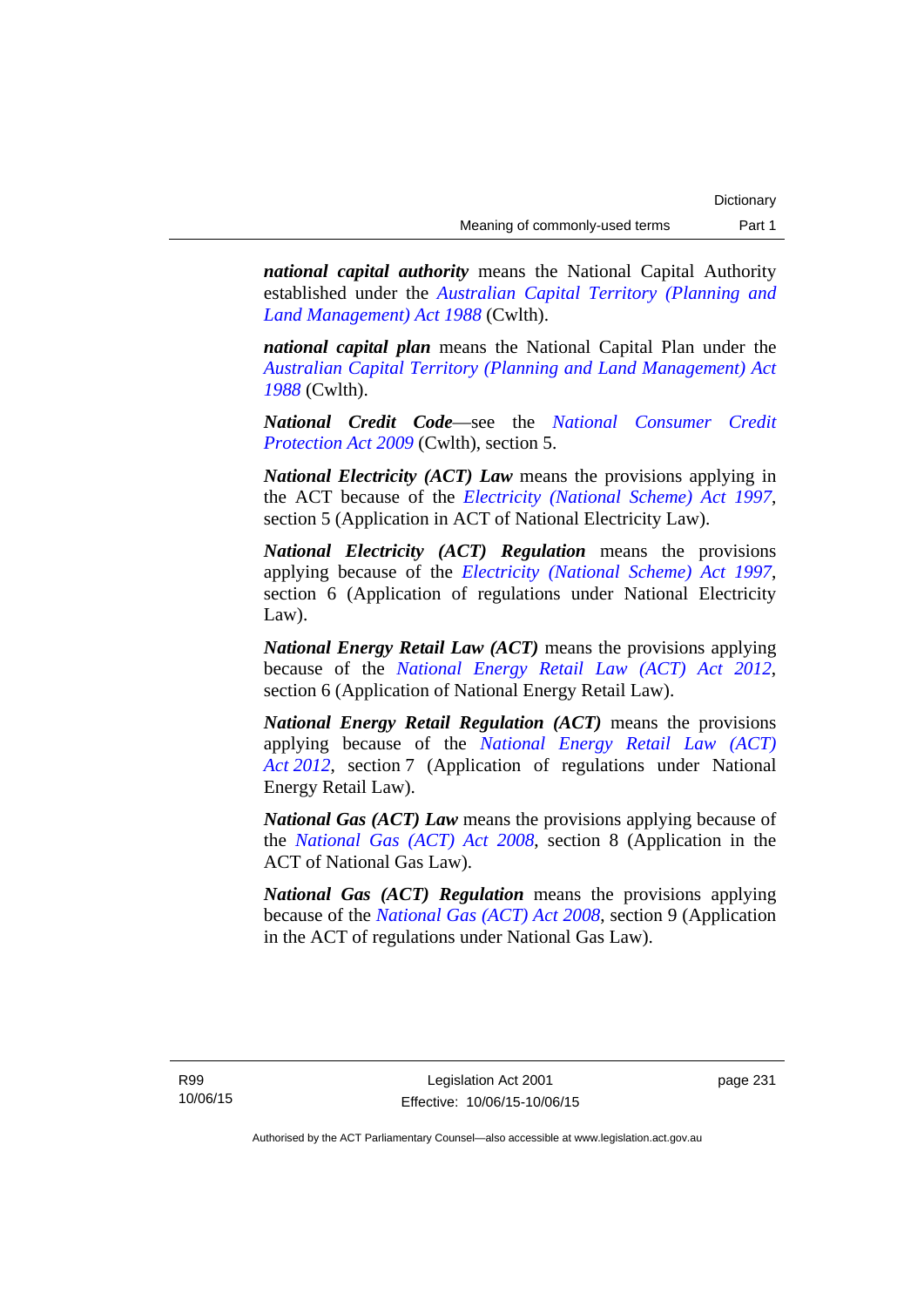*national land* means National Land under the *[Australian Capital](http://www.comlaw.gov.au/Series/C2004A03701)  [Territory \(Planning and Land Management\) Act 1988](http://www.comlaw.gov.au/Series/C2004A03701)* (Cwlth).

*Note* If an area of land in the ACT is, or is intended to be, used by or on behalf of the Commonwealth, it may be declared National Land under the *[Australian Capital Territory \(Planning and Land Management\) Act](http://www.comlaw.gov.au/Series/C2004A03701)  [1988](http://www.comlaw.gov.au/Series/C2004A03701)* (Cwlth), s 27.

*night* means the period between sunset on one day and sunrise on the next day.

*Northern Territory* means the Northern Territory of Australia.

*notifiable instrument*—see section 10.

### *notification*—

- (a) of an Act—see section 30; and
- (b) of a legislative instrument—see section 63.

*notification day*, for an Act or statutory instrument, means the day the Act or instrument is notified.

*NSW Act* means an Act of the New South Wales Parliament.

*NSW correctional centre* means a correctional centre (however described) under the *[Crimes \(Administration of Sentences\) Act 1999](http://www.legislation.nsw.gov.au/maintop/view/inforce/act+93+1999+cd+0+N)* (NSW).

*number* means—

- (a) a number expressed in figures or words; or
- (b) a combination of a number expressed in figures or words and of a letter of the alphabet.

#### *nurse*—

- (a) means a person registered under the *[Health Practitioner](http://www.legislation.act.gov.au/a/db_39269/default.asp)  [Regulation National Law \(ACT\)](http://www.legislation.act.gov.au/a/db_39269/default.asp)* to practise in the nursing and midwifery profession as a nurse (other than as a student); and
- (b) for an activity, includes a person mentioned in paragraph (a) holding limited or provisional registration, to the extent that the

R99 10/06/15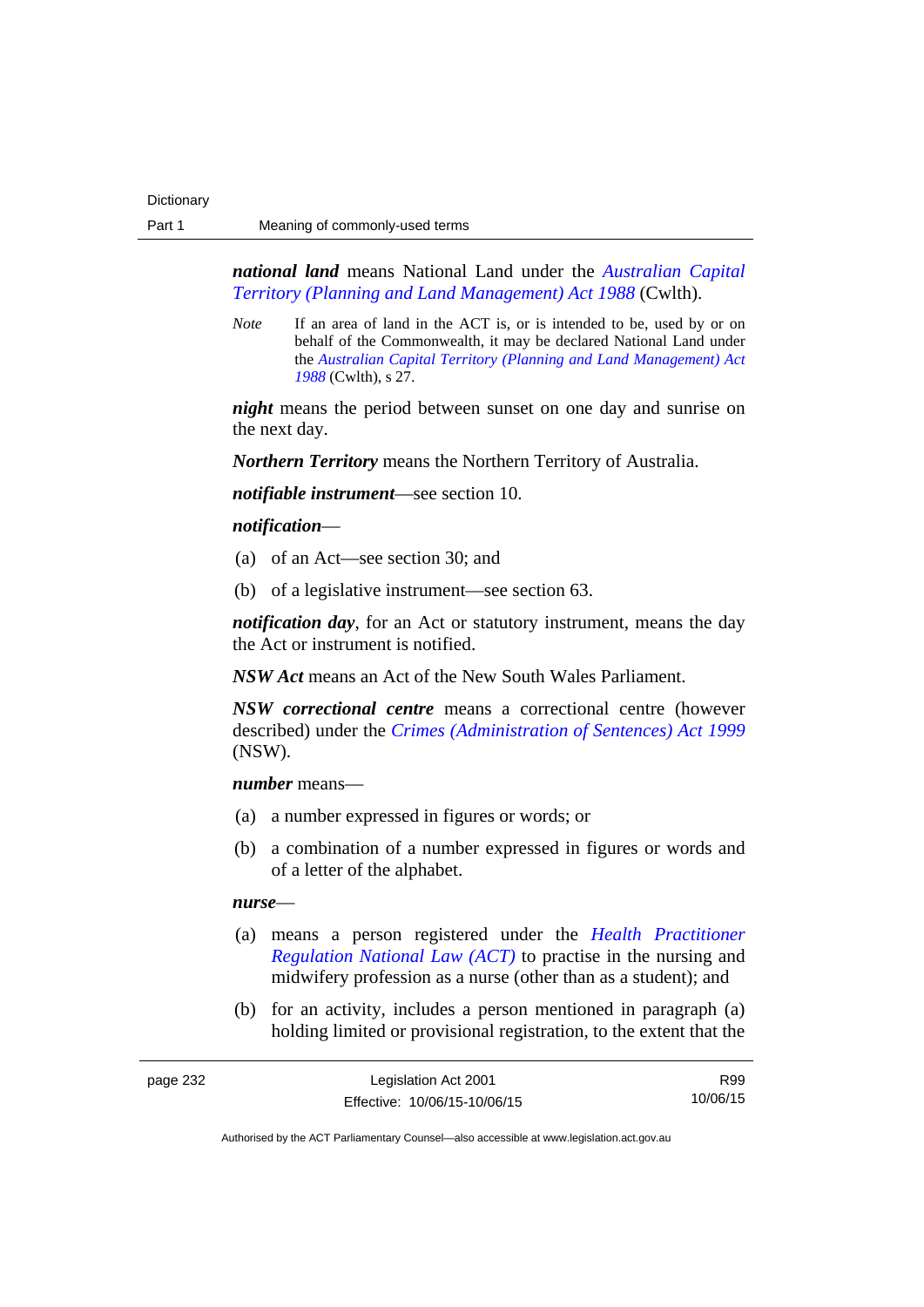person is allowed to do the activity under the person's registration; and

(c) does not include an enrolled nurse.

## *nurse practitioner*—

- (a) means a person whose registration as a registered health practitioner under the *[Health Practitioner Regulation National](http://www.legislation.act.gov.au/a/db_39269/default.asp)  [Law \(ACT\)](http://www.legislation.act.gov.au/a/db_39269/default.asp)* is endorsed as being qualified to practise as a nurse practitioner; and
- (b) for an activity, includes a person mentioned in paragraph (a) holding limited or provisional registration, to the extent that the person is allowed to do the activity under the person's registration.

*oath* includes affirmation.

*Note* The *[Evidence Act 2011](http://www.legislation.act.gov.au/a/2011-12)*, div 2.1.2 and the *[Oaths and Affirmations](http://www.legislation.act.gov.au/a/1984-79)  [Act 1984](http://www.legislation.act.gov.au/a/1984-79)* deal with oaths and affirmations.

*occupational discipline order* means an order for occupational discipline made by the ACAT.

*Note* Occupational discipline orders are made under the *[ACT Civil and](http://www.legislation.act.gov.au/a/2008-35)  [Administrative Tribunal Act 2008](http://www.legislation.act.gov.au/a/2008-35)*, s 66 and under authorising laws (*authorising law*—see *[ACT Civil and Administrative Tribunal](http://www.legislation.act.gov.au/a/2008-35)  [Act 2008](http://www.legislation.act.gov.au/a/2008-35)*, dict).

*occupy* a position includes hold the position, act in the position or exercise functions of the position (including under a delegation or subdelegation).

*office* includes position.

*Office of the Legislative Assembly* means the Office of the Legislative Assembly established under the *[Legislative Assembly](http://www.legislation.act.gov.au/a/2012-26)  [\(Office of the Legislative Assembly\) Act 2012](http://www.legislation.act.gov.au/a/2012-26)*.

page 233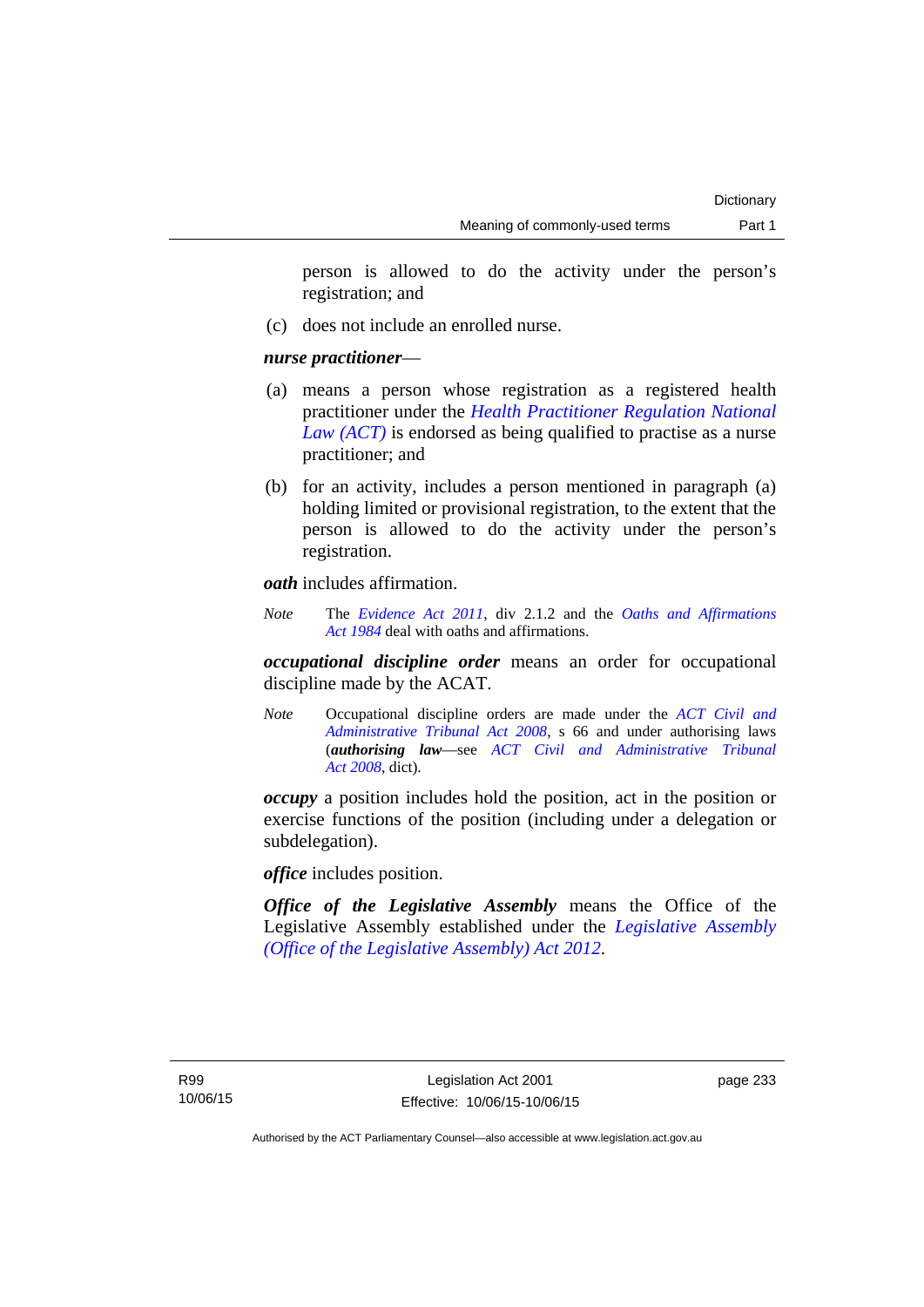### *officer of the Assembly* means—

- (a) the auditor-general; or
- (b) the electoral commissioner; or
- (c) the ombudsman.

*official visitor* means an official visitor appointed under the *[Official](http://www.legislation.act.gov.au/a/2012-33)  [Visitor Act 2012](http://www.legislation.act.gov.au/a/2012-33)*, section 10.

*ombudsman* means the Ombudsman under the *[Ombudsman](http://www.legislation.act.gov.au/a/alt_a1989-45co)  [Act 1989](http://www.legislation.act.gov.au/a/alt_a1989-45co)*.

*omit*, in relation to a provision of an Act or statutory instrument, includes repeal.

#### *optometrist*—

- (a) means a person registered under the *[Health Practitioner](http://www.legislation.act.gov.au/a/db_39269/default.asp)  [Regulation National Law \(ACT\)](http://www.legislation.act.gov.au/a/db_39269/default.asp)* to practise in the optometry profession (other than as a student); and
- (b) for an activity, includes a person mentioned in paragraph (a) holding limited or provisional registration, to the extent that the person is allowed to do the activity under the person's registration.

*ordinance* means an ordinance made under the *[Seat of Government](http://www.comlaw.gov.au/Series/C2004A07446)  [\(Administration\) Act 1910](http://www.comlaw.gov.au/Series/C2004A07446)* (Cwlth), section 12.

*parent*, of a child, means—

- (a) the child's mother; or
- (b) the child's father; or
- (c) someone else who is presumed under the *[Parentage Act 2004](http://www.legislation.act.gov.au/a/2004-1)*, part 2 to be a parent of the child.
- *Note* A child cannot have more than 2 parents at any one time (see *[Parentage](http://www.legislation.act.gov.au/a/2004-1)  [Act 2004](http://www.legislation.act.gov.au/a/2004-1)*, s 14).

R99 10/06/15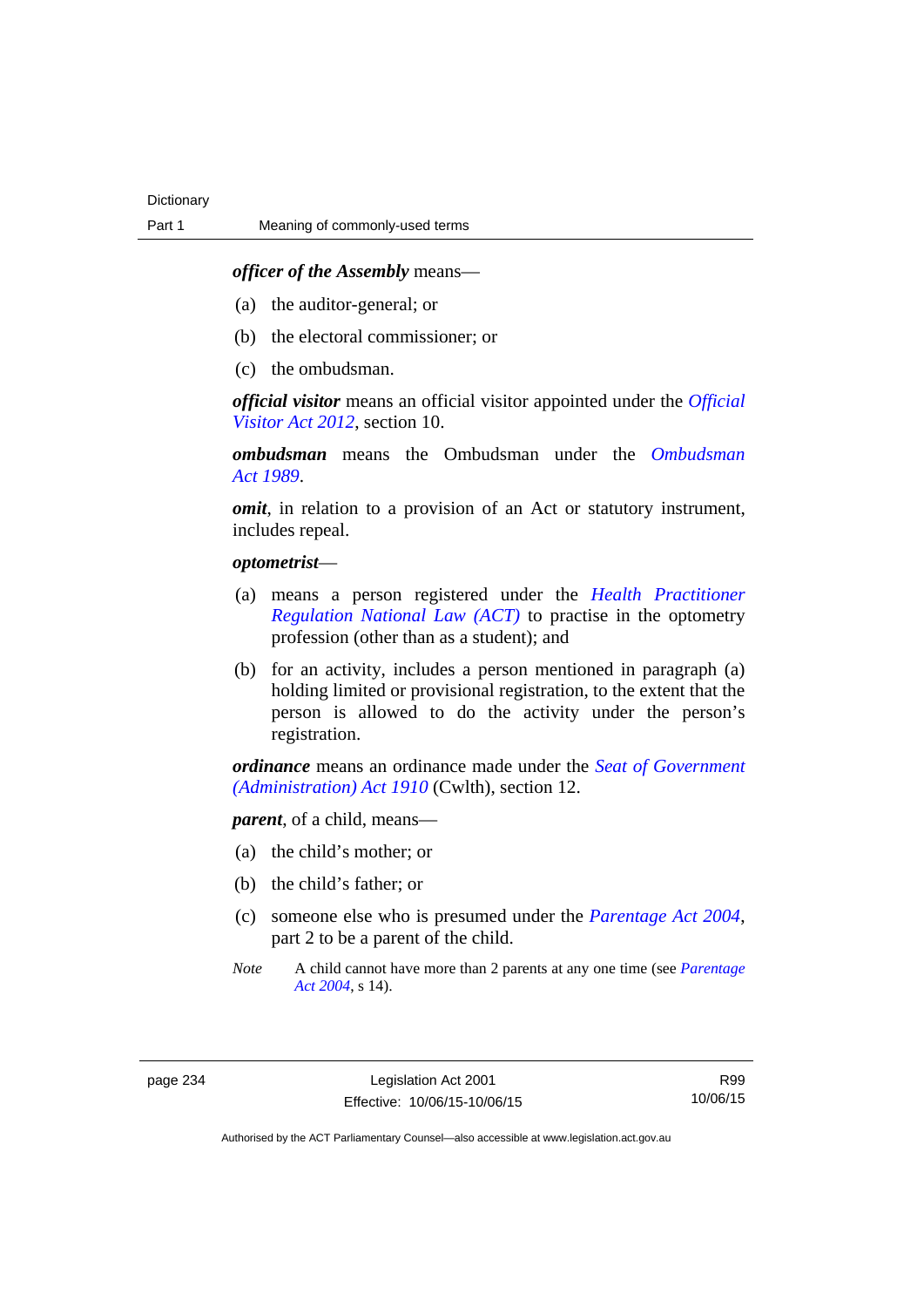*parliamentary counsel* means the person performing the duties of Parliamentary Counsel in the public service.

*passing*, of an Act—see section 29.

*penalty unit*—see section 133.

*person—*see section 160 (References to people generally).

*pharmacist***—**

- (a) means a person registered under the *[Health Practitioner](http://www.legislation.act.gov.au/a/db_39269/default.asp)  [Regulation National Law \(ACT\)](http://www.legislation.act.gov.au/a/db_39269/default.asp)* to practise in the pharmacy profession (other than as a student); and
- (b) for an activity, includes a person mentioned in paragraph (a) holding limited or provisional registration, to the extent that the person is allowed to do the activity under the person's registration.

*planning and land authority* means the Planning and Land Authority established under the *[Planning and Development](http://www.legislation.act.gov.au/a/2007-24)  [Act 2007](http://www.legislation.act.gov.au/a/2007-24)*.

*police officer* means a member or special member of the Australian Federal Police.

*position* includes office.

*power* includes authority.

*prescribed*, in an Act, means prescribed by the Act or by regulation under the Act.

*present* an indictment includes lay an information.

*proceeding* means a legal or other action or proceeding.

page 235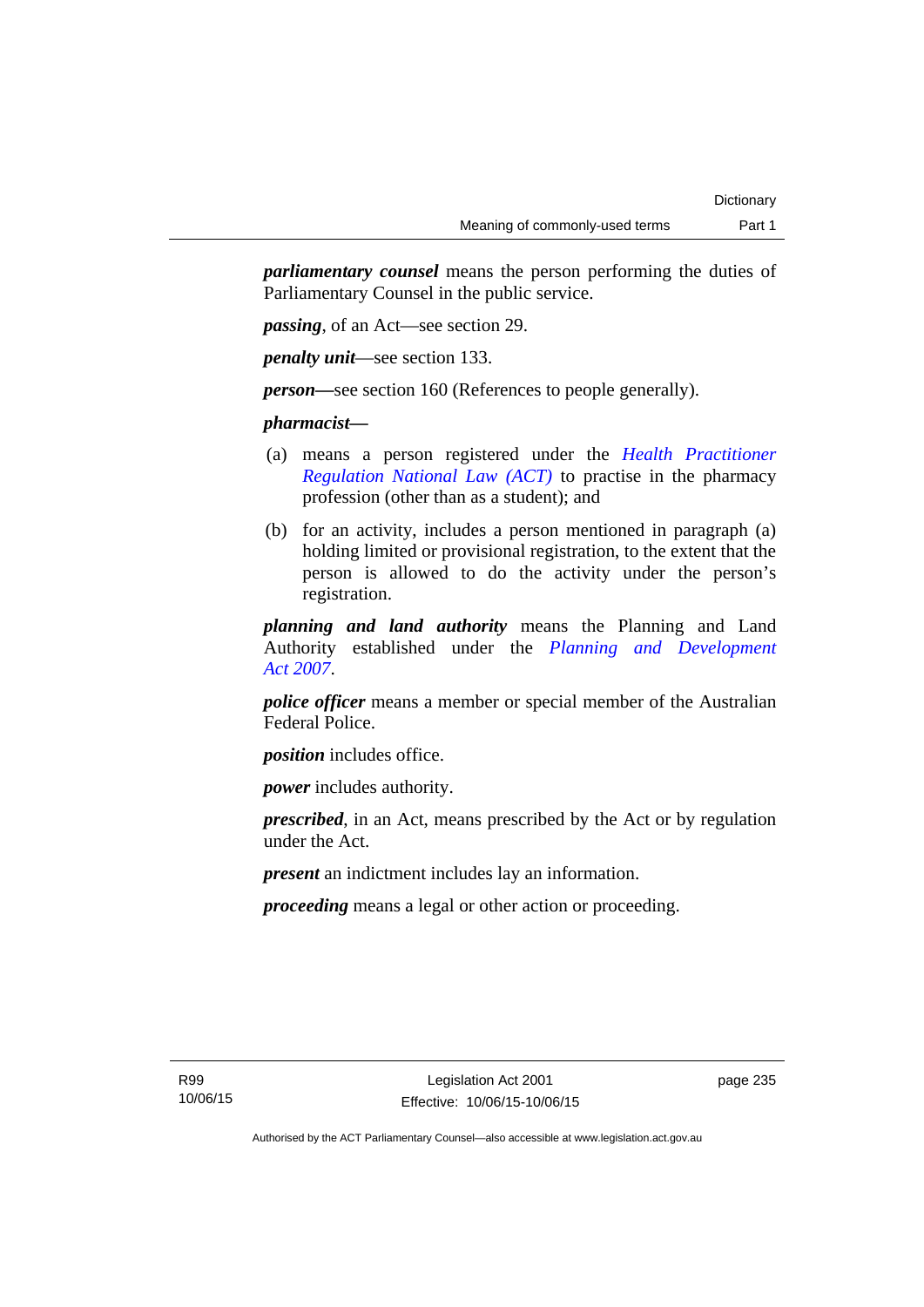| Dictionary |                                |
|------------|--------------------------------|
| Part 1     | Meaning of commonly-used terms |

*property* means any legal or equitable estate or interest (whether present or future, vested or contingent, or tangible or intangible) in real or personal property of any description (including money), and includes a thing in action.

*Note* A *thing in action* is an intangible personal property right recognised and protected by the law. Examples include debts, money held in a bank, shares, rights under a trust, copyright and right to sue for breach of contract.

*provision*, of an Act or instrument—see section 16.

*public advocate* means the Public Advocate under the *[Public](http://www.legislation.act.gov.au/a/2005-47)  [Advocate Act 2005](http://www.legislation.act.gov.au/a/2005-47)*.

*public employee* means—

- (a) a public servant; or
- (b) a person employed by a territory instrumentality; or
- (c) a statutory office-holder or a person employed by a statutory office-holder.

*public health officer* means a public health officer under the *[Public](http://www.legislation.act.gov.au/a/1997-69)  [Health Act 1997.](http://www.legislation.act.gov.au/a/1997-69)*

*public holiday* means a day that is a public holiday in the ACT under the *[Holidays Act 1958](http://www.legislation.act.gov.au/a/1958-19)*, section 3.

*public money*, of the Territory, means revenues, loans and other money received by the Territory.

*public servant* means a person employed in the public service.

*public service* means the Australian Capital Territory Public Service.

*Note* The *[Public Sector Management Act 1994](http://www.legislation.act.gov.au/a/1994-37)*, s 12 deals with the constitution of the public service.

*public trustee* means the Public Trustee for the Australian Capital Territory under the *[Public Trustee Act 1985](http://www.legislation.act.gov.au/a/1985-8)*.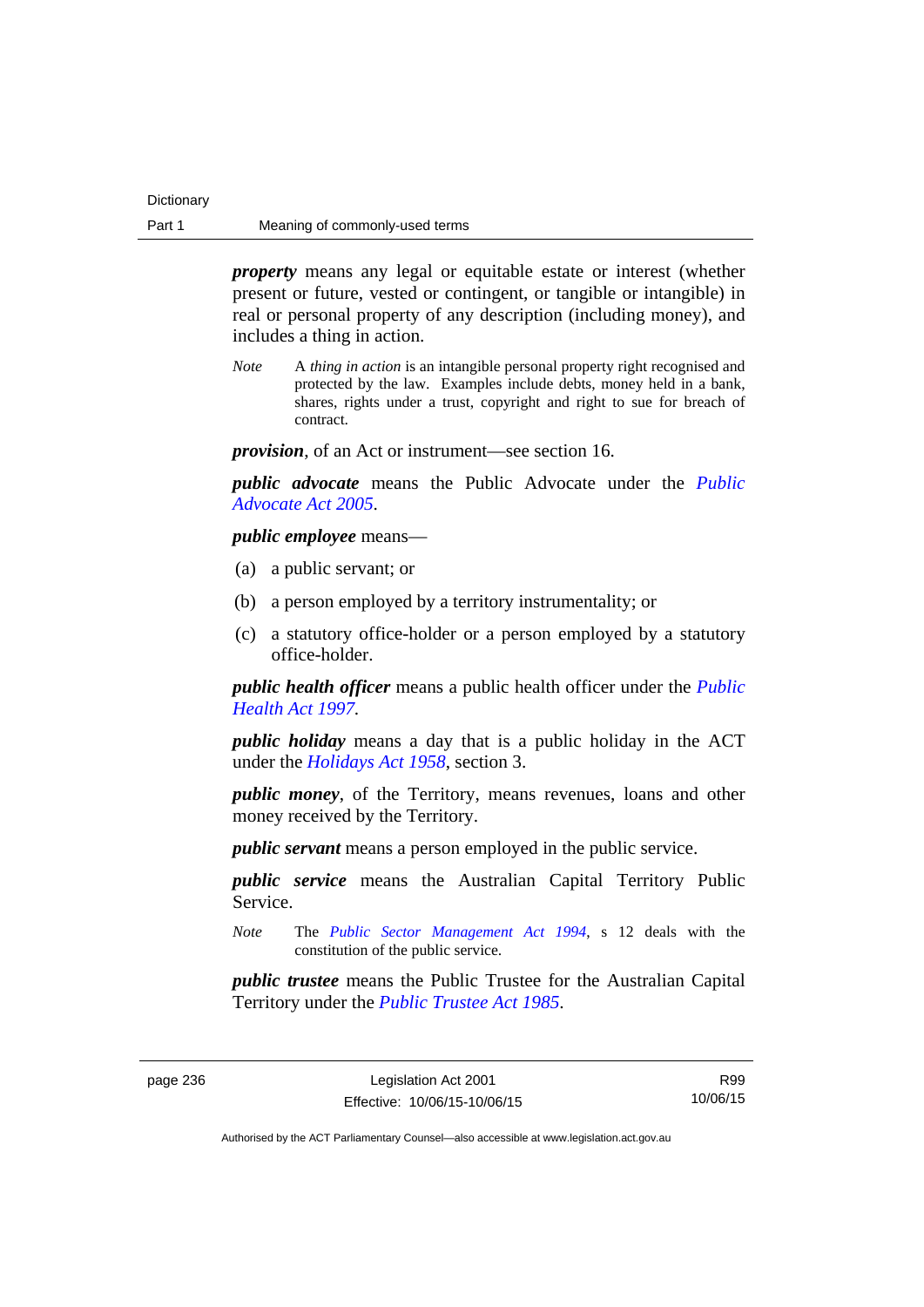*quarter* means a period of 3 months beginning on 1 January, 1 April, 1 July or 1 October in any year.

*recognised transgender person*—see section 169A (3).

*registered surveyor* means a surveyor under the *[Surveyors Act 2007](http://www.legislation.act.gov.au/a/2007-33)*.

*registrar* means—

- (a) in relation to the Supreme Court—the Registrar of the Supreme Court; or
- (b) in relation to the Magistrates Court—the Registrar of the Magistrates Court; or
- (c) in relation to a tribunal—the registrar of the tribunal.

*registrar-general* means the Registrar-General under the *[Registrar-](http://www.legislation.act.gov.au/a/1993-63)[General Act 1993](http://www.legislation.act.gov.au/a/1993-63)*.

*registrar of firearms* means the Registrar of Firearms under the *[Firearms Act 1996](http://www.legislation.act.gov.au/a/1996-74)*.

*regulation*, in relation to an Act, means a regulation made or in force under the Act.

*remuneration tribunal* means the Remuneration Tribunal established under the *[Remuneration Tribunal Act 1995](http://www.legislation.act.gov.au/a/1995-55)*.

*repeal* includes—

- (a) for an Act or statutory instrument—omit a provision of the Act or instrument; and
- (b) for a provision of an Act or statutory instrument—omit the provision (or a part of it); and
- (c) for an Act or statutory instrument (or a provision of it) abrogate or limit its effect, or exclude from its application any circumstance, matter, person, place or purpose; and
- (d) for an Act or statutory instrument (or a provision of it)—any other implied repeal; and

page 237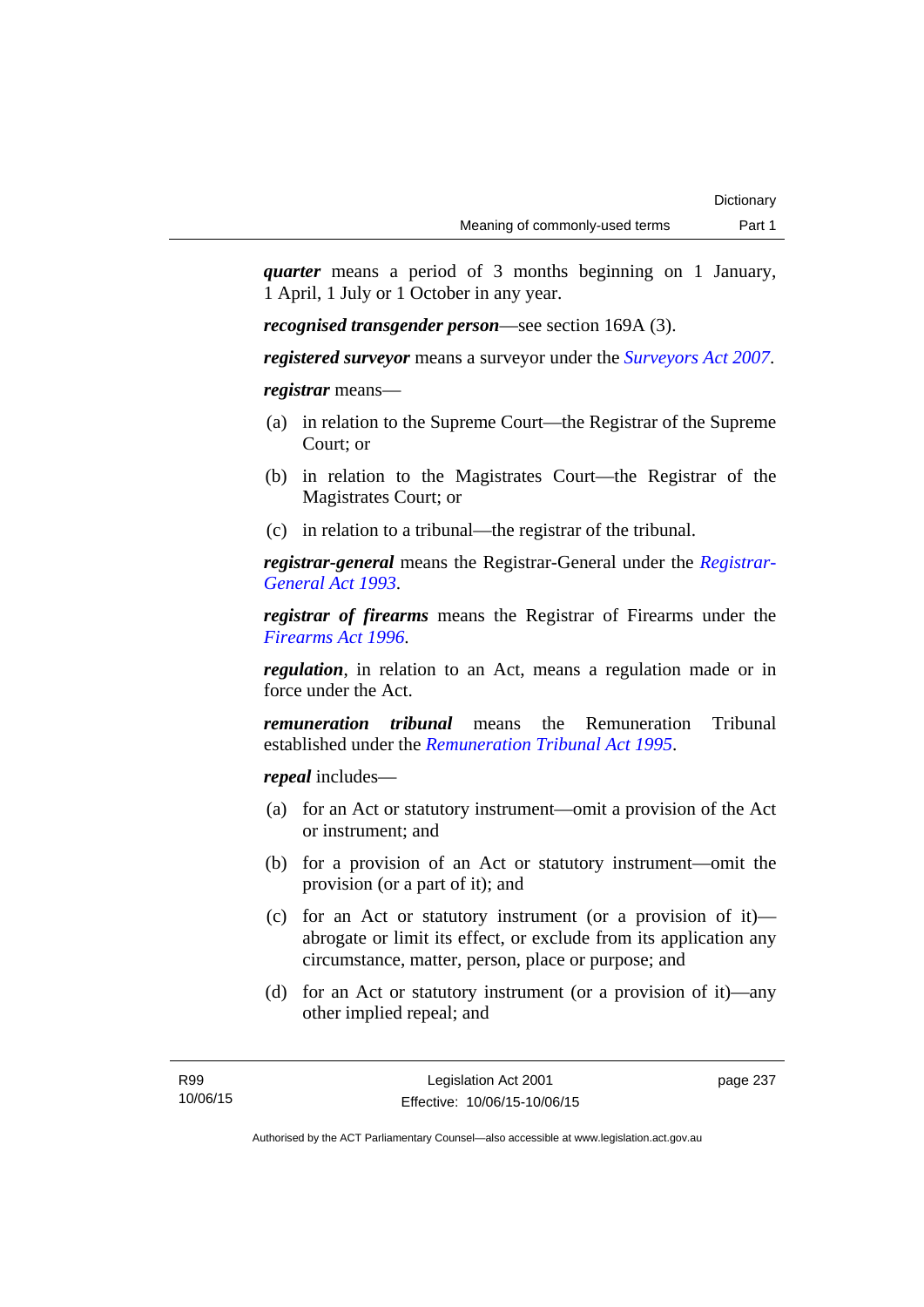- (e) for a statutory instrument—revoke the instrument (or part of it); and
- (f) for a decision—revoke it or cancel it.

*resident judge* means a resident judge under the *[Supreme Court](http://www.legislation.act.gov.au/a/1933-34)  [Act 1933](http://www.legislation.act.gov.au/a/1933-34)*.

*retrospectively*, for the commencement of legislation—see section 75A.

*reviewable decision notice*—see the *[ACT Civil and Administrative](http://www.legislation.act.gov.au/a/2008-35)  [Tribunal Act 2008](http://www.legislation.act.gov.au/a/2008-35)*, section 67A.

*road transport authority* means the Australian Capital Territory Road Transport Authority.

- *Note 1* In relation to the exercise of a function by the road transport authority under a provision of the road transport legislation, the director-general of the administrative unit responsible for the provision is the road transport authority.
- *Note 2 Road transport legislation––*see the *[Road Transport \(General\)](http://www.legislation.act.gov.au/a/1999-77)  [Act 1999](http://www.legislation.act.gov.au/a/1999-77)*, s 6.

*rules* means—

- (a) of a court or tribunal—rules made by the entity having power to make rules (however described) regulating the practice and procedure of the court or tribunal; and
- (b) in relation to an Act—rules made or in force under the Act.

*rural fire service* means the ACT Rural Fire Service under the *[Emergencies Act 2004](http://www.legislation.act.gov.au/a/2004-28)*.

*Self-Government Act* means the *[Australian Capital Territory](http://www.comlaw.gov.au/Series/C2004A03699)  [\(Self-Government\) Act 1988](http://www.comlaw.gov.au/Series/C2004A03699)* (Cwlth).

## *self-government day* means 11 May 1989.

*Note* This is the day when the remaining provisions of the Self-Government [Act](http://www.comlaw.gov.au/Series/C2004A03699) commenced and, in particular, the Australian Capital Territory was established as a body politic, the Legislative Assembly was empowered to make laws for the ACT and the Executive was established.

R99 10/06/15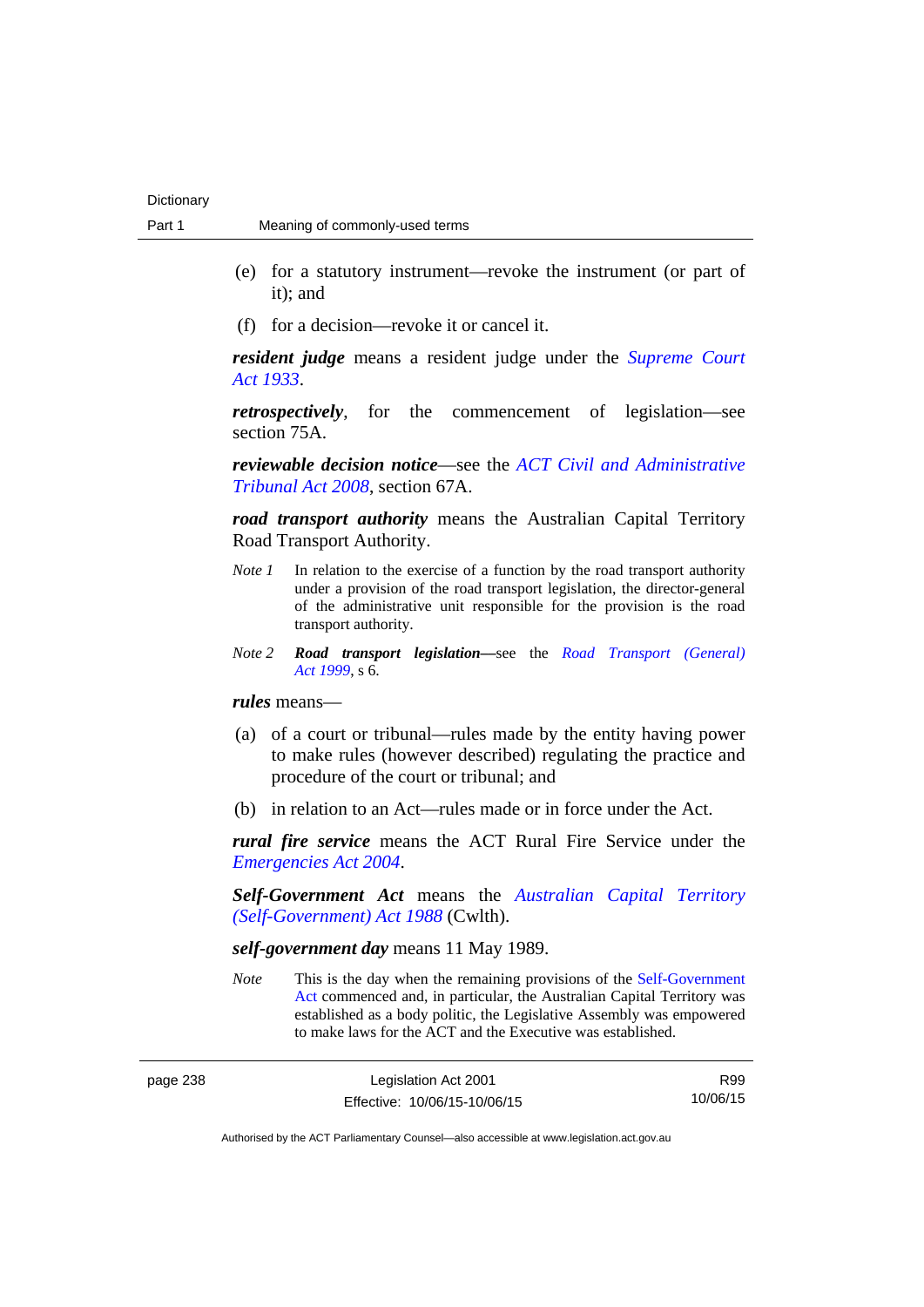*sentence administration board* means the Sentence Administration Board under the *[Crimes \(Sentence Administration\) Act 2005](http://www.legislation.act.gov.au/a/2005-59)*.

*SES* means the ACT State Emergency Service established under the *[Emergencies Act 2004](http://www.legislation.act.gov.au/a/2004-28)*.

*sign* includes attach a seal and make a mark.

*signpost definition*—see section 131 (Signpost definition).

*sitting day*, of the Legislative Assembly, means a period that commences on a day the Assembly meets and continues until the Assembly next adjourns.

*Note* A sitting day may continue for 1 or more days.

*solicitor* means a lawyer who practises as a solicitor.

*solicitor-general* means the Solicitor-General for the Territory under the *[Law Officers Act 2011](http://www.legislation.act.gov.au/a/2011-30)*.

*Speaker* means the Presiding Officer of the Legislative Assembly.

*Note* The Presiding Officer is elected under the [Self-Government Act](http://www.comlaw.gov.au/Series/C2004A03699), s 11.

*Standards Australia* means the company named Standards Australia Limited (ACN 087 326 690).

*State* means a State of the Commonwealth, and includes the Northern Territory.

*statutory declaration* means a statutory declaration made under the *[Statutory Declarations Act 1959](http://www.comlaw.gov.au/Series/C2004A07365)* (Cwlth).

*statutory instrument*—see section 13.

*statutory office-holder* means a person occupying a position under an Act or statutory instrument (other than a position in the public service).

*subordinate law*—see section 8.

*summary offence*—see section 190.

R99 10/06/15 page 239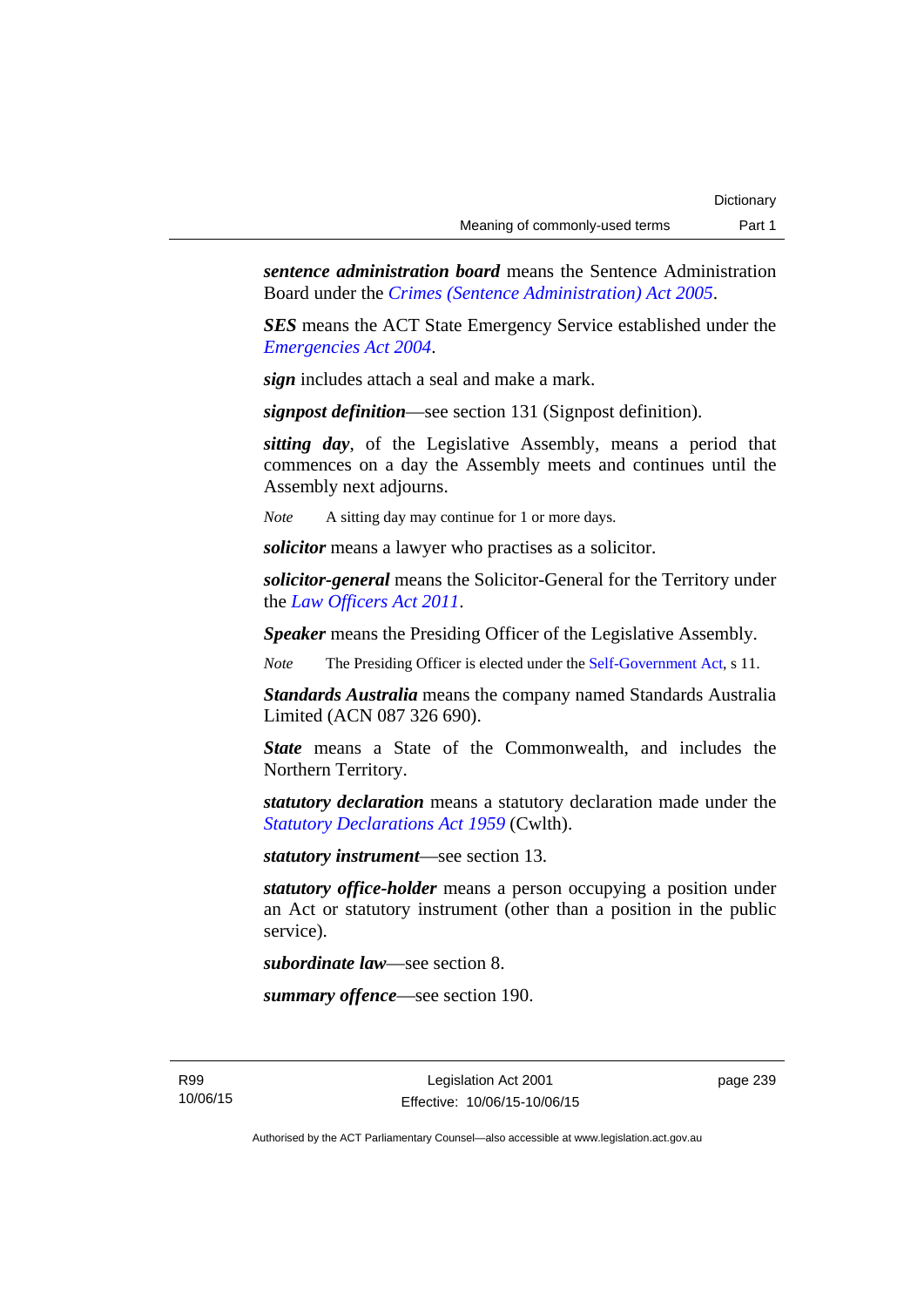*Supreme Court* means the Supreme Court of the Australian Capital Territory.

*Note* The Supreme Court is established by the *[Supreme Court Act 1933](http://www.legislation.act.gov.au/a/1933-34)*, s 3. The [Self-Government Act](http://www.comlaw.gov.au/Series/C2004A03699), s 48A deals with the jurisdiction and powers of the court.

*surveyor-general* means the surveyor-general under the *[Surveyors](http://www.legislation.act.gov.au/a/2007-33)  [Act 2007](http://www.legislation.act.gov.au/a/2007-33)*.

*swear* an oath includes make an affirmation.

*take* an oath includes make an affirmation.

*territory authority* means a body established for a public purpose under an Act, but does not include a body declared by regulation not to be a territory authority.

*territory instrumentality* means a corporation that—

- (a) is established under an Act or statutory instrument, or under the Corporations Act; and
- (b) is a territory instrumentality under the *[Public Sector](http://www.legislation.act.gov.au/a/1994-37)  [Management Act 1994](http://www.legislation.act.gov.au/a/1994-37)*.
- *Note Territory instrumentality* is defined in the *[Public Sector Management](http://www.legislation.act.gov.au/a/1994-37)  [Act 1994](http://www.legislation.act.gov.au/a/1994-37)*, dict.

*territory land* means Territory Land under the *[Australian Capital](http://www.comlaw.gov.au/Series/C2004A03701)  [Territory \(Planning and Land Management\) Act 1988](http://www.comlaw.gov.au/Series/C2004A03701)* (Cwlth).

*Note* The *[Australian Capital Territory \(Planning and Land Management\) Act](http://www.comlaw.gov.au/Series/C2004A03701)  [1988](http://www.comlaw.gov.au/Series/C2004A03701)* (Cwlth), s 28 provides that if land in the ACT is not national land it is territory land.

*territory law*—see *law*, of the Territory.

#### *territory lease*—

- (a) means—
	- (i) a lease granted under the *[Planning and Development](http://www.legislation.act.gov.au/a/2007-24)  [Act 2007](http://www.legislation.act.gov.au/a/2007-24)*; or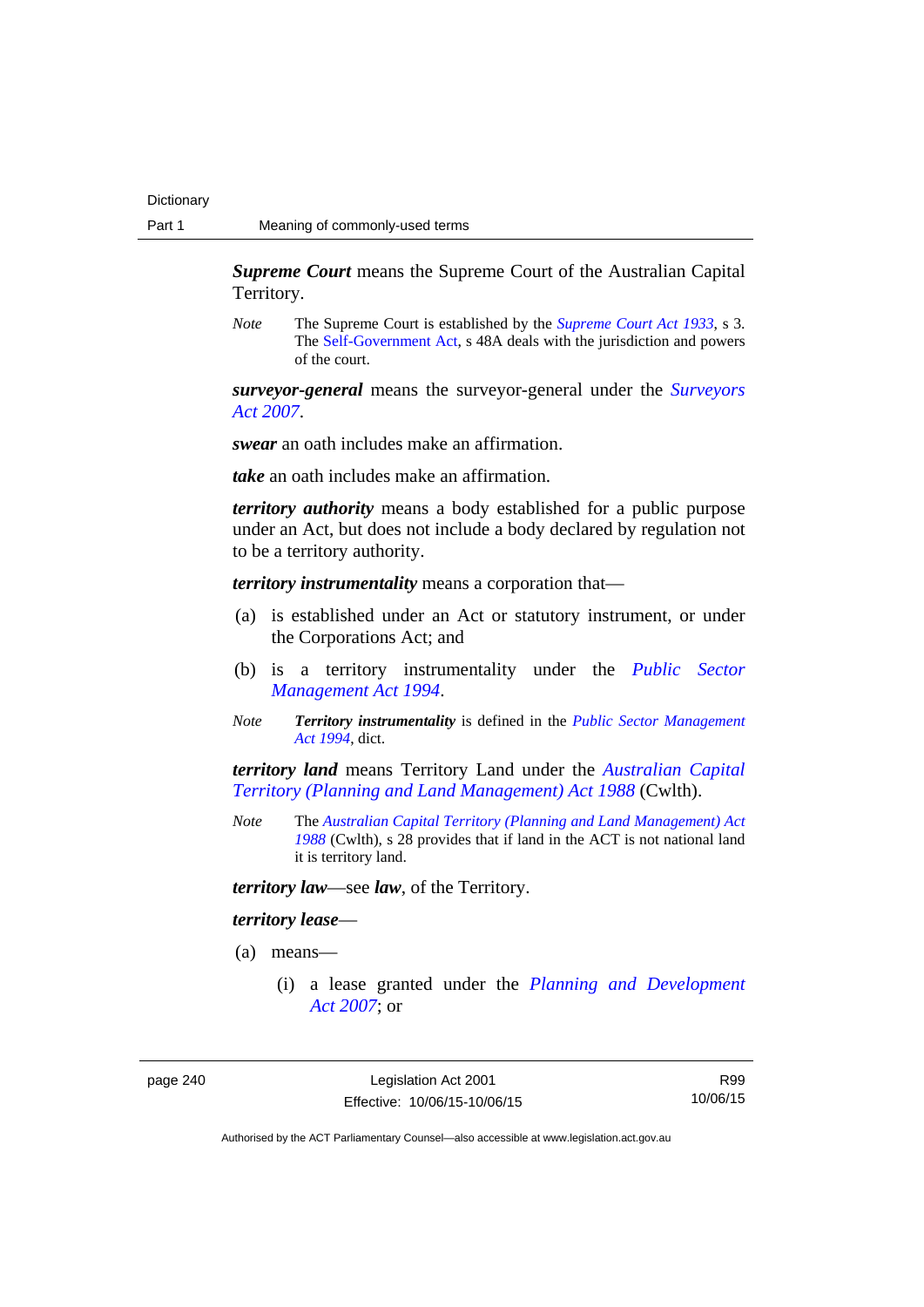- (ii) a lease under the *[Unit Titles Act 2001](http://www.legislation.act.gov.au/a/2001-16)*; but
- (b) does not include a sublease.

*territory-owned corporation* means a Territory owned corporation under the *[Territory-owned Corporations Act 1990](http://www.legislation.act.gov.au/a/1990-53)*.

*territory plan* means the territory plan under the *[Planning and](http://www.legislation.act.gov.au/a/2007-24)  [Development Act 2007](http://www.legislation.act.gov.au/a/2007-24)*.

*the Territory* means—

- (a) when used in a geographical sense—the Australian Capital Territory; or
- (b) in any other case—the body politic established by the [Self-Government Act,](http://www.comlaw.gov.au/Series/C2004A03699) section 7.

*transgender person*—see section 169A (1) and (2).

*transitional* includes application and saving.

*Treasurer* means the Minister designated Treasurer by the Chief Minister, and includes a Minister authorised by the Chief Minister to act on behalf of the Treasurer.

*tribunal* includes any entity that is authorised to hear, receive and examine evidence.

*UK Act* means an Act of the United Kingdom Parliament.

*under*, in relation to an Act or statutory instrument, includes the following:

- (a) by;
- (b) by virtue of;
- (c) for or for the purposes of;
- (d) in accordance with;
- (e) in pursuance of;
- (f) pursuant to;

page 241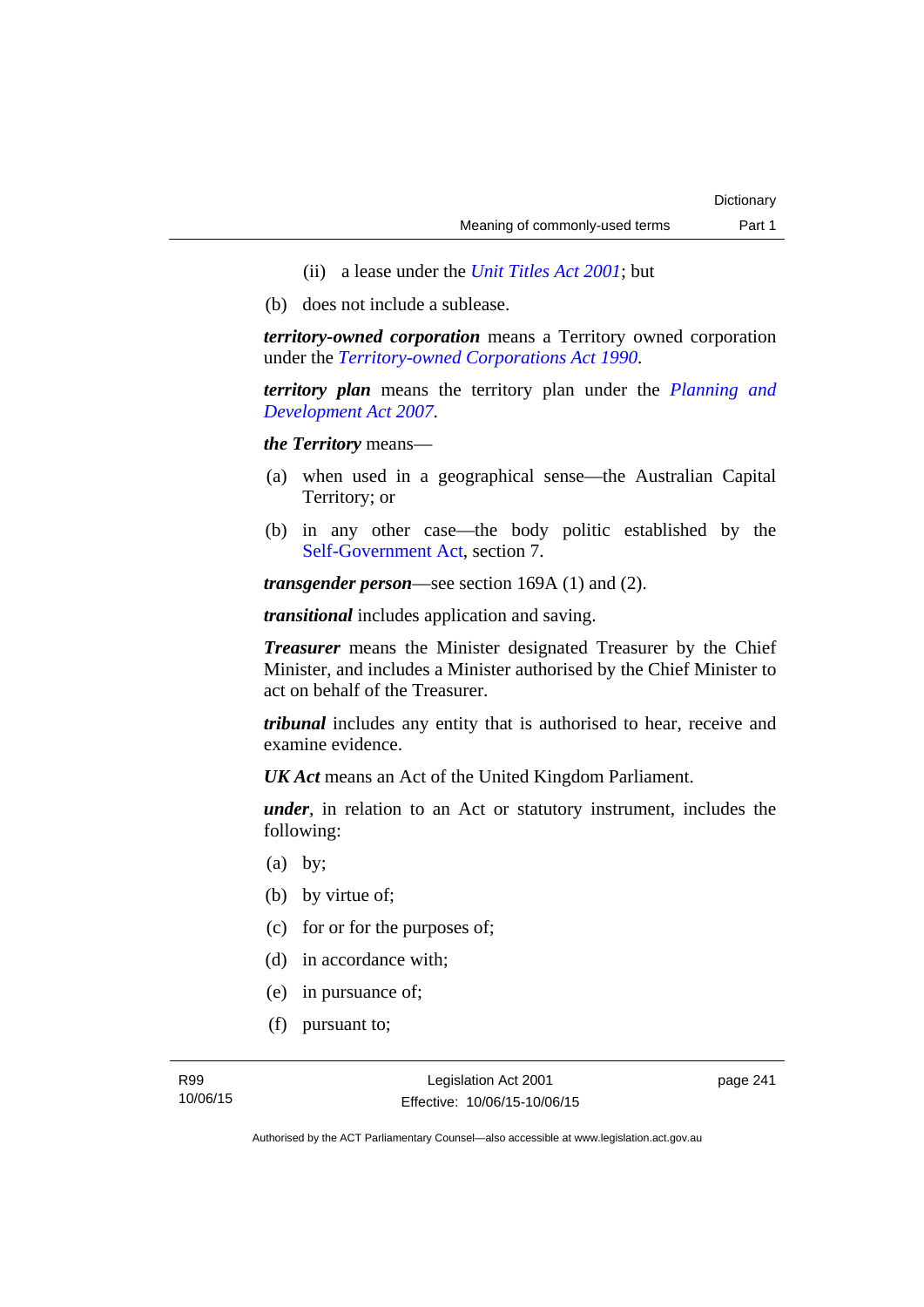- (g) within the meaning of.
- *Note* A reference to an Act or statutory instrument includes a reference to a provision of the Act or instrument (see s 7 and s 13).

*United Kingdom* means the United Kingdom of Great Britain and Northern Ireland.

# *United Kingdom Parliament* means—

- (a) the Parliament of England; or
- (b) the Parliament of Great Britain; or
- (c) the Parliament of the United Kingdom of Great Britain and Ireland; or
- (d) the Parliament of the United Kingdom of Great Britain and Northern Ireland.

*veterinary surgeon*—

- (a) means a person unconditionally registered as a veterinary surgeon under the *[Health Professionals Act 2004](http://www.legislation.act.gov.au/a/2004-38)*; and
- (b) for an activity, includes a person conditionally registered as a veterinary surgeon under the *[Health Professionals Act 2004](http://www.legislation.act.gov.au/a/2004-38)* to the extent that the person is allowed to do the activity under the person's conditional registration.

*will* includes a codicil.

*word* includes any drawing, figure, number and symbol.

*working day* means a day that is not—

- (a) a Saturday or Sunday; or
- (b) a public holiday in the ACT.

*work safety commissioner* means the work safety commissioner under the *[Work Health and Safety Act 2011](http://www.legislation.act.gov.au/a/2011-35)*.

R99 10/06/15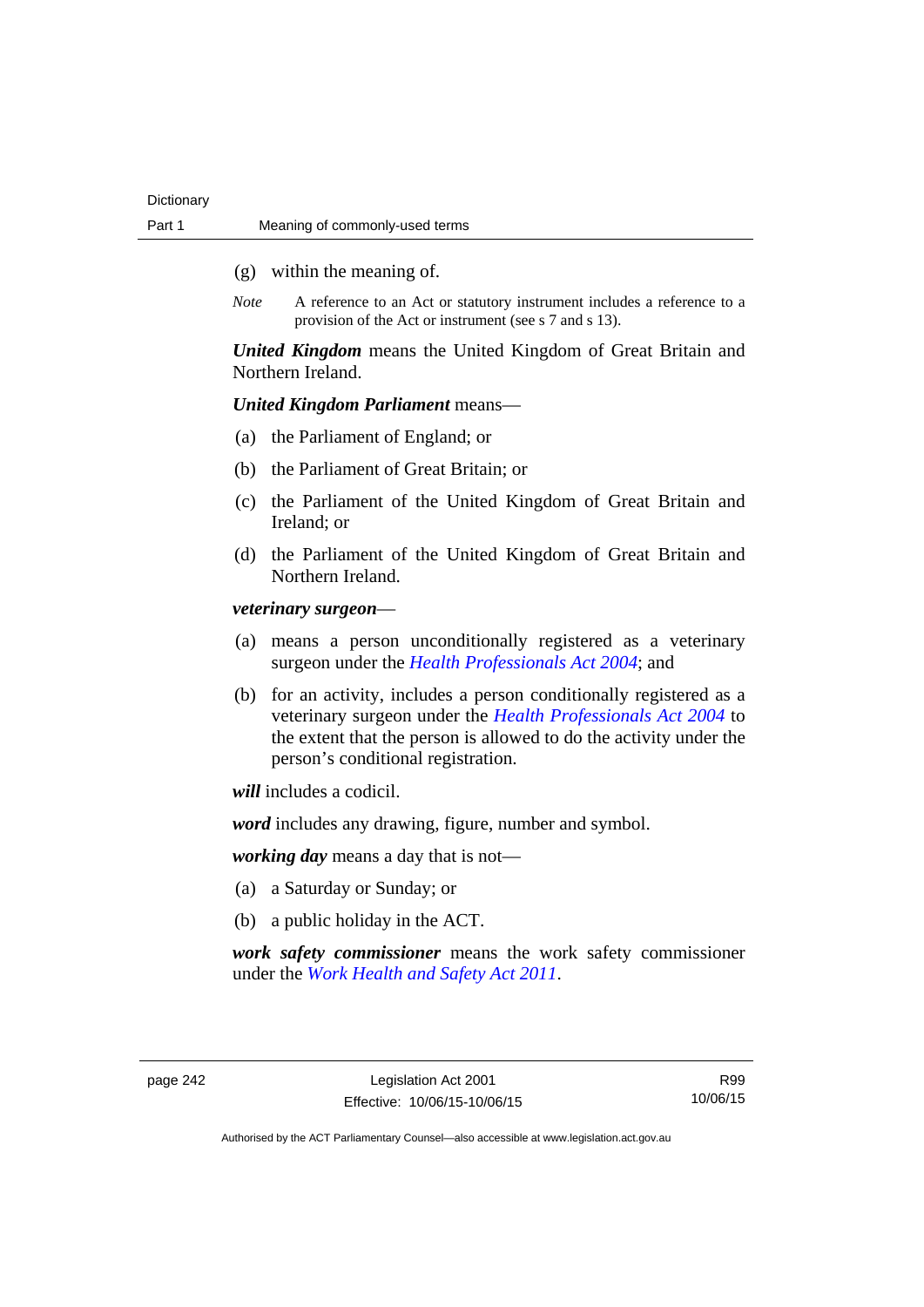*writing* includes any way of representing or reproducing words in visible form.

#### **Examples**

printing, photocopying, photography, typewriting

*Note* An example is part of the Act, is not exhaustive and may extend, but does not limit, the meaning of the provision in which it appears (see s 126 and s 132).

*year*, without specifying the kind of year, means calendar year.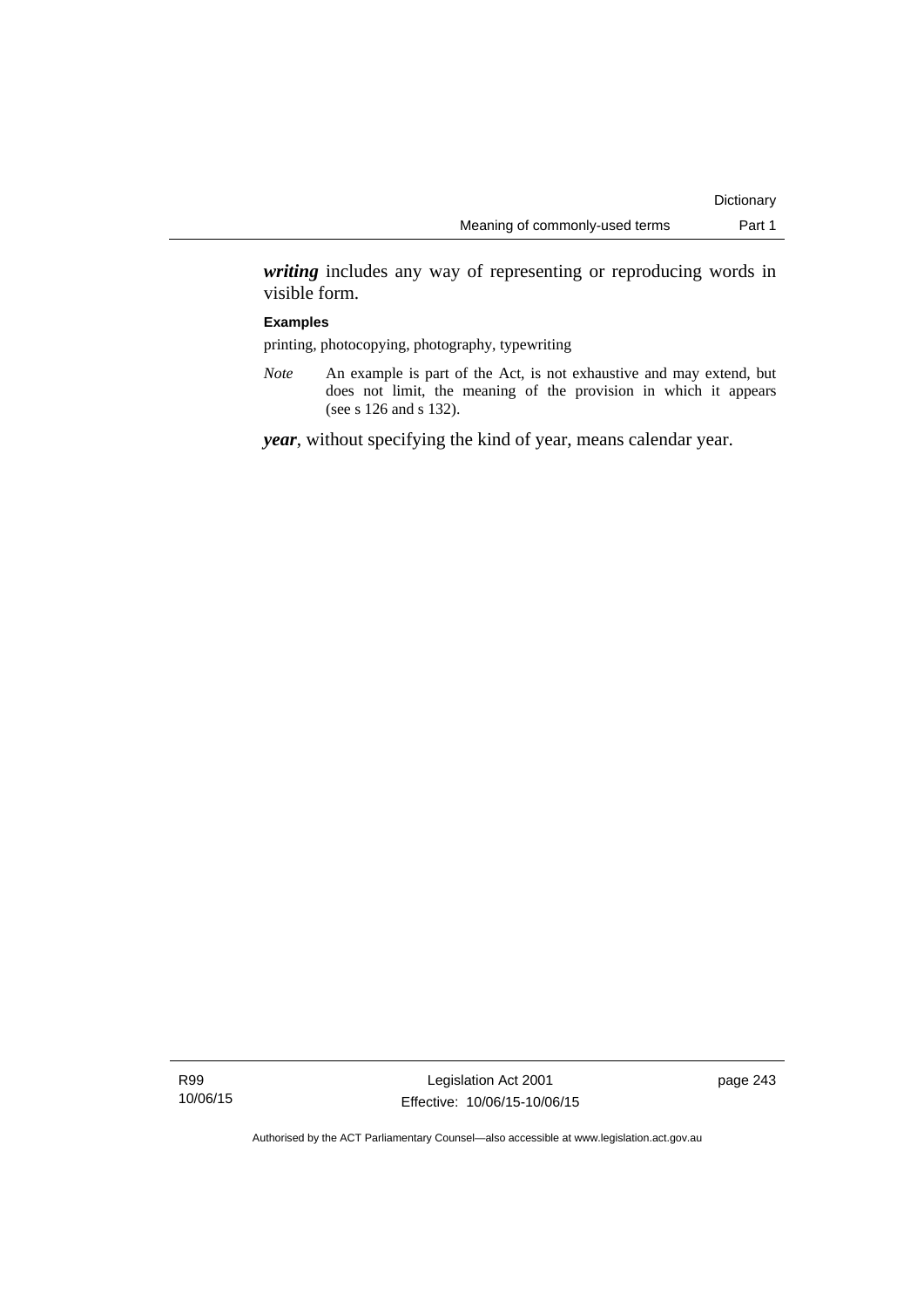# **Part 2 Terms for Legislation Act 2001 only**

*Note* Terms that apply to all Acts and statutory instruments are set out in pt 1.

*Act*, for chapter 14 (Interpretation of Acts and statutory instruments)—see section 136.

*Note* See also def *Act* in the dictionary, pt 1.

*ACT law*—

(a) for chapter 10 (Referring to laws)—see section 97 (1); and

(b) for chapter 18 (Offences)—see section 188.

*administrator*, for part 19.5 (Service of documents)—see section 246.

*agency*, for part 19.5 (Service of documents)—see section 246.

*amend*, for chapter 9 (Repeal and amendment of laws)—see section 82.

*another jurisdiction* means the Commonwealth, a State, another Territory, the United Kingdom or New Zealand.

# *appointee*—

- (a) for division 19.3.1 (Appointments—general)—see section 207 (2); and
- (b) for division 19.3.2 (Acting appointments)—see section 217 (2).

# *appointer*—

- (a) for division 19.3.1 (Appointments—general)—see section 205; and
- (b) for division 19.3.2 (Acting appointments)—see section 215; and
- (c) for part 19.4 (Delegations)—see section 230 (1).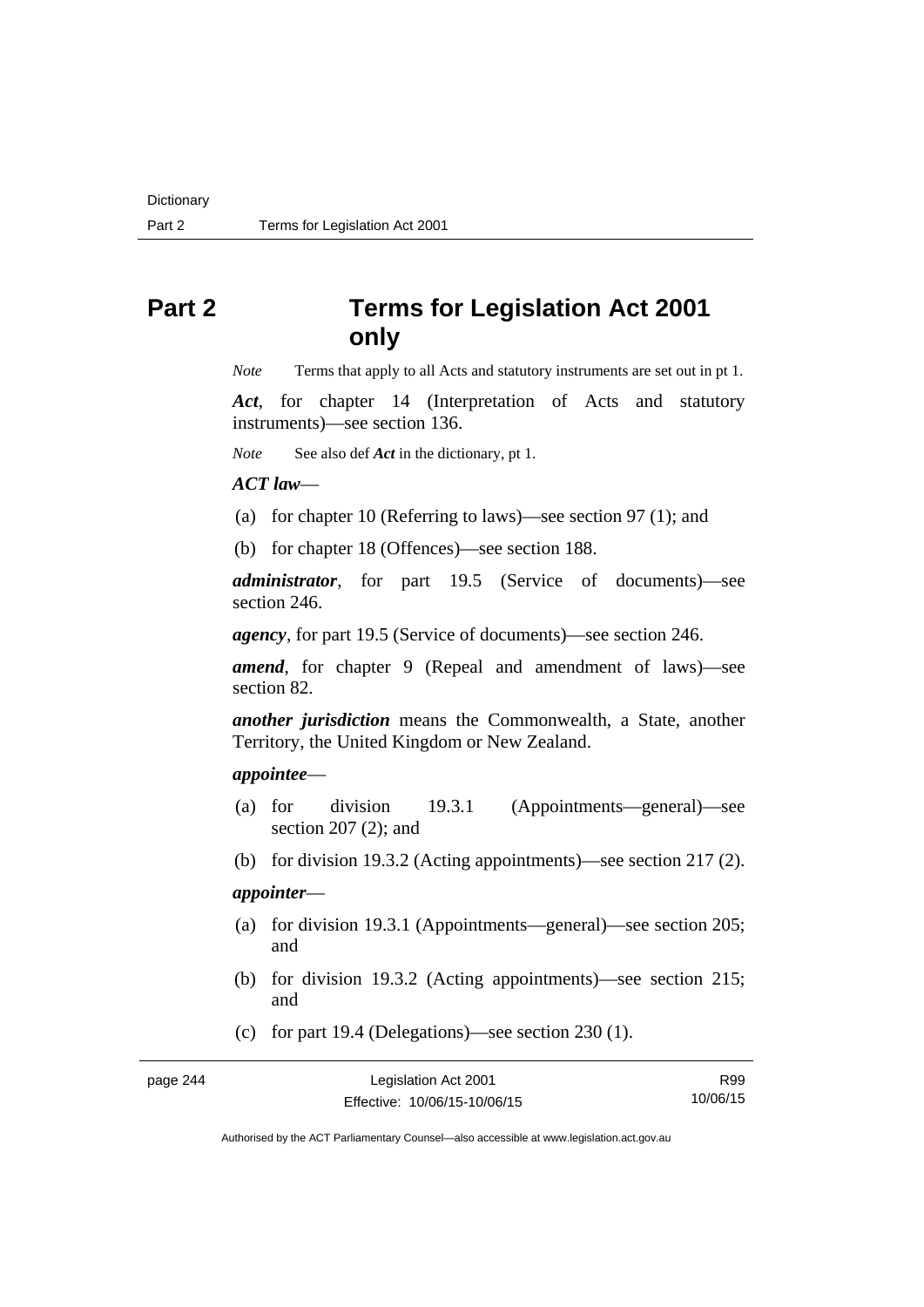*approved website* means an internet site approved under section 21.

*authorised republication*—see section 15.

*authorising law*, for chapter 5 (Regulatory impact statements for subordinate laws and disallowable instruments)—see section 31.

*benefits*, for chapter 5 (Regulatory impact statements for subordinate laws and disallowable instruments)—see section 31.

*business address*, for part 19.5 (Service of documents)—see section 246.

*corporation*, for part 19.5 (Service of documents)—see section 246.

*costs*, for chapter 5 (Regulatory impact statements for subordinate laws and disallowable instruments)—see section 31.

*current legislative drafting practice* means the legislative drafting practices from time to time used in the Parliamentary Counsel's Office.

*delegate*, for part 19.4 (Delegations)—see section 233 (2).

*determinative provision*—see section 5 (2).

*document*, for part 19.5 (Service of documents)—see section 246.

*Note* See also def *document* in the dictionary, pt 1

*editorial amendment*, of a law—see section 116.

*email address*, for part 19.5 (Service of documents)—see section 246.

*executive officer*, for part 19.5 (Service of documents)—see section 246.

*fax number*, for part 19.5 (Service of documents)—see section 246.

*fee*, for part 6.3 (Making of certain statutory instruments about fees)—see section 55.

*home address*, for part 19.5 (Service of documents)—see section 246.

page 245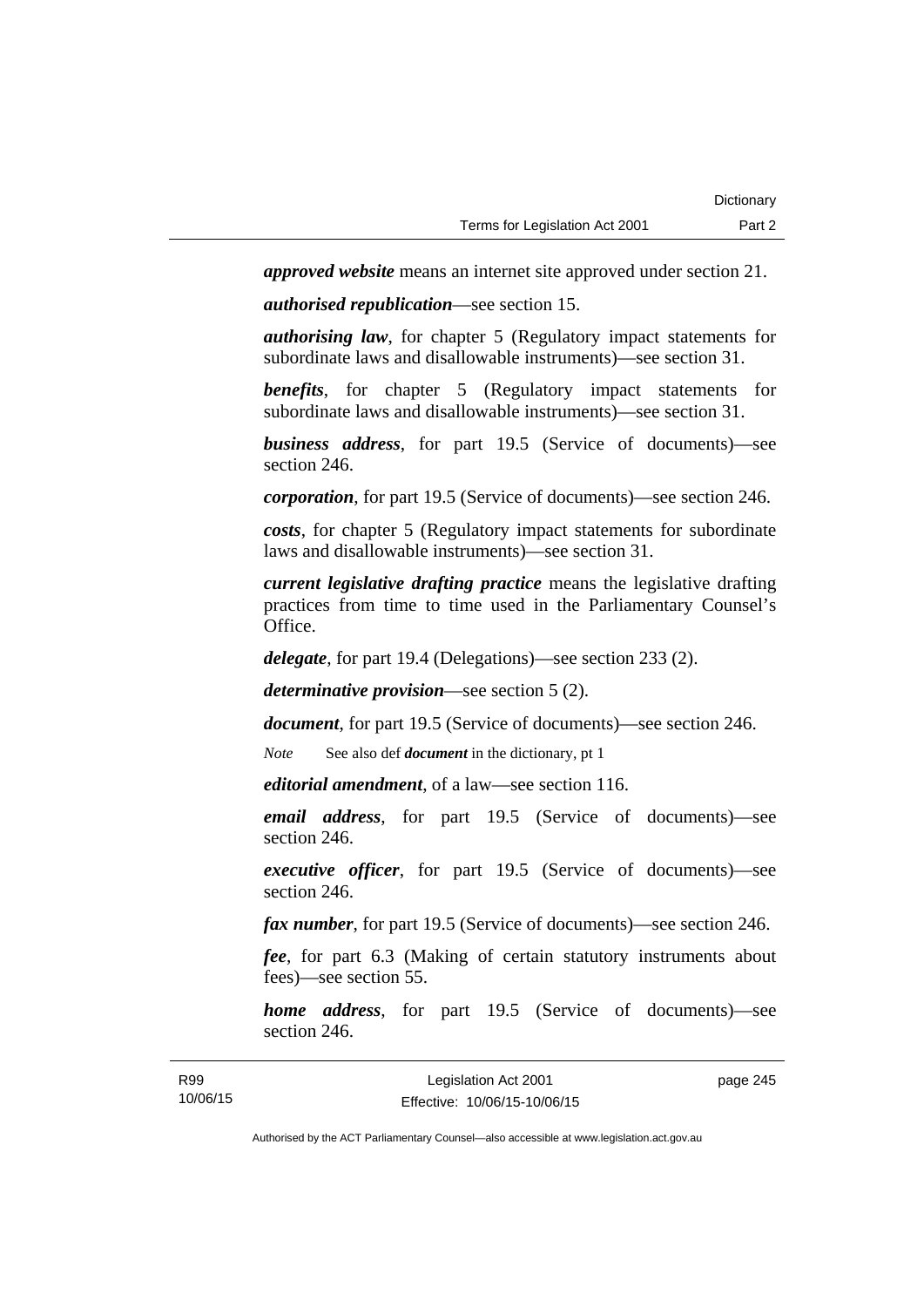# **Dictionary**

## *law*—

- (a) for chapter 3 (Authorised versions and evidence of laws and legislative material)—see section 22A; and
- (b) for chapter 8 (Commencement and exercise of powers before commencement)—see section 72; and
- (c) for chapter 9 (Repeal and amendment of laws)—see section 82; and
- (d) for chapter 10 (Referring to laws)—see section 97 (1); and
- (e) for chapter 11 (Republication of Acts and statutory instruments)—see section 107; and
- (f) for chapter 13 (Structure of Acts and statutory instruments) see section 125; and
- (g) for chapter 16 (Courts, tribunals and other decision-makers) see section 175; and
- (h) for chapter 17 (Entities and positions)—see section 182; and
- (i) for chapter 19 (Administrative and machinery provisions)—see section 195.

*law of another jurisdiction*, for chapter 10 (Referring to laws)—see section 97 (1).

*legislative material*, for chapter 3 (Authorised versions and evidence of laws and legislative material)—see section 22A.

*non-determinative provision*—see section 5 (3).

*provide* a service, for part 6.3 (Making of certain statutory instruments about fees)—see section 55.

*register* means the ACT legislation register.

*repeal*, for chapter 9 (Repeal and amendment of laws)—see section 82.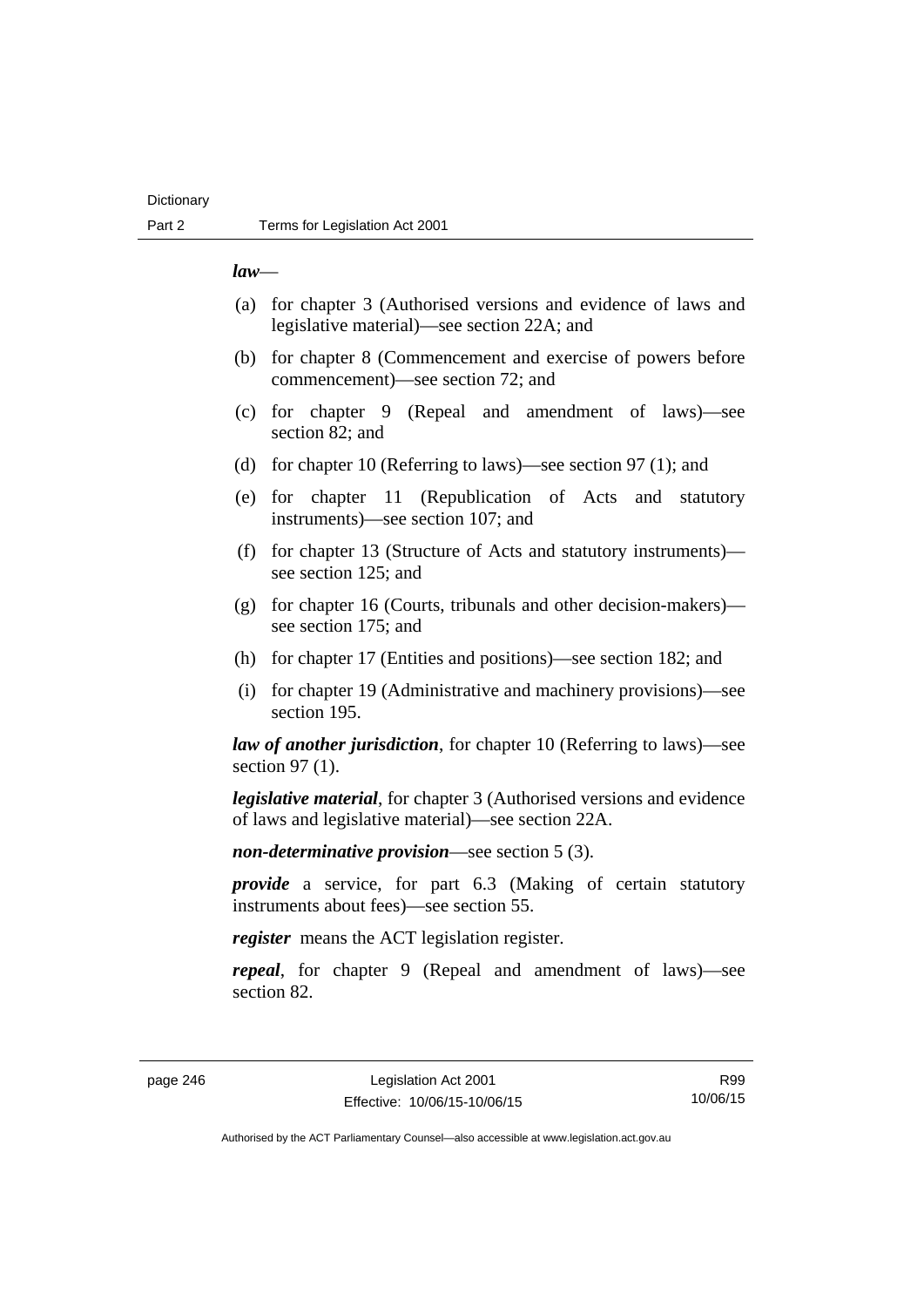# *republication—*

- (a) for chapter 3 (Authorised versions and evidence of laws and legislative material)—see section 22A; and
- (b) for chapter 11 (Republication of Acts and statutory instruments)—see section 107.

*republication date*, for an authorised republication, means the date stated in the republication as the republication date.

*responsible*, for part 19.5 (Service of documents)—see section 246.

*scrutiny committee principles*, for chapter 5 (Regulatory impact statements for subordinate laws and disallowable instruments)—see section 31.

*service*, for part 6.3 (Making of certain statutory instruments about fees)—see section 55.

*working out the meaning of an Act*, for part 14.2 (Key principles of interpretation)—see section 138.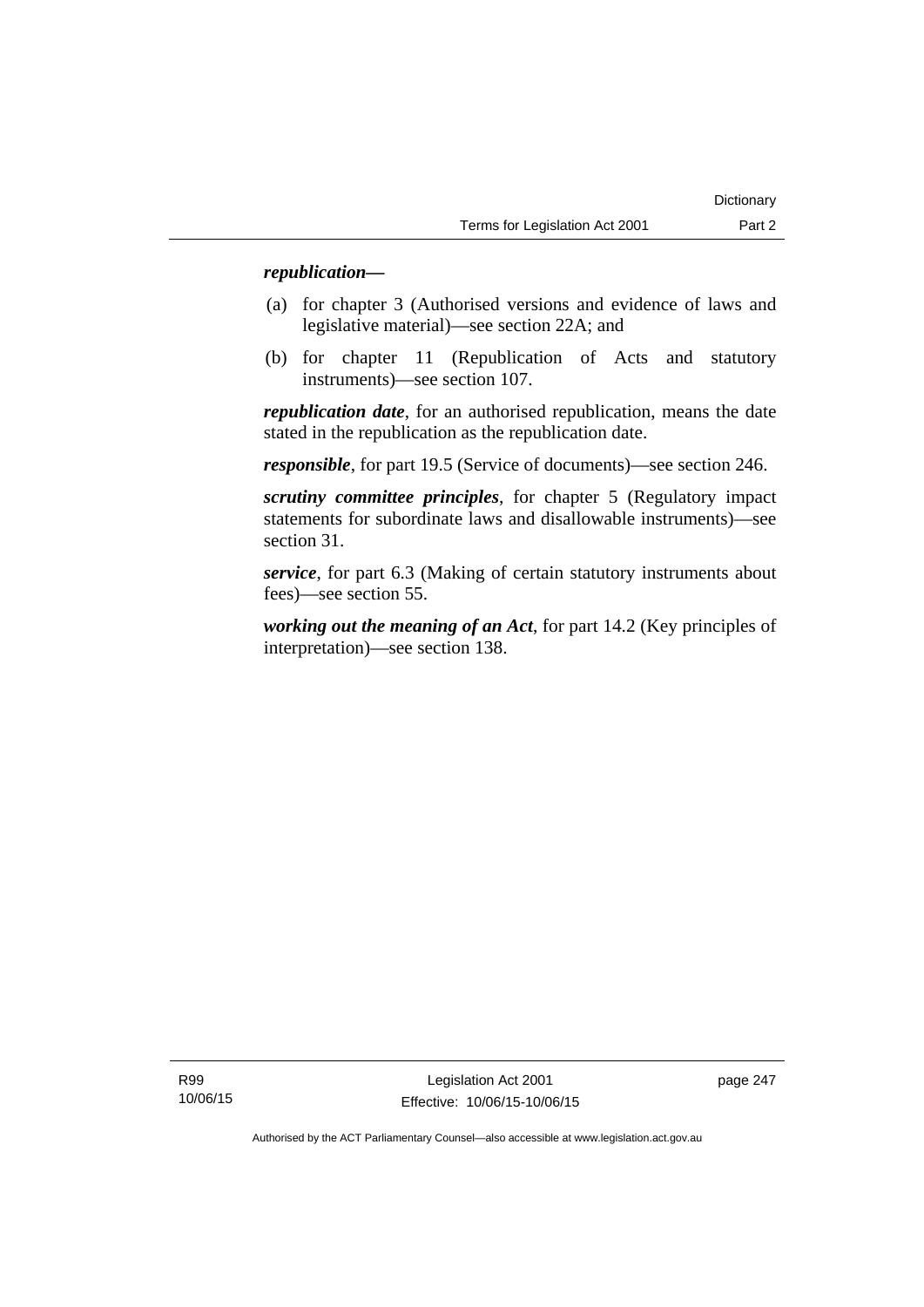1 About the endnotes

# **Endnotes**

# **1 About the endnotes**

Amending and modifying laws are annotated in the legislation history and the amendment history. Current modifications are not included in the republished law but are set out in the endnotes.

Not all editorial amendments made under the *Legislation Act 2001*, part 11.3 are annotated in the amendment history. Full details of any amendments can be obtained from the Parliamentary Counsel's Office.

Uncommenced amending laws are not included in the republished law. The details of these laws are underlined in the legislation history. Uncommenced expiries are underlined in the legislation history and amendment history.

If all the provisions of the law have been renumbered, a table of renumbered provisions gives details of previous and current numbering.

The endnotes also include a table of earlier republications.

# **2 Abbreviation key**

page 248 Legislation Act 2001 Effective: 10/06/15-10/06/15

R99 10/06/15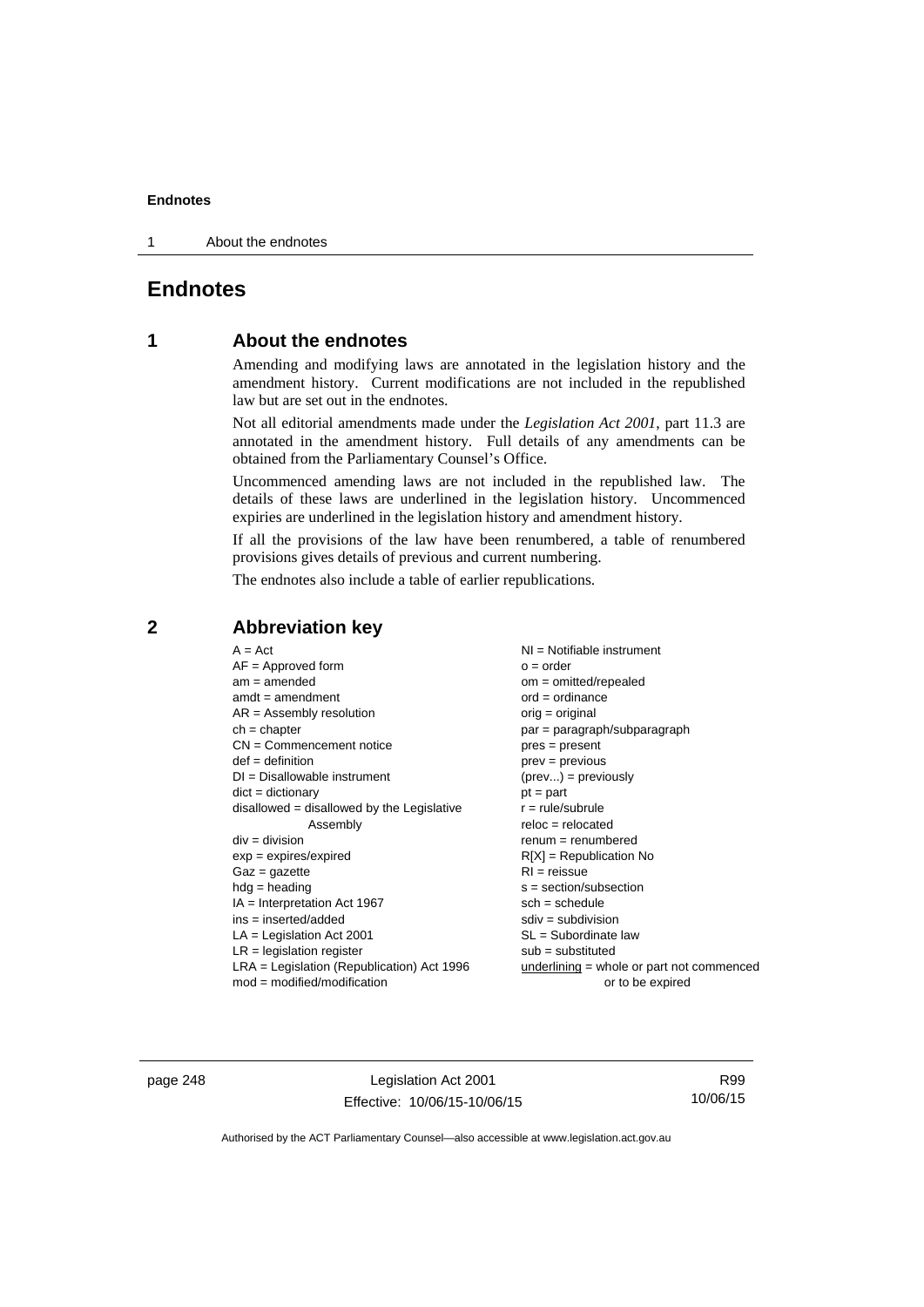# **3 Legislation history**

#### **Legislation Act 2001 A2001-14**

notified 5 April 2001 ([Gaz 2001 No 14](http://www.legislation.act.gov.au/gaz/2001-14/default.asp)) s 1, s 2 commenced 5 April 2001 (IA s 10B) remainder commenced 12 September 2001 (s 2 and [Gaz 2001](http://www.legislation.act.gov.au/gaz/2001-S65/default.asp)  [No S65](http://www.legislation.act.gov.au/gaz/2001-S65/default.asp))

as amended by

# **[Legislation \(Consequential Amendments\) Act 2001](http://www.legislation.act.gov.au/a/2001-44) A2001-44 pt 220**

notified 26 July 2001 ([Gaz 2001 No 30\)](http://www.legislation.act.gov.au/gaz/2001-30/default.asp) s 1, s 2 commenced 26 July 2001 (IA s 10B) pt 220 commenced 12 September 2001 (s 2 and see [Gaz 2001](http://www.legislation.act.gov.au/gaz/2001-S65/default.asp)  [No S65](http://www.legislation.act.gov.au/gaz/2001-S65/default.asp))

#### **[Statute Law Amendment Act 2001 \(No 2\)](http://www.legislation.act.gov.au/a/2001-56) A2001-56 pt 2.2**

notified 5 September 2001 [\(Gaz 2001 No S65\)](http://www.legislation.act.gov.au/gaz/2001-S65/default.asp) s 1, s 2 commenced 5 September 2001 (IA s 10B) amdts 2.67, 2.69, 2.78, 2.81 commenced 12 September 2001 (s 2 (2)) pt 2.2 remainder commenced 5 September 2001 (s 2 (1))

as modified by

#### **[Legislation Regulations 2001](http://www.legislation.act.gov.au/sl/2001-34) SL2001-34 reg 6**

notified LR 13 September 2001 commenced 13 September 2001 (reg 2)

as amended by

# **[Justice and Community Safety Legislation Amendment Act 2001](http://www.legislation.act.gov.au/a/2001-70) A2001-70 sch 1**  notified LR 14 September 2001

amdt commenced 14 September 2001 (s 2 (5))

### **[Defamation Act 2001](http://www.legislation.act.gov.au/a/2001-88) A2001-88 s 43 (2)**

notified LR 24 September 2001

s 1, s 2 commenced 24 September 2001 (LA s 75)

s 43 (2) commenced 1 July 2002 (s 2)

R99 10/06/15

Legislation Act 2001 Effective: 10/06/15-10/06/15 page 249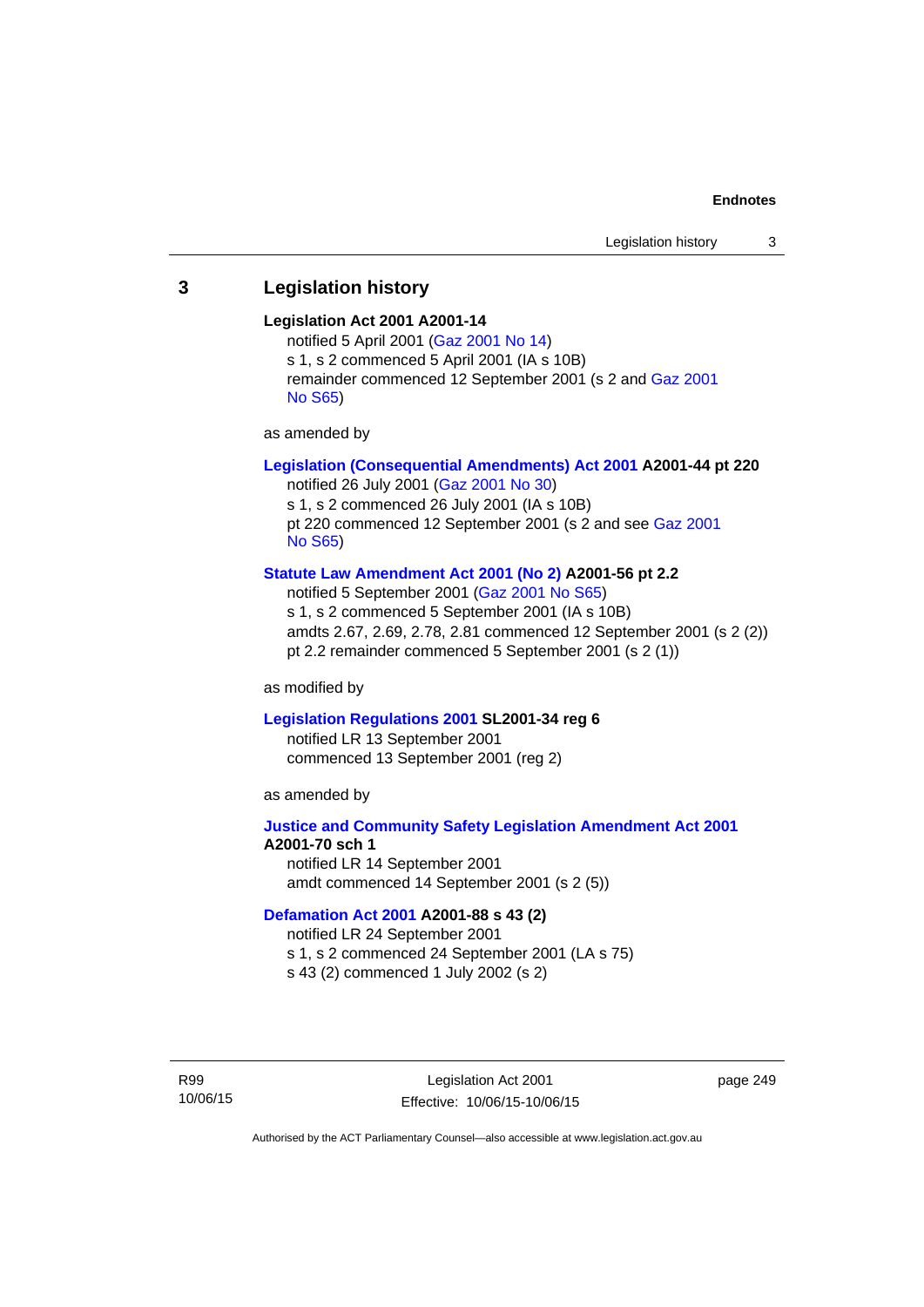3 Legislation history

# **[Legislation Amendment Act 2002](http://www.legislation.act.gov.au/a/2002-11) A2002-11 ss 3-29, sch 1, pt 2.29**

notified LR 27 May 2002 s 1, s 2 commenced 27 May 2002 (LA s 75) ss 3-29, sch 1, pt 2.29 commenced 28 May 2002 (s 2 (1))

### **[Justice and Community Safety Legislation Amendment Act 2002](http://www.legislation.act.gov.au/a/2002-27) A2002-27 pt 8**

notified LR 9 September 2002 s 1, s 2 commenced 9 September 2002 (LA s 75) pt 8 commenced 7 October 2002 (s 2 (2))

#### **[Statute Law Amendment Act 2002](http://www.legislation.act.gov.au/a/2002-30) A2002-30 pt 2.1**

notified LR 16 September 2002 s 1, s 2 taken to have commenced 19 May 1997 (LA s 75 (2)) amdt 2.3 taken to have commenced 12 September 2001 (s 2 (2)) pt 2.1 remainder commenced 17 September 2002 (s 2 (1))

#### **[Civil Law \(Wrongs\) Act 2002](http://www.legislation.act.gov.au/a/2002-40) A2002-40 div 3.2.8**

notified LR 10 October 2002 s 1, s 2 commenced 10 October 2002 (LA s 75 (1)) div 3.2.8 commenced 1 November 2002 (s 2 (2) and [CN2002-13](http://www.legislation.act.gov.au/cn/2002-13/default.asp))

## **[Statute Law Amendment Act 2002 \(No 2\)](http://www.legislation.act.gov.au/a/2002-49) A2002-49 pt 2.1**

notified LR 20 December 2002 s 1, s 2 taken to have commenced 7 October 1994 (LA s 75 (2)) pt 2.1 commenced 17 January 2003 (s 2 (1))

#### **[Criminal Code 2002](http://www.legislation.act.gov.au/a/2002-51) No 51 pt 1.12**

notified LR 20 December 2002 s 1, s 2 commenced 20 December 2002 (LA 75 (1)) pt 1.12 commenced 1 January 2003 (s 2 (1))

## **[Planning and Land \(Consequential Amendments\) Act 2002](http://www.legislation.act.gov.au/a/2002-56) A2002-56 pt 3.13**

notified LR 20 December 2002 s 1, s 2 commenced 20 December 2002 (LA s 75 (1)) sch 3 pt 3.13 commenced 1 July 2003 (s 2 and see Planning and Land [Act 2002](http://www.legislation.act.gov.au/a/2002-55) A2002-55, s 2)

page 250 Legislation Act 2001 Effective: 10/06/15-10/06/15

R99 10/06/15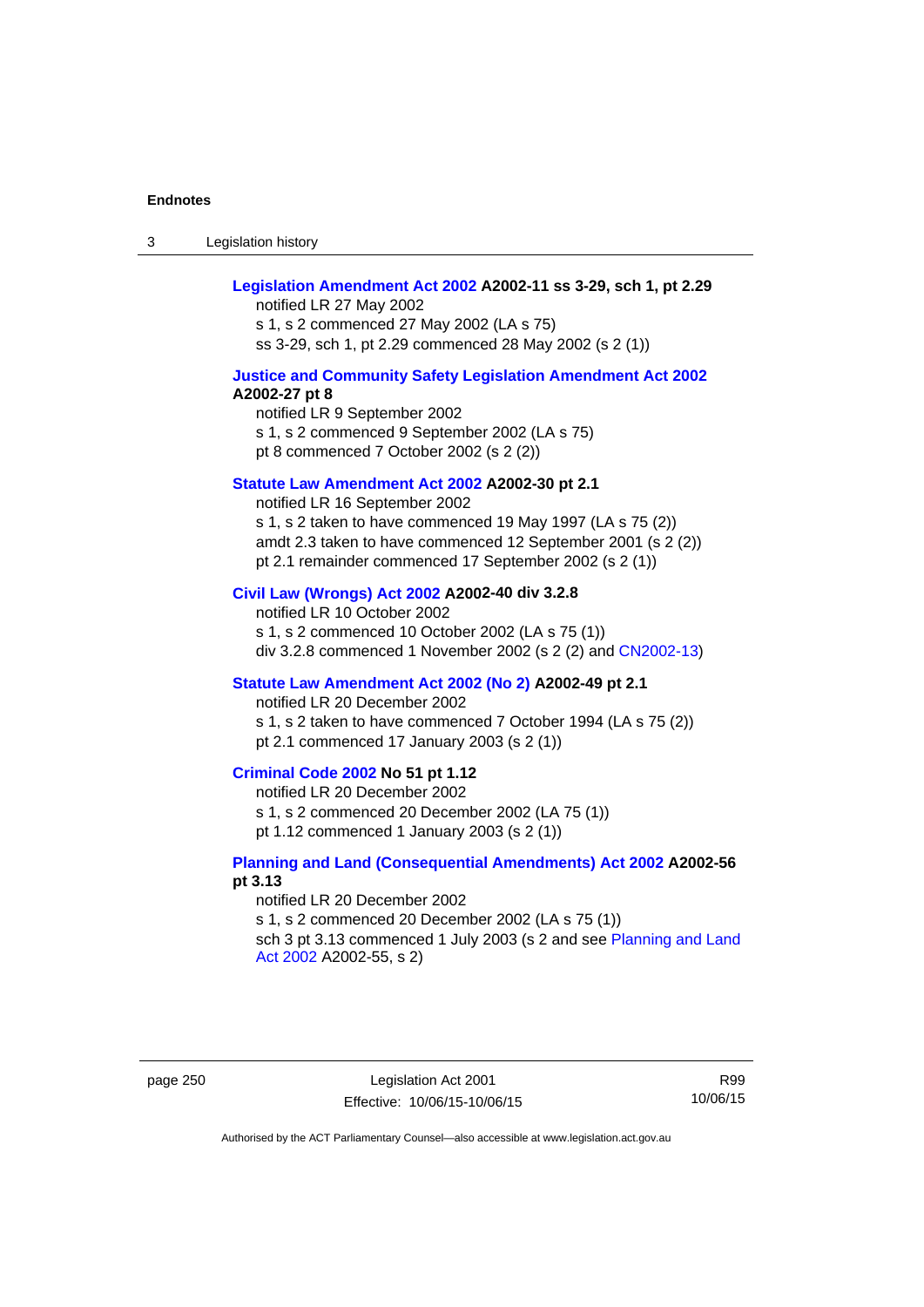Legislation history 3

# **[Legislation \(Gay, Lesbian and Transgender\) Amendment Act 2003](http://www.legislation.act.gov.au/a/2003-14) A2003-14 pt 2**

notified LR 27 March 2003 s 1, s 2 commenced 27 March 2003 (LA s 75 (1)) pt 2 commenced 28 March 2003 (s 2)

#### **[Consumer and Trader Tribunal Act 2003](http://www.legislation.act.gov.au/a/2003-16) A2003-16 s 70**

notified LR 9 April 2003

s 1, s 2 commenced 9 April 2003 (LA s 75 (1))

s 70 commenced 9 October 2003 (s 2 and LA s 79)

## **[Legislation \(Statutory Interpretation\) Amendment Act 2003](http://www.legislation.act.gov.au/a/2003-18) A2003-18**

notified LR 9 April 2003 s 1, s 2 commenced 9 April 2003 (LA s 75 (1)) remainder commenced 10 April 2003 (s 2)

#### **[Statute Law Amendment Act 2003](http://www.legislation.act.gov.au/a/2003-41) A2003-41 sch 2 pt 2.1**

notified LR 11 September 2003 s 1, s 2 commenced 11 September 2003 (LA s 75 (1)) sch 2 pt 2.1 commenced 9 October 2003 (s 2 (1))

## **[Statute Law Amendment Act 2003 \(No 2\)](http://www.legislation.act.gov.au/a/2003-56) A2003-56 sch 2 pt 2.1**

notified LR 5 December 2003 s 1, s 2 commenced 5 December 2003 (LA s 75 (1)) sch 2 pt 2.1 commenced 19 December 2003 (s 2)

# **[Parentage Act 2004](http://www.legislation.act.gov.au/a/2004-1) A2004-1 sch 1 pt 1.7**

notified LR 18 February 2004 s 1, s 2 commenced 18 February 2004 (LA s 75 (1)) sch 1 pt 1.7 commenced 22 March 2004 (s 2 and [CN2004-3\)](http://www.legislation.act.gov.au/cn/2004-3/default.asp)

## **[Human Rights Act 2004](http://www.legislation.act.gov.au/a/2004-5) A2004-5 sch 2 pt 2.3**

notified LR 10 March 2004 s 1, s 2 commenced 10 March 2004 (LA s 75 (1)) sch 2 pt 2.3 commenced 1 July 2004 (s 2)

### **[Dangerous Substances Act 2004](http://www.legislation.act.gov.au/a/2004-7) A2004-7 sch 1 pt 1.4**

notified LR 19 March 2004 s 1, s 2 commenced 19 March 2004 (LA s 75 (1)) sch 1 pt 1.4 commenced 5 April 2004 (s 2 and [CN2004-6](http://www.legislation.act.gov.au/cn/2004-6/default.asp))

R99 10/06/15 page 251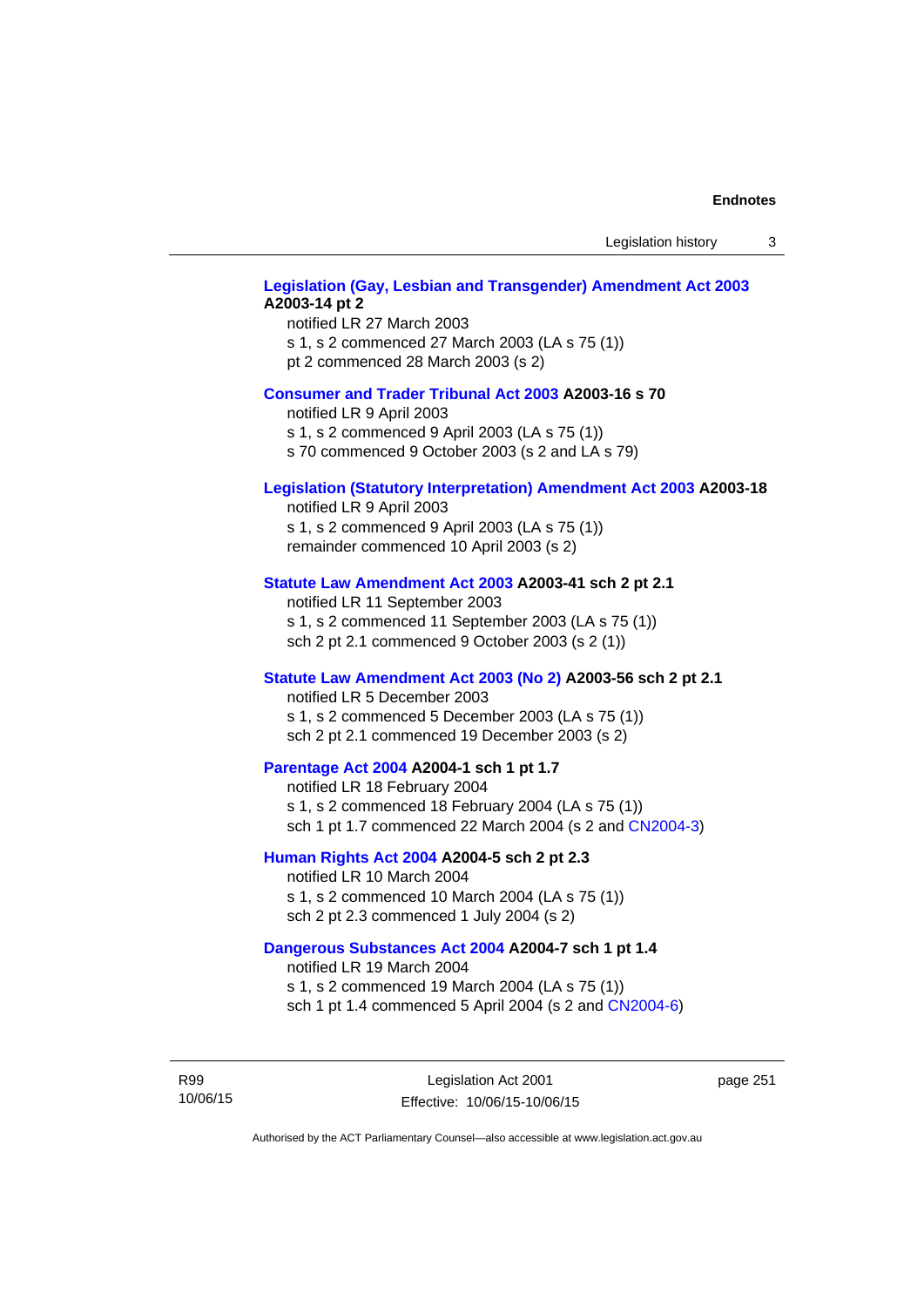3 Legislation history

## **[Nurse Practitioners Legislation Amendment Act 2004](http://www.legislation.act.gov.au/a/2004-10) A2004-10 pt 3**

notified LR 19 March 2004 s 1, s 2 commenced 19 March 2004 (LA s 75 (1)) pt 3 commenced 27 May 2004 (s 2 and [CN2004-9\)](http://www.legislation.act.gov.au/cn/2004-9/default.asp)

#### **[Construction Occupations Legislation Amendment Act 2004](http://www.legislation.act.gov.au/a/2004-13)**

#### **A2004-13 sch 2 pt 2.20**

notified LR 26 March 2004 s 1, s 2 commenced 26 March 2004 (LA s 75 (1)) sch 2 pt 2.20 commenced 1 September 2004 (s 2 and see [Construction Occupations \(Licensing\) Act 2004](http://www.legislation.act.gov.au/a/2004-12) A2004-12, s 2 and [CN2004-8\)](http://www.legislation.act.gov.au/cn/2004-8/default.asp)

# **[Education Act 2004](http://www.legislation.act.gov.au/a/2004-17) A2004-17 sch 2 pt 2.5**

notified LR 8 April 2004 s 1, s 2 commenced 8 April 2004 (LA s 75 (1)) sch 2 pt 2.5 commenced 1 January 2005 (s 2)

#### **[Emergencies Act 2004](http://www.legislation.act.gov.au/a/2004-28) A2004-28 sch 3 pt 3.12**

notified LR 29 June 2004 s 1, s 2 commenced 29 June 2004 (LA s 75 (1)) sch 3 pt 3.12 commenced 1 July 2004 (s 2 (1) and [CN2004-11](http://www.legislation.act.gov.au/cn/2004-11/default.asp))

# **[Justice and Community Safety Legislation Amendment Act 2004](http://www.legislation.act.gov.au/a/2004-32)**

# **[\(No 2\)](http://www.legislation.act.gov.au/a/2004-32) A2004-32 pt 13**

notified LR 29 June 2004 s 1, s 2 commenced 29 June 2004 (LA s 75 (1)) pt 13 commenced 13 July 2004 (s 2 (3))

# **[Health Professionals Legislation Amendment Act 2004](http://www.legislation.act.gov.au/a/2004-39) A2004-39 sch 3 pt 3.1, sch 4 pt 4.3, sch 5 pt 5.9, sch 6 pt 6.6, sch 8 pt 8.2, sch 11A pt 11A.1 (as am by [A2005-28](http://www.legislation.act.gov.au/a/2005-28) amdt 1.61)**  notified LR 8 July 2004 s 1, s 2 commenced 8 July 2004 (LA s 75 (1))

sch 5 pt 5.9 commenced 7 July 2005 (s 2 and see Health Professionals [Act 2004](http://www.legislation.act.gov.au/a/2004-38) A2004-38, s 2 and [CN2005-11\)](http://www.legislation.act.gov.au/cn/2005-11/default.asp)

sch 6 pt 6.6 commenced 17 January 2006 (s 2 and see Health [Professionals Act 2004](http://www.legislation.act.gov.au/a/2004-38) A2004-38, s 2 (as am by [A2005-28](http://www.legislation.act.gov.au/a/2005-28) amdt 1.1) and [CN2006-2](http://www.legislation.act.gov.au/cn/2006-2/default.asp))

sch 3 pt 3.1, sch 4 pt 4.3, sch 8 pt 8.2, sch 11A pt 11A.1 commenced 9 January 2007 (s 2 and see [Health Professionals Act 2004](http://www.legislation.act.gov.au/a/2004-38) A2004-38, s 2 (as am by [A2005-28](http://www.legislation.act.gov.au/a/2005-28) amdt 1.1; [A2006-27](http://www.legislation.act.gov.au/a/2006-27) s 12))

page 252 Legislation Act 2001 Effective: 10/06/15-10/06/15

R99 10/06/15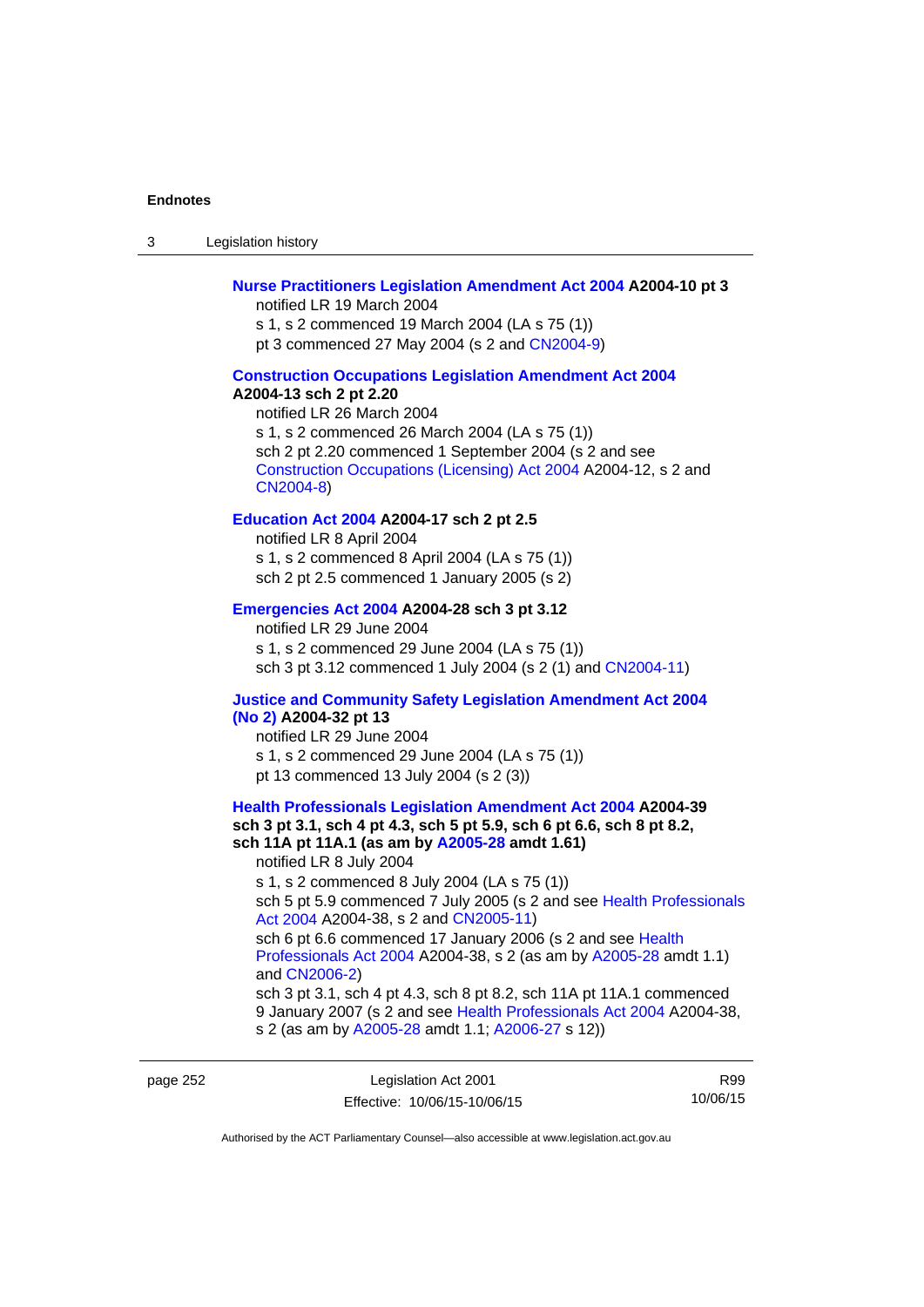#### **[Statute Law Amendment Act 2004](http://www.legislation.act.gov.au/a/2004-42) A2004-42 sch 2 pt 2.1**

notified LR 11 August 2004 s 1, s 2 commenced 11 August 2004 (LA s 75 (1)) sch 2 pt 2.1 commenced 25 August 2004 (s 2 (1))

#### **[Heritage Act 2004](http://www.legislation.act.gov.au/a/2004-57) A2004-57 sch 1 pt 1.8**

notified LR 9 September 2004

s 1, s 2 commenced 9 September 2004 (LA s 75 (1))

sch 1 pt 1.8 commenced 9 March 2005 (s 2 and LA s 79)

### **[Court Procedures \(Consequential Amendments\) Act 2004](http://www.legislation.act.gov.au/a/2004-60) A2004-60 sch 1 pt 1.37**

notified LR 2 September 2004 s 1, s 2 commenced 2 September 2004 (LA s 75 (1)) sch 1 pt 1.37 commenced 10 January 2005 (s 2 and see [Court](http://www.legislation.act.gov.au/a/2004-59)  [Procedures Act 2004](http://www.legislation.act.gov.au/a/2004-59) A2004-59, s 2 and [CN2004-29\)](http://www.legislation.act.gov.au/cn/2004-29/default.asp)

## **[Justice and Community Safety Legislation Amendment Act 2005](http://www.legislation.act.gov.au/a/2005-5) A2005-5 pt 7**

notified LR 23 February 2005 s 1, s 2 commenced 23 February 2005 (LA s 75 (1)) pt 7 commenced 24 February 2005 (s 2 (2))

#### **[Optometrists Legislation Amendment Act 2005](http://www.legislation.act.gov.au/a/2005-9) A2005-9 sch 1 pt 1.1**

notified LR 14 March 2005 s 1, s 2 commenced 14 March 2005 (LA s 75 (1)) sch 1 pt 1.1 commenced 14 September 2005 (s 2 and LA s 79)

## **[Statute Law Amendment Act 2005](http://www.legislation.act.gov.au/a/2005-20) A2005-20 sch 2 pt 2.1**

notified LR 12 May 2005 s 1, s 2 taken to have commenced 8 March 2005 (LA s 75 (2)) sch 2 pt 2.1 commenced 2 June 2005 (s 2 (1))

## **[Health Legislation Amendment Act 2005](http://www.legislation.act.gov.au/a/2005-28) A2005-28 amdt 1.61**

notified LR 6 July 2005 s 1, s 2 commenced 6 July 2005 (LA s 75 (1)) amdt 1.61 commenced 9 January 2007 (LA s 79A) *Note* This Act only amends the [Health Professionals Legislation](http://www.legislation.act.gov.au/a/2004-39)  [Amendment Act 2004](http://www.legislation.act.gov.au/a/2004-39) A2004-39.

R99 10/06/15 page 253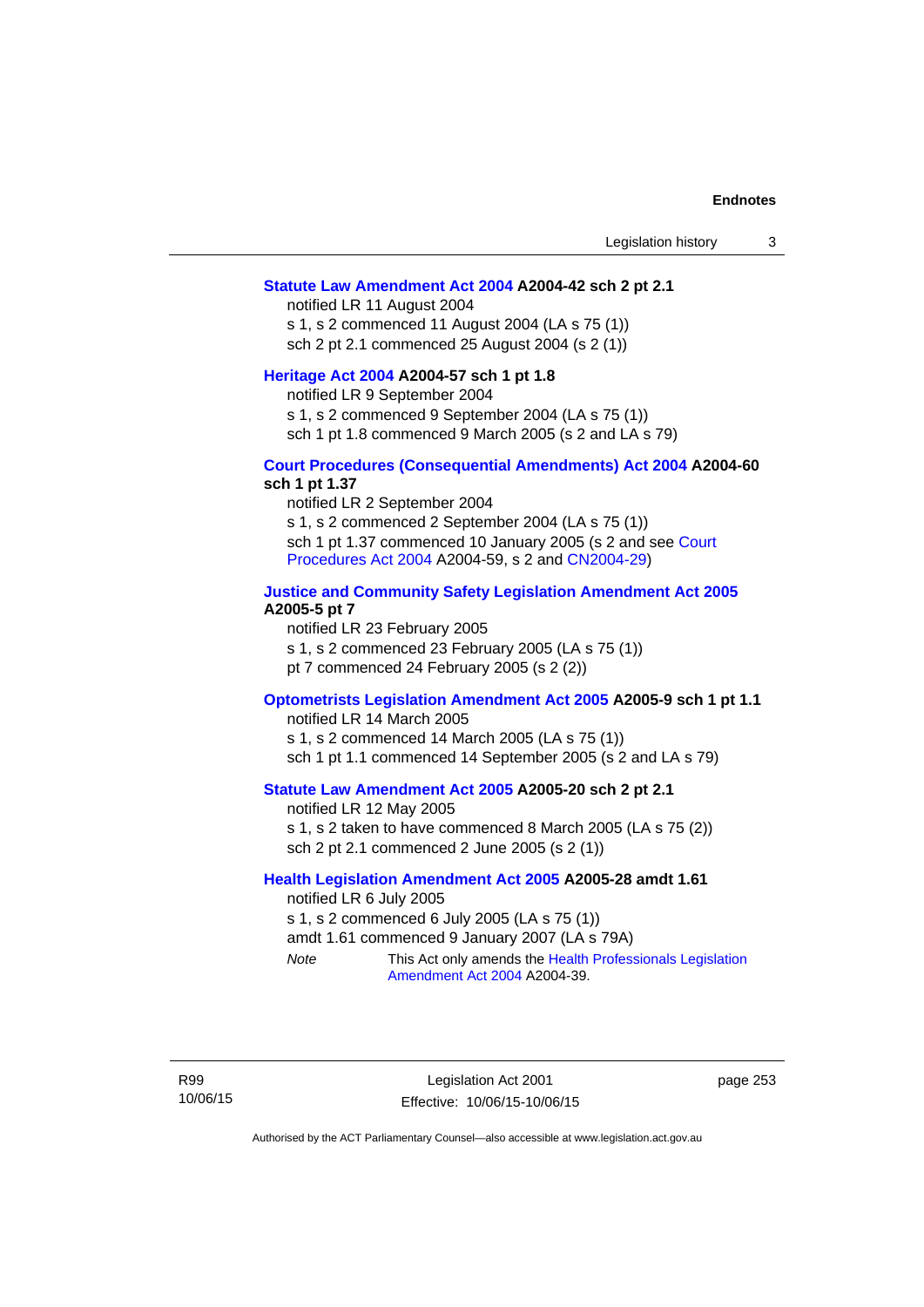3 Legislation history

# **[Human Rights Commission Legislation Amendment Act 2005](http://www.legislation.act.gov.au/a/2005-41) A2005-41 sch 1 pt 1.8 (as am by [A2006-3](http://www.legislation.act.gov.au/a/2006-3) amdt 1.3)**

notified LR 1 September 2005

s 1, s 2 commenced 1 September 2005 (LA s 75 (1)) sch 1 pt 1.8 commenced 1 November 2006 (s 2 (3) (as am by [A2006-3](http://www.legislation.act.gov.au/a/2006-3) amdt 1.3) and see [Human Rights Commission Act 2005](http://www.legislation.act.gov.au/a/2005-40) A2005-40, s 2 (as am by [A2006-3](http://www.legislation.act.gov.au/a/2006-3) s 4) and [CN2006-21](http://www.legislation.act.gov.au/cn/2006-21/default.asp))

## **[Public Sector Management Amendment Act 2005 \(No 2\)](http://www.legislation.act.gov.au/a/2005-44) A2005-44 sch 1 pt 1.4**

notified LR 30 August 2005 s 1, s 2 commenced 30 August 2005 (LA s 75 (1)) sch 1 pt 1.4 commenced 8 September 2005 (s 2 and [CN2005-19\)](http://www.legislation.act.gov.au/cn/2005-19/default.asp)

## **[Human Rights Commission \(Children and Young People](http://www.legislation.act.gov.au/a/2005-46)  [Commissioner\) Amendment Act 2005](http://www.legislation.act.gov.au/a/2005-46) A2005-46 sch 1 pt 1.1 (as am by [A2006-3](http://www.legislation.act.gov.au/a/2006-3) amdt 1.2)**

notified LR 2 September 2005

s 1, s 2 commenced 2 September 2005 (LA s 75 (1)) sch 1 pt 1.1 commenced 1 November 2006 (s 2 (as am by [A2006-3](http://www.legislation.act.gov.au/a/2006-3) amdt 1.2) and see [Human Rights Commission Act 2005](http://www.legislation.act.gov.au/a/2005-40) A2005-40, s 2 (as am by [A2006-3](http://www.legislation.act.gov.au/a/2006-3) s 4) and [CN2006-21](http://www.legislation.act.gov.au/cn/2006-21/default.asp))

## **[Public Advocate Act 2005](http://www.legislation.act.gov.au/a/2005-47) A2005-47 sch 1 pt 1.6 (as am by [A2006-3](http://www.legislation.act.gov.au/a/2006-3) amdt 1.8)**

notified LR 2 September 2005

s 1, s 2 commenced 2 September 2005 (LA s 75 (1)) sch 1 pt 1.6 commenced 1 March 2006 (s 2 (1) as am by [A2006-3](http://www.legislation.act.gov.au/a/2006-3) amdt 1.8)

## **[Criminal Code \(Administration of Justice Offences\) Amendment](http://www.legislation.act.gov.au/a/2005-53)**

**[Act 2005](http://www.legislation.act.gov.au/a/2005-53) A2005-53 sch 1 pt 1.18** 

notified LR 26 October 2005

s 1, s 2 commenced 26 October 2005 (LA s 75 (1))

sch 1 pt 1.18 commenced 23 November 2005 (s 2)

# **[Statute Law Amendment Act 2005 \(No 2\)](http://www.legislation.act.gov.au/a/2005-62) A2005-62 sch 2 pt 2.1**

notified LR 21 December 2005

s 1, s 2 commenced 21 December 2005 (LA s 75 (1)) sch 2 pt 2.1 commenced 11 January 2006 (s 2 (1))

page 254 Legislation Act 2001 Effective: 10/06/15-10/06/15

R99 10/06/15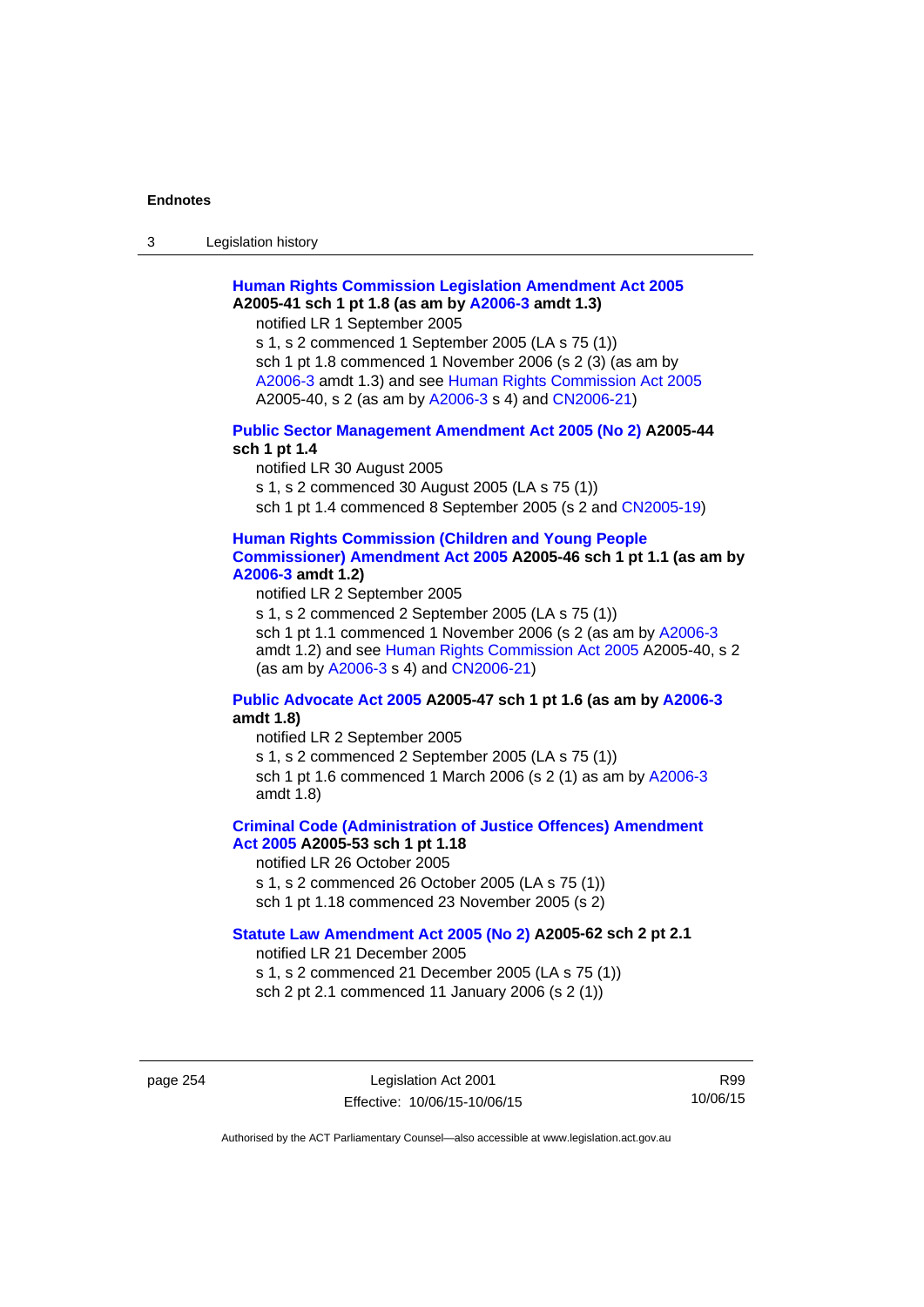| Legislation history |  |
|---------------------|--|
|---------------------|--|

## **[Human Rights Commission Legislation Amendment Act 2006](http://www.legislation.act.gov.au/a/2006-3) A2006-3 amdts 1.2, 1.3, 1.8**

notified LR 22 February 2006

s 1, s 2 commenced 22 February 2006 (LA s 75 (1))

amdts 1.2, 1.3, 1.8 commenced 23 February 2006 (s 2)

*Note* This Act only amends the [Human Rights Commission](http://www.legislation.act.gov.au/a/2005-41)  [Legislation Amendment Act 2005](http://www.legislation.act.gov.au/a/2005-41) A2005-41, [Human Rights](http://www.legislation.act.gov.au/a/2005-46)  [Commission \(Children and Young People Commissioner\)](http://www.legislation.act.gov.au/a/2005-46)  [Amendment Act 2005](http://www.legislation.act.gov.au/a/2005-46) A2005-46 and the [Public Advocate Act](http://www.legislation.act.gov.au/a/2005-47)  [2005](http://www.legislation.act.gov.au/a/2005-47) A2005-47

#### **[Civil Unions Act 2006](http://www.legislation.act.gov.au/a/2006-22) A2006-22 sch 1 pt 1.21**

notified LR 19 May 2006

s 1, s 2 commenced 19 May 2006 (LA s 75 (1))

sch 1 pt 1.21 never commenced

*Note* **Act repealed by disallowance 14 June 2006 (see Cwlth Gaz** 2006 No S93)

## **[Sentencing Legislation Amendment Act 2006](http://www.legislation.act.gov.au/a/2006-23) A2006-23 sch 1 pt 1.26**

notified LR 18 May 2006

s 1, s 2 commenced 18 May 2006 (LA s 75 (1)) sch 1 pt 1.26 commenced 2 June 2006 (s 2 (1) and see [Crimes](http://www.legislation.act.gov.au/a/2005-59)  [\(Sentence Administration\) Act 2005](http://www.legislation.act.gov.au/a/2005-59) A2005-59 s 2, [Crimes](http://www.legislation.act.gov.au/a/2005-58)  [\(Sentencing\) Act 2005](http://www.legislation.act.gov.au/a/2005-58) A2005-58, s 2 and LA s 79)

#### **[Legal Profession Act 2006](http://www.legislation.act.gov.au/a/2006-25) A2006-25 sch 2 pt 2.8**

notified LR 21 June 2006 s 1, s 2 commenced 21 June 2006 (LA s 75 (1)) sch 2 pt 2.8 commenced 1 July 2006 (s 2)

#### **[Administrative \(Miscellaneous Amendments\) Act 2006](http://www.legislation.act.gov.au/a/2006-30) A2006-30 sch 1 pt 1.7**

notified LR 16 June 2006 s 1, s 2 commenced 16 June 2006 (LA s 75 (1)) sch 1 pt 1.7 commenced 1 July 2006 (s 2 (1))

## **[Civil Law \(Property\) Act 2006](http://www.legislation.act.gov.au/a/2006-38) A2006-38 sch 1 pt 1.6**

notified LR 28 September 2006

s 1, s 2 commenced 28 September 2006 (LA s 75 (1))

sch 1 pt 1.6 commenced 28 March 2007 (s 2 and LA s 79)

R99 10/06/15 page 255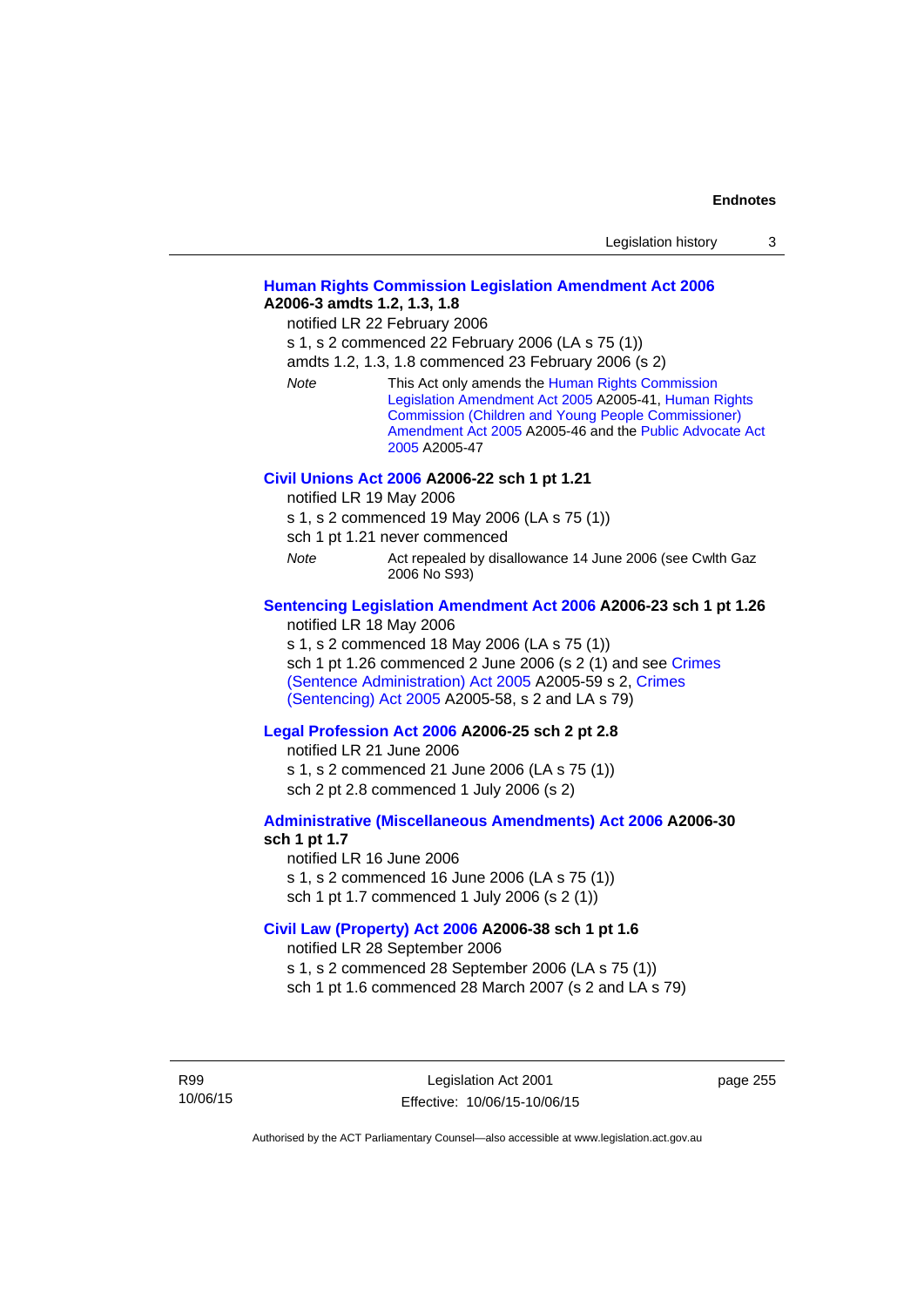| Legislation history<br>ు |
|--------------------------|
|--------------------------|

#### **[Statute Law Amendment Act 2006](http://www.legislation.act.gov.au/a/2006-42) A2006-42 sch 2 pt 2.1**

notified LR 26 October 2006

s 1, s 2 taken to have commenced 12 November 2005 (LA s 75 (2)) sch 2 pt 2.1 commenced 16 November 2006 (s 2 (1))

## **[Health Legislation Amendment Act 2006 \(No 2\)](http://www.legislation.act.gov.au/a/2006-46) A2006-46 sch 2 pt 2.11**

notified LR 17 November 2006 s 1, s 2 commenced 17 November 2006 (LA s 75 (1)) sch 2 pt 2.11 commenced 18 November 2006 (s 2 (1))

#### **[Statute Law Amendment Act 2007](http://www.legislation.act.gov.au/a/2007-3) A2007-3 sch 2 pt 2.1**

notified LR 22 March 2007 s 1, s 2 taken to have commenced 1 July 2006 (LA s 75 (2)) sch 2 pt 2.1 commenced 12 April 2007 (s 2 (1))

## **[Housing Assistance Act 2007](http://www.legislation.act.gov.au/a/2007-8) A2007-8 sch 1 pt 1.6**

notified LR 10 May 2007 s 1, s 2 commenced 10 May 2007 (LA s 75 (1)) sch 1 pt 1.6 commenced 10 November 2007 (s 2 and LA s 79)

### **[Statute Law Amendment Act 2007 \(No 2\)](http://www.legislation.act.gov.au/a/2007-16) A2007-16 sch 2**

notified LR 20 June 2007 s 1, s 2 taken to have commenced 12 April 2007 (LA s 75 (2)) sch 2 commenced 11 July 2007 (s 2 (1))

# **[Planning and Development \(Consequential Amendments\) Act 2007](http://www.legislation.act.gov.au/a/2007-25)**

**A2007-25 sch 1 pt 1.22** 

notified LR 13 September 2007 s 1, s 2 commenced 13 September 2007 (LA s 75 (1)) sch 1 pt 1.22 commenced 31 March 2008 (s 2 and see [Planning and](http://www.legislation.act.gov.au/a/2007-24)  [Development Act 2007](http://www.legislation.act.gov.au/a/2007-24) A2007-24, s 2 and [CN2008-1](http://www.legislation.act.gov.au/cn/2008-1/default.asp))

## **[Surveyors Act 2007](http://www.legislation.act.gov.au/a/2007-33) A2007-33 sch 1 pt 1.4**

notified LR 25 October 2007 s 1, s 2 commenced 25 October 2007 (LA s 75 (1)) sch 1 pt 1.4 commenced 14 November 2007 (s 2 and [CN2007-15\)](http://www.legislation.act.gov.au/cn/2007-15/default.asp)

#### **[Civil Partnerships Act 2008](http://www.legislation.act.gov.au/a/2008-14) A2008-14 sch 1 pt 1.17**

notified LR 15 May 2008

s 1, s 2 commenced 15 May 2008 (LA s 75 (1)) sch 1 pt 1.17 commenced 19 May 2008 (s 2 and [CN2008-8](http://www.legislation.act.gov.au/cn/2008-8/default.asp))

page 256 Legislation Act 2001 Effective: 10/06/15-10/06/15

R99 10/06/15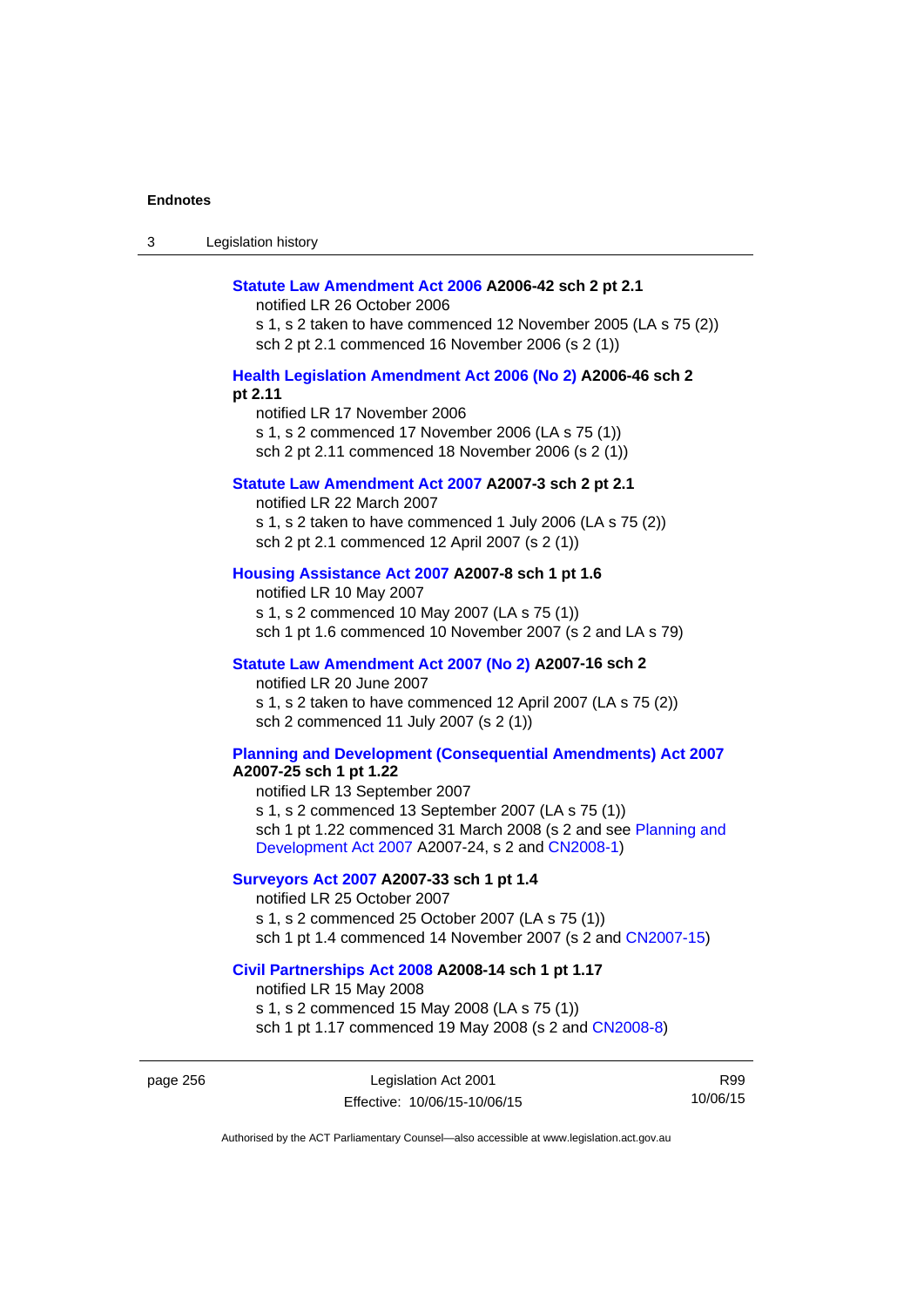## **[National Gas \(ACT\) Act 2008](http://www.legislation.act.gov.au/a/2008-15) A2008-15 sch 2 pt 2.3**

notified LR 30 June 2008

s 1, s 2 commenced 30 June 2008 (LA s 75 (1))

sch 2 pt 2.3 commenced 1 July 2008 (s 2 (1) and see [National Gas](http://www.legislation.sa.gov.au/LZ/C/A/NATIONAL GAS (SOUTH AUSTRALIA) ACT 2008.aspx)  [\(South Australia\) Act 2008](http://www.legislation.sa.gov.au/LZ/C/A/NATIONAL GAS (SOUTH AUSTRALIA) ACT 2008.aspx) (SA), s 7)

## **[Children and Young People \(Consequential Amendments\) Act 2008](http://www.legislation.act.gov.au/a/2008-20) A2008-20 sch 2 pt 2.11, sch 4 pt 4.18**

notified LR 17 July 2008

s 1, s 2 commenced 17 July 2008 (LA s 75 (1))

s 3 commenced 18 July 2008 (s 2 (1))

sch 2 pt 2.11 commenced 9 September 2008 (s 2 (3) and see [Children](http://www.legislation.act.gov.au/a/2008-19)  [and Young People Act 2008](http://www.legislation.act.gov.au/a/2008-19) A2008-19, s 2 and [CN2008-13](http://www.legislation.act.gov.au/cn/2008-13/default.asp)) sch 4 pt 4.18 commenced 27 February 2009 (s 2 (5) and see [Children](http://www.legislation.act.gov.au/a/2008-19)  [and Young People Act 2008](http://www.legislation.act.gov.au/a/2008-19) A2008-19, s 2 and [CN2008-17 \(](http://www.legislation.act.gov.au/cn/2008-17/default.asp)and see [CN2008-13](http://www.legislation.act.gov.au/cn/2008-13/default.asp)))

### **[Statute Law Amendment Act 2008](http://www.legislation.act.gov.au/a/2008-28) A2008-28 sch 2**

notified LR 12 August 2008 s 1, s 2 commenced 12 August 2008 (LA s 75 (1)) sch 2 commenced 26 August 2008 (s 2)

## **[ACT Civil and Administrative Tribunal Legislation Amendment](http://www.legislation.act.gov.au/a/2008-36)**

**[Act 2008](http://www.legislation.act.gov.au/a/2008-36) A2008-36 sch 1 pt 1.34**  notified LR 4 September 2008 s 1, s 2 commenced 4 September 2008 (LA s 75 (1)) sch 1 pt 1.34 commenced 2 February 2009 (s 2 (1) and see [ACT Civil](http://www.legislation.act.gov.au/a/2008-35)  [and Administrative Tribunal Act 2008](http://www.legislation.act.gov.au/a/2008-35) A2008-35, s 2 (1) and [CN2009-2](http://www.legislation.act.gov.au/cn/2009-2/default.asp))

# **[ACT Civil and Administrative Tribunal Legislation Amendment](http://www.legislation.act.gov.au/a/2008-37)**

**[Act 2008 \(No 2\)](http://www.legislation.act.gov.au/a/2008-37) A2008-37 sch 1 pt 1.66**  notified LR 4 September 2008

s 1, s 2 commenced 4 September 2008 (LA s 75 (1))

sch 1 pt 1.66 commenced 2 February 2009 (s 2 (1) and see [ACT Civil](http://www.legislation.act.gov.au/a/2008-35)  [and Administrative Tribunal Act 2008](http://www.legislation.act.gov.au/a/2008-35) A2008-35, s 2 (1) and [CN2009-2](http://www.legislation.act.gov.au/cn/2009-2/default.asp))

**[Crimes Legislation Amendment Act 2008](http://www.legislation.act.gov.au/a/2008-44) A2008-44 sch 1 pt 1.10** 

notified LR 9 September 2008

s 1, s 2 commenced 9 September 2008 (LA s 75 (1))

sch 1 pt 1.10 commenced 30 May 2009 (s 2 and [CN2009-4](http://www.legislation.act.gov.au/cn/2009-4/default.asp))

R99 10/06/15

Legislation Act 2001 Effective: 10/06/15-10/06/15 page 257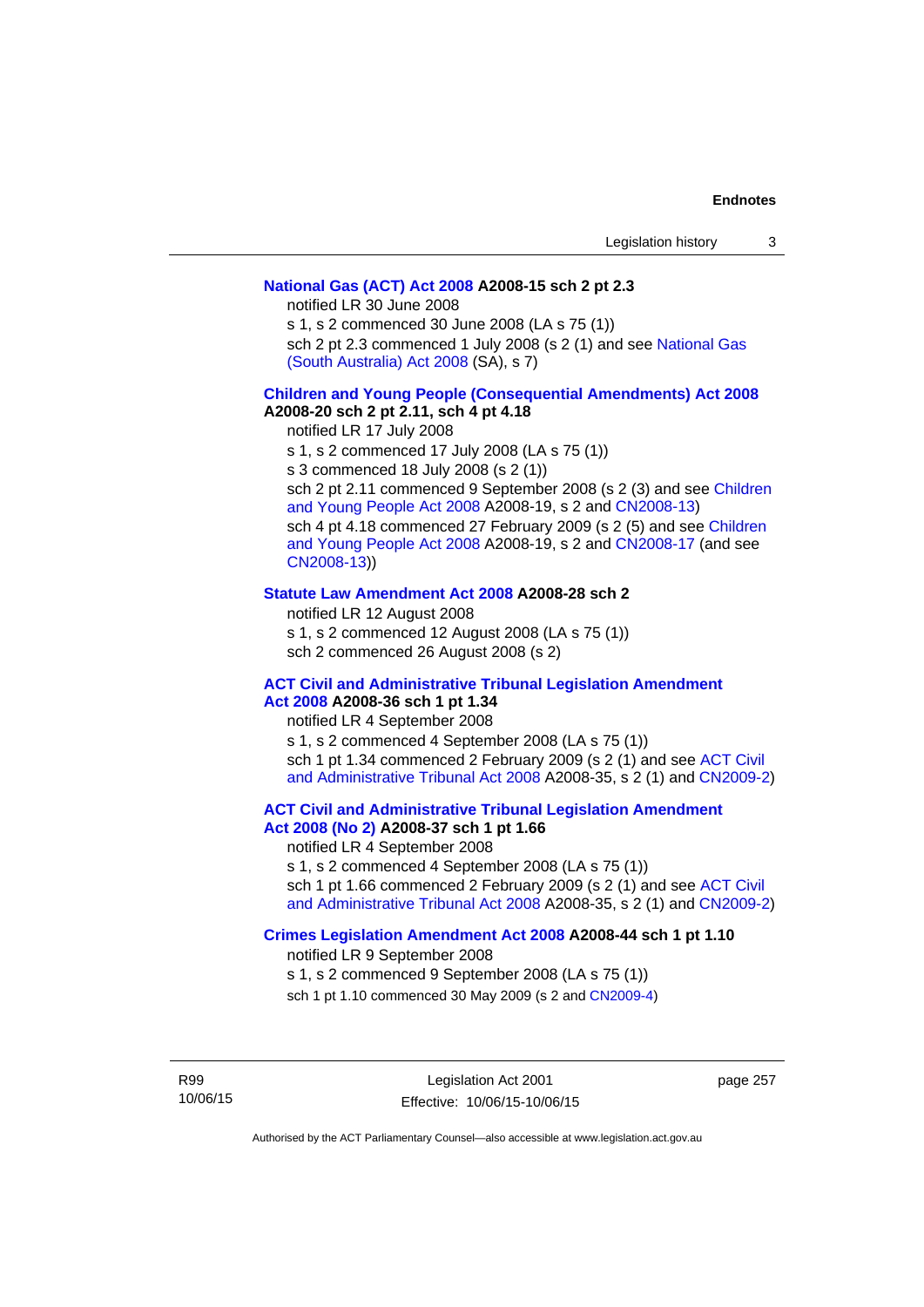| Legislation history<br>ు |
|--------------------------|
|--------------------------|

## **[Statute Law Amendment Act 2009](http://www.legislation.act.gov.au/a/2009-20) A2009-20 sch 2**

notified LR 1 September 2009 s 1, s 2 commenced 1 September 2009 (LA s 75 (1)) sch 2 commenced 22 September 2009 (s 2)

#### **[Work Safety Legislation Amendment Act 2009](http://www.legislation.act.gov.au/a/2009-28) A2009-28 sch 2 pt 2.8**

notified LR 9 September 2009 s 1, s 2 commenced 9 September 2009 (LA s 75 (1)) sch 2 pt 2.8 commenced 1 October 2009 (s 2 and see Work Safety [Act 2008](http://www.legislation.act.gov.au/a/2008-51) A2008-51 s 2 (1) (b) and [CN2009-11](http://www.legislation.act.gov.au/cn/2009-11/default.asp))

### **[Legislation \(Penalty Units\) Amendment Act 2009](http://www.legislation.act.gov.au/a/2009-35) A2009-35**

notified LR 20 October 2009 s 1, s 2 commenced 20 October 2009 (LA s 75 (1)) remainder commenced 21 October 2009 (s 2)

## **[Unlawful Gambling Act 2009](http://www.legislation.act.gov.au/a/2009-39) A2009-39 sch 2 pt 2.2**

notified LR 17 November 2009 s 1, s 2 commenced 17 November 2009 (LA s 75 (1)) sch 2 pt 2.2 commenced 22 March 2010 (s 2 and [CN2010-2\)](http://www.legislation.act.gov.au/cn/2010-2/default.asp)

#### **[Statute Law Amendment Act 2009 \(No 2\)](http://www.legislation.act.gov.au/a/2009-49) A2009-49 sch 2**

notified LR 26 November 2009 s 1, s 2 commenced 26 November 2009 (LA s 75 (1)) sch 2 commenced 17 December 2009 (s 2)

#### **[Building and Construction Industry \(Security of Payment\) Act 2009](http://www.legislation.act.gov.au/a/2009-50) A2009-50 s 50**

notified LR 15 October 2009 s 1, s 2 commenced 15 October 2009 (LA s 75 (1)) s 50 commenced 1 July 2010 (s 2)

#### **[Surveyors Amendment Act 2010](http://www.legislation.act.gov.au/a/2010-6) A2010-6 sch 1 pt 1.4**

notified LR 2 March 2010 s 1, s 2 commenced 2 March 2010 (LA s 75 (1)) sch 1 pt 1.4 commenced 3 March 2010 (s 2)

#### **[Health Practitioner Regulation National Law \(ACT\) Act 2010](http://www.legislation.act.gov.au/a/2010-10) A2010-10 sch 2 pt 2.13**

notified LR 31 March 2010 s 1, s 2 commenced 31 March 2010 (LA s 75 (1)) sch 2 pt 2.13 commenced 1 July 2010 (s 2 (1) (a))

page 258 Legislation Act 2001 Effective: 10/06/15-10/06/15

R99 10/06/15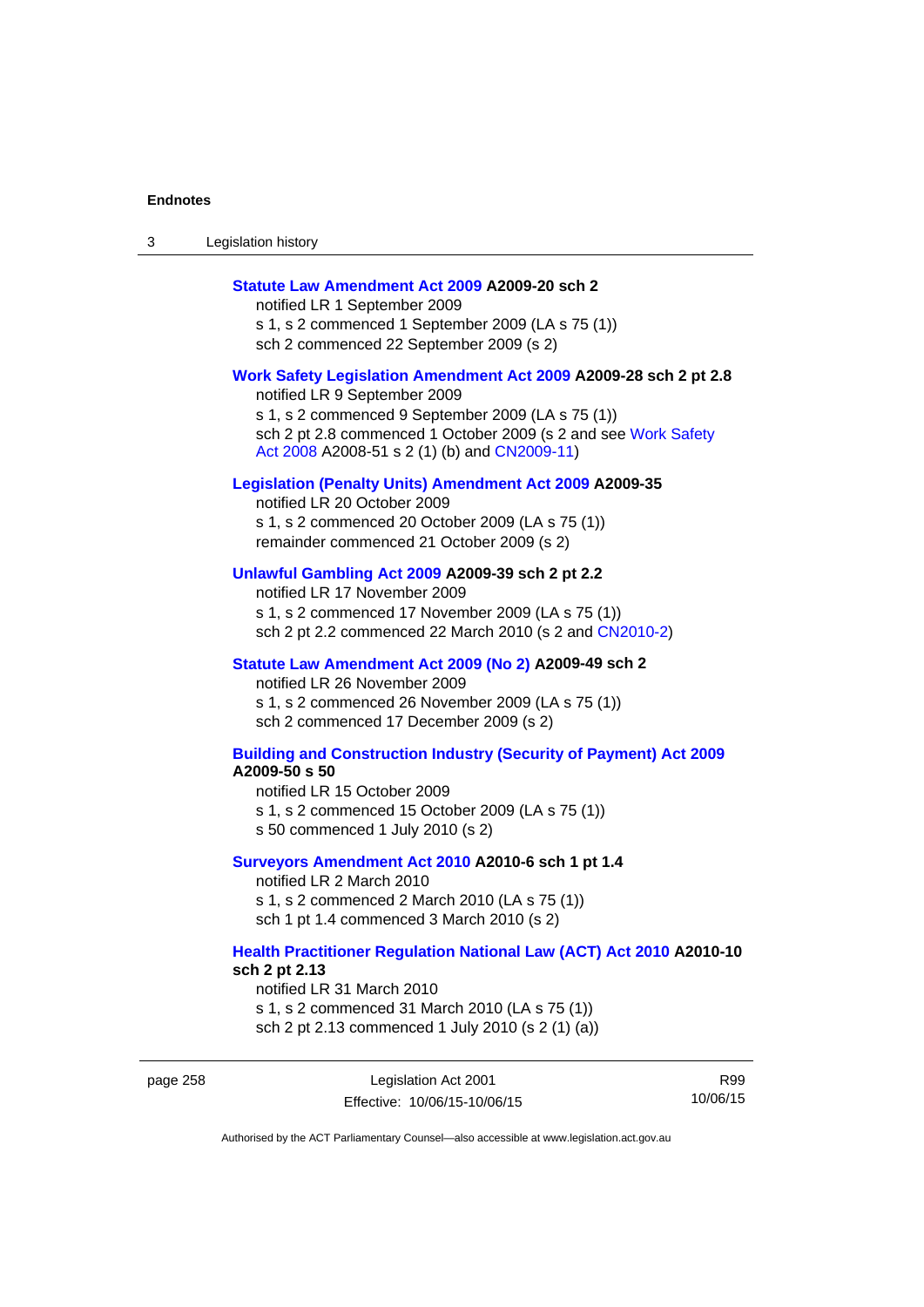## **[Justice and Community Safety Legislation Amendment Act 2010](http://www.legislation.act.gov.au/a/2010-40)  [\(No 3\)](http://www.legislation.act.gov.au/a/2010-40) A2010-40 sch 1 pt 1.8**

#### notified LR 5 October 2010

s 1, s 2 commenced 5 October 2010 (LA s 75 (1))

s 3, sch 1 pt 1.8 commenced 6 October 2010 (s 2 (1))

# **[Fair Trading \(Australian Consumer Law\) Amendment Act 2010](http://www.legislation.act.gov.au/a/2010-54)**

## **A2010-54 sch 3 pt 3.15**

notified LR 16 December 2010 s 1, s 2 commenced 16 December 2010 (LA s 75 (1)) sch 3 pt 3.15 commenced 1 January 2011 (s 2 (1))

# **[Administrative \(One ACT Public Service Miscellaneous Amendments\)](http://www.legislation.act.gov.au/a/2011-22)**

**[Act 2011](http://www.legislation.act.gov.au/a/2011-22) A2011-22 sch 1 pt 1.91**  notified LR 30 June 2011 s 1, s 2 commenced 30 June 2011 (LA s 75 (1))

sch 1 pt 1.91 commenced 1 July 2011 (s 2 (1))

#### **[Statute Law Amendment Act 2011 \(No 2\)](http://www.legislation.act.gov.au/a/2011-28) A2011-28 sch 2**

notified LR 31 August 2011 s 1, s 2 commenced 31 August 2011 (LA s 75 (1)) sch 2 commenced 21 September 2011 (s 2 (1))

## **[Law Officers Act 2011](http://www.legislation.act.gov.au/a/2011-30) A2011-30 sch 1 pt 1.4**

notified LR 29 August 2011 s 1, s 2 commenced 29 August 2011 (LA s 75 (1)) sch 1 pt 1.4 commenced 31 August 2011 (s 2 and [CN2011-9](http://www.legislation.act.gov.au/cn/2011-9/default.asp))

**[Evidence \(Consequential Amendments\) Act 2011](http://www.legislation.act.gov.au/a/2011-48) A2011-48 sch 1 pt 1.22** 

notified LR 22 November 2011 s 1, s 2 commenced 22 November 2011 (LA s 75 (1)) sch 1 pt 1.22 commenced 1 March 2012 (s 2 (1) and see [Evidence Act](http://www.legislation.act.gov.au/a/2011-12)  [2011](http://www.legislation.act.gov.au/a/2011-12) A2011-12, s 2 and [CN2012-4](http://www.legislation.act.gov.au/cn/2012-4/default.asp))

## **[Justice and Community Safety Legislation Amendment Act 2011](http://www.legislation.act.gov.au/a/2011-49)  [\(No 3\)](http://www.legislation.act.gov.au/a/2011-49) A2011-49 sch 1 pt 1.5**

#### notified LR 22 November 2011

s 1, s 2 commenced 22 November 2011 (LA s 75 (1)) sch 1 pt 1.5 commenced 23 November 2011 (s 2 (1))

R99 10/06/15 page 259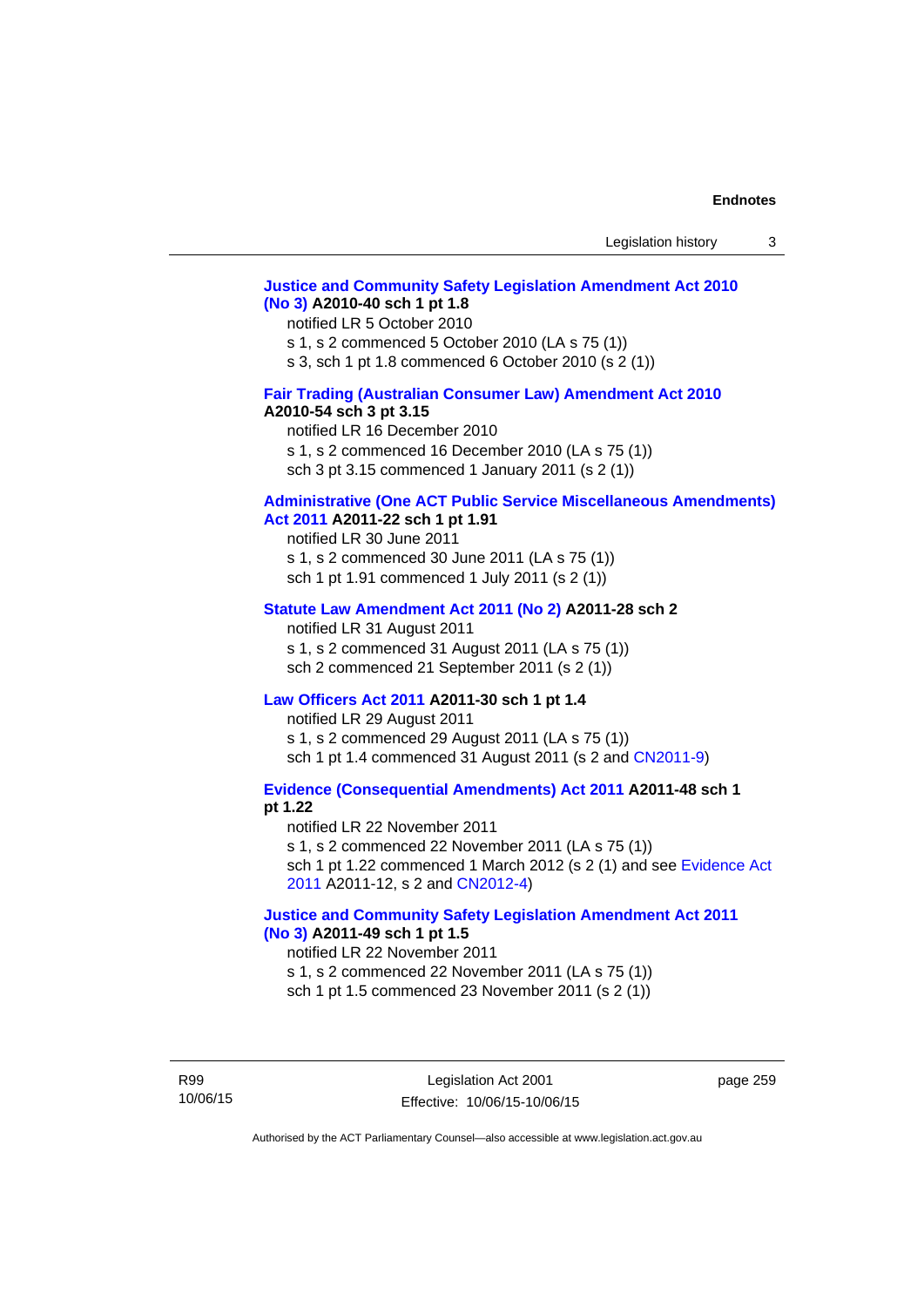3 Legislation history

#### **[Statute Law Amendment Act 2011 \(No 3\)](http://www.legislation.act.gov.au/a/2011-52) A2011-52 sch 2**

notified LR 28 November 2011 s 1, s 2 commenced 28 November 2011 (LA s 75 (1)) sch 2 commenced 12 December 2011 (s 2)

#### **[Work Health and Safety \(Consequential Amendments\) Act 2011](http://www.legislation.act.gov.au/a/2011-55)**

**A2011-55 sch 1 pt 1.9** 

notified LR 14 December 2011 s 1, s 2 commenced 14 December 2011 (LA s 75 (1)) sch 1 pt 1.9 commenced 1 January 2012 (s 2 and see Work Health [and Safety Act 2011](http://www.legislation.act.gov.au/a/2011-35) A2011-35, s 2 and [CN2011-12](http://www.legislation.act.gov.au/cn/2011-12/default.asp))

# **[Statute Law Amendment Act 2012](http://www.legislation.act.gov.au/a/2012-21) A2012-21 sch 2**

notified LR 22 May 2012 s 1, s 2 commenced 22 May 2012 (LA s 75 (1)) amdt 2.1 commenced 5 June 2012 (s 2 (1)) sch 2 remainder commenced 5 June 2012 (s 2 (2))

# **[Commissioner for the Environment Amendment Act 2012](http://www.legislation.act.gov.au/a/2012-25) A2012-25 sch 1 pt 1.2**

notified LR 28 May 2012 s 1, s 2 commenced 28 May 2012 (LA s 75 (1)) sch 1 pt 1.2 commenced 29 May 2012 (s 2)

# **[Legislative Assembly \(Office of the Legislative Assembly\) Act 2012](http://www.legislation.act.gov.au/a/2012-26)**

# **A2012-26 sch 1 pt 1.6**

notified LR 24 May 2012 s 1, s 2 commenced 24 May 2012 (LA s 75 (1)) sch 1 pt 1.6 commenced 1 July 2012 (s 2)

## **[National Energy Retail Law \(Consequential Amendments\) Act 2012](http://www.legislation.act.gov.au/a/2012-32) A2012-32 pt 11**

notified LR 14 June 2012 s 1, s 2 commenced 14 June 2012 (LA s 75 (1)) pt 11 commenced 1 July 2012 (s 2 (1) and see [National Energy Retail](http://www.legislation.act.gov.au/a/2012-31)  [Law \(ACT\) Act 2012](http://www.legislation.act.gov.au/a/2012-31) A2012-31, s 2 (1) and [CN2012-12](http://www.legislation.act.gov.au/cn/2012-12/default.asp))

### **[Official Visitor Act 2012](http://www.legislation.act.gov.au/a/2012-33) A2012-33 sch 1 pt 1.5**

notified LR 15 June 2012 s 1, s 2 commenced 15 June 2012 (LA s 75 (1)) sch 1 pt 1.5 commenced 1 September 2013 (s 2 (as am by [A2013-22](http://www.legislation.act.gov.au/a/2013-22) s 4))

page 260 Legislation Act 2001 Effective: 10/06/15-10/06/15

R99 10/06/15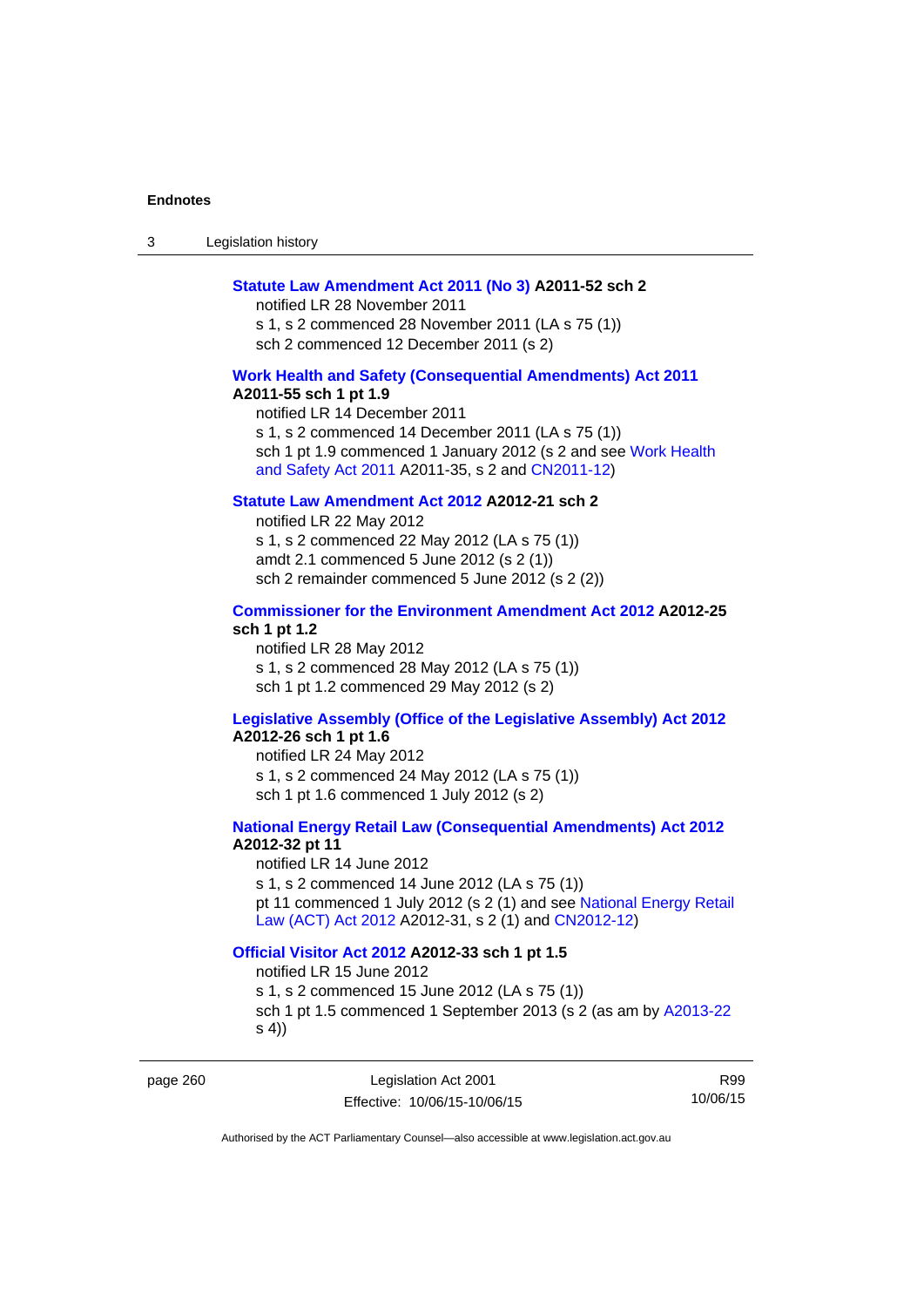| Legislation history |  |  |
|---------------------|--|--|
|---------------------|--|--|

# **[Civil Unions Act 2012](http://www.legislation.act.gov.au/a/2012-40) A2012-40 sch 3 pt 3.19**

notified LR 4 September 2012 s 1, s 2 commenced 4 September 2012 (LA s 75 (1)) sch 3 pt 3.19 commenced 11 September 2012 (s 2)

# **[Statute Law Amendment Act 2013](http://www.legislation.act.gov.au/a/2013-19) A2013-19 sch 2**

notified LR 24 May 2013 s 1, s 2 commenced 24 May 2013 (LA s 75 (1)) sch 2 commenced 14 June 2013 (s 2)

#### **[Legislation \(Penalty Units\) Amendment Act 2013](http://www.legislation.act.gov.au/a/2013-30) A2013-30**

notified LR 22 August 2013 s 1, s 2 commenced 22 August 2013 (LA s 75 (1)) remainder commenced 23 August 2013 (s 2)

#### **[Marriage Equality \(Same Sex\) Act 2013](http://www.legislation.act.gov.au/a/2013-39) A2013-39 sch 2 pt 2.17**

notified LR 4 November 2013 s 1, s 2 commenced 4 November 2013 (LA s 75 (1)) sch 2 pt 2.17 commenced 7 November 2013 (s 2 and [CN2013-11\)](http://www.legislation.act.gov.au/cn/2013-11) *Note* The High Court held this Act to be of no effect (see *Commonwealth v Australian Capital Territory* [2013] HCA 55)

#### **[Officers of the Assembly Legislation Amendment Act 2013](http://www.legislation.act.gov.au/a/2013-41) A2013-41 sch 1 pt 1.5**

notified LR 7 November 2013 s 1, s 2 commenced 7 November 2013 (LA s 75 (1)) sch 1 pt 1.5 commenced 1 July 2014 (s 2)

## **[Magistrates Court \(Industrial Proceedings\) Amendment Act 2013](http://www.legislation.act.gov.au/a/2013-43) A2013-43 sch 1 pt 1.3**

notified LR 7 November 2013 s 1, s 2 commenced 7 November 2013 (LA s 75 (1)) sch 1 pt 1.3 commenced 8 November 2013 (s 2)

#### **[Statute Law Amendment Act 2013 \(No 2\)](http://www.legislation.act.gov.au/a/2013-44) A2013-44 sch 2**  notified LR 11 November 2013

s 1, s 2 commenced 11 November 2013 (LA s 75 (1))

sch 2 commenced 25 November 2013 (s 2)

R99 10/06/15 page 261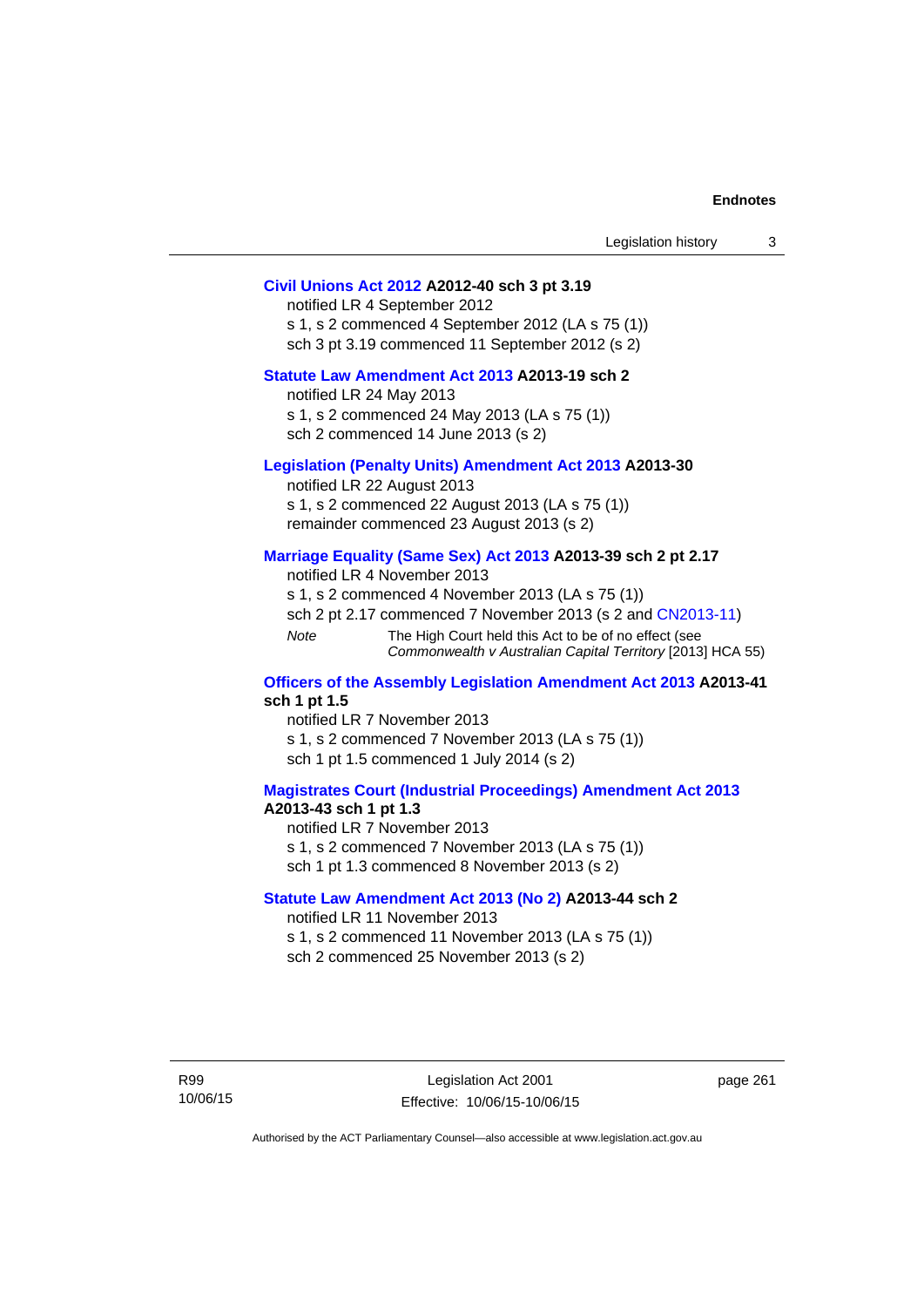3 Legislation history

# **[Heavy Vehicle National Law \(Consequential Amendments\) Act 2013](http://www.legislation.act.gov.au/a/2013-52) A2013-52 pt 3**

notified LR 9 December 2013 s 1, s 2 commenced 9 December 2013 (LA s 75 (1)) pt 3 commenced 10 February 2014 (s 2 and see [Heavy Vehicle](http://www.legislation.act.gov.au/a/2013-51/default.asp)  [National Law \(ACT\) Act 2013](http://www.legislation.act.gov.au/a/2013-51/default.asp) A2013-51, s 2 (1) and [CN2014-2](http://www.legislation.act.gov.au/cn/2014-2/default.asp))

#### **[Births, Deaths and Marriages Registration Amendment Act 2014](http://www.legislation.act.gov.au/a/2014-8) A2014-8 sch 1 pt 1.2**

notified LR 27 March 2014 s 1, s 2 commenced 27 March 2014 (LA s 75 (1)) sch 1 pt 1.2 commenced 26 April 2014 (s 2)

## **[Statute Law Amendment Act 2014](http://www.legislation.act.gov.au/a/2014-18) A2014-18 sch 2**

notified LR 20 May 2014 s 1, s 2 commenced 20 May 2014 (LA s 75 (1)) sch 2 commenced 10 June 2014 (s 2 (1))

## **[Legislation \(Penalty Units\) Amendment Act 2014](http://www.legislation.act.gov.au/a/2014-37) A2014-37**

notified LR 22 August 2014 s 1, s 2 commenced 22 August 2014 (LA s 75 (1)) remainder commenced 23 August 2014 (s 2)

#### **[Statute Law Amendment Act 2014 \(No 2\)](http://www.legislation.act.gov.au/a/2014-44) A2014-44 sch 2**

notified LR 5 November 2014 s 1, s 2 commenced 5 November 2014 (LA s 75 (1)) sch 2 commenced 19 November 2014 (s 2)

#### **[Justice and Community Safety Legislation Amendment Act 2014](http://www.legislation.act.gov.au/a/2014-49)  [\(No 2\)](http://www.legislation.act.gov.au/a/2014-49) A2014-49 sch 1 pt 1.11**

notified LR 10 November 2014 s 1, s 2 commenced 10 November 2014 (LA s 75 (1)) sch 1 pt 1.11 commenced 17 November 2014 (s 2)

#### **[Canberra Institute of Technology Amendment Act 2014](http://www.legislation.act.gov.au/a/2014-55/default.asp) A2014-55**  notified LR 3 December 2014

s 1, s 2 commenced 3 December 2014 (LA s 75 (1)) s 35, s 36 awaiting commencement (s 2 (1)) *Note* default commencement under s 2 (2): 1 July 2015

page 262 Legislation Act 2001 Effective: 10/06/15-10/06/15

R99 10/06/15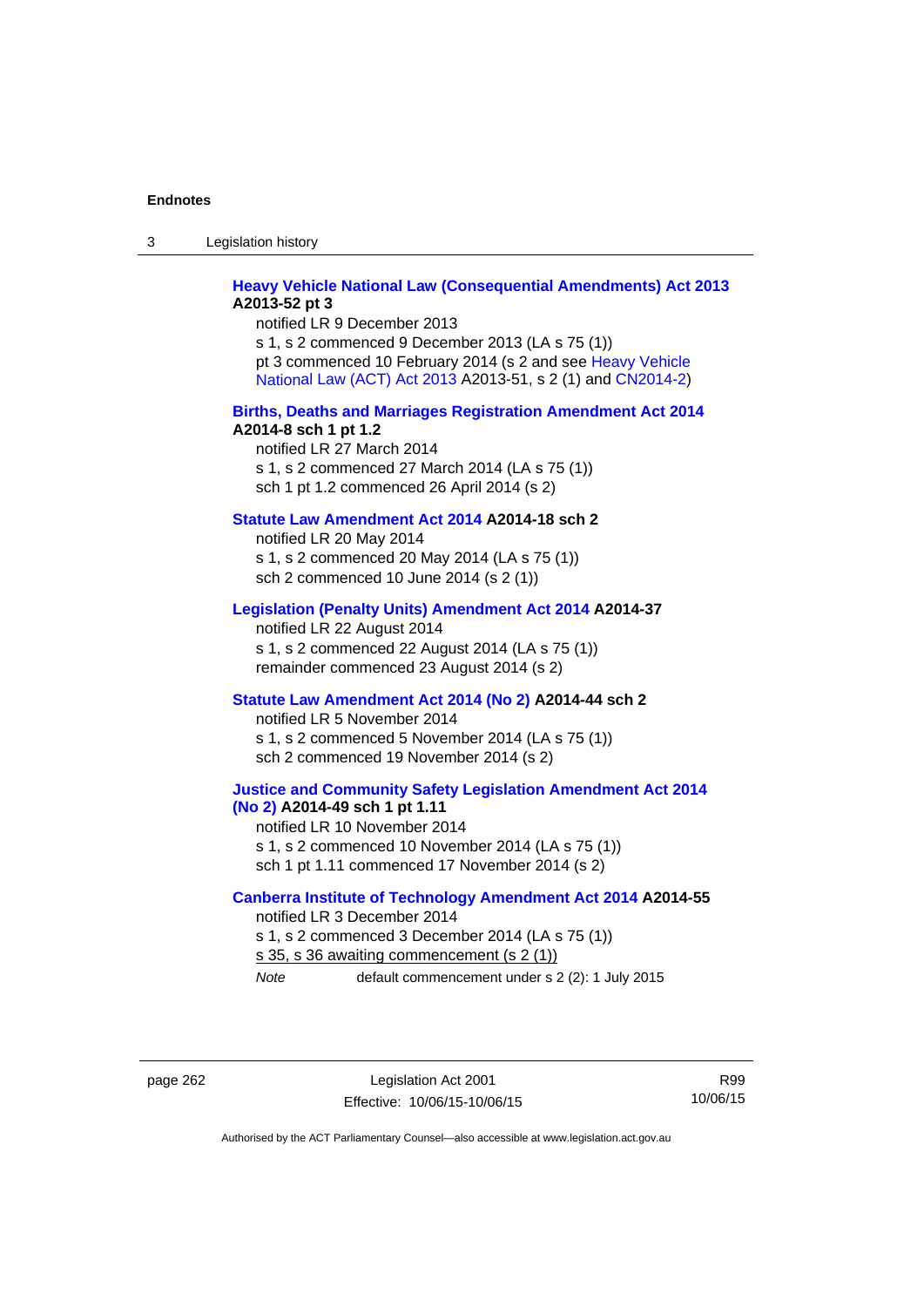## **[Nature Conservation Act 2014](http://www.legislation.act.gov.au/a/2014-59/default.asp) A2014-59 sch 2 pt 2.9**

notified LR 11 December 2014 s 1, s 2 commenced 11 December 2014 (LA s 75 (1)) sch 2 pt 2.9 awaiting commencement (s 2 (1)) *Note* default commencement under LA s 79: 11 June 2015

# **[Courts Legislation Amendment Act 2015](http://www.legislation.act.gov.au/a/2015-10) A2015-10 pt 11**

notified LR 7 April 2015 s 1, s 2 commenced 7 April 2015 (LA s 75 (1)) pt 11 commenced 21 April 2015 (s 2 (2))

# **[Statute Law Amendment Act 2015](http://www.legislation.act.gov.au/a/2015-15) A2015-15 sch 2**

notified LR 27 May 2015

s 1, s 2 commenced 27 May 2015 (LA s 75 (1)) sch 2 commenced 10 June 2015 (s 2)

R99 10/06/15

Legislation Act 2001 Effective: 10/06/15-10/06/15 page 263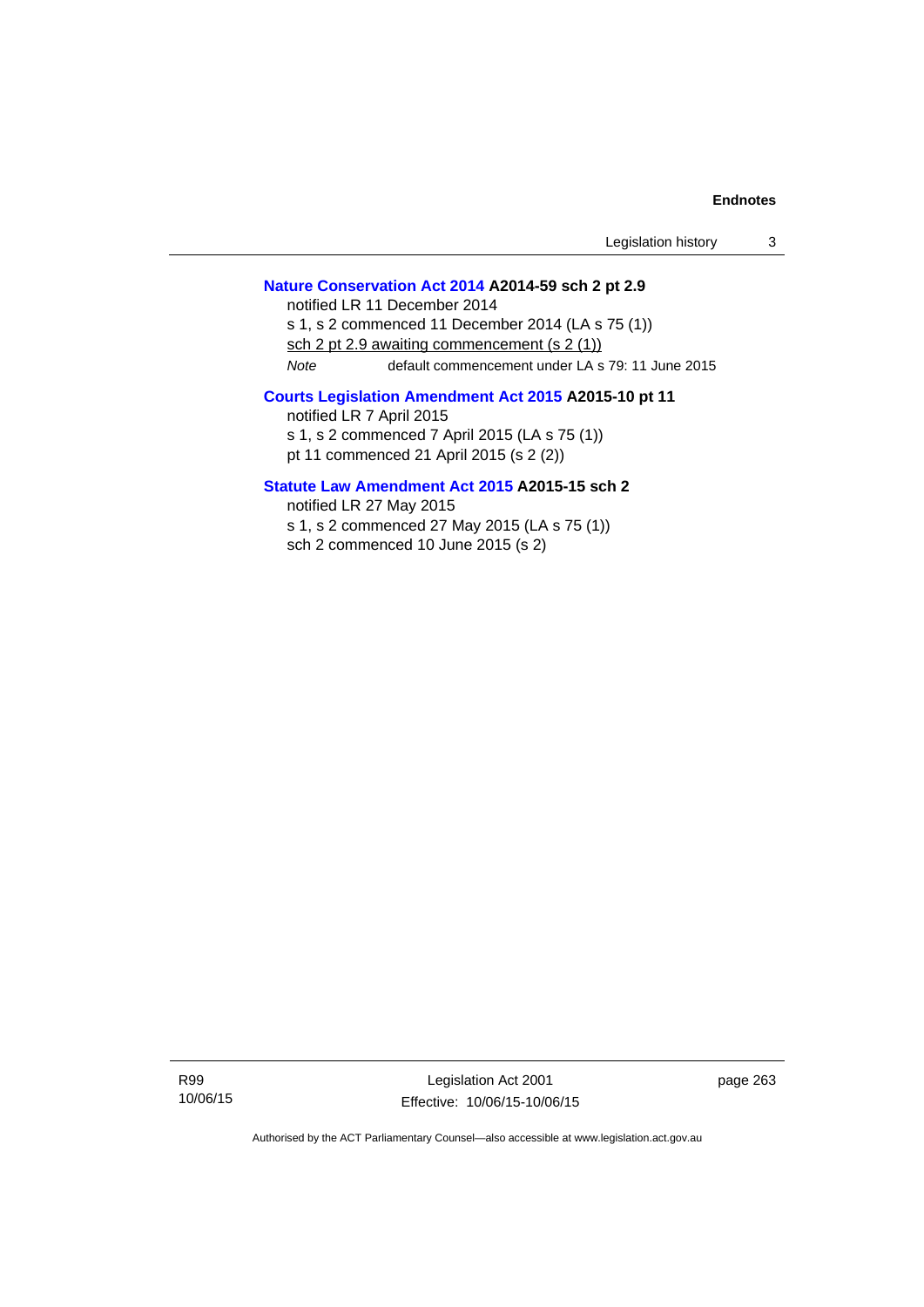| 4 | Amendment history                                |                                                                                                                                                                                                                                                                                                              |
|---|--------------------------------------------------|--------------------------------------------------------------------------------------------------------------------------------------------------------------------------------------------------------------------------------------------------------------------------------------------------------------|
| 4 | <b>Amendment history</b>                         |                                                                                                                                                                                                                                                                                                              |
|   | <b>Dictionary</b><br>s 2                         | orig s 2 om LA s 89 (4)<br>(prev s 3) am A2001-56 amdt 2.18<br>renum A2002-11 s 5<br>am A2003-56 amdt 2.1; A2014-44 amdt 2.1                                                                                                                                                                                 |
|   | <b>Notes</b><br>s 2A                             | (prev s 4) am A2001-56 amdt 2.19; A2002-11 amdt 1.1<br>renum A2002-11 s 5<br>$(2)$ , $(3)$ exp 2 September 2003 (s 2A $(3)$ )                                                                                                                                                                                |
|   | <b>Objects</b><br>s 3                            | orig s 3 renum as s 2<br>(prev s 5) am A2002-11 s 4<br>renum A2002-11 s 5                                                                                                                                                                                                                                    |
|   | <b>Application of Act</b><br>s 4                 | orig s 4 renum as s 2A<br>ins A2002-11 s 6<br>am A2006-42 amdt 2.1, amdt 2.2                                                                                                                                                                                                                                 |
|   | s 5                                              | Determinative and non-determinative provisions<br>orig s 5 renum as s 3<br>ins A2002-11 s 6                                                                                                                                                                                                                  |
|   | s 6                                              | Legislation Act provisions must be applied<br>sub A2002-11 s 6                                                                                                                                                                                                                                               |
|   | <b>Meaning of Act generally</b><br>s 7           | am A2005-20 amdt 2.1                                                                                                                                                                                                                                                                                         |
|   | <b>Meaning of legislative instrument</b><br>s 12 | sub A2006-42 amdt 2.3                                                                                                                                                                                                                                                                                        |
|   | <b>Meaning of instrument</b><br>s 14             | am A2001-56 amdt 2.20                                                                                                                                                                                                                                                                                        |
|   | <b>Meaning of provision</b><br>s 16              | am A2001-56 amdt 2.21                                                                                                                                                                                                                                                                                        |
|   | <b>ACT legislation register</b><br>s 18          | am A2001-56 amdt 2.22                                                                                                                                                                                                                                                                                        |
|   | <b>Contents of register</b><br>s 19              | sub A2001-56 amdt 2.23<br>am A2002-11 s 7; A2002-11 amdt 1.2; ss renum R5 LA (see<br>A2002-11 amdt 1.3); A2002-49 amdt 2.1, amdt 2.1; pars<br>renum R13 LA (see A2002-49 amdt 2.3); A2003-41 amdt 2.1,<br>amdt 2.2; A2004-5 amdt 2.6; A2004-42 amdt 2.1; A2005-20<br>amdt 2.2; A2006-42 amdt 2.18, amdt 2.19 |

page 264 Legislation Act 2001 Effective: 10/06/15-10/06/15 R99 10/06/15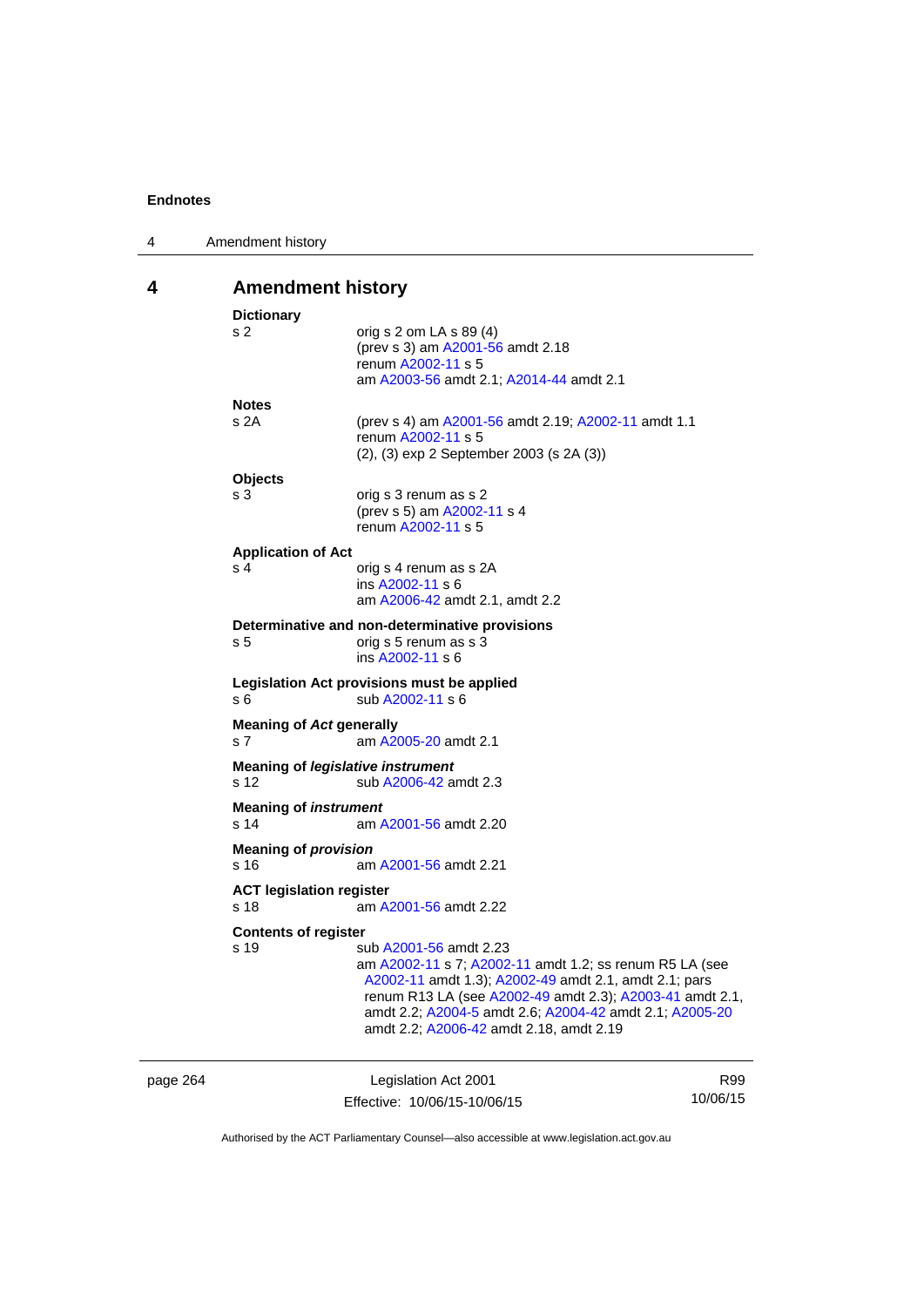```
Access to registered material at approved website 
s 22 am A2001-56 amdt 2.24
Authorised versions and evidence of laws and legislative material 
A2003-41 amdt 2.3
Definitions—ch 3 
                 A2003-41 amdt 2.4
                  def law ins A2003-41 amdt 2.4 
                  def legislative material ins A2003-41 amdt 2.4 
                     am A2005-20 amdt 2.3
                  def republication ins A2003-41 amdt 2.4
Authorisation of versions by parliamentary counsel 
s 23 sub A2003-41 amdt 2.5 
Authorised electronic versions 
s 24 am A2001-56 amdt 2.25, amdt 2.26; A2002-11 amdt 1.4
                  sub A2003-41 amdt 2.6 
Authorised written versions 
s 25 sub A2003-41 amdt 2.7 
Judicial notice of certain matters 
s 26 am A2003-41 amdt 2.8, amdt 2.9; A2005-20 amdt 2.4; 
                 A2011-28 amdt 2.1, amdt 2.2 
Notification of Acts 
s 28 am A2001-56 amdts 2.27-2.29; A2002-11 amdt 1.5; A2003-41
                 amdt 2.10, amdt 2.11; ss renum R20 LA (see A2003-41
                 amdt 2.12); A2005-62 amdt 2.1, amdt 2.2; A2011-28
                 amdt 2.3, amdt 2.4; A2015-15 amdt 2.1 
References to enactment or passing of Acts 
s 29 am A2011-28 amdt 2.5
References to notification of Acts 
s 30 am A2001-56 amdt 2.30, amdt 2.31; A2011-28 amdt 2.5
Definitions—ch 5 
s 31 def scrutiny committee principles sub A2013-19 amdt 2.1
Guidelines about costs of proposed subordinate laws and disallowable 
instruments 
s 33 (3), (4) exp 12 March 2002 (s 33 (4)) 
                  am A2005-20 amdt 2.5, amdt 2.6 
Preparation of regulatory impact statements 
s 34 am A2005-20 amdts 2.7-2.9; A2005-62 amdt 2.3 
When is preparation of regulatory impact statement unnecessary? 
s 36 am A2002-30 amdt 2.1; A2005-20 amdt 2.10
```
R99 10/06/15

Legislation Act 2001 Effective: 10/06/15-10/06/15 page 265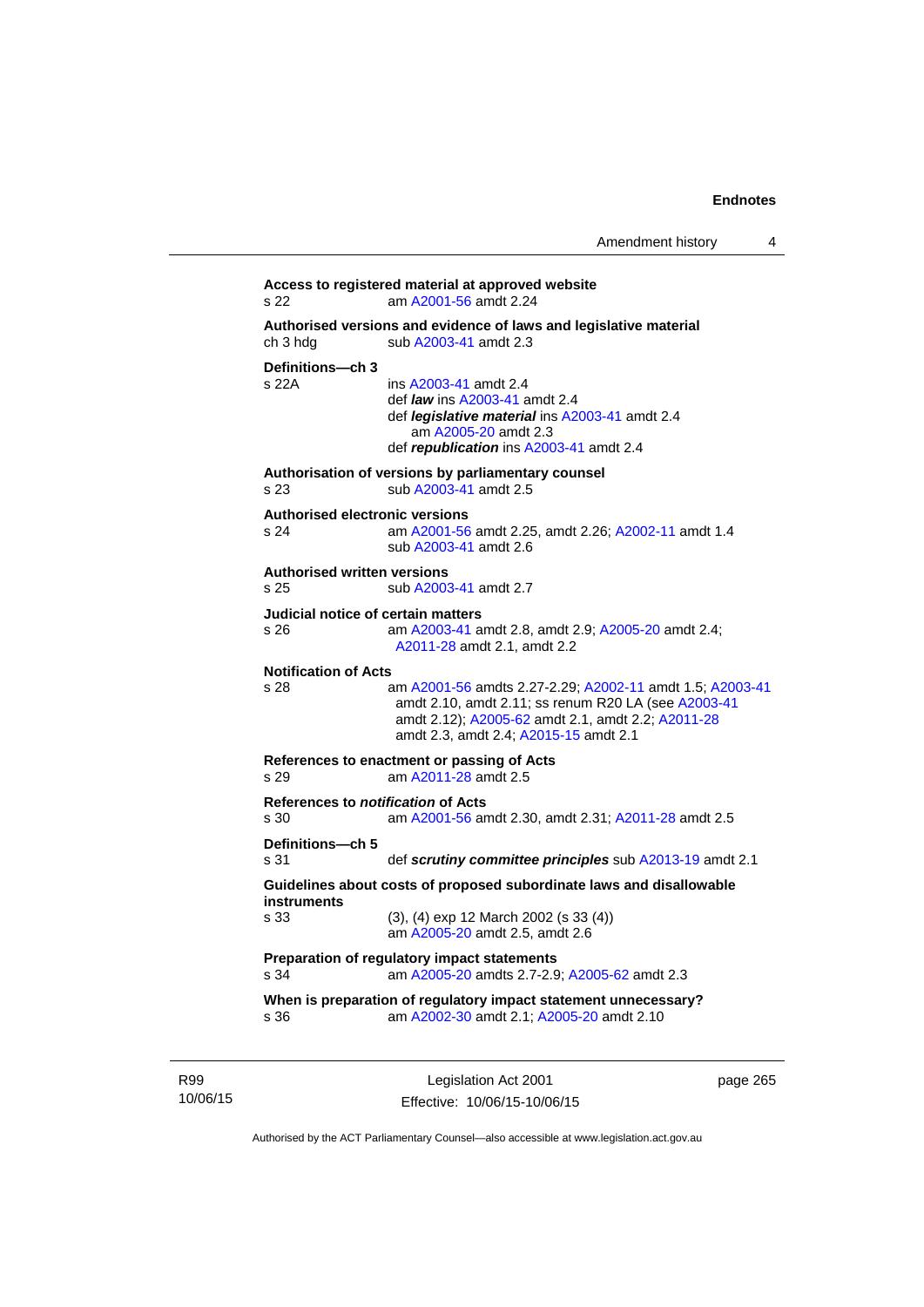| 4        | Amendment history                 |                                                                                                                                                                        |     |
|----------|-----------------------------------|------------------------------------------------------------------------------------------------------------------------------------------------------------------------|-----|
|          | s 37                              | When must regulatory impact statement be presented?<br>am A2005-20 amdt 2.11                                                                                           |     |
|          | s 41 hdg                          | Making of certain statutory instruments by Executive<br>sub A2001-56 amdt 2.32<br>sub A2002-11 s 8                                                                     |     |
|          | s 41                              | am A2001-56 amdts 2.33-2.36<br>sub A2002-11 s 8                                                                                                                        |     |
|          | s 42                              | Power to make statutory instruments<br>am A2002-11 amdt 1.6; A2005-20 amdt 2.12, amdt 2.13;<br>A2006-42 amdt 2.18                                                      |     |
|          | authorising law                   | Statutory instruments to be interpreted not to exceed powers under                                                                                                     |     |
|          | s 43                              | am A2002-11 amdt 1.7; A2003-56 amdt 2.2, amdt 2.3                                                                                                                      |     |
|          | s 44                              | Power to make statutory instruments for Act etc<br>am A2002-11 amdt 1.8, amdt 1.9; A2002-49 amdt 2.54;<br>A2005-20 amdt 2.14                                           |     |
|          | Power to make court rules<br>s 45 | sub A2002-11 s 9<br>am A2002-49 amdt 2.4, amdt 2.54; A2005-20 amdt 2.15,<br>amdt $2.16$                                                                                |     |
|          | s 46                              | Power to make instrument includes power to amend or repeal<br>am A2002-11 s 10; A2006-42 amdt 2.18                                                                     |     |
|          | s 47                              | Statutory instrument may make provision by applying law or instrument<br>sub A2002-11 s 11<br>am A2002-49 amdt 2.5; A2003-56 amdt 2.4; A2005-20 amdts<br>$2.17 - 2.19$ |     |
|          | different categories etc<br>s 48  | Power to make instrument includes power to make different provision for<br>am A2002-11 amdt 1.10; A2002-49 amdt 2.54                                                   |     |
|          | requirements                      | Single instrument may exercise several powers or satisfy several                                                                                                       |     |
|          | s 49                              | am A2002-11 amdt 1.11                                                                                                                                                  |     |
|          | matter                            | Relationship between authorising law and instrument dealing with same                                                                                                  |     |
|          | s 50                              | am A2002-11 amdt 1.12, amdt 1.13; A2002-49 amdt 2.54                                                                                                                   |     |
|          | s 51                              | Instrument may make provision in relation to land by reference to map etc<br>am A2005-20 amdt 2.20                                                                     |     |
|          | s 52                              | Instrument may authorise determination of matter etc<br>am A2002-11 amdt 1.14; ss renum R5 LA (see A2002-11<br>amdt 1.15)                                              |     |
| page 266 |                                   | Legislation Act 2001                                                                                                                                                   | R99 |

Authorised by the ACT Parliamentary Counsel—also accessible at www.legislation.act.gov.au

10/06/15

Effective: 10/06/15-10/06/15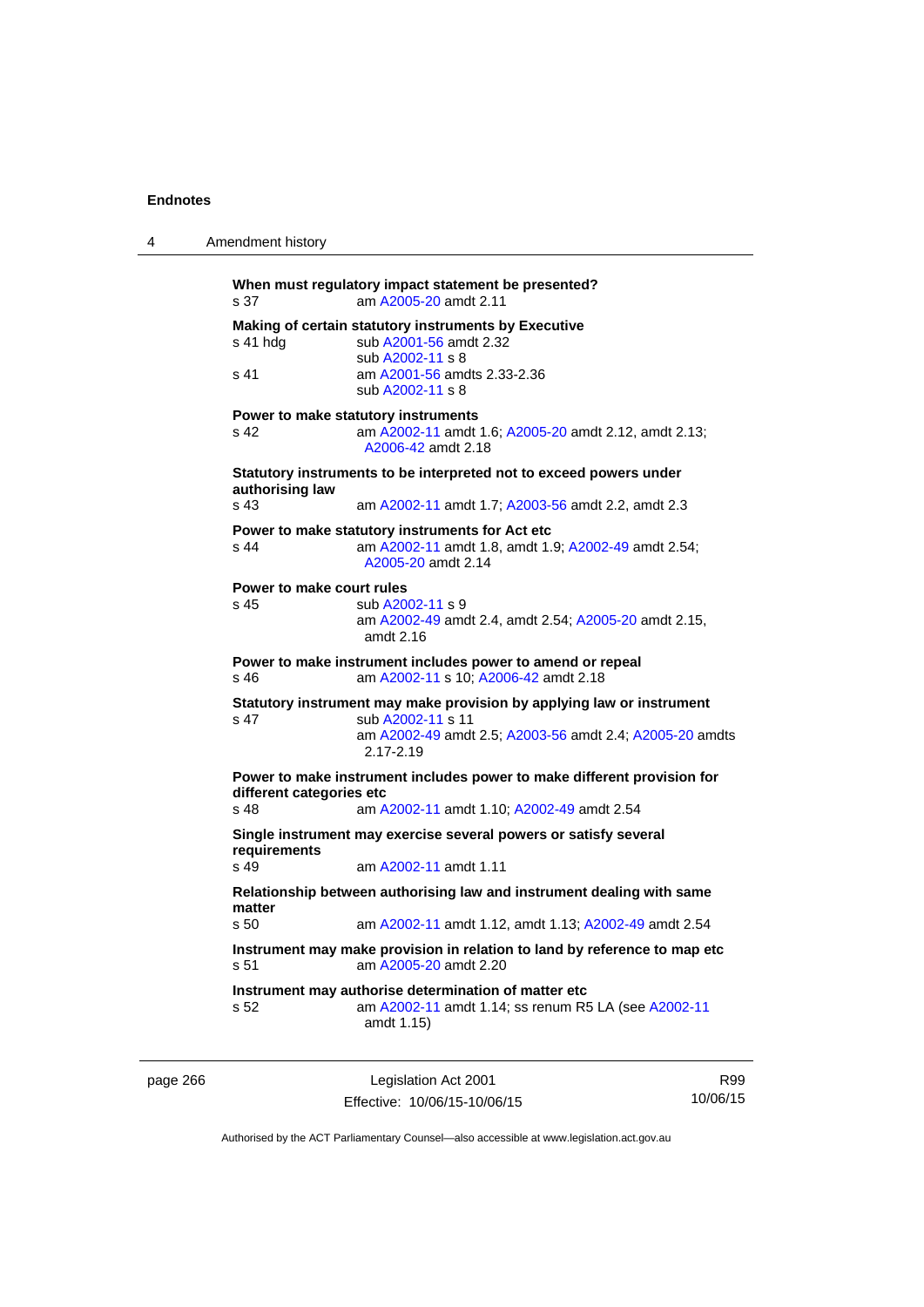|                 | Instrument may prohibit<br>s 53 | am A2002-11 amdt 1.16, amdt 1.17                                                                                                                                                                                                                                                                                                                                                                                              |          |
|-----------------|---------------------------------|-------------------------------------------------------------------------------------------------------------------------------------------------------------------------------------------------------------------------------------------------------------------------------------------------------------------------------------------------------------------------------------------------------------------------------|----------|
|                 | s 54                            | Instrument may require making of statutory declaration<br>am A2002-11 amdt 1.18; A2002-30 amdt 2.2                                                                                                                                                                                                                                                                                                                            |          |
|                 | s 56                            | Determination of fees by disallowable instrument<br>am A2001-56 amdt 2.37, amdt 2.38; ss renum R1 LA (see<br>A2001-56 amdt 2.39); A2002-11 amdt 1.19, amdt 1.20;<br>A2002-49 amdt 2.54; A2005-20 amdts 2.21-2.27; A2006-42<br>amdt 2.4                                                                                                                                                                                        |          |
|                 | s 57                            | Fees payable in accordance with determination etc<br>am A2002-11 amdt 1.21                                                                                                                                                                                                                                                                                                                                                    |          |
|                 | s 58                            | Regulations may make provision about fees<br>am A2001-56 amdt 2.40; A2002-11 amdt 1.22; ss renum R5<br>LA (see A2002-11 amdt 1.23); A2005-20 amdt 2.28                                                                                                                                                                                                                                                                        |          |
|                 | pt 6.4 hdg                      | Numbering and notification of legislative instruments<br>am A2006-42 amdt 2.19                                                                                                                                                                                                                                                                                                                                                |          |
|                 | <b>Numbering</b><br>s 59        | am A2001-56 amdt 2.41; A2003-41 amdt 2.13; A2005-20 amdt<br>2.29; A2006-42 amdt 2.18, amdt 2.19                                                                                                                                                                                                                                                                                                                               |          |
|                 | $s60h$ dg<br>s 60               | Correction etc of name of instrument<br>sub A2003-41 amdt 2.14<br>am A2006-42 amdt 2.18<br>sub A2009-20 amdt 2.1<br>am A2001-56 amdt 2.42, amdt 2.43; A2001-70 amdt 1.8;<br>A2002-49 amdt 2.6, amdt 2.7; A2003-41 amdt 2.15;<br>A2004-42 amdt 2.2, amdt 2.3; A2006-42 amdt 2.18,<br>amdt 2.19; A2009-20 amdts 2.1-2.5                                                                                                         |          |
|                 | s 60A                           | Correction of name of explanatory statement etc<br>ins A2004-42 amdt 2.4<br>am A2006-42 amdt 2.18                                                                                                                                                                                                                                                                                                                             |          |
|                 | s 61 hdg<br>s 61                | Notification of legislative instruments<br>am A2006-42 amdt 2.19<br>sub A2001-56 amdt 2.44<br>am A2002-11 s 12, amdt 1.24; ss renum R5 LA (see A2002-11<br>amdt 1.25); A2003-41 amdts 2.16-2.19; A2004-60 amdt<br>1.173; pars renum R31 LA (see A2004-60 amdt 1.174);<br>A2005-20 amdts 2.30-2.33; A2005-62 amdt 2.4, amdt 2.5;<br>A2006-42 amdt 2.18; A2011-22 amdt 1.275; A2011-28<br>amdt 2.6, amdt 2.7; A2015-15 amdt 2.2 |          |
|                 | s 62 hdg<br>s 62                | Effect of failure to notify legislative instrument<br>am A2006-42 amdt 2.18<br>am A2002-11 amdt 1.26, amdt 1.27; A2006-42 amdt 2.18                                                                                                                                                                                                                                                                                           |          |
| R99<br>10/06/15 |                                 | Legislation Act 2001<br>Effective: 10/06/15-10/06/15                                                                                                                                                                                                                                                                                                                                                                          | page 267 |

Authorised by the ACT Parliamentary Counsel—also accessible at www.legislation.act.gov.au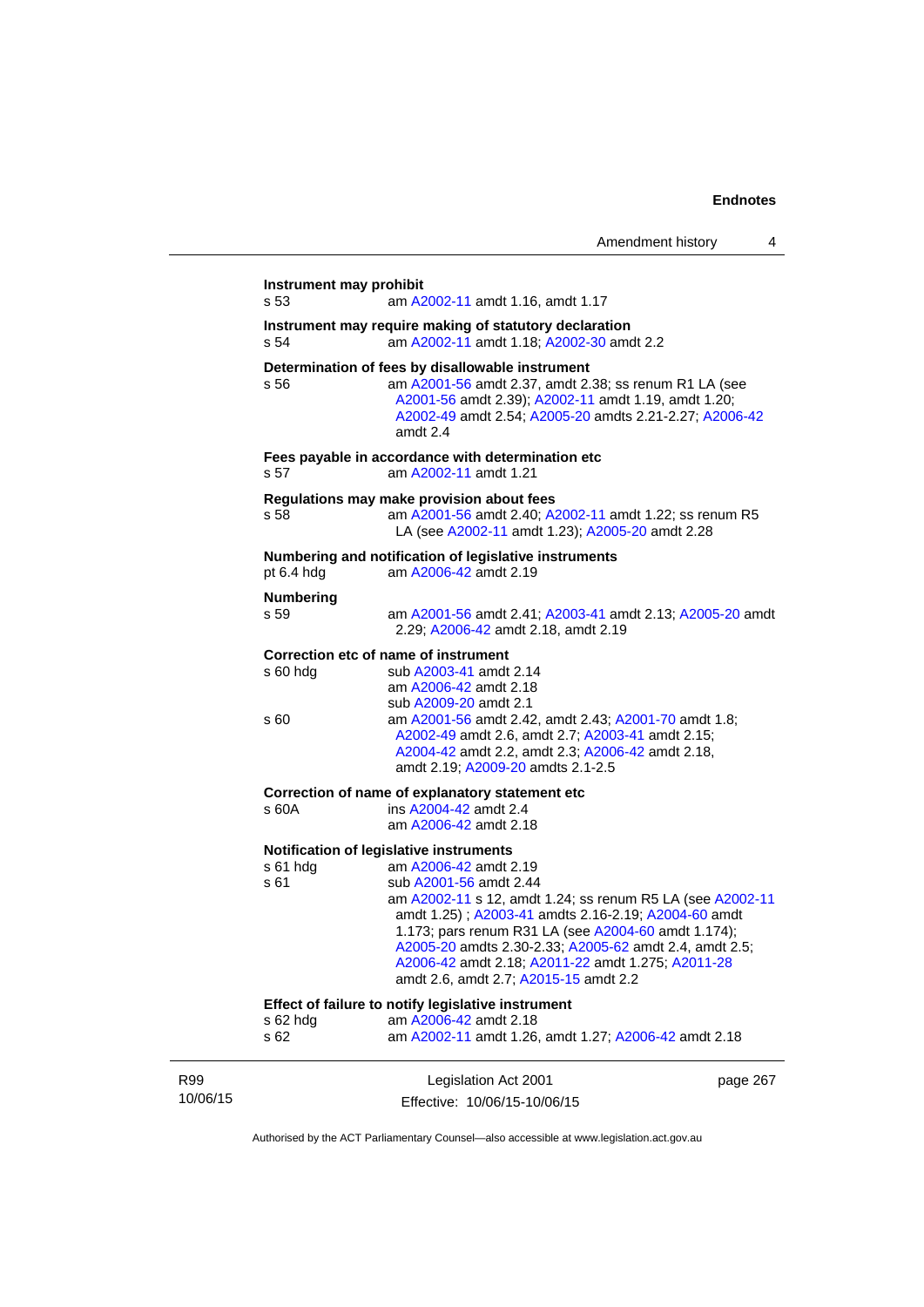| 4        | Amendment history                                                              |                                                                                                                                                                                                                                                                   |     |  |
|----------|--------------------------------------------------------------------------------|-------------------------------------------------------------------------------------------------------------------------------------------------------------------------------------------------------------------------------------------------------------------|-----|--|
|          | s 63 hdg<br>s 63                                                               | References to notification of legislative instruments<br>am A2006-42 amdt 2.19<br>am A2001-56 amdt 2.45, amdt 2.46; A2006-42 amdt 2.18;<br>A2011-28 amdt 2.8                                                                                                      |     |  |
|          | s 64 hdg<br>s 64                                                               | Presentation of subordinate laws and disallowable instruments<br>sub A2002-11 amdt 1.28<br>am A2002-11 amdt 1.29; A2005-20 amdt 2.34; A2005-62 amdt<br>2.6                                                                                                        |     |  |
|          | s 65 hdg<br>s 65                                                               | Disallowance by resolution of Assembly<br>sub A2001-56 amdt 2.47<br>am A2001-56 amdt 2.48, amdt 2.49; A2002-11 amdt 1.30;<br>A2003-56 amdt 2.5; ss renum R21 LA (see A2003-56<br>amdt 2.6), A2004-42 amdt 2.5, amdt 2.6; A2005-20<br>amdt 2.35; A2005-62 amdt 2.7 |     |  |
|          | s 65A                                                                          | Notification of disallowance by resolution of Assembly<br>ins A2001-56 amdt 2.50<br>am A2002-11 amdt 1.31; A2003-41 amdt 2.20; A2005-62<br>amdt 2.8; A2011-28 amdts 2.9-2.12; A2015-15 amdt 2.3                                                                   |     |  |
|          | <b>Revival of affected laws</b><br>s 66                                        | am A2002-11 amdt 1.32                                                                                                                                                                                                                                             |     |  |
|          | s 67                                                                           | Making of instrument same in substance within 6 months after disallowance<br>am A2002-11 amdt 1.33; A2005-20 amdt 2.36; A2005-62<br>amdt 2.9                                                                                                                      |     |  |
|          | s 68                                                                           | <b>Amendment by resolution of Assembly</b><br>am A2001-56 amdts 2.51-2.53; ss renum R1 LA (see<br>A2001-56 amdt 2.54); A2002-11 amdt 1.34; A2004-42<br>amdt 2.7, amdt 2.8; A2005-20 amdt 2.37; A2005-62<br>amdt 2.10                                              |     |  |
|          | s 69                                                                           | Notification of amendments made by resolution of Assembly<br>am A2001-56 amdt 2.55, amdt 2.56; A2002-11 amdt 1.35;<br>A2002-49 amdt 2.8; A2005-62 amdt 2.11; A2011-28<br>amdts 2.13-2.16; A2015-15 amdt 2.4                                                       |     |  |
|          | Making of amendment restoring effect of law within 6 months after<br>amendment |                                                                                                                                                                                                                                                                   |     |  |
|          | s 70                                                                           | am A2002-11 amdt 1.36; A2005-20 amdt 2.38; A2005-62<br>amdt 2.12                                                                                                                                                                                                  |     |  |
|          | s 71                                                                           | Effect of dissolution or expiry of Assembly on notice of motion<br>am A2002-11 amdt 1.37; A2005-20 amdt 2.39, amdt 2.40;<br>A2005-62 amdt 2.13                                                                                                                    |     |  |
|          | Meaning of law-ch 8<br>s 72                                                    | am A2004-42 amdt 2.9; A2005-20 amdt 2.41                                                                                                                                                                                                                          |     |  |
| page 268 |                                                                                | Legislation Act 2001                                                                                                                                                                                                                                              | R99 |  |

Authorised by the ACT Parliamentary Counsel—also accessible at www.legislation.act.gov.au

10/06/15

Effective: 10/06/15-10/06/15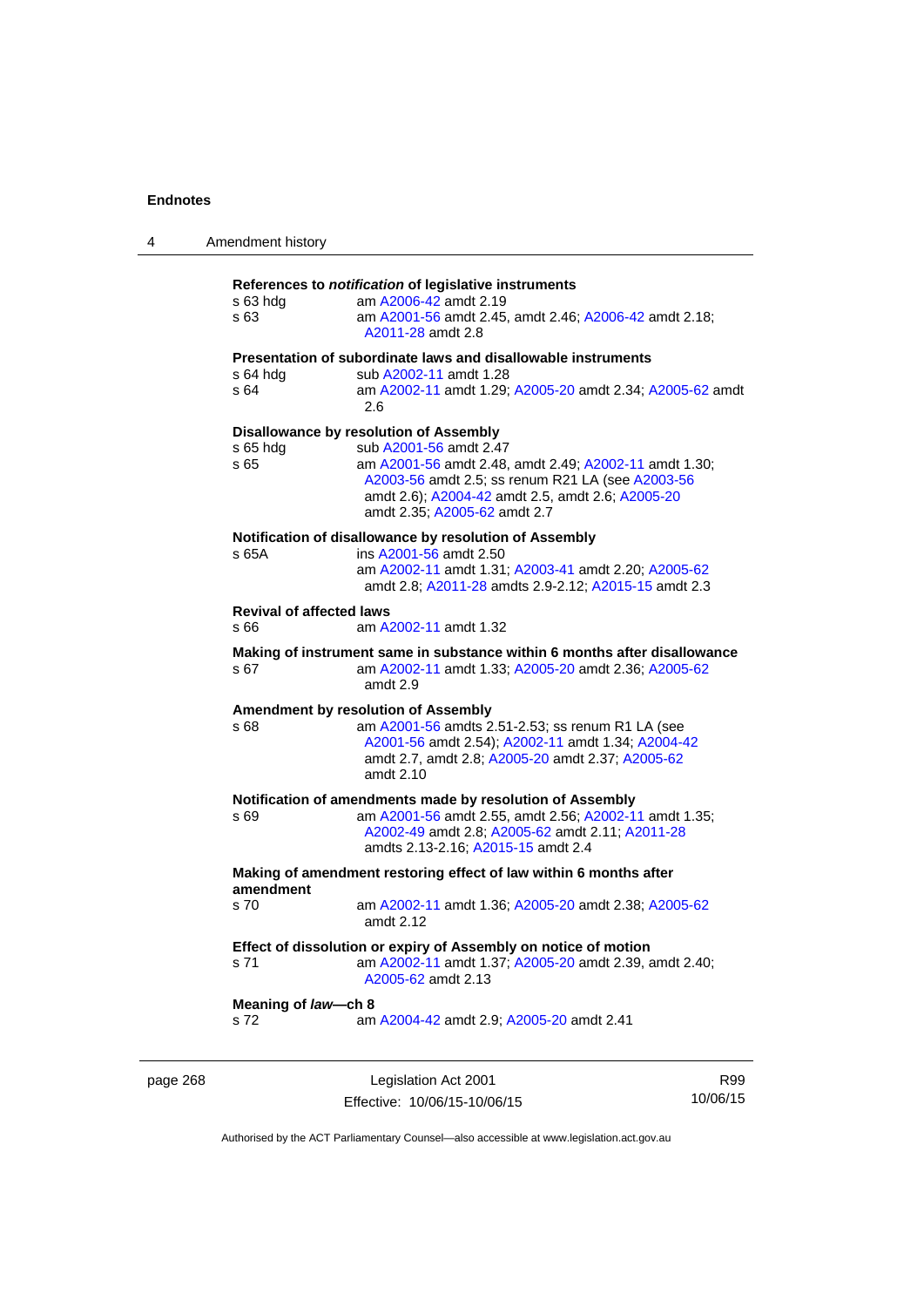**General rules about commencement**  s 73 am [A2002-11](http://www.legislation.act.gov.au/a/2002-11) s 13, s 14, amdt 1.38, amdt 1.39; [A2003-41](http://www.legislation.act.gov.au/a/2003-41) amdt 2.21; [A2003-56](http://www.legislation.act.gov.au/a/2003-56) amdts 2.7-2.9; [A2004-42](http://www.legislation.act.gov.au/a/2004-42) amdt 2.10; [A2005-20](http://www.legislation.act.gov.au/a/2005-20) amdt 2.42; [A2006-42](http://www.legislation.act.gov.au/a/2006-42) amdt 2.18 **Time of commencement**  s 74 sub [A2002-11](http://www.legislation.act.gov.au/a/2002-11) s 15 **Commencement of naming and commencement provisions**  s 75 hdg sub [A2004-42](http://www.legislation.act.gov.au/a/2004-42) amdt 2.11<br>s 75 straam A2002-11 s 16: A200 s 75 am [A2002-11](http://www.legislation.act.gov.au/a/2002-11) s 16; [A2002-49](http://www.legislation.act.gov.au/a/2002-49) amdt 2.9, amdt 2.10; [A2003-56](http://www.legislation.act.gov.au/a/2003-56) amdt 2.10, amdt 2.11; [A2004-42](http://www.legislation.act.gov.au/a/2004-42) amdt 2.12; ss renum R27 LA (see [A2004-42](http://www.legislation.act.gov.au/a/2004-42) amdt 2.13) ; [A2006-42](http://www.legislation.act.gov.au/a/2006-42) amdt 2.18 **Commencement of provisions identifying amended laws**  s 75AA ins [A2006-42](http://www.legislation.act.gov.au/a/2006-42) amdt 2.5 **Meaning of commences** *retrospectively*  s 75A ins [A2003-56](http://www.legislation.act.gov.au/a/2003-56) amdt 2.12 am [A2006-42](http://www.legislation.act.gov.au/a/2006-42) amdt 2.18 **Retrospective commencement requires clear indication**  s 75B ins [A2003-56](http://www.legislation.act.gov.au/a/2003-56) amdt 2.12 am [A2004-42](http://www.legislation.act.gov.au/a/2004-42) amdt 2.14; ss renum R27 LA (see [A2004-42](http://www.legislation.act.gov.au/a/2004-42) amdt 2.15) **Non-prejudicial provision may commence retrospectively**  s 76 am [A2002-11](http://www.legislation.act.gov.au/a/2002-11) amdt 1.40; ss renum R5 LA (see [A2002-11](http://www.legislation.act.gov.au/a/2002-11) amdt 1.41); [A2003-56](http://www.legislation.act.gov.au/a/2003-56) amdt 2.13, amdt 2.14; [A2005-20](http://www.legislation.act.gov.au/a/2005-20) amdt 2.46 **Commencement by commencement notice**  s 77 am [A2002-11](http://www.legislation.act.gov.au/a/2002-11) s 17, amdt 1.42; [A2002-49](http://www.legislation.act.gov.au/a/2002-49) amdt 2.11; [A2004-42](http://www.legislation.act.gov.au/a/2004-42) amdts 2.16-2.18 **Separate commencement of amendments**  s 78 sub [A2002-11](http://www.legislation.act.gov.au/a/2002-11) amdt 1.43 **Automatic commencement of postponed law**  s 79 am [A2002-11](http://www.legislation.act.gov.au/a/2002-11) amdt 1.44; [A2002-49](http://www.legislation.act.gov.au/a/2002-49) amdt 2.12; [A2003-41](http://www.legislation.act.gov.au/a/2003-41) amdt 2.22; [A2003-56](http://www.legislation.act.gov.au/a/2003-56) amdt 2.15, amdt 2.16; ss renum R21 LA (see [A2003-56](http://www.legislation.act.gov.au/a/2003-56) amdt 2.17); [A2004-42](http://www.legislation.act.gov.au/a/2004-42) amdt 2.19; [A2005-20](http://www.legislation.act.gov.au/a/2005-20) amdt 2.44, amdt 2.45 **Commencement of amendment of uncommenced law**  s 79A ins [A2003-41](http://www.legislation.act.gov.au/a/2003-41) amdt 2.23 **References to** *commencement* **of law**  s 80 am [A2002-49](http://www.legislation.act.gov.au/a/2002-49) amdt 2.13

R99 10/06/15

Legislation Act 2001 Effective: 10/06/15-10/06/15 page 269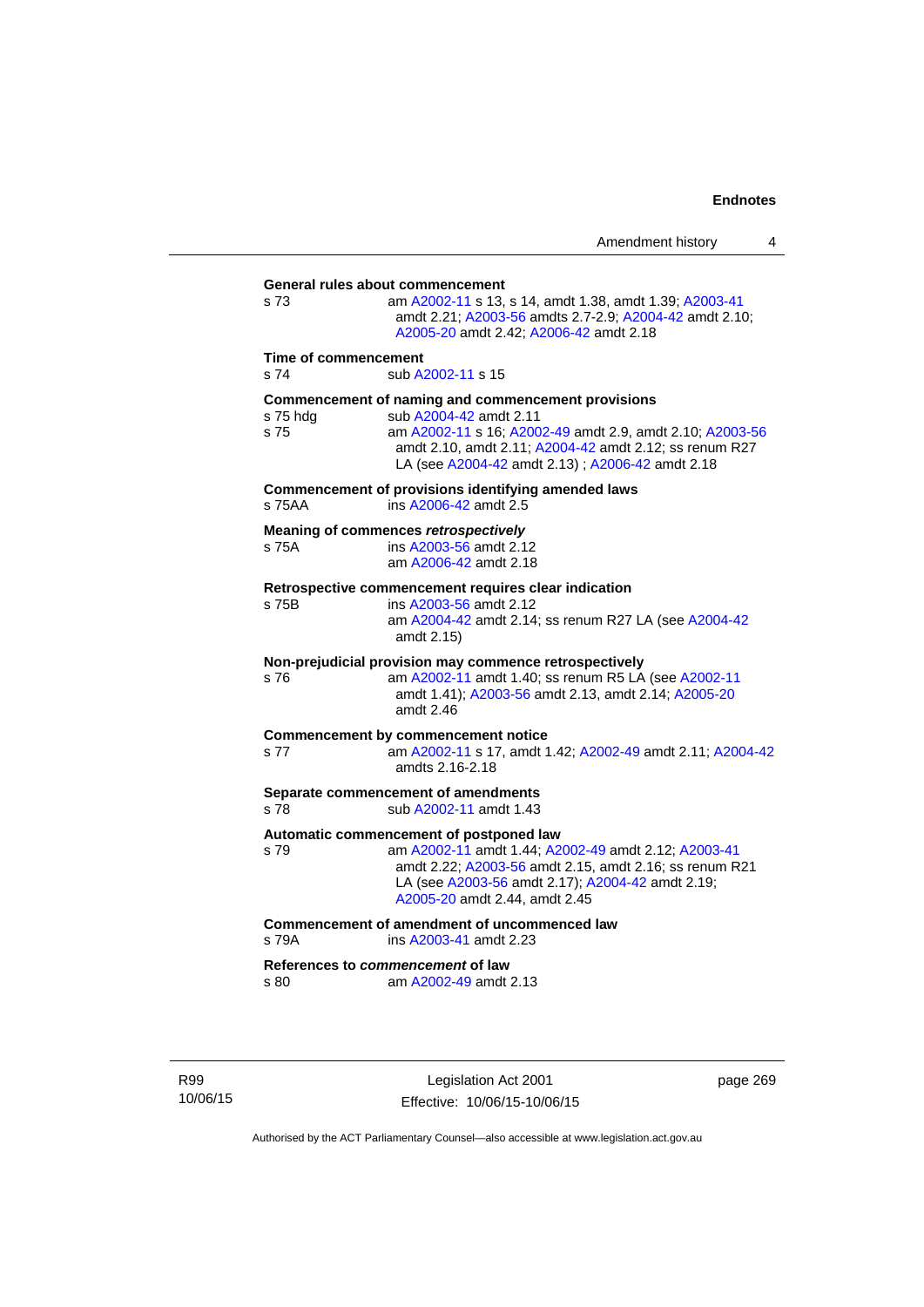| 4 | Amendment history                |                                                                                                                                                                                                                                                                                                                                                                                                                                                                      |
|---|----------------------------------|----------------------------------------------------------------------------------------------------------------------------------------------------------------------------------------------------------------------------------------------------------------------------------------------------------------------------------------------------------------------------------------------------------------------------------------------------------------------|
|   | s 81                             | <b>Exercise of powers between notification and commencement</b><br>am A2002-11 amdts 1.45-1.47; A2004-42 amdt 2.20,<br>amdt 2.21; ss renum R27 LA (see A2004-42 amdt 2.22);<br>A2005-5 s 25; ss renum R32 LA (see A2005-5 s 26);<br>A2005-20 amdt 2.46; A2006-42 amdt 2.18                                                                                                                                                                                           |
|   | Definitions-ch 9<br>s 82         | def law sub A2004-42 amdt 2.23; A2005-20 amdt 2.47<br>def repeal sub A2002-49 amdt 2.14<br>am A2004-42 amdt 2.24                                                                                                                                                                                                                                                                                                                                                     |
|   | s 83                             | Consequences of amendment of statutory instrument by Act<br>am A2002-11 amdt 1.48, amdt 1.49                                                                                                                                                                                                                                                                                                                                                                         |
|   | s 84                             | Saving of operation of repealed and amended laws<br>am A2002-11 amdt 1.50; ss renum R5 LA (see A2002-11<br>amdt 1.51); A2005-20 amdt 2.48                                                                                                                                                                                                                                                                                                                            |
|   | s 84A                            | Creation of offences and changes in penalties<br>ins A2001-56 amdt 2.57<br>am A2002-11 amdt 1.52; A2004-42 amdt 2.25; ss renum R27<br>LA (see A2004-42 amdt 2.26); A2005-20 amdt 2.49                                                                                                                                                                                                                                                                                |
|   | When repeal takes effect<br>s 85 | sub A2002-11 s 18                                                                                                                                                                                                                                                                                                                                                                                                                                                    |
|   |                                  | Repealed and amended laws not revived on repeal of repealing and                                                                                                                                                                                                                                                                                                                                                                                                     |
|   | amending laws<br>s 86            | am A2002-11 amdt 1.53; ss renum R5 LA (see A2002-11<br>amdt 1.54)                                                                                                                                                                                                                                                                                                                                                                                                    |
|   | s 87                             | Commencement not undone if repealed<br>am A2002-11 amdt 1.55                                                                                                                                                                                                                                                                                                                                                                                                         |
|   | s 88 hdg<br>s 88                 | Repeal does not end effect of transitional laws etc<br>sub A2002-49 amdt 2.15<br>am A2002-11 amdt 1.56; A2003-56 amdt 2.18; A2005-20<br>amdt 2.50, amdt 2.51; ss renum R34 LA (see A2005-20<br>amdt 2.52); A2006-42 amdt 2.6, amdt 2.7                                                                                                                                                                                                                               |
|   | s 89                             | Automatic repeal of certain laws and provisions<br>am A2002-11 amdts 1.57-1.59; ss renum R5 LA (see<br>A2002-11 amdt 1.60); A2002-30 amdt 2.3; A2002-49<br>amdts 2.16-2.18, 2.20-2.23; ss renum R13 LA (see A2002-49<br>amdt 2.19); A2003-56 amdts 2.19-2.23; ss renum R21 LA<br>(see A2003-56 amdt 2.24); A2004-42 amdt 2.27, amdt 2.28,<br>amdts 2.30-2.32; ss renum R27 LA (see A2004-42<br>amdt 2.29); A2005-20 amdts 2.53-2.56; A2006-42 amdt 2.8,<br>amdt 2.18 |

|  | page 270 |  |  |
|--|----------|--|--|
|--|----------|--|--|

page 270 Legislation Act 2001 Effective: 10/06/15-10/06/15

R99 10/06/15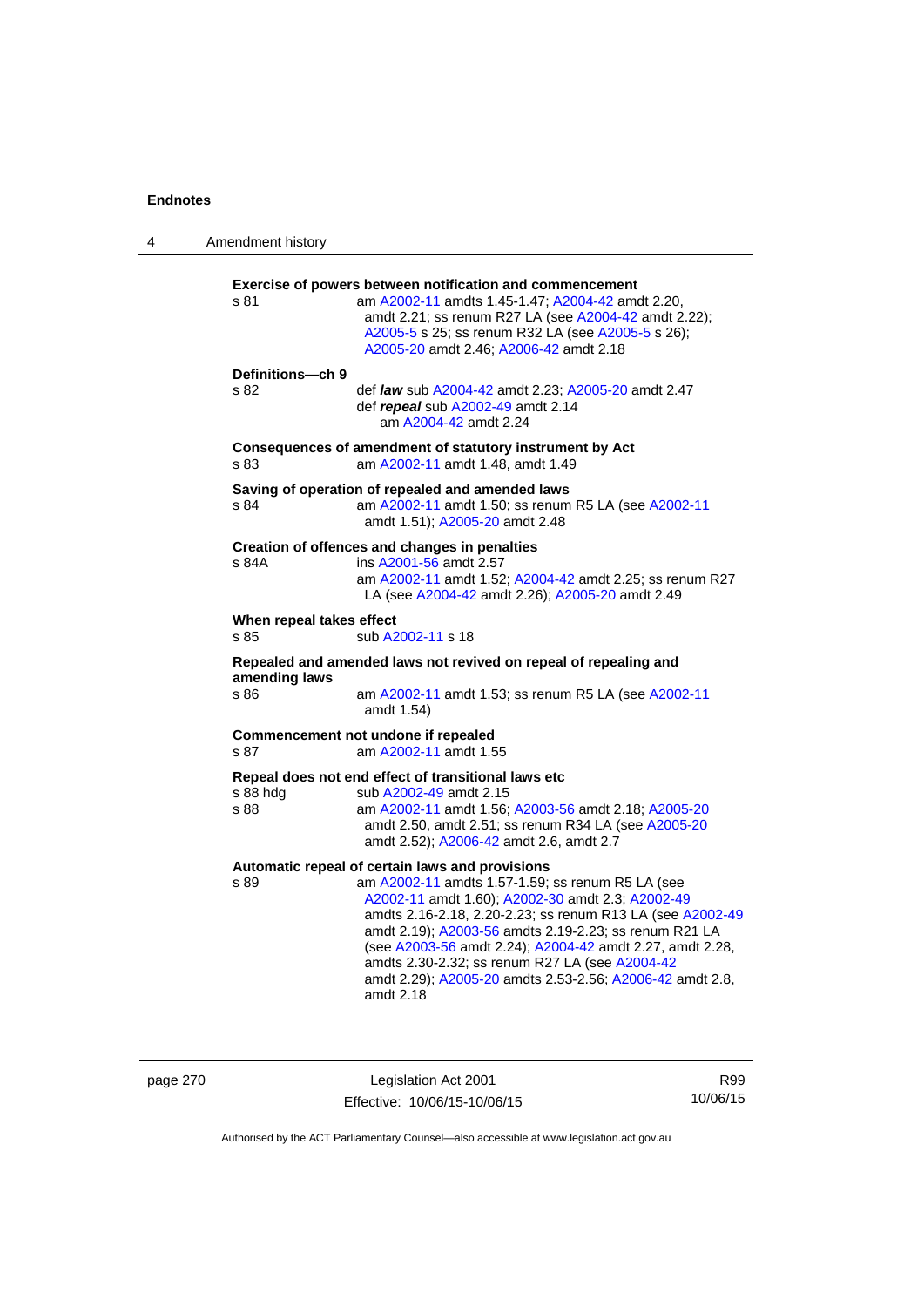| s 91                                   | am A2001-56 amdt 2.58; A2002-11 amdts 1.61-1.63; ss renum<br>R5 LA (see A2002-11 amdt 1.64); A2003-41 amdt 2.24;<br>A2004-42 amdt 2.33, amdt 2.34; A2005-20 amdt 2.57;<br>A2009-20 amdt 2.6                               |
|----------------------------------------|---------------------------------------------------------------------------------------------------------------------------------------------------------------------------------------------------------------------------|
| s 92                                   | Amendment to be made whenever possible<br>am A2002-11 amdts 1.65-1.68; A2005-20 amdt 2.58                                                                                                                                 |
| s 93                                   | Provisions included in another provision for amendment purposes<br>am A2001-56 amdt 2.59, amdt 2.60; A2002-11 amdt 1.69;<br>A2004-42 amdt 2.35, amdt 2.36; A2005-20 amdt 2.59                                             |
| s 94                                   | Continuance of appointments etc made under amended provisions<br>am A2002-11 amdt 1.70; ss renum R5 LA (see A2002-11<br>amdt 1.71); A2002-49 amdt 2.24; A2003-41 amdt 2.25                                                |
| <b>Status of modifications</b><br>s 95 | am A2002-11 amdt 1.72, amdt 1.73                                                                                                                                                                                          |
| <b>Relocated provisions</b><br>s 96    | am A2002-11 amdt 1.74; A2005-20 amdt 2.60                                                                                                                                                                                 |
| <b>Referring to laws</b><br>ch 10 hdg  | sub A2005-20 amdt 2.61                                                                                                                                                                                                    |
| Definitions-ch 10<br>s 97 hdg<br>s 97  | sub A2001-56 amdt 2.61<br>am A2001-56 amdt 2.62<br>sub A2005-20 amdt 2.61<br>def <b>ACT law</b> ins A2005-20 amdt 2.61<br>def <i>law</i> ins A2005-20 amdt 2.61<br>def law of another jurisdiction ins A2005-20 amdt 2.61 |
| s 98                                   | References to ACT law include law containing reference<br>am A2002-11 amdt 1.75<br>sub A2005-20 amdt 2.61                                                                                                                 |
| s 99                                   | References in ACT statutory instruments to the Act<br>am A2003-56 amdt 2.25<br>sub A2005-20 amdt 2.61                                                                                                                     |
| s 100                                  | <b>Referring to particular ACT laws</b><br>am A2003-56 amdt 2.26<br>sub A2005-20 amdt 2.61<br>am A2011-28 amdt 2.17                                                                                                       |
| s 101                                  | Referring to particular laws of other jurisdictions etc<br>am A2002-49 amdt 2.25<br>sub A2005-20 amdt 2.61                                                                                                                |

R99 10/06/15

Legislation Act 2001 Effective: 10/06/15-10/06/15 page 271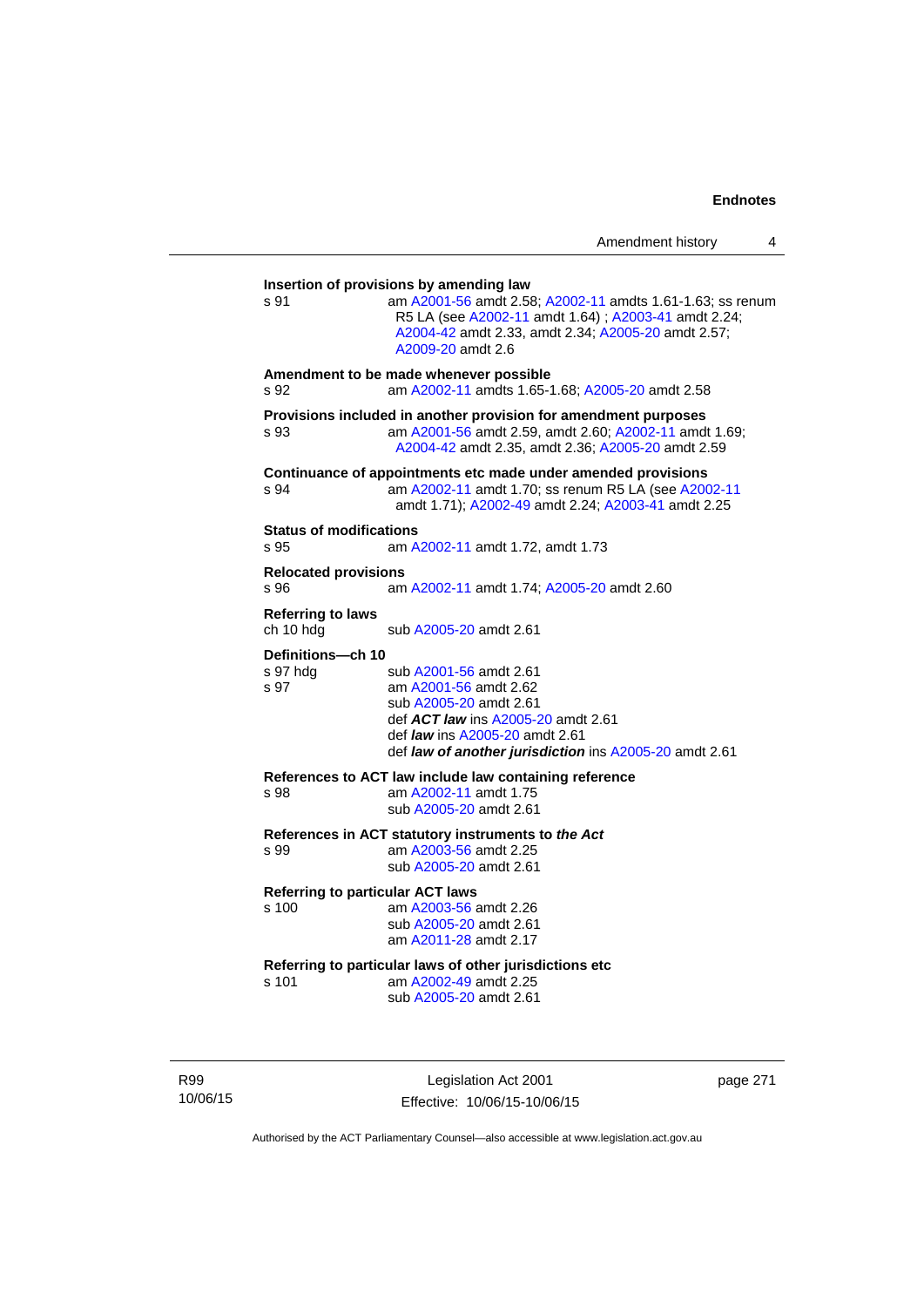| 4 | Amendment history                                                                                                                                                                                                   |
|---|---------------------------------------------------------------------------------------------------------------------------------------------------------------------------------------------------------------------|
|   | Reference to provisions of law or instrument is inclusive<br>s 101A<br>ins A2001-56 amdt 2.63<br>om A2005-20 amdt 2.61                                                                                              |
|   | References to paragraphs etc<br>s 101B<br>ins A2001-56 amdt 2.63<br>om A2005-20 amdt 2.61                                                                                                                           |
|   | References to laws include references to laws as in force from time to time<br>am A2002-11 amdt 1.76, amdt 1.77; A2003-56 amdt 2.27;<br>s 102<br>ss renum R21 LA (see A2003-56 amdt 2.28)<br>sub A2005-20 amdt 2.61 |
|   | References to repealed laws<br>sub A2005-20 amdt 2.61<br>$s$ 103                                                                                                                                                    |
|   | References to laws include references to instruments under laws<br>s 104<br>am A2001-56 amdt 2.64<br>sub A2005-20 amdt 2.61                                                                                         |
|   | Referring to provisions of laws<br>am A2002-11 amdt 1.78, amdt 1.79<br>s 105<br>sub A2005-20 amdt 2.61                                                                                                              |
|   | References to provisions of laws are inclusive<br>s 106<br>am A2002-30 amdt 2.4<br>sub A2005-20 amdt 2.61                                                                                                           |
|   | References to paragraphs etc of laws<br>ins A2005-20 amdt 2.61<br>s 106A                                                                                                                                            |
|   | Meaning of law-ch 11<br>s 107 hdg<br>sub A2004-42 amdt 2.37<br>s 107<br>def law am A2003-41 amdt 2.26; A2005-20 amdt 2.62<br>def republication ins A2004-42 amdt 2.38                                               |
|   | <b>Republication in register</b><br>s 108<br>am A2001-56 amdt 2.65                                                                                                                                                  |
|   | Republications may be published with other information<br>am A2003-41 amdt 2.27<br>s 109                                                                                                                            |
|   | <b>Incorporation of amendments</b><br>s 111<br>am A2005-20 amdt 2.63, amdt 2.64                                                                                                                                     |
|   | Authorisation for parliamentary counsel<br>am A2001-70 amdt 1.8<br>s 114                                                                                                                                            |
|   | <b>Ambit of editorial amendments</b><br>s 116<br>am A2003-56 amdt 2.29; A2005-20 amdts 2.65-2.68,<br>amdt 2.146                                                                                                     |

page 272 Legislation Act 2001 Effective: 10/06/15-10/06/15

R99 10/06/15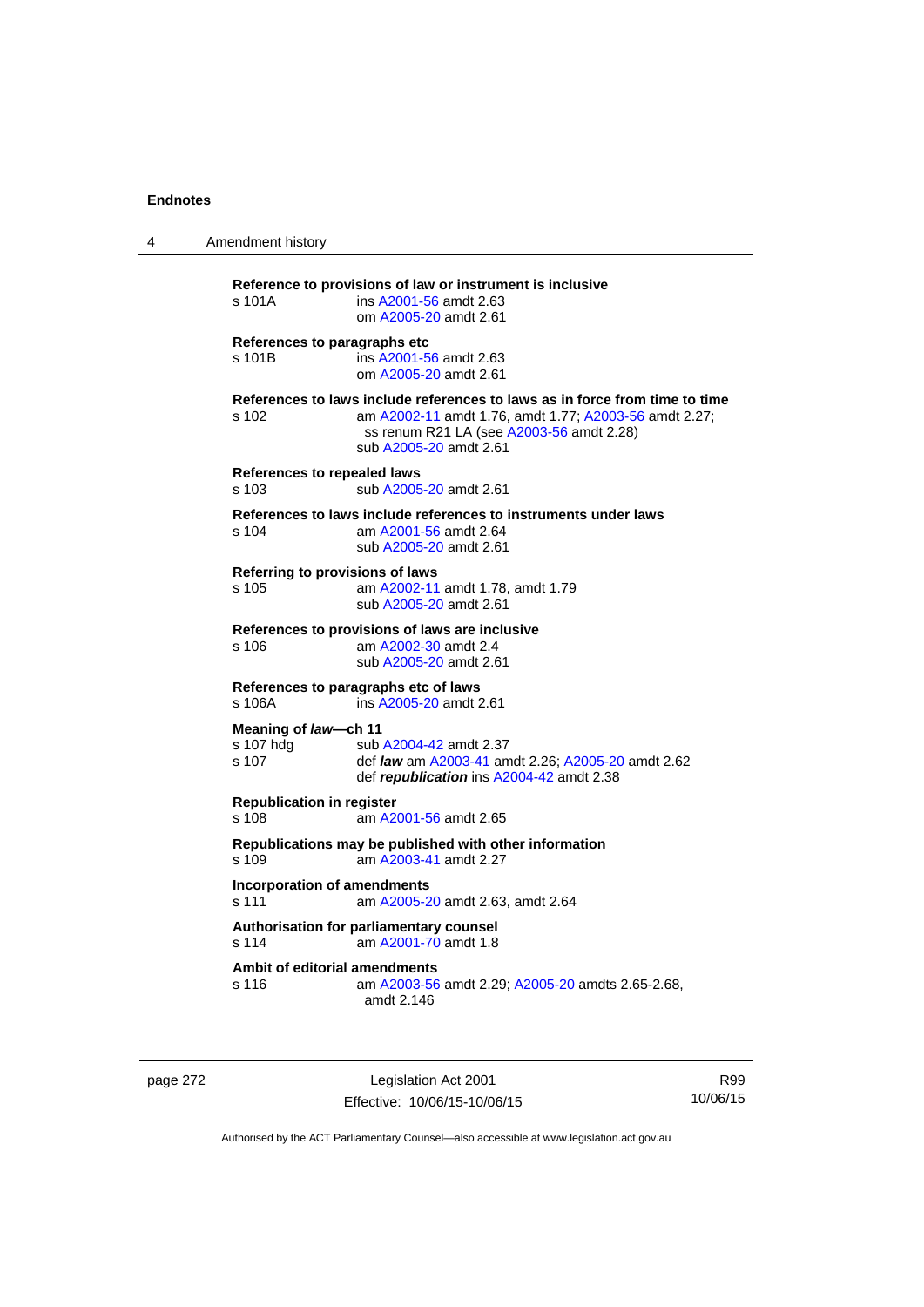| s 119                                     | renum as s 260                                                                                                                                                                                         |
|-------------------------------------------|--------------------------------------------------------------------------------------------------------------------------------------------------------------------------------------------------------|
| ch 12 hdg                                 | Scope of Acts and statutory instruments<br>orig ch 12 hdg renum as ch 19 hdg and then ch 20 hdg<br>ins A2001-56 amdt 2.68                                                                              |
| s 120                                     | Act to be interpreted not to exceed legislative powers of Assembly<br>orig s 120 renum as s 261<br>ins A2001-56 amdt 2.68<br>am A2002-11 amdt 1.80                                                     |
| <b>Binding effect of Acts</b><br>s 121    | orig s 121 renum as s 262 and then s 302<br>ins A2002-11 s 19<br>am A2006-38 amdt 1.8                                                                                                                  |
| <b>Application to Territory</b><br>s 122  | orig s 122 renum as s 263<br>ins A2001-56 amdt 2.68<br>am A2002-11 amdt 1.81                                                                                                                           |
| Application of s 47 (2) and (3)<br>s 122A | renum as s 264 and then s 304                                                                                                                                                                          |
| Application of s 61 and s 62<br>s 123     | renum as s 265 and then s 305                                                                                                                                                                          |
| Application of s 69<br>s 124              | renum as s 266                                                                                                                                                                                         |
| ch 13 hdg                                 | <b>Structure of Acts and statutory instruments</b><br>orig ch 13 hdg renum as ch 20 hdg and then ch 21 hdg<br>ins A2001-56 amdt 2.68                                                                   |
| General<br>pt 13.1 hdg                    | ins A2001-56 amdt 2.68                                                                                                                                                                                 |
| Meaning of law-ch 13                      |                                                                                                                                                                                                        |
| s 125                                     | orig s 125 renum as s 267 and then s 306<br>ins A2001-56 amdt 2.68<br>am A2005-20 amdt 2.69                                                                                                            |
|                                           | Material that is part of Act or statutory instrument                                                                                                                                                   |
| s 126                                     | orig s 126 renum as s 268 and then s 307<br>ins A2001-56 amdt 2.68<br>am A2002-11 amdt 1.82; A2002-30 amdt 2.5; A2003-56<br>amdt 2.30; ss renum R21 LA (see A2003-56 amdt 2.31);<br>A2005-20 amdt 2.70 |

Legislation Act 2001 Effective: 10/06/15-10/06/15 page 273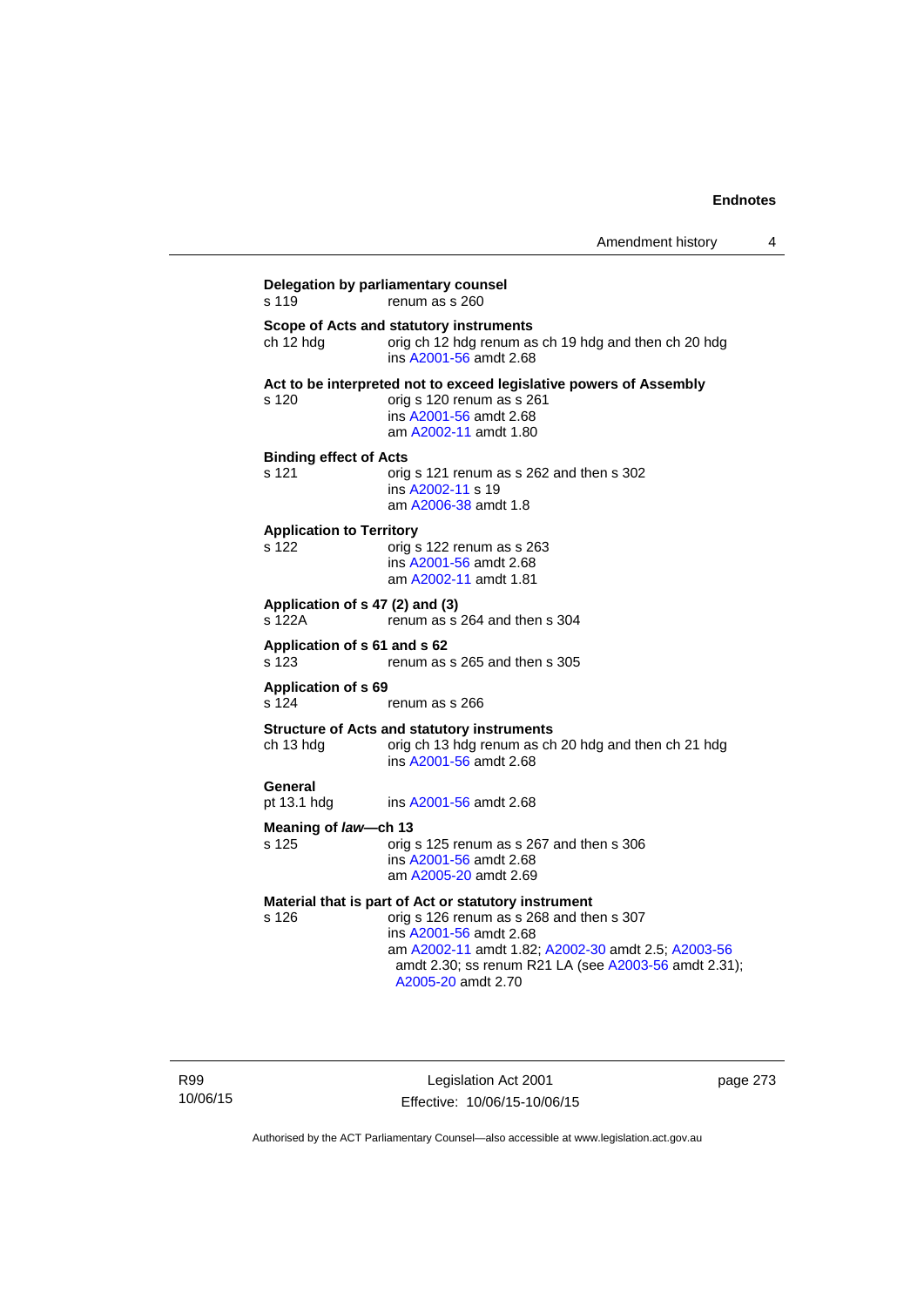| 4 | Amendment history                                    |                                                                                                                                                                                  |
|---|------------------------------------------------------|----------------------------------------------------------------------------------------------------------------------------------------------------------------------------------|
|   | s 127                                                | Material that is not part of Act or statutory instrument<br>orig s 127 renum as s 269 and then s 308<br>ins A2001-56 amdt 2.68<br>am A2002-11 amdt 1.83; A2005-20 amdt 2.71      |
|   | s 128                                                | Status of certain instruments as notifiable instruments<br>renum as s 270 and then s 309                                                                                         |
|   | gazette<br>s 129                                     | Compliance with authorisation or requirement to do something by notice in<br>renum as s 271 and then s 310                                                                       |
|   | <b>Particular kinds of provisions</b><br>pt 13.2 hdg | ins A2001-56 amdt 2.68                                                                                                                                                           |
|   | What is a definition?<br>s 130                       | orig s 130 renum as s 272 and then s 313<br>ins A2001-56 amdt 2.68<br>am A2003-56 amdts 2.32-2.34                                                                                |
|   | <b>Signpost definitions</b><br>s 131                 | ins A2001-56 amdt 2.68<br>am A2002-49 amdt 2.26, amdt 2.27; A2003-56 amdt 2.35,<br>amdt 2.36; ss renum R21 LA (see A2003-56 amdt 2.37);<br>A2009-20 amdt 2.7; A2009-28 amdt 2.20 |
|   | <b>Examples</b><br>s 132                             | ins A2001-56 amdt 2.68<br>am A2002-11 amdt 1.84                                                                                                                                  |
|   | <b>Penalty units</b><br>s 133                        | ins A2001-56 amdt 2.68<br>am A2002-11 amdt 1.85; A2009-35 s 4; ss renum R67 LA;<br>A2013-30 s 4; ss renum R86 LA; A2014-37 s 4                                                   |
|   | s 134                                                | Penalties at end of sections and subsections<br>ins A2001-56 amdt 2.68<br>am A2002-11 amdt 1.86; A2002-49 amdt 2.28; A2005-20<br>amdt 2.72; amdt 2.73                            |
|   | s 135                                                | Penalties not at end of sections and subsections<br>ins A2001-56 amdt 2.68<br>am A2002-11 amdt 1.87; A2002-49 amdt 2.29; A2005-20<br>amdt 2.74, amdt 2.75                        |
|   | ch 14 hdg                                            | Interpretation of Acts and statutory instruments<br>ins A2002-11 s 20<br>sub A2003-18 s 4                                                                                        |
|   | <b>Purpose and scope</b><br>pt 14.1 hdg              | ins A2003-18 s 4                                                                                                                                                                 |

page 274 Legislation Act 2001 Effective: 10/06/15-10/06/15

R99 10/06/15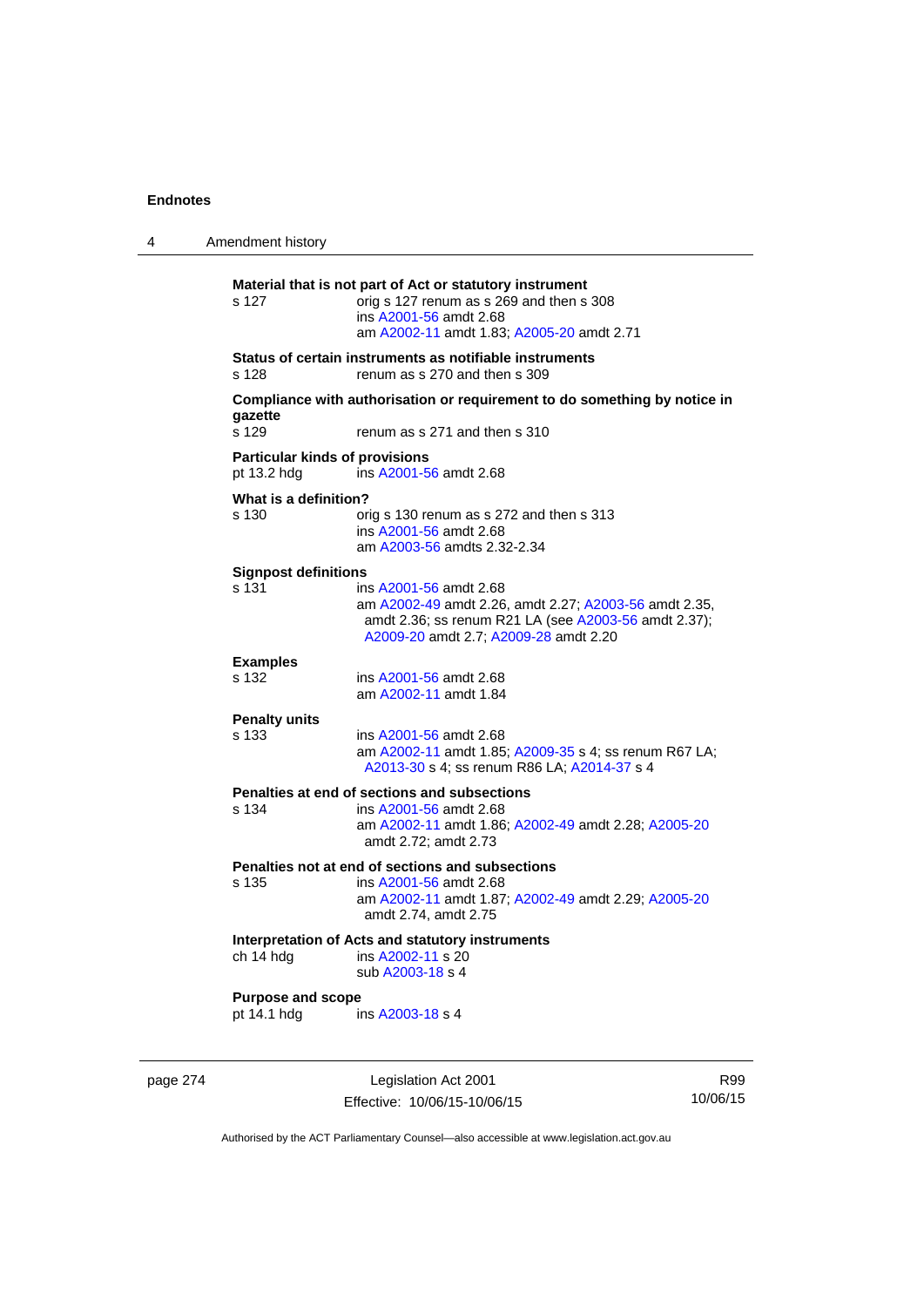**Meaning of** *Act***—ch 14**  s 136 ins [A2001-56](http://www.legislation.act.gov.au/a/2001-56) amdt 2.68 om [A2002-11](http://www.legislation.act.gov.au/a/2002-11) amdt 1.88 ins [A2003-18](http://www.legislation.act.gov.au/a/2003-18) s 4 **Purpose and scope—ch 14**  s 137 ins [A2002-11](http://www.legislation.act.gov.au/a/2002-11) s 20 sub [A2003-18](http://www.legislation.act.gov.au/a/2003-18) s 4 **Key principles of interpretation**<br>pt 14.2 hdg ins A2003-18 ins [A2003-18](http://www.legislation.act.gov.au/a/2003-18) s 4 **Meaning of** *working out the meaning of an Act***—pt 14.2**  s 138 reloc from IA [A2002-11](http://www.legislation.act.gov.au/a/2002-11) amdt 2.63 sub [A2003-18](http://www.legislation.act.gov.au/a/2003-18) s 4 **Interpretation best achieving Act's purpose**  s 139 reloc from IA [A2002-11](http://www.legislation.act.gov.au/a/2002-11) amdt 2.63 pars renum R5 LA am [A2002-49](http://www.legislation.act.gov.au/a/2002-49) amdt 2.30 sub [A2003-18](http://www.legislation.act.gov.au/a/2003-18) s 4 am [A2004-5](http://www.legislation.act.gov.au/a/2004-5) amdt 2.7 **Legislative context**  ins [A2003-18](http://www.legislation.act.gov.au/a/2003-18) s 4 am [A2006-23](http://www.legislation.act.gov.au/a/2006-23) amdt 1.211 **Non-legislative context generally**<br>s 141 **ins A2003-18 s** s 141 **ins [A2003-18](http://www.legislation.act.gov.au/a/2003-18) s** 4 am [A2003-41](http://www.legislation.act.gov.au/a/2003-41) amdt 2.28 **Non-legislative context—material that may be considered**  s 142 ins [A2003-18](http://www.legislation.act.gov.au/a/2003-18) s 4 am [A2003-41](http://www.legislation.act.gov.au/a/2003-41) amdt 2.29; table renum R22 LA; [A2005-20](http://www.legislation.act.gov.au/a/2005-20) amdt 2.76 **Law stating material for consideration in working out meaning**  ins [A2003-18](http://www.legislation.act.gov.au/a/2003-18) s 4 **Aids to interpretation**  ch 15 hdg ins [A2001-56](http://www.legislation.act.gov.au/a/2001-56) amdt 2.68 ch 15 hdg note om [A2002-11](http://www.legislation.act.gov.au/a/2002-11) amdt 1.89 General<br>pt 15.1 hdg ins [A2001-56](http://www.legislation.act.gov.au/a/2001-56) amdt 2.68 **Meaning of commonly-used terms**  s 144 hdg sub [A2003-56](http://www.legislation.act.gov.au/a/2003-56) amdt 2.38<br>s 144 ins A2001-56 amdt 2.68 ins [A2001-56](http://www.legislation.act.gov.au/a/2001-56) amdt 2.68

R99 10/06/15

Legislation Act 2001 Effective: 10/06/15-10/06/15 page 275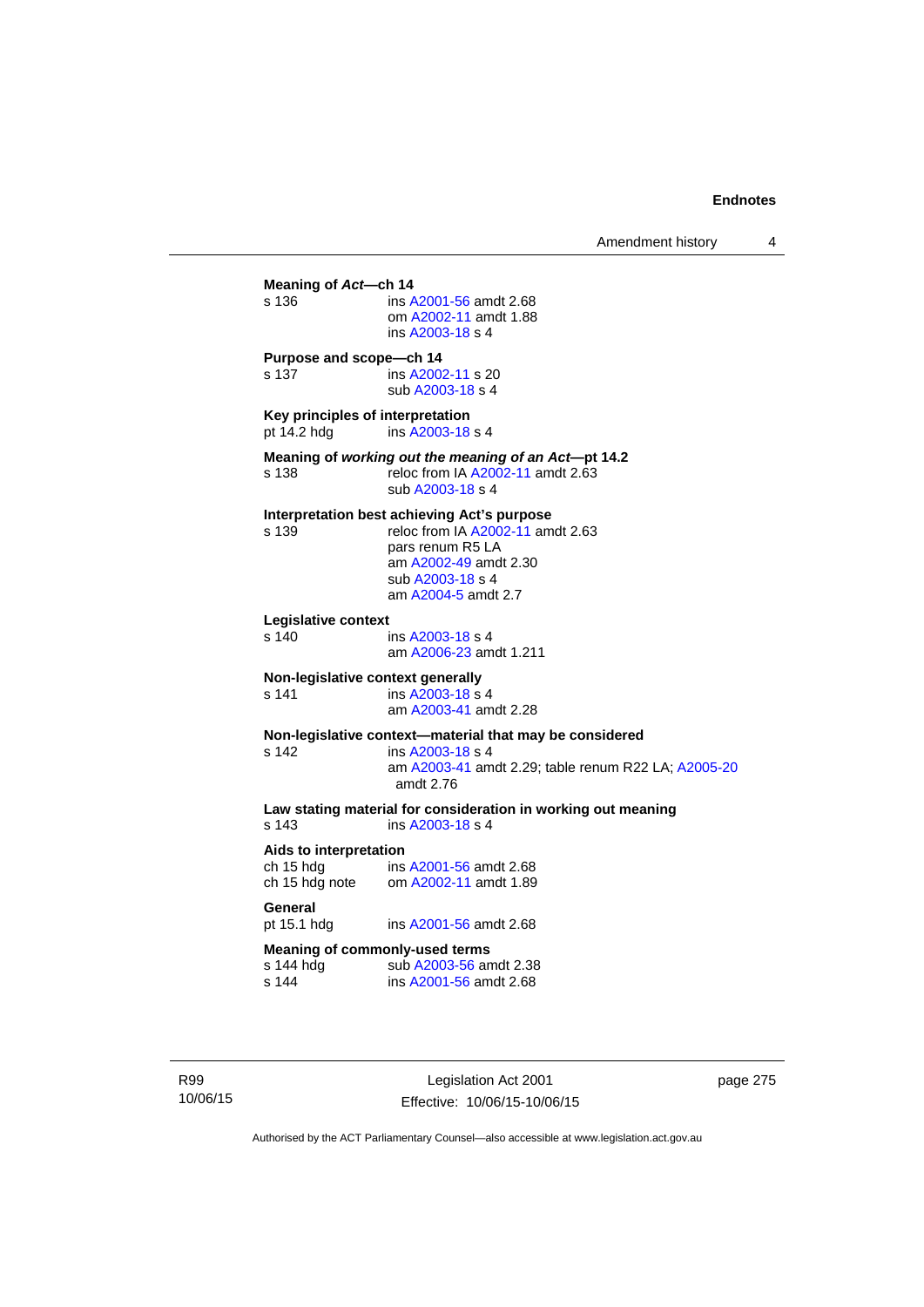| 4 | Amendment history                                                                                                                                                                                                                                                                             |
|---|-----------------------------------------------------------------------------------------------------------------------------------------------------------------------------------------------------------------------------------------------------------------------------------------------|
|   | Gender and number<br>s 145<br>ins A2001-56 amdt 2.68<br>am A2002-11 amdt 1.90                                                                                                                                                                                                                 |
|   | Meaning of <i>may</i> and <i>must</i><br>s 146<br>ins A2001-56 amdt 2.68<br>am A2002-11 amdt 1.91, amdt 1.92; A2002-30 amdt 2.6;<br>A2003-56 amdt 2.39; A2005-20 amdt 2.77                                                                                                                    |
|   | Changes of drafting practice not to affect meaning<br>s 147<br>ins A2001-56 amdt 2.68<br>am A2002-11 amdt 1.93                                                                                                                                                                                |
|   | Terms used in instruments have same meanings as in authorising laws<br>s 148<br>ins A2001-56 amdt 2.68<br>am A2002-11 amdt 1.94; A2003-56 amdt 2.40                                                                                                                                           |
|   | Age in years<br>s 149<br>ins A2001-56 amdt 2.68<br>am A2002-11 amdt 1.95                                                                                                                                                                                                                      |
|   | <b>Measurement of distance</b><br>s 150<br>ins A2001-56 amdt 2.68<br>am A2002-11 amdt 1.96                                                                                                                                                                                                    |
|   | Working out periods of time generally<br>s 151<br>ins A2002-11 s 21<br>am A2002-49 amdt 2.31; A2003-56 amdt 2.41<br>sub A2005-62 amdt 2.14<br>am A2006-42 amdt 2.9, amdt 2.10; ss renum R47 LA;<br>A2014-44 amdt 2.2, amdt 2.3; ss renum R97 LA<br>(10)-(12) exp 11 January 2007 (s 151 (12)) |
|   | Periods of time ending on non-working days<br>s 151A<br>ins A2005-62 amdt 2.14<br>am A2006-42 amdt 2.11<br>$(5)-(7)$ exp 11 January 2007 (s 151A $(7)$ )                                                                                                                                      |
|   | Doing things for which no time is fixed<br>s 151B<br>ins A2005-62 amdt 2.14                                                                                                                                                                                                                   |
|   | <b>Power to extend time</b><br>s 151C<br>ins A2005-62 amdt 2.14                                                                                                                                                                                                                               |
|   | <b>Continuing effect of obligations</b><br>s 152<br>ins A2002-11 s 21<br>sub A2002-49 amdt 2.32                                                                                                                                                                                               |
|   | <b>Definitions</b><br>pt 15.2 hdg<br>ins A2001-56 amdt 2.68                                                                                                                                                                                                                                   |
|   |                                                                                                                                                                                                                                                                                               |

page 276 **Legislation Act 2001** Effective: 10/06/15-10/06/15

R99 10/06/15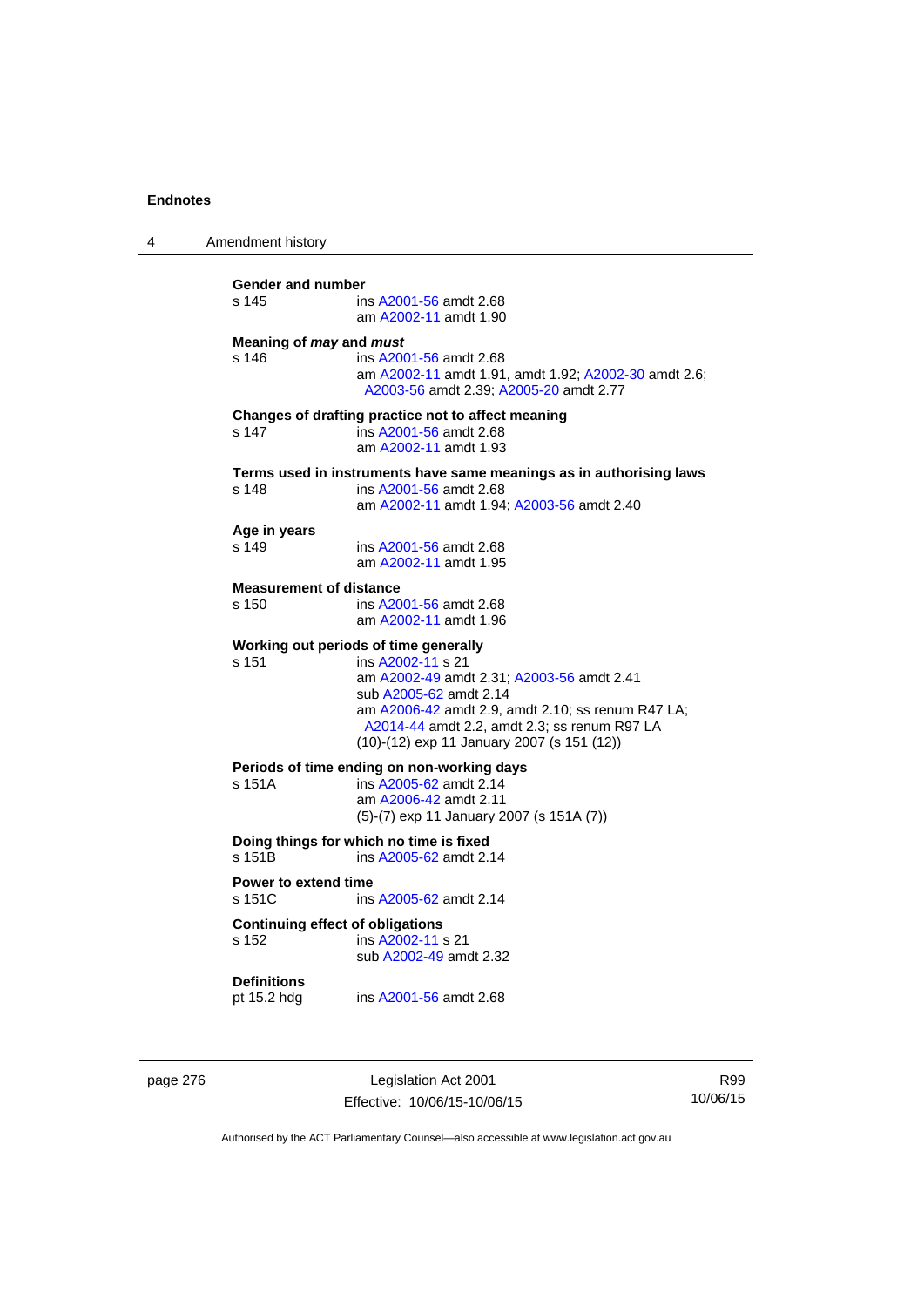Amendment history 4

**Definitions apply subject to contrary intention**  s 155 ins [A2001-56](http://www.legislation.act.gov.au/a/2001-56) amdt 2.68 am [A2002-11](http://www.legislation.act.gov.au/a/2002-11) amdt 1.97, amdt 1.98 **Application of definitions in dictionaries and sections**  s 156 ins [A2001-56](http://www.legislation.act.gov.au/a/2001-56) amdt 2.68 am [A2003-56](http://www.legislation.act.gov.au/a/2003-56) amdt 2.42; [A2005-20](http://www.legislation.act.gov.au/a/2005-20) amdts 2.78-2.80 **Defined terms—other parts of speech and grammatical forms**  s 157 ins [A2001-56](http://www.legislation.act.gov.au/a/2001-56) amdt 2.68 sub [A2002-11](http://www.legislation.act.gov.au/a/2002-11) amdt 1.99 am [A2003-56](http://www.legislation.act.gov.au/a/2003-56) amdt 2.43 **References to various entities and things**  pt 15.3 hdg ins [A2001-56](http://www.legislation.act.gov.au/a/2001-56) amdt 2.68 **References to people generally**  s 160 ins [A2001-56](http://www.legislation.act.gov.au/a/2001-56) amdt 2.68 am [A2002-11](http://www.legislation.act.gov.au/a/2002-11) amdt 1.100, amdt 1.101; [A2009-20](http://www.legislation.act.gov.au/a/2009-20) amdt 2.8 **Corporations liable to offences**  s 161 ins [A2001-56](http://www.legislation.act.gov.au/a/2001-56) amdt 2.68 am [A2002-11](http://www.legislation.act.gov.au/a/2002-11) amdt 1.102; [A2002-51](http://www.legislation.act.gov.au/a/2002-51) amdt 1.23; [A2002-49](http://www.legislation.act.gov.au/a/2002-49) amdt 2.33 **References to** *a Minister* **or** *the Minister* s 162 ins [A2001-56](http://www.legislation.act.gov.au/a/2001-56) amdt 2.68 **References to** *a director-general* **or** *the director-general* s 163 ins [A2001-56](http://www.legislation.act.gov.au/a/2001-56) amdt 2.68 am [A2005-44](http://www.legislation.act.gov.au/a/2005-44) amdt 1.5 sub [A2011-22](http://www.legislation.act.gov.au/a/2011-22) amdt 1.276 **References to Australian Standards etc**  ins [A2001-56](http://www.legislation.act.gov.au/a/2001-56) amdt 2.68 sub [A2003-56](http://www.legislation.act.gov.au/a/2003-56) amdt 2.44 **References to Assembly committees that no longer exist**  s 165 ins [A2001-56](http://www.legislation.act.gov.au/a/2001-56) amdt 2.68 **References to person with interest in land include personal representative etc**  s 168 ins [A2001-56](http://www.legislation.act.gov.au/a/2001-56) amdt 2.68 am [A2002-11](http://www.legislation.act.gov.au/a/2002-11) amdt 1.103

R99 10/06/15

Legislation Act 2001 Effective: 10/06/15-10/06/15 page 277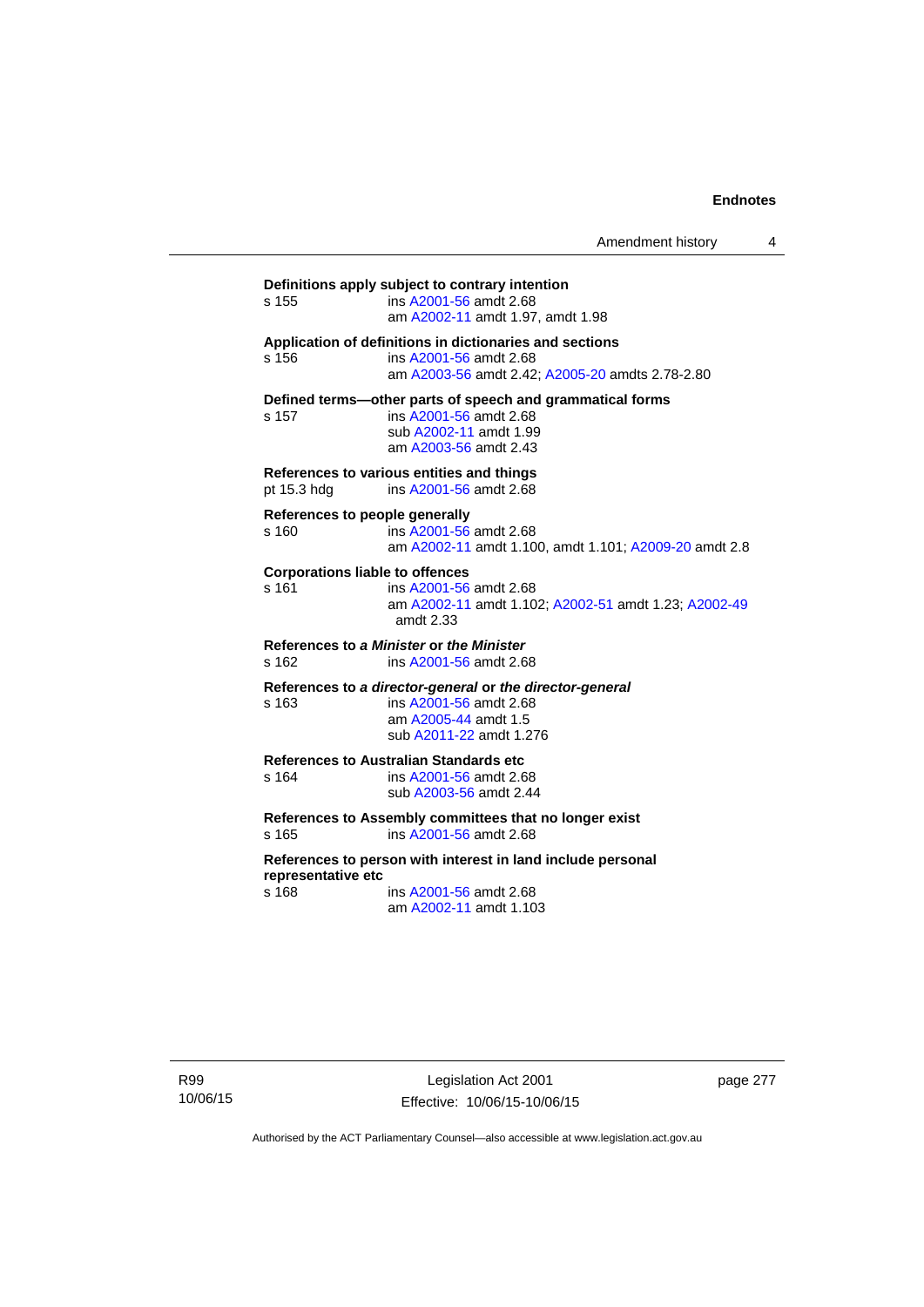| Amendment history                          |                                                                                                                                                                                                                                                                                                                                                                                        |
|--------------------------------------------|----------------------------------------------------------------------------------------------------------------------------------------------------------------------------------------------------------------------------------------------------------------------------------------------------------------------------------------------------------------------------------------|
| s 169                                      | References to domestic partner and domestic partnership<br>ins A2003-14 s 4<br>am A2006-22 amdt 1.72, amdt 1.73 (A2006-22 rep before<br>commenced by disallowance (see Cwlth Gaz 2006 No S93));<br>A2008-14 amdt 1.42, amdt 1.43; A2012-40 amdt 3.63,<br>amdt 3.64; A2013-39 amdt 2.36 (A2013-39 never effective<br>(see Commonwealth v Australian Capital Territory [2013]<br>HCA 55) |
| References to transgender people<br>s 169A | ins A2003-14 s 4                                                                                                                                                                                                                                                                                                                                                                       |
| References to intersex people<br>s 169B    | ins A2003-14 s 4<br>sub A2014-8 amdt 1.6                                                                                                                                                                                                                                                                                                                                               |
| pt 15.4 hdg                                | Preservation of certain common law privileges<br>ins A2002-11 s 22                                                                                                                                                                                                                                                                                                                     |
| s 170                                      | Privileges against self-incrimination and exposure to civil penalty<br>ins A2002-11 s 22<br>am A2011-48 amdt 1.34                                                                                                                                                                                                                                                                      |
| <b>Client legal privilege</b><br>s 171     | ins A2002-11 s 22<br>am A2011-48 amdt 1.35                                                                                                                                                                                                                                                                                                                                             |
| ch 16 hdg                                  | Courts, tribunals and other decision-makers<br>ins A2001-56 amdt 2.68                                                                                                                                                                                                                                                                                                                  |
| Meaning of law-ch 16<br>s 175              | ins A2001-56 amdt 2.68<br>am A2005-20 amdt 2.81                                                                                                                                                                                                                                                                                                                                        |
| s 176                                      | Jurisdiction of courts and tribunals<br>ins A2001-56 amdt 2.68<br>am A2002-11 amdt 1.104                                                                                                                                                                                                                                                                                               |
| s 177                                      | Recovery of amounts owing under laws<br>ins A2001-56 amdt 2.68<br>am A2002-11 amdt 1.105<br>sub A2008-37 amdt 1.296                                                                                                                                                                                                                                                                    |
| s 178 hdg<br>s 178                         | Power to decide includes power to take evidence etc<br>am A2003-41 amdt 2.30<br>ins A2001-56 amdt 2.68<br>am A2002-11 amdt 1.106, amdt 1.107; A2003-41 amdt 2.31<br>sub A2005-53 amdt 1.92                                                                                                                                                                                             |
| s 179                                      | Content of statements of reasons for decisions<br>ins A2001-56 amdt 2.68<br>am A2002-11 amdt 1.108; A2003-56 amdt 2.45                                                                                                                                                                                                                                                                 |
|                                            |                                                                                                                                                                                                                                                                                                                                                                                        |

page 278 Legislation Act 2001 Effective: 10/06/15-10/06/15

R99 10/06/15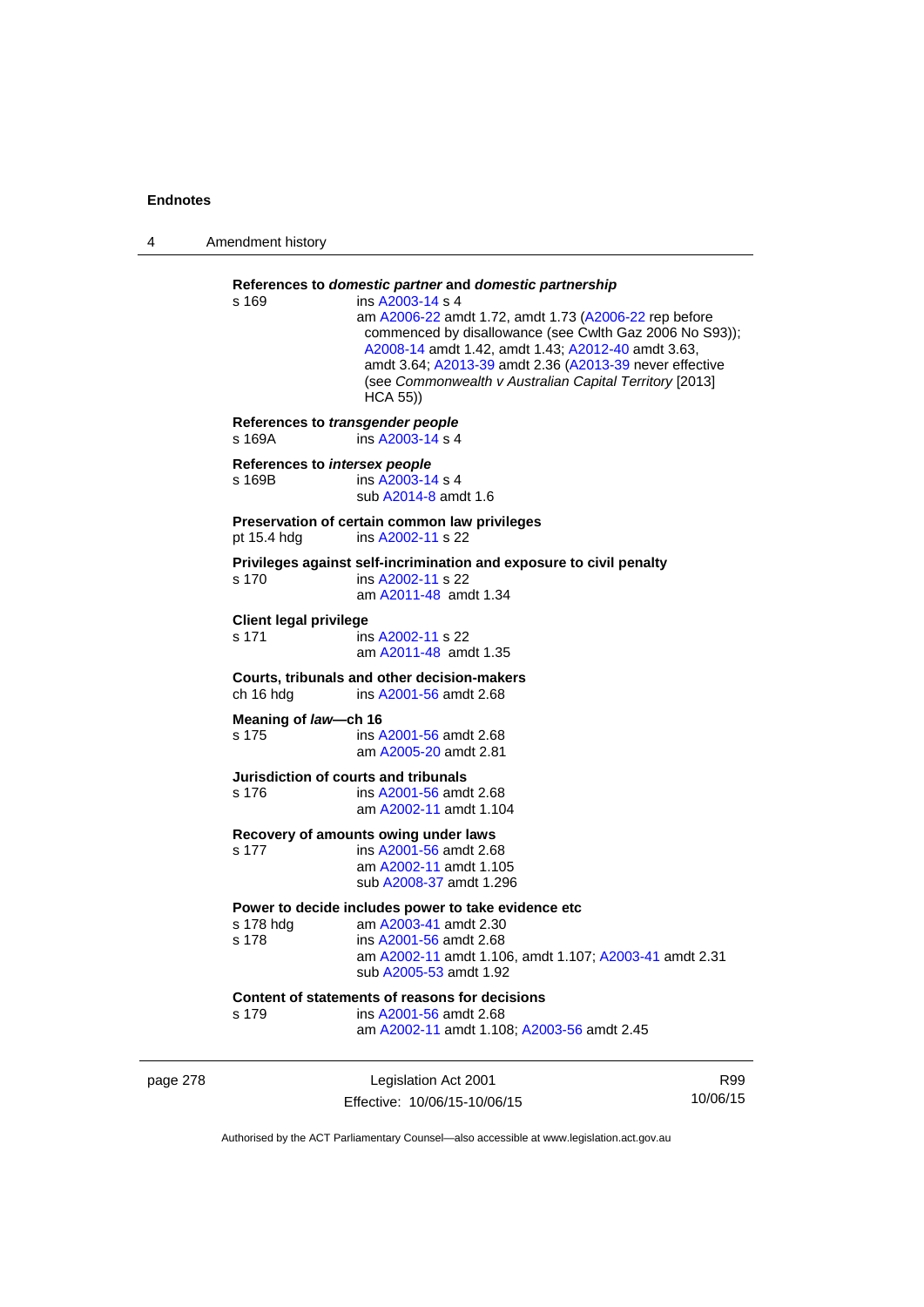Amendment history 4

|                 | s 180                                      | Power to make decision includes power to reverse or change<br>ins A2001-56 amdt 2.68<br>am A2002-11 amdt 1.109                                                                              |          |
|-----------------|--------------------------------------------|---------------------------------------------------------------------------------------------------------------------------------------------------------------------------------------------|----------|
|                 | <b>Entities and positions</b><br>ch 17 hdg | ins A2001-56 amdt 2.68                                                                                                                                                                      |          |
|                 | Meaning of law-ch 17<br>s 182              | (prev s 185) ins A2001-56 amdt 2.68<br>renum A2002-11 amdt 1.110<br>sub A2003-56 amdt 2.46<br>am A2005-20 amdt 2.81                                                                         |          |
|                 | Change of name of entity<br>s 183          | (prev s 187) ins A2001-56 amdt 2.68<br>renum A2002-11 amdt 1.112<br>am A2003-56 amdt 2.47<br>sub A2005-20 amdt 2.83                                                                         |          |
|                 | Change in constitution of entity<br>s 184  | (prev s 188) ins A2001-56 amdt 2.68<br>renum A2002-11 amdt 1.112                                                                                                                            |          |
|                 | <b>References to entity</b><br>s 184A      | ins A2005-20 amdt 2.84                                                                                                                                                                      |          |
|                 | s 185                                      | References to occupant of position<br>orig s 185 renum as s 182<br>(prev s 189) ins A2001-56 amdt 2.68<br>renum A2002-11 amdt 1.112<br>am A2003-56 amdt 2.48; A2005-20 amdt 2.85, amdt 2.86 |          |
|                 | Change of name of position<br>s 186        | (orig s 186) ins A2001-56 amdt 2.68<br>om A2002-11 amdt 1.111<br>(prev s 190) ins A2001-56 amdt 2.68<br>renum A2002-11 amdt 1.112<br>am A2003-56 amdt 2.49<br>sub A2005-20 amdt 2.87        |          |
|                 | Chair and deputy chair etc<br>s 187        | orig s 187 renum as s 183<br>(prev s 191) ins A2001-56 amdt 2.68<br>renum A2002-11 amdt 1.112<br>sub A2005-20 amdt 2.88                                                                     |          |
|                 | <b>Offences</b><br>ch 18 hdg               | orig ch 18 hdg renum as ch 19 hdg<br>ins A2002-11 s 23                                                                                                                                      |          |
|                 | Introductory<br>pt 18.1 hdg                | renum as pt 19.1 hdg                                                                                                                                                                        |          |
| R99<br>10/06/15 |                                            | Legislation Act 2001<br>Effective: 10/06/15-10/06/15                                                                                                                                        | page 279 |

Authorised by the ACT Parliamentary Counsel—also accessible at www.legislation.act.gov.au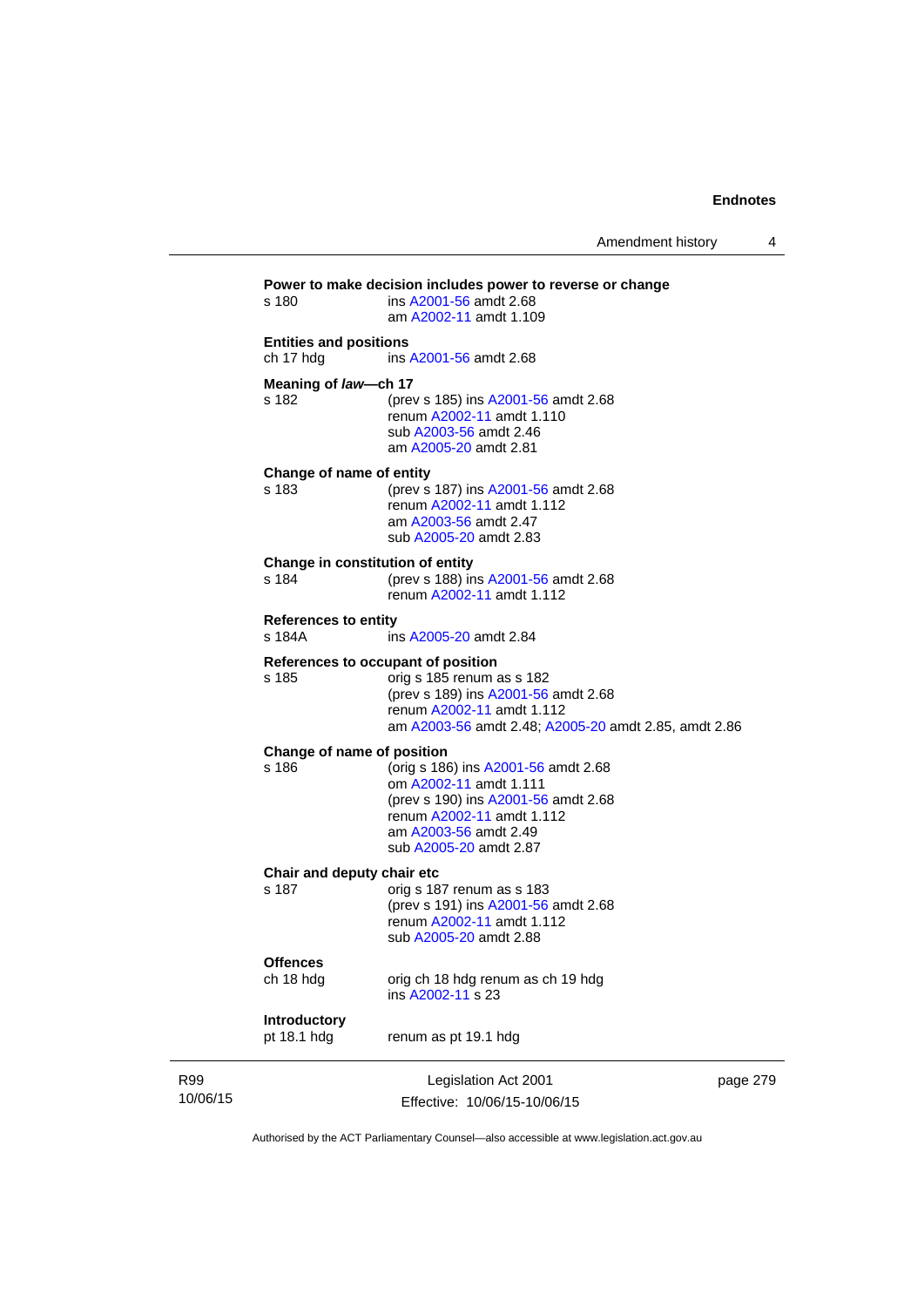| <b>Functions</b> |  |
|------------------|--|
| ______           |  |

4 Amendment history

pt 18.2 hdg renum as pt 19.2 hdg

### **Appointments**  pt 18.3 hdg renum as pt 19.3 hdg

### **Appointments—other than acting appointments**  renum as div 19.3.1 hdg

### **Acting appointments**

div 18.3.2 hdg renum as div 19.3.2 hdg

# **Delegations**

renum as pt 19.4 hdg

### **Service of documents**  pt 18.5 hdg renum as pt 19.5 hdg

**Other matters** 

pt 18.6 hdg renum as pt 19.7 hdg

### **Meaning of** *ACT law***—ch 18**

s 188 orig s 188 renum as s 184 ins [A2002-11](http://www.legislation.act.gov.au/a/2002-11) s 23 sub [A2005-20](http://www.legislation.act.gov.au/a/2005-20) amdt 2.89

### **Reference to offence includes reference to related ancillary offences**

s 189 orig s 189 renum as s 185 ins [A2002-11](http://www.legislation.act.gov.au/a/2002-11) s 23 am [A2002-51](http://www.legislation.act.gov.au/a/2002-51) amdt 1.24, amdt 1.25; [A2005-20](http://www.legislation.act.gov.au/a/2005-20) amdt 2.90, amdt 2.91; [A2005-53](http://www.legislation.act.gov.au/a/2005-53) amdt 1.93

# **Indictable and summary offences**

### orig s 190 renum as s 186 ins [A2002-11](http://www.legislation.act.gov.au/a/2002-11) s 23 am [A2003-56](http://www.legislation.act.gov.au/a/2003-56) amdt 2.50; ss renum R21 LA (see [A2003-56](http://www.legislation.act.gov.au/a/2003-56) amdt 2.51); [A2005-20](http://www.legislation.act.gov.au/a/2005-20) amdt 2.92; [A2008-44](http://www.legislation.act.gov.au/a/2008-44) amdt 1.62

### **Offences against 2 or more laws**

s 191 orig s 191 renum as s 187 ins [A2002-11](http://www.legislation.act.gov.au/a/2002-11) s 23 am [A2005-20](http://www.legislation.act.gov.au/a/2005-20) amdts 2.93-2.96

### **When must prosecutions begin?**

s 192 ins [A2002-11](http://www.legislation.act.gov.au/a/2002-11) s 23 am [A2002-51](http://www.legislation.act.gov.au/a/2002-51) amdt 1.26; [A2004-32](http://www.legislation.act.gov.au/a/2004-32) s 90; [A2005-5](http://www.legislation.act.gov.au/a/2005-5) s 27; [A2005-20](http://www.legislation.act.gov.au/a/2005-20) amdt 2.97; [A2005-53](http://www.legislation.act.gov.au/a/2005-53) amdt 1.94; [A2005-62](http://www.legislation.act.gov.au/a/2005-62) amdt 2.15, amdt 2.16; [A2007-16](http://www.legislation.act.gov.au/a/2007-16) amdt 2.1, amdt 2.2

### **Continuing offences**

s 193 ins [A2002-11](http://www.legislation.act.gov.au/a/2002-11) s 23 am [A2005-20](http://www.legislation.act.gov.au/a/2005-20) amdt 2.98

page 280 Legislation Act 2001 Effective: 10/06/15-10/06/15

R99 10/06/15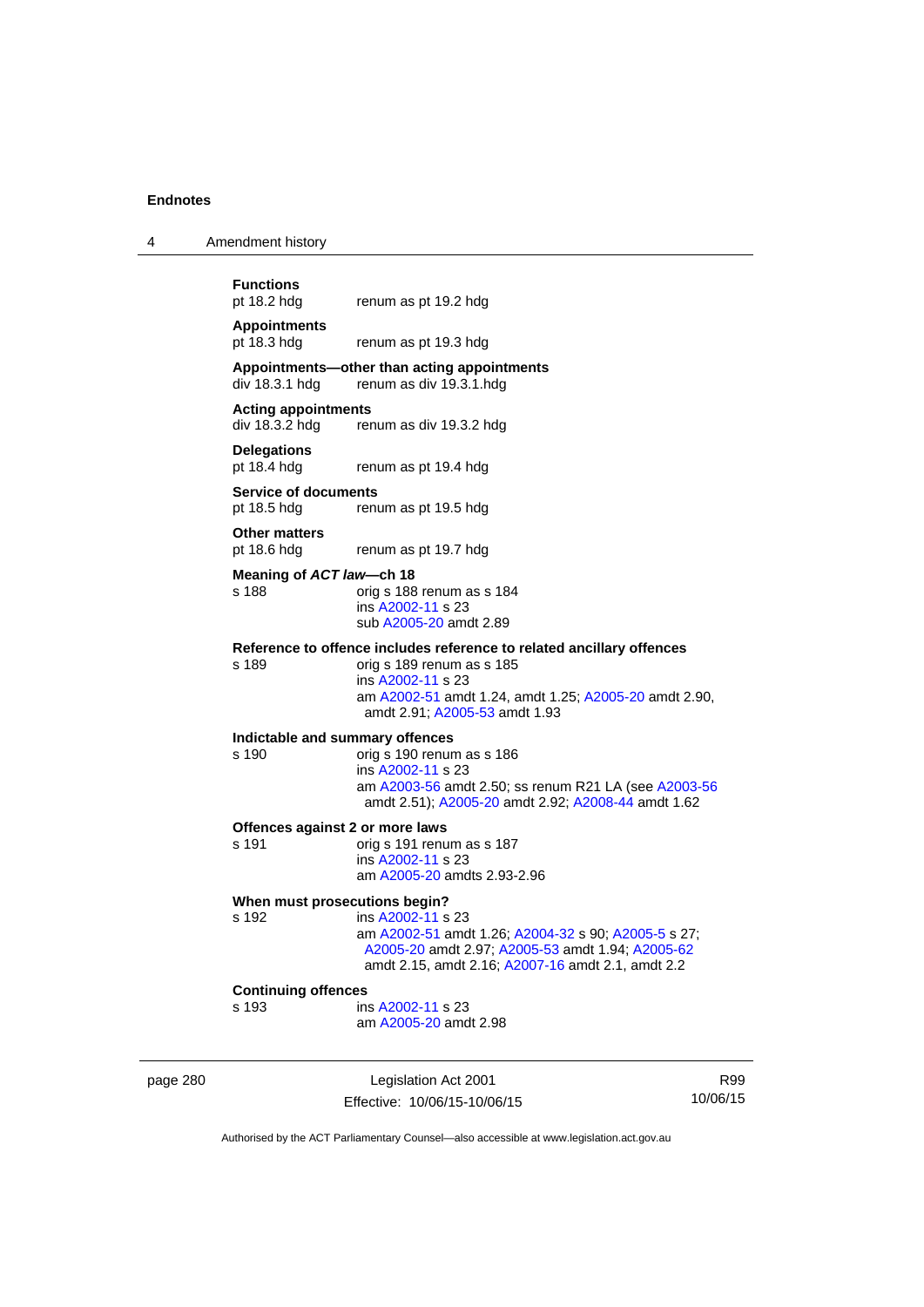# **Administrative and machinery provisions**  ch 19 hdg (prev ch 12 hdg) renum as ch 19 hdg and then ch 20 hdg (prev ch 18 hdg) ins [A2001-56](http://www.legislation.act.gov.au/a/2001-56) amdt 2.68 renum as ch 19 hdg [A2002-11](http://www.legislation.act.gov.au/a/2002-11) s 24 **Introductory**  pt 19.1 hdg (prev pt 18.1 hdg) ins [A2001-56](http://www.legislation.act.gov.au/a/2001-56) amdt 2.68 renum [A2002-11](http://www.legislation.act.gov.au/a/2002-11) s 24 **Meaning of** *law***—ch 19**  s 195 ins [A2001-56](http://www.legislation.act.gov.au/a/2001-56) amdt 2.68 am [A2005-20](http://www.legislation.act.gov.au/a/2005-20) amdt 2.99 **Functions**<br>pt 19.2 hdg (prev pt 18.2 hdg) ins  $A2001 - 56$  amdt 2.68 renum [A2002-11](http://www.legislation.act.gov.au/a/2002-11) s 24 **Provision giving function gives power to exercise function**  s 196 ins [A2001-56](http://www.legislation.act.gov.au/a/2001-56) amdt 2.68 **Statutory functions may be exercised from time to time**<br>s 197 ins A2001-56 amdt 2.68 ins [A2001-56](http://www.legislation.act.gov.au/a/2001-56) amdt 2.68 am [A2002-11](http://www.legislation.act.gov.au/a/2002-11) amdt 1.113, amdt 1.114; [A2005-20](http://www.legislation.act.gov.au/a/2005-20) amdt 2.100 **Functions of bodies**  s 199 ins [A2001-56](http://www.legislation.act.gov.au/a/2001-56) amdt 2.68 am [A2002-11](http://www.legislation.act.gov.au/a/2002-11) amdt 1.115, amdt 1.116; ss renum R5 LA (see [A2002-11](http://www.legislation.act.gov.au/a/2002-11) amdt 1.117); [A2003-41](http://www.legislation.act.gov.au/a/2003-41) amdt 2.32, amdt 2.33; ss renum R20 LA (see [A2003-41](http://www.legislation.act.gov.au/a/2003-41) amdt 2.34) **Functions of occupants of positions**  s 200 ins [A2001-56](http://www.legislation.act.gov.au/a/2001-56) amdt 2.68 **Appointments**  (prev pt 18.3 hdg) ins [A2001-56](http://www.legislation.act.gov.au/a/2001-56) amdt 2.68 renum [A2002-11](http://www.legislation.act.gov.au/a/2002-11) s 24 **Appointments—general**  div 19.3.1 hdg (prev div 18.3.1 hdg) ins [A2001-56](http://www.legislation.act.gov.au/a/2001-56) amdt 2.68 renum [A2002-11](http://www.legislation.act.gov.au/a/2002-11) s 24 sub [A2003-56](http://www.legislation.act.gov.au/a/2003-56) amdt 2.52 div 19.3.1 note ins [A2002-11](http://www.legislation.act.gov.au/a/2002-11) amdt 1.118 **Application—div 19.3.1**  s 205 ins [A2001-56](http://www.legislation.act.gov.au/a/2001-56) amdt 2.68 am [A2002-11](http://www.legislation.act.gov.au/a/2002-11) amdt 1.119, amdt 1.120 **Appointments must be in writing etc**  s 206 ins [A2001-56](http://www.legislation.act.gov.au/a/2001-56) amdt 2.68 sub [A2002-11](http://www.legislation.act.gov.au/a/2002-11) s 25

R99 10/06/15

Legislation Act 2001 Effective: 10/06/15-10/06/15 page 281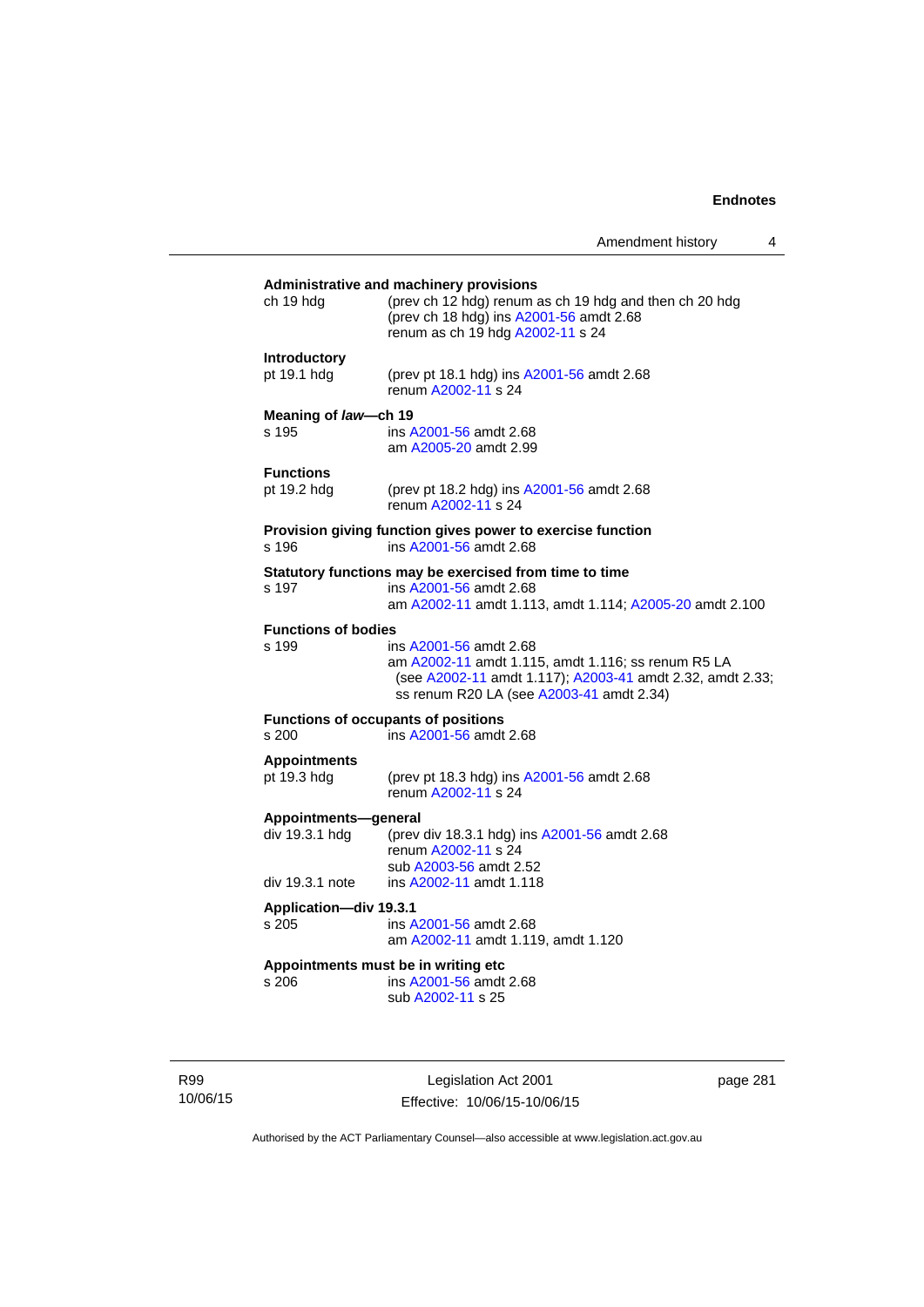| 4 | Amendment history                                                                                                   |  |
|---|---------------------------------------------------------------------------------------------------------------------|--|
|   | Appointment may be by name or position<br>ins A2001-56 amdt 2.68<br>s 207                                           |  |
|   | Power of appointment includes power to suspend etc<br>s 208<br>ins A2001-56 amdt 2.68<br>am A2005-20 amdt 2.101     |  |
|   | Power of appointment includes power to make acting appointment<br>s 209<br>ins A2001-56 amdt 2.68                   |  |
|   | <b>Resignation of appointment</b><br>ins A2001-56 amdt 2.68<br>s <sub>210</sub>                                     |  |
|   | Appointment not affected by appointer changes<br>s 211<br>ins A2001-56 amdt 2.68                                    |  |
|   | Appointment not affected by defect etc<br>ins A2001-56 amdt 2.68<br>s 212                                           |  |
|   | <b>Acting appointments</b><br>div 19.3.2 hdg<br>(prev div 18.3.2 hdg) ins A2001-56 amdt 2.68<br>renum A2002-11 s 24 |  |
|   | Application-div 19.3.2<br>s 215<br>ins A2001-56 amdt 2.68<br>am A2002-11 amdt 1.121, amdt 1.122                     |  |
|   | Acting appointments must be in writing etc<br>ins A2001-56 amdt 2.68<br>s 216<br>sub A2002-11 s 26                  |  |
|   | Acting appointment may be made by name or position<br>s 217<br>ins A2001-56 amdt 2.68                               |  |
|   | Instrument may provide when acting appointment has effect etc<br>s 218<br>ins A2001-56 amdt 2.68                    |  |
|   | Appointer may decide terms of acting appointment etc<br>s 219<br>ins A2001-56 amdt 2.68<br>am A2002-11 amdt 1.123   |  |
|   | Appointee may exercise functions under acting appointment etc<br>s 220<br>ins A2001-56 amdt 2.68                    |  |
|   | How long does an acting appointment operate?<br>s 221<br>ins A2001-56 amdt 2.68<br>am A2002-11 amdt 1.124           |  |
|   | <b>Resignation of acting appointment</b><br>s 222<br>ins A2001-56 amdt 2.68                                         |  |
|   | Effect of acting appointment on substantive appointment etc<br>ins A2001-56 amdt 2.68<br>s 223                      |  |
|   |                                                                                                                     |  |

page 282 Legislation Act 2001 Effective: 10/06/15-10/06/15

R99 10/06/15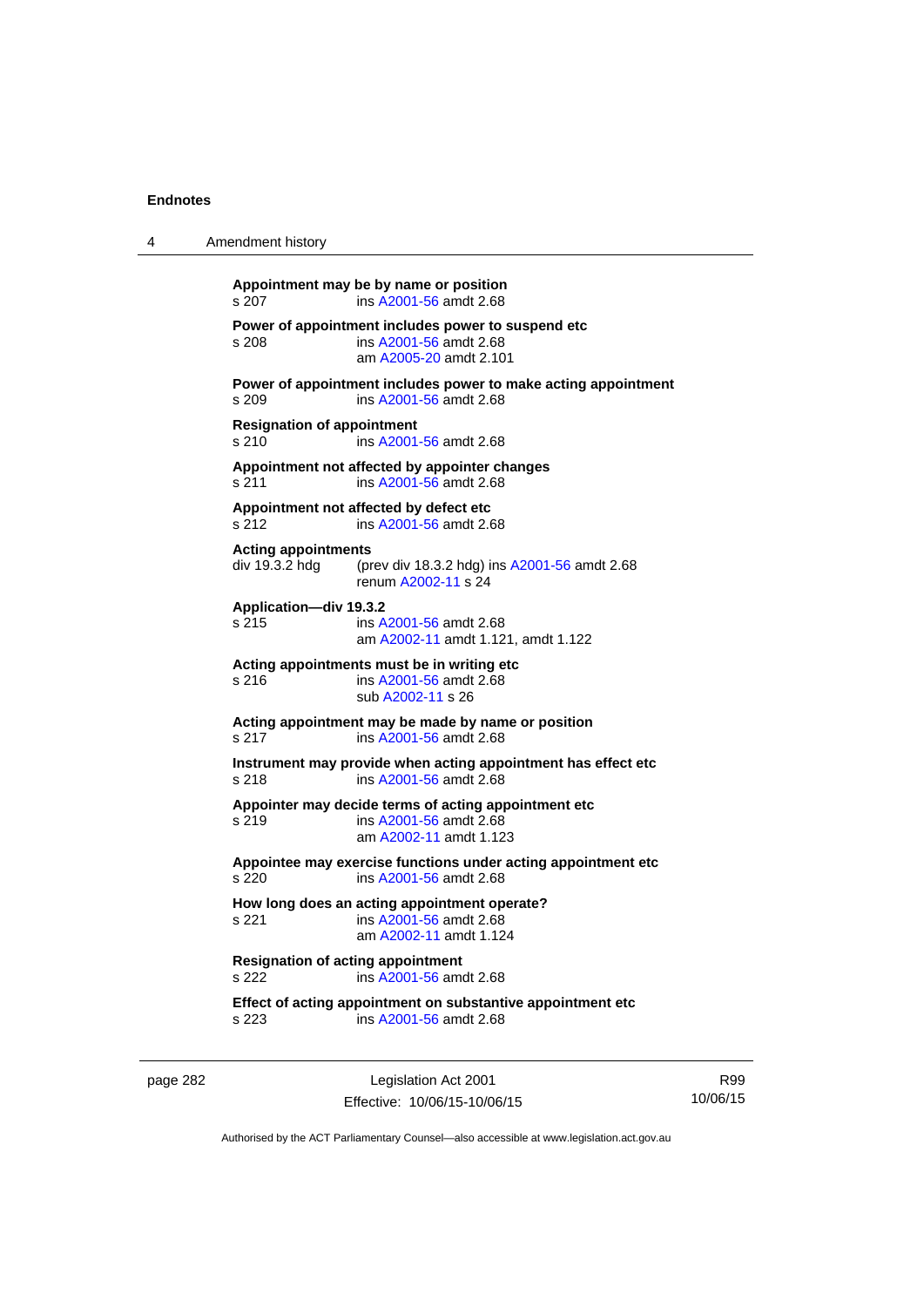# **Acting appointment not affected by appointer changes**  s 224 ins [A2001-56](http://www.legislation.act.gov.au/a/2001-56) amdt 2.68 **Acting appointment not affected by defect etc**  s 225 ins [A2001-56](http://www.legislation.act.gov.au/a/2001-56) amdt 2.68 **Standing acting arrangements**<br>div 19.3.2A hdg ins A2003-41 ins [A2003-41](http://www.legislation.act.gov.au/a/2003-41) amdt 2.35 **Application—div 19.3.2A**  s 225A ins [A2003-41](http://www.legislation.act.gov.au/a/2003-41) amdt 2.35 **Person acting under standing acting arrangement may exercise functions etc**  s 225B hdg sub [A2005-20](http://www.legislation.act.gov.au/a/2005-20) amdt 2.102<br>s 225B ins A2003-41 amdt 2.35 ins [A2003-41](http://www.legislation.act.gov.au/a/2003-41) amdt 2.35 **Appointments—Assembly consultation**  div 19.3.3 hdg ins [A2002-11](http://www.legislation.act.gov.au/a/2002-11) s 27 **Meaning of** *statutory position***—div 19.3.3**  s 226 ins [A2002-11](http://www.legislation.act.gov.au/a/2002-11) s 27 **Application—div 19.3.3**  s 227 ins [A2002-11](http://www.legislation.act.gov.au/a/2002-11) s 27 am [A2002-49](http://www.legislation.act.gov.au/a/2002-49) amdt 2.34; [A2004-28](http://www.legislation.act.gov.au/a/2004-28) amdt 3.32 (3), (4) exp 22 December 2004 (s 227 (4) and see [A2004-28](http://www.legislation.act.gov.au/a/2004-28),  $s$  211 (1) and [NI2004-486\)](http://www.legislation.act.gov.au/ni/2004-486/default.asp) am [A2007-3](http://www.legislation.act.gov.au/a/2007-3) amdt 2.1 **Consultation with appropriate Assembly committee**  s 228 ins [A2002-11](http://www.legislation.act.gov.au/a/2002-11) s 27 **Appointment is disallowable instrument**  s 229 hdg sub [A2002-49](http://www.legislation.act.gov.au/a/2002-49) amdt 2.35 s 229 ins [A2002-11](http://www.legislation.act.gov.au/a/2002-11) s 27 **Delegations**  pt 19.4 hdg (prev pt 18.4 hdg) ins [A2001-56](http://www.legislation.act.gov.au/a/2001-56) amdt 2.68 renum [A2002-11](http://www.legislation.act.gov.au/a/2002-11) s 24 **Application—pt 19.4 generally**  s 230 ins [A2001-56](http://www.legislation.act.gov.au/a/2001-56) amdt 2.68 am [A2002-11](http://www.legislation.act.gov.au/a/2002-11) amdt 1.125; [A2005-20](http://www.legislation.act.gov.au/a/2005-20) amdt 2.103, amdt 2.104 **Application—pt 19.4 to subdelegations**  s 231 ins [A2001-56](http://www.legislation.act.gov.au/a/2001-56) amdt 2.68 am [A2002-11](http://www.legislation.act.gov.au/a/2002-11) amdt 1.126; [A2003-56](http://www.legislation.act.gov.au/a/2003-56) amdt 2.53, amdt 2.54 **Delegation must be in writing etc**  s 232 ins [A2001-56](http://www.legislation.act.gov.au/a/2001-56) amdt 2.68

R99 10/06/15

Legislation Act 2001 Effective: 10/06/15-10/06/15 page 283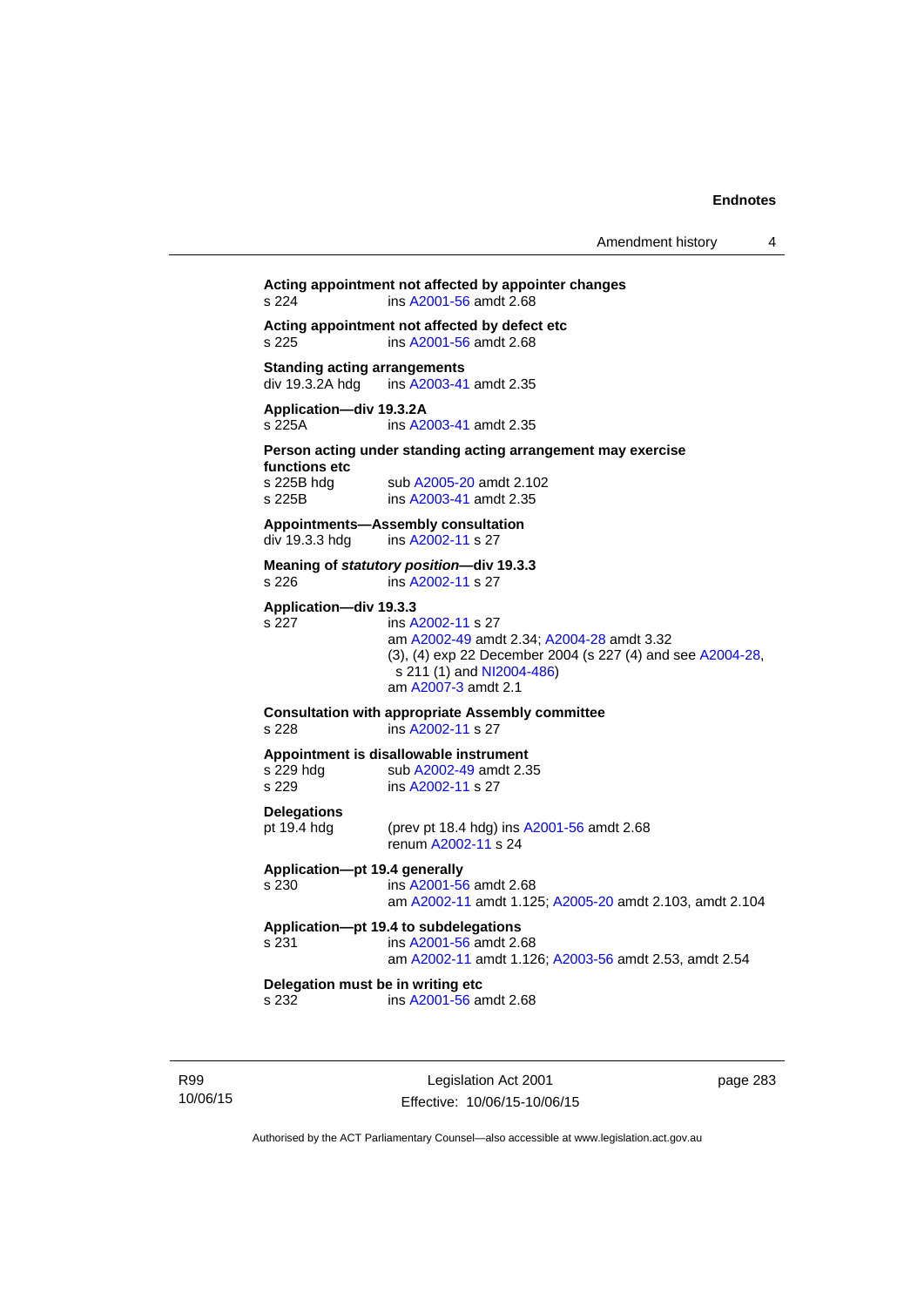| 4 | Amendment history                               |                                                                                                                        |
|---|-------------------------------------------------|------------------------------------------------------------------------------------------------------------------------|
|   | s 233                                           | Delegation may be made by name or position<br>ins A2001-56 amdt 2.68                                                   |
|   | s 234                                           | Instrument may provide when delegation has effect etc<br>ins A2001-56 amdt 2.68<br>am A2003-41 amdt 2.36               |
|   | s 235                                           | Delegation may be made to 2 or more delegates<br>ins A2001-56 amdt 2.68                                                |
|   | Power to delegate may not be delegated<br>s 236 | ins A2001-56 amdt 2.68<br>am A2002-11 amdt 1.127<br>sub A2003-56 amdt 2.55                                             |
|   | Delegation may be amended or revoked<br>s 237   | ins A2001-56 amdt 2.68<br>am A2005-20 amdt 2.105                                                                       |
|   | s 238                                           | Appointer responsible for delegated function<br>ins A2001-56 amdt 2.68                                                 |
|   | Exercise of delegation by delegate<br>s 239     | ins A2001-56 amdt 2.68<br>am A2002-49 amdt 2.36, amdt 2.37; A2003-56 amdt 2.56                                         |
|   | s 240                                           | Appointer may exercise delegated function<br>ins A2001-56 amdt 2.68                                                    |
|   | s 241                                           | Delegation not affected by appointer changes<br>ins A2001-56 amdt 2.68                                                 |
|   | Delegation not affected by defect etc<br>s 242  | ins A2001-56 amdt 2.68                                                                                                 |
|   | <b>Service of documents</b><br>pt 19.5 hdg      | (prev pt 18.5 hdg) ins A2001-56 amdt 2.68<br>renum A2002-11 s 24                                                       |
|   | <b>Application-pt 19.5</b><br>s 245             | ins A2001-56 amdt 2.68                                                                                                 |
|   | Definitions-pt 19.5<br>s 246                    | ins A2001-56 amdt 2.68<br>def executive officer am A2011-22 amdt 1.277<br>def <i>home address</i> am A2002-30 amdt 2.7 |
|   | Service of documents on individuals<br>s 247    | ins A2001-56 amdt 2.68<br>am A2002-49 amdt 2.38, amdt 2.39                                                             |

page 284 Legislation Act 2001 Effective: 10/06/15-10/06/15

R99 10/06/15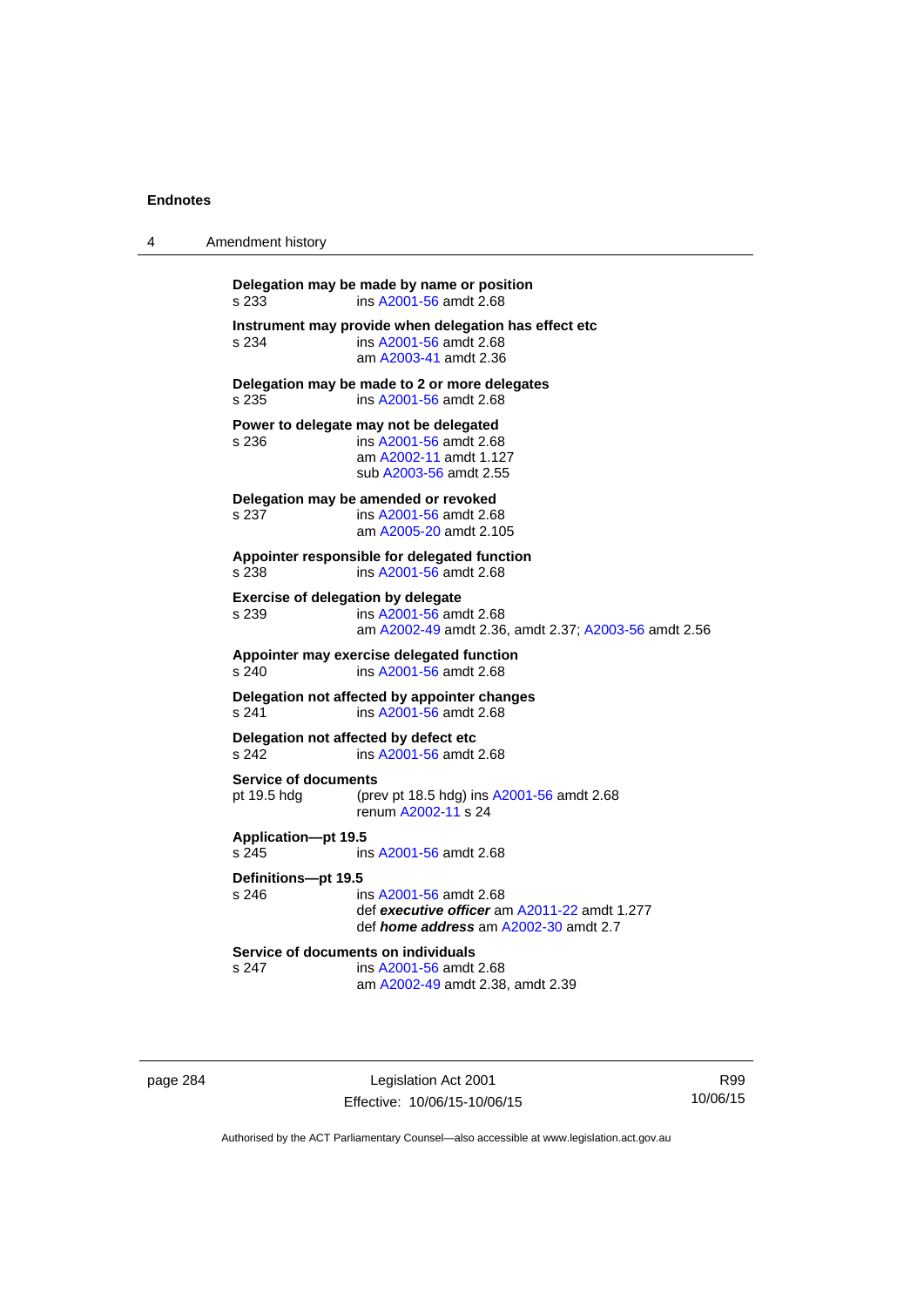| s 248                                   | ins A2001-56 amdt 2.68<br>am A2002-49 amdt 2.40, amdt 2.41                                                                                                                 |         |
|-----------------------------------------|----------------------------------------------------------------------------------------------------------------------------------------------------------------------------|---------|
| s 249                                   | Service of documents on agencies<br>ins A2001-56 amdt 2.68                                                                                                                 |         |
| s 250 hdg<br>s 250                      | When document taken to be served<br>sub A2005-20 amdt 2.106<br>ins A2001-56 amdt 2.68<br>am A2002-11 amdt 1.128; A2011-48 amdt 1.36                                        |         |
| Other laws not affected etc<br>s 251    | ins A2001-56 amdt 2.68<br>am A2002-11 amdt 1.129                                                                                                                           |         |
| s 252                                   | Powers of courts and tribunals not affected<br>ins A2001-56 amdt 2.68                                                                                                      |         |
| pt 19.6 hdg                             | <b>Functions of Executive and Ministers</b><br>ins A2002-11 s 29                                                                                                           |         |
| s 253                                   | <b>Exercise of functions of Executive</b><br>ins A2002-11 s 29<br>am A2003-41 amdt 2.37; A2005-62 amdt 2.17                                                                |         |
| s 254                                   | Administration of matters not allocated<br>ins A2002-11 s 29                                                                                                               |         |
| <b>Delegation by Minister</b><br>s 254A | ins A2002-11 s 29                                                                                                                                                          |         |
| <b>Other matters</b><br>pt 19.7 hdg     | (prev pt 18.6 hdg) ins A2001-56 amdt 2.68<br>sub A2002-11 s 28                                                                                                             |         |
| <b>Forms</b><br>s 255                   | ins A2001-56 amdt 2.68<br>am A2002-11 amdt 1.130, amdt 1.131; A2002-49 amdt 2.42;<br>A2003-41 amdt 2.38; A2005-20 amdt 2.107, amdt 2.108;<br>A2006-42 amdt 2.12, amdt 2.19 |         |
| s 256                                   | Production of records kept in computers etc<br>ins A2001-56 amdt 2.68<br>am A2005-20 amdt 2.109                                                                            |         |
| s 260                                   | Delegation by parliamentary counsel<br>(prev s 119) renum A2001-56 amdt 2.67<br>om A2002-11 amdt 1.132                                                                     |         |
| s 261                                   | <b>References to Administration Act 1989 etc</b><br>(prev s 120) renum A2001-56 amdt 2.67<br>om A2002-11 amdt 1.132                                                        |         |
|                                         | Legislation Act 2001                                                                                                                                                       | nage 28 |

R99 10/06/15

Legislation Act 2001 Effective: 10/06/15-10/06/15 page 285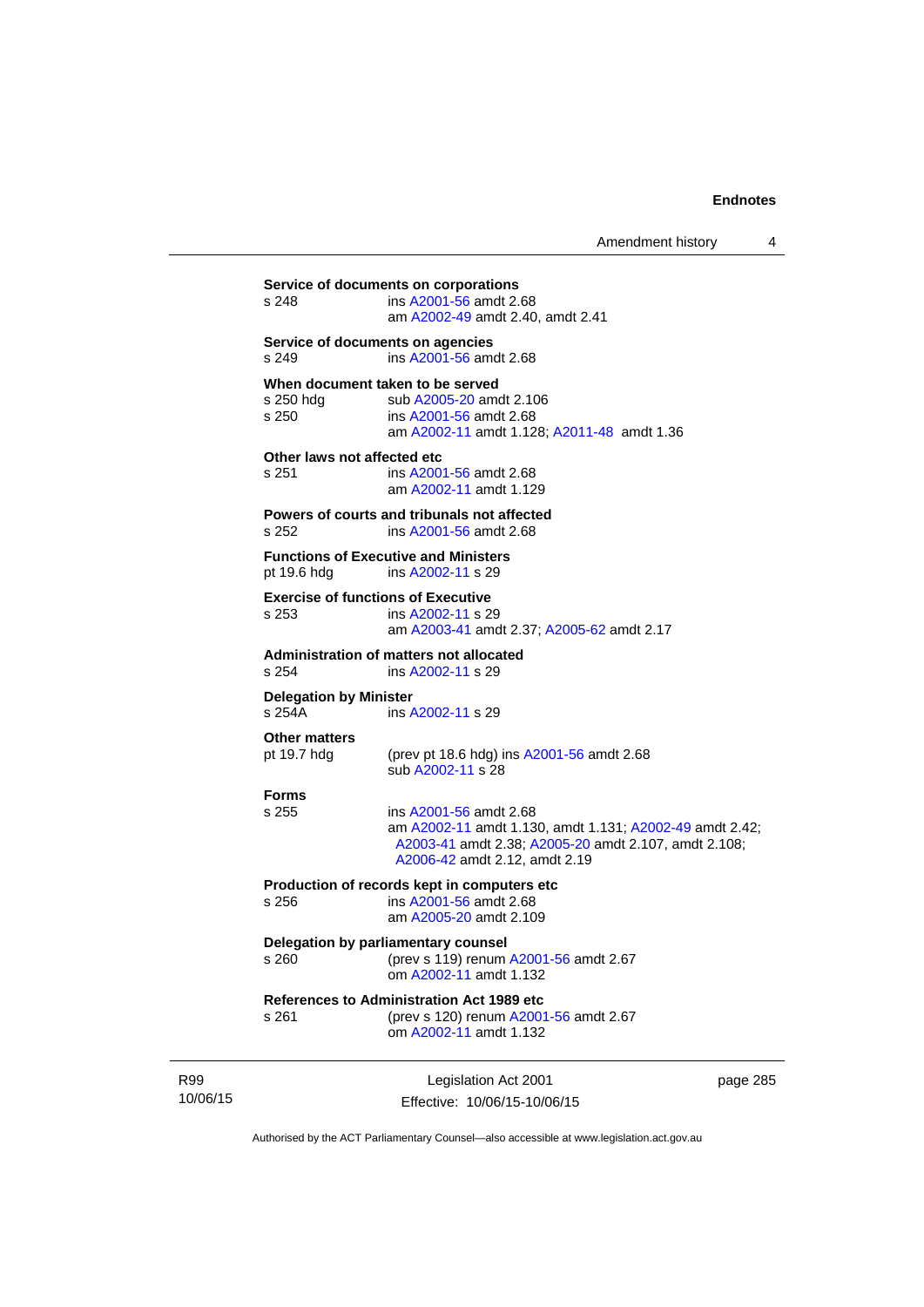4 Amendment history

**Regulation-making power**  s 262 (prev s 121) renum as s 262 and then s 302 **Application of s 28**  s 263 (prev s 122) renum [A2001-56](http://www.legislation.act.gov.au/a/2001-56) amdt 2.67 exp 12 March 2002 (s 263 (2)) **Application of s 47 (2) to (6)**  s 264 (prev s 122A) renum as s 264 and then s 304 **Application of s 61 and s 62**  s 265 (prev s 123) renum as s 265 and then s 305 **Application of s 69**  s 266 (prev s 124) renum [A2001-56](http://www.legislation.act.gov.au/a/2001-56) amdt 2.67 exp 12 March 2002 (s 266 (2)) **Transitional regulations**  s 267 (prev s 125) renum as s 267 and then s 306 **Modification of ch 20's operation**  s 268 (prev s 126) renum as s 268 and then s 307 **Status of certain instruments as disallowable instruments**  s 269 (prev s 127) renum as s 269 and then s 308 **Status of certain instruments as notifiable instruments**  s 270 (prev s 128) renum as s 270 and then s 309 **Compliance with authorisation or requirement to do something by notice in gazette**  s 271 (prev s 129) renum as s 271 and then s 310 **Commencement of Acts that refer to notification or notice in the gazette**  s 271B renum as s 311 **Commencement of registrable instruments that refer to notification or notice in the gazette**  s 271C renum as s 312 **Status of republications under Legislation (Republication) Act 1996**  s 272 (prev s 130) renum as s 272 and then s 313 **Transitional provisions about penalties** s 273 renum as s 314 **Status of certain determinations**  s 274 renum as s 315 **Miscellaneous**  ch 20 hdg (prev ch 13 hdg) renum as ch 20 hdg and then ch 21 hdg (prev ch 12 hdg) renum as ch 19 hdg [A2001-56](http://www.legislation.act.gov.au/a/2001-56) amdt 2.66 renum as ch 20 hdg [A2002-11](http://www.legislation.act.gov.au/a/2002-11) s 24

page 286 Legislation Act 2001 Effective: 10/06/15-10/06/15

R99 10/06/15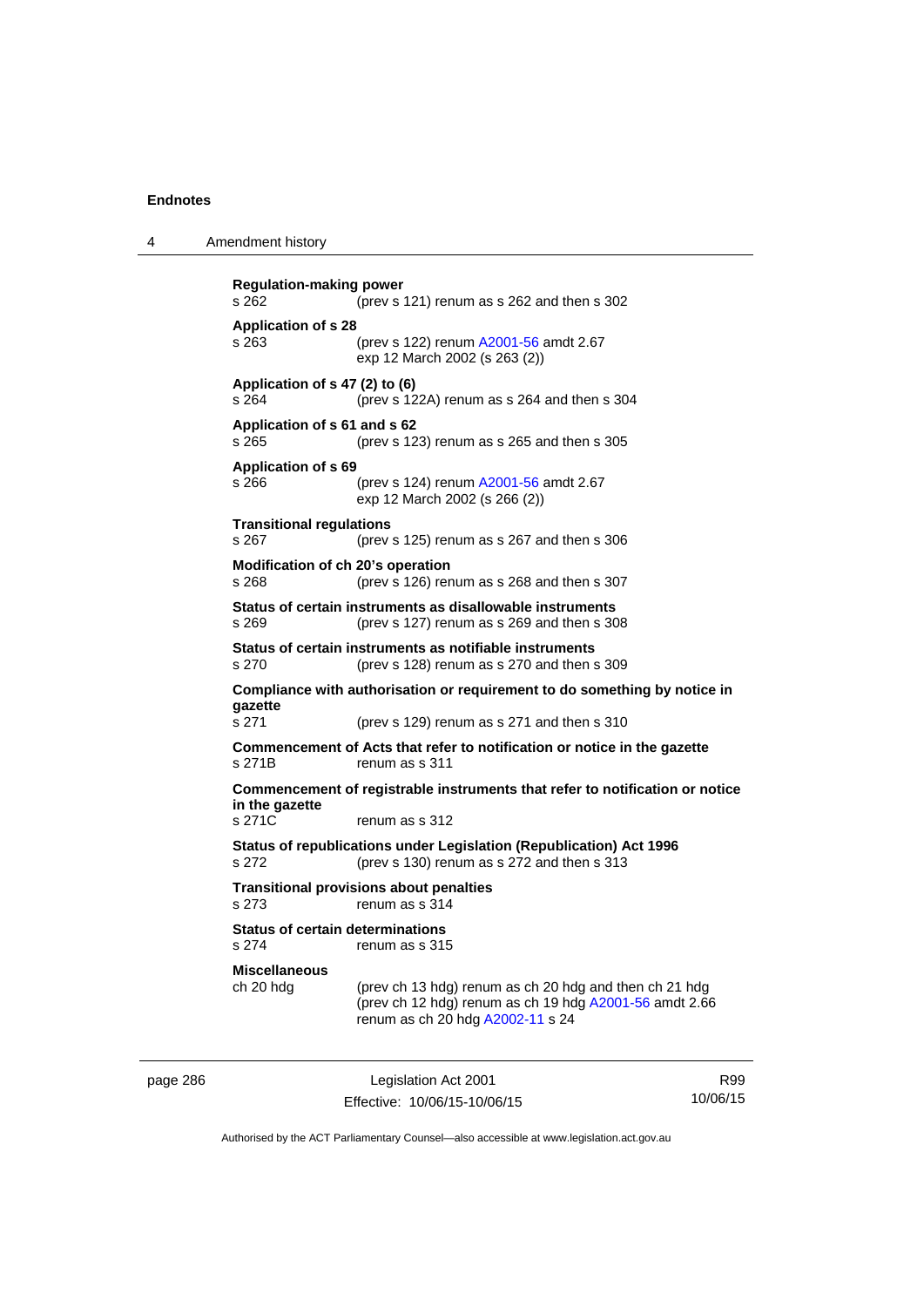| s 300                           | ins A2002-11 amdt 1.132                                                                                 |
|---------------------------------|---------------------------------------------------------------------------------------------------------|
|                                 | am A2004-60 amdt 1.175                                                                                  |
|                                 | <b>References to Administration Act 1989 etc</b>                                                        |
| s 301                           | ins A2002-11 amdt 1.132                                                                                 |
| <b>Regulation-making power</b>  |                                                                                                         |
| s 302                           | (prev s 121) renum as s 262 A2001-56 amdt 2.67<br>renum as s 302 R5 LA (see A2002-11 amdt 1.133)        |
|                                 | sub A2003-41 amdt 2.39                                                                                  |
|                                 | am A2006-42 amdt 2.19; A2011-28 amdt 2.18                                                               |
| Transitional                    |                                                                                                         |
| ch 21 hdg                       | (prev ch 13 hdg) renum as ch 20 hdg A2001-56 amdt 2.66<br>renum as ch 21 hdg A2002-11 s 24<br>om R29 LA |
|                                 | Transitional-meaning of optometrist                                                                     |
| s 303                           | ins A2005-9 amdt 1.1                                                                                    |
|                                 | exp 9 January 2007 (see the Health Professionals Act 2004<br>s 136 (1) (h)) (s 303 (2))                 |
| Application of s 47 (2) to (6)  |                                                                                                         |
| s 304 hdg                       | (prev s 122A hdg) renum as s 264 hdg and then s 304 hdg<br>sub A2002-11 amdt 1.134                      |
| s 304                           | (prev s 122A) ins A2001-44 amdt 1.2623                                                                  |
|                                 | renum as s 264 A2001-56 amdt 2.67                                                                       |
|                                 | am A2002-11 amdt 1.135                                                                                  |
|                                 | renum as s 304 R5 LA (see A2002-11 amdt 1.136)<br>exp 12 September 2004 (s 304 (4))                     |
| Application of s 61 and s 62    |                                                                                                         |
| s 305                           | (prev s 123) renum as s 265 A2001-56 amdt 2.67                                                          |
|                                 | renum as s 305 R5 LA (see A2002-11 amdt 1.136)<br>exp 12 September 2002 (s 305 (3))                     |
| <b>Transitional regulations</b> |                                                                                                         |
| s 306                           | (prev s 125) am A2001-44 amdt 1.2624                                                                    |
|                                 | renum as s 267 A2001-56 amdt 2.67                                                                       |
|                                 | am A2001-56 amdts 2.69-2.71; A2002-11<br>amdts 1.137-1.140                                              |
|                                 | renum as s 306 R5 LA (see A2002-11 amdt 1.136)                                                          |
|                                 |                                                                                                         |

R99 10/06/15

Legislation Act 2001 Effective: 10/06/15-10/06/15 page 287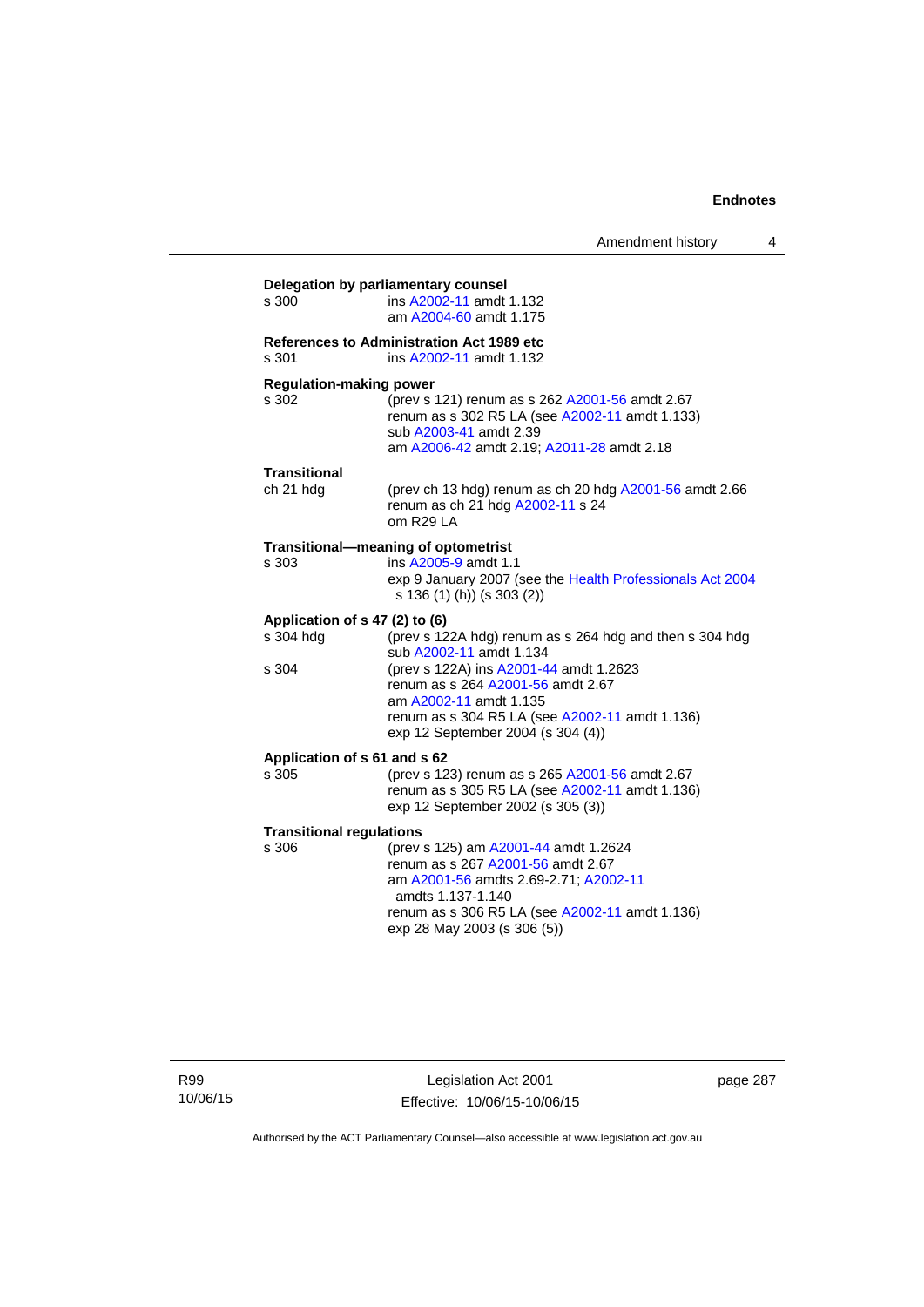| 4 | Amendment history                                       |                                                                                                                                                                                                                              |
|---|---------------------------------------------------------|------------------------------------------------------------------------------------------------------------------------------------------------------------------------------------------------------------------------------|
|   | Modification of ch 20's operation<br>s 307 hdg<br>s 307 | (prev s 268 hdg) sub A2001-56 amdt 2.72<br>(prev s 126) renum as s 268 A2001-56 amdt 2.67<br>am A2002-11 amdt 1.141<br>renum as s 307 R5 LA (see A2002-11 amdt 1.13)<br>am A2002-49 amdt 2.54<br>exp 28 May 2003 (s 307 (2)) |
|   | s 308                                                   | Status of certain instruments as disallowable instruments<br>(prev s 127) renum as s 269 A2001-56 amdt 2.67<br>renum as s 308 R5 LA (see A2002-11 amdt 1.136)<br>exp 12 September 2004 (s 308 (4))                           |
|   | s 309                                                   | Status of certain instruments as notifiable instruments<br>(prev s 128) renum as s 270 A2001-56 amdt 2.67<br>renum as s 309 R5 LA (see A2002-11 amdt 1.136)<br>exp 12 September 2004 (s 309 (7))                             |
|   |                                                         | Compliance with authorisation or requirement to do something by notice in                                                                                                                                                    |
|   | qazette<br>s 310                                        | (prev s 129) renum as s 271 A2001-56 amdt 2.67<br>am A2001-56 amdt 2.73<br>renum as s 310 R5 LA (see A2002-11 amdt 1.136)<br>exp 12 September 2004 (s 310 (5))                                                               |
|   | s 310A                                                  | Application of s 89 to registrable instrument<br>ins A2003-56 amdt 2.57<br>exp 12 September 2004 (s 310A (2))                                                                                                                |
|   | s 311                                                   | Commencement of Acts that refer to notification or notice in the gazette<br>(prev s 271B) ins as mod SL2001-34 reg 6<br>renum R5 LA (see A2002-11 amdt 1.136)<br>exp 13 September 2002 (s 311 (5))                           |
|   | in the gazette                                          | Commencement of registrable instruments that refer to notification or notice                                                                                                                                                 |
|   | s 312                                                   | (prev s 271C) ins as mod $SL2001-34$ reg 6<br>renum R5 LA (see A2002-11 amdt 1.136)<br>exp 13 September 2002 (s 312 (5))                                                                                                     |
|   | s 313                                                   | Status of republications under Legislation (Republication) Act 1996<br>(prev s 130) renum as s 272 A2001-56 amdt 2.67<br>renum as s 313 R5 LA (see A2002-11 amdt 1.136)<br>exp 12 September 2004 (s 313 (3))                 |
|   | s 314                                                   | <b>Transitional provisions about penalties</b><br>(prev s 273) ins A2001-56 amdt 2.74<br>renum R5 LA (see A2002-11 amdt 1.136)<br>exp 12 September 2003 (s 314 (5))                                                          |

page 288 **Legislation Act 2001** Effective: 10/06/15-10/06/15

R99 10/06/15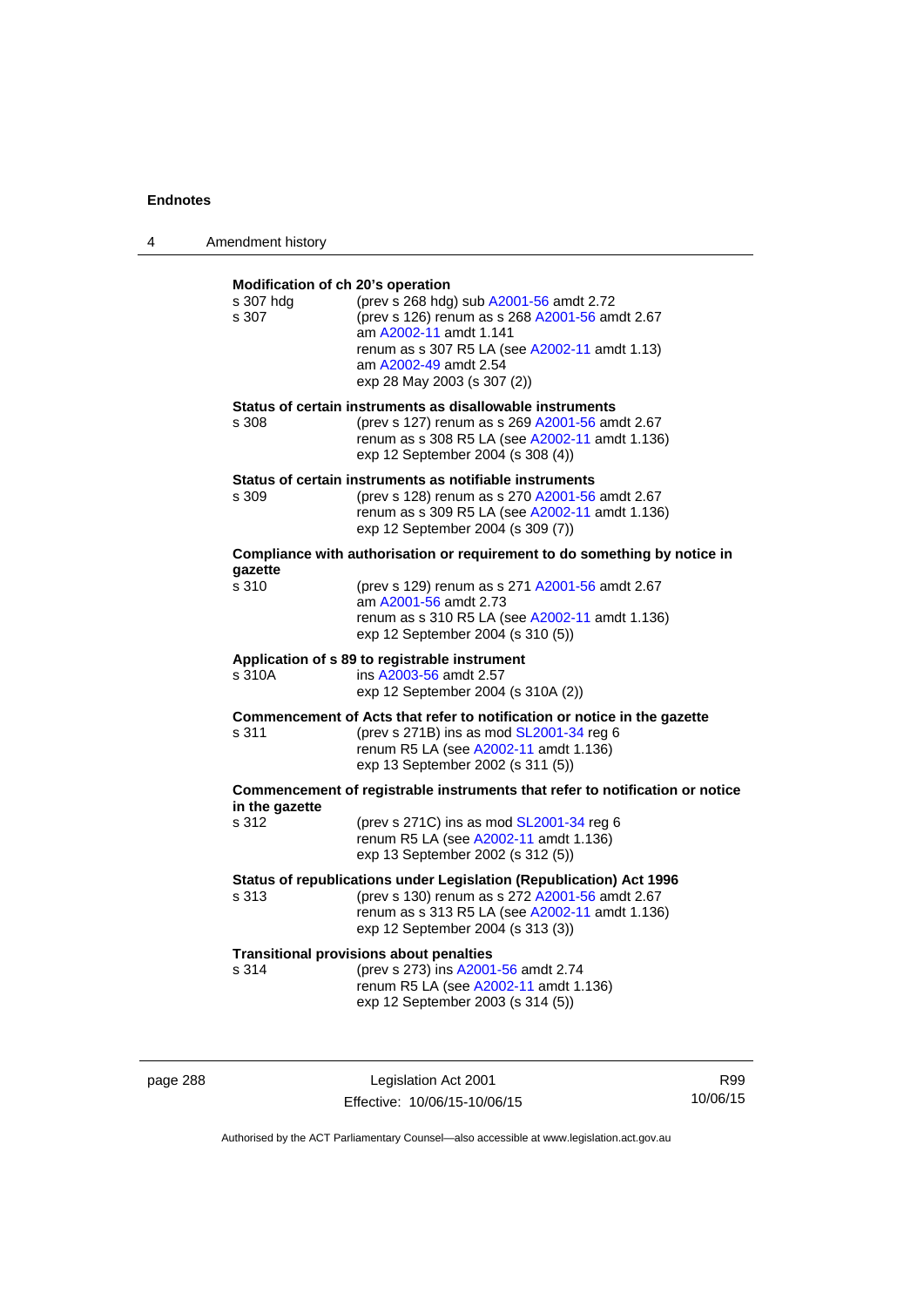**Status of certain determinations**<br>s 315 (prev s 274) ins (prev s 274) ins [A2001-56](http://www.legislation.act.gov.au/a/2001-56) amdt 2.74 renum R5 LA (see [A2002-11](http://www.legislation.act.gov.au/a/2002-11) amdt 1.136) exp 12 September 2003 (s 315 (6))

### **Delegations under Administration Act 1989**

s 316 ins [A2003-56](http://www.legislation.act.gov.au/a/2003-56) amdt 2.58 exp 12 September 2004 (s 316 (3))

### **Former NSW and UK Acts in force before establishment of Territory**

| sch 1 pt 1.1 hdg | (prev sch 1 pt 1 hdg) sub and renum A2001-56 amdt 2.75   |
|------------------|----------------------------------------------------------|
| sch 1 pt 1.1     | am A2001-44 amdt 1.2625; A2001-56 amdts 2.76-2.79;       |
|                  | A2001-88 s 43 (2); A2002-40 amdt 3.28; items renum R11   |
|                  | LA (see A2002-40 amdt 3.29)                              |
|                  | sub A2002-49 amdt 2.43                                   |
|                  | am A2003-56 amdt 2.59; items renum R21 LA (see A2003-56  |
|                  | amdt 2.60); A2004-17 amdt 2.10; items renum R30 LA (see  |
|                  | A2004-17 amdt 2.11); A2004-60 amdt 1.176; items renum    |
|                  | R31 LA (see A2004-60 amdt 1.177); A2006-38 amdt 1.9;     |
|                  | items renum R52 LA (see A2006-38 amdt 1.10); A2009-39    |
|                  | amdt 2.5; items renum R70 LA; A2009-50 s 50; items renum |
|                  | <b>R71 LA</b>                                            |
|                  |                                                          |

### **Former NSW Acts applied after establishment of Territory**

| sch 1 pt 1.2 hda | (prev sch 1 pt 2 hdg) sub and renum $A2001-56$ amdt 2.80 |
|------------------|----------------------------------------------------------|
| sch 1 pt 1.2     | am A2001-44 amdt 1.2626. amdt 1.2627: A2001-56           |
|                  | amdt 2.81; A2004-7 amdt 1.5; A2006-38 amdt 1.11; items   |
|                  | renum R52 LA (see A2006-38 amdt 1.12)                    |

## **Meaning of commonly-used terms**

| dict pt 1 hdg  | sub A2003-56 amdt 2.61                                                                  |  |  |
|----------------|-----------------------------------------------------------------------------------------|--|--|
| dict pt 1 note | sub A2003-56 amdt 2.61                                                                  |  |  |
| dict pt 1      | def $AAT$ ins $A2002-49$ amdt 2.44                                                      |  |  |
|                | om A2008-37 amdt 1.297                                                                  |  |  |
|                | def $ACAT$ ins $A2008-36$ amdt 1.409                                                    |  |  |
|                | def Act sub A2001-56 amdt 2.82                                                          |  |  |
|                | am A2005-20 amdt 2.110                                                                  |  |  |
|                | def $ACT$ reloc from IA $A2001-56$ amdt 2.16                                            |  |  |
|                | def ADI reloc from IA A2001-56 amdt 2.16                                                |  |  |
|                | sub A2002-49 amdt 2.45                                                                  |  |  |
|                | def <b>administrative appeals tribunal</b> reloc from IA A2001-56                       |  |  |
|                | amdt $2.16$                                                                             |  |  |
|                | om A2008-37 amdt 1.297                                                                  |  |  |
|                | def <b>administrative unit</b> reloc from IA A2001-56 amdt 2.16                         |  |  |
|                | def <b>adult</b> reloc from IA A2001-56 amdt 2.16                                       |  |  |
|                | def <i>affidavit</i> reloc from IA A2001-56 amdt 2.16                                   |  |  |
|                | om A2005-53 amdt 1.95                                                                   |  |  |
|                | def <b>ambulance service</b> reloc from IA A2001-56 amdt 2.16<br>sub A2004-28 amdt 3.33 |  |  |
|                |                                                                                         |  |  |

R99 10/06/15

Legislation Act 2001 Effective: 10/06/15-10/06/15 page 289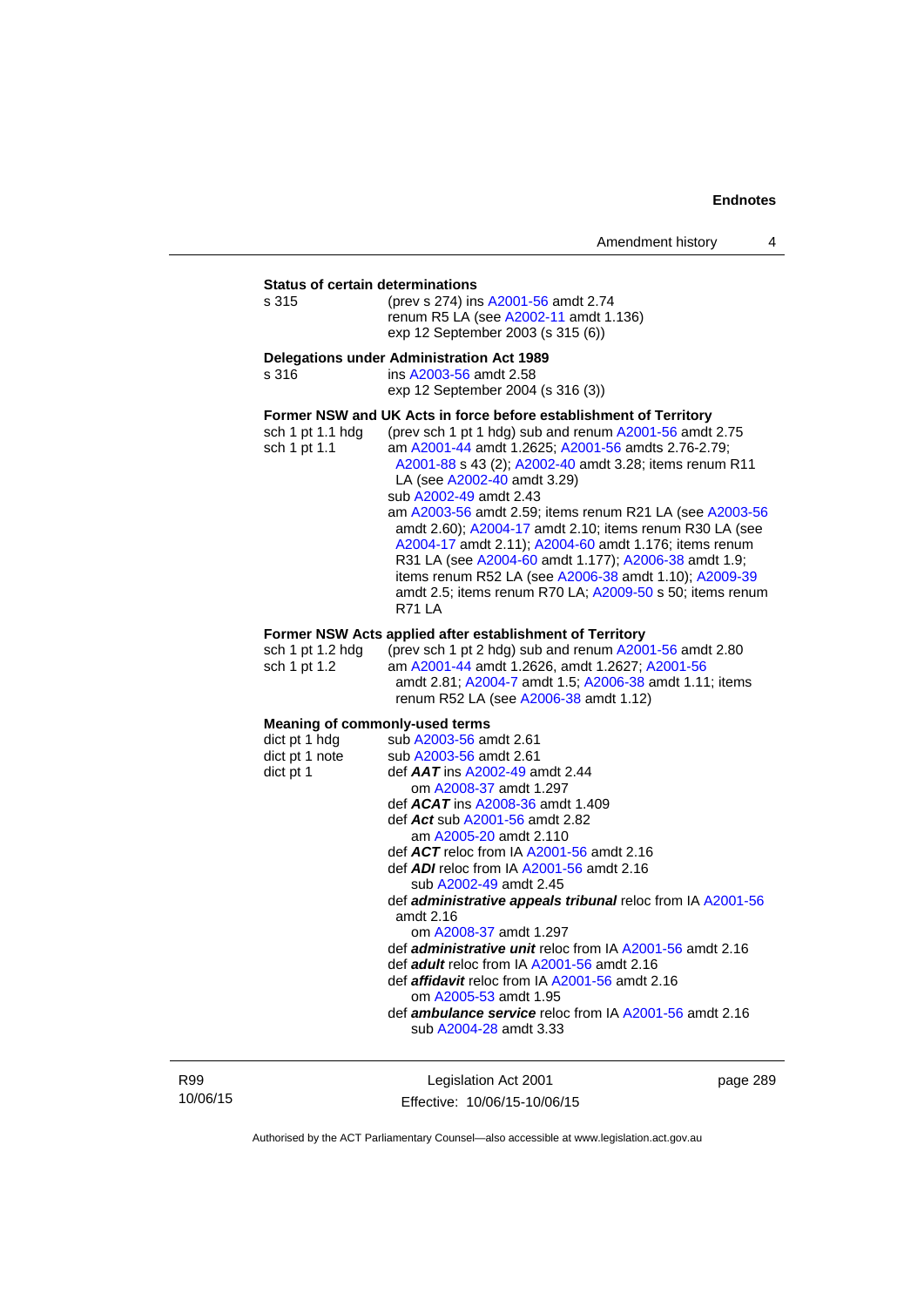| Amendment history<br>$\overline{4}$ |  |
|-------------------------------------|--|
|-------------------------------------|--|

| def <i>amend</i> sub A2001-56 amdt 2.82                        |
|----------------------------------------------------------------|
| am A2005-20 amdt 2.111, amdt 2.112                             |
| def appoint reloc from IA A2001-56 amdt 2.16                   |
| def AS ins A2009-20 amdt 2.9                                   |
| def AS/NZS ins A2009-20 amdt 2.9                               |
| def asset reloc from IA A2001-56 amdt 2.16                     |
| def <b>associate judge</b> ins A2015-10 s 32                   |
| def Attorney-General ins A2001-56 amdt 2.82                    |
| def <b>auditor-general</b> reloc from IA A2001-56 amdt 2.16    |
| sub A2005-20 amdt 2.113                                        |
| def <b>Australia</b> reloc from IA A2001-56 amdt 2.16          |
| def Australian citizen ins A2012-21 amdt 2.1                   |
| def Australian Consumer Law (ACT) ins A2010-54                 |
| amdt 3.38                                                      |
| def <b>Australian driver licence</b> reloc from IA A2001-56    |
| amdt $2.16$                                                    |
| def Australian/New Zealand Standard ins A2009-20               |
| amdt 2.9                                                       |
| def Australian Standard ins A2009-20 amdt 2.9                  |
| def Australian Statistician ins A2005-20 amdt 2.114            |
| def <b>authorised deposit-taking institution</b> reloc from IA |
| A2001-56 amdt 2.16                                             |
| sub A2002-49 amdt 2.46                                         |
| def bank reloc from IA A2001-56 amdt 2.16                      |
| def <i>bank holiday</i> ins A2011-28 amdt 2.19                 |
| def bankrupt or personally insolvent ins A2009-49 amdt 2.1     |
| def barrister reloc from IA A2001-56 amdt 2.16                 |
| def body reloc from IA A2001-56 amdt 2.16                      |
| def <b>breach</b> reloc from IA A2001-56 amdt 2.16             |
| def building code ins A2004-13 amdt 2.79                       |
| def building society reloc from IA A2001-56 amdt 2.16          |
| sub A2003-56 amdt 2.62                                         |
| def business day reloc from IA A2001-56 amdt 2.16              |
| am A2011-28 amdt 2.20                                          |
| def by ins A2005-20 amdt 2.115                                 |
| def by-law ins A2005-20 amdt 2.116                             |
| def by-laws ins A2002-11 amdt 1.142                            |
| om A2005-20 amdt 2.116                                         |
| def calendar month reloc from IA A2001-56 amdt 2.16            |
| sub A2014-44 amdt 2.4                                          |
| def calendar year reloc from IA A2001-56 amdt 2.16             |
| def change reloc from IA A2001-56 amdt 2.16                    |
| sub A2006-42 amdt 2.13                                         |
| def <i>chief executive</i> ins A2001-56 amdt 2.82              |
| om A2011-22 amdt 1.278                                         |
| def <i>chief fire control officer</i> ins A2001-56 amdt 2.82   |
| om A2004-28 amdt 3.34                                          |
|                                                                |

page 290 **Legislation Act 2001** Effective: 10/06/15-10/06/15

R99 10/06/15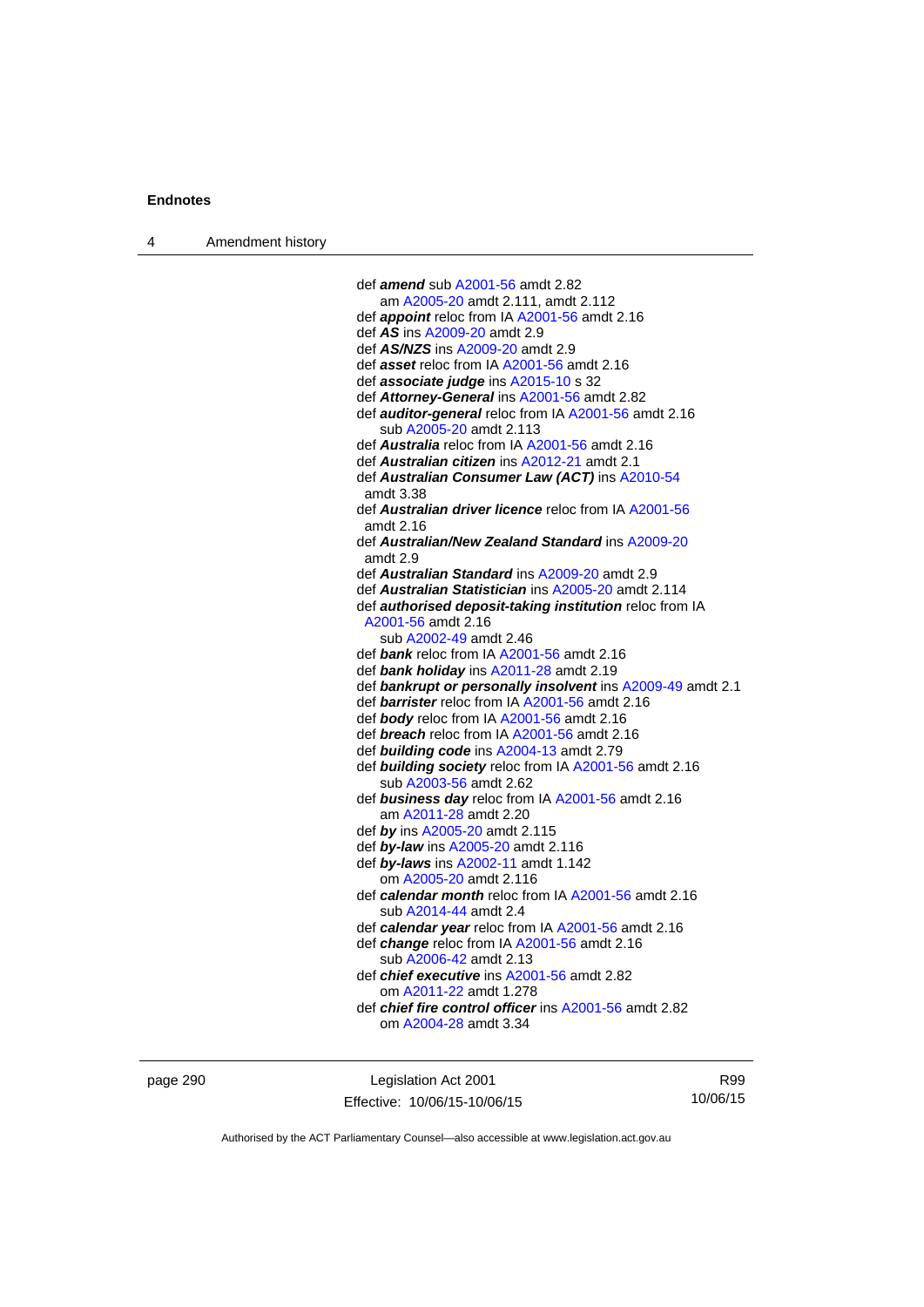def *chief health officer* reloc from IA [A2001-56](http://www.legislation.act.gov.au/a/2001-56) amdt 2.16 def *Chief Justice* reloc from IA [A2001-56](http://www.legislation.act.gov.au/a/2001-56) amdt 2.16 def *Chief Magistrate* reloc from IA [A2001-56](http://www.legislation.act.gov.au/a/2001-56) amdt 2.16 def *Chief Minister* reloc from IA [A2001-56](http://www.legislation.act.gov.au/a/2001-56) amdt 2.16 def *chief officer (ambulance service)* ins [A2004-28](http://www.legislation.act.gov.au/a/2004-28) amdt 3.35 def *chief officer (fire and rescue)* ins [A2012-21](http://www.legislation.act.gov.au/a/2012-21) amdt 2.2 def *chief officer (fire brigade)* ins [A2004-28](http://www.legislation.act.gov.au/a/2004-28) amdt 3.35 om [A2012-21](http://www.legislation.act.gov.au/a/2012-21) amdt 2.2 def *chief officer (rural fire service)* ins [A2004-28](http://www.legislation.act.gov.au/a/2004-28) amdt 3.35 def *chief officer (SES)* ins [A2004-28](http://www.legislation.act.gov.au/a/2004-28) amdt 3.35 def *chief planning executive* ins [A2002-56](http://www.legislation.act.gov.au/a/2002-56) amdt 3.43 sub [A2005-20](http://www.legislation.act.gov.au/a/2005-20) amdt 2.117; [A2007-25](http://www.legislation.act.gov.au/a/2007-25) amdt 1.96 def *chief police officer* reloc from IA [A2001-56](http://www.legislation.act.gov.au/a/2001-56) amdt 2.16 def *chief solicitor* ins [A2004-42](http://www.legislation.act.gov.au/a/2004-42) amdt 2.39 am [A2011-30](http://www.legislation.act.gov.au/a/2011-30) amdt 1.8 def *chief surveyor* ins [A2007-33](http://www.legislation.act.gov.au/a/2007-33) amdt 1.9 om [A2010-6](http://www.legislation.act.gov.au/a/2010-6) amdt 1.10 def *child* reloc from IA [A2001-56](http://www.legislation.act.gov.au/a/2001-56) amdt 2.16 def *children and young people commissioner* ins [A2005-46](http://www.legislation.act.gov.au/a/2005-46) amdt 1.1 def *Childrens Court* reloc from IA [A2001-56](http://www.legislation.act.gov.au/a/2001-56) amdt 2.16 sub [A2008-20](http://www.legislation.act.gov.au/a/2008-20) amdt 4.42 def *city area* reloc from IA [A2001-56](http://www.legislation.act.gov.au/a/2001-56) amdt 2.16 am [A2005-20](http://www.legislation.act.gov.au/a/2005-20) amdt 2.118 def *civil partner* ins [A2008-14](http://www.legislation.act.gov.au/a/2008-14) amdt 1.44 def *civil partnership* ins [A2008-14](http://www.legislation.act.gov.au/a/2008-14) amdt 1.44 sub [A2012-40](http://www.legislation.act.gov.au/a/2012-40) amdt 3.65 def *civil union* ins [A2006-22](http://www.legislation.act.gov.au/a/2006-22) amdt 1.74 [\(A2006-22](http://www.legislation.act.gov.au/a/2006-22) rep before commenced by disallowance (see Cwlth Gaz 2006 No S93)) ins [A2012-40](http://www.legislation.act.gov.au/a/2012-40) amdt 3.66 sub [A2013-39](http://www.legislation.act.gov.au/a/2013-39) amdt 2.37 [\(A2013-39](http://www.legislation.act.gov.au/a/2013-39) never effective (see *Commonwealth v Australian Capital Territory* [2013] HCA 55)) def *civil union partner* ins [A2012-40](http://www.legislation.act.gov.au/a/2012-40) amdt 3.66 def *clerk* reloc from IA [A2001-56](http://www.legislation.act.gov.au/a/2001-56) amdt 2.16 am [A2012-26](http://www.legislation.act.gov.au/a/2012-26) amdt 1.31 def *commencement* sub [A2001-56](http://www.legislation.act.gov.au/a/2001-56) amdt 2.82 def *commencement notice* sub [A2001-56](http://www.legislation.act.gov.au/a/2001-56) amdt 2.82 def *commissioner for fair trading* reloc from IA [A2001-56](http://www.legislation.act.gov.au/a/2001-56) amdt 2.16 sub [A2005-20](http://www.legislation.act.gov.au/a/2005-20) amdt 2.119 am [A2010-54](http://www.legislation.act.gov.au/a/2010-54) amdt 3.39 def *commissioner for health complaints* ins [A2001-56](http://www.legislation.act.gov.au/a/2001-56) amdt 2.82 om [A2005-41](http://www.legislation.act.gov.au/a/2005-41) amdt 1.110

R99 10/06/15

Legislation Act 2001 Effective: 10/06/15-10/06/15 page 291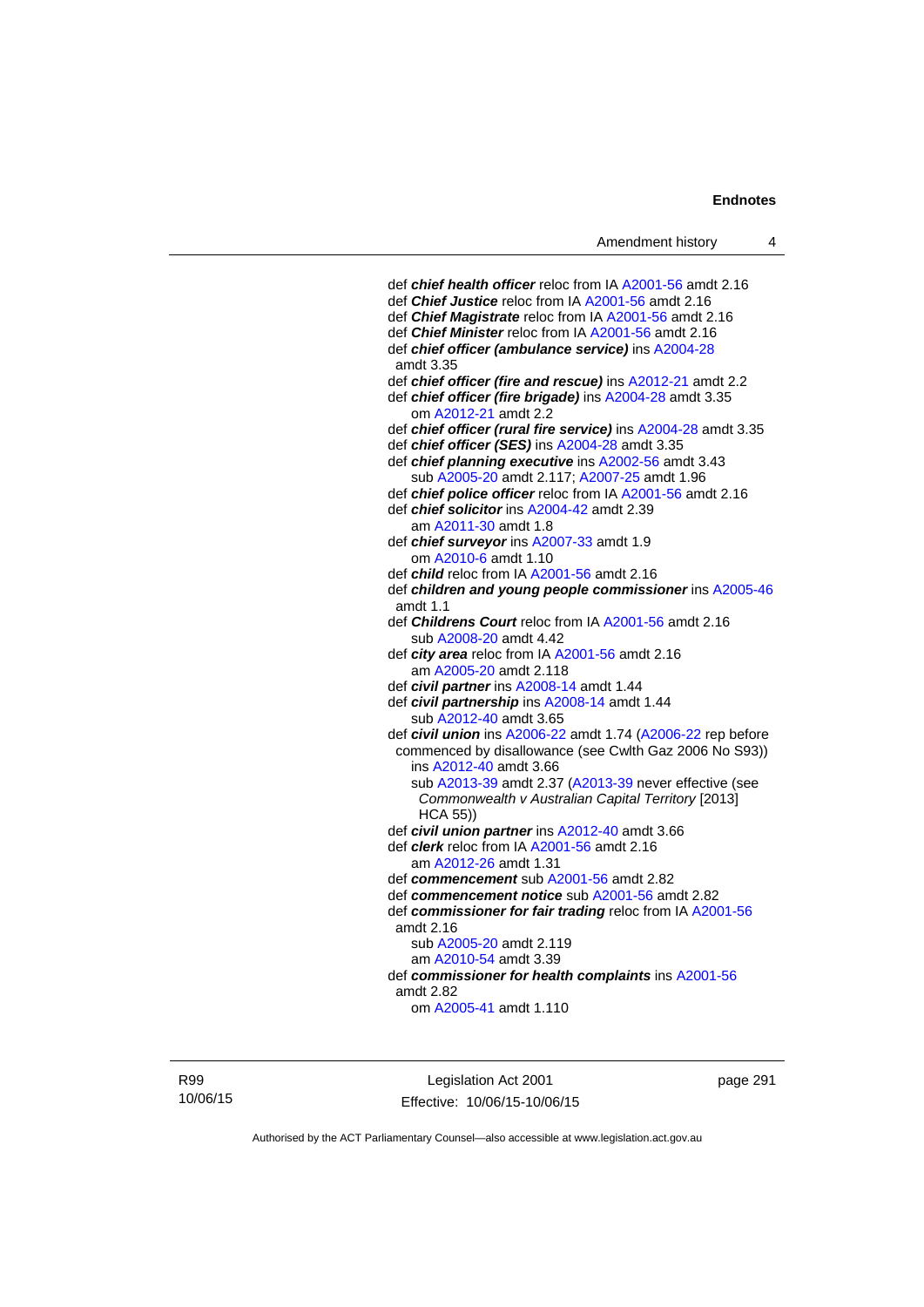| Amendment history |
|-------------------|
|                   |

| def commissioner for housing reloc from IA A2001-56<br>amdt 2.16 |
|------------------------------------------------------------------|
| om A2007-8 amdt 1.12                                             |
| def commissioner for land and planning reloc from IA             |
| A2001-56 amdt 2.16                                               |
| om A2002-56 amdt 3.44                                            |
| def commissioner for public administration reloc from IA         |
| A2001-56 amdt 2.16                                               |
| def commissioner for revenue reloc from IA A2001-56              |
| amdt 2.16                                                        |
|                                                                  |
| def commissioner for surveys reloc from IA A2001-56              |
| amdt 2.16                                                        |
| om A2007-33 amdt 1.10                                            |
| def commissioner for sustainability and the environment          |
| ins A2012-25 amdt 1.2                                            |
| def commissioner for the environment ins A2001-56                |
| amdt 2.82                                                        |
| om A2012-25 amdt 1.2                                             |
| def commissioner of police reloc from IA A2001-56                |
| amdt 2.16                                                        |
| def commit ins A2006-23 amdt 1.212                               |
| def committed for trial reloc from IA A2001-56 amdt 2.16         |
| om A2006-23 amdt 1.212                                           |
| def <b>Commonwealth</b> reloc from IA A2001-56 amdt 2.16         |
| def Commonwealth country reloc from IA A2001-56                  |
| amdt 2.16                                                        |
| def Commonwealth DPP ins A2005-20 amdt 2.120                     |
| def Commonwealth gazette reloc from IA A2001-56                  |
| amdt 2.16                                                        |
| def community advocate reloc from IA A2001-56 amdt 2.16          |
| om A2005-47 amdt 1.12                                            |
| def confer reloc from IA A2001-56 amdt 2.16                      |
| def conservator of flora and fauna reloc from IA A2001-56        |
| amdt 2.16                                                        |
| def construction occupations registrar ins A2004-13              |
| amdt 2.80                                                        |
| sub A2005-20 amdt 2.121                                          |
| def consumer and trader tribunal ins A2003-16 s 70               |
| om A2008-36 amdt 1.410                                           |
| def Consumer Credit (Australian Capital Territory) Code          |
| reloc from IA A2001-56 amdt 2.16                                 |
| om A2010-40 amdt 1.25                                            |
| def Consumer Credit (Australian Capital Territory)               |
| Regulations reloc from IA A2001-56 amdt 2.16                     |
| om A2010-40 amdt 1.25                                            |
| def contravene reloc from IA A2001-56 amdt 2.16                  |
| def converted ordinance reloc from IA A2001-56 amdt 2.16         |
|                                                                  |

page 292 **Legislation Act 2001** Effective: 10/06/15-10/06/15

R99 10/06/15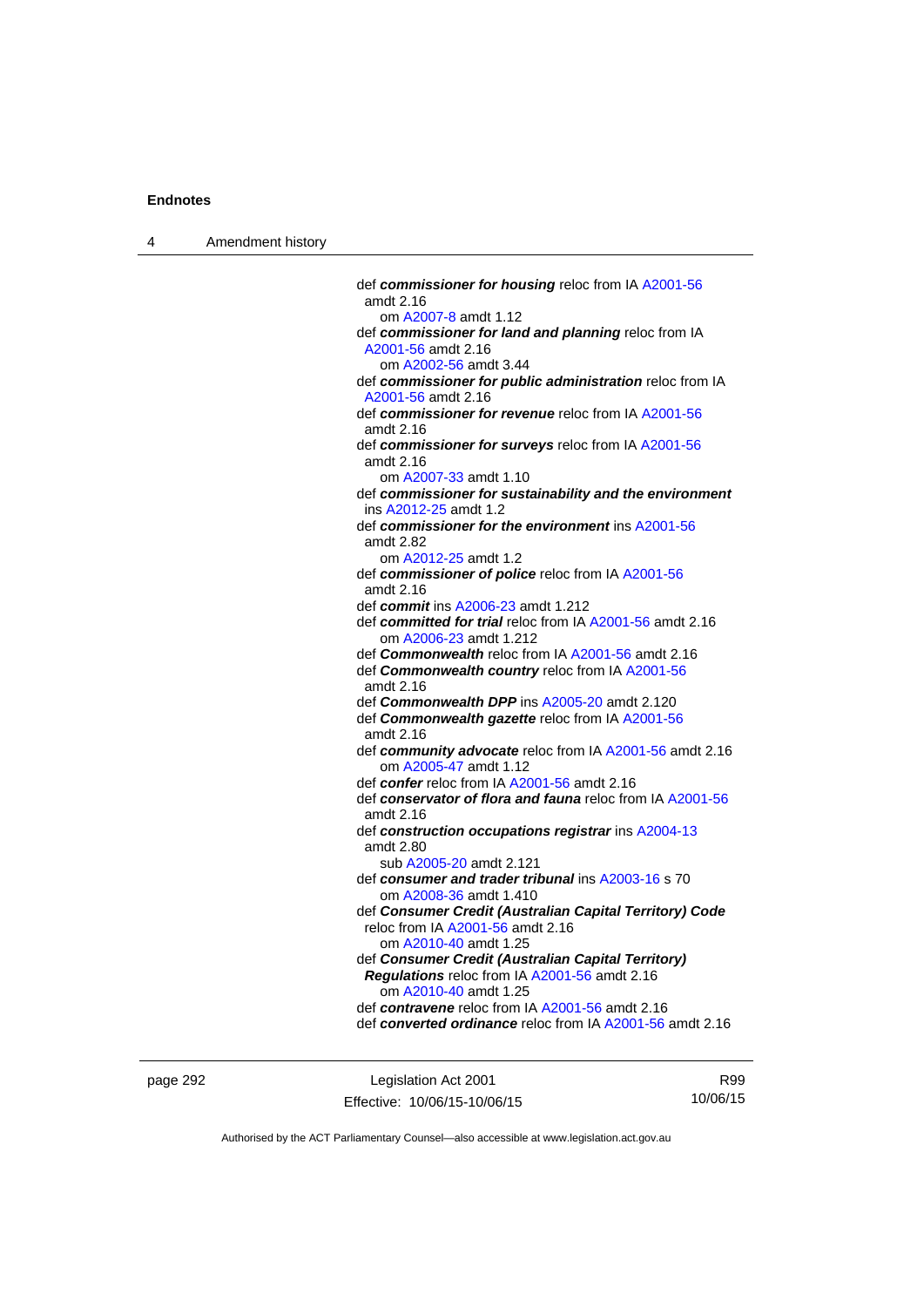def *coroner* ins [A2014-18](http://www.legislation.act.gov.au/a/2014-18) amdt 2.1 def *Coroner's Court* reloc from IA [A2001-56](http://www.legislation.act.gov.au/a/2001-56) amdt 2.16 def *corporation* reloc from IA [A2001-56](http://www.legislation.act.gov.au/a/2001-56) amdt 2.16 def *Corporations Act* ins in IA 2001No 56 amdt 2.14 reloc from IA [A2001-56](http://www.legislation.act.gov.au/a/2001-56) amdt 2.16 def *correctional centre* ins [A2006-23](http://www.legislation.act.gov.au/a/2006-23) amdt 1.213 def *corrections officer* ins [A2006-23](http://www.legislation.act.gov.au/a/2006-23) amdt 1.213 def *Court of Appeal* ins [A2004-42](http://www.legislation.act.gov.au/a/2004-42) amdt 2.39 def *court of summary jurisdiction* reloc from IA [A2001-56](http://www.legislation.act.gov.au/a/2001-56) amdt 2.16 def *credit tribunal* reloc from IA [A2001-56](http://www.legislation.act.gov.au/a/2001-56) amdt 2.16 sub [A2005-20](http://www.legislation.act.gov.au/a/2005-20) amdt 2.122 om [A2008-36](http://www.legislation.act.gov.au/a/2008-36) amdt 1.410 def *credit union* reloc from IA [A2001-56](http://www.legislation.act.gov.au/a/2001-56) amdt 2.16 sub [A2003-56](http://www.legislation.act.gov.au/a/2003-56) amdt 2.63 def *Criminal Code* ins [A2002-51](http://www.legislation.act.gov.au/a/2002-51) amdt 1.27 def *CrimTrac* ins [A2011-52](http://www.legislation.act.gov.au/a/2011-52) amdt 2.1 def *custodial escort* ins [A2002-30](http://www.legislation.act.gov.au/a/2002-30) amdt 2.8 om [A2006-23](http://www.legislation.act.gov.au/a/2006-23) amdt 1.214 def *daily newspaper* ins [A2009-20](http://www.legislation.act.gov.au/a/2009-20) amdt 2.10 def *daylight* reloc from IA [A2001-56](http://www.legislation.act.gov.au/a/2001-56) amdt 2.16 def *definition* ins [A2001-56](http://www.legislation.act.gov.au/a/2001-56) amdt 2.82 def *dental prosthetist* reloc from IA [A2001-56](http://www.legislation.act.gov.au/a/2001-56) amdt 2.16 sub [A2004-39](http://www.legislation.act.gov.au/a/2004-39) amdt 3.1; [A2010-10](http://www.legislation.act.gov.au/a/2010-10) amdt 2.69 def *dental technician* reloc from IA [A2001-56](http://www.legislation.act.gov.au/a/2001-56) amdt 2.16 sub [A2004-39](http://www.legislation.act.gov.au/a/2004-39) amdt 3.2 om [A2011-28](http://www.legislation.act.gov.au/a/2011-28) amdt 2.21 def *dentist* reloc from IA [A2001-56](http://www.legislation.act.gov.au/a/2001-56) amdt 2.16 sub [A2004-39](http://www.legislation.act.gov.au/a/2004-39) amdt 4.3; [A2010-10](http://www.legislation.act.gov.au/a/2010-10) amdt 2.70 def *Deputy Speaker* ins [A2005-20](http://www.legislation.act.gov.au/a/2005-20) amdt 2.123 def *designation* reloc from IA [A2001-56](http://www.legislation.act.gov.au/a/2001-56) amdt 2.16 def *detention place* ins [A2008-20](http://www.legislation.act.gov.au/a/2008-20) amdt 2.22 def *director-general* ins [A2011-22](http://www.legislation.act.gov.au/a/2011-22) amdt 1.279 def *director of corrective services* ins [A2002-30](http://www.legislation.act.gov.au/a/2002-30) amdt 2.8 om [A2006-23](http://www.legislation.act.gov.au/a/2006-23) amdt 1.215 def *director of public prosecutions* (or *DPP*) reloc from IA [A2001-56](http://www.legislation.act.gov.au/a/2001-56) amdt 2.16 def *disability and community services commissioner* ins [A2005-41](http://www.legislation.act.gov.au/a/2005-41) amdt 1.111 def *disallowable instrument* sub [A2001-56](http://www.legislation.act.gov.au/a/2001-56) amdt 2.82 def *discrimination commissioner* reloc from IA [A2001-56](http://www.legislation.act.gov.au/a/2001-56) amdt 2.16 sub [A2005-41](http://www.legislation.act.gov.au/a/2005-41) amdt 1.112 def *discrimination tribunal* reloc from IA [A2001-56](http://www.legislation.act.gov.au/a/2001-56) amdt 2.16 om [A2008-36](http://www.legislation.act.gov.au/a/2008-36) amdt 1.410 def *doctor* reloc from IA [A2001-56](http://www.legislation.act.gov.au/a/2001-56) amdt 2.16 sub [A2004-39](http://www.legislation.act.gov.au/a/2004-39) amdt 5.13; [A2010-10](http://www.legislation.act.gov.au/a/2010-10) amdt 2.71

R99 10/06/15

Legislation Act 2001 Effective: 10/06/15-10/06/15 page 293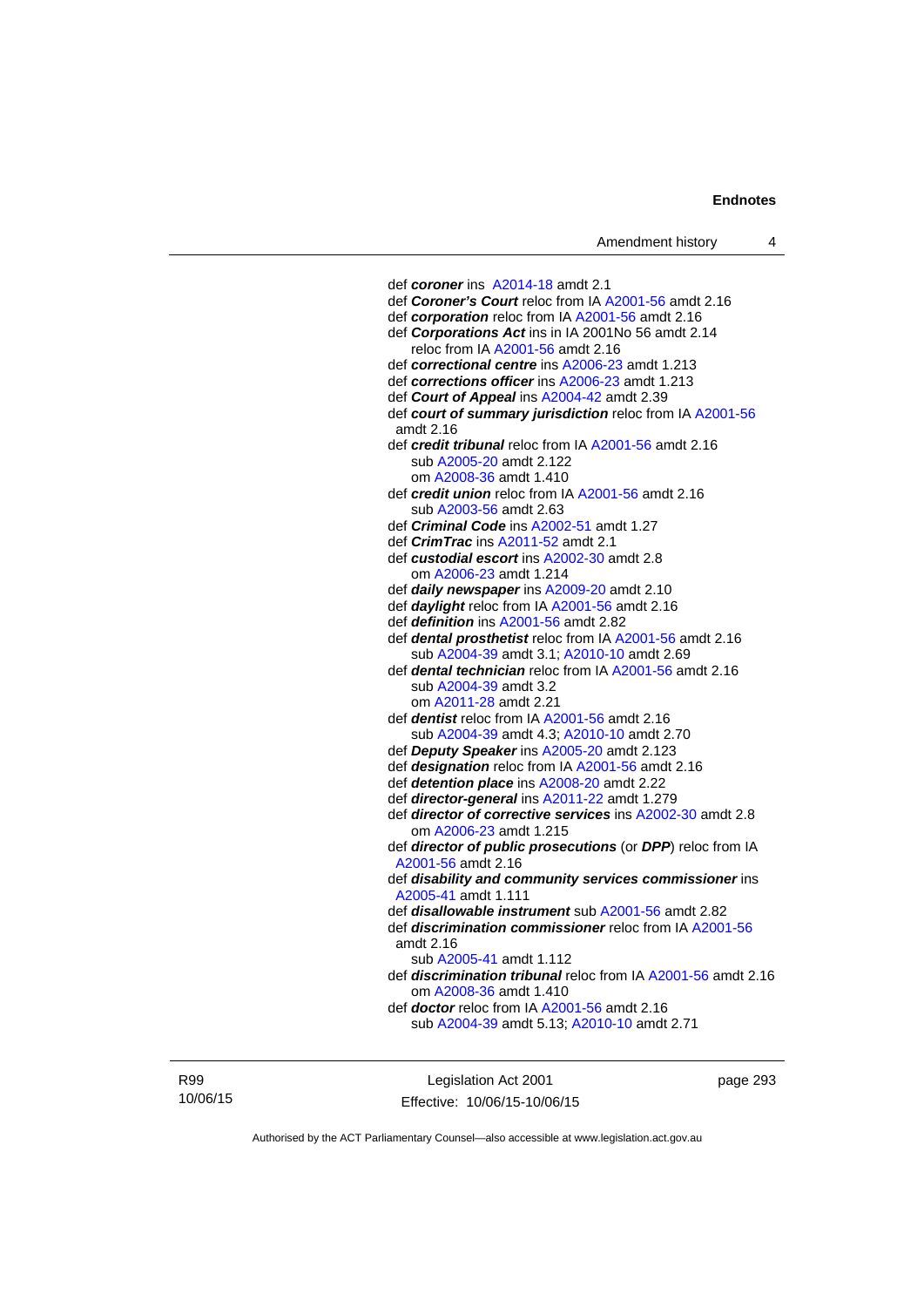| 4 | Amendment history |                                                                                                                             |
|---|-------------------|-----------------------------------------------------------------------------------------------------------------------------|
|   |                   |                                                                                                                             |
|   |                   | def <b>document</b> reloc from IA A2001-56 amdt 2.16                                                                        |
|   |                   | am A2003-56 amdt 2.64                                                                                                       |
|   |                   | def <b>domestic partner</b> ins A2003-14 s 5                                                                                |
|   |                   | def domestic partnership ins A2003-14 s 5                                                                                   |
|   |                   | def <b>DPP</b> ins A2002-49 amdt 2.47                                                                                       |
|   |                   | def <i>driver licence</i> reloc from IA A2001-56 amdt 2.16                                                                  |
|   |                   | def electoral commission reloc from IA A2001-56 amdt 2.16<br>def electoral commissioner reloc from IA A2001-56<br>amdt 2.16 |
|   |                   | def emergency service ins A2004-28 amdt 3.35                                                                                |
|   |                   | sub A2012-21 amdt 2.3                                                                                                       |
|   |                   | def emergency services authority ins A2004-28 amdt 3.35<br>om A2007-3 amdt 2.2                                              |
|   |                   | def emergency services commissioner ins A2004-28                                                                            |
|   |                   | amdt 3.35                                                                                                                   |
|   |                   | def enactment sub A2001-56 amdt 2.82                                                                                        |
|   |                   | def enrolled nurse ins A2006-46 amdt 2.28                                                                                   |
|   |                   | sub A2010-10 amdt 2.72                                                                                                      |
|   |                   | def entity ins $A2001-56$ amdt 2.82                                                                                         |
|   |                   | def environment protection authority ins A2002-11<br>amdt 1.142                                                             |
|   |                   | def establish reloc from IA A2001-56 amdt 2.16                                                                              |
|   |                   | def estate reloc from IA A2001-56 amdt 2.16                                                                                 |
|   |                   | def Executive reloc from IA A2001-56 amdt 2.16                                                                              |
|   |                   | def exercise reloc from IA A2001-56 amdt 2.16                                                                               |
|   |                   | def expire reloc from IA A2001-56 amdt 2.16<br>def external territory reloc from IA A2001-56 amdt 2.16                      |
|   |                   | def fail reloc from IA A2001-56 amdt 2.16                                                                                   |
|   |                   | def Federal Court reloc from IA A2001-56 amdt 2.16                                                                          |
|   |                   | def <i>file</i> reloc from IA A2001-56 amdt 2.16                                                                            |
|   |                   | def <i>financial year</i> reloc from IA A2001-56 amdt 2.16                                                                  |
|   |                   | def fire and rescue ins A2012-21 amdt 2.4                                                                                   |
|   |                   | def <i>fire brigade</i> reloc from IA A2001-56 amdt 2.16                                                                    |
|   |                   | sub A2004-28 amdt 3.36                                                                                                      |
|   |                   | om A2012-21 amdt 2.5                                                                                                        |
|   |                   | def fire commissioner reloc from IA A2001-56 amdt 2.16<br>om A2004-28 amdt 3.37                                             |
|   |                   | def <i>for</i> ins A2002-11 amdt 1.142                                                                                      |
|   |                   | def foreign country reloc from IA A2001-56 amdt 2.16<br>sub A2006-42 amdt 2.14                                              |
|   |                   | def former NSW Act sub A2001-56 amdt 2.82; A2002-11<br>amdt 1.143                                                           |
|   |                   | def former UK Act sub A2001-56 amdt 2.82; A2002-11<br>amdt 1.143                                                            |
|   |                   | def found guilty reloc from IA A2001-56 amdt 2.16<br>sub A2002-49 amdt 2.48; A2006-23 amdt 1.216<br>am A2008-20 amdt 4.43   |
|   |                   |                                                                                                                             |

page 294 **Legislation Act 2001** Effective: 10/06/15-10/06/15

R99 10/06/15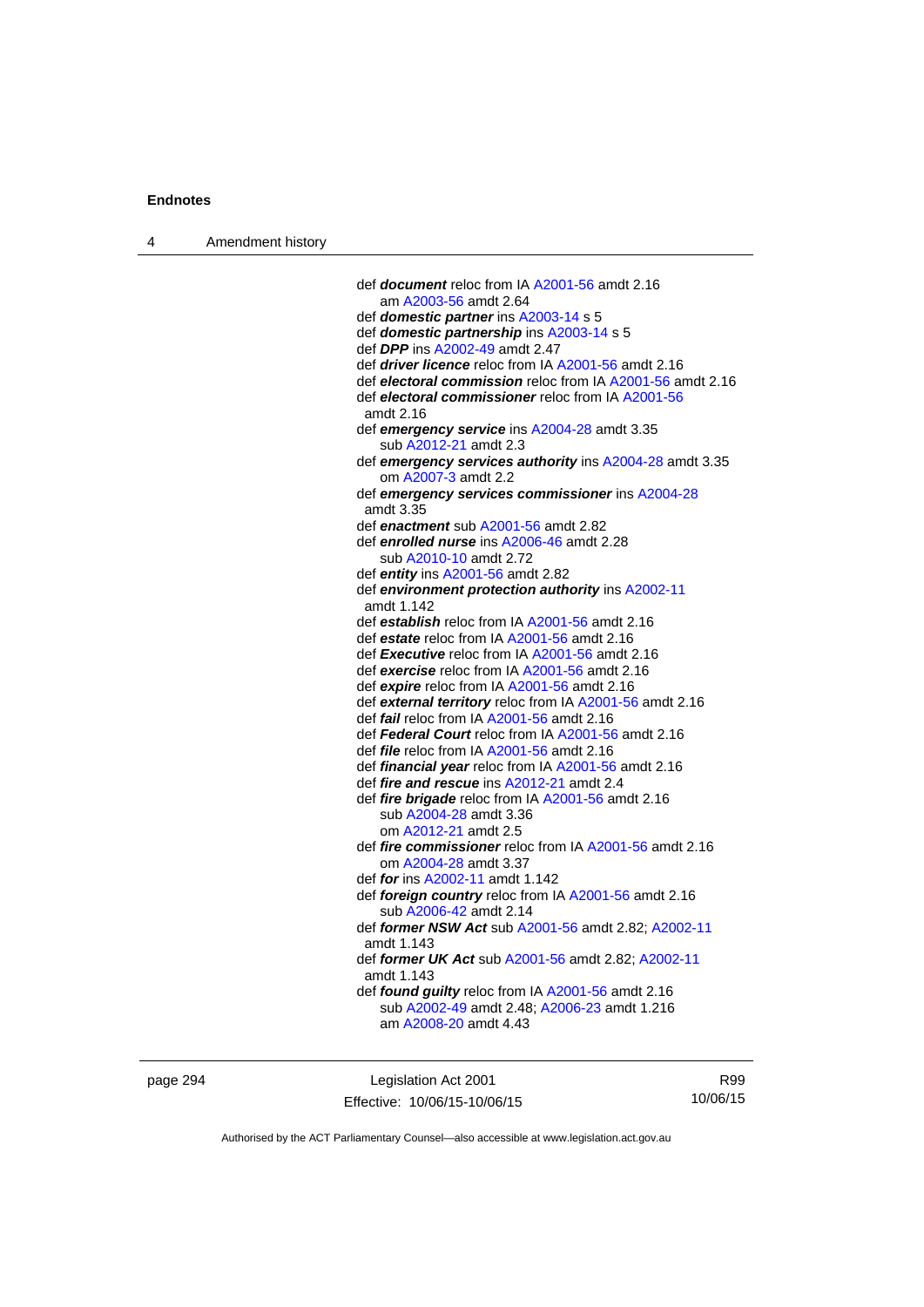def *function* reloc from IA [A2001-56](http://www.legislation.act.gov.au/a/2001-56) amdt 2.16 def *gambling and racing commission* reloc from IA [A2001-56](http://www.legislation.act.gov.au/a/2001-56) amdt 2.16 def *gazette* reloc from IA [A2001-56](http://www.legislation.act.gov.au/a/2001-56) amdt 2.16 sub [A2009-49](http://www.legislation.act.gov.au/a/2009-49) amdt 2.2 def *give* reloc from IA [A2001-56](http://www.legislation.act.gov.au/a/2001-56) amdt 2.16 def *government printer* reloc from IA [A2001-56](http://www.legislation.act.gov.au/a/2001-56) amdt 2.16 def *government solicitor* reloc from IA [A2001-56](http://www.legislation.act.gov.au/a/2001-56) amdt 2.16 sub [A2011-30](http://www.legislation.act.gov.au/a/2011-30) amdt 1.9 def *Governor* ins [A2001-56](http://www.legislation.act.gov.au/a/2001-56) amdt 2.82 def *Governor-General* ins [A2001-56](http://www.legislation.act.gov.au/a/2001-56) amdt 2.82 def *GST* ins [A2002-27](http://www.legislation.act.gov.au/a/2002-27) s 27 def *guardianship tribunal* reloc from IA [A2001-56](http://www.legislation.act.gov.au/a/2001-56) amdt 2.16 om [A2008-36](http://www.legislation.act.gov.au/a/2008-36) amdt 1.410 def *health practitioner* ins [A2010-10](http://www.legislation.act.gov.au/a/2010-10) amdt 2.73 def *Health Practitioner Regulation National Law (ACT)* ins [A2010-10](http://www.legislation.act.gov.au/a/2010-10) amdt 2.73 def *health services commissioner* ins [A2005-41](http://www.legislation.act.gov.au/a/2005-41) amdt 1.113 def *Heavy Vehicle National Law (ACT)* ins [A2013-52](http://www.legislation.act.gov.au/a/2013-52) s 6 def *heritage council* ins [A2004-57](http://www.legislation.act.gov.au/a/2004-57) amdt 1.53 def *heritage register* ins [A2004-57](http://www.legislation.act.gov.au/a/2004-57) amdt 1.53 def *High Court* reloc from IA [A2001-56](http://www.legislation.act.gov.au/a/2001-56) amdt 2.16 def *home address* ins [A2009-49](http://www.legislation.act.gov.au/a/2009-49) amdt 2.3 def *housing commissioner* ins [A2007-8](http://www.legislation.act.gov.au/a/2007-8) amdt 1.13 def *human rights commission* ins [A2005-41](http://www.legislation.act.gov.au/a/2005-41) amdt 1.113 def *human rights commissioner* ins [A2005-41](http://www.legislation.act.gov.au/a/2005-41) amdt 1.113 def *Imperial Act* reloc from IA [A2001-56](http://www.legislation.act.gov.au/a/2001-56) amdt 2.16 def *independent competition and regulatory commission* ins [A2004-42](http://www.legislation.act.gov.au/a/2004-42) amdt 2.39 def *indictable offence* ins [A2001-56](http://www.legislation.act.gov.au/a/2001-56) amdt 2.82 sub [A2002-11](http://www.legislation.act.gov.au/a/2002-11) amdt 1.144; [A2003-56](http://www.legislation.act.gov.au/a/2003-56) amdt 2.65 def *indictment* reloc from IA [A2001-56](http://www.legislation.act.gov.au/a/2001-56) amdt 2.16 def *individual* reloc from IA [A2001-56](http://www.legislation.act.gov.au/a/2001-56) amdt 2.16 def *Industrial Court* ins [A2013-43](http://www.legislation.act.gov.au/a/2013-43) amdt 1.3 def *information privacy commissioner* ins [A2014-49](http://www.legislation.act.gov.au/a/2014-49) amdt 1.26 def *infringement notice* ins [A2004-42](http://www.legislation.act.gov.au/a/2004-42) amdt 2.39 def *in relation to* ins [A2002-49](http://www.legislation.act.gov.au/a/2002-49) amdt 2.49 def *insolvent under administration* ins [A2003-56](http://www.legislation.act.gov.au/a/2003-56) amdt 2.66 om [A2005-20](http://www.legislation.act.gov.au/a/2005-20) amdt 2.124 def *institute of technology* ins [A2007-3](http://www.legislation.act.gov.au/a/2007-3) amdt 2.3 def *instrument* sub [A2001-56](http://www.legislation.act.gov.au/a/2001-56) amdt 2.82 def *interest* reloc from IA [A2001-56](http://www.legislation.act.gov.au/a/2001-56) amdt 2.16 def *internal territory* reloc from IA [A2001-56](http://www.legislation.act.gov.au/a/2001-56) amdt 2.16 def *intersex person* ins [A2003-14](http://www.legislation.act.gov.au/a/2003-14) s 5 def *Jervis Bay Territory* reloc from IA [A2001-56](http://www.legislation.act.gov.au/a/2001-56) amdt 2.16

R99 10/06/15

Legislation Act 2001 Effective: 10/06/15-10/06/15 page 295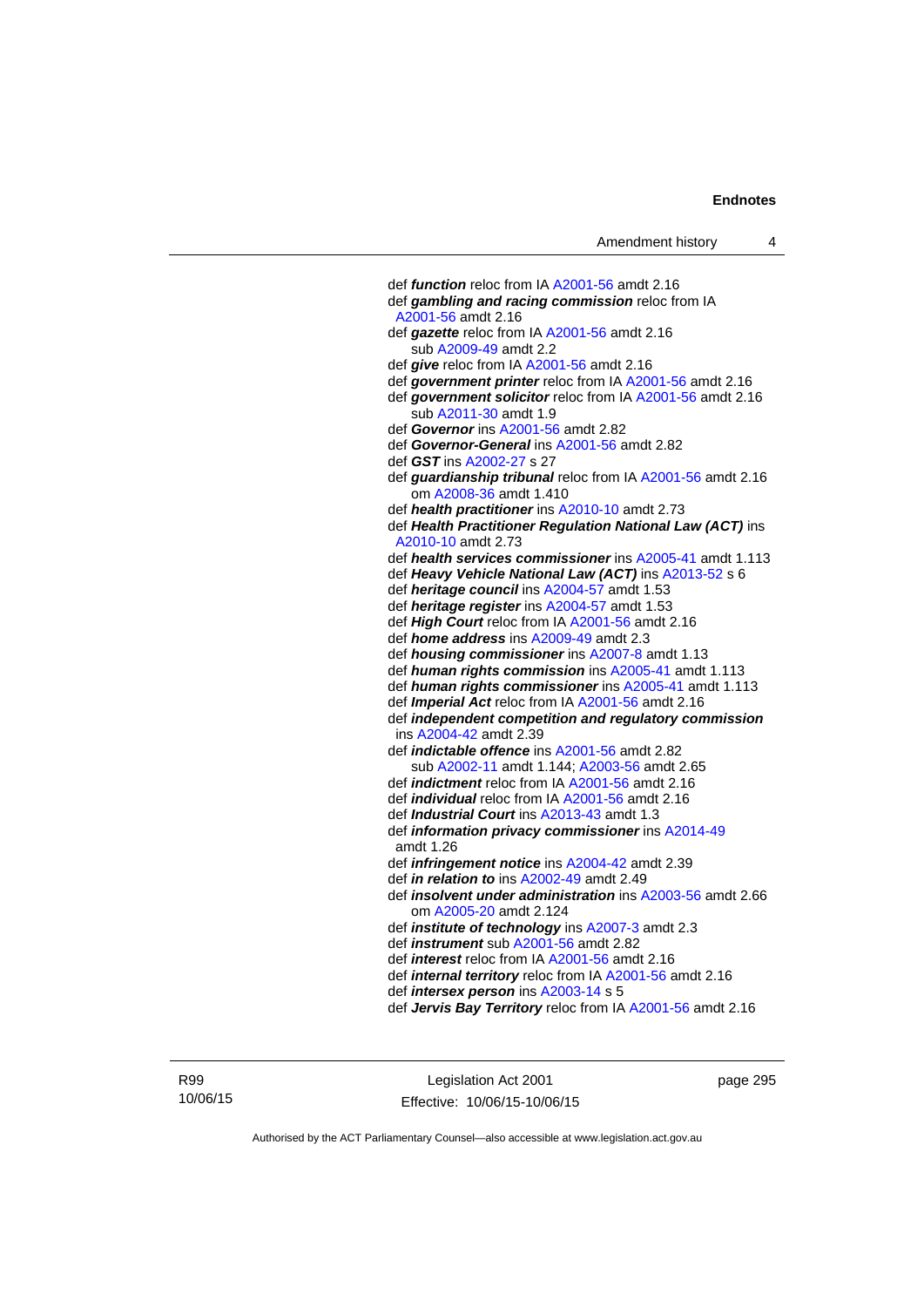4 Amendment history

| def judge reloc from IA A2001-56 amdt 2.16                     |
|----------------------------------------------------------------|
| am A2002-11 amdt 1.145                                         |
| def Lake Burley Griffin reloc from IA A2001-56 amdt 2.16       |
| def Lake Ginninderra reloc from IA A2001-56 amdt 2.16          |
| def <i>land</i> reloc from IA A2001-56 amdt 2.16               |
| def <i>land development agency</i> ins A2002-56 amdt 3.45      |
| sub A2005-20 amdt 2.125: A2007-25 amdt 1.97                    |
| def <i>law</i> reloc from IA $A2001-56$ amdt 2.16              |
| def <i>lawyer</i> reloc from IA A2001-56 amdt 2.16             |
| def <i>legal aid commission</i> ins A2001-56 amdt 2.82         |
| def <i>legal practitioner</i> reloc from IA A2001-56 amdt 2.16 |
| sub A2006-25 amdt 2.16                                         |
| def Legislation Act ins A2002-49 amdt 2.50                     |
|                                                                |

- def *Legislative Assembly* reloc from IA [A2001-56](http://www.legislation.act.gov.au/a/2001-56) amdt 2.16
- def *legislative instrument* ins [A2006-42](http://www.legislation.act.gov.au/a/2006-42) amdt 2.15
- def *liability* reloc from IA [A2001-56](http://www.legislation.act.gov.au/a/2001-56) amdt 2.16
- def *magistrate* reloc from IA [A2001-56](http://www.legislation.act.gov.au/a/2001-56) amdt 2.16
- def *Magistrates Court* reloc from IA [A2001-56](http://www.legislation.act.gov.au/a/2001-56) amdt 2.16
- def *make* reloc from IA [A2001-56](http://www.legislation.act.gov.au/a/2001-56) amdt 2.16
- def *making* sub [A2001-56](http://www.legislation.act.gov.au/a/2001-56) amdt 2.82
- def *marriage* ins [A2013-39](http://www.legislation.act.gov.au/a/2013-39) amdt 2.38 ([A2013-39](http://www.legislation.act.gov.au/a/2013-39) never effective (see *Commonwealth v Australian Capital Territory*
- [2013] HCA 55))
- def *master* reloc from IA [A2001-56](http://www.legislation.act.gov.au/a/2001-56) amdt 2.16 om [A2015-10](http://www.legislation.act.gov.au/a/2015-10) s 33
- def *may* ins [A2001-56](http://www.legislation.act.gov.au/a/2001-56) amdt 2.82
- def *medical practitioner* ins [A2001-56](http://www.legislation.act.gov.au/a/2001-56) amdt 2.82
- def *mental health tribunal* reloc from IA [A2001-56](http://www.legislation.act.gov.au/a/2001-56) amdt 2.16 om [A2008-36](http://www.legislation.act.gov.au/a/2008-36) amdt 1.410
- def *midnight* reloc from IA [A2001-56](http://www.legislation.act.gov.au/a/2001-56) amdt 2.16 def *midwife* ins [A2006-46](http://www.legislation.act.gov.au/a/2006-46) amdt 2.28
- sub [A2010-10](http://www.legislation.act.gov.au/a/2010-10) amdt 2.74
- def *Minister* ins [A2001-56](http://www.legislation.act.gov.au/a/2001-56) amdt 2.82
- def *modification* reloc from IA [A2001-56](http://www.legislation.act.gov.au/a/2001-56) amdt 2.16 sub [A2006-42](http://www.legislation.act.gov.au/a/2006-42) amdt 2.16
- def *month* reloc from IA [A2001-56](http://www.legislation.act.gov.au/a/2001-56) amdt 2.16 sub [A2014-44](http://www.legislation.act.gov.au/a/2014-44) amdt 2.5
- def *must* ins [A2001-56](http://www.legislation.act.gov.au/a/2001-56) amdt 2.82
- def *name* reloc from IA [A2001-56](http://www.legislation.act.gov.au/a/2001-56) amdt 2.16
- def *named month* reloc from IA [A2001-56](http://www.legislation.act.gov.au/a/2001-56) amdt 2.16 om [A2014-44](http://www.legislation.act.gov.au/a/2014-44) amdt 2.6
- def *national capital authority* ins [A2002-11](http://www.legislation.act.gov.au/a/2002-11) amdt 1.146
- def *national capital plan* ins [A2004-42](http://www.legislation.act.gov.au/a/2004-42) amdt 2.39
- def *National Credit Code* ins [A2010-40](http://www.legislation.act.gov.au/a/2010-40) amdt 1.26
- def *National Electricity (ACT) Law* ins [A2011-52](http://www.legislation.act.gov.au/a/2011-52) amdt 2.1
- def *National Electricity (ACT) Regulation* ins [A2011-52](http://www.legislation.act.gov.au/a/2011-52)
- amdt 2.1

page 296 Legislation Act 2001 Effective: 10/06/15-10/06/15

R99 10/06/15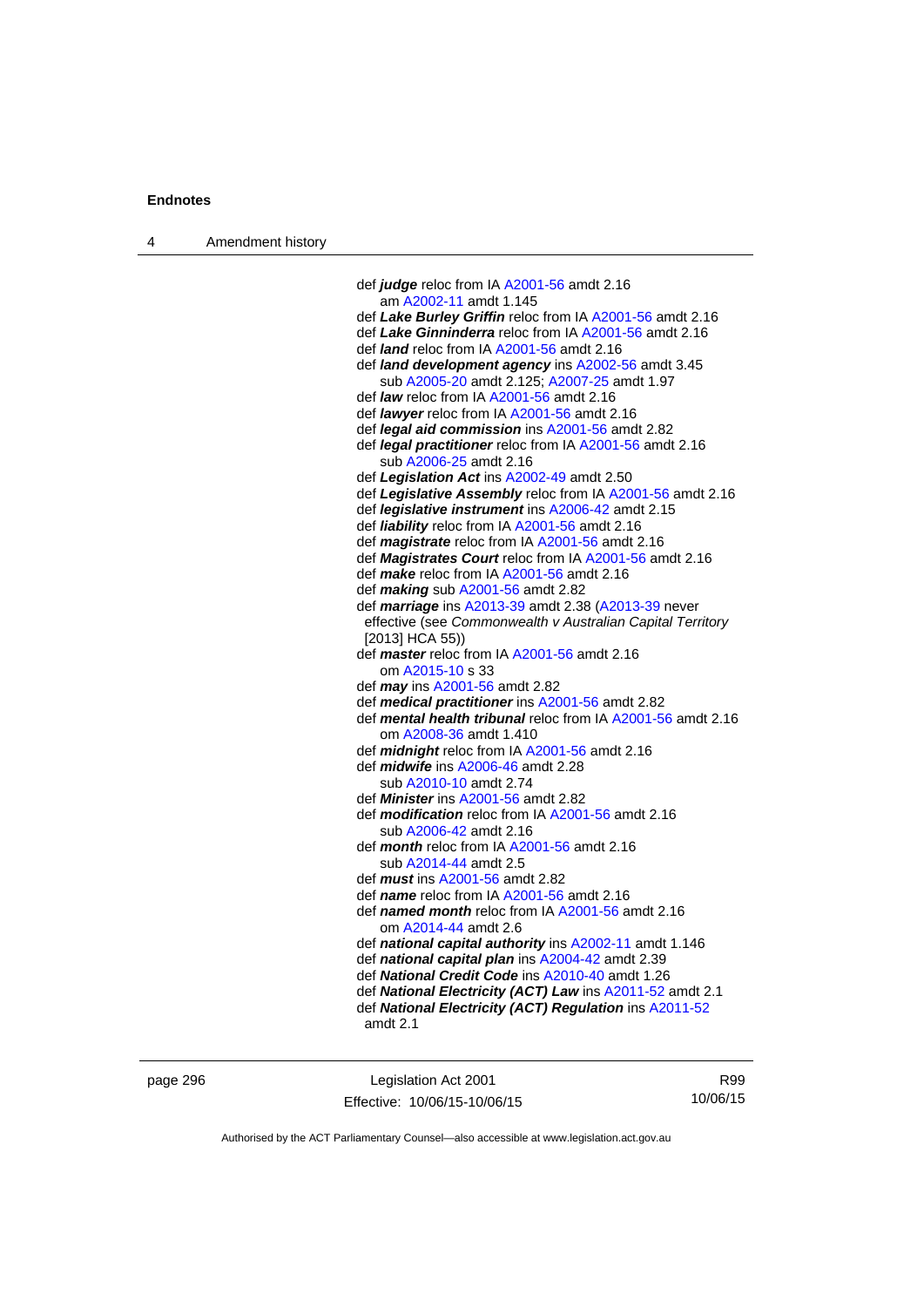```
 def National Energy Retail Law (ACT) ins A2012-32 s 64 
 def National Energy Retail Regulation (ACT) ins A2012-32
 s 64 
 def National Gas (ACT) Law ins A2008-15 amdt 2.11 
 def National Gas (ACT) Regulation ins A2008-15 amdt 2.11 
 def national land reloc from IA A2001-56 amdt 2.16 
 def night reloc from IA A2001-56 amdt 2.16 
 def Northern Territory reloc from IA A2001-56 amdt 2.16 
 def notifiable instrument sub A2001-56 amdt 2.82 
 def notification sub A2001-56 amdt 2.82
    am A2004-42 amdt 2.40; A2006-42 amdt 2.18 
 def notification day sub A2001-56 amdt 2.82 
 def NSW Act reloc from IA A2001-56 amdt 2.16
 def NSW correctional centre ins A2006-23 amdt 1.217 
 def number reloc from IA A2001-56 amdt 2.16
 def nurse reloc from IA A2001-56 amdt 2.16 
    sub A2004-39 amdt 6.7; A2010-10 amdt 2.75 
 def nurse practitioner ins A2004-10 s 6 
    sub A2004-39 amdt 6.8; A2010-10 amdt 2.76 
 def oath reloc from IA A2001-56 amdt 2.16 
    sub A2005-53 amdt 1.96 
    am A2011-48 amdt 1.37
 def occupational discipline order ins A2008-36 amdt 1.411 
 def occupy ins A2001-56 amdt 2.82 
    sub A2005-20 amdt 2.126 
 def office reloc from IA A2001-56 amdt 2.16
 def office of fair trading reloc from IA A2001-56 amdt 2.16 
    sub A2005-20 amdt 2.127 
    om A2010-54 amdt 3.40
 def Office of the Legislative Assembly ins A2012-26
 amdt 1.32
 def officer of the Assembly ins A2013-41 amdt 1.27 
def official visitorA2012-33 amdt 1.37
 def OH&S commissioner ins A2003-41 amdt 2.40 
    om A2009-28 amdt 2.21
 def ombudsman reloc from IA A2001-56 amdt 2.16 
 def omit ins A2001-56 amdt 2.82 
 def optometrist ins A2005-9 amdt 1.2
   note exp 9 January 2007 (see the Health Professionals 
    Act 2004 s 136 (1) (h)) (s 303 (2)) 
    sub A2010-10 amdt 2.77 
 def ordinance reloc from IA A2001-56 amdt 2.16 
 def parent ins A2004-1 amdt 1.22 
 def parliamentary counsel sub A2001-56 amdt 2.82 
 def passing sub A2001-56 amdt 2.82 
 def penalty unit ins A2001-56 amdt 2.82
```
R99 10/06/15

Legislation Act 2001 Effective: 10/06/15-10/06/15 page 297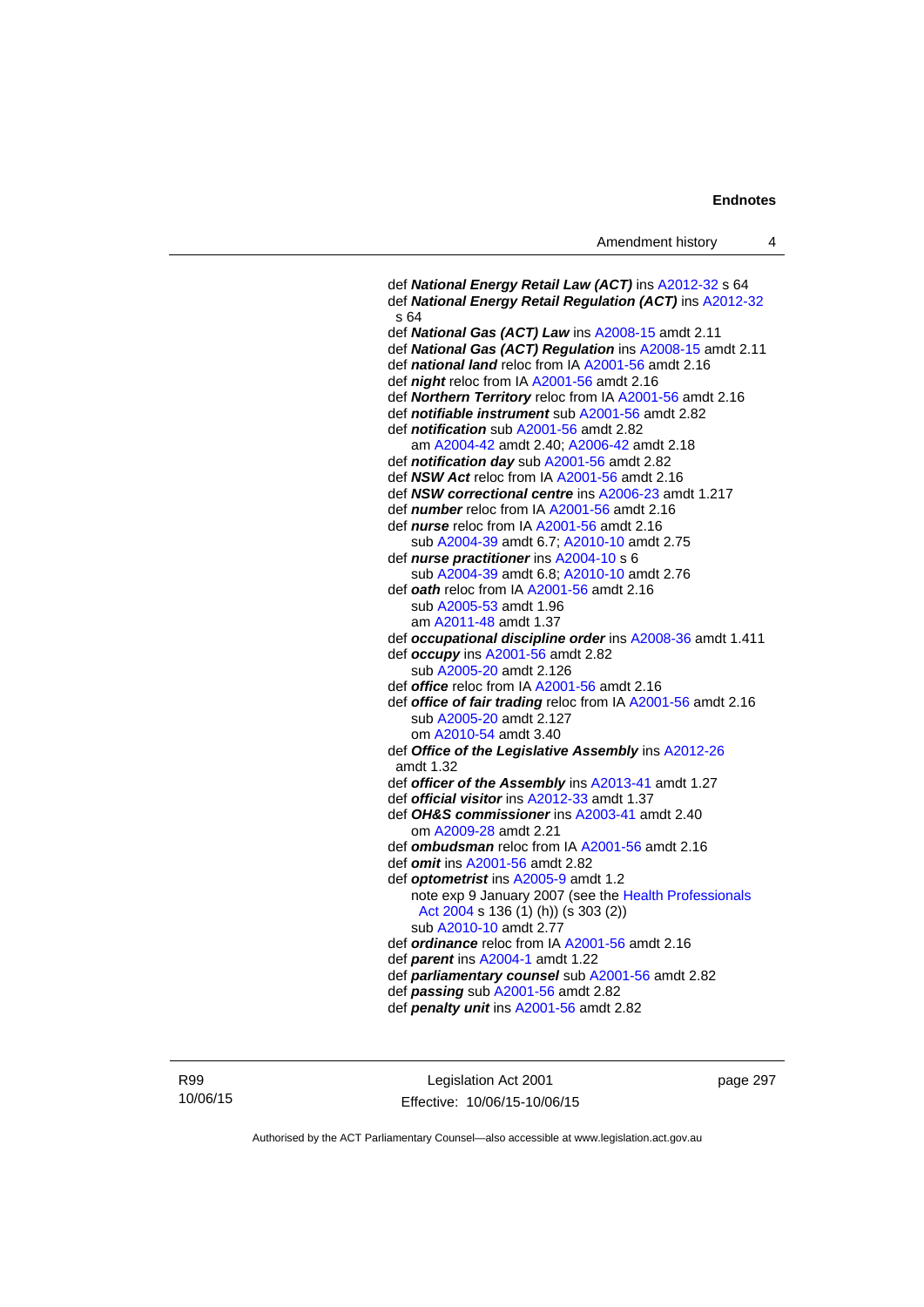| 4 | Amendment history |                                                                   |
|---|-------------------|-------------------------------------------------------------------|
|   |                   |                                                                   |
|   |                   | def <i>person</i> ins A2001-56 amdt 2.82                          |
|   |                   | sub A2009-20 amdt 2.11                                            |
|   |                   | def <i>pharmacist</i> reloc from IA A2001-56 amdt 2.16            |
|   |                   | sub A2004-39 amdt 8.2; A2010-10 amdt 2.78                         |
|   |                   | def planning and land authority ins A2002-56 amdt 3.47            |
|   |                   | sub A2005-20 amdt 2.128; A2007-25 amdt 1.98                       |
|   |                   | def planning and land council ins A2002-56 amdt 3.46              |
|   |                   | sub A2005-20 amdt 2.129                                           |
|   |                   | om A2006-30 amdt 1.70                                             |
|   |                   | def <i>planning authority</i> reloc from IA A2001-56 amdt 2.16    |
|   |                   | om A2002-56 amdt 3.47                                             |
|   |                   | def police officer reloc from IA A2001-56 amdt 2.16               |
|   |                   | def position reloc from IA A2001-56 amdt 2.16                     |
|   |                   | def power reloc from IA A2001-56 amdt 2.16                        |
|   |                   | def prescribed reloc from IA A2001-56 amdt 2.16                   |
|   |                   | am A2002-49 amdt 2.51; A2005-20 amdt 2.130                        |
|   |                   | def <i>present</i> ins A2005-5 s 28                               |
|   |                   | def <i>privacy commissioner</i> reloc from IA A2001-56 amdt 2.16  |
|   |                   | om A2014-49 amdt 1.27                                             |
|   |                   | def <b>proceeding</b> reloc from IA A2001-56 amdt 2.16            |
|   |                   | def property reloc from IA A2001-56 amdt 2.16                     |
|   |                   | def <i>provision</i> sub A2001-56 amdt 2.82                       |
|   |                   | def <i>public advocate</i> ins A2005-47 amdt 1.13                 |
|   |                   | def <i>public</i> employee reloc from IA A2001-56 amdt 2.16       |
|   |                   | def <b>public health officer</b> reloc from IA A2001-56 amdt 2.16 |
|   |                   | sub A2005-20 amdt 2.131                                           |
|   |                   | def <i>public holiday</i> ins A2011-28 amdt 2.22                  |
|   |                   | def <i>public money</i> reloc from IA A2001-56 amdt 2.16          |
|   |                   | def <i>public</i> servant reloc from IA A2001-56 amdt 2.16        |
|   |                   | def <i>public</i> service reloc from IA A2001-56 amdt 2.16        |
|   |                   | def <i>public trustee</i> reloc from IA A2001-56 amdt 2.16        |
|   |                   | def quarter ins A2002-30 amdt 2.8                                 |
|   |                   | def recognised transgender person ins A2003-14 s 5                |
|   |                   | def registered surveyor reloc from IA A2001-56 amdt 2.16          |
|   |                   | am A2007-33 amdt 1.11                                             |
|   |                   | def registrable instrument sub A2001-56 amdt 2.82                 |
|   |                   | om A2006-42 amdt 2.17                                             |
|   |                   | def registrar reloc from IA A2001-56 amdt 2.16                    |
|   |                   | def registrar-general reloc from IA A2001-56 amdt 2.16            |
|   |                   | def registrar of firearms reloc from IA A2001-56 amdt 2.16        |
|   |                   | def registrar of liquor licences reloc from IA A2001-56           |
|   |                   | amdt 2.16                                                         |
|   |                   | om A2009-20 amdt 2.12                                             |
|   |                   | def regulations reloc from IA A2001-56 amdt 2.16                  |
|   |                   | om A2005-20 amdt 2.132                                            |
|   |                   | def regulation ins A2005-20 amdt 2.132                            |
|   |                   |                                                                   |

page 298 Legislation Act 2001 Effective: 10/06/15-10/06/15

R99 10/06/15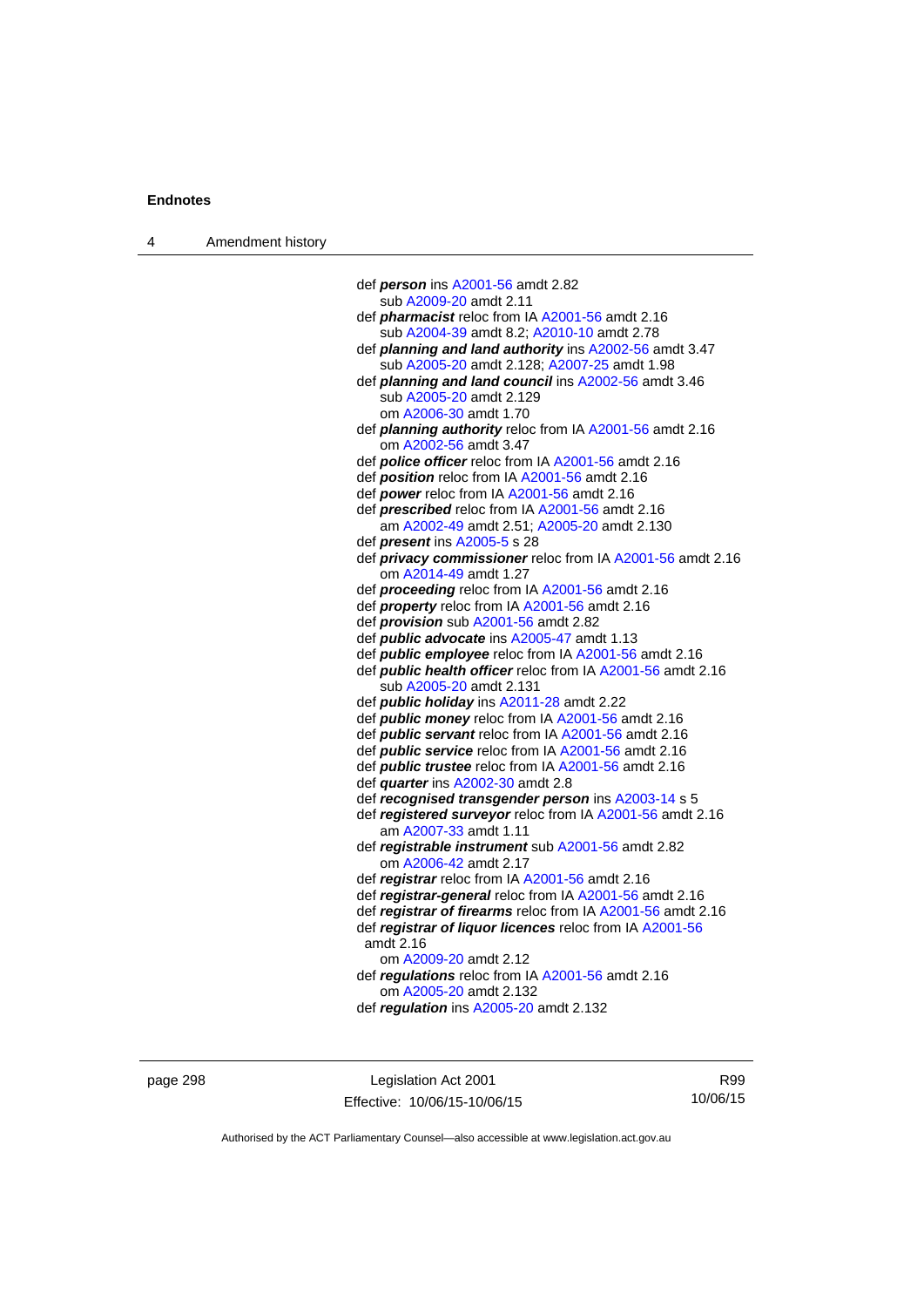def *remand centre* ins [A2002-30](http://www.legislation.act.gov.au/a/2002-30) amdt 2.8 om [A2006-23](http://www.legislation.act.gov.au/a/2006-23) amdt 1.218 def *remand centre administrator* ins [A2002-30](http://www.legislation.act.gov.au/a/2002-30) amdt 2.8 om [A2006-23](http://www.legislation.act.gov.au/a/2006-23) amdt 1.218 def *remuneration tribunal* reloc from IA [A2001-56](http://www.legislation.act.gov.au/a/2001-56) amdt 2.16 def *repeal* sub [A2001-56](http://www.legislation.act.gov.au/a/2001-56) amdt 2.82 pars renum [A2002-11](http://www.legislation.act.gov.au/a/2002-11) amdt 1.147 am [A2002-11](http://www.legislation.act.gov.au/a/2002-11) amdt 1.148; [A2004-42](http://www.legislation.act.gov.au/a/2004-42) amdts 2.41-2.43; pars renum R27 LA (see [A2004-42](http://www.legislation.act.gov.au/a/2004-42) amdt 2.44); [A2005-20](http://www.legislation.act.gov.au/a/2005-20) amdt 2.133, amdt 2.134 def *residential tenancies tribunal* reloc from IA [A2001-56](http://www.legislation.act.gov.au/a/2001-56) amdt 2.16 om [A2008-36](http://www.legislation.act.gov.au/a/2008-36) amdt 1.412 def *resident judge* ins [A2004-42](http://www.legislation.act.gov.au/a/2004-42) amdt 2.45 def *retrospectively* reloc from dict, pt 2 [A2005-20](http://www.legislation.act.gov.au/a/2005-20) amdt 2.148 def *reviewable decision notice* ins [A2008-36](http://www.legislation.act.gov.au/a/2008-36) amdt 1.413 def *road transport authority* reloc from IA [A2001-56](http://www.legislation.act.gov.au/a/2001-56) amdt 2.16 am [A2011-22](http://www.legislation.act.gov.au/a/2011-22) amdt 1.280; [A2011-49](http://www.legislation.act.gov.au/a/2011-49) amdt 1.10 def *rules* reloc from IA [A2001-56](http://www.legislation.act.gov.au/a/2001-56) amdt 2.16 sub [A2002-11](http://www.legislation.act.gov.au/a/2002-11) amdt 1.149 am [A2005-20](http://www.legislation.act.gov.au/a/2005-20) amdt 2.135 def *rural firefighting service* reloc from IA [A2001-56](http://www.legislation.act.gov.au/a/2001-56) amdt 2.16 om [A2004-28](http://www.legislation.act.gov.au/a/2004-28) amdt 3.38 def *rural fire service* ins [A2004-28](http://www.legislation.act.gov.au/a/2004-28) amdt 3.38 def *see* ins [A2001-56](http://www.legislation.act.gov.au/a/2001-56) amdt 2.82 om [A2009-20](http://www.legislation.act.gov.au/a/2009-20) amdt 2.13 def *Self-Government Act* reloc from IA [A2001-56](http://www.legislation.act.gov.au/a/2001-56) amdt 2.16 def *self-government day* reloc from IA [A2001-56](http://www.legislation.act.gov.au/a/2001-56) amdt 2.16 def *sentence administration board* ins [A2002-30](http://www.legislation.act.gov.au/a/2002-30) amdt 2.8 sub [A2006-23](http://www.legislation.act.gov.au/a/2006-23) amdt 1.219 def *SES* ins [A2004-28](http://www.legislation.act.gov.au/a/2004-28) amdt 3.39 def *sign* reloc from IA [A2001-56](http://www.legislation.act.gov.au/a/2001-56) amdt 2.16 def *signpost definition* ins [A2009-20](http://www.legislation.act.gov.au/a/2009-20) amdt 2.14 def *sitting day* reloc from IA [A2001-56](http://www.legislation.act.gov.au/a/2001-56) amdt 2.16 sub [A2009-20](http://www.legislation.act.gov.au/a/2009-20) amdt 2.15 def *Small Claims Court* reloc from IA [A2001-56](http://www.legislation.act.gov.au/a/2001-56) amdt 2.16 sub [A2004-60](http://www.legislation.act.gov.au/a/2004-60) amdt 1.178 om [A2008-36](http://www.legislation.act.gov.au/a/2008-36) amdt 1.414 def *solicitor* reloc from IA [A2001-56](http://www.legislation.act.gov.au/a/2001-56) amdt 2.16 def *solicitor-general* ins [A2011-30](http://www.legislation.act.gov.au/a/2011-30) amdt 1.10 def *Speaker* reloc from IA [A2001-56](http://www.legislation.act.gov.au/a/2001-56) amdt 2.16 def *spouse* ins [A2013-39](http://www.legislation.act.gov.au/a/2013-39) amdt 2.38 [\(A2013-39](http://www.legislation.act.gov.au/a/2013-39) never effective (see *Commonwealth v Australian Capital Territory* [2013] HCA 55))

R99 10/06/15

Legislation Act 2001 Effective: 10/06/15-10/06/15 page 299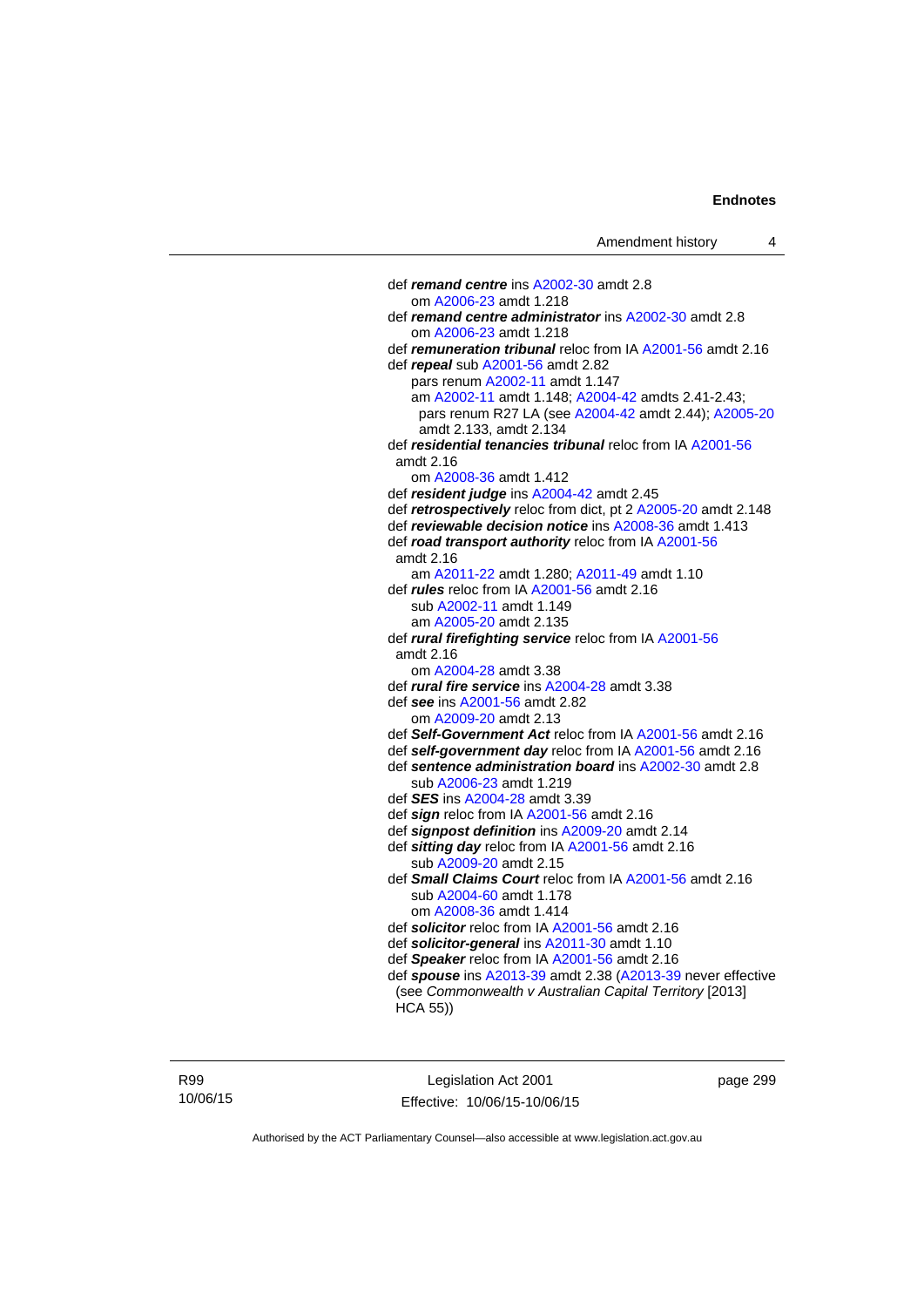| 4 | Amendment history |                                                                                                            |
|---|-------------------|------------------------------------------------------------------------------------------------------------|
|   |                   |                                                                                                            |
|   |                   | def Standards Australia reloc from IA A2001-56 amdt 2.16                                                   |
|   |                   | am A2013-44 amdt 2.1                                                                                       |
|   |                   | def State reloc from IA A2001-56 amdt 2.16                                                                 |
|   |                   | def statutory declaration reloc from IA A2001-56 amdt 2.16                                                 |
|   |                   | def statutory instrument sub A2001-56 amdt 2.82                                                            |
|   |                   | def statutory office-holder ins A2001-56 amdt 2.82<br>sub A2002-11 amdt 1.150                              |
|   |                   | def subordinate law sub A2001-56 amdt 2.82                                                                 |
|   |                   | def summary offence ins A2001-56 amdt 2.82                                                                 |
|   |                   | sub A2002-11 amdt 1.151; A2003-56 amdt 2.67                                                                |
|   |                   | def Supreme Court reloc from IA A2001-56 amdt 2.16                                                         |
|   |                   | def surveyor-general ins A2010-6 amdt 1.11                                                                 |
|   |                   | def swear reloc from IA A2001-56 amdt 2.16                                                                 |
|   |                   | sub A2005-53 amdt 1.97                                                                                     |
|   |                   | def <i>take</i> ins A2005-53 amdt 1.98                                                                     |
|   |                   | def tenancy tribunal reloc from IA A2001-56 amdt 2.16                                                      |
|   |                   | om A2002-49 amdt 2.52                                                                                      |
|   |                   | def territory authority reloc from IA A2001-56 amdt 2.16                                                   |
|   |                   | sub A2003-41 amdt 2.41; A2008-28 amdt 2.1                                                                  |
|   |                   | def territory instrumentality ins A2001-56 amdt 2.82<br>am A2007-3 amdt 2.4                                |
|   |                   | def territory land reloc from IA A2001-56 amdt 2.16                                                        |
|   |                   | def territory law ins A2005-62 amdt 2.18                                                                   |
|   |                   | def territory lease ins A2007-25 amdt 1.99                                                                 |
|   |                   | def territory-owned corporation reloc from IA A2001-56                                                     |
|   |                   | amdt 2.16                                                                                                  |
|   |                   | def territory plan reloc from IA A2001-56 amdt 2.16                                                        |
|   |                   | am A2002-49 amdt 2.53                                                                                      |
|   |                   | sub A2007-25 amdt 1.100                                                                                    |
|   |                   | def the Territory ins A2001-56 amdt 2.82                                                                   |
|   |                   | def <i>transgender person</i> ins A2003-14 s 5<br>def <i>transitional</i> reloc from IA A2001-56 amdt 2.16 |
|   |                   | sub A2005-20 amdt 2.136                                                                                    |
|   |                   | def Treasurer ins A2001-56 amdt 2.82                                                                       |
|   |                   | def <i>tribunal</i> sub A2001-56 amdt 2.82                                                                 |
|   |                   | def $UK$ Act reloc from IA A2001-56 amdt 2.16                                                              |
|   |                   | def <i>under</i> ins A2001-52 amdt 2.82                                                                    |
|   |                   | sub A2002-30 amdt 2.9                                                                                      |
|   |                   | am A2005-20 amdt 2.137, amdt 2.138                                                                         |
|   |                   | def <b>United Kingdom</b> reloc from IA A2001-56 amdt 2.16                                                 |
|   |                   | def United Kingdom Parliament reloc from IA A2001-56<br>amdt 2.16                                          |
|   |                   | def veterinary surgeon reloc from IA A2001-56 amdt 2.16                                                    |
|   |                   | sub A2004-39 amdt 11A.1 (as am by A2005-28 amdt 1.61)                                                      |
|   |                   | def will ins A2001-56 amdt 2.82                                                                            |
|   |                   | def word reloc from IA A2001-56 amdt 2.16                                                                  |

page 300 Legislation Act 2001 Effective: 10/06/15-10/06/15

R99 10/06/15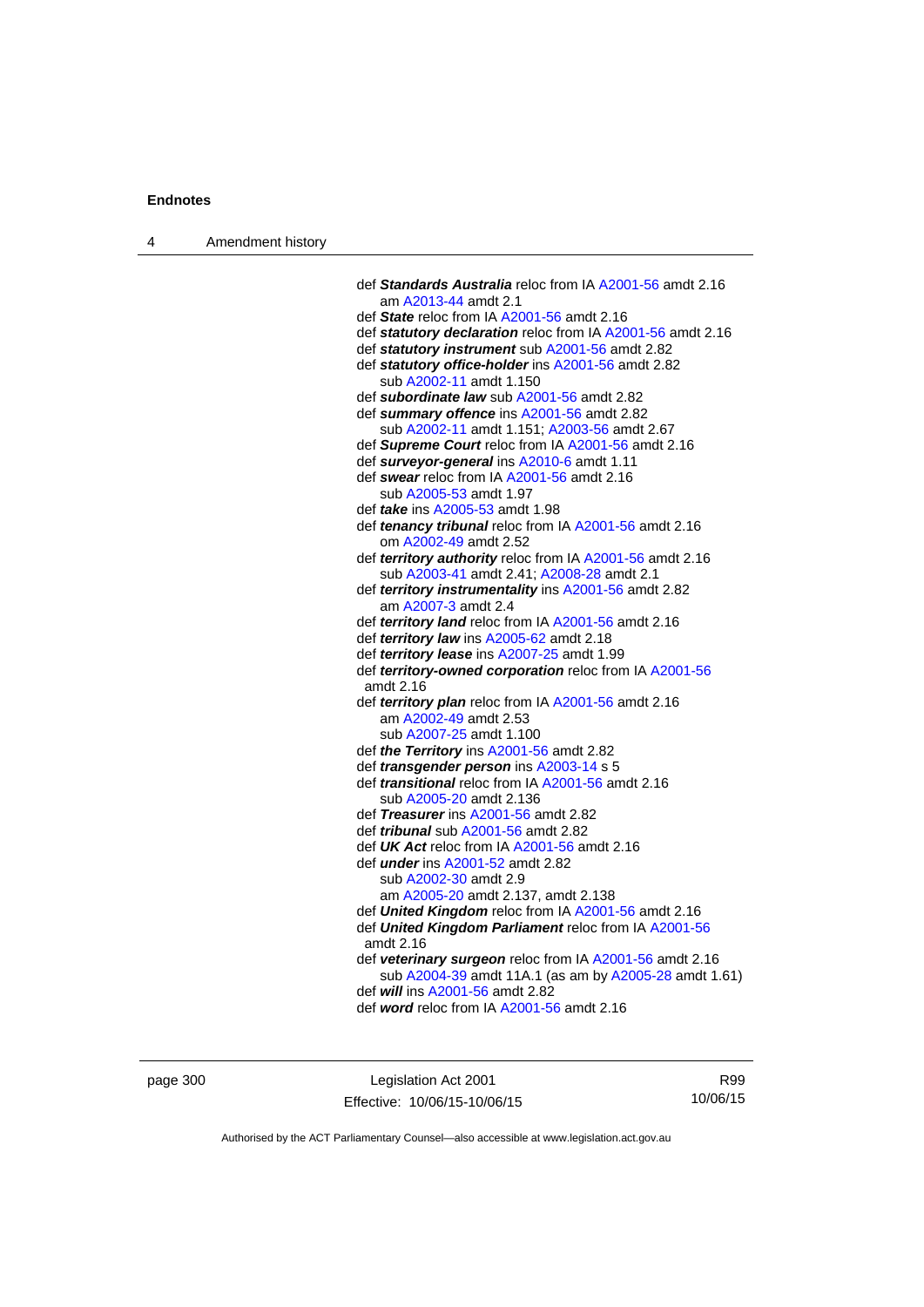def *working day* ins [A2002-11](http://www.legislation.act.gov.au/a/2002-11) amdt 1.152 sub [A2003-56](http://www.legislation.act.gov.au/a/2003-56) amdt 2.68 am [A2011-28](http://www.legislation.act.gov.au/a/2011-28) amdt 2.23 def *work safety commissioner* ins [A2009-28](http://www.legislation.act.gov.au/a/2009-28) amdt 2.22 sub [A2011-55](http://www.legislation.act.gov.au/a/2011-55) amdt 1.23 def *writing* reloc from IA [A2001-56](http://www.legislation.act.gov.au/a/2001-56) amdt 2.16 def *year* reloc from IA [A2001-56](http://www.legislation.act.gov.au/a/2001-56) amdt 2.16 **Terms for Legislation Act 2001 only**  dict pt 2 hdg sub  $A2003-56$  amdt 2.69 dict pt 2 note sub [A2003-56](http://www.legislation.act.gov.au/a/2003-56) amdt 2.69 dict pt 2 def *Act* ins [A2003-41](http://www.legislation.act.gov.au/a/2003-41) amdt 2.42 def *ACT law* ins [A2005-20](http://www.legislation.act.gov.au/a/2005-20) amdt 2.139 def *administrator* ins [A2001-56](http://www.legislation.act.gov.au/a/2001-56) amdt 2.82 def *agency* ins [A2001-56](http://www.legislation.act.gov.au/a/2001-56) amdt 2.82 def *amend* ins [A2005-20](http://www.legislation.act.gov.au/a/2005-20) amdt 2.140 def *another jurisdiction* ins [A2005-20](http://www.legislation.act.gov.au/a/2005-20) amdt 2.141 def *appointee* ins [A2001-56](http://www.legislation.act.gov.au/a/2001-56) amdt 2.82 am [A2003-56](http://www.legislation.act.gov.au/a/2003-56) amdt 2.70 def *appointer* ins [A2001-56](http://www.legislation.act.gov.au/a/2001-56) amdt 2.82 am [A2003-56](http://www.legislation.act.gov.au/a/2003-56) amdt 2.71 def *approved website* sub [A2001-56](http://www.legislation.act.gov.au/a/2001-56) amdt 2.82 def *authorised republication* sub [A2001-56](http://www.legislation.act.gov.au/a/2001-56) amdt 2.82 def *authorising law* sub [A2001-56](http://www.legislation.act.gov.au/a/2001-56) amdt 2.82 def *benefits* sub [A2001-56](http://www.legislation.act.gov.au/a/2001-56) amdt 2.82 def *business address* ins [A2001-56](http://www.legislation.act.gov.au/a/2001-56) amdt 2.82 def *corporation* ins [A2001-56](http://www.legislation.act.gov.au/a/2001-56) amdt 2.82 def *costs* sub [A2001-56](http://www.legislation.act.gov.au/a/2001-56) amdt 2.82 def *current legislative drafting practice* sub [A2001-56](http://www.legislation.act.gov.au/a/2001-56) amdt 2.82 def *delegate* ins [A2001-56](http://www.legislation.act.gov.au/a/2001-56) amdt 2.82 def *determinative provision* ins [A2002-11](http://www.legislation.act.gov.au/a/2002-11) amdt 1.153 def *document* ins [A2001-56](http://www.legislation.act.gov.au/a/2001-56) amdt 2.82 def *editorial amendment* sub [A2001-56](http://www.legislation.act.gov.au/a/2001-56) amdt 2.82 def *email address* ins [A2001-56](http://www.legislation.act.gov.au/a/2001-56) amdt 2.82 def *executive officer* ins [A2001-56](http://www.legislation.act.gov.au/a/2001-56) amdt 2.82 def *fax number* ins [A2001-56](http://www.legislation.act.gov.au/a/2001-56) amdt 2.82 def *fee* sub [A2001-56](http://www.legislation.act.gov.au/a/2001-56) amdt 2.82 def *home address* ins [A2001-56](http://www.legislation.act.gov.au/a/2001-56) amdt 2.82 def *law* sub [A2001-56](http://www.legislation.act.gov.au/a/2001-56) amdt 2.82 am [A2002-11](http://www.legislation.act.gov.au/a/2002-11) amdt 1.154; pars renum [A2002-11](http://www.legislation.act.gov.au/a/2002-11) amdt 1.155; [A2003-41](http://www.legislation.act.gov.au/a/2003-41) amdt 2.43; pars renum R20 LA (see [A2003-41](http://www.legislation.act.gov.au/a/2003-41) amdt 2.44); [A2005-20](http://www.legislation.act.gov.au/a/2005-20) amdt 2.142, amdt 2.143; pars renum R34 LA (see [A2005-20](http://www.legislation.act.gov.au/a/2005-20) amdt 2.144) def *law of another jurisdiction* ins [A2005-20](http://www.legislation.act.gov.au/a/2005-20) amdt 2.145 def *legislative material* ins [A2003-41](http://www.legislation.act.gov.au/a/2003-41) amdt 2.45 def *non-determinative provision* ins [A2002-11](http://www.legislation.act.gov.au/a/2002-11) amdt 1.156

R99 10/06/15

Legislation Act 2001 Effective: 10/06/15-10/06/15 page 301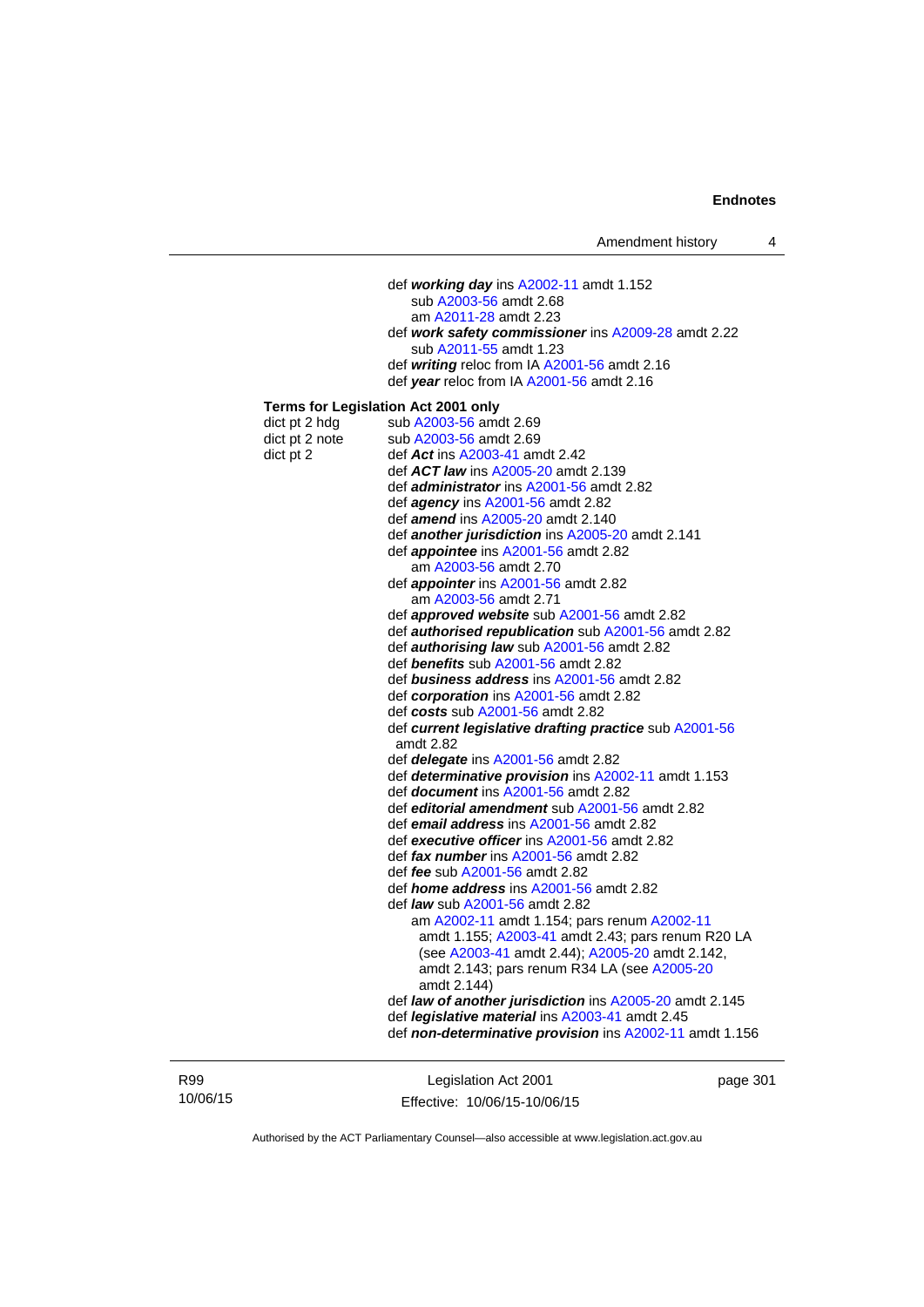| $\boldsymbol{\Lambda}$ | Amendment history |
|------------------------|-------------------|
|------------------------|-------------------|

 def *provide* sub [A2001-56](http://www.legislation.act.gov.au/a/2001-56) amdt 2.82 def *referential term* ins [A2003-56](http://www.legislation.act.gov.au/a/2003-56) amdt 2.72 reloc to s 116 (2) [A2005-20](http://www.legislation.act.gov.au/a/2005-20) amdt 2.146 def *referential words* sub [A2001-56](http://www.legislation.act.gov.au/a/2001-56) amdt 2.82 om [A2003-56](http://www.legislation.act.gov.au/a/2003-56) amdt 2.72 def *register* sub [A2001-56](http://www.legislation.act.gov.au/a/2001-56) amdt 2.82 def *repeal* ins [A2005-20](http://www.legislation.act.gov.au/a/2005-20) amdt 2.147 def *republication* sub [A2001-56](http://www.legislation.act.gov.au/a/2001-56) amdt 2.82; [A2003-41](http://www.legislation.act.gov.au/a/2003-41) amdt 2.46 def *republication date* sub [A2001-56](http://www.legislation.act.gov.au/a/2001-56) amdt 2.82 def *responsible* ins [A2001-56](http://www.legislation.act.gov.au/a/2001-56) amdt 2.82 def *retrospectively* ins [A2003-56](http://www.legislation.act.gov.au/a/2003-56) amdt 2.73 reloc to dict, pt 1 [A2005-20](http://www.legislation.act.gov.au/a/2005-20) amdt 2.148 def *scrutiny committee principles* sub [A2001-56](http://www.legislation.act.gov.au/a/2001-56) amdt 2.82 def *service* sub [A2001-56](http://www.legislation.act.gov.au/a/2001-56) amdt 2.82 def *working out the meaning of an Act* ins [A2003-41](http://www.legislation.act.gov.au/a/2003-41) amdt 2.47

page 302 Legislation Act 2001 Effective: 10/06/15-10/06/15

R99 10/06/15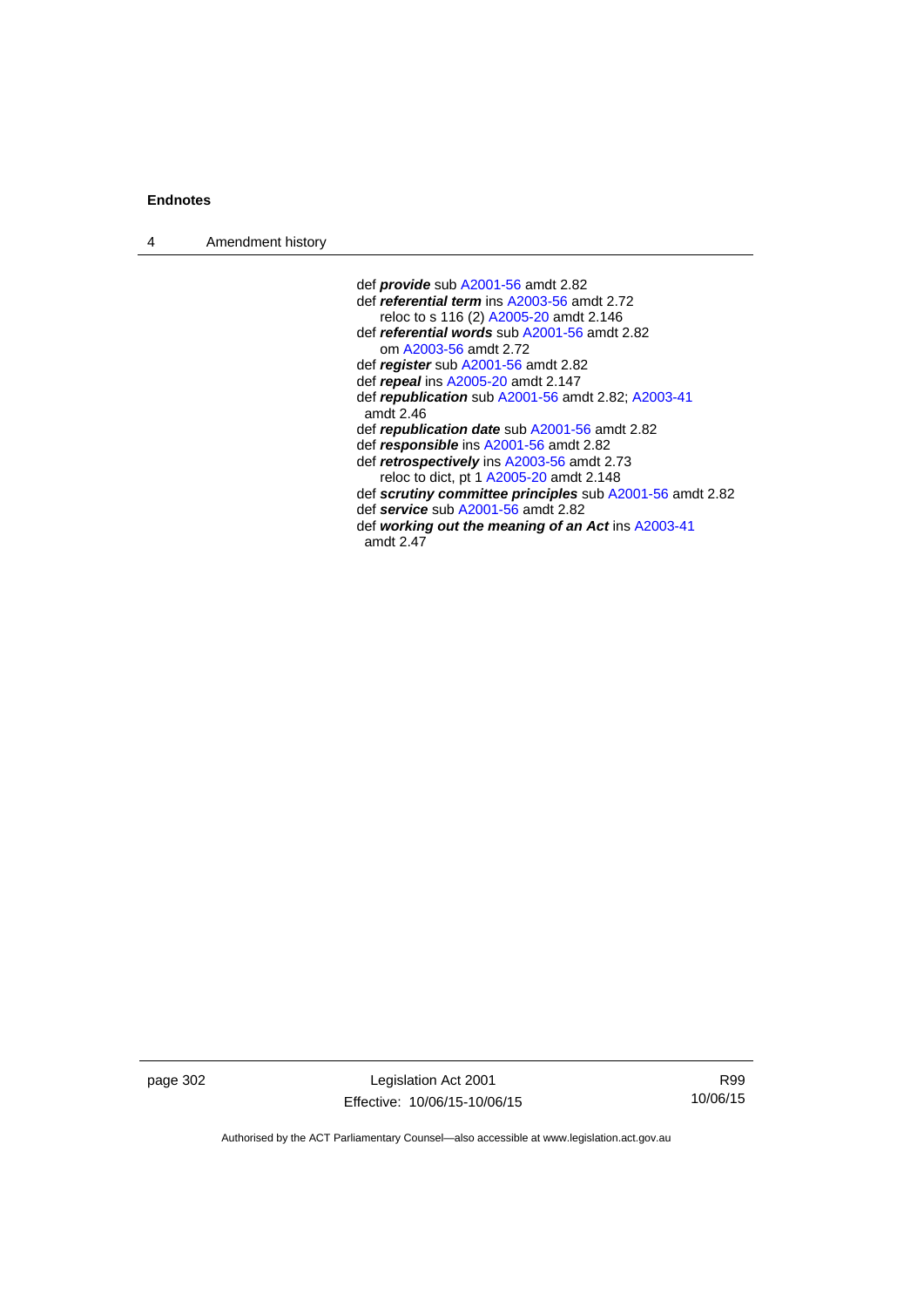# **5 Earlier republications**

Some earlier republications were not numbered. The number in column 1 refers to the publication order.

Since 12 September 2001 every authorised republication has been published in electronic pdf format on the ACT legislation register. A selection of authorised republications have also been published in printed format. These republications are marked with an asterisk (\*) in column 1. Electronic and printed versions of an authorised republication are identical.

| <b>Republication</b><br>No and date | <b>Effective</b>              | Last<br>amendment<br>made by | <b>Republication for</b>                                                              |
|-------------------------------------|-------------------------------|------------------------------|---------------------------------------------------------------------------------------|
| R <sub>0</sub> A<br>17 Sept 2002    | 12 Sept 2001-<br>12 Sept 2001 | A2001-56                     | amendments by<br>A2001-44, A2001-56<br>and retrospective<br>amendments by<br>A2002-30 |
| R <sub>1</sub><br>13 Sept 2001      | 13 Sept 2001-<br>13 Sept 2001 | SL2001-34                    | modification by<br>SL2001-34                                                          |
| R1 (RI)<br>17 Sept 2001             | 13 Sept 2001-<br>13 Sept 2001 | SL2001-34                    | reissue for<br>retrospective<br>amendments by<br>A2002-30                             |
| R <sub>2</sub><br>14 Sept 2001      | 14 Sept 2001-<br>20 Feb 2002  | A2001-70                     | amendments by<br>A2001-70                                                             |
| R <sub>2</sub> (RI)<br>17 Sept 2002 | 14 Sept 2001-<br>20 Feb 2002  | A2001-70                     | reissue for<br>retrospective<br>amendments by<br>A2002-30                             |
| R <sub>3</sub><br>21 Feb 2002       | 21 Feb 2002-<br>12 Mar 2002   | A2001-88                     | changed endnotes<br>and editorial<br>changes                                          |
| R3 (RI)<br>17 Sept 2002             | 21 Feb 2002-<br>12 Mar 2002   | A2001-88                     | reissue for<br>retrospective<br>amendments by<br>A2002-30                             |
| R <sub>4</sub><br>13 Mar 2002       | 13 Mar 2002-<br>27 May 2002   | A2001-88                     | commenced expiry                                                                      |

R99 10/06/15

Legislation Act 2001 Effective: 10/06/15-10/06/15 page 303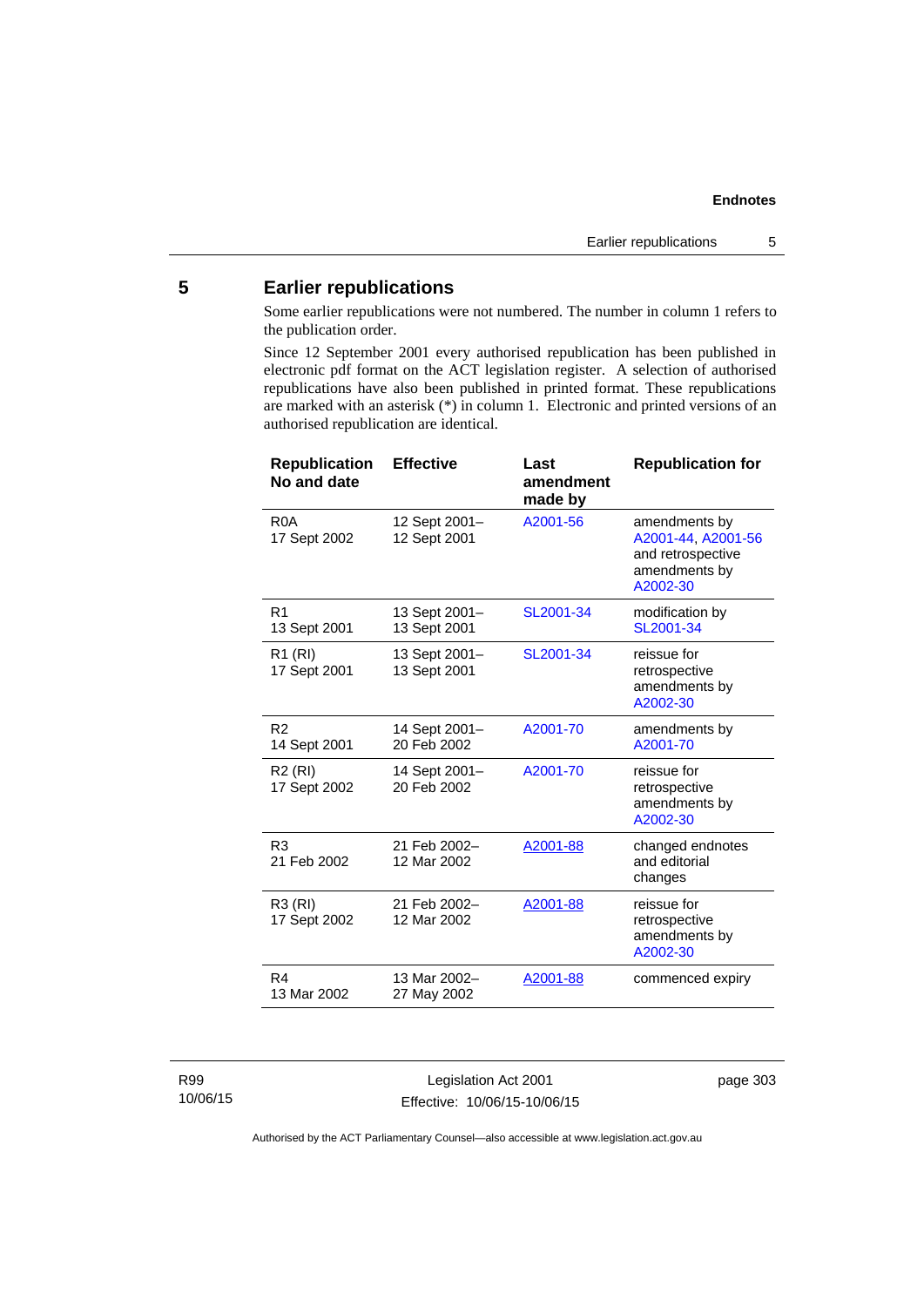| <b>Republication</b><br>No and date | <b>Effective</b>              | Last<br>amendment<br>made by | <b>Republication for</b>                                  |
|-------------------------------------|-------------------------------|------------------------------|-----------------------------------------------------------|
| R4 (RI)<br>17 Sept 2002             | 13 Mar 2002-<br>27 May 2002   | A2001-88                     | reissue for<br>retrospective<br>amendments by<br>A2002-30 |
| $R5*$<br>28 May 2002                | 28 May 2002-<br>30 June 2002  | A2002-11                     | amendments by<br>A2002-11                                 |
| <b>R5 (RI)</b><br>17 Sept 2002      | 28 May 2002-<br>30 June 2002  | A2002-11                     | reissue for<br>retrospective<br>amendments by<br>A2002-30 |
| R <sub>6</sub><br>1 July 2002       | 1 July 2002-<br>12 Sept 2002  | A2002-11                     | amendments by<br>A2001-88                                 |
| R6 (RI)<br>17 Sept 2002             | 1 July 2002-<br>12 Sept 2002  | A2002-11                     | reissue for<br>retrospective<br>amendments by<br>A2002-30 |
| R7<br>13 Sept 2002                  | 13 Sept 2002-<br>13 Sept 2002 | A2002-27                     | commenced expiry                                          |
| R7(RI)<br>17 Sept 2002              | 13 Sept 2002-<br>13 Sept 2002 | A2002-27                     | reissue for<br>retrospective<br>amendments by<br>A2002-30 |
| R <sub>8</sub><br>14 Sept 2002      | 14 Sept 2002-<br>16 Sept 2002 | A2002-27                     | commenced expiry                                          |
| R8 (RI)<br>17 Sept 2002             | 14 Sept 2002-<br>16 Sept 2002 | A2002-27                     | reissue for<br>retrospective<br>amendments by<br>A2002-30 |
| R <sub>9</sub><br>17 Sept 2002      | 17 Sept 2002-<br>6 Oct 2002   | A2002-30                     | amendments by<br>A2002-30                                 |
| R <sub>10</sub><br>7 Oct 2002       | 7 Oct 2002-<br>31 Oct 2002    | A2002-30                     | amendments by<br>A2002-27                                 |
| R <sub>11</sub><br>1 Nov 2002       | 1 Nov 2002-<br>31 Dec 2002    | A2002-40                     | amendments by<br>A2002-40                                 |
| R12<br>1 Jan 2003                   | 1 Jan 2003-<br>16 Jan 2003    | A2002-56                     | amendments by<br>A2002-51                                 |

5 Earlier republications

page 304 **Legislation Act 2001** Effective: 10/06/15-10/06/15

R99 10/06/15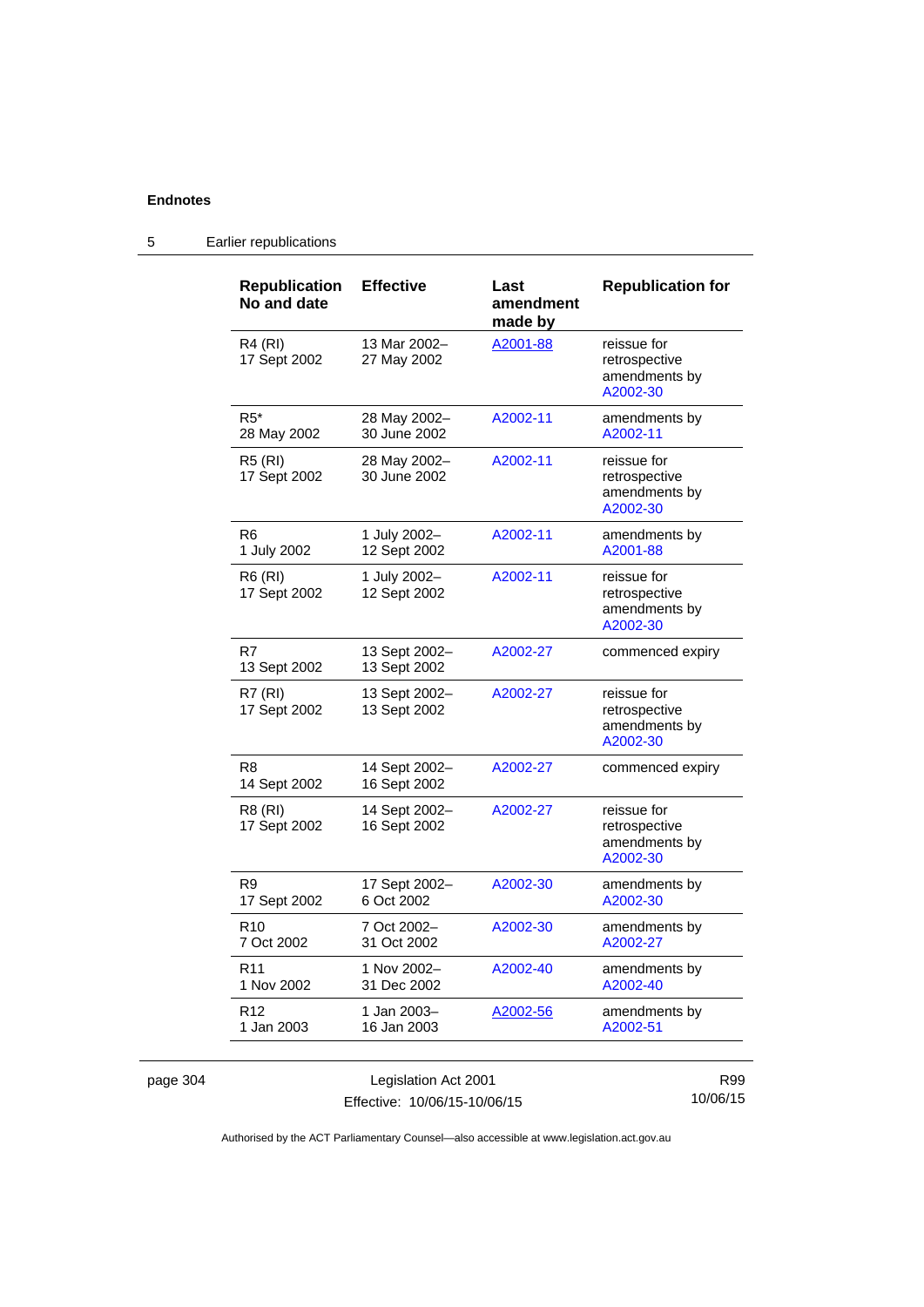Earlier republications 5

| <b>Republication</b><br>No and date        | <b>Effective</b>             | Last<br>amendment<br>made by | <b>Republication for</b>                  |
|--------------------------------------------|------------------------------|------------------------------|-------------------------------------------|
| R <sub>13</sub>                            | 17 Jan 2003-                 | A2002-56                     | amendments by                             |
| 17 Jan 2003                                | 27 Mar 2003                  |                              | A2002-49                                  |
| R <sub>14</sub>                            | 28 Mar 2003-                 | A2003-14                     | amendments by                             |
| 28 Mar 2003                                | 9 Apr 2003                   |                              | A2003-14                                  |
| R <sub>15</sub>                            | 10 Apr 2003-                 | A2003-18                     | amendments by                             |
| 10 Apr 2003                                | 28 May 2003                  |                              | A2003-18                                  |
| R16<br>29 May 2003                         | 29 May 2003-<br>30 June 2003 | A2003-18                     | commenced expiry                          |
| R17                                        | 1 July 2003-                 | A2003-18                     | amendments by                             |
| 1 July 2003                                | 2 Sept 2003                  |                              | A2002-56                                  |
| R <sub>18</sub><br>3 Sept 2003             | 3 Sept 2003-<br>12 Sept 2003 | A2003-18                     | commenced expiry                          |
| R <sub>19</sub><br>13 Sept 2003            | 13 Sept 2003-<br>8 Oct 2003  | A2003-41                     | commenced expiry                          |
| R <sub>20</sub> <sup>*</sup><br>9 Oct 2003 | 9 Oct 2003-<br>18 Dec 2003   | A2003-41                     | amendments by<br>A2003-16 and<br>A2003-41 |
| R <sub>21</sub>                            | 19 Dec 2003-                 | A2003-56                     | amendments by                             |
| 19 Dec 2003                                | 21 Mar 2004                  |                              | A2003-56                                  |
| R <sub>22</sub>                            | 22 Mar 2004-                 | A2004-10                     | amendments by                             |
| 22 Mar 2004                                | 4 Apr 2004                   |                              | A2004-1                                   |
| R <sub>23</sub>                            | 5 Apr 2004-                  | A2004-10                     | amendments by                             |
| 5 Apr 2004                                 | 26 May 2004                  |                              | A2004-7                                   |
| R <sub>24</sub>                            | 27 May 2004-                 | A2004-17                     | amendments by                             |
| 27 May 2004                                | 30 June 2004                 |                              | A2004-10                                  |
| R25<br>1 July 2004                         | 1 July 2004-<br>12 July 2004 | A2004-28                     | amendments by<br>A2004-5 and<br>A2004-28  |
| R <sub>26</sub>                            | 13 July 2004-                | A2004-32                     | amendments by                             |
| 13 July 2004                               | 24 Aug 2004                  |                              | A2004-32                                  |
| R <sub>27</sub>                            | 25 Aug 2004-                 | A2004-42                     | amendments by                             |
| 25 Aug 2004                                | 31 Aug 2004                  |                              | A2004-42                                  |
| R <sub>28</sub>                            | 1 Sept 2004-                 | A2004-42                     | amendments by                             |
| 1 Sept 2004                                | 12 Sept 2004                 |                              | A2004-13                                  |

## R99 10/06/15

Legislation Act 2001 Effective: 10/06/15-10/06/15 page 305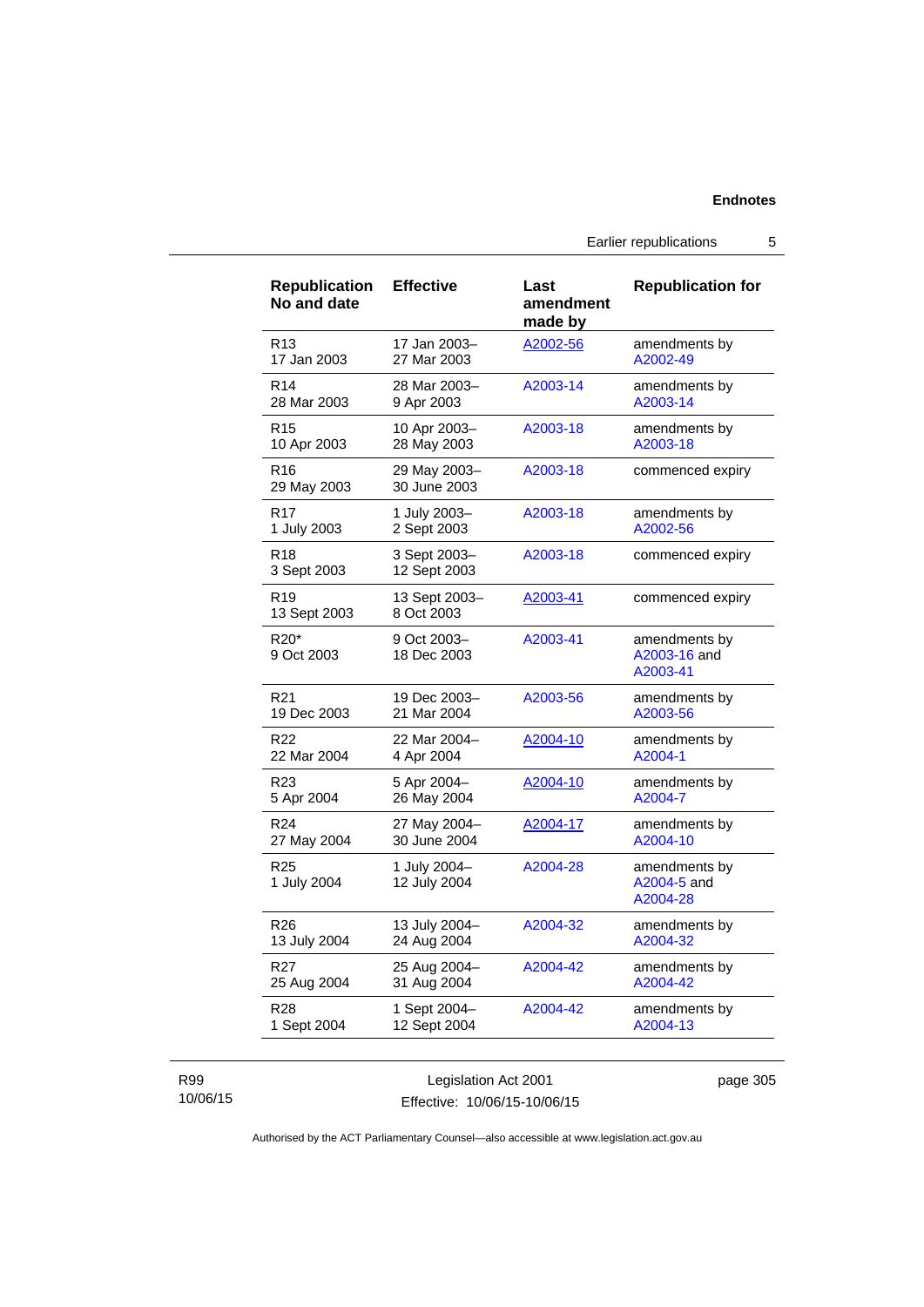| <b>Republication</b><br>No and date | <b>Effective</b>             | Last<br>amendment<br>made by | <b>Republication for</b>                                     |
|-------------------------------------|------------------------------|------------------------------|--------------------------------------------------------------|
| R <sub>29</sub><br>13 Sept 2004     | 13 Sept 2004-<br>22 Dec 2004 | A2004-42                     | commenced expiry                                             |
| <b>R29A</b><br>23 Dec 2004          | 23 Dec 2004-<br>31 Dec 2004  | A2004-42                     | commenced expiry                                             |
| R30 (RI)<br>5 Jan 2005              | 1 Jan 2005-<br>9 Jan 2005    | A2004-60                     | amendments by<br>A2004-17<br>reissue for<br>commenced expiry |
| R31                                 | 10 Jan 2005-                 | A2004-60                     | amendments by                                                |
| 10 Jan 2005                         | 23 Feb 2005                  |                              | A2004-60                                                     |
| R32                                 | 24 Feb 2005-                 | A2005-5                      | amendments by                                                |
| 24 Feb 2005                         | 8 Mar 2005                   |                              | A2005-5                                                      |
| R33                                 | 9 Mar 2005-                  | A2005-5                      | amendments by                                                |
| 9 Mar 2005                          | 1 June 2005                  |                              | A2004-57                                                     |
| R34*                                | 2 June 2005-                 | A2005-20                     | amendments by                                                |
| 2 June 2005                         | 6 July 2005                  |                              | A2005-20                                                     |
| R35<br>7 July 2005                  | 7 July 2005-<br>7 Sept 2005  | A2005-20                     | amendments by<br>A2004-39 as am by<br>A2005-28               |
| R36                                 | 8 Sept 2005-                 | A2005-47                     | amendments by                                                |
| 8 Sept 2005                         | 13 Sept 2005                 |                              | A2005-44                                                     |
| R37                                 | 13 Sept 2005-                | A2005-47                     | amendments by                                                |
| 14 Sept 2005                        | 22 Nov 2005                  |                              | A2005-9                                                      |
| R38                                 | 23 Nov 2005-                 | A2005-53                     | amendments by                                                |
| 23 Nov 2005                         | 10 Jan 2006                  |                              | A2005-53                                                     |
| R39                                 | 11 Jan 2006-                 | A2005-62                     | amendments by                                                |
| 11 Jan 2006                         | 16 Jan 2006                  |                              | A2005-62                                                     |
| R40                                 | 17 Jan 2006–                 | A2005-62                     | amendments by                                                |
| 17 Jan 2006                         | 22 Feb 2006                  |                              | A2004-39                                                     |
| R41<br>23 Feb 2006                  | 23 Feb 2006-<br>28 Feb 2006  | A2006-3                      | updated endnotes as<br>amended by<br>A2006-3                 |

5 Earlier republications

page 306 Legislation Act 2001 Effective: 10/06/15-10/06/15

R99 10/06/15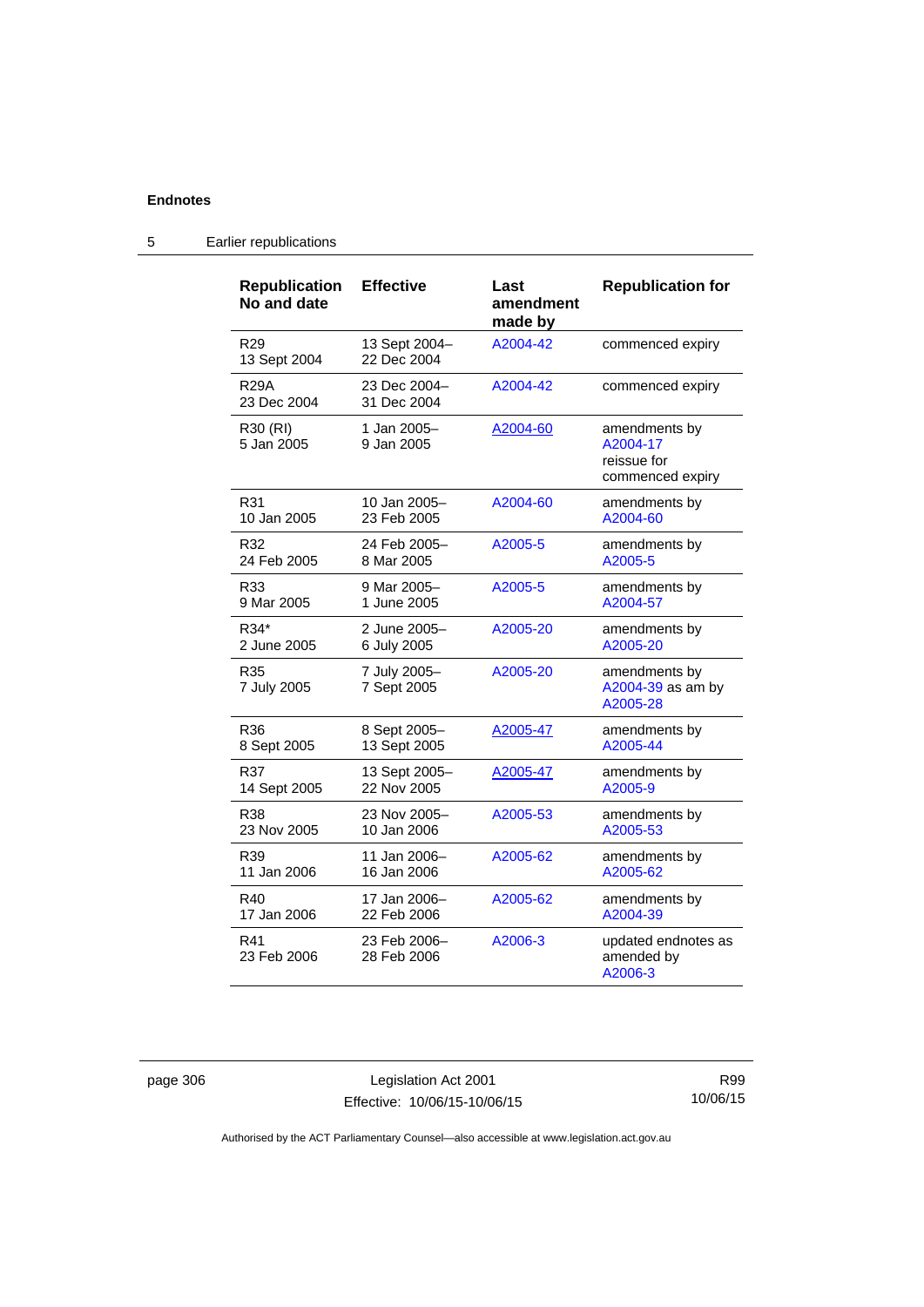Earlier republications 5

| <b>Republication</b><br>No and date | <b>Effective</b>              | Last<br>amendment<br>made by | <b>Republication for</b>                                              |
|-------------------------------------|-------------------------------|------------------------------|-----------------------------------------------------------------------|
| R42<br>1 Mar 2006                   | 1 Mar 2006-<br>1 June 2006    | A2006-3                      | amendments by<br>A2005-47 as<br>amended by<br>A2006-3                 |
| R43                                 | 2 June 2006-                  | A2006-23                     | amendments by                                                         |
| 2 June 2006                         | 15 June 2006                  |                              | A2006-23                                                              |
| R44<br>16 June 2006                 | 16 June 2006-<br>30 June 2006 | A2006-23                     | updated endnotes as<br>amended by<br>A2006-27                         |
| R45<br>1 July 2006                  | 1 July 2006-<br>31 Oct 2006   | A2006-30                     | amendments by<br>A2006-25 and<br>A2006-30                             |
| R46<br>1 Nov 2006                   | 1 Nov 2006-<br>15 Nov 2006    | A2006-42                     | amendments by<br>A2005-41 and<br>A2005-46 as<br>amended by<br>A2006-3 |
| R47                                 | 16 Nov 2006-                  | A2006-42                     | amendments by                                                         |
| 16 Nov 2006                         | 17 Nov 2006                   |                              | A2006-42                                                              |
| R48                                 | 18 Nov 2006-                  | A2006-46                     | amendments by                                                         |
| 18 Nov 2006                         | 8 Jan 2007                    |                              | A2006-46                                                              |
| R49                                 | 9 Jan 2007-                   | A2006-46                     | amendments by                                                         |
| 9 Jan 2007                          | 9 Jan 2007                    |                              | A2004-39                                                              |
| <b>R50</b><br>10 Jan 2007           | 10 Jan 2007-<br>11 Jan 2007   | A2006-46                     | commenced expiry                                                      |
| R <sub>51</sub> *<br>12 Jan 2007    | 12 Jan 2007-<br>27 Mar 2007   | A2006-46                     | commenced expiry                                                      |
| R52                                 | 28 Mar 2007-                  | A2007-3                      | amendments by                                                         |
| 28 Mar 2007                         | 11 Apr 2007                   |                              | A2006-38                                                              |
| R <sub>53</sub>                     | 12 Apr 2007-                  | A2007-3                      | amendments by                                                         |
| 12 Apr 2007                         | 10 July 2007                  |                              | A2007-3                                                               |
| R <sub>54</sub>                     | 11 July 2007-                 | A2007-16                     | amendments by                                                         |
| 11 July 2007                        | 9 Nov 2007                    |                              | A2007-16                                                              |
| R55                                 | 10 Nov 2007-                  | A2007-33                     | amendments by                                                         |
| 10 Nov 2007                         | 13 Nov 2007                   |                              | A2007-8                                                               |

R99 10/06/15

Legislation Act 2001 Effective: 10/06/15-10/06/15 page 307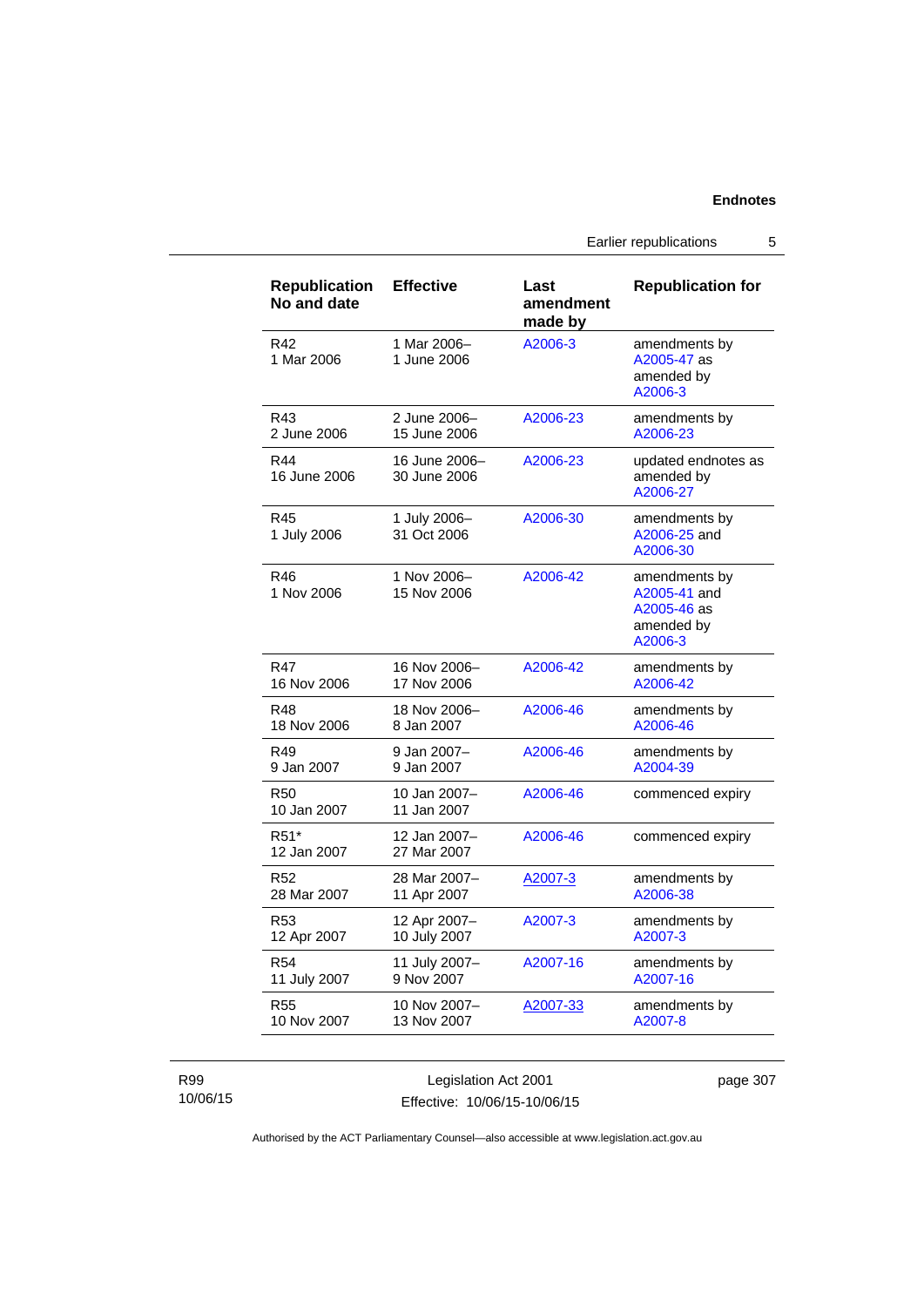| <b>Republication</b><br>No and date | <b>Effective</b>           | Last<br>amendment<br>made by | <b>Republication for</b>                  |
|-------------------------------------|----------------------------|------------------------------|-------------------------------------------|
| R56                                 | 14 Nov 2007-               | A2007-33                     | amendments by                             |
| 14 Nov 2007                         | 30 Mar 2008                |                              | A2007-33                                  |
| R57                                 | 31 Mar 2008-               | A2007-33                     | amendments by                             |
| 31 Mar 2008                         | 18 May 2008                |                              | A2007-25                                  |
| R58                                 | 19 May 2008-               | A2008-14                     | amendments by                             |
| 19 May 2008                         | 30 June 2008               |                              | A2008-14                                  |
| R59                                 | 1 July 2008-               | A2008-15                     | amendments by                             |
| 1 July 2008                         | 25 Aug 2008                |                              | A2008-15                                  |
| R60                                 | 26 Aug 2008-               | A2008-28                     | amendments by                             |
| 26 Aug 2008                         | 8 Sept 2008                |                              | A2008-28                                  |
| R61                                 | 9 Sept 2008-               | A2008-44                     | amendments by                             |
| 9 Sept 2008                         | 1 Feb 2009                 |                              | A2008-20                                  |
| R62<br>2 Feb 2009                   | 2 Feb 2009-<br>26 Feb 2009 | A2008-44                     | amendments by<br>A2008-36 and<br>A2008-37 |
| R63                                 | 27 Feb 2009-               | A2008-44                     | amendments by                             |
| 27 Feb 2009                         | 29 May 2009                |                              | A2008-20                                  |
| R64                                 | 30 May 2009-               | A2008-44                     | amendments by                             |
| 30 May 2009                         | 21 Sept 2009               |                              | A2008-44                                  |
| R65                                 | 22 Sept 2009-              | A2009-28                     | amendments by                             |
| 22 Sept 2009                        | 30 Sept 2009               |                              | A2009-20                                  |
| R66                                 | 1 Oct 2009-                | A2009-28                     | amendments by                             |
| 1 Oct 2009                          | 20 Oct 2009                |                              | A2009-28                                  |
| R67                                 | 21 Oct 2009-               | A2009-35                     | amendments by                             |
| 21 Oct 2009                         | 16 Dec 2009                |                              | A2009-35                                  |
| R68                                 | 17 Dec 2009-               | A2009-50                     | amendments by                             |
| 17 Dec 2009                         | 2 Mar 2010                 |                              | A2009-49                                  |
| R69                                 | 3 Mar 2010-                | A2010-6                      | amendments by                             |
| 3 Mar 2010                          | 21 Mar 2010                |                              | A2010-6                                   |
| R70                                 | 22 Mar 2010-               | A2010-6                      | amendments by                             |
| 22 Mar 2010                         | 30 June 2010               |                              | A2009-39                                  |
| R71<br>1 July 2010                  | 1 July 2010-<br>5 Oct 2010 | A2010-10                     | amendments by<br>A2009-50 and<br>A2010-10 |

# 5 Earlier republications

page 308 Legislation Act 2001 Effective: 10/06/15-10/06/15

R99 10/06/15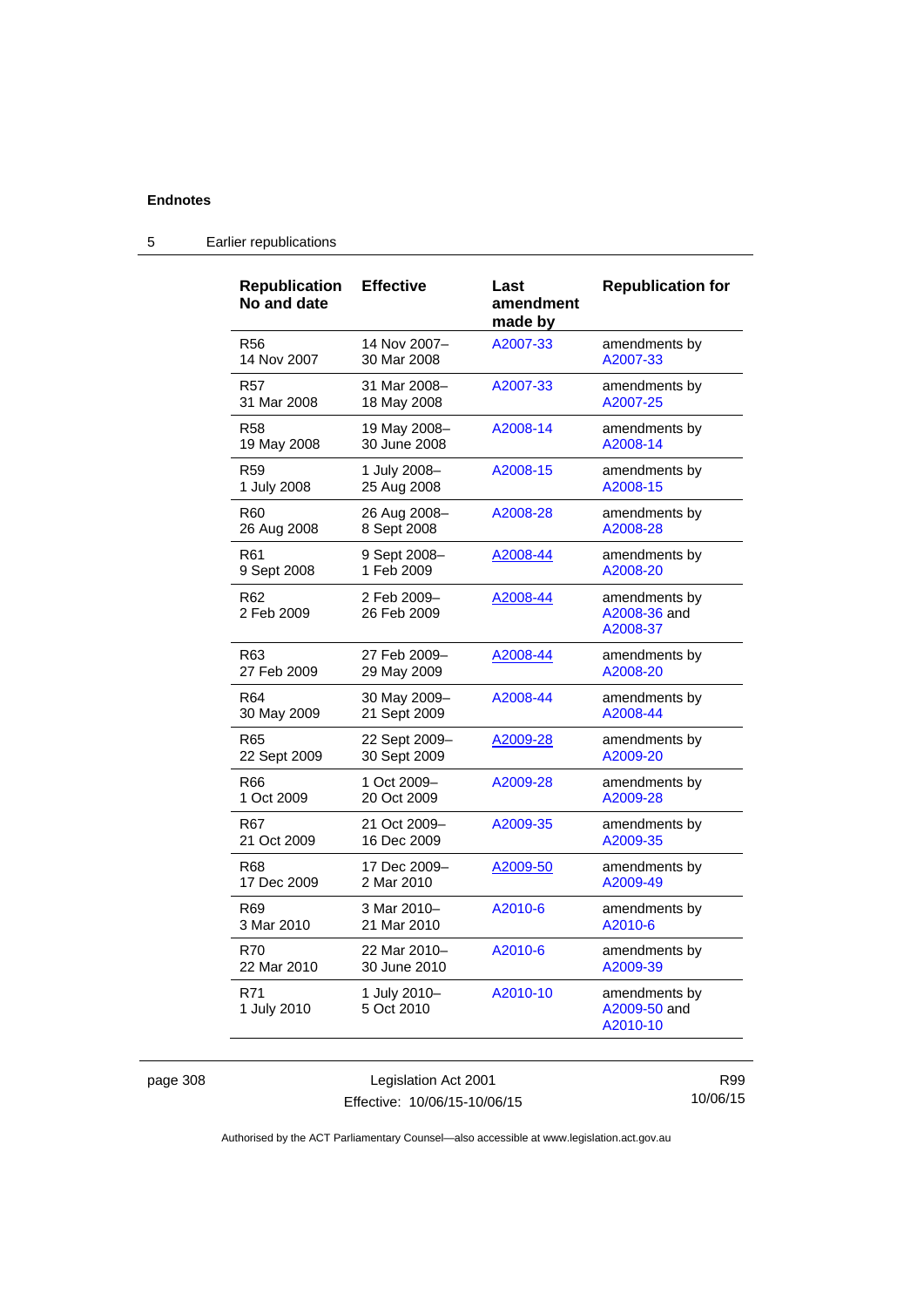### **Endnotes**

Earlier republications 5

| <b>Republication</b><br>No and date | <b>Effective</b>             | Last<br>amendment<br>made by | <b>Republication for</b>                  |
|-------------------------------------|------------------------------|------------------------------|-------------------------------------------|
| R72                                 | 6 Oct 2010-                  | A2010-40                     | amendments by                             |
| 6 Oct 2010                          | 31 Dec 2010                  |                              | A2010-40                                  |
| R73                                 | 1 Jan 2011-                  | A2010-54                     | amendments by                             |
| 1 Jan 2011                          | 30 June 2011                 |                              | A2010-54                                  |
| R74                                 | 1 July 2011-                 | A2011-22                     | amendments by                             |
| 1 July 2011                         | 30 Aug 2011                  |                              | A2011-22                                  |
| <b>R75</b>                          | 31 Aug 2011-                 | A2011-30                     | amendments by                             |
| 31 Aug 2011                         | 20 Sept 2011                 |                              | A2011-30                                  |
| <b>R76</b>                          | 21 Sept 2011-                | A2011-30                     | amendments by                             |
| 21 Sept 2011                        | 22 Nov 2011                  |                              | A2011-28                                  |
| <b>R77</b>                          | 23 Nov 2011-                 | A2011-49                     | amendments by                             |
| 23 Nov 2011                         | 11 Dec 2011                  |                              | A2011-49                                  |
| <b>R78</b>                          | 12 Dec 2011-                 | A2011-52                     | amendments by                             |
| 12 Dec 2011                         | 31 Dec 2011                  |                              | A2011-52                                  |
| R79                                 | 1 Jan 2012-                  | A2011-55                     | amendments by                             |
| 1 Jan 2012                          | 29 Feb 2012                  |                              | A2011-55                                  |
| <b>R80</b>                          | 1 Mar 2012-                  | A2011-55                     | amendments by                             |
| 1 Mar 2012                          | 28 May 2012                  |                              | A2011-48                                  |
| R81                                 | 29 May 2012-                 | A2012-25                     | amendments by                             |
| 29 May 2012                         | 4 June 2012                  |                              | A2012-25                                  |
| R82                                 | 5 June 2012-                 | A2012-25                     | amendments by                             |
| 5 June 2012                         | 30 June 2012                 |                              | A2012-21                                  |
| R83<br>1 July 2012                  | 1 July 2012-<br>10 Sept 2012 | A2012-32                     | amendments by<br>A2012-26 and<br>A2012-32 |
| R84                                 | 11 Sept 2012-                | A2012-40                     | amendments by                             |
| 11 Sept 2012                        | 13 June 2013                 |                              | A2012-40                                  |
| R85                                 | 14 June 2013-                | A2013-19                     | amendments by                             |
| 14 June 2013                        | 22 Aug 2013                  |                              | A2013-19                                  |
| R86                                 | 23 Aug 2013-                 | A2013-30                     | amendments by                             |
| 23 Aug 2013                         | 31 Aug 2013                  |                              | A2013-30                                  |
| <b>R87</b>                          | 1 Sept 2013-                 | A2013-30                     | amendments by                             |
| 1 Sept 2013                         | 6 Nov 2013                   |                              | A2012-33                                  |

### R99 10/06/15

Legislation Act 2001 Effective: 10/06/15-10/06/15 page 309

Authorised by the ACT Parliamentary Counsel—also accessible at www.legislation.act.gov.au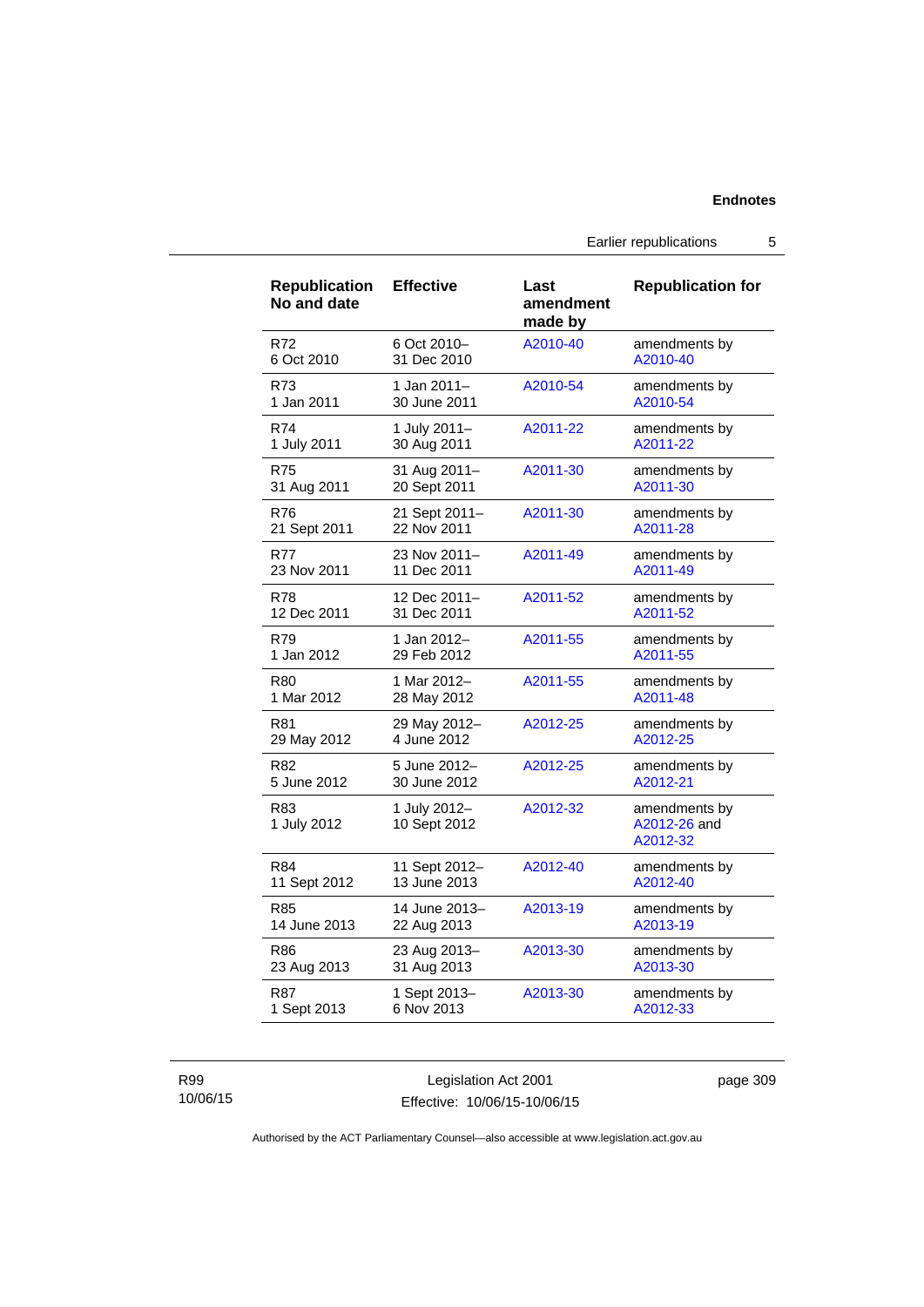## **Endnotes**

| <b>Republication</b><br>No and date | <b>Effective</b>              | Last<br>amendment<br>made by     | <b>Republication for</b>                                                        |
|-------------------------------------|-------------------------------|----------------------------------|---------------------------------------------------------------------------------|
| R88<br>7 Nov 2013                   | never effective               | A2013-39<br>(never<br>effective) | amendments by<br>A2013-39                                                       |
| R88 (RI)<br>24 Feb 2014             | 7 Nov 2013-<br>7 Nov 2013     | A2013-39<br>(never<br>effective) | reissue because of<br><b>High Court decision</b><br>in relation to<br>A2013-39  |
| R89<br>8 Nov 2013                   | never effective               | A2013-43                         | amendments by<br>A2013-43                                                       |
| R89 (RI)<br>24 Feb 2014             | 8 Nov 2013-<br>24 Nov 2013    | A2013-43                         | reissue because of<br><b>High Court decision</b><br>in relation to<br>A2013-39  |
| R90<br>25 Nov 2013                  | never effective               | A2013-44                         | amendments by<br>A2013-44                                                       |
| R90 (RI)<br>24 Feb 2014             | 25 Nov 2013-<br>9 Feb 2014    | A2013-44                         | reissue because of<br><b>High Court decision</b><br>in relation to<br>A2013-39  |
| R91<br>10 Feb 2014                  | never effective               | A2013-52                         | removed from LR<br>because of High<br>Court decision in<br>relation to A2013-39 |
| R91 (RI)<br>24 Feb 2014             | 10 Feb 2014-<br>25 Apr 2014   | A2013-52                         | reissue because of<br>High Court decision<br>in relation to<br>A2013-39         |
| R92<br>26 Apr 2014                  | 26 Apr 2014-<br>9 June 2014   | A2014-8                          | amendments by<br>A2014-8                                                        |
| R93<br>10 June 2014                 | 10 June 2014-<br>30 June 2014 | A2014-18                         | amendments by<br>A2014-18                                                       |
| R94<br>1 July 2014                  | 1 July 2014-<br>22 Aug 2014   | A2014-18                         | amendments by<br>A2013-41                                                       |
| R95<br>23 Aug 2014                  | 23 Aug 2014-<br>16 Nov 2014   | A2014-37                         | amendments by<br>A2014-37                                                       |

# 5 Earlier republications

page 310 Legislation Act 2001 Effective: 10/06/15-10/06/15

R99 10/06/15

Authorised by the ACT Parliamentary Counsel—also accessible at www.legislation.act.gov.au